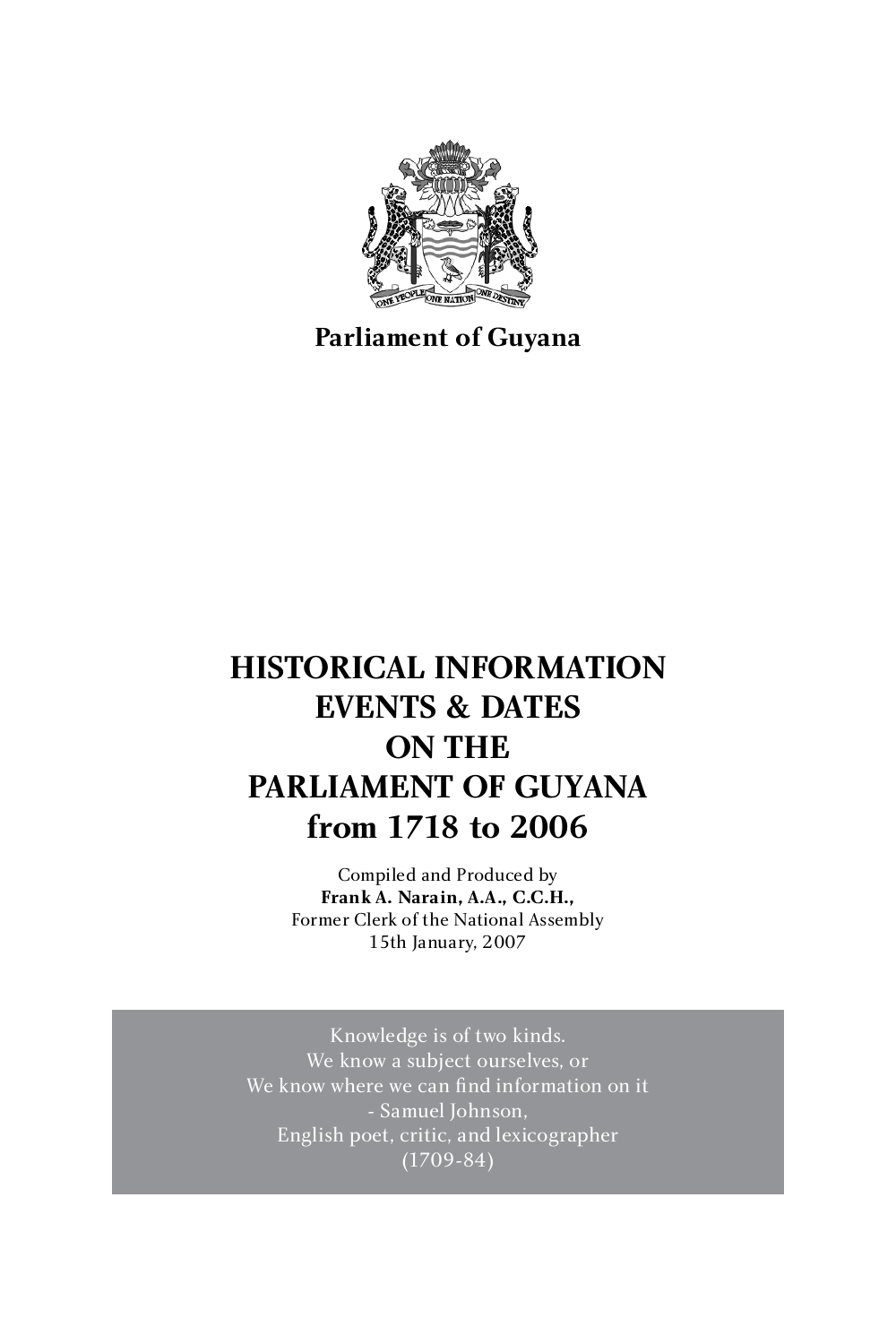This copy of this File with the Historical Information on the Parliament of Guyana from 1718 to 2006 which has been Compiled and Produced By **Frank A. Narain** Former Clerk of the National Assembly

has been

 Presented To …………………….…………………………..…………… ………………….……………………………..……………

With the Compliments of

Frank A. Narain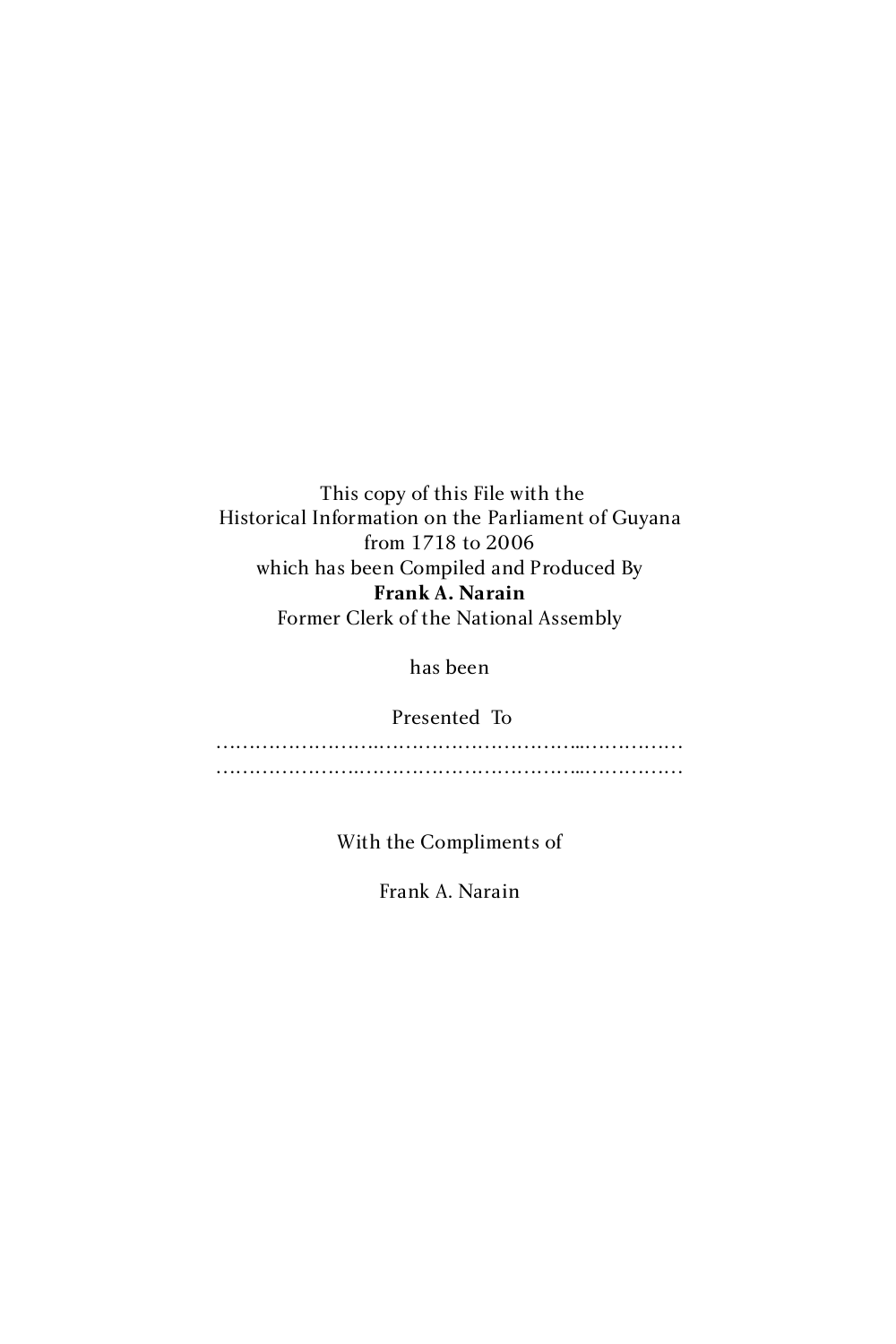© 2009 Parliament of Guyana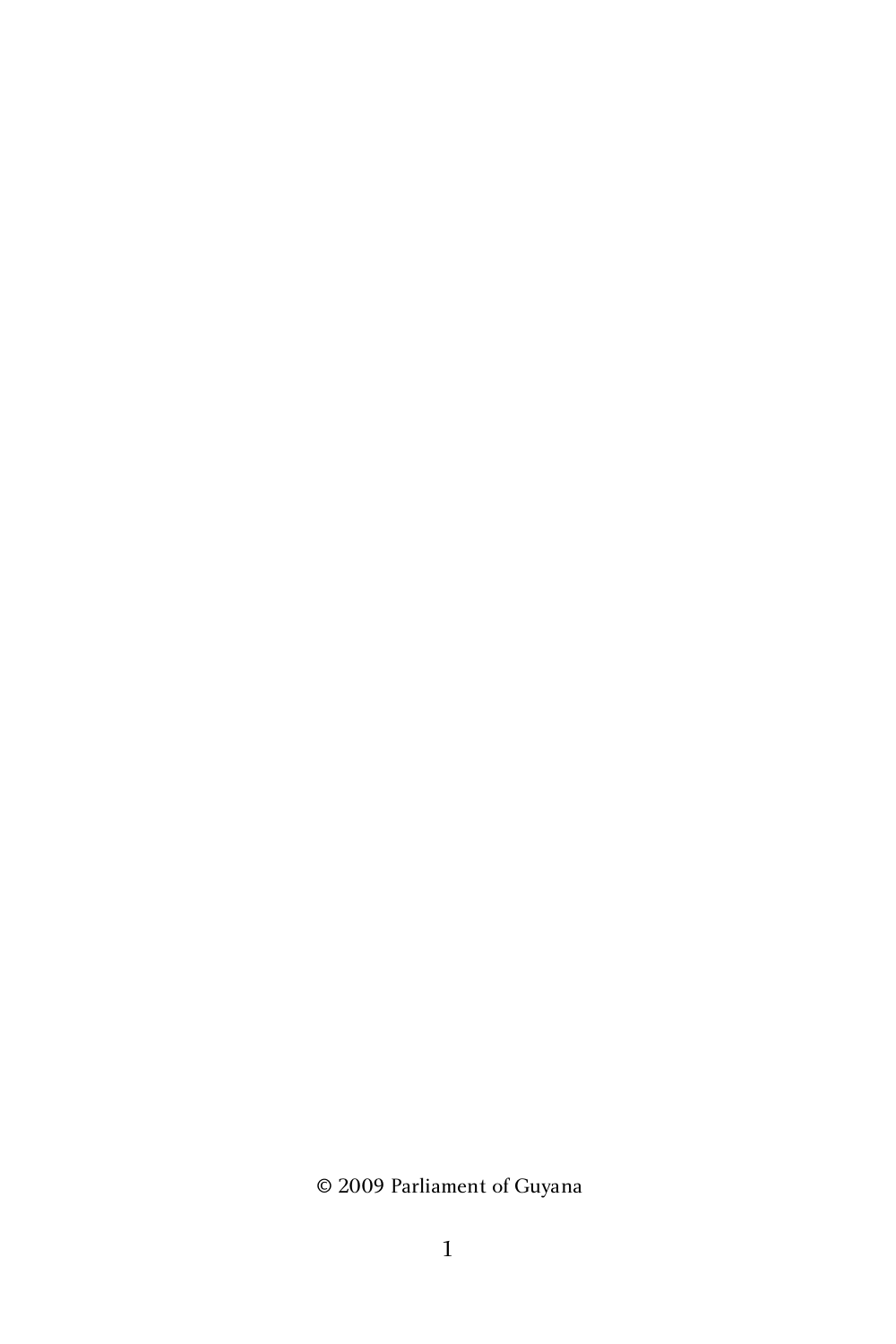# **PART I**

# **PRELIMINARY**

Contents<br>Preface and Introduction Abbreviations used in this File Abbreviations used in this File Sources of Information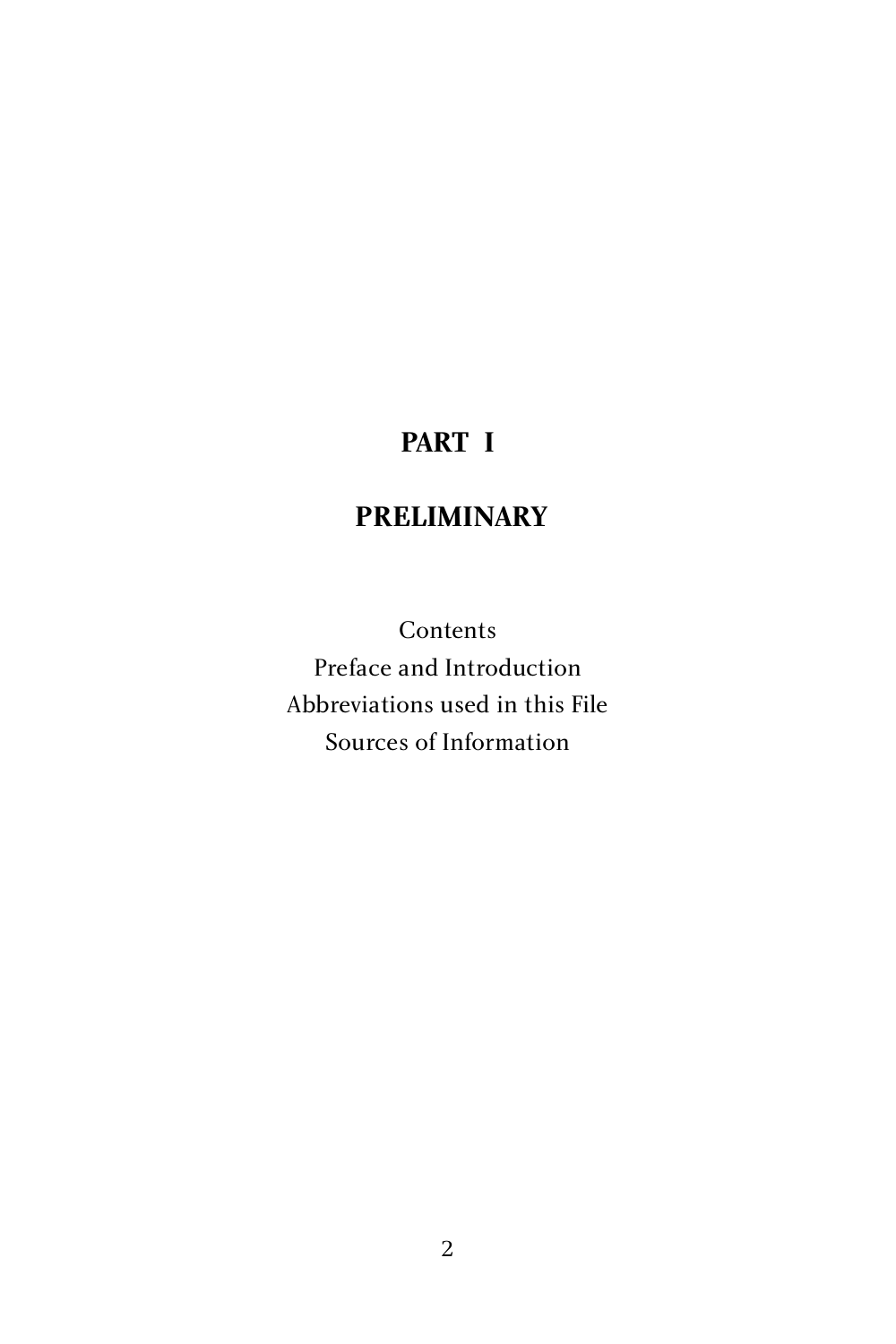### **Part I - Preliminary**

| 1. Preface and Introduction        |    |
|------------------------------------|----|
| 2. Abbreviations used in this File | 19 |
| 3. Sources of Information          | 20 |

#### **Part II - Arrivals**

| 4. | The Discovery of the Country       | 23 |
|----|------------------------------------|----|
|    | First Arrivals and Settlers in and |    |
|    | Ownership of the Colonies          |    |

#### **Part III - Legislative Periods, Names of Legislative Bodies, First Members of Legislative Bodies, and Some Events with Dates 1718-2006**

| 6.  | 1718 to 1803 The Dutch Law-Making Body          |    |
|-----|-------------------------------------------------|----|
|     | – The Court of Policy                           | 29 |
| 7.  | 1803 to 1928 Ownership by the British           |    |
|     | -Continuation of the Dutch Court of Policy      | 30 |
| 8.  | 1928 to 1930 British Crown Colony- The First    |    |
|     | Legislative Council of British Guiana           | 32 |
| 9.  | 1930 to 1935 The Second Legislative Council     | 33 |
| 10. | 1935 to 1947 The Third Legislative Council      | 35 |
| 11. | 1947 to 1953 The Fourth Legislative Council     | 37 |
| 12. | 1953 The House of Assembly and                  |    |
|     | the State Council                               | 38 |
| 13. | 1954 to 1957 The Interim Legislative Council 41 |    |
| 14. | 1957 to 1961 The Legislative Council            | 43 |
| 15. | 1961 to 1964 The Legislative Assembly           |    |
|     | and the Senate                                  | 45 |
| 16. | 1964 to 1966 The House of Assembly              | 47 |
| 17. | 1966 to 1968 The National Assembly of the       |    |
|     | First Parliament of Guyana                      | 51 |
|     |                                                 |    |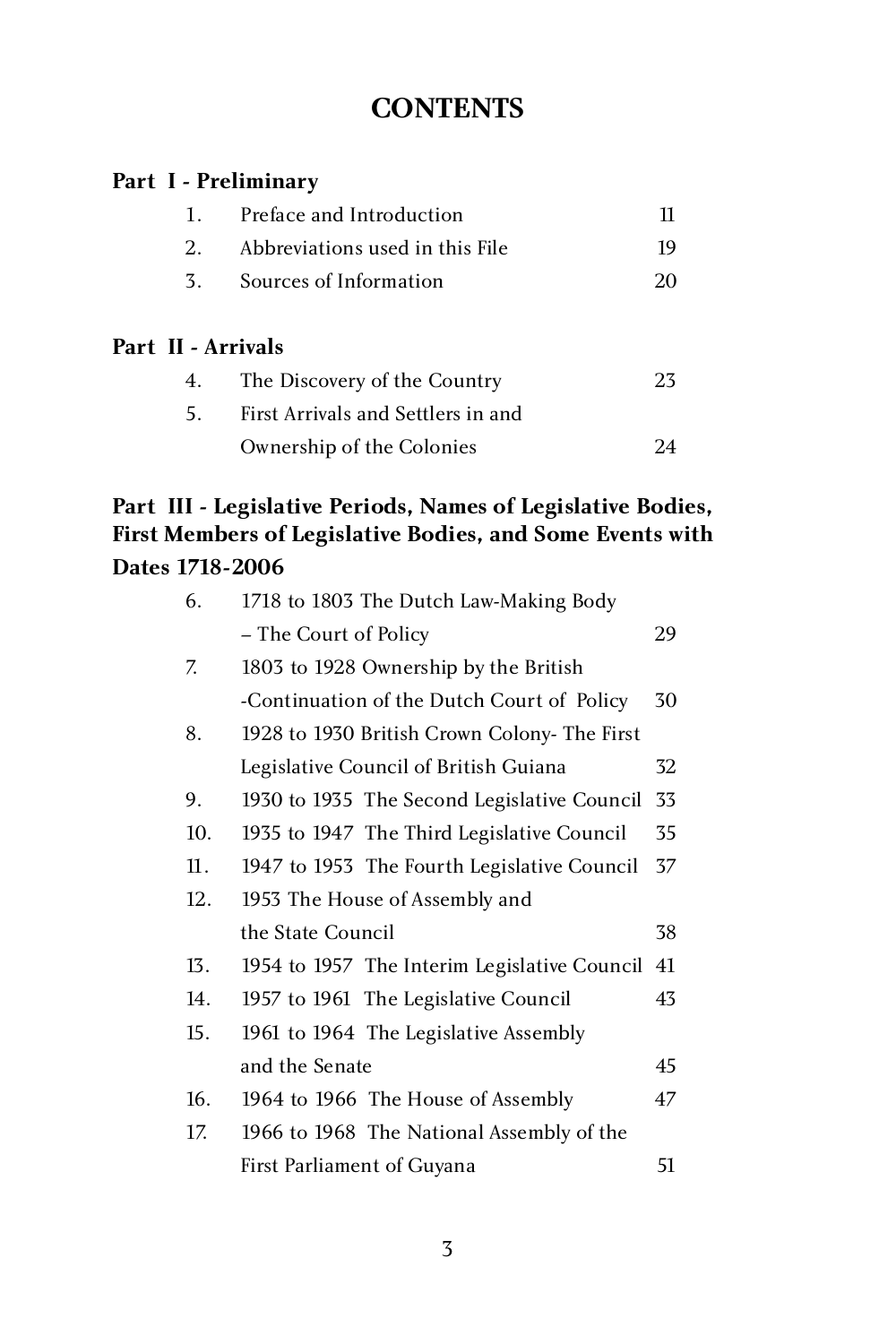| 18. | 1969 to 1973 The National Assembly of |    |
|-----|---------------------------------------|----|
|     | the Second Parliament of Guyana       | 52 |
| 19. | 1973 to 1980 The National Assembly of |    |
|     | the Third Parliament of Guyana        | 55 |
| 20. | 1980 to 1985 The National Assembly of |    |
|     | the Fourth Parliament of Guyana       | 58 |
| 21. | 1985 to 1992 The National Assembly of |    |
|     | the Fifth Parliament of Guyana        | 62 |
| 22. | 1992 to 1997 The National Assembly of |    |
|     | the Sixth Parliament of Guyana        | 66 |
| 23. | 1997 to 2001 The National Assembly of |    |
|     | the Seventh Parliament of Guyana      | 69 |
| 24. | 2001 to 2006 The National Assembly of |    |
|     | the Eighth Parliament of Guyana       | 72 |
| 25. | Since 2006 The National Assembly of   |    |
|     | the Ninth Parliament of Guyana        | 75 |
|     |                                       |    |

### **Part IV - Elections**

| 26. The Franchise                      | 81 |
|----------------------------------------|----|
| 27. Electoral Systems                  | 82 |
| 28. Numbers of Constituencies          | 83 |
| 29. Constituencies – Names and Numbers | 83 |
| 30. Political Parties                  | 86 |
| 31. Dates of Elections                 | 88 |
| 32. Parties Allocation of Seats        | 89 |
|                                        |    |

# **Part V – Supreme Organs of Democratic Power**

| The National Congress of           |     |
|------------------------------------|-----|
| Local Democratic Organs            | 93  |
| The Supreme Congress of the People | 93. |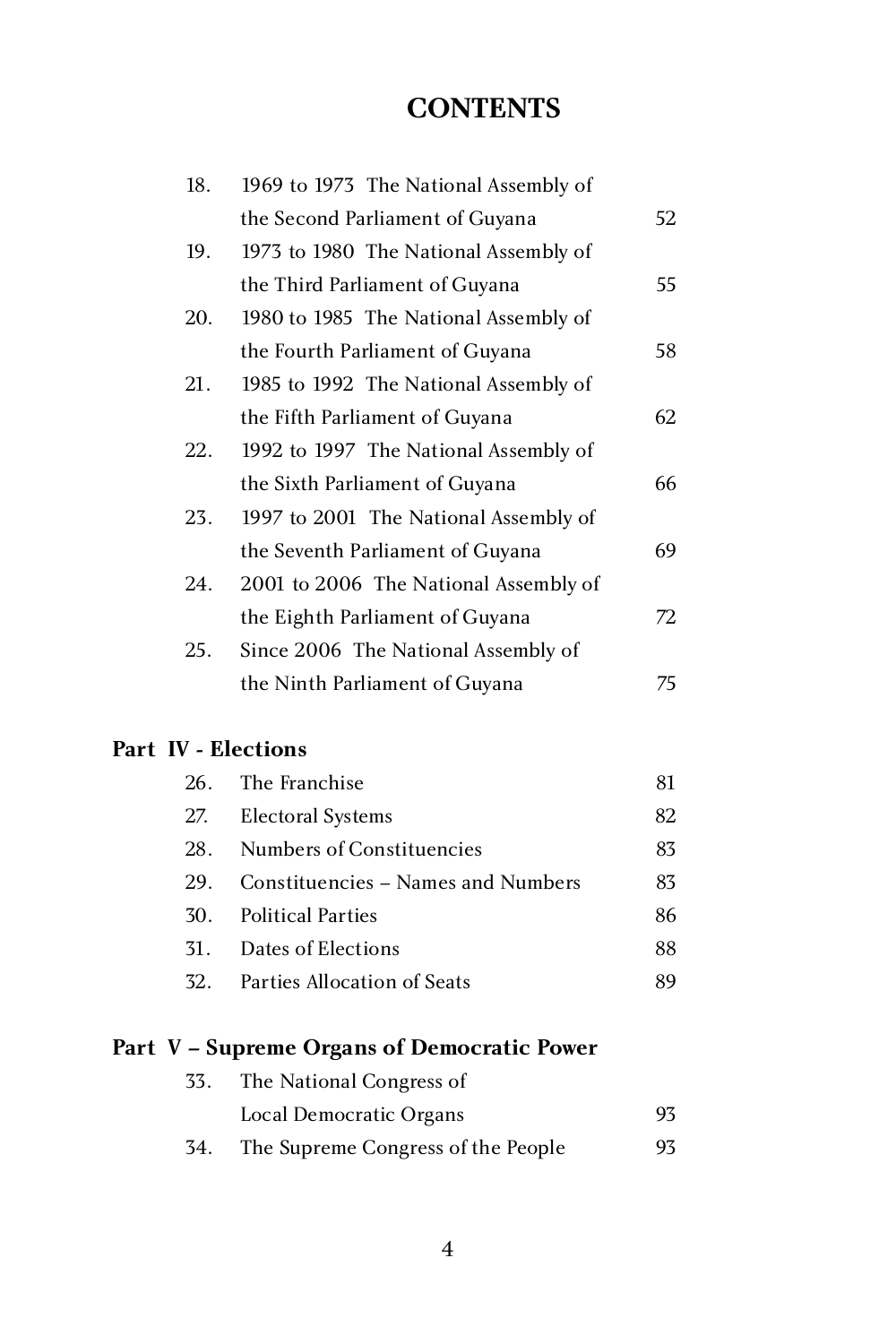## **Part VI - Legislative Bodies**

| 35. Names and Periods           |    |
|---------------------------------|----|
| 36. Parties Forming Governments | 98 |

#### **Part VII - Officials**

| 37. | Kings and Queens of England                   | 101 |
|-----|-----------------------------------------------|-----|
| 38. | Governors of British Guiana                   | 102 |
| 39. | Governors-General                             | 103 |
| 40. | Presidents                                    | 104 |
| 41. | Presiding in the Legislature                  | 104 |
| 42. | Speakers                                      | 105 |
| 43. | <b>Deputy Speaker</b>                         | 105 |
| 44. | Presidents of Upper Houses                    | 107 |
| 45. | Vice-Presidents of Upper Houses               | 107 |
| 46. | Ex Officio and other Official Members         |     |
|     | in the Legislature                            | 107 |
| 47. | The First Ministers                           | 109 |
| 48. | Premiers/Prime Ministers                      | 110 |
| 49. | Leaders of the Opposition/Minority Leaders    | 112 |
| 50. | Non-Elected Ministers and Non-Elected         |     |
|     | <b>Parliamentary Secretaries</b>              | 113 |
| 51. | The First Women Legislators                   | 113 |
|     |                                               |     |
|     | <b>Part VIII - Some Miscellaneous Matters</b> |     |
| 52. | Legislature/Parliament                        | 117 |
| 53. | Unicameral/Bicameral Legislatures             | 118 |
| 54. | Places of Meetings - The Public Buildings     | 119 |
| 55. | Dress for Sittings                            | 172 |

55. Dress for Sittings 122<br>56. Seating Arrangements 123 56. Seating Arrangements 123<br>57. The Mace 124  $\frac{121}{121}$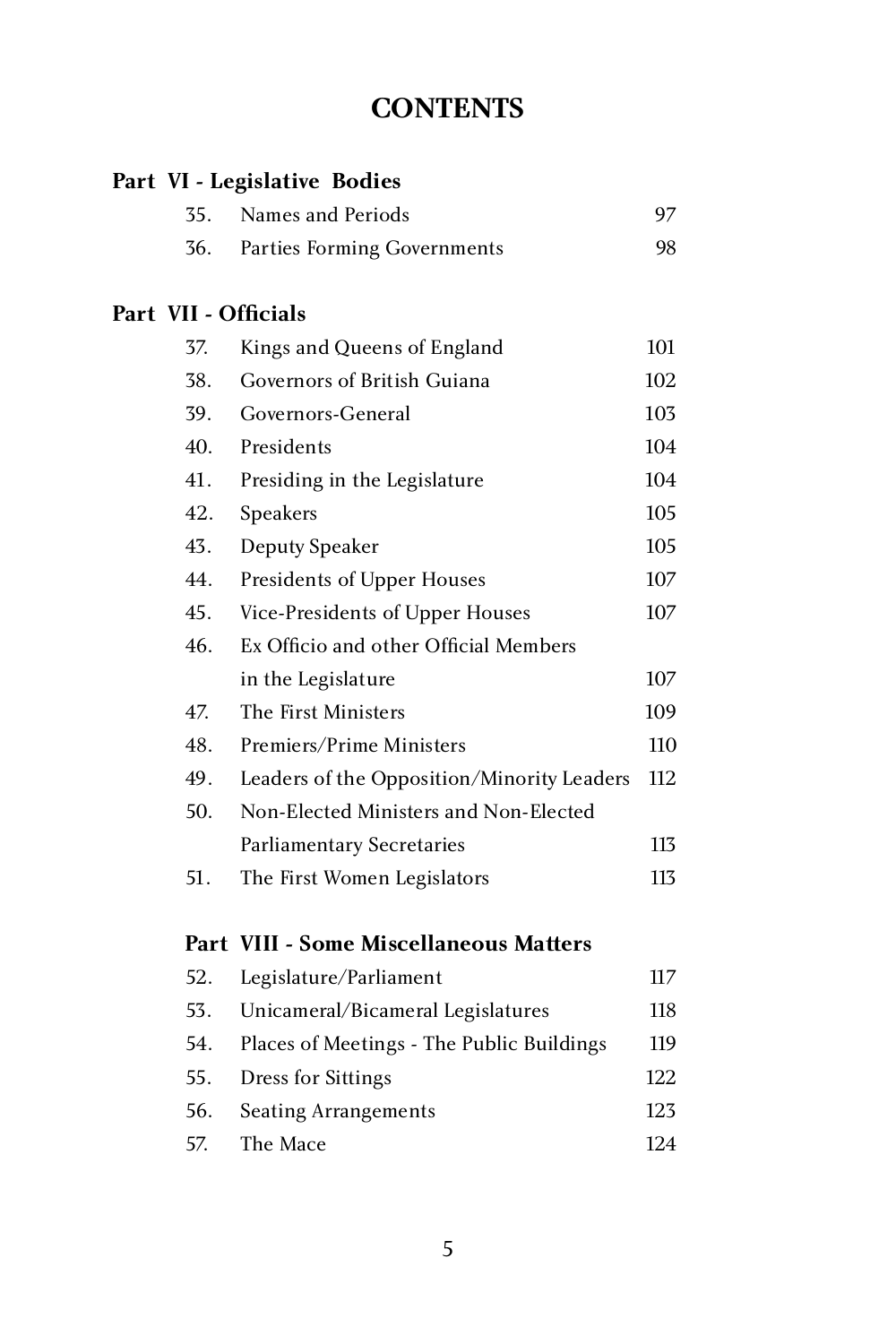| 58. | Prayers Read in the Legislature  | 126 |
|-----|----------------------------------|-----|
| 59. | Oaths by Members                 | 126 |
| 60. | Forms of Addressing the Speaker  |     |
|     | and Members                      | 127 |
| 61. | Recess for the National Assembly | 128 |
| 62. | Prorogation and Dissolution      | 129 |
| 63. | Table of Precedence              |     |
|     |                                  |     |

## **Part IX - Committees**

| 64. | <b>Finance Committee of the</b>             |     |
|-----|---------------------------------------------|-----|
|     | Legislative Council                         | 137 |
|     | 65. Legislative Council Advisory Committees | 137 |
| 66. | The Public Accounts Committee               | 137 |
| 67. | - Other Committees                          | 138 |
|     |                                             |     |

# **Part X - Services to the Legislature**

| 68. | The Colonial Secretary's Office            | 141 |
|-----|--------------------------------------------|-----|
| 69. | The Office of the Legislature              | 143 |
| 70. | The First Staff of the Legislature         | 143 |
| 71. | The Parliament Office                      | 144 |
| 72. | The Present Staff of the Parliament Office | 144 |
| 73. | The Clerks and the Deputy Clerks           | 145 |
| 74. | The Hansard Editors                        | 147 |
| 75. | The Sergeants-at-Arms                      | 147 |
| 76. | Mission Statement of the Parliament Office | 148 |
| 77. | The Chief Parliamentary Counsel            | 149 |
|     |                                            |     |

#### **Part XI - Documents**

| 78. Some Important Parliamentary Documents 153 |     |
|------------------------------------------------|-----|
| 79. Constitutional Instruments                 | 155 |
| 80. The Standing Orders                        | 157 |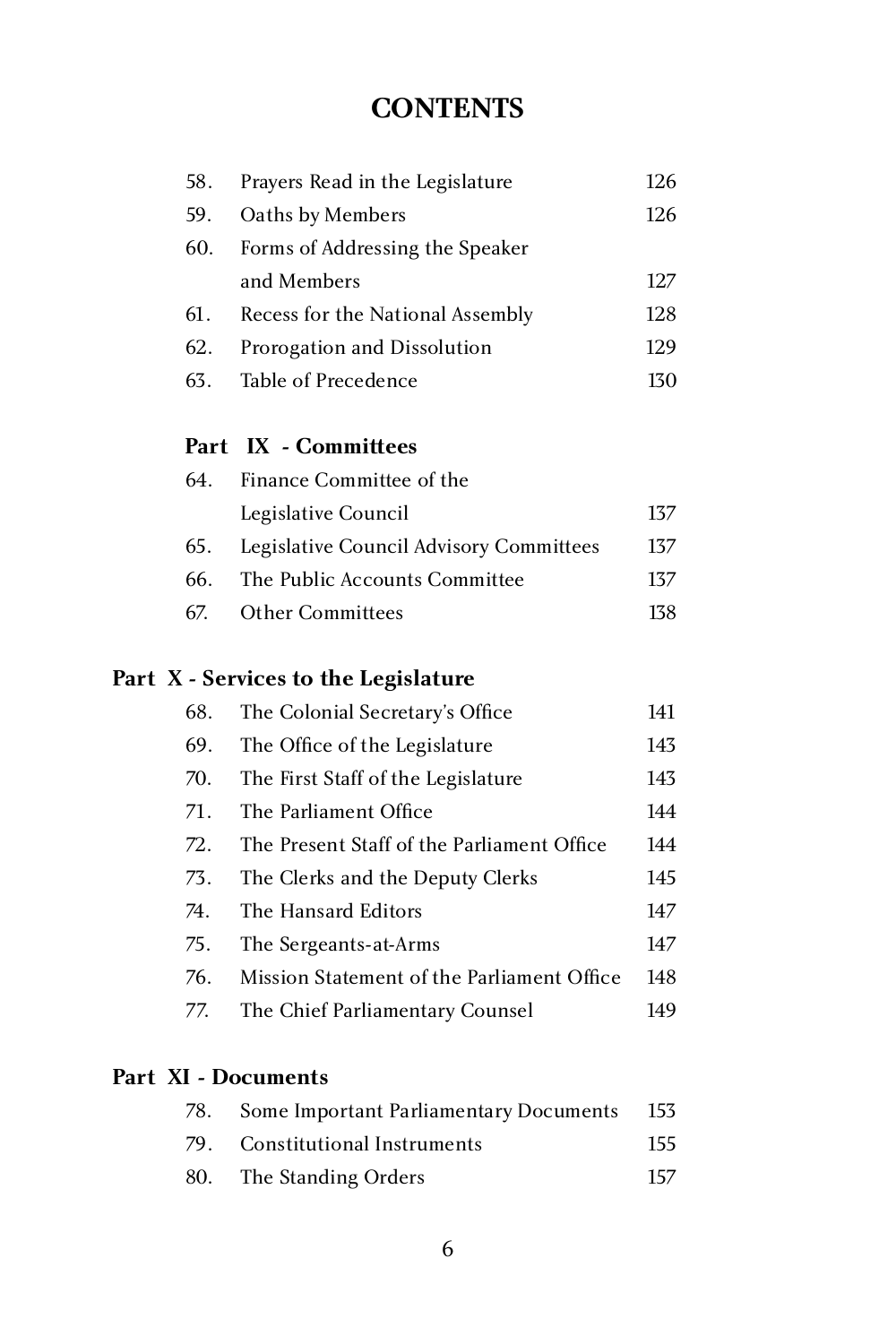| 81. | Ordinances/Acts                        | 159             |
|-----|----------------------------------------|-----------------|
| 82. | The Parliamentary Library              | 160             |
|     | Part XII - Remuneration                |                 |
| 83. | Remuneration of Legislators            | 165             |
| 84. | Superannuation Benefits for            |                 |
|     | Legislative Service                    | 166             |
|     | Part XIII - Affiliated Organisations   |                 |
| 85. | The Commonwealth Parliamentary         |                 |
|     | Association (CPA)                      | 171             |
| 86. | The Caribbean Regional Grouping        |                 |
|     | of the CPA                             | 171             |
| 87. | The Inter-Parliamentary Union          | 172             |
| 88. | The Amazonian Parliament               | 172             |
| 89. | The Society of Clerks-at-the-Table in  |                 |
|     | Commonwealth Parliaments               | 172             |
| 90. | The Association of Secretaries-General | 173             |
|     | <b>Part XIV - Final Matters</b>        |                 |
| 91. | Some Special Visitors to Parliament    | 177             |
| 92. | Some Parliamentary Firsts and          |                 |
|     | Long Service Records                   | 179             |
| 93. | They Too Made Parliamentary History    | 180             |
| 94. | Some Parliamentary Family Connections  | 182             |
| 95. | Some Incidents                         | 183             |
| 96. | Some Notable Changes at a Glance       | 185             |
| 97. | Other Documents by the Producer        | 191             |
| 98. | Index                                  | 193             |
| 99. | About the Producer                     | After the Index |
|     |                                        |                 |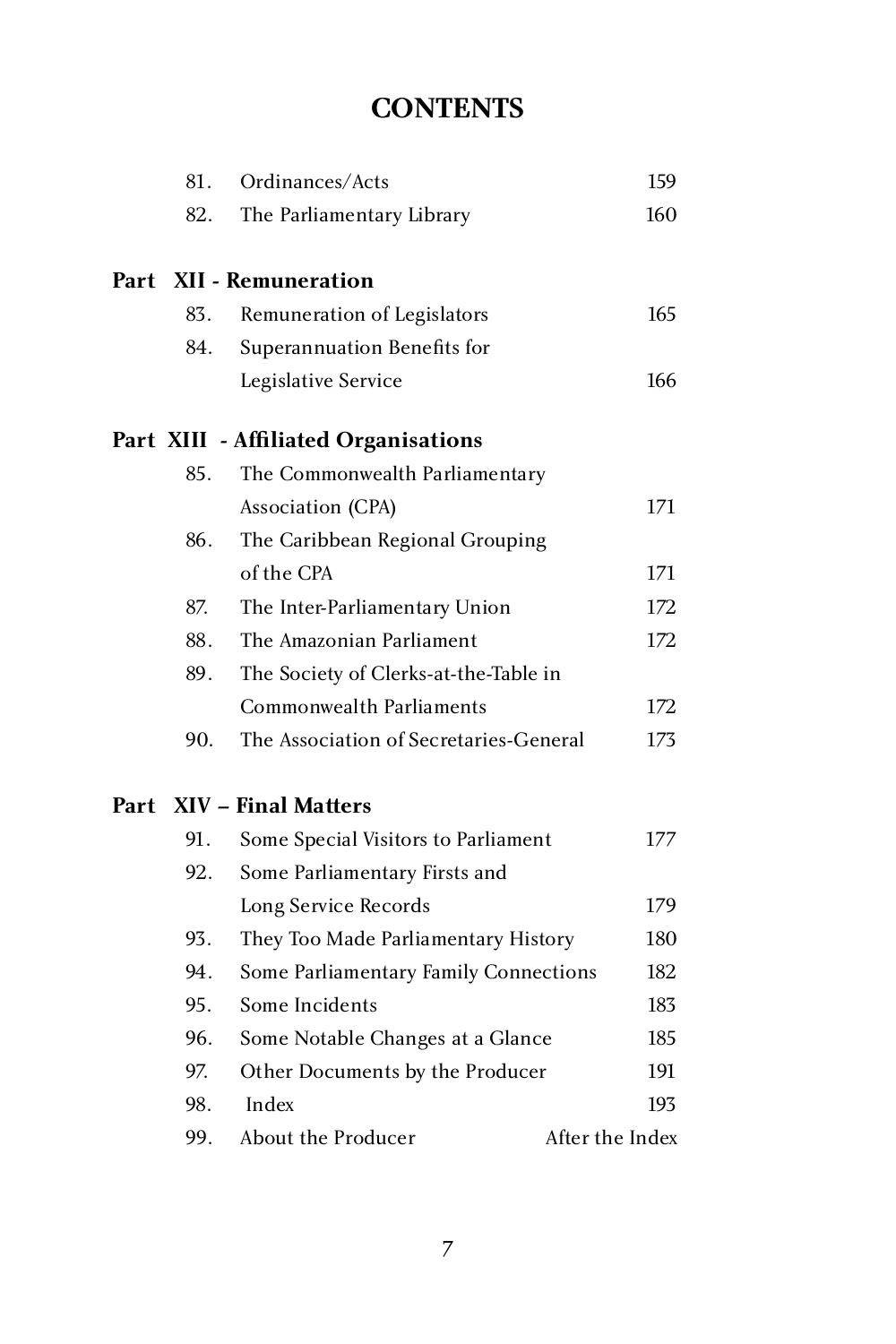# **PREFACE AND INTRODUCTION**

## **Parliamentary Training Seminar for MPs**

For the Parliamentary Training Seminar which has been arranged for January, 2007, for the Members of the Guyana Parliament, following the General and Regional Elections on 28th August, 2006, I was invited to give a History of Parliamentarianism in Guyana.

## **Why was I Chosen?**

Why was I chosen to give this presentation? Maybe it was because of my many continuous years – just over half a century – longer than any other person - since from the Colonial days in 1951, through to the Executive Presidency days in 2002 - of direct and active association with and involvement in the work of Parliament, that it was felt that I would have some knowledge of the history of our Parliament and would be able, even though I have since retired, to continue to share this kind of information with others. While I may have had some experience, I do not claim to have the knowledge, the qualifications and the ability required for the presentation of a history of this kind.

And also while I have made many presentations on several aspects of our Parliament, I have never before presented or even prepared as important a topic as a History of the Parliament of Guyana.

But not being a member of any Political Party, and having tried to perform my duties in as fair a manner as possible, giving my service, as a Parliamentary Officer, to every Member of the National Assembly, irrespective of his/her Party connection, it might have been felt that I would be able to give factual<br>information without a bias information without a bias.

> we know what happens to people who stay in the middle of the road. They get run down. (Aneurin Bevan, British Labour Politician, 1953)

I therefore accepted the challenge.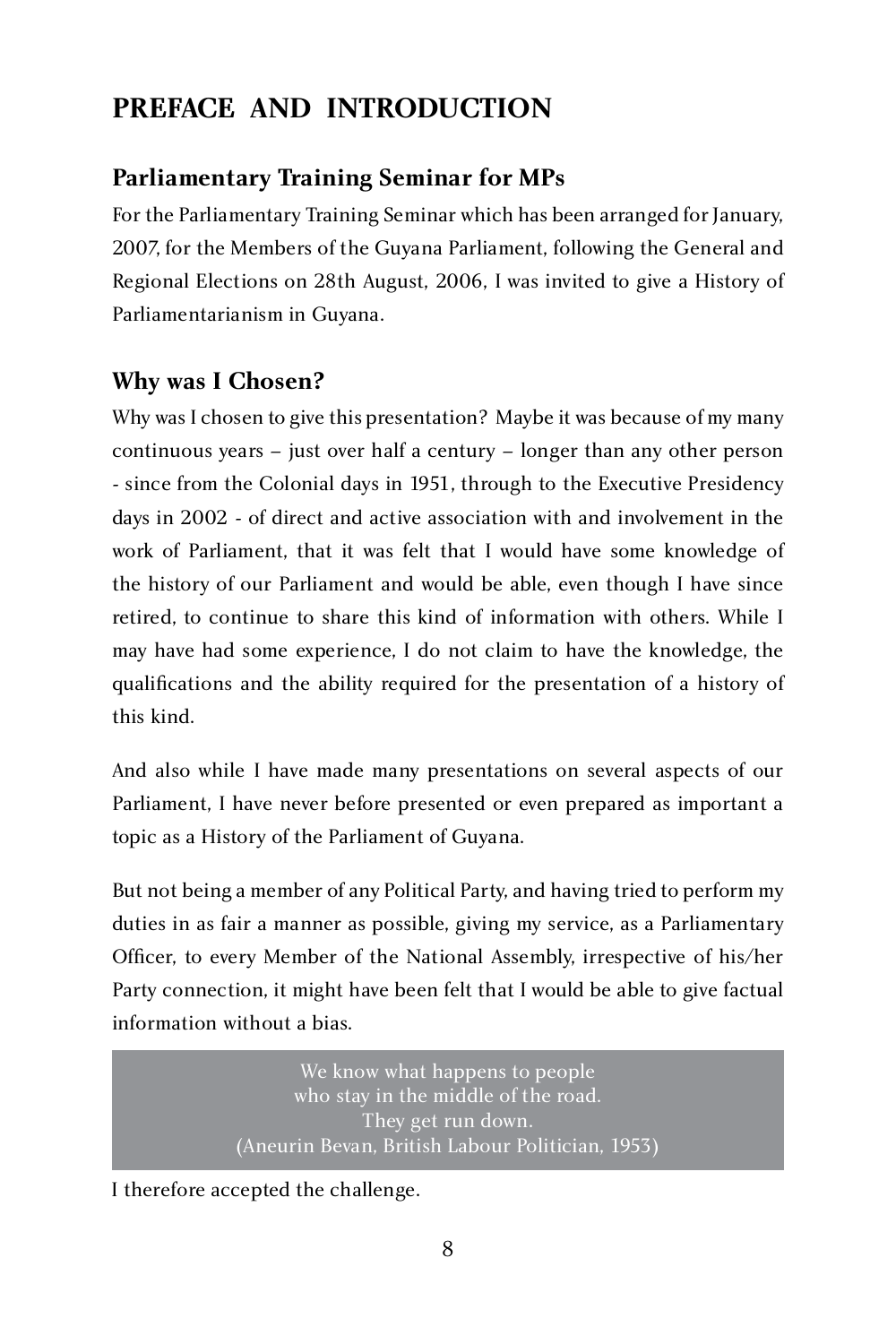#### **Preparations for the Parliamentary History**

But I had to make preparations for my presentation. I first began by asking myself some questions. What is Parliamentary history? What constitutes such history? Who or what contributes to or makes this history? What would the MPs wish or expect to hear from me in such a history? One of the answers that came to me was that it is the MPs who make the history. They are the important people. They not only make laws; they make history. The answers to my other questions I neither sought nor got. So I made my own decision. I next started to note some matters, which I felt, based on my experience, should be included in such a history and did some research, studied these and made relevant notes on them.

#### **Long Preface and Introduction**

This combined Preface and Introduction will be long because it is here that I am giving a background to and some of the historical information on the Parliament of Guyana. The other pages and pages of information which follow consist mainly of historical data which I have selected - events, facts, statistics, dates, officials, etc., and some short articles on certain matters.

The facts which I am giving will be actual facts, without justifying or criticising them or the actions of anyone, not only because I shouldn't do so, but also because I may not be capable or qualified to do so.

#### **Going Back**

This turned me back into time. My research went back and back to the time of the establishment in 1928 by the British of the first law-making body, which was a Colonial type of Legislative Council, for the Colony of British Guiana (BG). But that was not the first law-making body for the Country. Although the British possessed the Country since 1803, there were other Europeans in Guiana before the British who might have or who actually established important administrative/law-making bodies.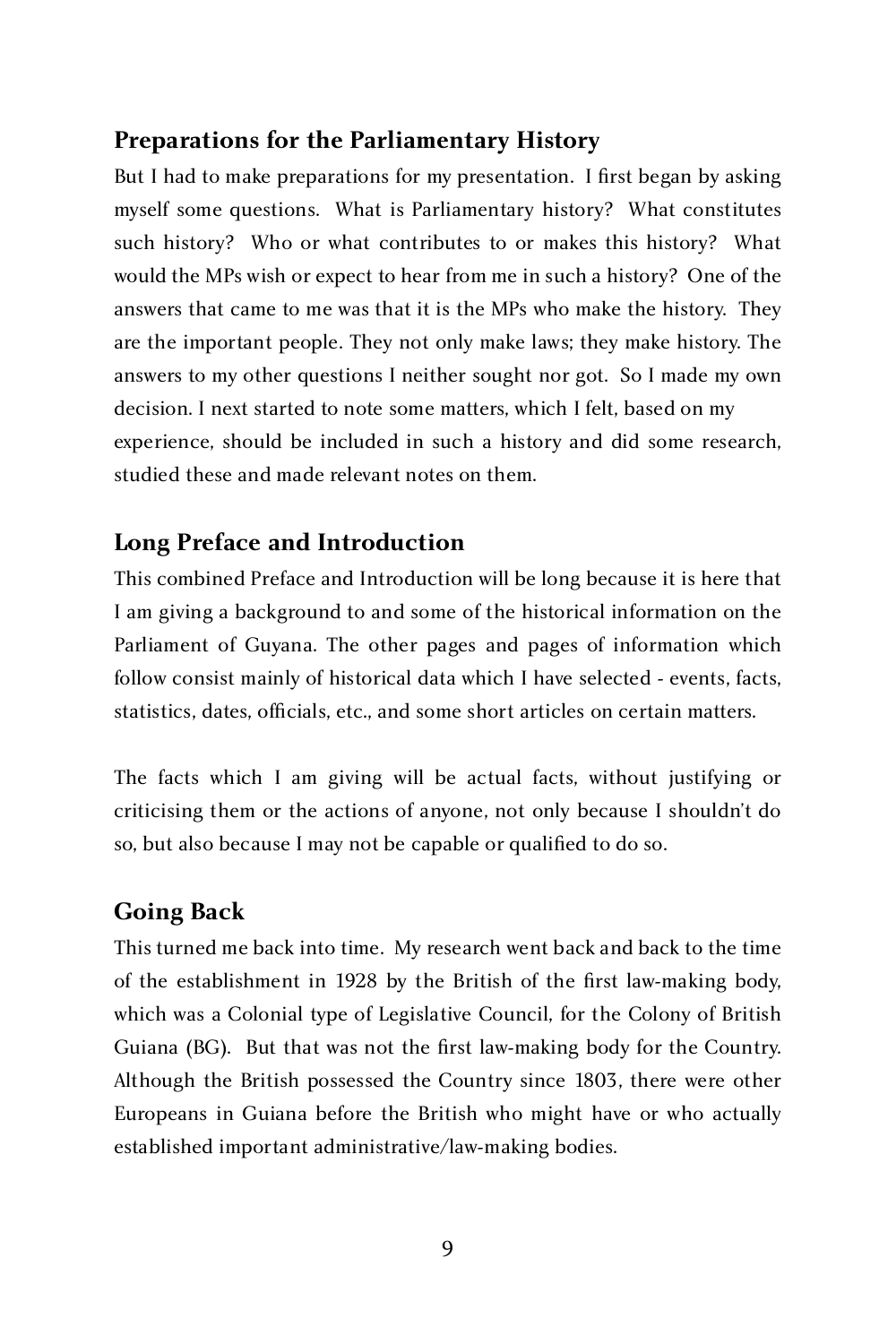## **Looking Back**

While this is a Parliamentary History and not a general history of Guyana, it is nevertheless useful in this history, and should not be considered as being out of place, to also look further back, even if briefly, into the earlier times and origins of the Country.

## **Arrival of the Amerindians**

The Amerindians were the first to arrive in Guiana. They thus became the indigenous people of Guiana. They were supposed to have crossed a land bridge, now beneath the sea, from Siberia, and entered the Americas over ten thousand years before the birth of Christ. Two tribes, the Arawaks and the Caribs came.

#### **The Name Guiana**

It was the Amerindians who gave the Country the name Guiana, which means "Land of Many Waters".

#### **Arrival of the Europeans**

Europeans came next – some while cruising, some to trade, while some settled. As they came, they began to battle for possession of the Country.

#### **Sir Walter Raleigh and his Book**

Sir Walter Raleigh, a great British courtier, sailor and author, in his Book "The Discoverie of Guiana" which was published in England on his return from an expedition to Guiana in 1595, in search of the golden city of El Dorado, advertised the richness and beauty of the Country, its glorious rivers, its several varieties of plants and birds and its luscious fruits.

He wrote "Whatever Prince shall possess it, that Prince shall be lord of more gold and of more cities and people than either the King of Spain or the great Turk". He said that far away in the interior there was a tribe of Indians whose<br>heads were beneath their shoulders heads were beneath their shoulders.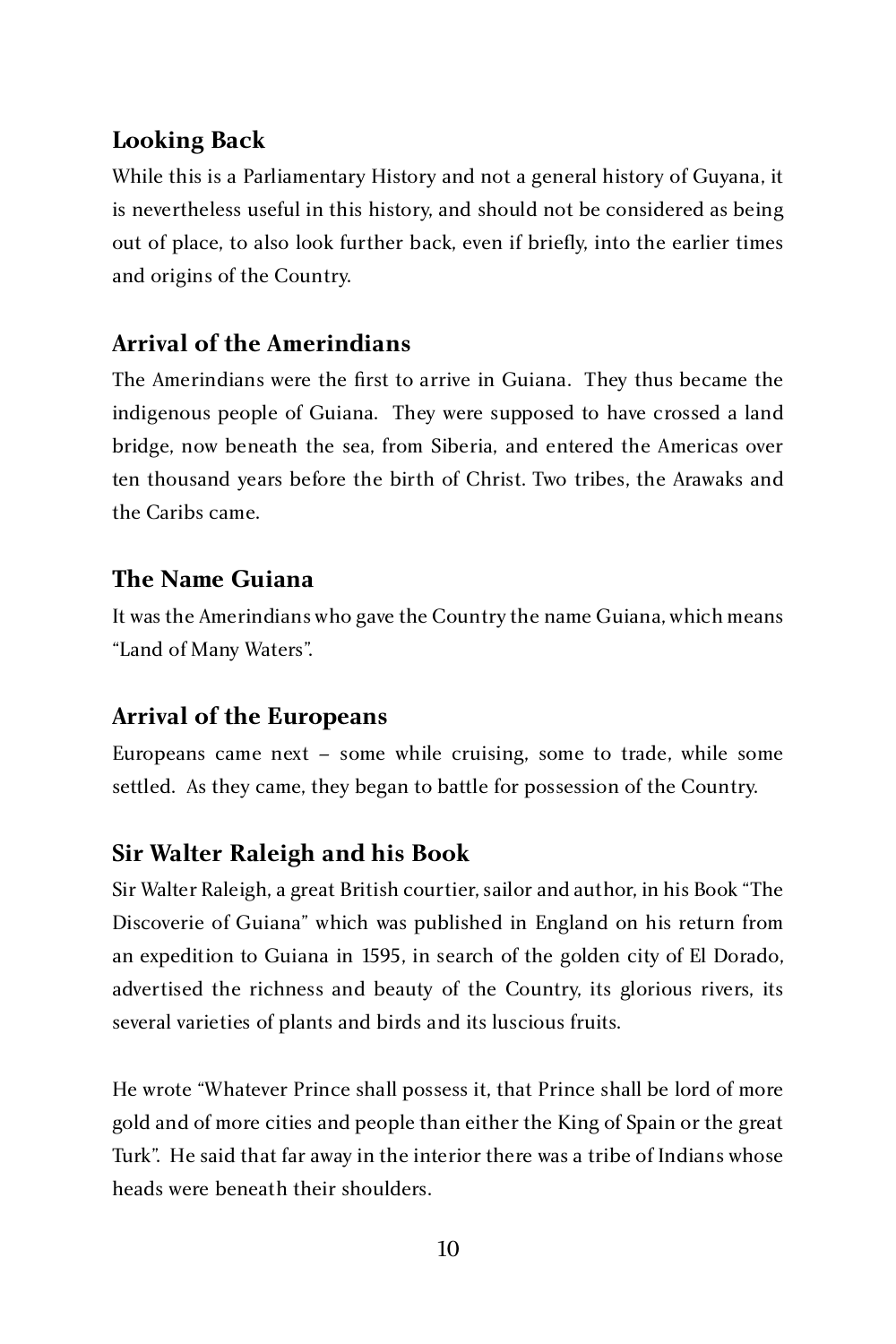## **Painting of Raleigh**

I should mention in passing, because it can properly fall within this kind of history, being part of the history of the Parliament Chamber, that there was in the Parliament Chamber a life-size painting of Sir Walter Raleigh and his eldest son Walter. The painting was presented in 1933 by Sir Edward Brandis Denham, KCMG, KBE, who was the Governor of the Colony from 1930 to 1934, and was a gift from Major Arbuthnot. The original is said to have been painted from life in 1602 by the Flemish artist Marcus Gheeraerts of Wickham Court, Kent.

This painting was removed from the Chamber before 23rd February, 1970, that is, the date of the change to Republican Status, which was the same time that, for reasons of protocol, the photographs of Queen Elizabeth II and her Consort, Prince Philip, and the life-size paintings of former Sovereigns and their Queens, King George V and Queen Mary and King George VI and Queen Elizabeth The Queen Mother, were also removed from the Chamber.

#### **Arrival of the Europeans**

Raleigh's Book had caused European traders to be attracted to Guiana. Those who came, whether before or after Raleigh's Book, included the Spaniards, the Portuguese, the Dutch, the British and the French. In Guyana today, there are evidences of these Europeans. Towns and villages and other things have French and Dutch as well as English names.

#### **The Dutch**

The Dutch seemed to have been powerful and to have had the greatest input. They first arrived in 1580. From time to time, they established settlements and built forts in several places in the Country. They also established a number of important institutions including in 1718, a Council of Policy and Justice to deal with Government and Judicial matters. On 26th May, 1739, a Constitution was established by the Dutch. In 1750, the Council of Justice was separated from the Council of Policy.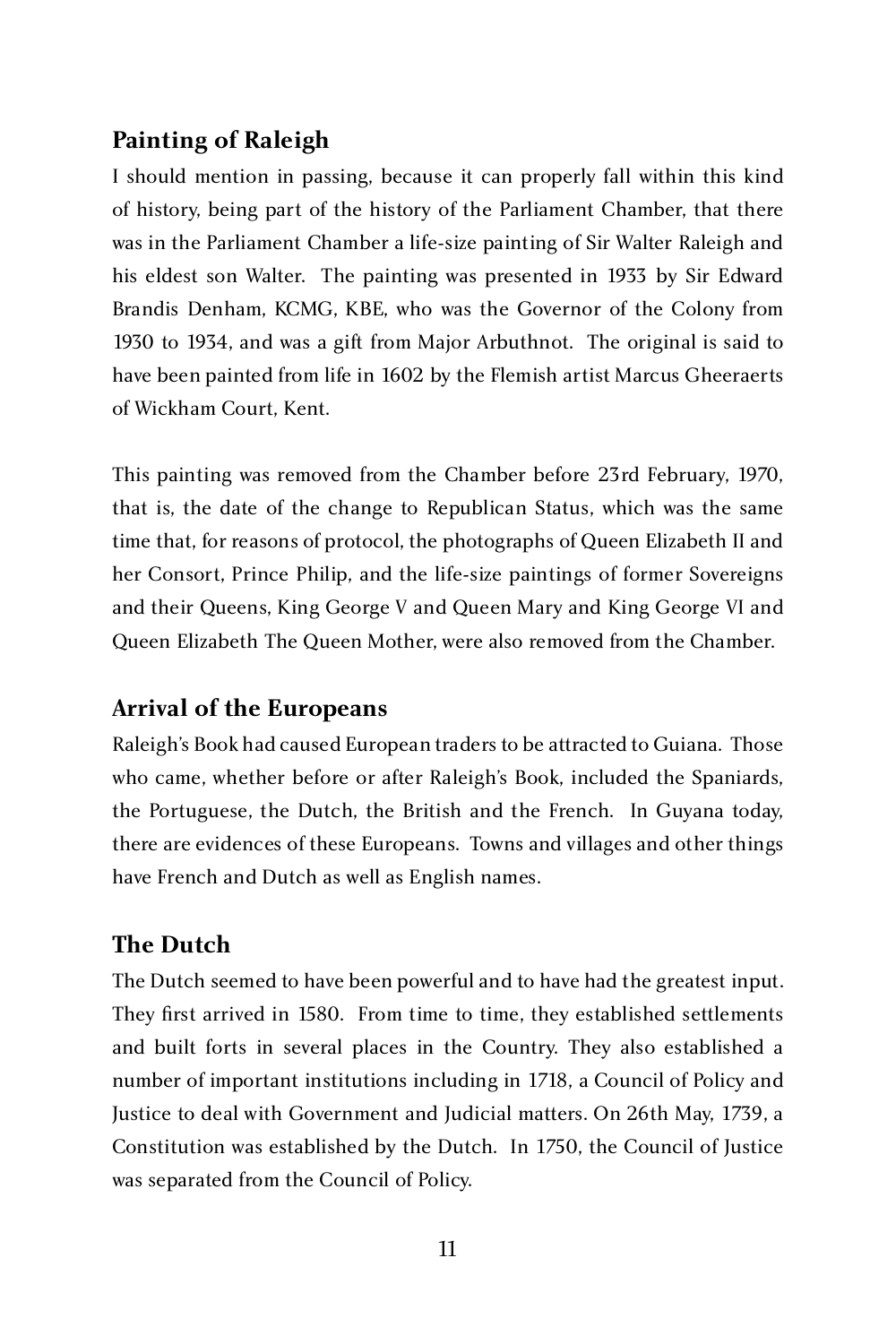# **Establishment of the Court of Policy – The Dutch Law-making Body**

A Court of Policy was established by the Dutch, as far as could have been discovered, in 1732, as the law-making body and is accepted as the first lawmaking body of the Country.

# **The British from 1803**

When the British for the third and last time got possession of the Country from the Dutch in 1803, they allowed the Dutch laws and usages to remain in force, and the Court of Policy remained and continued as the Legislature of the Colonies.

## **British Guiana from 1831**

In 1831, the Colony of Demerara and Essequibo was united with the Colony of Berbice and they became the Colony of British Guiana.

#### **Continuation of Dutch Institutions**

The principal Dutch Institutions of the Court of Policy, the College of Financial Representatives, the Court of Justice, the College of Electors and the Combined Court further continued by the British to be in existence in British Guiana, although substantially Dutch in character.

#### **The 1891 Constitution**

On 3rd February, 1891, a Bill to alter the Political Constitution of the Colony was passed as the British Guiana Constitution Ordinance, 1891 (Ordinance No. 1 of 1891).

## **The Court of Policy**

Under the 1891 Constitution, the Court of Policy continued as the lawmaking body. It consisted of 16 Members: The Governor, as President,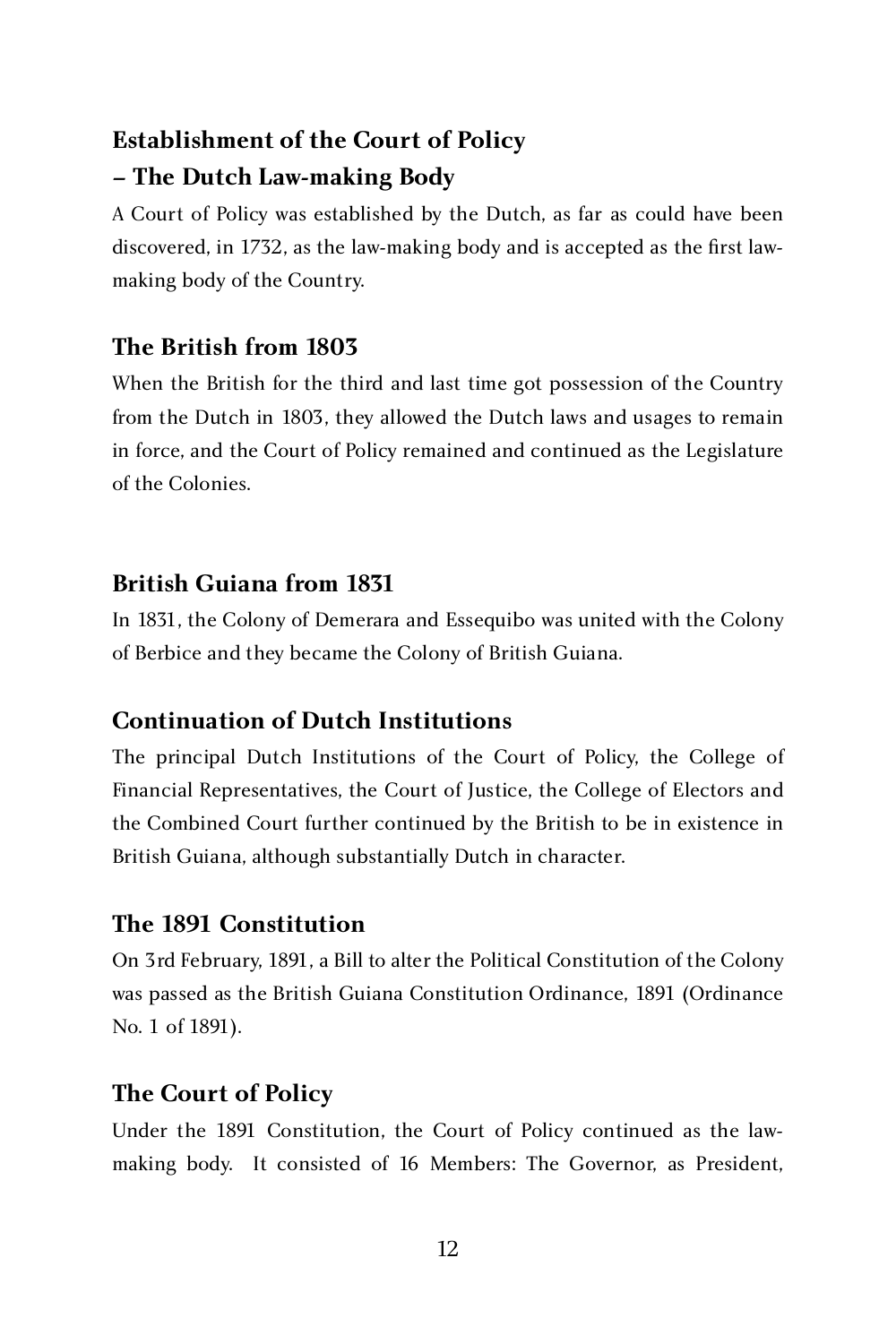with an original and a casting vote, 7 Official Members – the Government Secretary, the Attorney General, the Immigration Agent General, and the Receiver General, as the 4 Ex Officio Members, and three other persons holding Public Office as His Majesty may from time to time appoint - and 8 Elected Members from 7 Electoral Districts. While the Elected Members were 8, all the other Members totalled 8 also.

It was in this 1891 Court of Policy that there was the first Guyanese legislator of African descent. He was Alex Benjamin Brown, a lawyer from Den Amstel.

# **The First Legislative Council by the British for British Guiana**

It was not until 1928 in a new Colonial type of Constitution, introduced by the British for British Guiana, that the British established the first law-making body, a Colonial type called the Legislative Council and this replaced the Dutch created law-making body, the Court of Policy, and also the Combined Court.

The Westminster system, procedures and practices, with modifications suitable for a new Crown Colony had begun to be introduced into British Guiana with the British rulership and control continuing and remaining in force.

> England is the Mother of Parliaments. (John Bright, English Liberal Politician and Reformer, 1865)

The First Legislative Council consisted of 30 persons: The Governor, 2 Ex Officio Members, 8 Official Members, 5 Unofficial Members and 14 Elected Members – the 14 Elected Members being in the minority in the Council, the others numbering 16.

The composition of the Second and Third Legislative Councils which resulted from the next two general elections in 1930 and 1935 was the same as in the First Legislative Council, which continued to keep the Elected Members in the minority: still 14 to 16.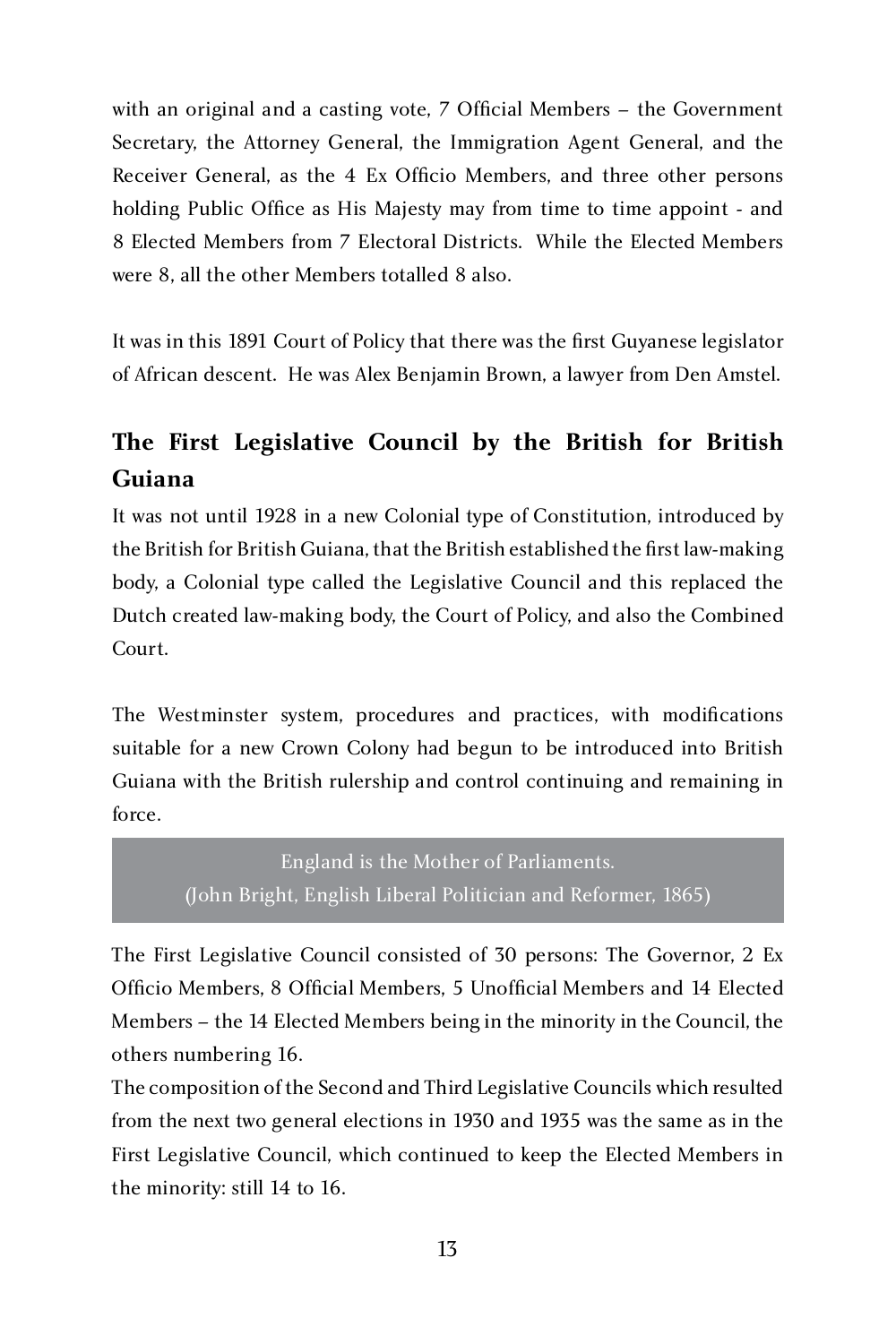#### **1947 - Elected Members in Majority for First Time**

It was not until 1947 in the Fourth Legislative Council, that the Elected Members became the majority: 14 to 11.

#### **New Features from 1953**

Voting was restricted until 1953 when universal adult suffrage came into operation. Also, women were allowed to be legislators for the first time.

I was already involved in and associated with the work of Parliament when, in 1953, for the first time, the British, with a new Constitution, created the Office of Speaker and introduced a Ministerial system of Government in and for the Colony of British Guiana. A new bicameral Legislature – a State Council and a House of Assembly – was also introduced.

The People's Progressive Party (PPP) which began as the Political Affairs Committee (PAC) in 1946 and which replaced that Committee in 1950, contested the 1953 general elections and won 18 of the 24 seats in the new House of Assembly. One other Party – the National Democratic Party – won 2 seats and Independent Candidates won 4 seats. Six PPP Members of the Assembly were elected on 18th May, 1953, to be Ministers and were assigned portfolios. Three women became legislators for the first time, and one was elected to be the first Deputy Speaker. The first Speaker was appointed by the Governor.

#### **Dissolution of the 1953 Legislature**

Problems must have arisen between the PPP Ministers and the other Members of the Administration because on 9th October, 1953, the British suspended the Constitution, prorogued the State Council and the House of Assembly and removed the portfolios of the Ministers. On 21st December, 1953, the Legislature (the State Council and the House of Assembly) was dissolved. All persons ceased to be Ministers and legislators from that time.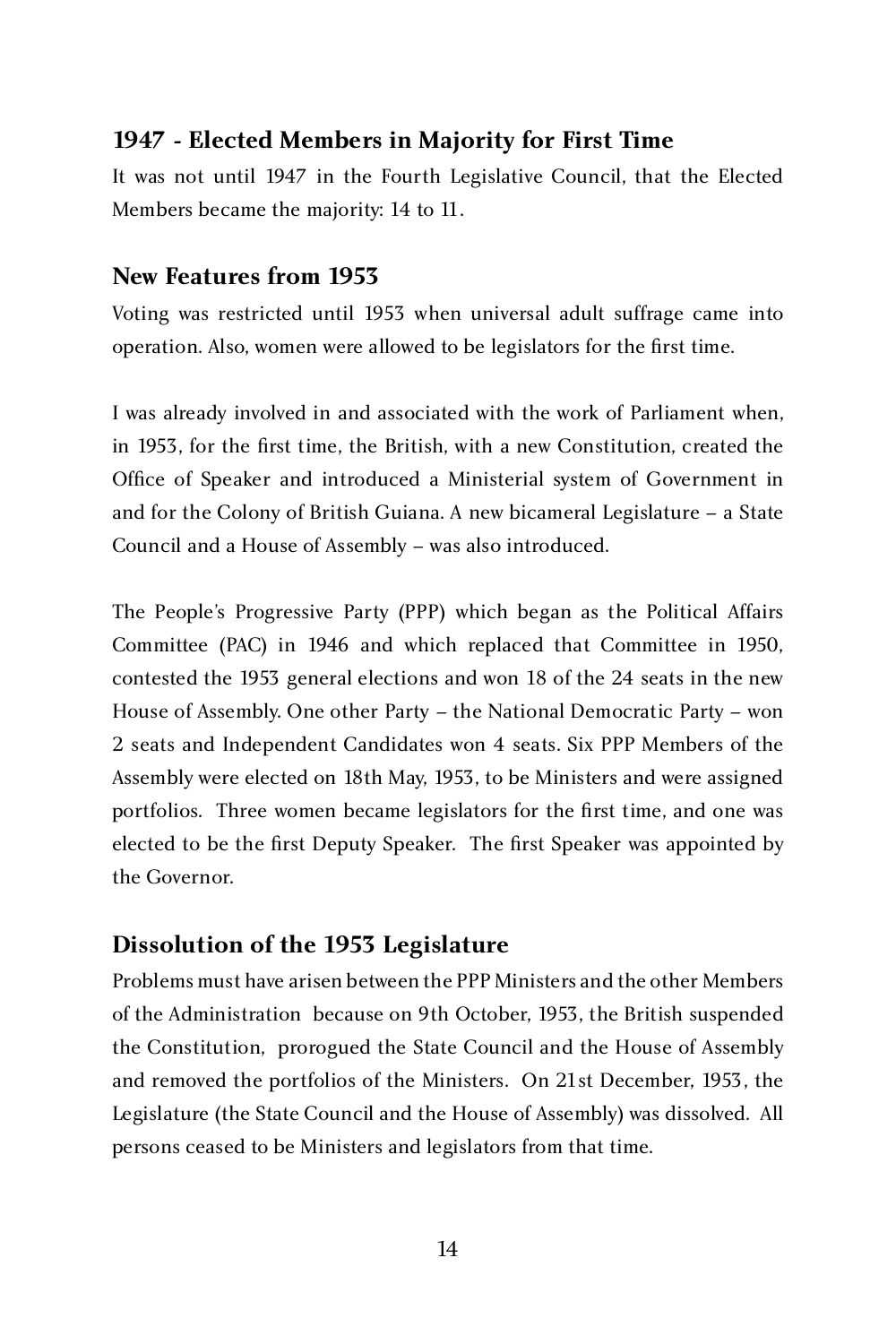#### **1954 – 1957 : Interim Legislative Council**

The British made some amendments to the 1953 Constitution and established a new Wholly Nominated Single Chamber Interim Legislative Council, which was in operation from 1954 to 1957. All of the Members of that Legislative body were nominated by the Governor. No Members were nominated from the People's Progressive Party.

#### **Changes**

As further time went on after that period of marking time, there have been all kinds of changes over the years. There have been changes in the Political status of the Country, from a Colony of the British with the Dutch law-making body of the Court of Policy from 1803, to full British rule from 1928, to a Ministerial system of Government in 1953, to Internal Self-Government in 1961, to Independence in 1966, to Republican Status in 1970, ceasing to be part of Her Majesty's dominions, and to an executive Presidency from 1980.

There were changes in the name of the Country, in the name and composition of the successive Legislative bodies, and in the Presiding Official of the Legislative bodies. There were changes in the system of elections, in the franchise, in the constituencies, and in the dress for male Members attending sittings. Legislation was enacted for the payment of salaries and superannuation benefits for legislative service. A Mace was also introduced.

I noted all of these matters as being matters for consideration in a Parliamentary History, and did research on them.

As I kept researching, I kept adding regularly more and more related Parliamentary matters which I felt would also be of historical interest and wrote pages and pages of Notes on all of these matters.

#### **Notes with Information**

My Notes became a compilation of information on the various legislative

15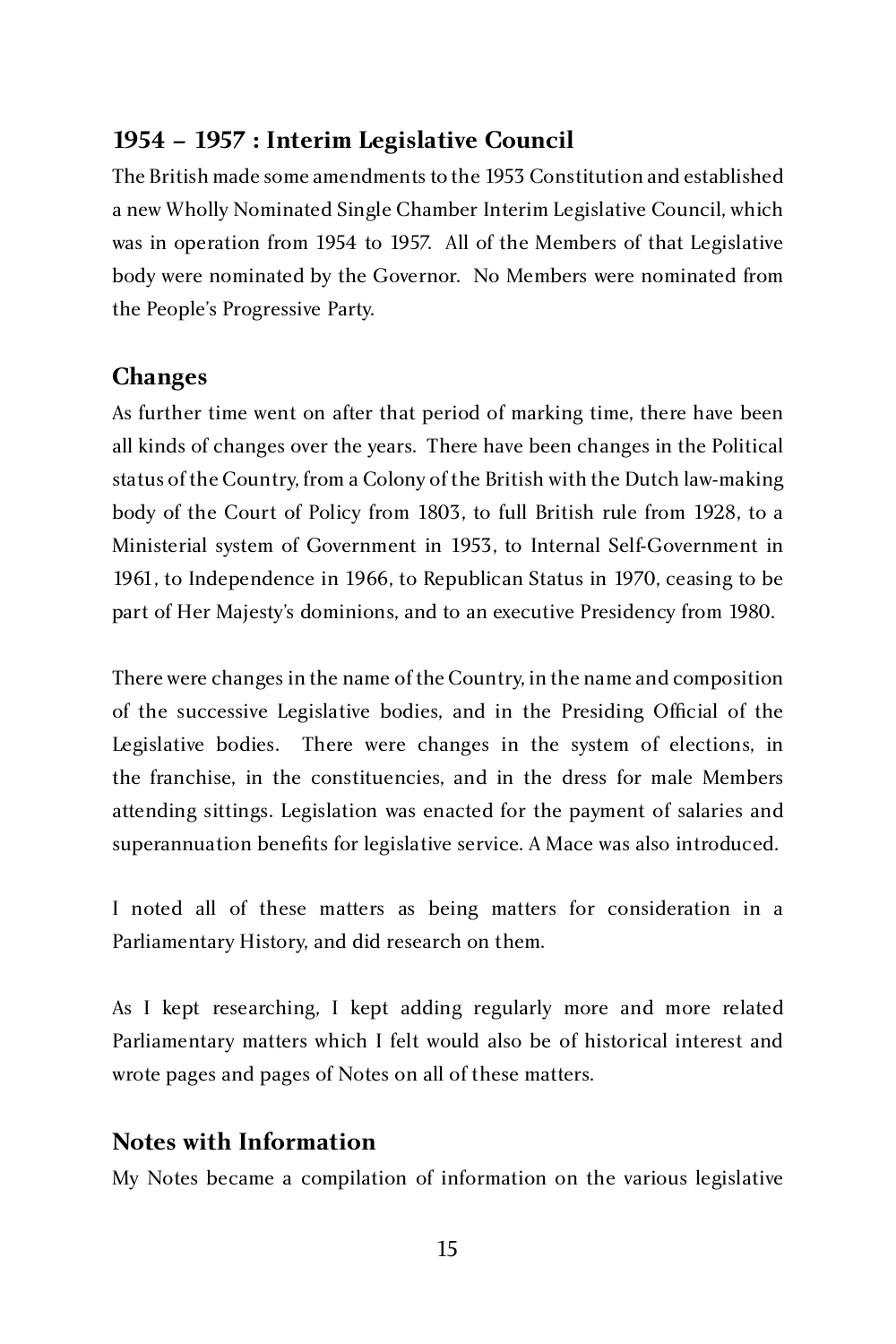bodies and the first Members thereof, the establishment of the Offices and the names of the Governors, the Governors-General, the Presidents, the Speakers, the Prime Ministers, the First Ministers, the Leaders of the Opposition, the First Women Members, the names of some Political Parties, the franchise, the constituencies, and on the systems and dates of elections.

Because of the part played by the British Monarchs, I subsequently added to my Notes the names of the 18 Kings and Queens of England from the time of the Stuart House in 1603 to the present time.

Several important Parliamentary and Parliamentary related events with dates were recorded.

There is also historical information on the Parliamentary Documents and on the establishment of the Parliamentary Library, the Prayers, the Oath, and on the establishment of the Parliament Office and on the Staff.

#### **Incidents**

On the lighter side of our Parliamentary History, I recall from memory, and have noted, not with dates, a number of incidents, some amusing, some serious, such as boycotting Parliament, walking out, sprinkling flour, pushing down table, giving a loaf of bread to the Speaker, making up (powdering ) face, removing Mace from rests below Table and placing it on the Table, refusing to apologise to the Speaker, Opposition Member sitting in the Prime Minister's chair, banging on tables with paper weights, MPs being resigned without their knowledge, crossing the floor, suspension of MPs, prevented by the Speaker from speaking until apology is made, Clerks refusing to carry out the requests of the Speaker, hiding the Mace.

Was there a case of pelting a drinking glass at the Speaker? And was there a case of an apparent indecent act?

Was there a case of slapping a Reporter?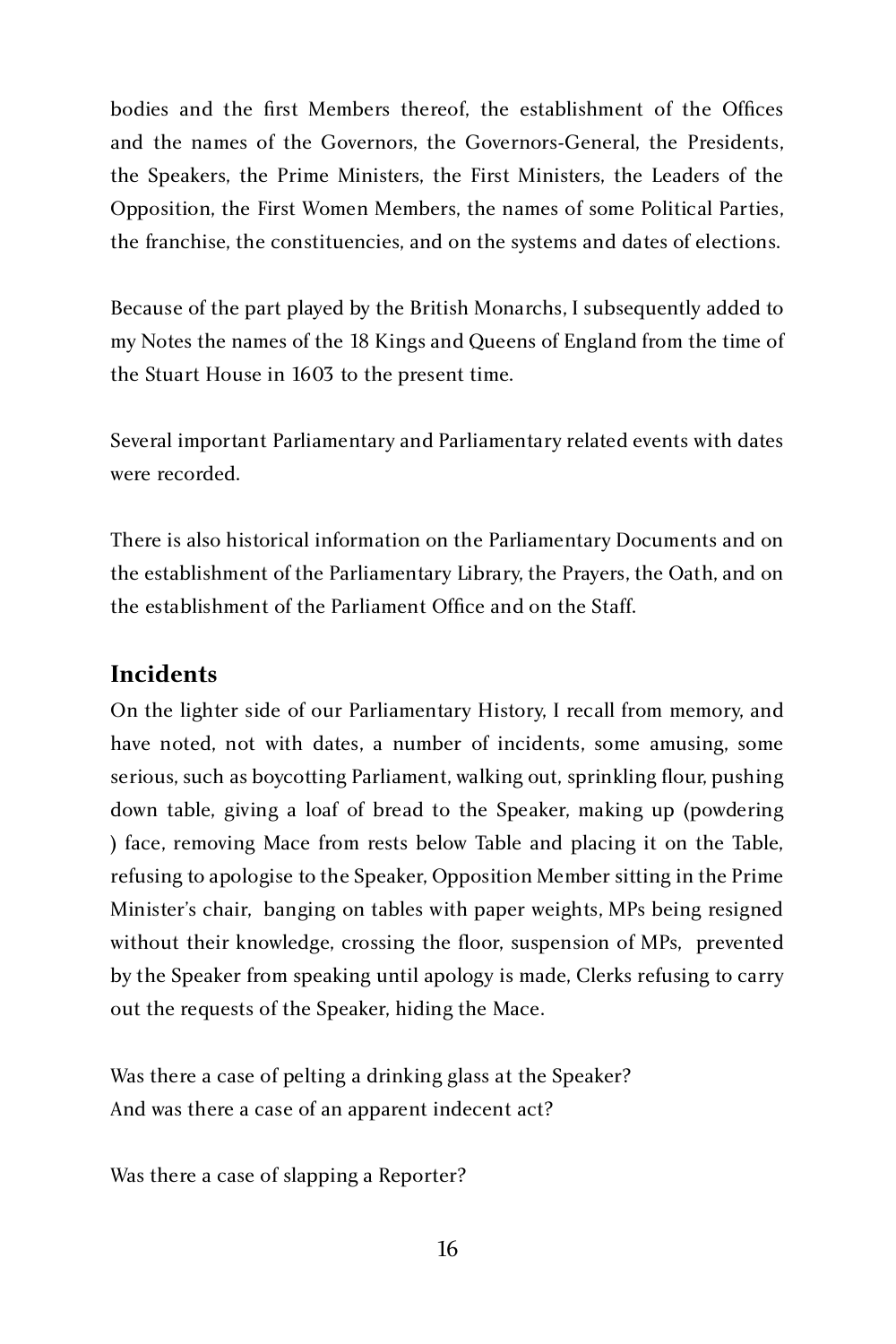## **Families**

Still on the lighter side of our Parliamentary History, but this time on the family side, there have been a number of Parliamentary family connections – persons from the same families being legislators, in some cases in the same and in others in different legislative bodies, and in some cases from the same and in other cases from different Political Parties. There have been in our Legislative bodies husbands and wives, brother and sister, fathers and sons, father and daughter, parents and son, fathers and sons-in-law, brothers, uncle and nephew, and cousins. References to these family connections have been given, but, at this time, the names of the persons have been left to the reader to figure out.

## **Parliamentary Firsts and Long Service Records**

I have also included a list of a few Parliamentary Firsts and Long Service Records that came to mind. Again, I have left out the names of the persons for the reader to figure out.

#### **More**

There is still more information herein that I have noted.

#### **Time Constraint**

However, in preparing this presentation, I found that because of the very short time which was available to me, I was unable to do the kind of research required to produce a better publication with more facts. While, to obtain my information, I referred to several documents, which I am grateful were available, much, much more time was needed to look at other historical publications and records, from the Parliament Office Library and Files, from the Archives and from the National Library. I didn't even have the time to find and look at that very important book by Clementi.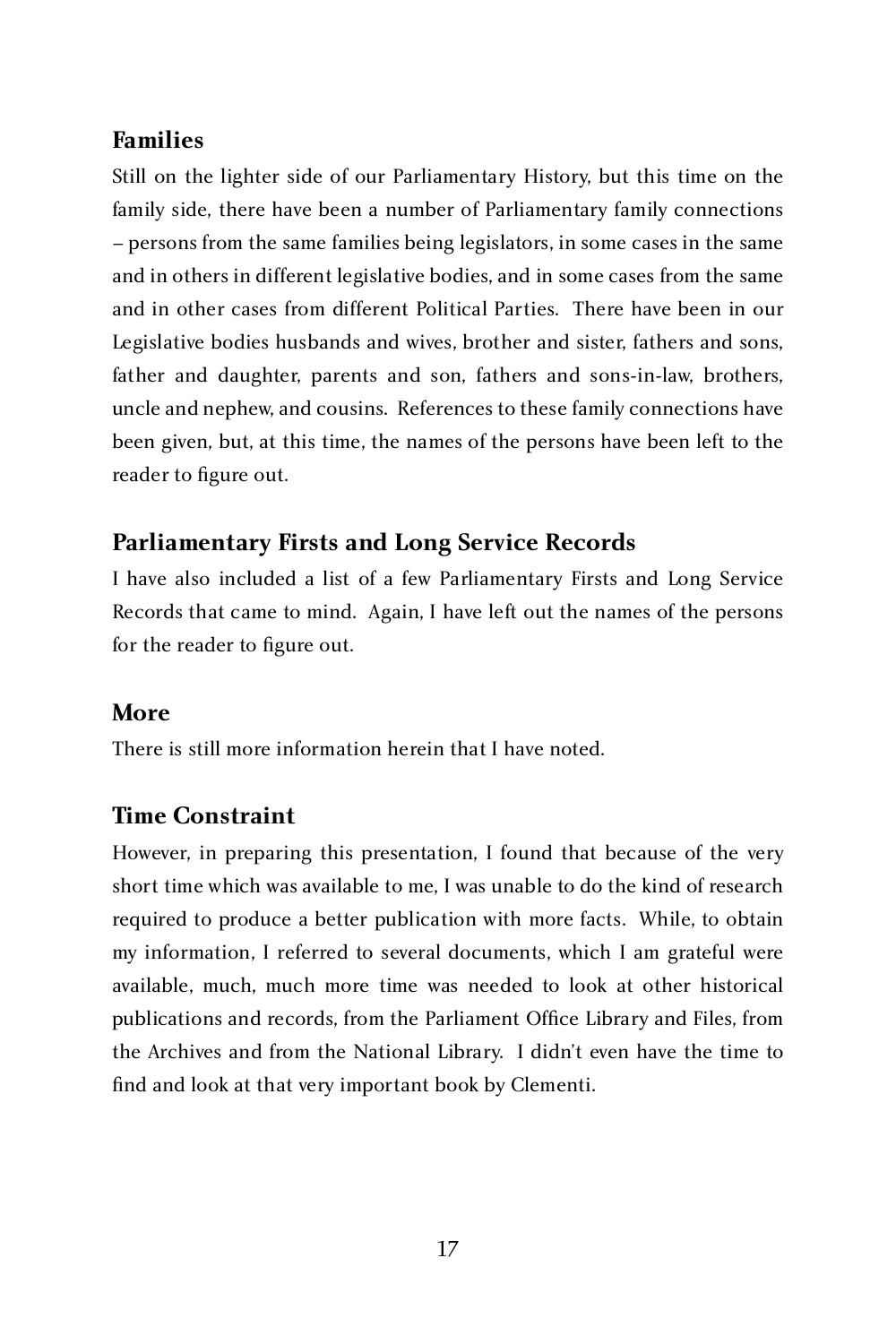There are therefore some incomplete areas and some matters may, regrettably, not have been included. This is not deliberate. However, what I have compiled I have tried to make as accurate as possible.

### **Improvement of Notes**

As I looked at the Notes that I had compiled, I felt that these could form my presentation at the Seminar and that an oral presentation by me may either be very brief or may not be necessary at all. I therefore improved upon my Notes, arranged them in an orderly manner, with the intention of having them printed and bound into a handy Book of a convenient size for distribution to the MPs at the Seminar.

Unfortunately, again the time was far too short to complete this exercise in this manner.

The preparation of the information herein took and continued to take a very great deal of my time – thinking, researching, reading, studying, writing, typing, re-reading, and correcting and producing several hard copies – all by me.

Because of the amount and type of information which I compiled and considered as being suitable as Parliamentary Historical records, I had to spend some time assorting the

information and putting it into some proper order. I also decided to put the matters into groups. I came up with and stopped at fourteen groupings which I have called Parts, with nearly 100 matters – 99 to be exact.

I then had to number the pages - I got exactly 200. Then I prepared a Table of Contents and an Index.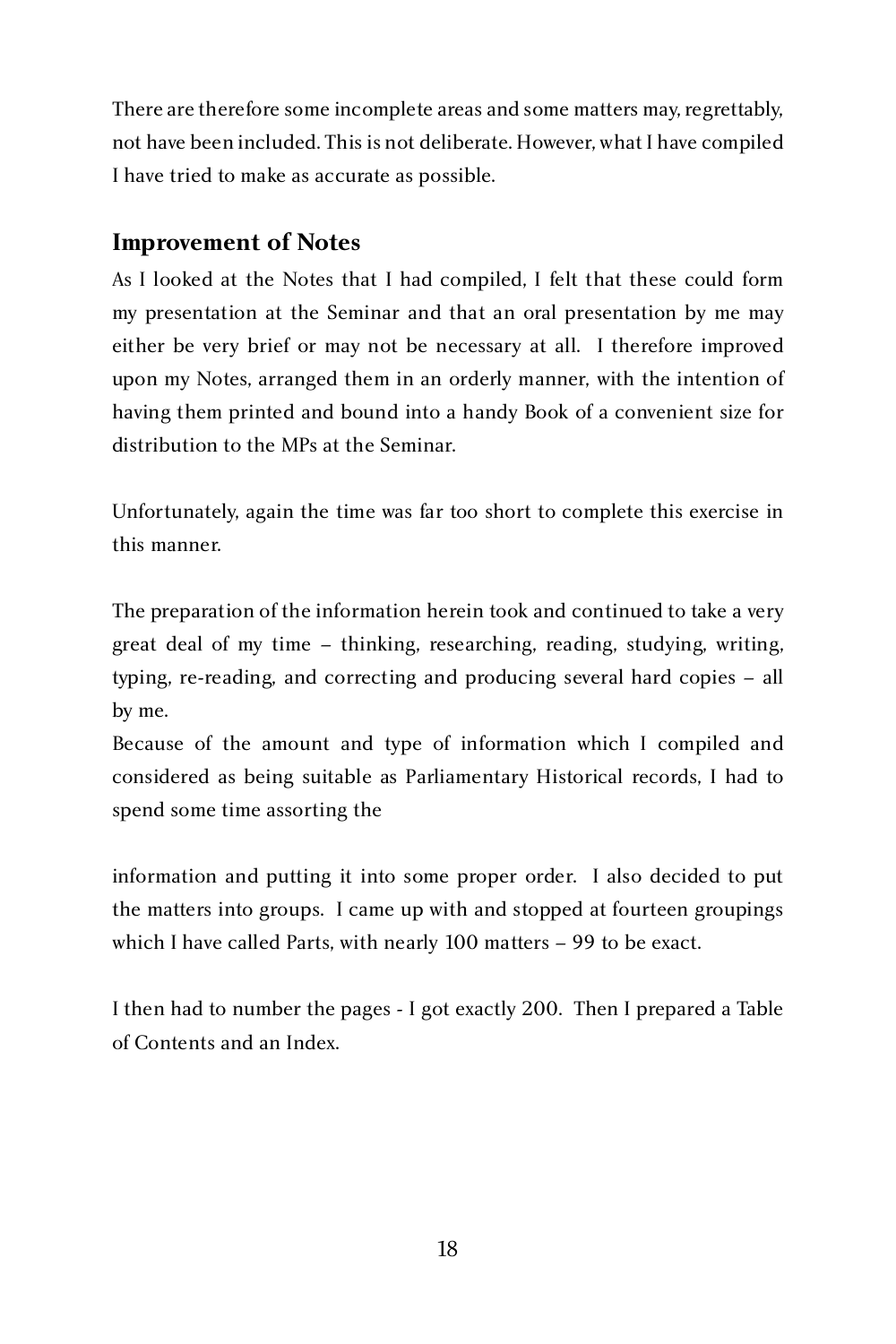#### **Files**

My Notes, incomplete in some cases, have therefore, not with pride and satisfaction, had, as an alternative to the printing and binding into books, to be photocopied and put into hard cover files for the Training Seminar.

I consider the information in this File as a great and valuable compilation, the only one of its kind to have been produced, covering hundreds of years with hundreds of facts and information associated with the Parliament of Guyana, all in one place, a convenient and handy file. I am sorry about the repetitions in some cases.

#### **Presentation**

During the course of my brief oral presentation at the Seminar, I will be making a further presentation. I will be presenting a complimentary copy of this File to every Member of Parliament who attends the Seminar.

I do hope that my File will serve as a useful reference for Parliamentary<br>Historical Information Historical Information.

I commend it.

#### **Frank A. Narain**

(Former Clerk of the National Assembly)

January, 2007.

# **Address:**

97 & 102 Area J, Ogle, East Coast Demerara, Guyana Tel: (592) 222-2742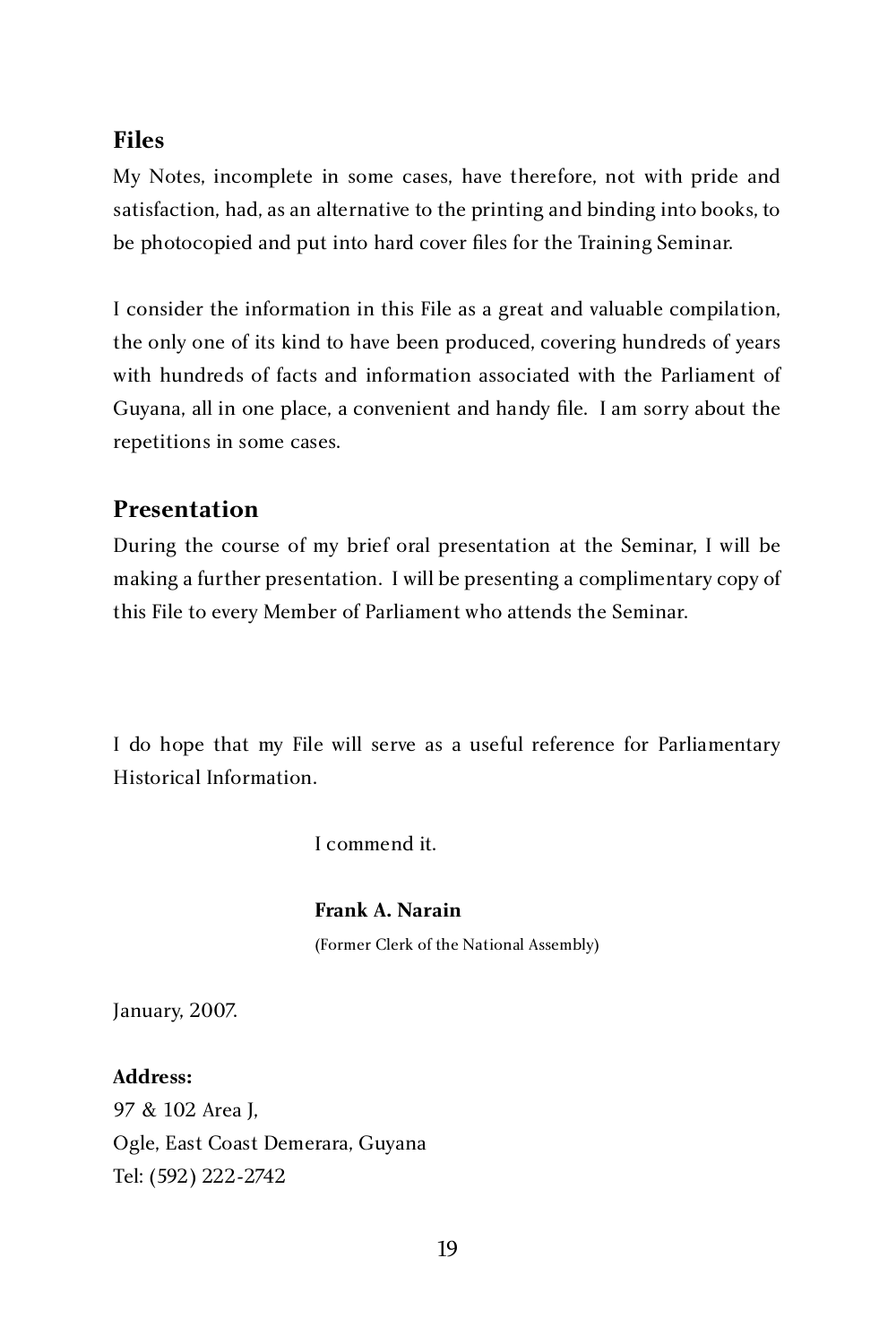# **ABBREVIATIONS USED IN THIS FILE**

The following are some of the abbreviations used in this File and their meanings:-

| AA          | Golden Arrow of Achievement (Guyana National Honour)                              |
|-------------|-----------------------------------------------------------------------------------|
| BG          | British Guiana (the name of the Colony from 1831 to 1966.                         |
|             | It became Guyana from 1966)                                                       |
| <b>CBE</b>  | Commander of the Order of the British Empire                                      |
|             | (British Honour)                                                                  |
| <b>CCH</b>  | Cacique's Crown of Honour (Guyana National Honour)                                |
| <b>CMG</b>  | Companion of (the Order of) St. Michael and St. George                            |
|             | (British Honour)                                                                  |
| <b>CSO</b>  | Colonial Secretary's Office                                                       |
| <b>DCM</b>  | Distinguished Conduct Medal (British Honour)                                      |
| <b>DSO</b>  | Distinguished Service Order (British Honour)                                      |
| E II R      | Queen Elizabeth The Second                                                        |
| <b>GAP</b>  | Guyana Action Party (Local Political Party)                                       |
| GAP/ROAR    | Guyana Action Party/Rise, Organise and Rebuild Party                              |
|             | (Two Local Political Parties)                                                     |
| GAP/WPA     | Guyana Action Party/Working People's Alliance (Two Local                          |
|             | <b>Political Parties)</b>                                                         |
| Hon         | Honourable                                                                        |
| JFAP        | Justice For All Party (Local Political Party)                                     |
| JP          | Justice of the Peace                                                              |
| <b>KCMG</b> | Knight Commander of (the Order of) St. Michael and St.<br>George (British Honour) |
| LP          | Liberator Party (Local Political Party)                                           |
| MBE         | Member of the Order of the British Empire (British Honour)                        |
| МC          | Military Cross (British Honour)                                                   |
| MD          | Doctor of Medicine                                                                |
| MP          | Member of Parliament (British and Local Designation)                              |
| MS          | Medal of Service (Guyana National Honour)                                         |
|             |                                                                                   |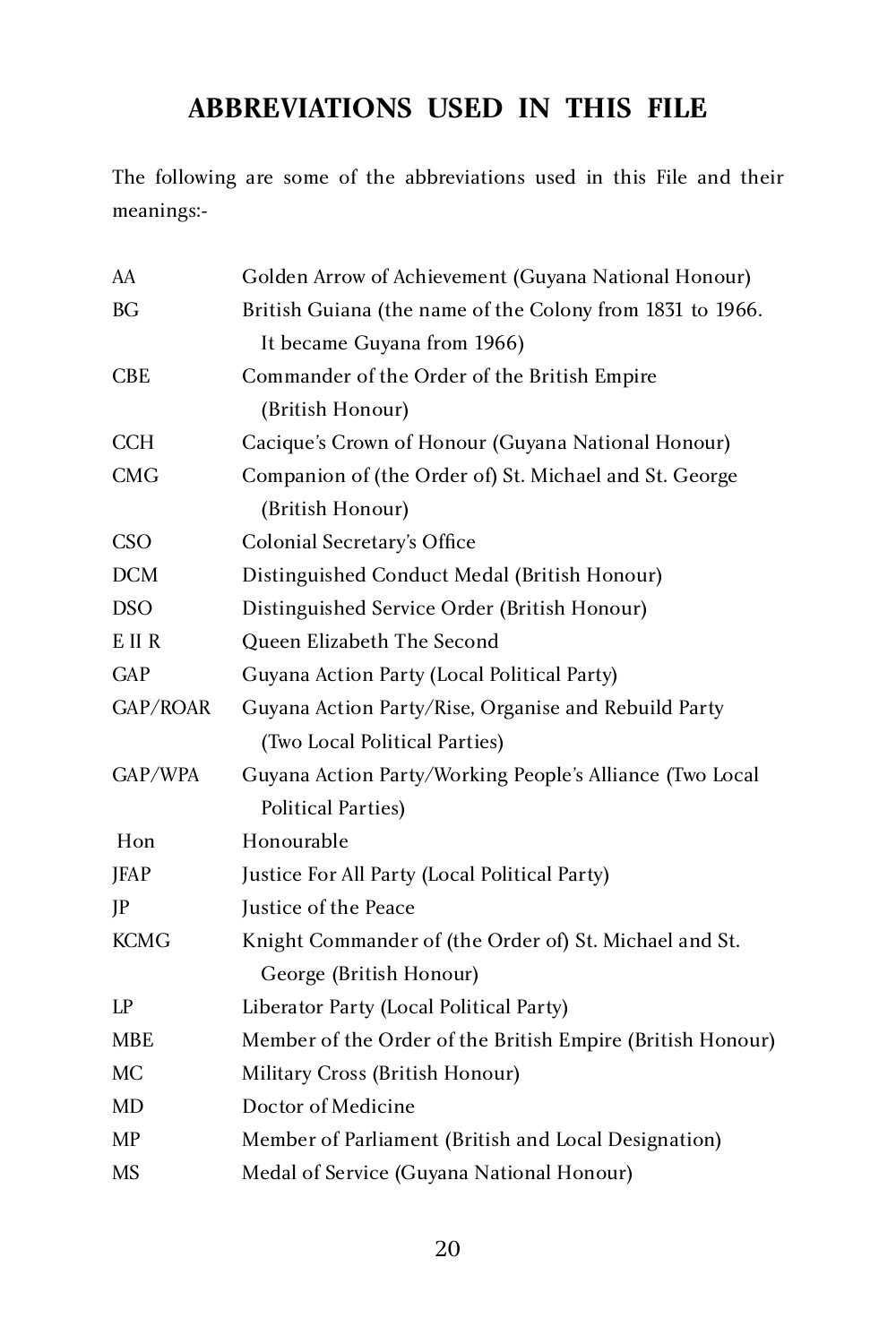| <b>NCLDO</b> | National Congress of Local Democratic Organs (Local Organ)  |  |
|--------------|-------------------------------------------------------------|--|
| <b>NDP</b>   | National Democratic Party (Local Political Party)           |  |
| <b>NLF</b>   | National Labour Front (Local Political Party)               |  |
| OBE          | Officer of the Order of the British Empire (British Honour) |  |
| OE           | Order of Excellence (Guyana's Highest National Honour)      |  |
| <b>OR</b>    | Order of Roraima (Guyana National Honour)                   |  |
| <b>PNC</b>   | People's National Congress (Local Political Party)          |  |
| PNC/R        | People's National Congress/Reform (Local Political Party)   |  |
| PNCR-1G      | People's National Congress Reform - One Guyana              |  |
|              | (Local Political Party)                                     |  |
| <b>PPP</b>   | People's Progressive Party (Local Political Party)          |  |
| PPP(B)       | People's Progressive Party (Burnhamite Faction)             |  |
|              | (Local Political Party)                                     |  |
| PPP(J)       | People's Progressive Party (Jaganite Faction)               |  |
|              | (Local Political Party)                                     |  |
| PPP/C        | People's Progressive Party/Civic (Local Political Party)    |  |
| QC           | Queen's Counsel (Legal Honour)                              |  |
| RE           | Royal Engineers (British)                                   |  |
| <b>ROAR</b>  | Rise, Organise and Rebuild Party (Local Political Party)    |  |
| <b>SC</b>    | Senior Counsel (Legal Honour)                               |  |
| TUF          | The United Force (Local Political Party)                    |  |
| <b>UDP</b>   | United Democratic Party (Local Political Party)             |  |
| UF           | United Force (Local Political Party)                        |  |
| <b>WPA</b>   | Working People's Alliance (Local Political Party)           |  |
|              |                                                             |  |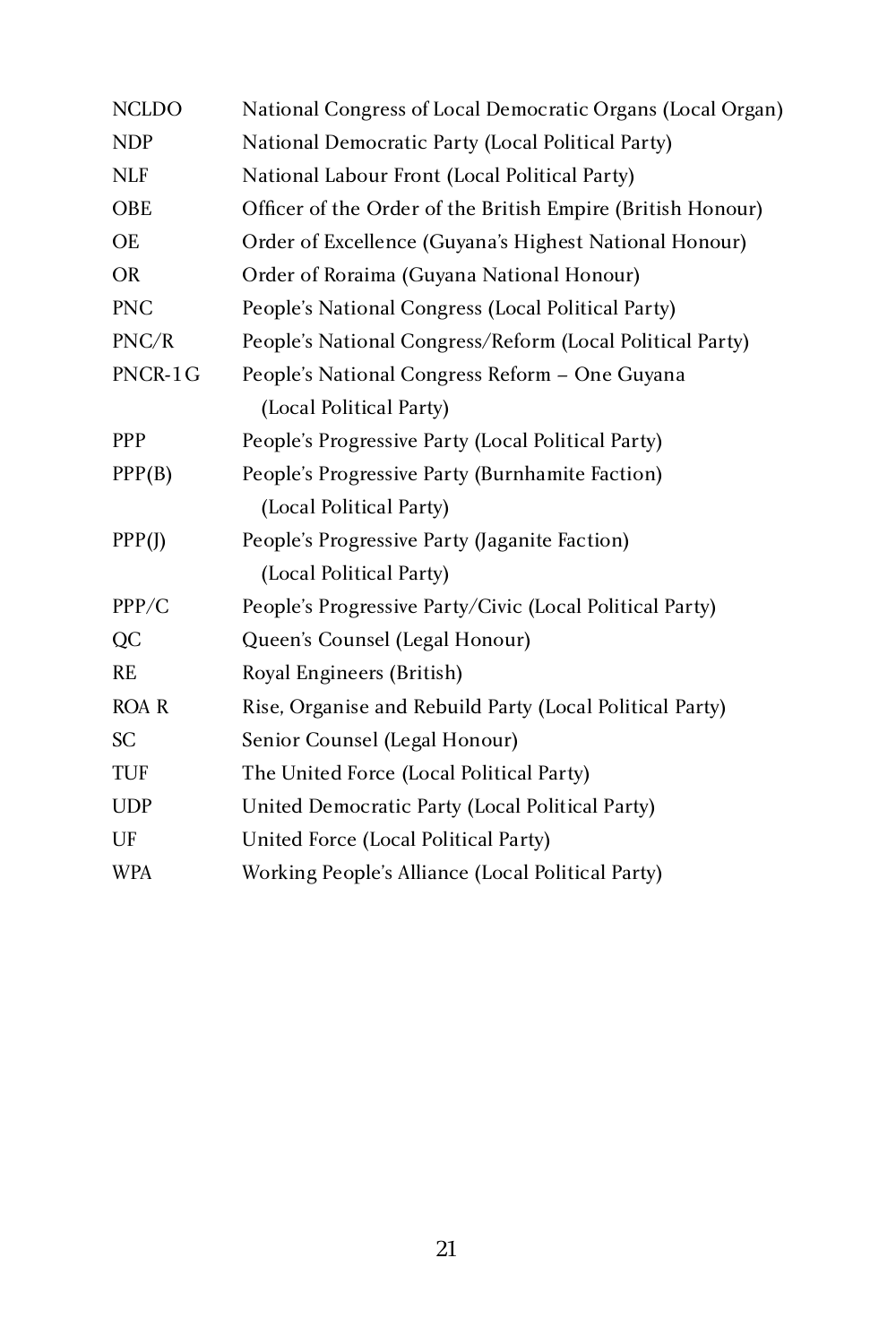# **SOURCES OF INFORMATION**

The Producer of this File would have obtained his information from several documents including the following:-

Constitutions of British Guiana and of Guyana

Reports on the General Elections for 1964 and 1973

Constitutional Development in Guyana 1621 – 1978 by Dr. M. Shahabuddeen

Official Gazettes

Parliamentary Minutes and Debates

Parliamentary Acts

Parliamentary Bills

Subsidiary Legislation

Parliamentary Oath Books

The Children's Story of Guiana by E.L. De Weever

Entries in his personal diaries from 1964

Invitations to him

Programmes for Functions

Other personal records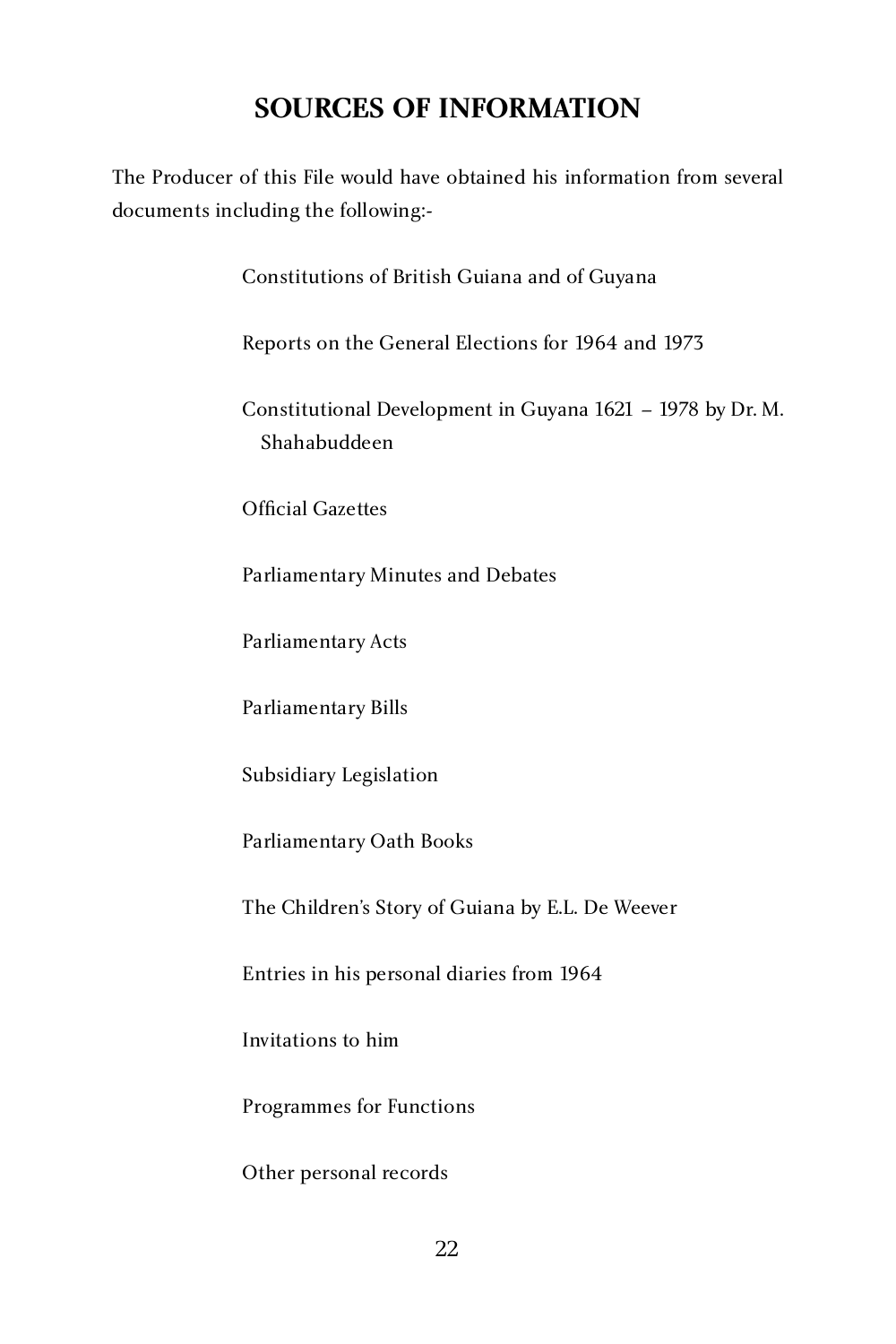From Pain to Peace 1953 – 1964 by Hamilton Green

The West on Trial by Dr. Cheddi Jagan

A Destiny to Mould – Selected Discourses by Forbes Burnham

Report of the British Guiana Constitutional Commission (Robertson) 1954

Report of the British Guiana Constitutional Conference held in London in March 1960

The British Guiana Civil Service List 1943

Highlights of Guyanese History by T. Anson Sancho

From the Middle Kingdom to the New World by Margery Kirkpatrick

Race and Ethnicity in Guyana by Kampta Karran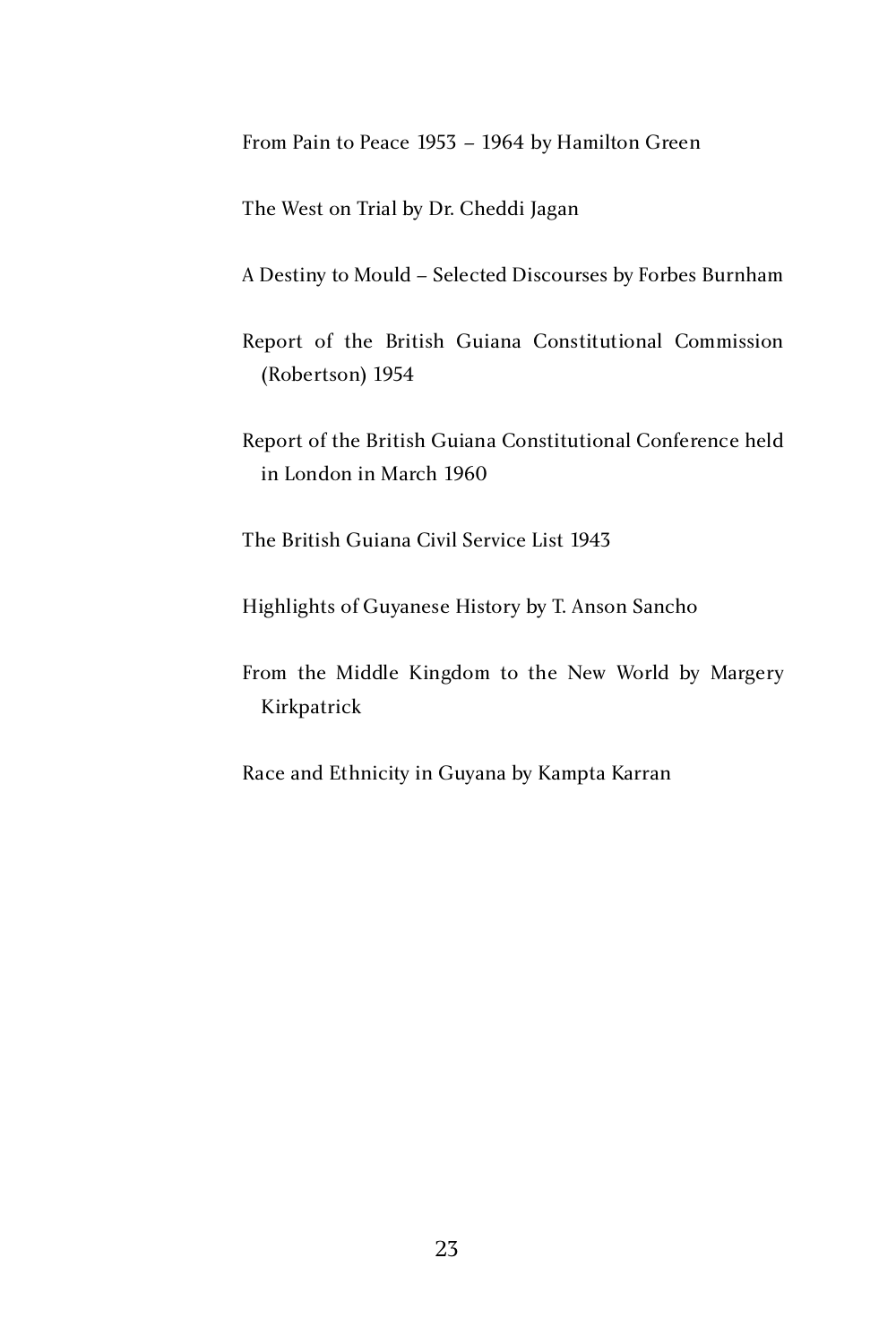## **NOTE ON SOURCES AND REFERENCES**

The Author/Compiler has indicated – on page 22 – his sources of information for the eventual production of this publication.

The content of some parts of the compilation is by their original/indigenous nature, based on his personal notes, diaries and first-hand experience of working in the National Assembly throughout many Legislative Periods. Indeed, no official recorded documents can be accessed with respect to some bits of information, e.g. social functions, employment records, temporary relocation of the National Assembly.

On the other hand, even secondary sources such as books and newspapers are most difficult to access or be made available locally. Fortunately, the author has lived and worked through half a century of his adult life amongst his subject and had access to many local primary sources in the National Assembly of Guyana.

The end-notes after the respective Parts, are intended to assist readers, students and researchers fortunate enough to be in a position to acquire further reading and publications.

A.A. Fenty January 2009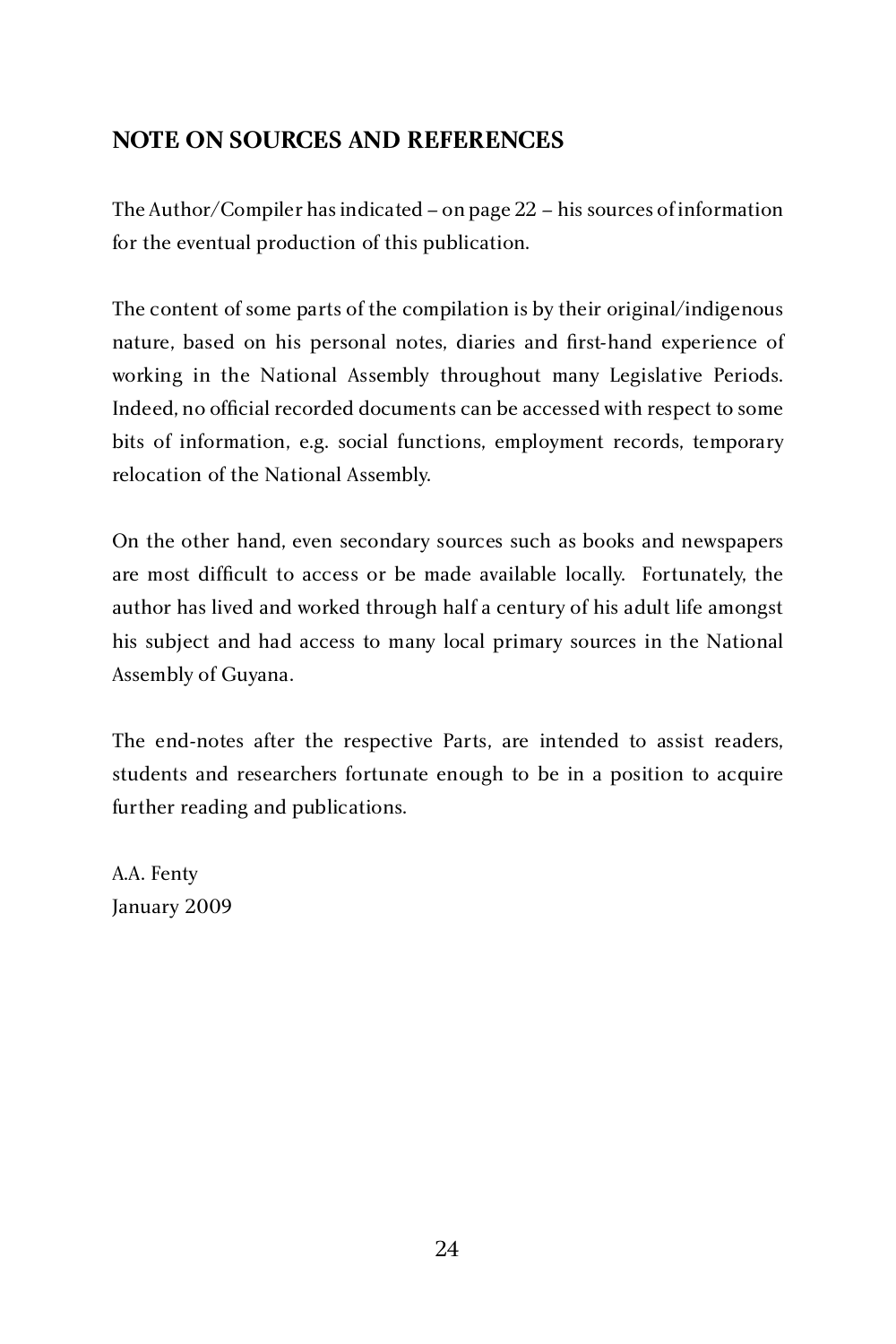# **PART II**

# **ARRIVALS**

Discovery of the Country<br>First Arrivals and Settlers in First Arrivals and Settlers in and Ownership of the Colonies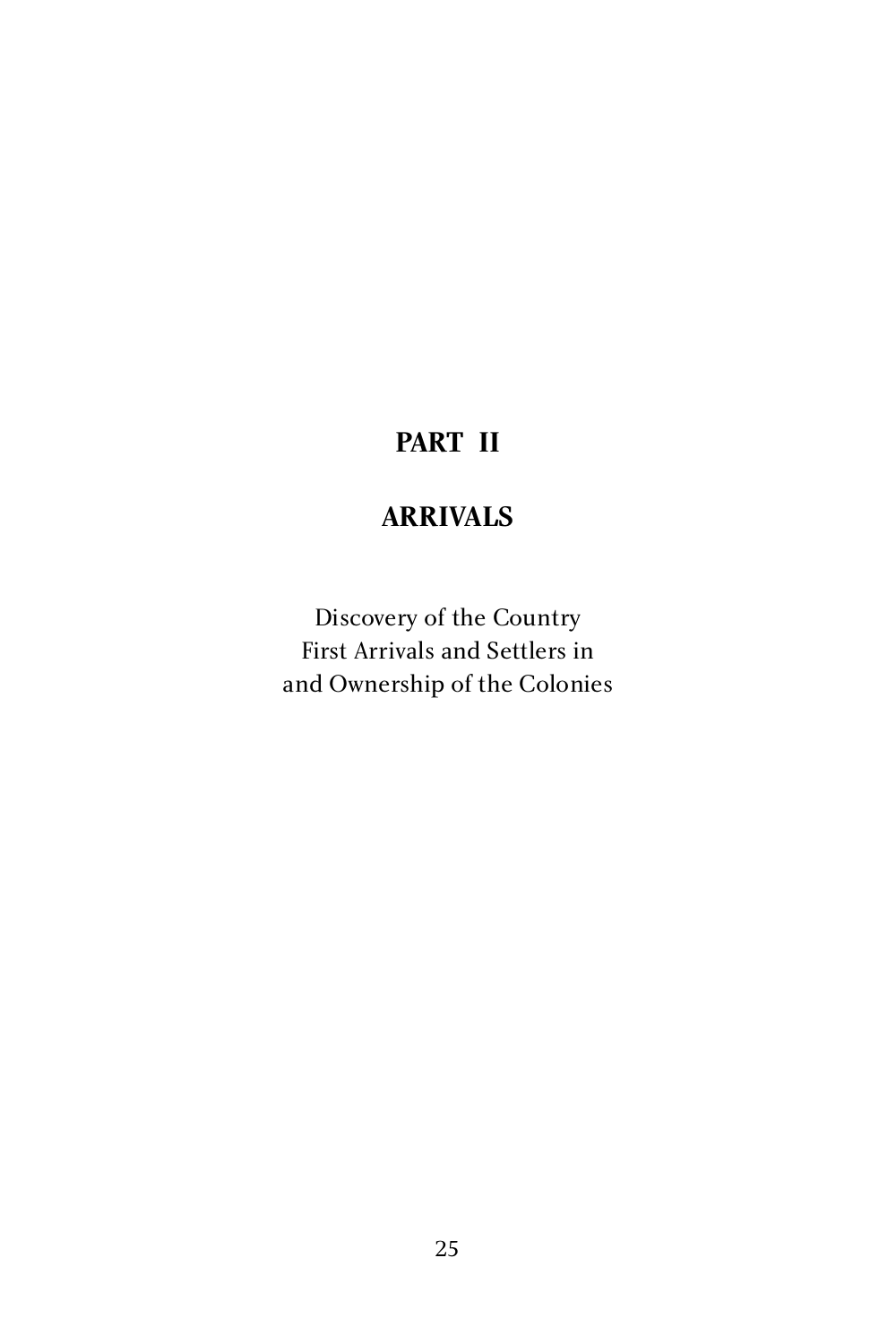## **DISCOVERY OF THE COUNTRY**

# **FROM 1530 TO 1803**

Visits to Guiana and settlements in and/or ownership of the Colonies of Essequibo and Demerara and Berbice were as follows.

Circa 8,000 B.C. The Amerindians

 The Spaniards The Portuguese The Dutch The British The Dutch The French The Dutch The French The British The French 1784 The Dutch<br>1795 The British  $1/22$  The British The Dutch, and The British.

"The Discoverie of Guiana" is the title of a Book which was published in England by Sir Walter Raleigh, a great British courtier, sailor and author, on his return from an expedition to Guiana in 1595 in search of the golden city of El Dorado.

In his book, he advertised the richness and beauty of the country, its glorious rivers, its several varieties of plants and birds and its luscious fruits.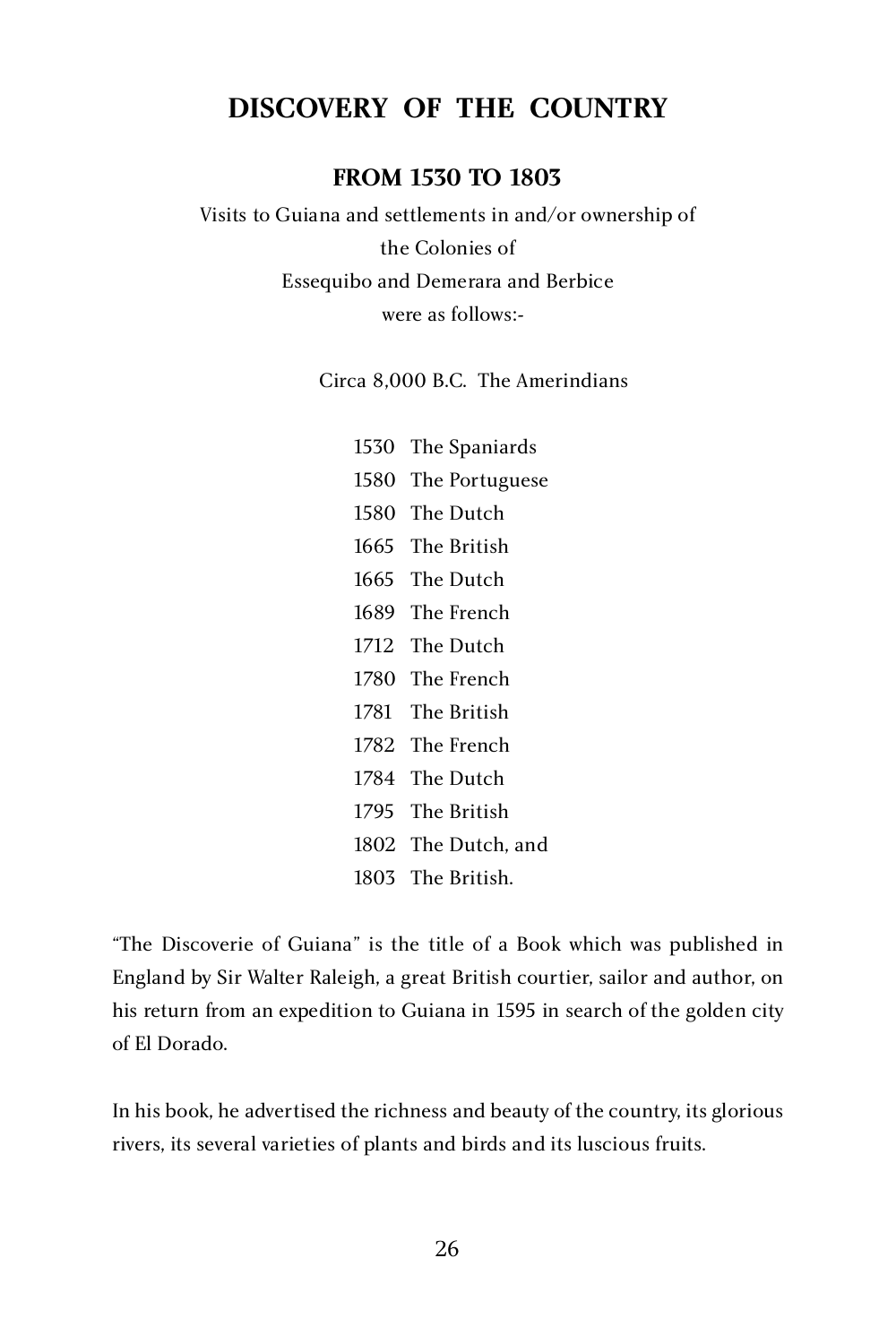He wrote "Whatever Prince shall possess it, that Prince shall be lord of more gold and of more cities and people than either the King of Spain or the great Turk".

Far away in the interior there was a tribe of Indians whose heads were beneath their shoulders.

# **FIRST ARRIVALS AND SETTLERS IN AND OWNERSHIP OF THE COLONIES**

Circa 8,000 B.C. and After

 **Amerindian** tribes were supposed to have crossed a land bridge from Siberia, now beneath the sea, and entered the Americas.

 Two tribes, the **Arawaks** and the **Caribs**, were the first to arrive in Guiana and became the indigenous people of Guyana. The Amerindians gave the country the name Guiana, which means **"Land of Many Waters".**

 The arrivals in Guiana of the Europeans, and their settlements in and ownership of the Colonies of Essequibo and Demerara and<br>Berbice, were as follows:-Berbice, were as follows:-

- 1530 The **Spaniards** were the first Europeans to arrive in Guiana They probably traded with the Amerindians and left.
- 1580 **Portuguese** traders came, built a fort on an island at the junction of the Mazaruni and Cuyuni Rivers, but subsequently left.

#### 1580/1613/1614/1615

 The **Dutch** came and made settlements on the coast, in the North West and in the Essequibo River.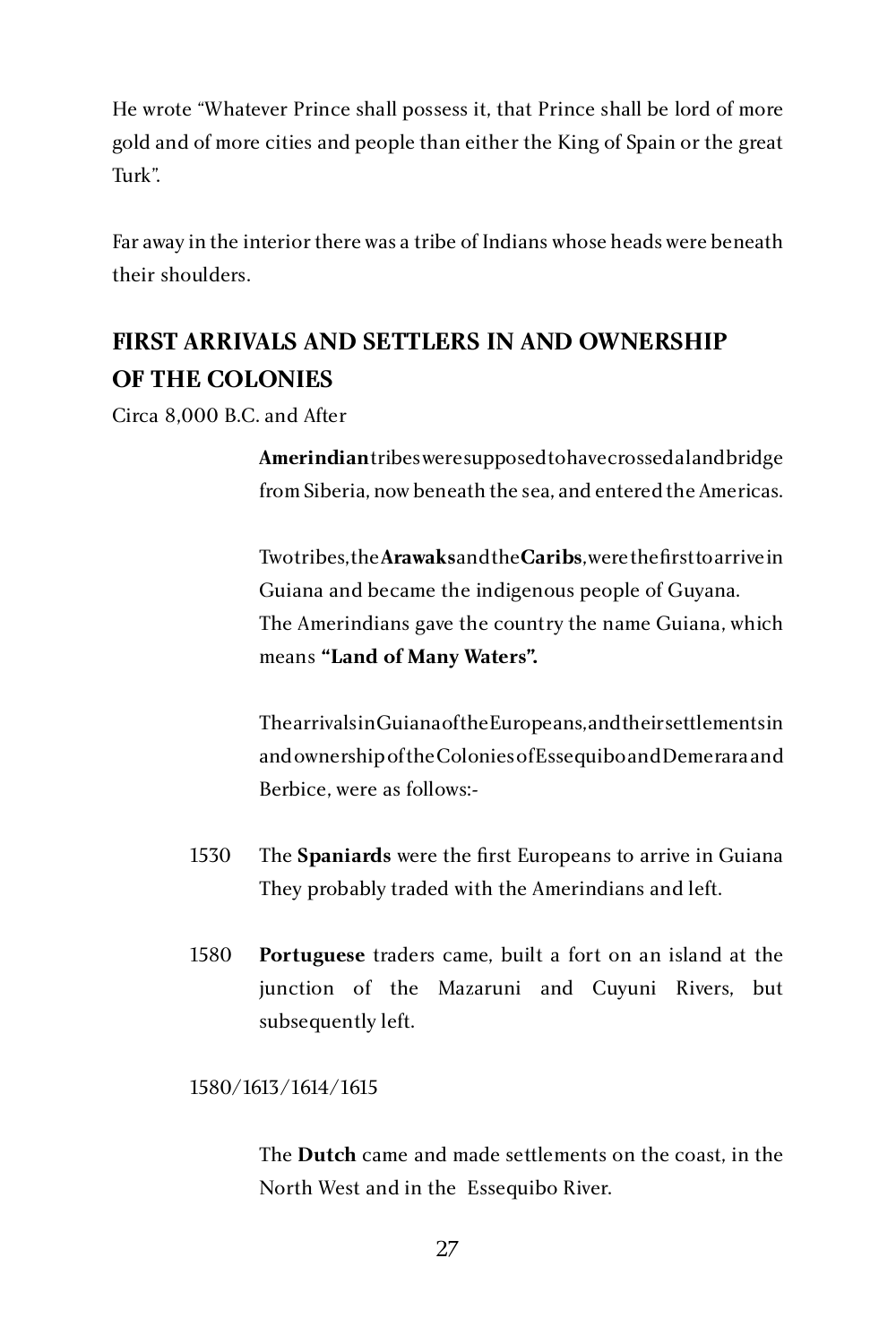- 1594 A **British** Courtier, Sir Walter Raleigh, sent an expedition to Guiana.
	- 1595 Raleigh himself came to Guiana, but returned to England.

1610/1626/1627

The **Dutch** settled in Berbice.

- 1616 Raleigh's Captain, Lawrence Keymis, came back to Guiana, but returned to England.
- 1617 Raleigh himself came back to Guiana, but returned to England.
	- 1621 Essequibo was declared a **Dutch** Colony.
	- 1665 The **British** captured the Dutch settlements in the Essequibo River and in the Pomeroon River but were soon driven out by the **Dutch** with the assistance of the French.
	- 1667 The **Dutch** were left in possession of all the settlements.
	- 1689 The **French** plundered Berbice.
	- 1712 A ransom was paid and Berbice became **Dutch** again.
	- 1780 The **French** came to Guiana and took control from the Dutch but left the next year.
	- 1781 Demerara, Essequibo and Berbice became **British**.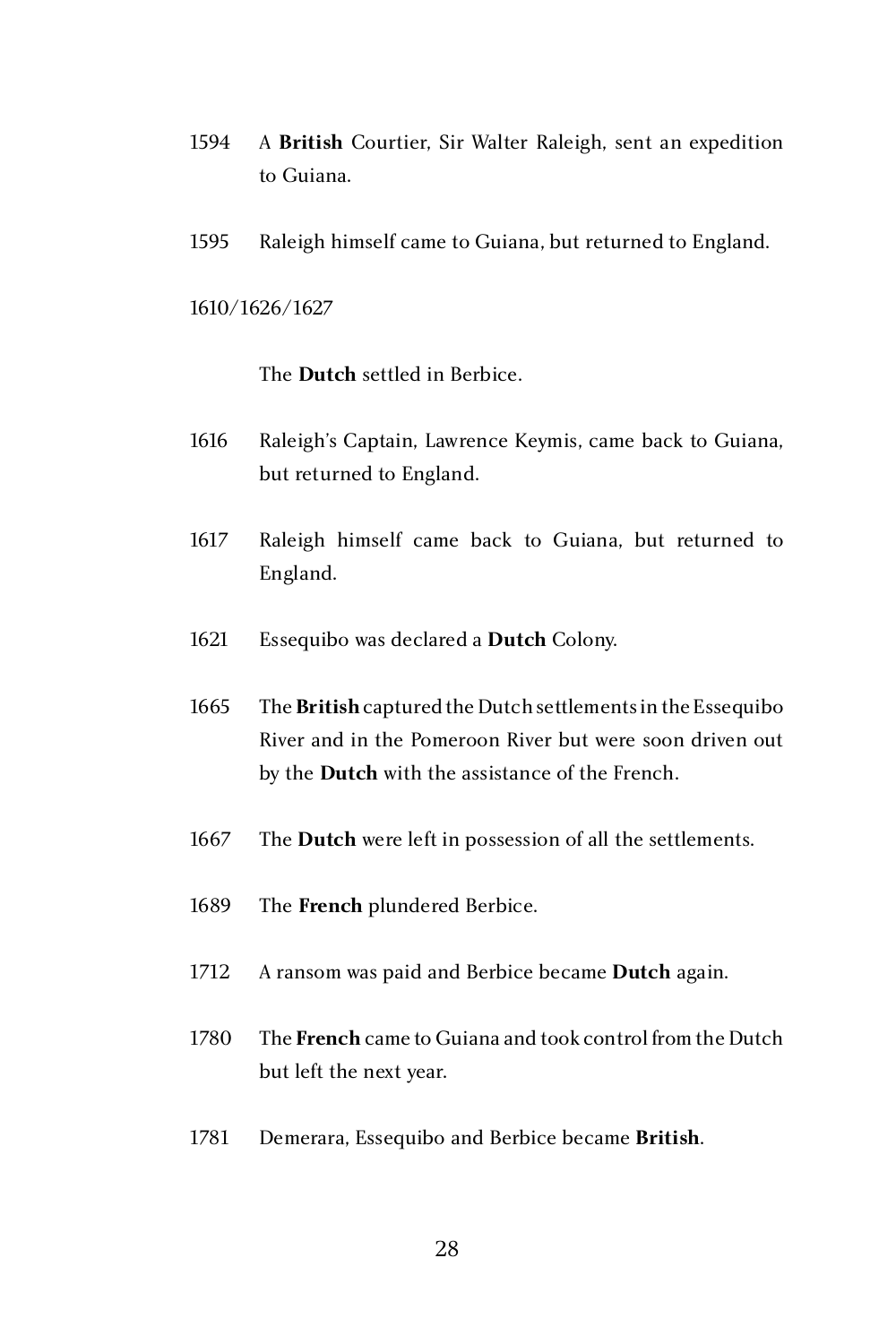- 1782 The British surrendered Essequibo, Demerara and Berbice<br>to the French. to the **French**.
- 1784 Essequibo and Demerara and Berbice were restored by<br>France to the **Dutch**. France to the **Dutch**.
- 1795 The United Colony of Demerara and Essequibo surrendered<br>to the **British**. to the **British**.
	- 1796 Berbice surrendered to the **British**.
	- 1802 Britain restored the Colonies to the Dutch.
- 1803 An English squadron arrived in Guiana.<br>The Dutch surrendered and handed over the Colonies to The Dutch surrendered and handed over the Colonies to the **British**. For the third and last time, the Colonies became **British**.

#### **REFERENCES/SUGGESTIONS FOR FURTHER READING**

#### **RALEIGH, SIR WALTER**

– The Discoverie of the Large, Rich and Bewtiful Empire of Guiana (1595)

#### **DE WEEVER, GUY E.L**

– The Children's Story of Guyana – the Argosy Bookshop Limited (1932 – 1974)

#### **DALY, VERE T**

– A Short History of the Guyanese People – Vere T Daly (1975)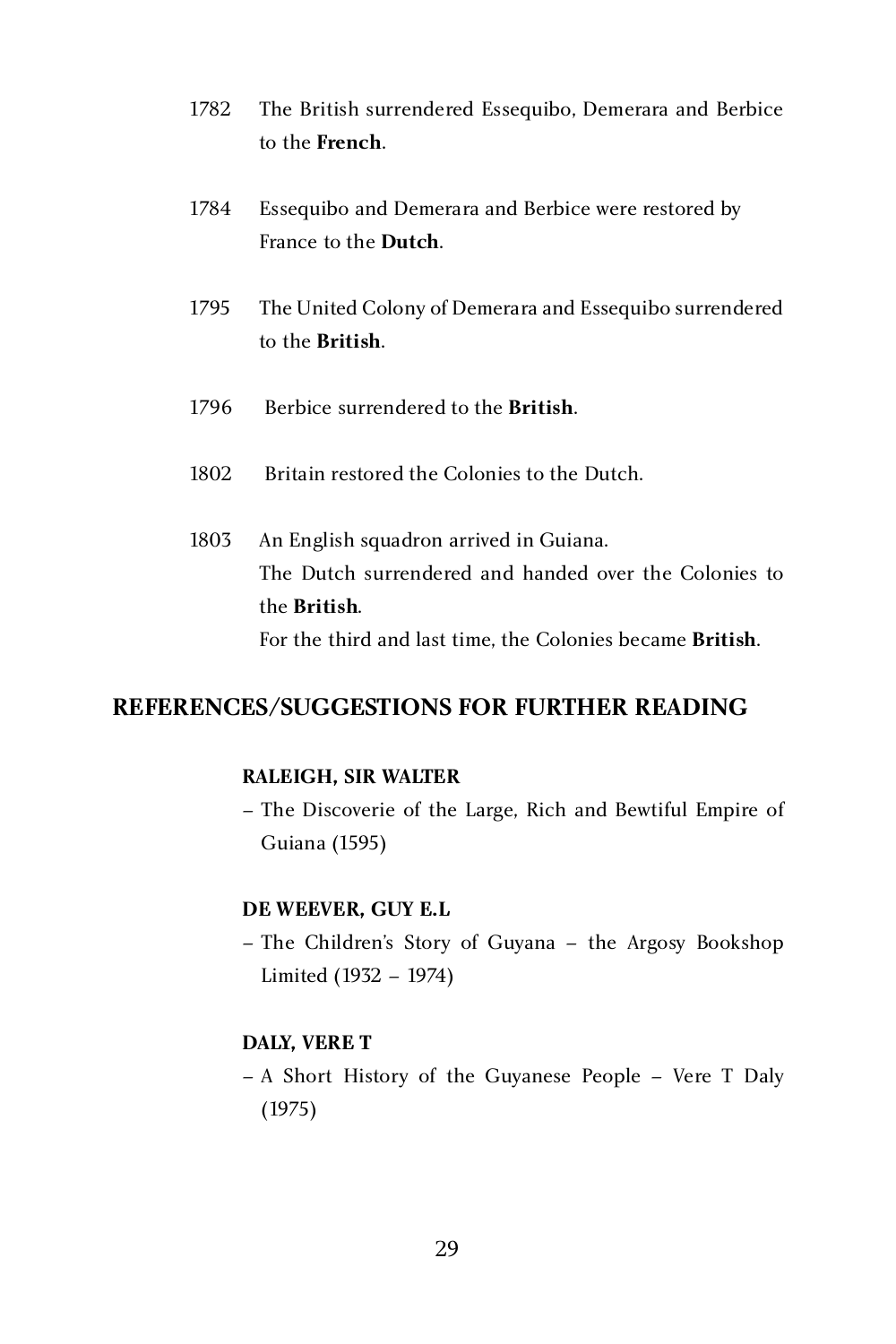#### **JAGAN, DR. CHEDDI**

– The West On Trial, Michael Joseph, London, 1966

#### **NETSCHER, PM**

– History of the Colonies, Essequibo, Demerara and Berbice – from the Dutch establishment to the year 1888 ( translated by W. E. ROTH, Daily Chronicle, Georgetown, 1931)

#### **PARRY, J H AND SHERLOCK, P.M.**

– A Short History of the West Indies, Macmillan, London, 1971.

#### **RODWAY, JAMES**

– GUIANA: BRITISH, DUTCH and FRENCH- Fisher Union, London 1912.

#### **RODWAY, JAMES**

– History of British Guiana from 1668, 3 volumes, J Thompson, Georgetown, 1891 – 94.

#### **WEBBER, ARF**

– Centenary and Hand Book History of British Guiana, Argosy Company, Georgetown, 1931.

#### **SANCHO, T. ANSON**

– Highlights of Guyanese history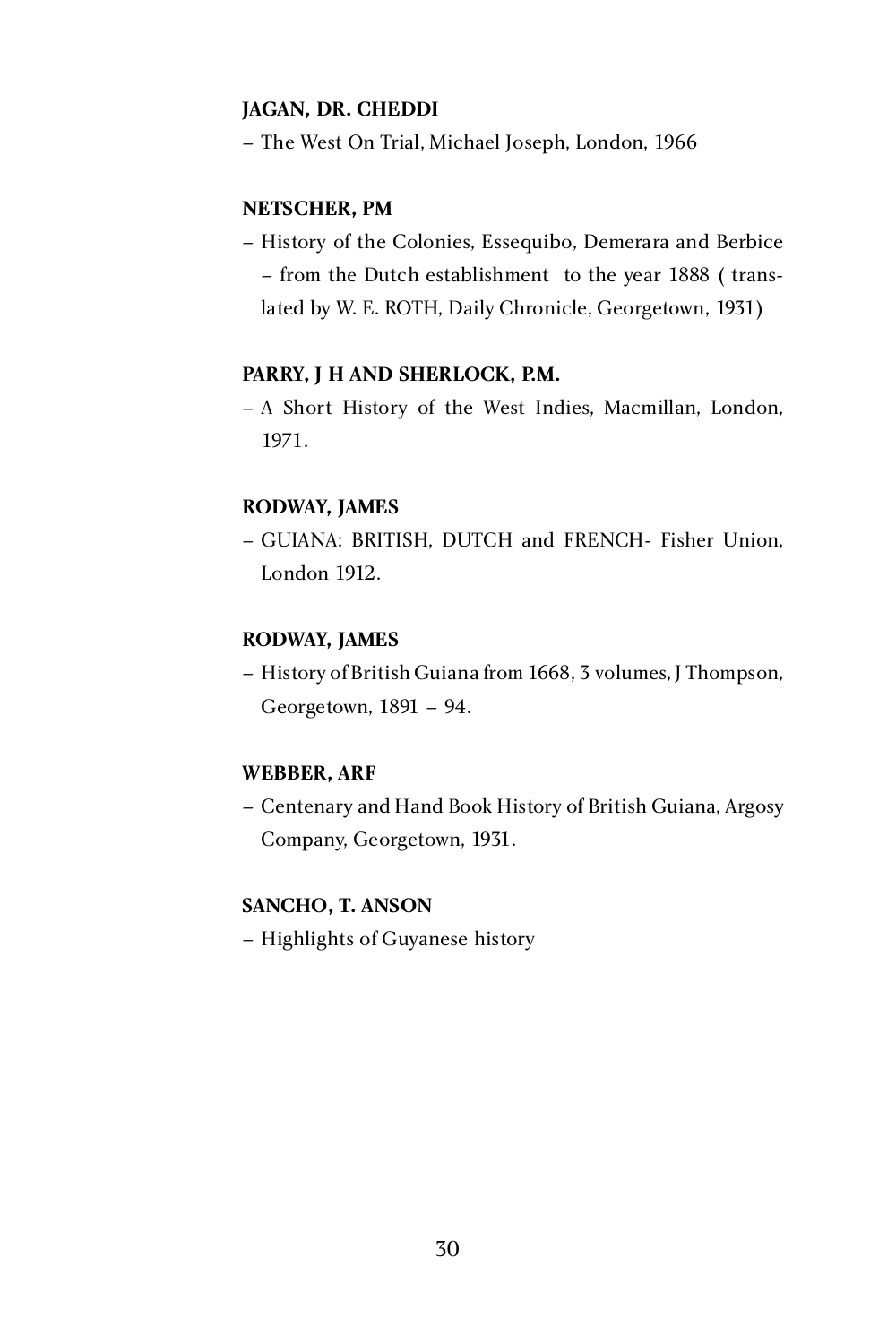# **PART III**

# **LEGIOLATIVE L'ENTODS,**<br>Es ofit doisi imite don **NAMES OF LEGISLATIVE BODIES, FIRST MEMBERS OF LEGISLATIVE BODIES,<br>AND SOME EVENTS AND SOME EVENTS WITH DATES:1718 to 2006**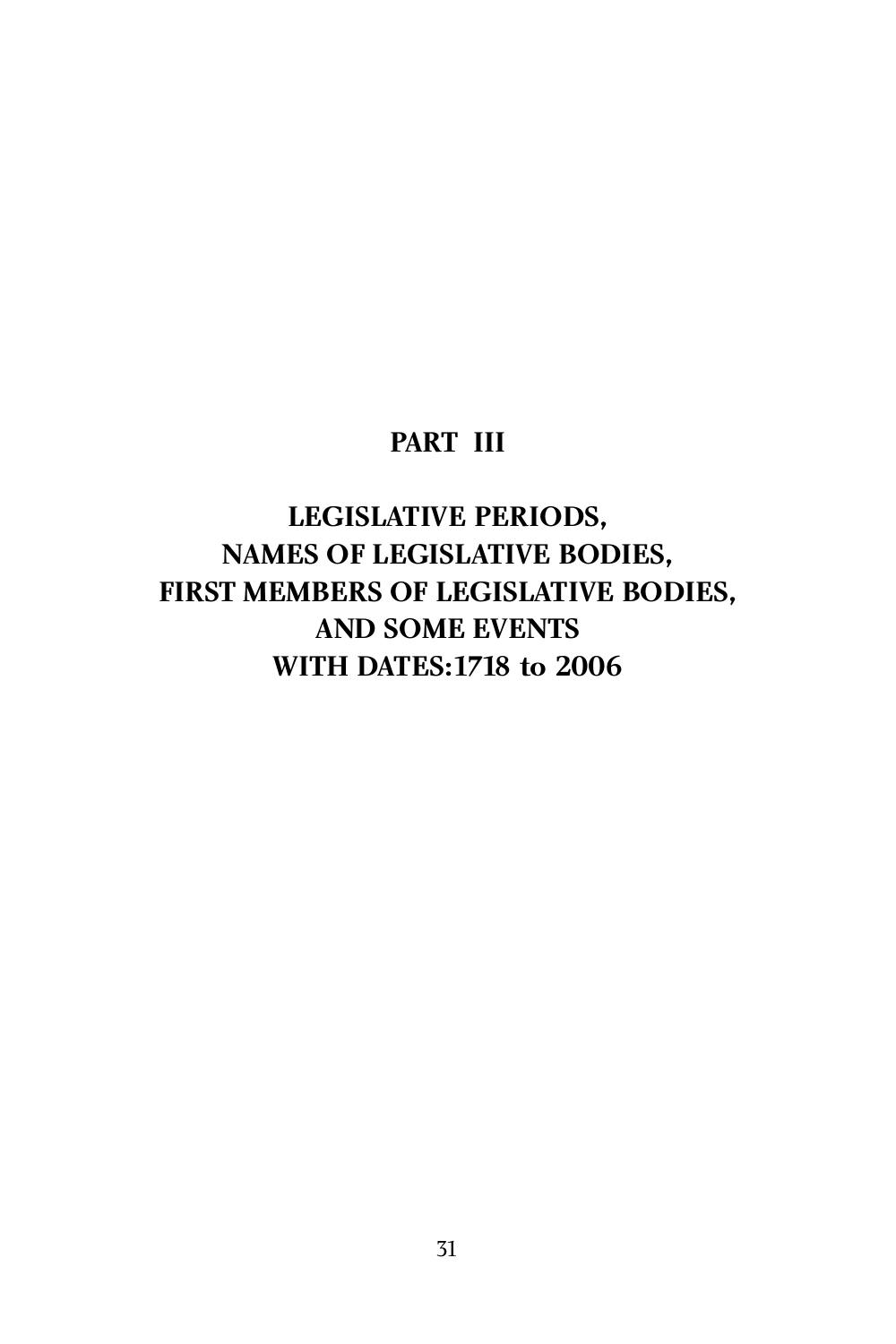## **LEGISLATIVE PERIODS, NAMES OF LEGISLATIVE BODIES, FIRST MEMBERS OF LEGISLATIVE BODIES, AND SOME EVENTS WITH DATES:1718 to 2006**

| 1718 to 1803      | The Dutch Law-Making Body - The Court of Policy           |
|-------------------|-----------------------------------------------------------|
| 1803 to 1928      | Ownership by the British - Continuation of the Dutch      |
|                   | Court of Policy                                           |
| 1928 to 1930      | The First Legislative Council of British Guiana           |
| 1930 to 1935      | The Second Legislative Council                            |
| 1935 to 1947      | The Third Legislative Council                             |
| 1947 to 1953      | The Fourth Legislative Council                            |
| 1953              | The House of Assembly and the State Council               |
| 1954 to 1957      | The Interim Legislative Council                           |
| 1957 to 1961      | The Legislative Council                                   |
| 1961 to 1964      | The Legislative Assembly and the Senate                   |
| 1964 to 1966      | The House of Assembly                                     |
| 1966 to 1968      | The National Assembly of the First Parliament of Guyana   |
| 1969 to 1973      | The National Assembly of the Second Parliament of Guyana  |
| 1973 to 1980      | The National Assembly of the Third Parliament of Guyana   |
| 1980 to 1985      | The National Assembly of the Fourth Parliament of Guyana  |
| 1985 to 1992      | The National Assembly of the Fifth Parliament of Guyana   |
| 1992 to 1997      | The National Assembly of the Sixth Parliament of Guyana   |
| 1997 to 2001      | The National Assembly of the Seventh Parliament of Guyana |
| 2001 to 2006      | The National Assembly of the Eighth Parliament of Guyana  |
| <b>Since 2006</b> | The National Assembly of the Ninth Parliament of Guyana   |
|                   |                                                           |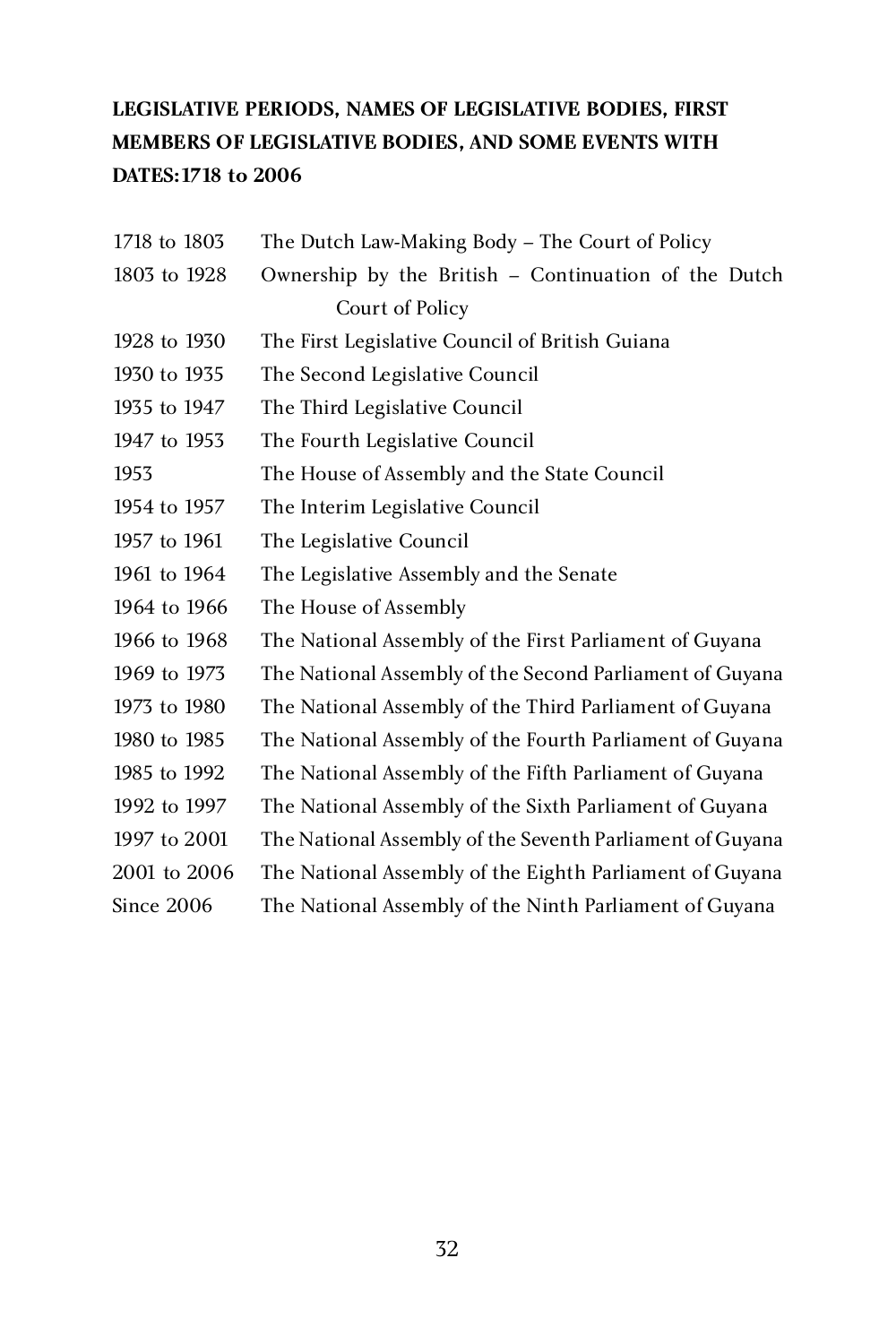# **LEGISLATIVE PERIODS, NAMES OF LEGISLATIVE BODIES, FIRST MEMBERS OF LEGISLATIVE BODIES, AND SOME EVENTS WITH DATES : 1718 TO 2006**

# **1718 TO 1803**

## **THE DUTCH LAW-MAKING BODY – THE COURT OF POLICY**

In 1718, the Dutch established a Council of Policy and Justice to deal with Government and Judicial matters.

In 1732, the Dutch established the Court of Policy as the law-making body.

On 26th May, 1739, the Dutch established a Constitution.

In 1750, the Council of Justice was separated from the Council of Policy.

The principal institutions which were established by the Dutch were -

#### **The Court of Policy**

This was the law-making body.

As far as could have been discovered, the Court of Policy was established in 1732, and is accepted as the first law-making body of the Country.<br>It consisted of 11 Members:

It consisted of 11 Members:

The Governor, with a casting vote,

5 Members elected by the free holders, and

5 Officials, who included the Fiscal Officer and the Vendor Master.

The Court of Policy also performed the executive functions of the Colony until 1892, when an Executive Council was established for this purpose.

#### **The Combined Court**

This body consisted of –

The Court of Policy, and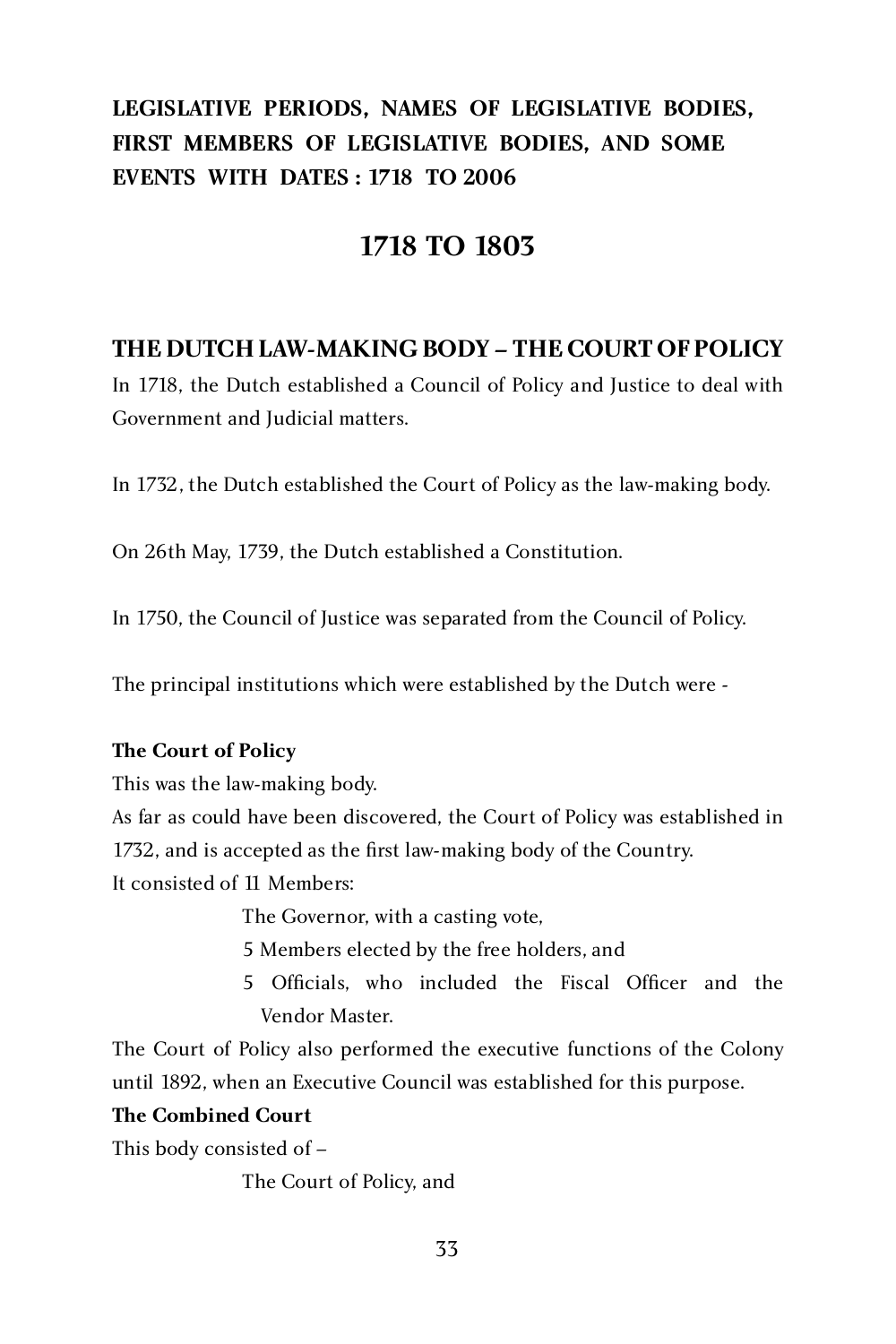6 elected representatives, known as the Financial Representatives.

The specific duty of the Combined Court was to vote money consequent on the laws passed by the Court of Policy.

> The Combined Court often refused to vote the money which the Court of Policy had decreed.

#### **The Court of Justice**

This body was of a punitive rather than of an administrative nature.

#### **The College of Keizers**

The soldiers of the Burgher Militia chose some of their number to represent them in what became known as a College of Keizers.

The College of Keizers originally chose one member of the Court of Policy and later it chose 5 members who constituted the Official side of the Court of Policy.

## **1803 TO 1928**

# **OWNERSHIP BY THE BRITISH - CONTINUATION OF THE DUTCH COURT OF POLICY**

In 1803, the Dutch surrendered and handed over the Colony of Essequibo and Demerara and the Colony of Berbice to the British.

For the third and last time, the Colonies became British. The Dutch laws and usages remained in force. The Court of Policy remained as the law-making body.

In 1829, the foundation stone of the Public Buildings was laid.

#### **British Guiana from 1831**

34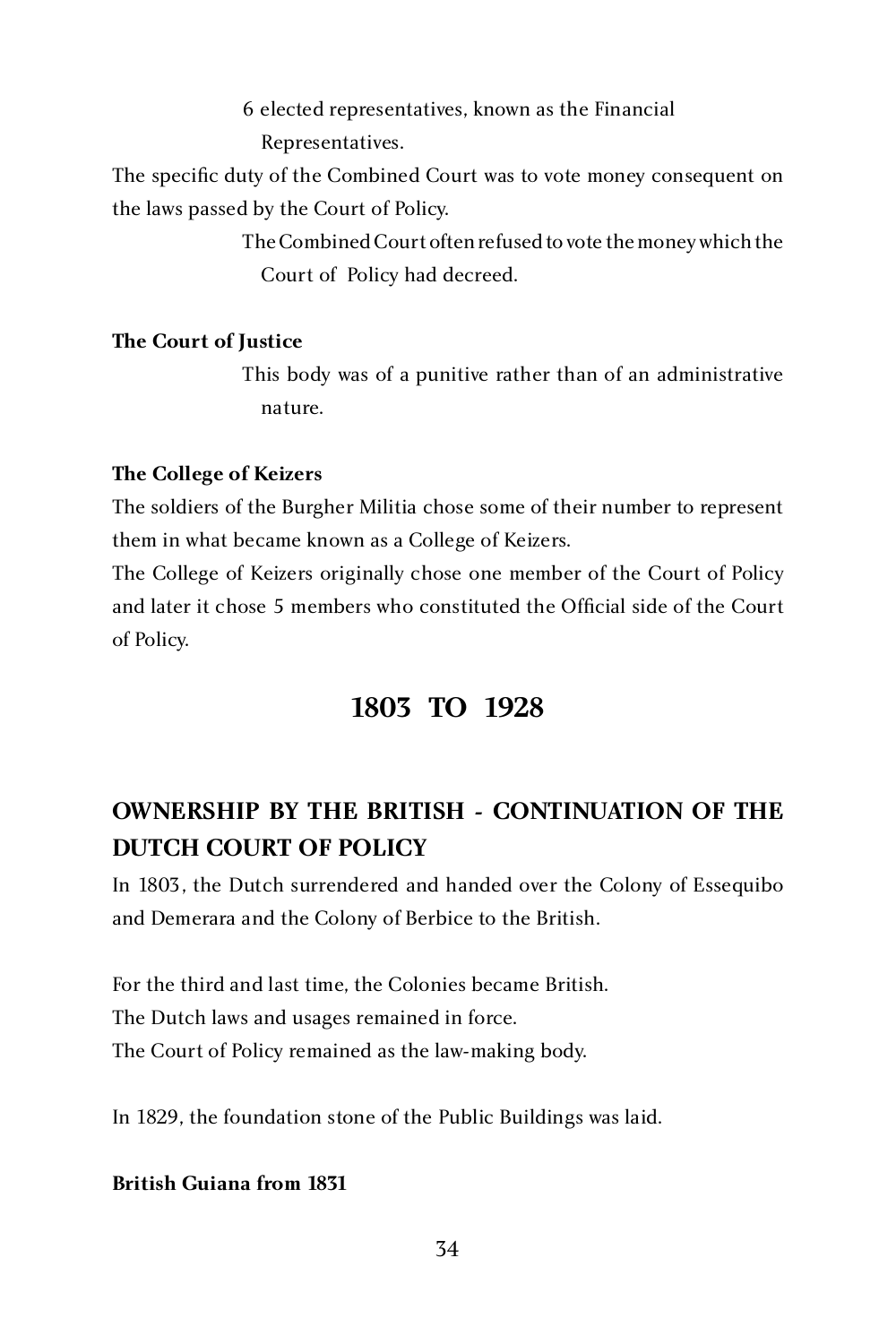In 1831, the Colony of Essequibo and Demerara and the Colony of Berbice were united and became the Colony of British Guiana.

The principal Dutch Institutions of the Court of Policy, the College of Financial Representatives, the Court of Justice, the College of Electors and the Combined Court further continued in existence by the British, although substantially Dutch in character, until 1928.

In 1832, the voting age was lowered from 25 years to 21 years.

In 1832, the Public Buildings was completed.

On 5th August, 1834, the Public Buildings was formally handed over to a Committee of the Court of Policy, which was the law-making body of the Colony.

In 1835, to qualify to vote, persons had to be paying direct taxes of 70 guilders (£5) per annum.

In 1836, to qualify to vote, persons had to be assessed to pay direct taxes on an income of not less than 2001 guilders (£143).

In 1849, only male British subjects with certain property qualifications were allowed to vote.

Voting by women was withdrawn.

In 1875, the coffered ceiling of the Parliament Chamber in the Public Buildings was constructed by Castellani, an Italian Architect, and was done in pastel hues of pink, green, blue and off-white.

In 1889, the origins of the Inter-Parliamentary Union began.

In 1891, the British amended the Political Constitution of the Colony by the British Guiana Constitution Ordinance, 1891 (No. 1 of 1891).

The franchise was lowered. The income qualification for voting which had been reduced from \$600 (£125) to \$480 (£100) per annum was further reduced to £75.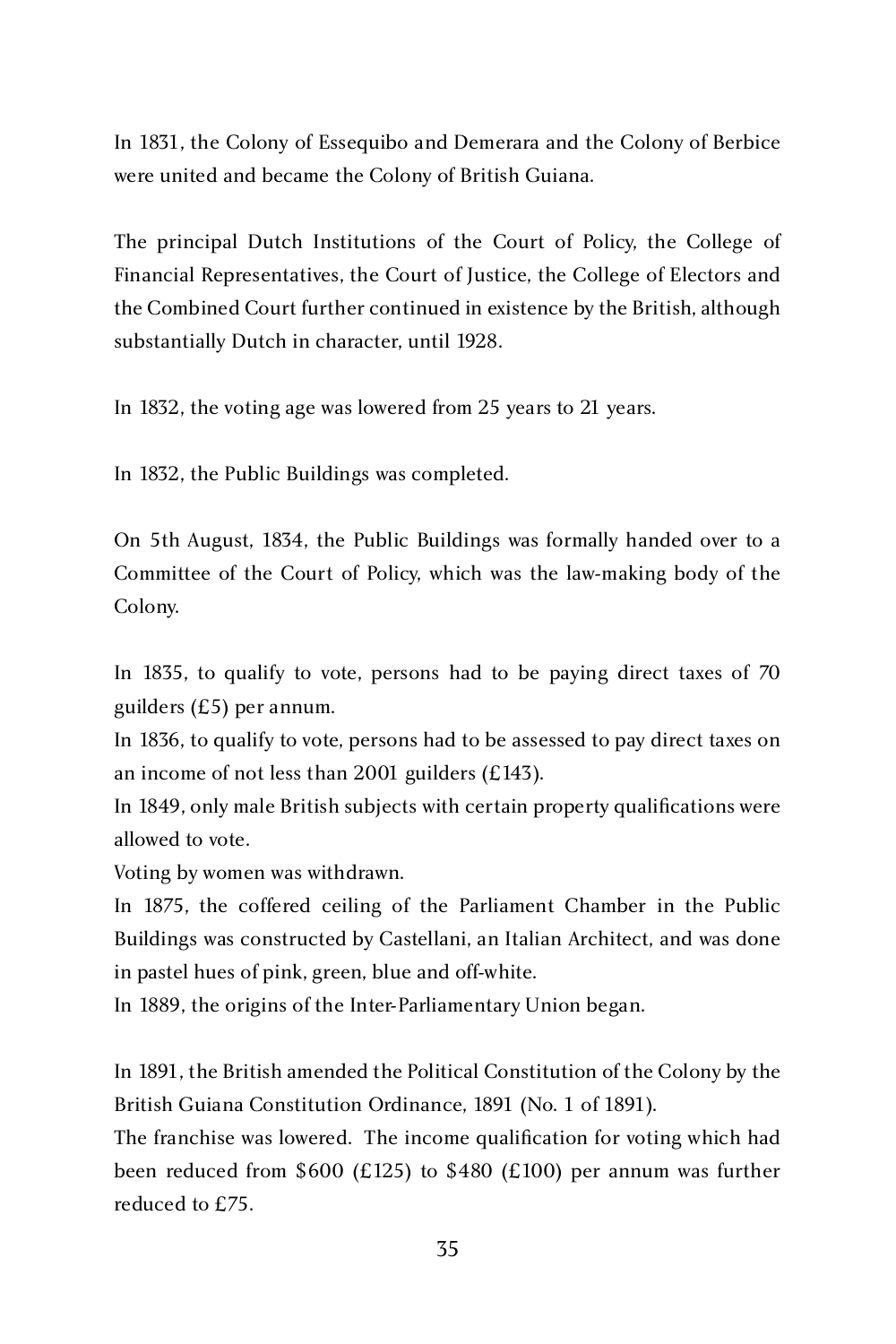An Executive Council was established for the first time.

 The executive functions were transferred from the Court of Policy to the Executive Council.

The Court of Policy, the law-making body, which had consisted of 11 Members under the Dutch now had 16 Members: The Governor (with an original as well as a casting vote), 4 Ex Officio Members (the Government Secretary, the Attorney General, the Immigration Agent General and the Receiver General), 3 other Official Members, and 8 Elected Members from 7 Constituencies. The number of the Elected Members was the same as the number of the other Members.

Alex Benjamin Brown, a lawyer from Den Amstel, was the first Guyanese of African descent to become a legislator.

On 17th May, 1892, Sir Donald Edward Jackson (the Second Speaker) was born.

In 1894, the Inter-Parliamentary Union was formally established.

In 1909, the income qualification for voting was reduced.

On 16th December, 1909, Alexander Irving Crum Ewing (a former Clerk of the Legislature), was born.

On 11th May, 1910, Rahman Baccus Gajraj (the Third and also the Fifth Speaker) was born.

In 1911, the Commonwealth Parliamentary Association was founded.

On 9th January, 1918, Arthur Chung (the First President of Guyana) was born.

 On 14th February, 1918, Elwyn Valentine Viapree (a former Clerk of the Legislature) was born.

On 22nd March, 1918, Cheddi Jagan (the longest serving Member of Parliament and the Fourth President of Guyana) was born.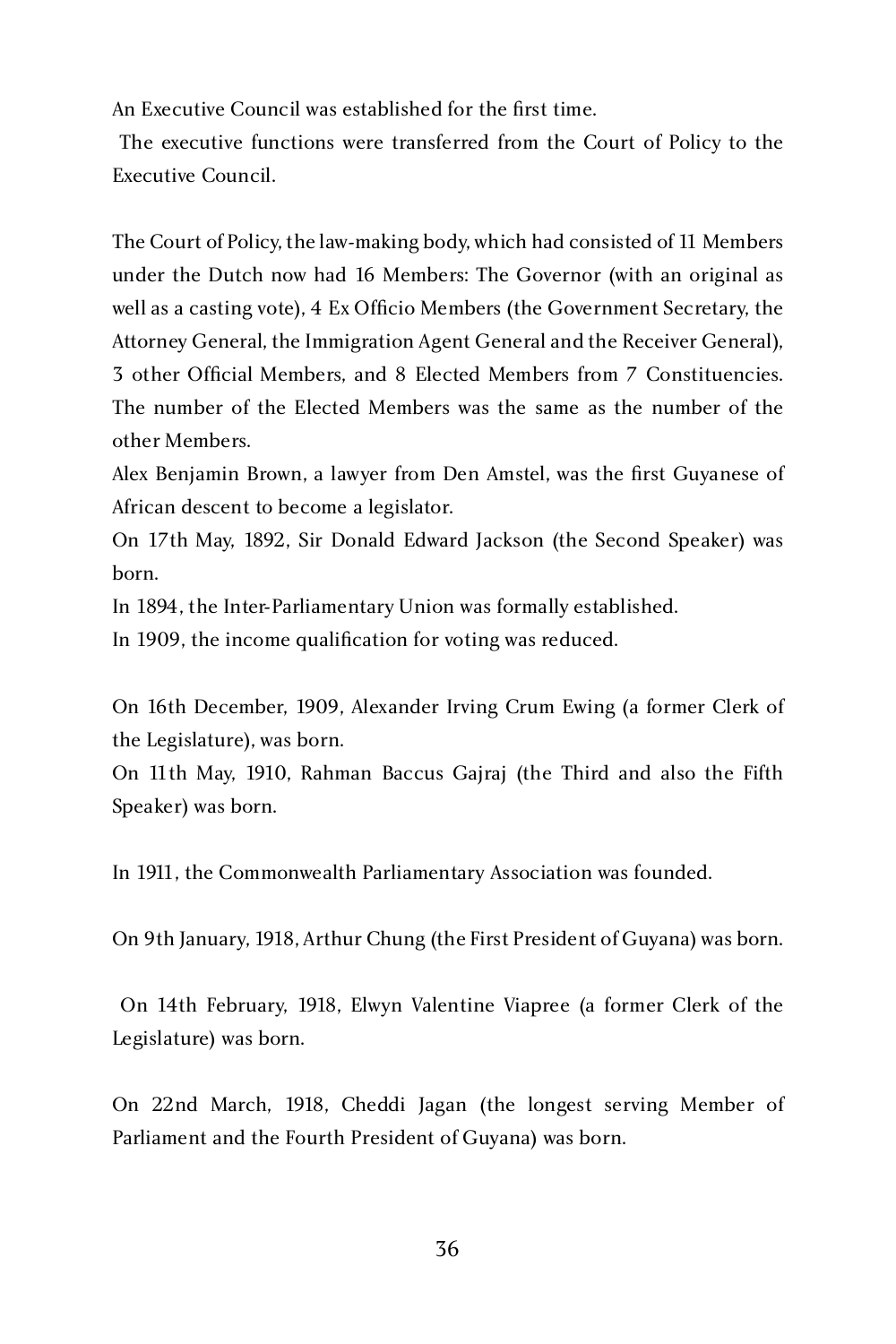On 20th October, 1920, Janet Jagan (the Sixth President of Guyana) was born.

On 20th February, 1923, Linden Forbes Sampson Burnham (the Second President of Guyana and the First President with Executive powers) was born.

On 27th January, 1925, Sase Narain (the Sixth and longest serving Speaker) was born.

In 1926, a Parliamentary Commission from Britain visited British Guiana to consider Constitutional reform.

In 1926, General Elections were held. The Popular Party won the majority of seats – 8.

In 1928, new property qualifications for voting were introduced. Voting by women was restored.

# **1928 TO 1930**

# **BRITISH CROWN COLONY - THE FIRST LEGISLATIVE COUNCIL OF BRITISH GUIANA**

On 28th March, 1928, the British Parliament enacted the British Guiana Act making provision for the Government of the Colony of British Guiana.

On 13th July, 1928, the British Guiana (Constitution) Order in Council, 1928, was made by the King in Council.

On 17th July, 1928, the Court of Policy met for the last time.

On 18th July, 1928, the new British Crown Colony Constitution – The British Guiana (Constitution) Order in Council, 1928 – came into operation. British Guiana became a British Crown Colony.

The first Legislative Council was established by the British and replaced the Dutch created Court of Policy and the Combined Court.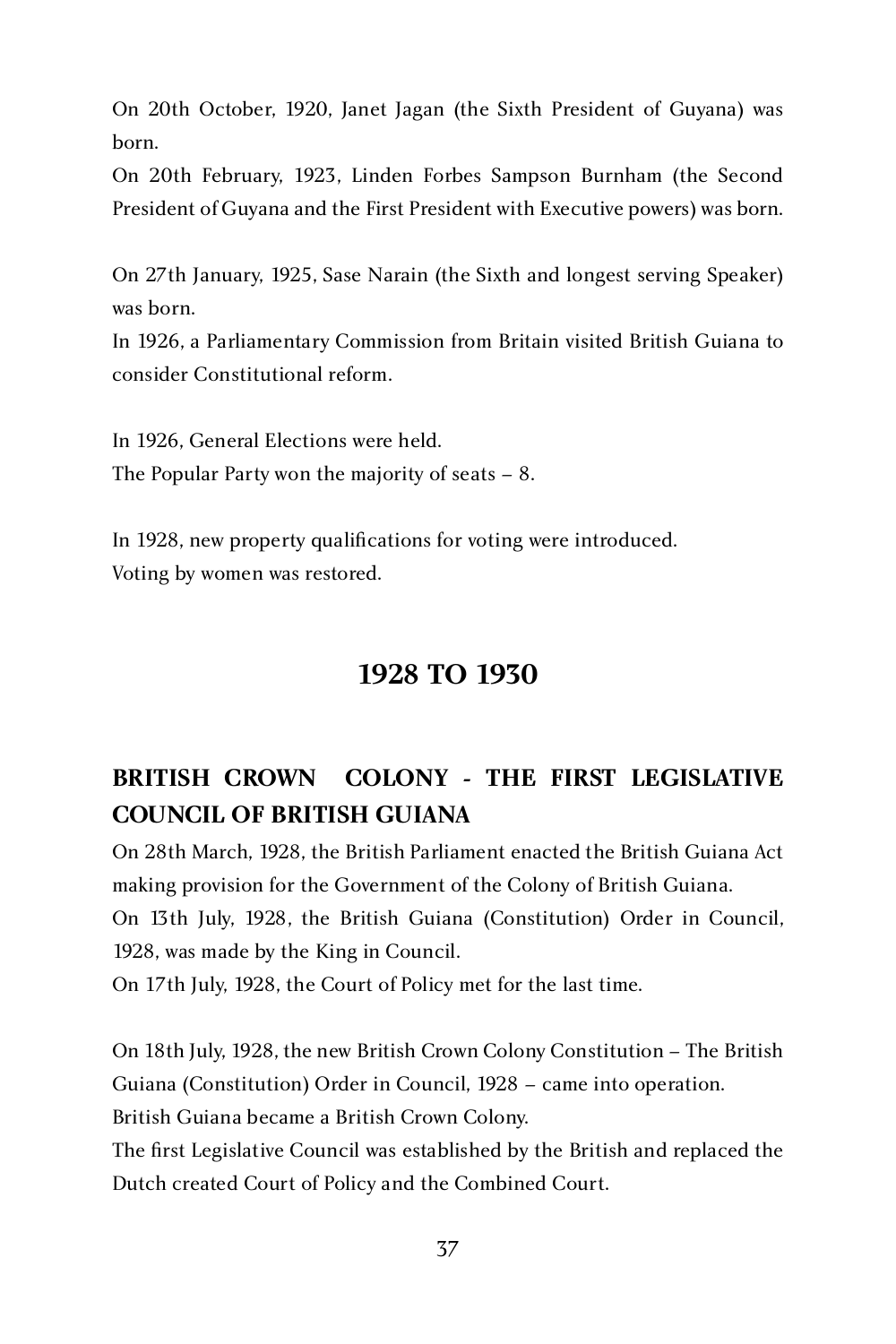The Legislative Council was comprised of 30 Members : The Governor, 2 Ex Officio Members, 8 Nominated Official Members, 5 Nominated Unofficial Members and 14 Elected Members from 8 Constituencies. The Elected Members were 14 and the others were 16.

The following were the first 30 Members of the First Legislative Council of the Colony of British Guiana:-

### **The Governor (1)**

Brigadier General Sir Frederick Gordon Guggisberg, KCMG, DSO, RE.

### **Ex Officio Members (2)**

The Colonial Secretary, Crawford Douglas Douglas-Jones The Attorney General, Hector Archibald Josephs

### **Nominated Official Members (8)**

Colonial Treasurer, Thomas Millard Director of Education, William Bain Gray Inspector General of Police, William Ernest Horatio Bradburn Director of Public Works, John Cormack Craig Conservator of Forests, Bernard Reader Wood Managing Director, Colonial Transport Department, Sydney Howard Bayley Commissioner of Lands and Mines, John Mullin Acting Surgeon General, William George Boase

### **Nominated Unofficial Members (5)**

Arthur Piercy Gardiner Austin Thomas Traill Smellie Francis Dias James Smith Sydney Howard Seymour

### **Elected Members (14)**

Robert Edward Brassington (Senior Member for North West Essequibo)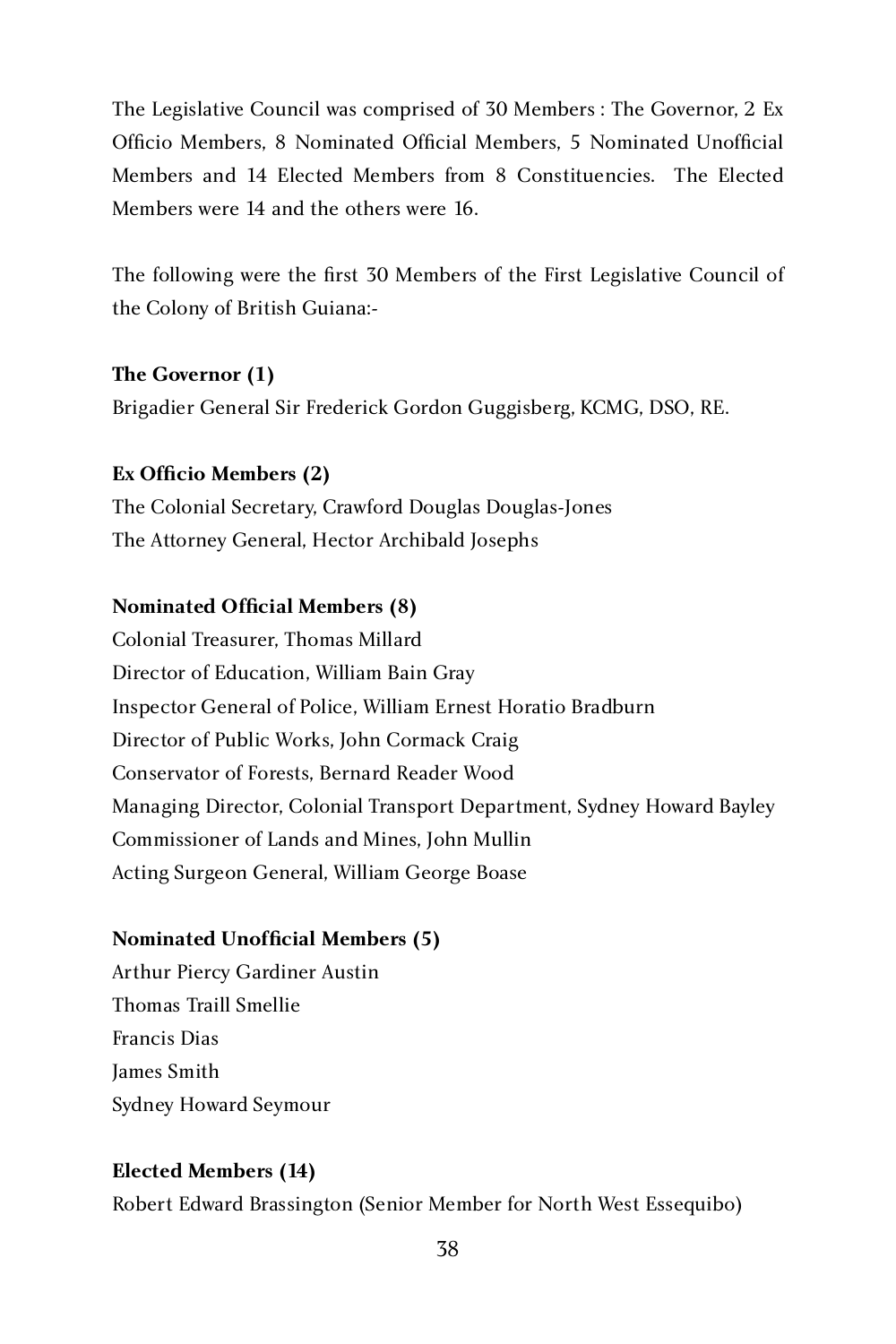Stanley McDonald DeFreitas (Junior Member for North West Essequibo) Robert Victor Evan Wong (Senior Member for South East Essequibo) Edmund Fitzgerald Fredericks (Junior Member for South East Essequibo) Eustace Gordon Woolford (Senior Member for New Amsterdam) Joseph Eleazar (Junior Member for New Amsterdam) Nelson Cannon (Senior Member for Georgetown) Percy Claude Wight (Junior Member for Georgetown) Joseph Gonsalves (Other Member for Georgetown) Hubert Chester Humphrys (Member for East Demerara) Alfred Victor Crane (Member for West Demerara) Edward Alfred Luckhoo (Senior Member for Berbice) Albert Raymond Forbes Webber (Junior Member for Berbice) Arnold Emanuel Seeram (Member for Demerara)

The Legislative Council met for the first time on 28th November, 1928. Prayers were read by the Rt. Rev. Oswald H. Parry, Bishop of Guiana. Members made and subscribed the Oath. The Chief Justice administered the Oath to the Governor. The Governor administered the Oath to the Members. Standing Rules and Orders were considered and were approved. Sometime in 1928 the Constitution was suspended.

On 9th March, 1929, Hugh Desmond Hoyte (the Third President of Guyana) was born.

On 25th May, 1930, Derek Chunilall Jagan (the Seventh Speaker) was born.

# **1930 TO 1935**

# **THE SECOND LEGISLATIVE COUNCIL**

Elections for the Second Legislative Council were held in September, 1930. The Legislative Council was comprised of the same number of Members as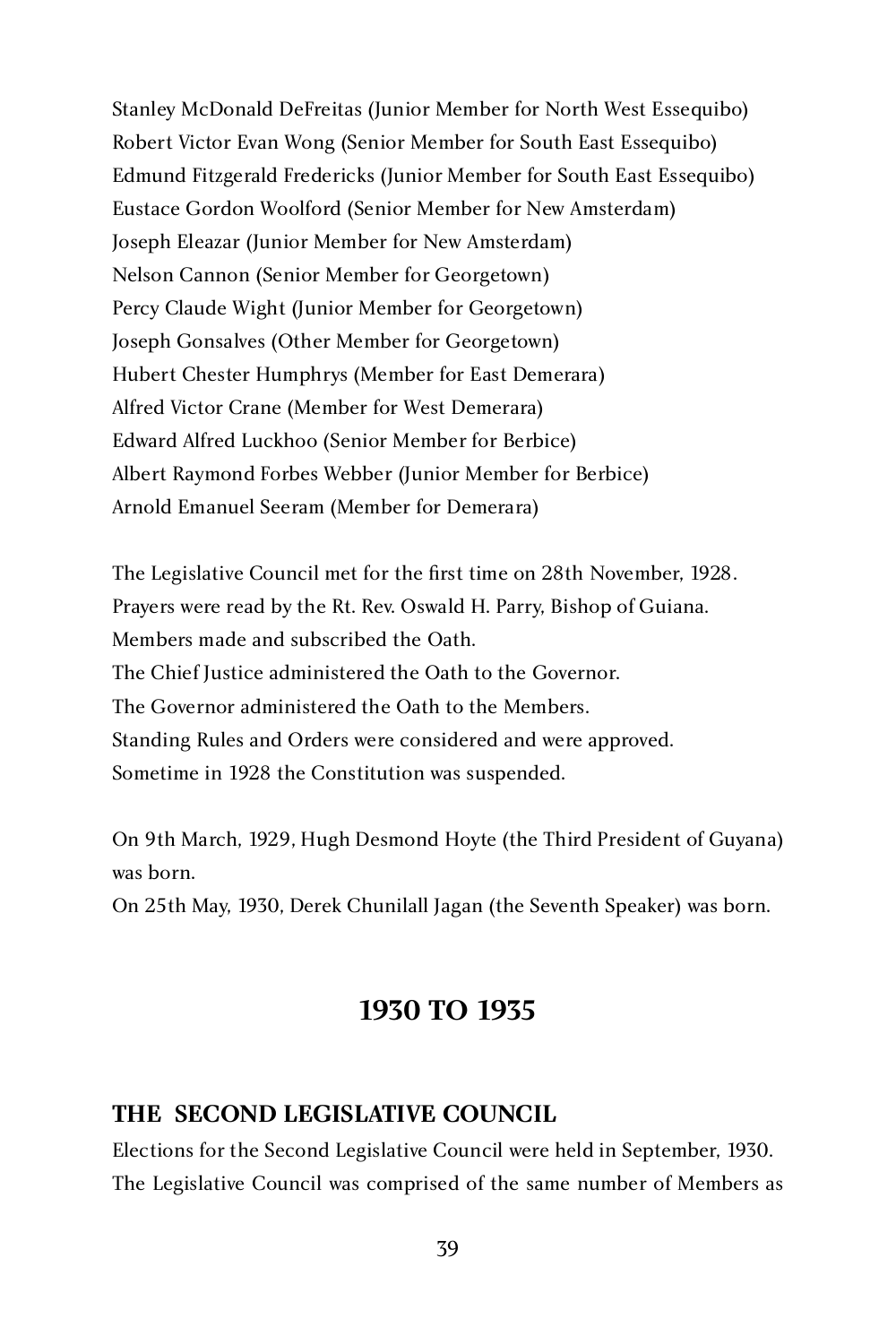the First Legislative Council, i.e., 30 Members : The Governor, 2 Ex Officio Members, 8 Nominated Official Members, 5 Nominated Unofficial Members and 14 Elected Members, on this occasion from 14 Constituencies. In the First Legislative Council there were the same number of elected Members (14) but there were 8 Constituencies. The Elected Members were 14 and the others were 16.

The First Members of the Second Legislative Council were as follows:-

**The Governor (1)** Sir Edward Brandis Denham, KCMG, KBE.

#### **Ex Officio Members (2)**

The Colonial Secretary, George Douglas Owen The Attorney General, Hector Archibald Josephs

#### **Nominated Official Members (8)**

Surgeon General, Percy James Kelly Colonial Treasurer, Thomas Millard Director of Education, William Bain Gray Director of Agriculture, John Sydney Dash

Director of Public Works, John Cormack Craig Managing Director, Colonial Transport Department, Sydney Howard Bayley Commissioner of Lands and Mines, John Mullin Comptroller of Customs, William Albert D'Andrade

#### **Nominated Unofficial Members (5)**

Frederick Jacob Seaford Gilherne Joseph De Freitas George Earnest Anderson Sydney Howard Seymour Edward Miles Walcott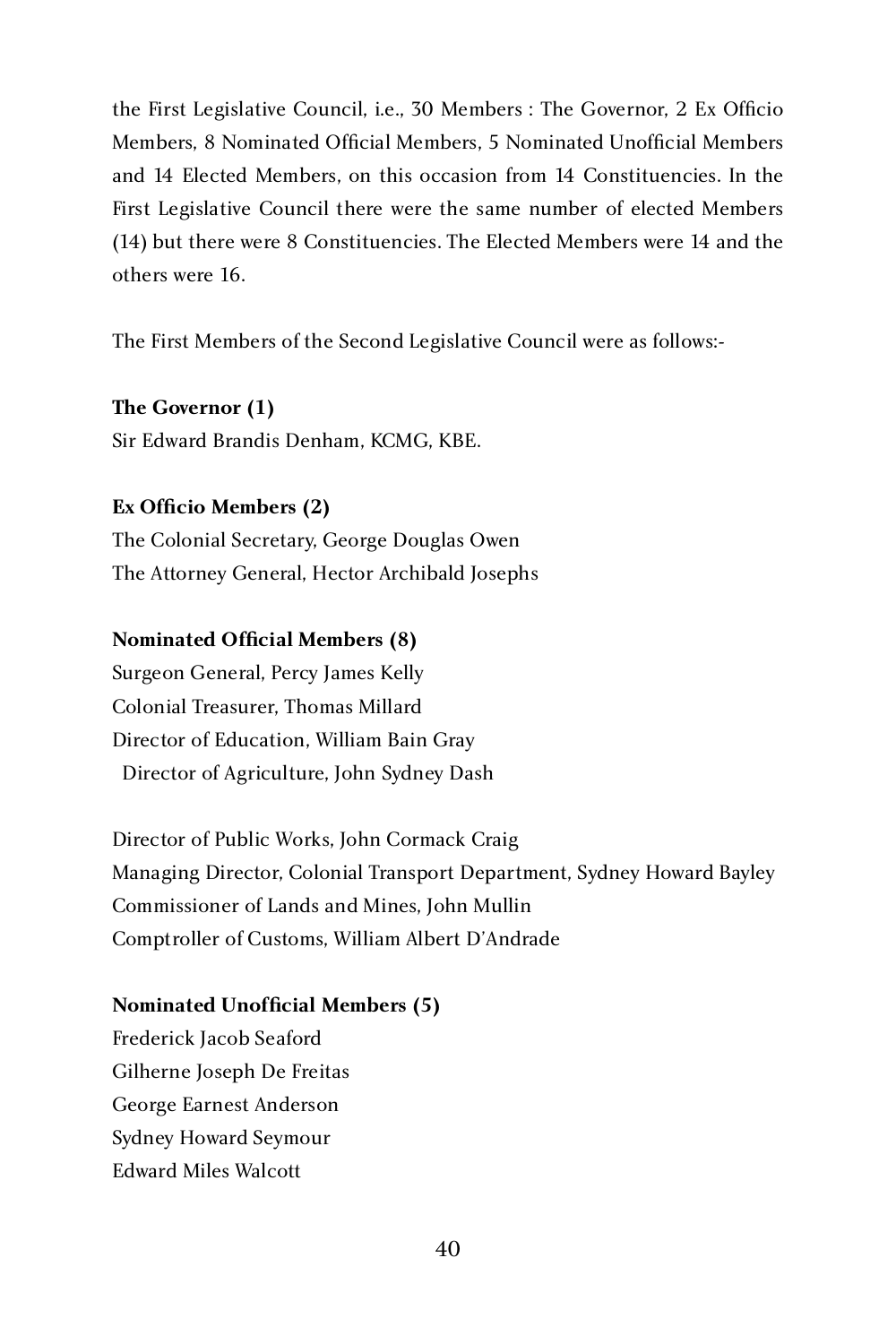### **Elected Members (14)**

Victorine Antonio Pires (Member for North Western District) Robert Edward Brassington (Member for Western Essequibo) Edmund Fitzgerald Fredericks (Member for Essequibo River) Jung Bahadur Singh (Member for Demerara-Essequibo) Eustace Gordon Woolford (Member for New Amsterdam) Nelson Cannon (Member for Georgetown North) Percy Claude Wight (Member for Georgetown Central) Joseph Gonsalves (Member for Georgetown South) Arnold Emanuel Seeram (Member for Eastern Demerara) John Ignatius De Aguiar (Member for Central Demerara) Edward Alfred Luckhoo (Member for Eastern Berbice) Joseph Eleazar (Member for Berbice River) Albert Raymond Forbes Webber (Member for Western Berbice) Alfred Victor Crane (Member for Demerara River)

The Second Legislative Council first met on 16th October, 1930. Members made and subscribed the Oath.

### **Establishment of Finance Committee**

A **Finance Committee** comprising all the elected Members of the Legislative Council, the Colonial Secretary, the Colonial Treasurer and some of the Nominated Members was established.

The duty of the Finance Committee was to examine the Estimates before they were presented to the Legislative Council.

On 1st March, 1931, Winslow Martin Zephyr (the Eighth Speaker) was born. On 3rd February, 1932, Frank Alston Narain (the longest serving Parliamentary Official and Clerk of the National Assembly) was born.

On 1st November, 1933, a Commission was appointed to examine the franchise.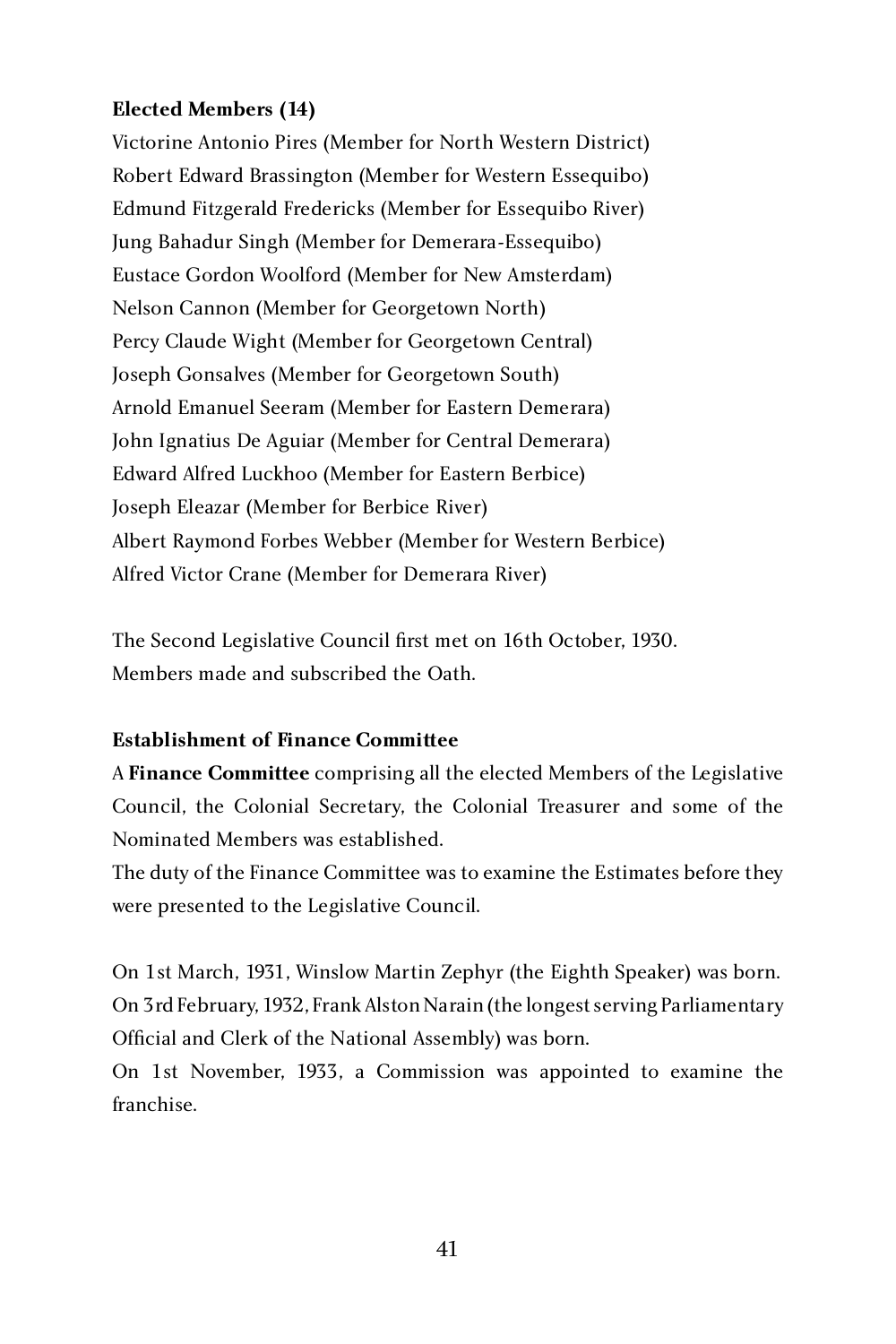On 9th November, 1934, Hamilton Green (a former Prime Minister) was born.

In 1935, the 1928 Constitution was amended. The franchise was lowered.

# **1935 TO 1947**

# **THE THIRD LEGISLATIVE COUNCIL**

Elections for the Third Legislative Council were held on 3rd September, 1935.

The Third Legislative Council was comprised of the same number of Members as the Second Legislative Council - 30: The Governor, 2 Ex-Officio Members, 8 Nominated Official Members, 5 Nominated Unofficial Members and 14 Elected Members from 14 Constituencies. The Elected Members were 14 and the others were 16.

The First Members of the Third Legislative Council were as follows:-

**The Governor (1)** Sir Geoffrey Alexander Stafford Northcote, KCMG.

# **Ex Officio Members (2)**

The Colonial Secretary, Eubule John Waddington The Attorney General, Hector Archibald Josephs

# **Nominated Official Members (8)**

The Director of Education, William Bain Gray The Director of Agriculture, John Sydney Dash The Commissioner of Lands and Mines, John Mullin The Colonial Treasurer, Edwin Frank McDavid The Comptroller of Customs, William Albert D'Andrade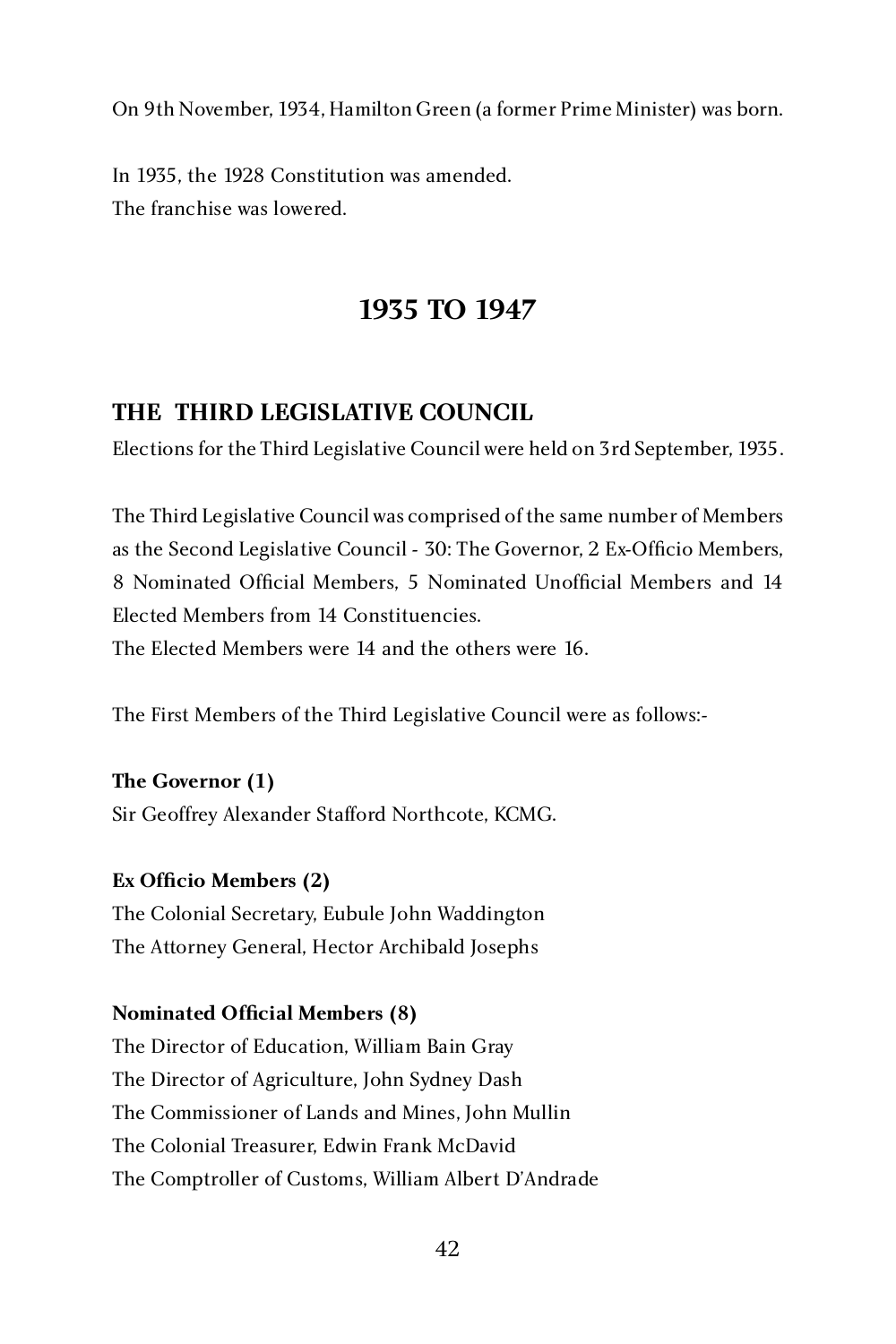The Director of Public Works, John Cormack Craig The Acting Surgeon General, Quirino Bonifacio DeFreitas The District Commissioner, East Coast Demerara, Malcolm Buchanan Laing

#### **Nominated Unofficial Members (5)**

Thomas Traill Smellie Malcolm Burnett Gardiner Austin Edward Miles Walcott Joseph Waterton Jackson Francis Dias

#### **Elected Members (14)**

Charles Ramkissoon Jacob (Member for North Western District) Sydney Howard Seymour (Member for Western Essequibo) Alfred Railton Crum Ewing (Member for Essequibo River) Jung Bahadur Singh (Member for Demerara-Essequibo) Eustace Gordon Woolford (Member for New Amsterdam) Frederick Jacob Seaford (Member for Georgetown North) Percy Claude Wight (Member for Georgetown Central) Joseph Gonsalves (Member for Georgetown South) Hubert Chester Humphrys (Member for Eastern Demerara) John Ignatius De Aguiar (Member for Central Demerara) Edward Alfred Luckhoo (Member for Eastern Berbice) Joseph Eleazar (Member for Berbice River) Peer Bacchus (Member for Western Berbice) Arthur George King (Member for Demerara River)

The First Meeting of the Third Legislative Council was held on 15th October, 1935.

Members made and subscribed the Oath.

On 12th December, 1936, the Governor, Sir Geoffrey Alexander Stafford Northcote, KCMG, and all Members of the Legislative Council again made and subscribed the Oath.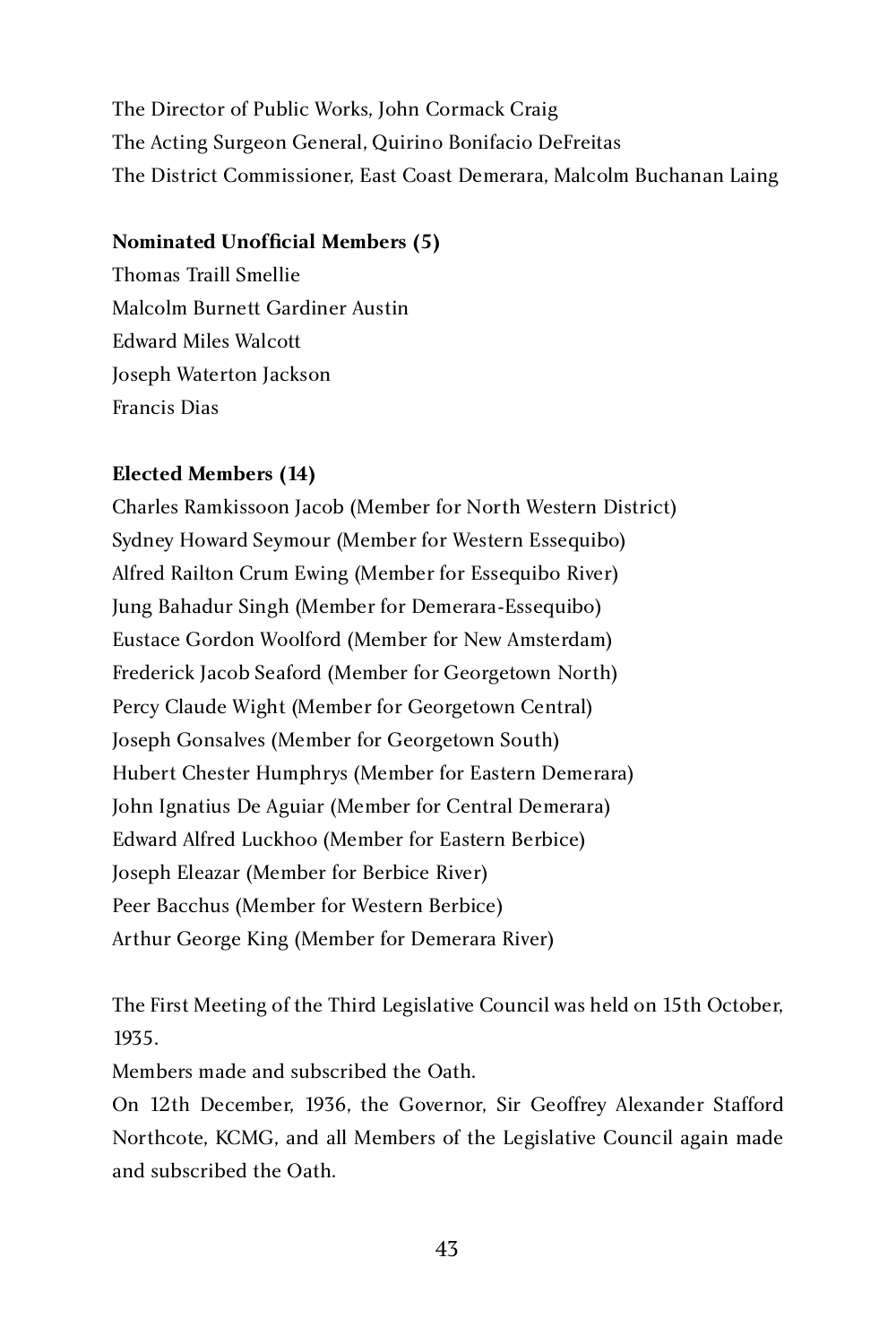On 11th January, 1939, the British Guiana Branch of the Commonwealth Parliamentary Association was formed and British Guiana became an Affiliated Member of the Association.

On 30th March, 1939, the new Governor, Sir (Eubule) John Waddington, KCMG, OBE, made and subscribed the Oath in the Legislative Council.

1939 to 1945 Second World War. In 1940, on account of the Second World War, the life of the Legislative Council was extended and General Elections for the next (Fourth) Legislative Council were not held until 24th November, 1947. The life of this Legislature lasted from 1935 to 1947.

In May 1941, a local Franchise Commission was appointed by the Governor. In 1942, the **Finance Committee** of the Legislative Council was reconstituted to consist of the Governor, the Colonial Secretary, the Colonial Treasurer and all of the Unofficial Members of the Legislative Council.

On 11th March, 1943, the 1928 Constitution was further amended. The composition of the Legislative Council was altered.

The membership of the Legislative Council was reduced from 30 to 25: the Governor, 3 Official Members (the Colonial Secretary, the Attorney General and the Colonial Treasurer), 7 Unofficial Members, and 14 Elected Members. For the first time, the Elected Members were in the majority :14 to 11.

In 1943, Legislative Council Advisory Committees were established. In 1944, the Local Franchise Commission submitted a Report dated 29th February, 1944

In 1945, the property qualifications for voting were reduced. Women became eligible for membership to the Legislature for the first time.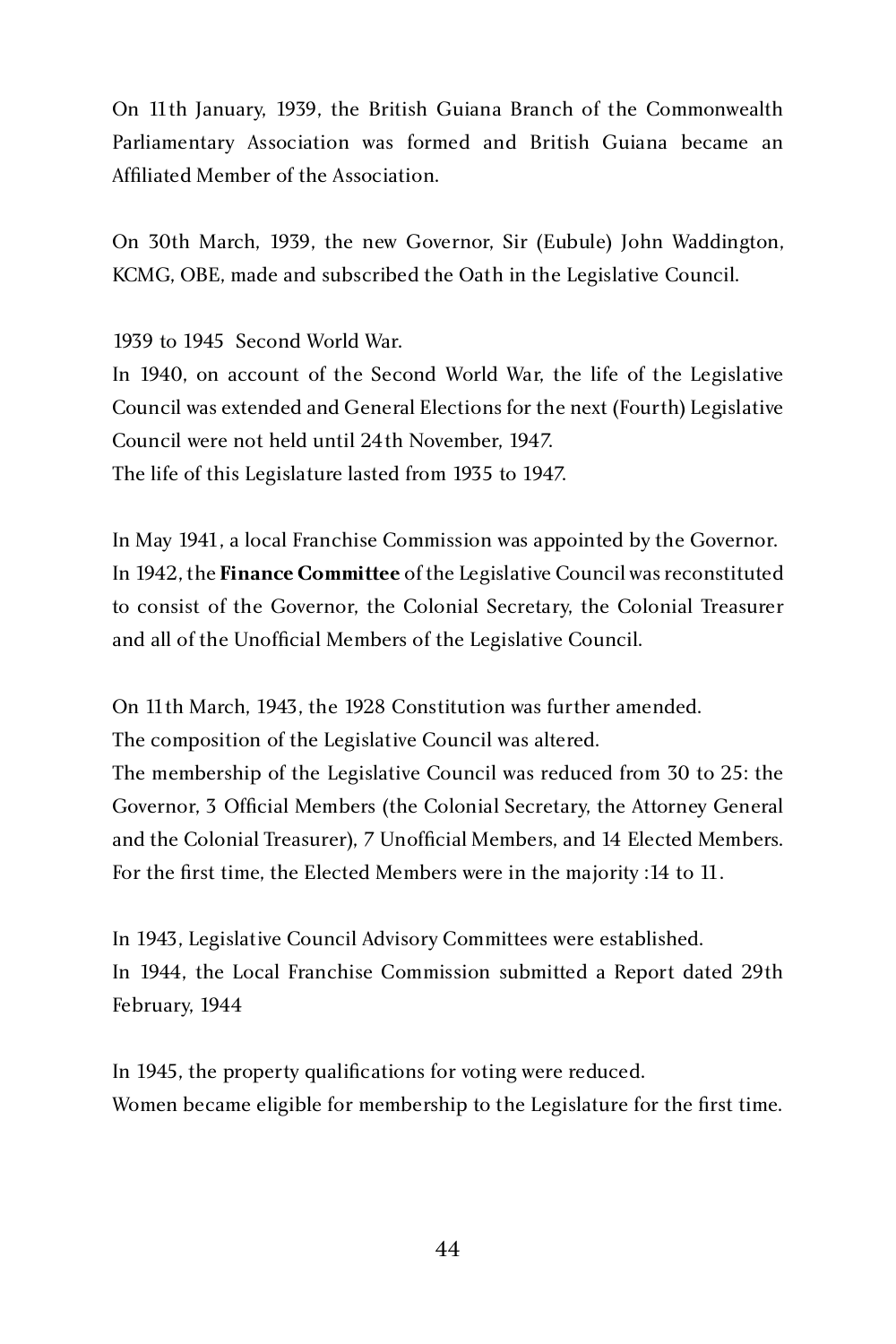In 1946, the Political Affairs Committee (PAC), which was in 1950 replaced by the People's Progressive Party (PPP), was formed.

On 11th August, 1946, Hari Narayen Ramkarran (the Ninth and Present Speaker) was born.

The Third Legislative Council was dissolved in 1947.

# **1947 TO 1953**

# **THE FOURTH LEGISLATIVE COUNCIL**

General Elections for the Fourth Legislative Council were held on 24th November, 1947.

Following an amendment on 11th March, 1943, to the 1928 Constitution, the membership of the Fourth Legislative Council was reduced from 30 to 25 : The Governor as President, 3 Official Members (the Colonial Secretary, the Attorney General and the Colonial Treasurer), 7 Unofficial Members (other than Public Servants), and 14 Elected Members.

The Elected Members were in the majority : 14 to 11.

Provision was made for an Office of Deputy President of the Legislative Council.

Eustace Gordon Woolford (Later Sir Eustace Woolford who became the First Speaker in 1953) was selected for the appointment.

The First Members of the Fourth Legislative Council were as follows:-

### **The Governor (1)**

Sir Charles Campbell Woolley, KCMG, OBE, MC.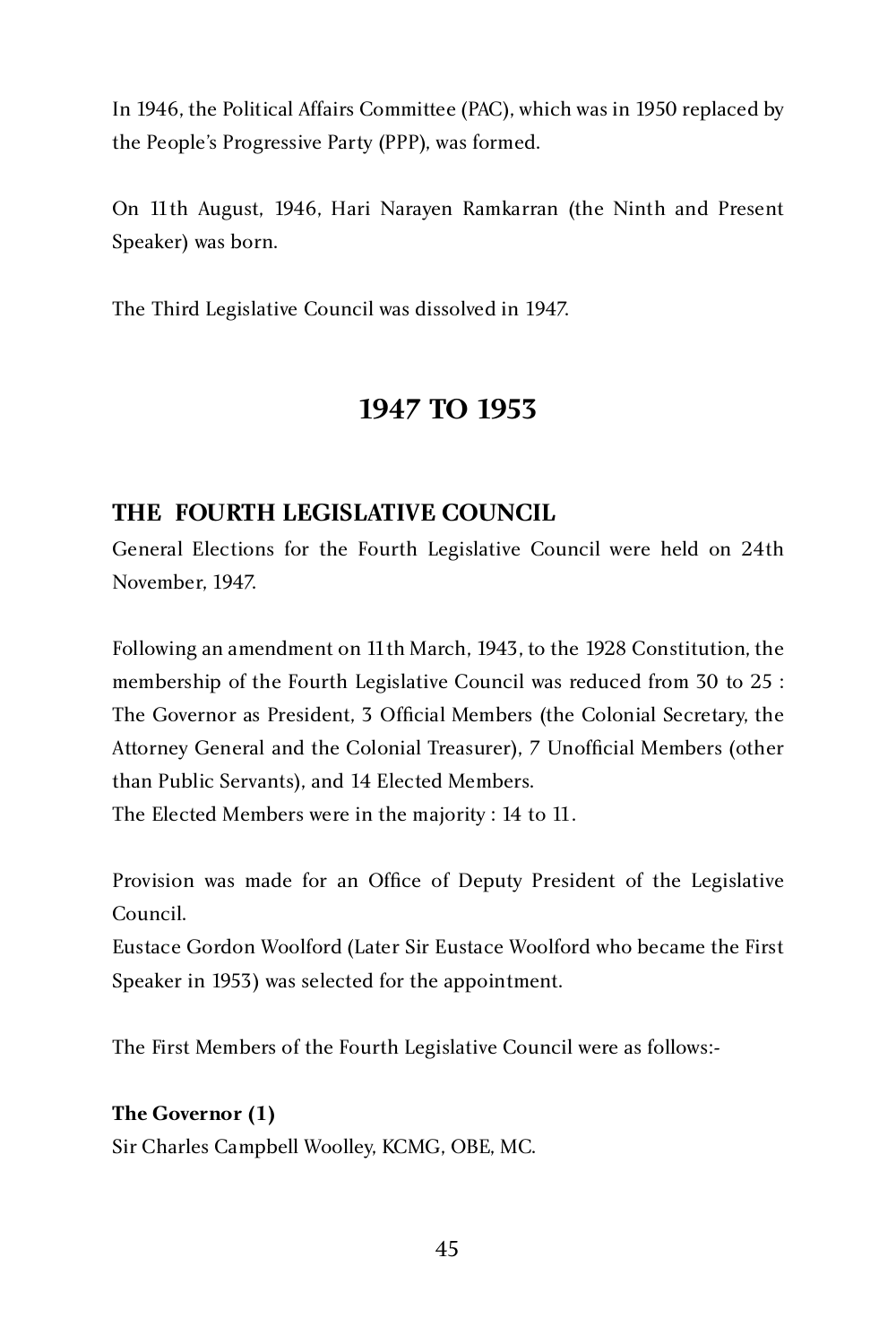### **Ex Officio Members (3)**

The Colonial Secretary,. Desmond John Parkinson The Attorney General, Edgar Mortimer Duke The Colonial Treasurer, Edwin Frank McDavid

### **Nominated Members (7)**

Frederick Jacob Seaford Vincent Roth Thomas Theophilus Thompson William John Raatgever George Arthur Cyril Farnum Cramat Ally McDoom Geoffrey Haward Smellie

# **Elected Members (14)**

William Phang (Member for North Western District) Claude Vibart Wight (Member for Western Essequibo) Theophilus Lee (Member for Essequibo River) Jung Bahadur Singh (Member for Demerara-Essequibo) William Oscar Rudyard Kendall (Member for New Amsterdam) Jacob Alexander Nicholson (Member for Georgetown North) John Fernandes (Member for Georgetown Central) Hubert Nathaniel Critchlow (Member for Georgetown South) Daniel Prabhudas Debidin (Member for Eastern Demerara) **Cheddi Jagan (Member for Central Demerara)** George Mayo Gonsalves (Member for Eastern Berbice) Clement Patrick Ferreira (Member for Berbice River) Aaron Theophilus Peters (Member for Western Berbice) Joseph Patrick Coghlan (Member for Demerara River) The First Meeting of the Fourth Legislative Council was held on 18th December, 1947. Members made and subscribed the Oath.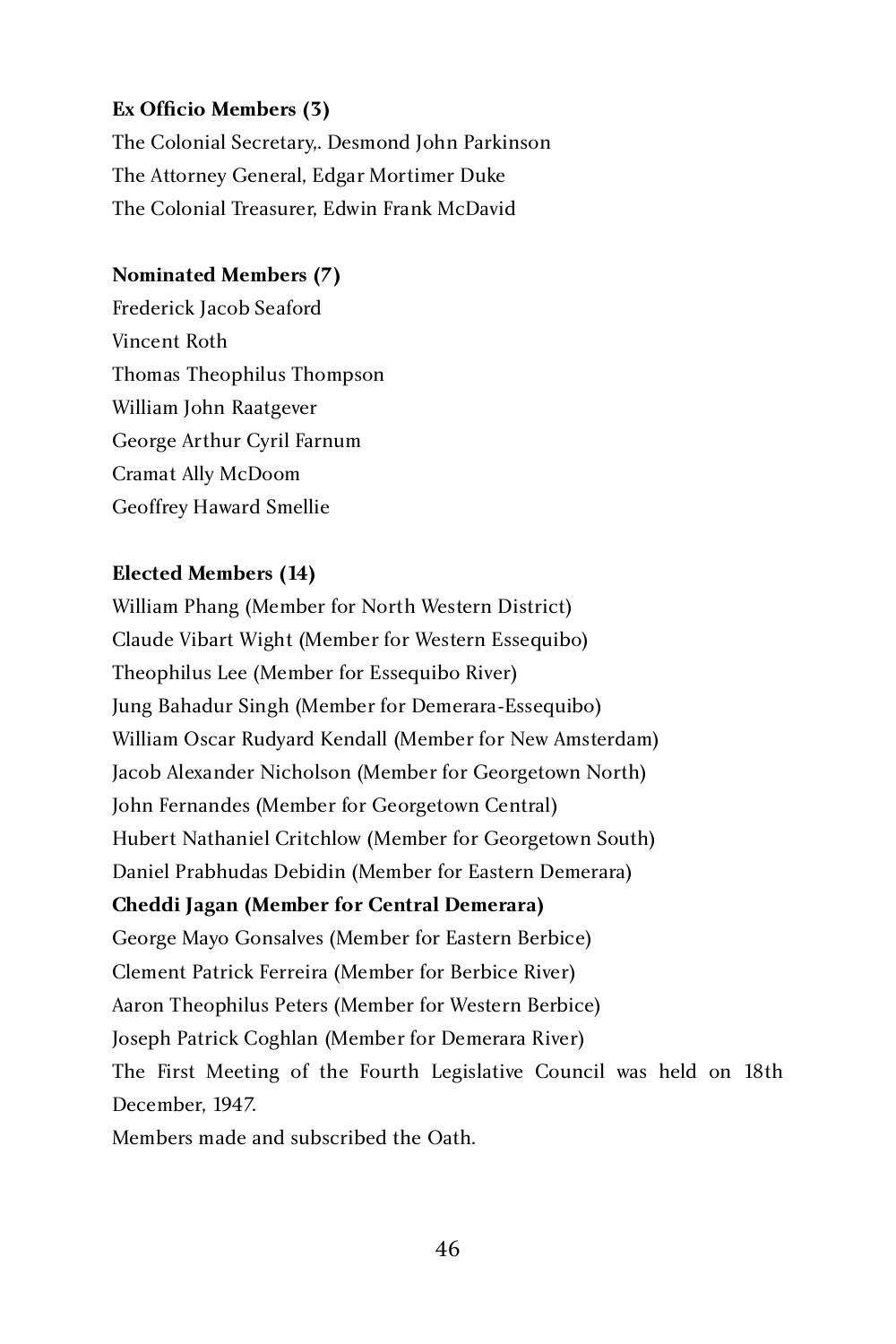On 15th February, 1948, Robert Herman Orlando Corbin (the Present Leader of the Opposition) was born.

In January, 1950, the People's Progressive Party (PPP), given that name by Linden Forbes Sampson Burnham, was formed with Cheddi Jagan as Leader, Linden Forbes Sampson Burnham as Chairman, and Janet Jagan as General Secretary, and replaced the Political Affairs Committee.

On 15th December, 1950, the Members of the Constitutional Commission – Sir James Waddington, Chairman, Professor Vincent T. Harlow and Dr. Rita Hinden – which was established to review the franchise, the composition of the Legislative Council, and any other related matters, in the light of the economic and political development of the Colony, and to make recommendations – arrived in the Colony.

On 17th April, 1951, Frank Alston Narain, at the age of 19 years, joined the British Guiana Civil Service as a Class II Clerk in the Colonial Secretary's Office, in the Public Buildings.

On 29th June, 1951, the Constitutional Commission (the Waddington Commission) submitted its Report.

In March 1952, all property qualifications for voting were abolished and universal adult suffrage was introduced by legislation.

The life of the Legislative Council which first met on 18th December, 1947, after the general elections on 24th November, 1947, was extended for a short period to allow the preparations for the introduction of the new Constitution to be completed.

On 17th August, 1952, Sherlock Ewart Isaacs (the Present Clerk of the National Assembly) was born.

On 8th April, 1953, the Fourth Legislative Council, which first met on 18th December, 1947, was dissolved.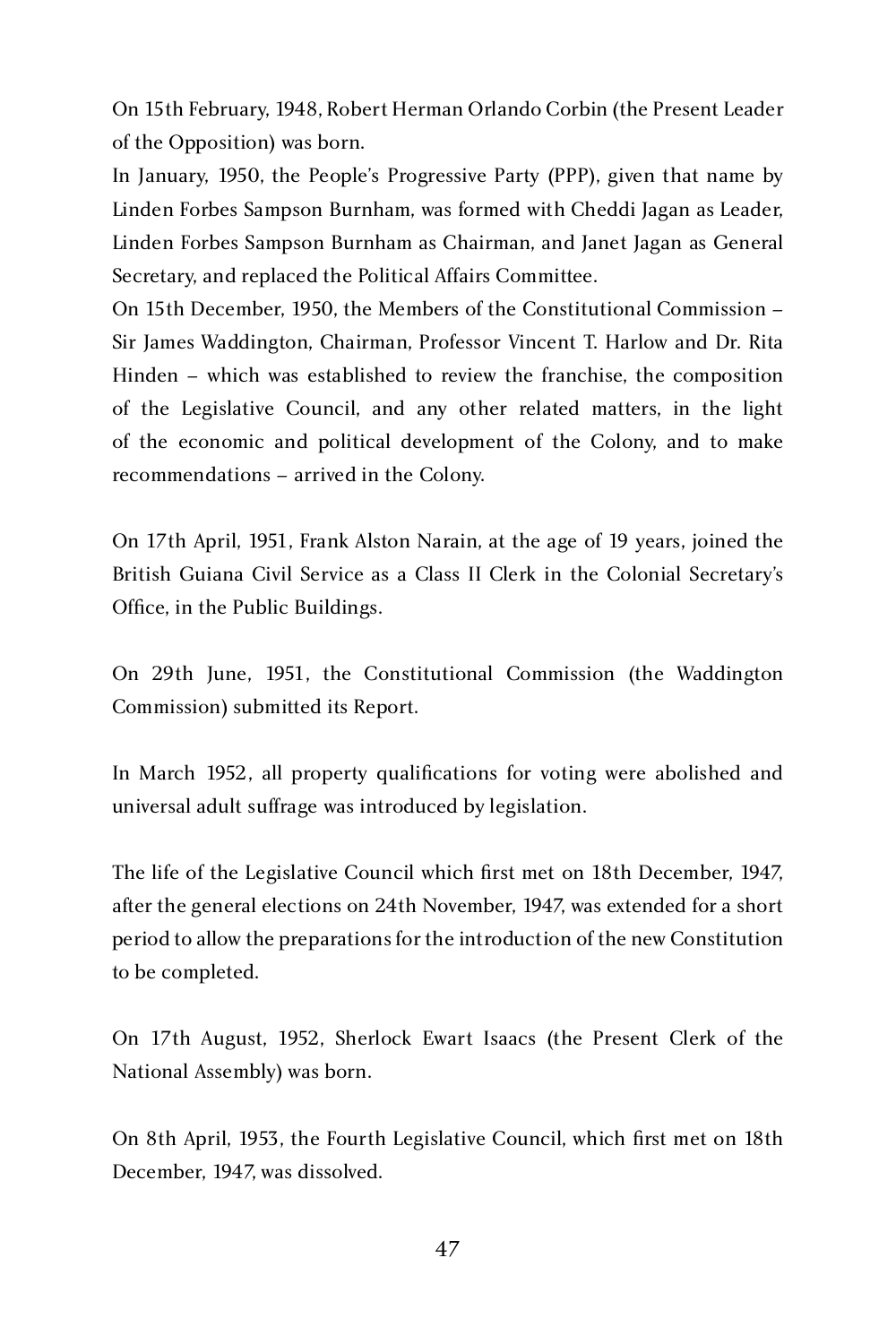# **MAY TO DECEMBER, 1953**

# **THE HOUSE OF ASSEMBLY AND THE STATE COUNCIL (PPP ADMINISTRATION)**

On 7th April, 1953, Sir Eustace Gordon Woolford, OBE, QC, was appointed by the Governor, Sir Alfred William Lungley Savage, KCMG, to be the Speaker of the new House of Assembly. He was the First Speaker for British Guiana and held the Office until 30th June, 1957.

A new Constitution (Waddington) was introduced.

On 27th April, 1953, General Elections were held under the first-past-thepost system for 24 seats in the new House of Assembly and for the first time under universal adult suffrage.

The People's Progressive Party polled 77,695 or 51% of the valid votes and obtained 18 of the 24 seats in the House of Assembly, the National Democratic Party won 2 seats and Independent candidates won 4 seats.

The following were the First Members of the new House of Assembly:-

#### **The Speaker (1)**

Sir Eustace Gordon Woolford, OBE, QC.

#### **Ex-Officio Members (3)**

The Chief Secretary, John Gutch, CMG, OBE. The Attorney General, Frank Wilfred Holder, QC. The Financial Secretary, Walter Ogle Fraser, OBE. (Acting)

#### **Elected Members (24)**

#### **People's Progressive Party (18)**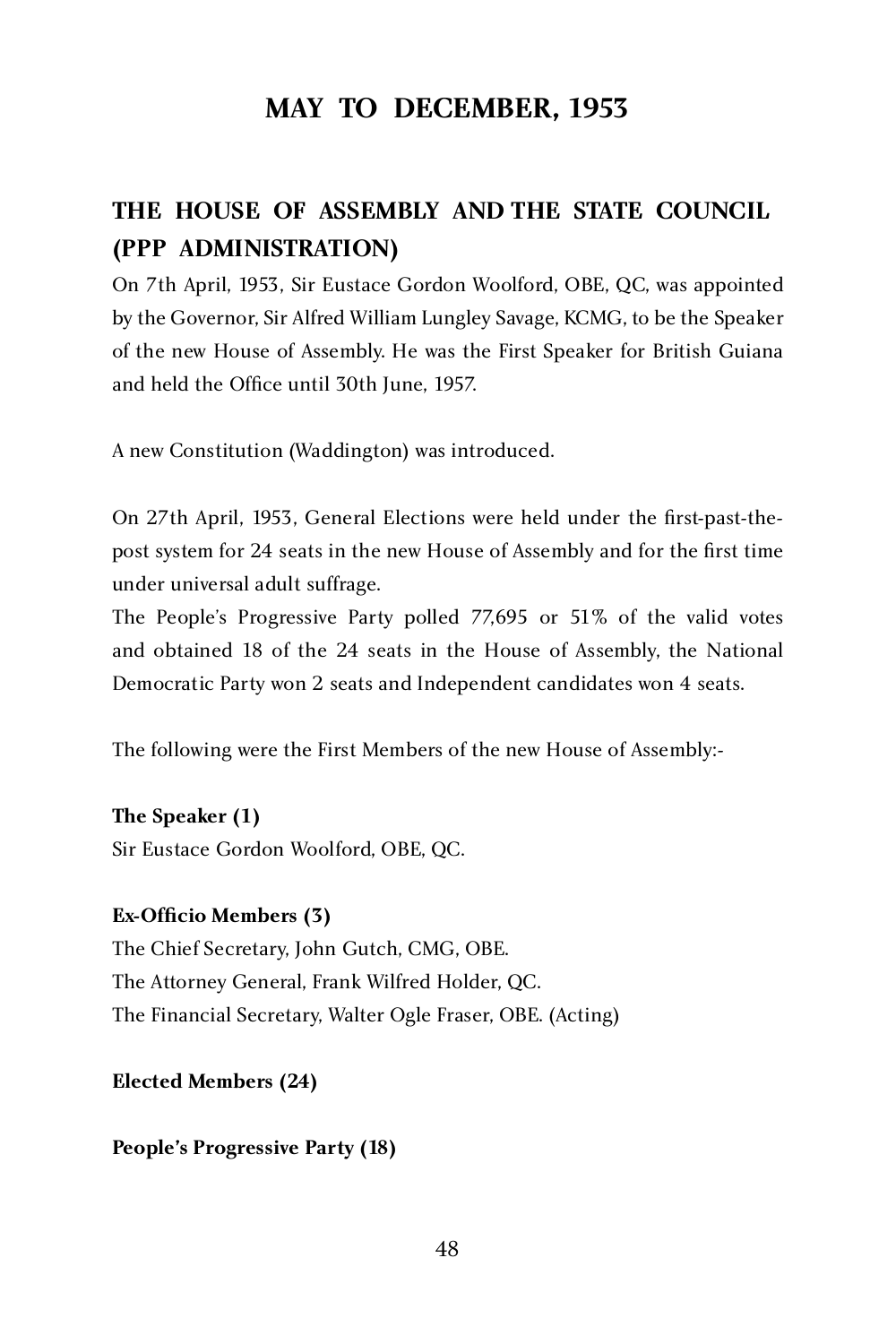#### **Ministers (6)**

Dr. Cheddi Jagan, Leader of the House and Minister of Agriculture, Forests, Lands and Mines (No. 23 – Corentyne Coast)

Linden Forbes Sampson Burnham, Minister of Education (No. 14 – Georgetown North-East)

Ashton Chase, Minister of Labour, Industry and Commerce (No. 10 - Georgetown South)

Sydney Evanson King, Minister of Communications and Works (No. 16 - Central Demerara)

Dr. Joseph Prayag Lachhmansingh, Minister of Health and Housing (No. 8 - East Bank Demerara)

Jai Narine Singh, Minister of Local Government and Social Welfare (No. 7 – West Bank Demerara)

#### **Deputy Speaker (1)**

Janet Jagan (No. 3 – Western Essequibo)

#### **Other Members (11)**

Fred Bowman (No. 6 – Demerara-Essequibo) Clinton Reginald Wong (No.11 – Georgetown South Central) Jessie Irma Sampson Burnham (No.12 – Georgetown Central) Frank Obermuller Van Sertima (No.13 – Georgetown North) Ram Karran (No. 15 – West Central Demerara)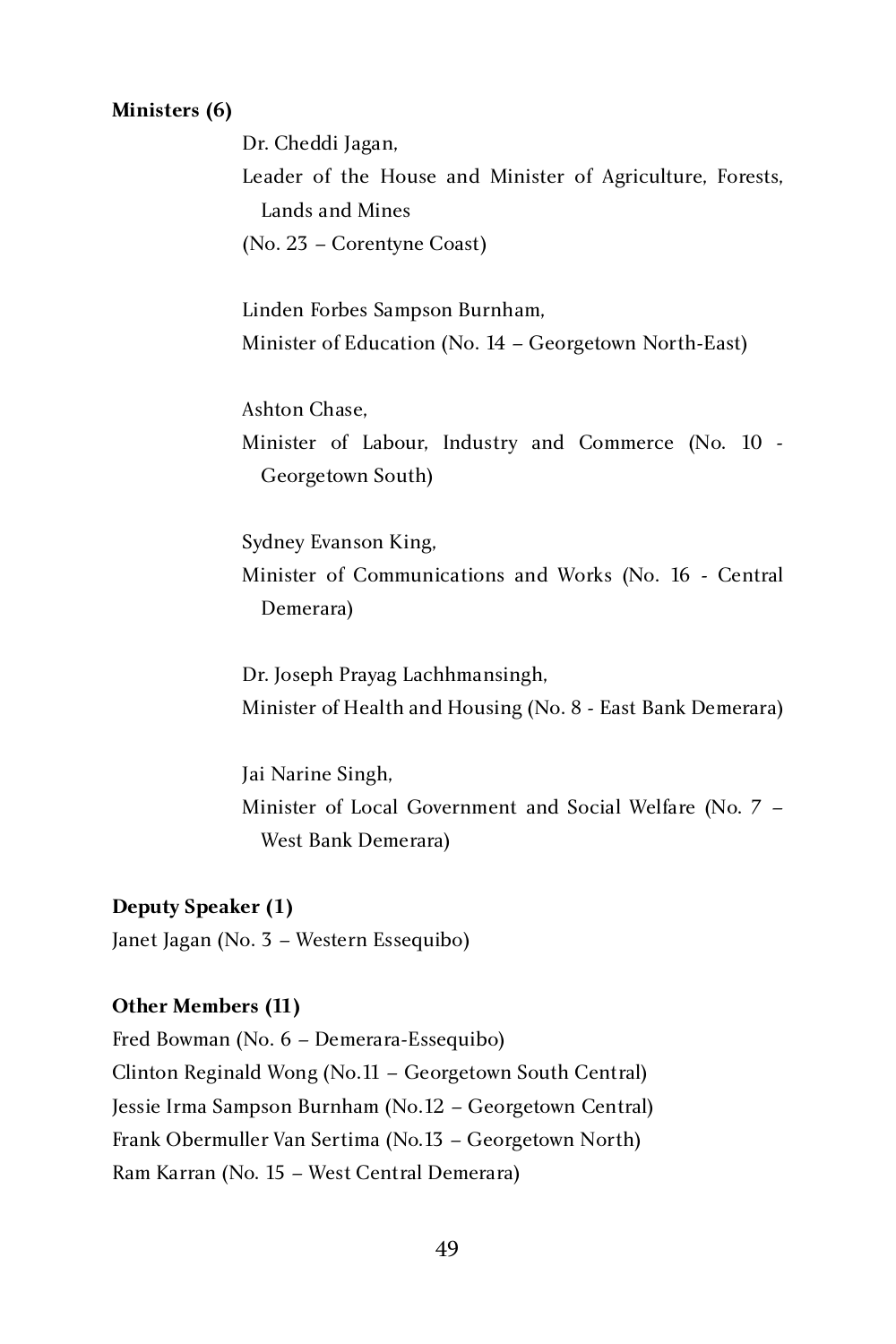Jane Phillips-Gay (No. 17 – East Central Demerara) Chandra Sama Persaud (No. 18 – Mahaica-Mahaicony) Samuel Mahabali Latchmansingh (No. 19 – Western Berbice) Ajodha Singh (No. 21 – Berbice River) Dr. Robert Stanley Hanoman Singh (No. 22 – Eastern Berbice) Mohamed Khan (No. 24 – Corentyne River)

#### **National Democratic Party (2)**

William Oscar Rudyard Kendall (No. 20 – New Amsterdam) Eugene Francis Correia (No. 5 – Bartica and Interior)

#### **Independents (4)**

William Alfred Phang (No. 1 - North West) Thomas Sherwood Wheating (No. 2 - Pomeroon) Theophilus Lee (No. 4 – Essequibo Islands) Charles Albert Carter (No. 9 - Upper Demerara River)

On 18th May, 1953, the House of Assembly held its First Sitting.

The following were the First Members of the First State Council:-

#### **President**

Sir Frank McDavid, CMG. Minister without Portfolio

Appointed by the Governor (5) William John Raatgever, CBE. Lionel Alfred Luckhoo William Alexander Macnie, CMG, OBE. Rahman Baccus Gajraj Dr. Alan John Knight

The State Council held its First Meeting on 25th May, 1953.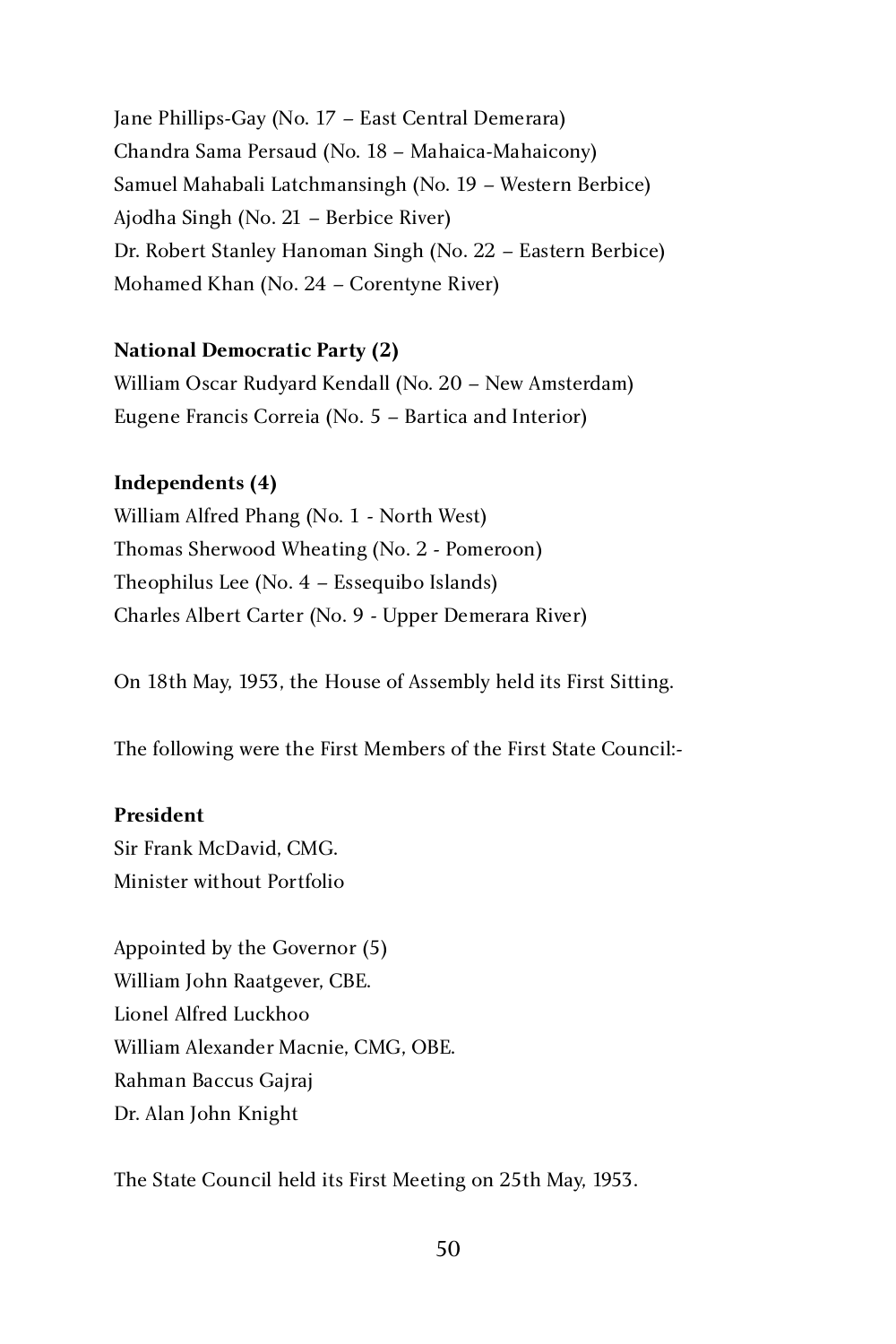The Ceremonial Opening of the Legislature took place on 30th May, 1953.

Problems arose and on 9th October, 1953, the Constitution was suspended. The State Council and the House of Assembly were prorogued. The portfolios of the six elected Ministers were removed. They became Ministers without Portfolio.

On 2nd December, 1953, the Secretary of State for the Colonies announced in the British House of Commons the appointment of the following to comprise the Constitutional Commission:-

Sir James Robertson, KCMG, KBE (Chairman), Sir Donald Jackson, Mr. George Woodcock, CBE, Mr. R.E. Radford, Colonial Office (Secretary).

The following were the terms of reference of the Commission:

"In the light of the circumstances which made it necessary to suspend the Constitution of British Guiana to consider and to recommend what changes are required in it."

On 21st December, 1953, the Legislature (the State Council and the House of Assembly) was dissolved.

All seven Ministers without Portfolio ceased to be Ministers from that time.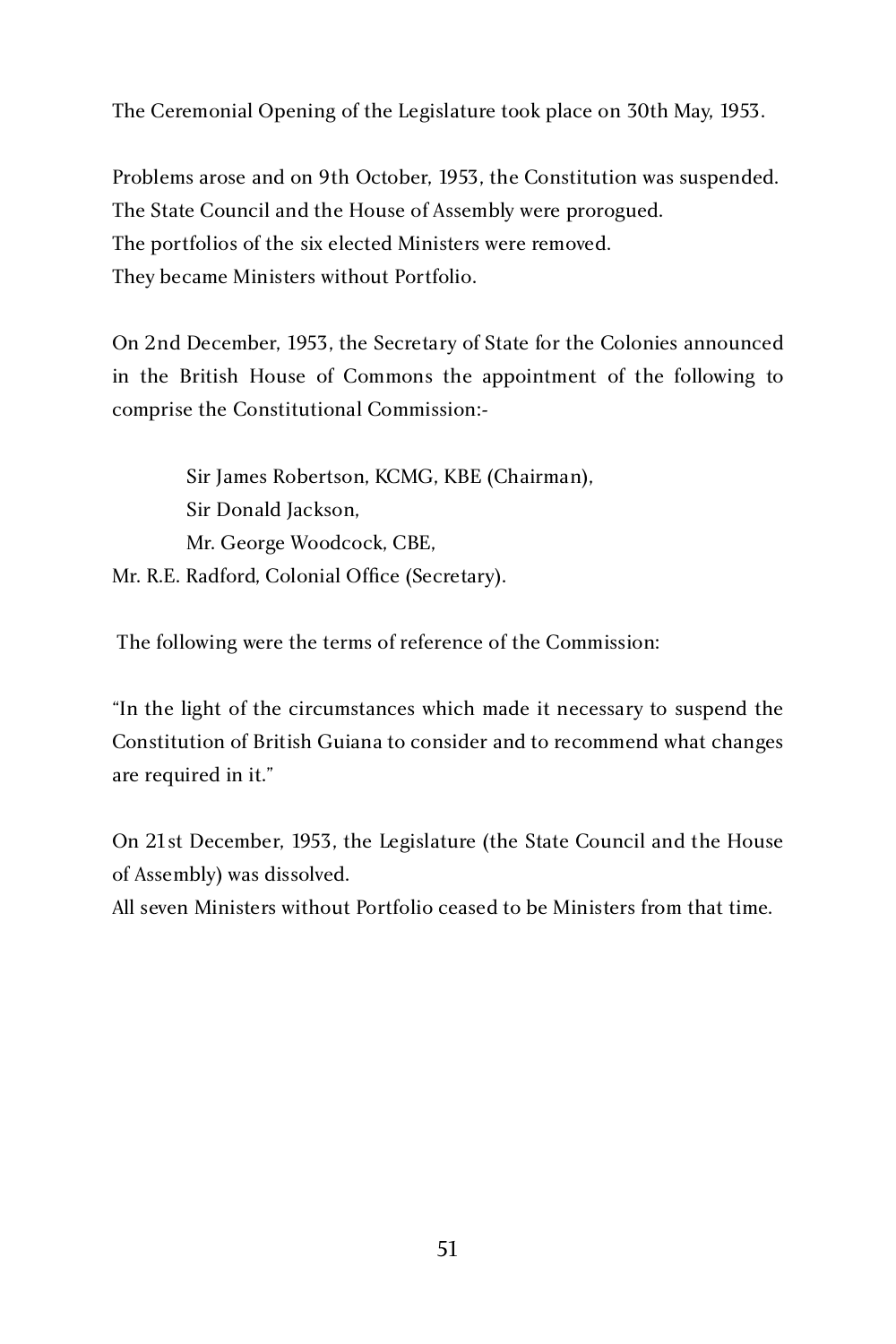# **1954 TO 1957**

# **THE INTERIM LEGISLATIVE COUNCIL**

Following the dissolution of the Legislature on 21st December, 1953, Temporary Constitutional Provisions were introduced. A new Executive Council was established.

An Interim (Wholly Nominated Single Chamber) Legislative Council consisting of 28 Members: a Speaker, the Chief Secretary, the Attorney General, the Financial Secretary, and twenty-four Nominated Members, was established.

No Members were nominated from the People's Progressive Party.

On 5th January, 1954, the Interim Legislative Council met for the first time. The Governor, Sir Alfred William Lungley Savage, KCMG, addressed the Legislative Council.

The former Speaker, Sir Eustace Gordon Woolford, continued as Speaker of this Legislative Council.

The following were the First Members of the Interim Legislative Council:-

**Speaker (1)** Sir Eustace Gordon Woolford, OBE, QC.

### **Ex-Officio Members (3)**

The Chief Secretary, John Gutch, CMG, OBE. The Attorney General, Frank Wilfred Holder, QC. The Financial Secretary, Walter Ogle Fraser, OBE.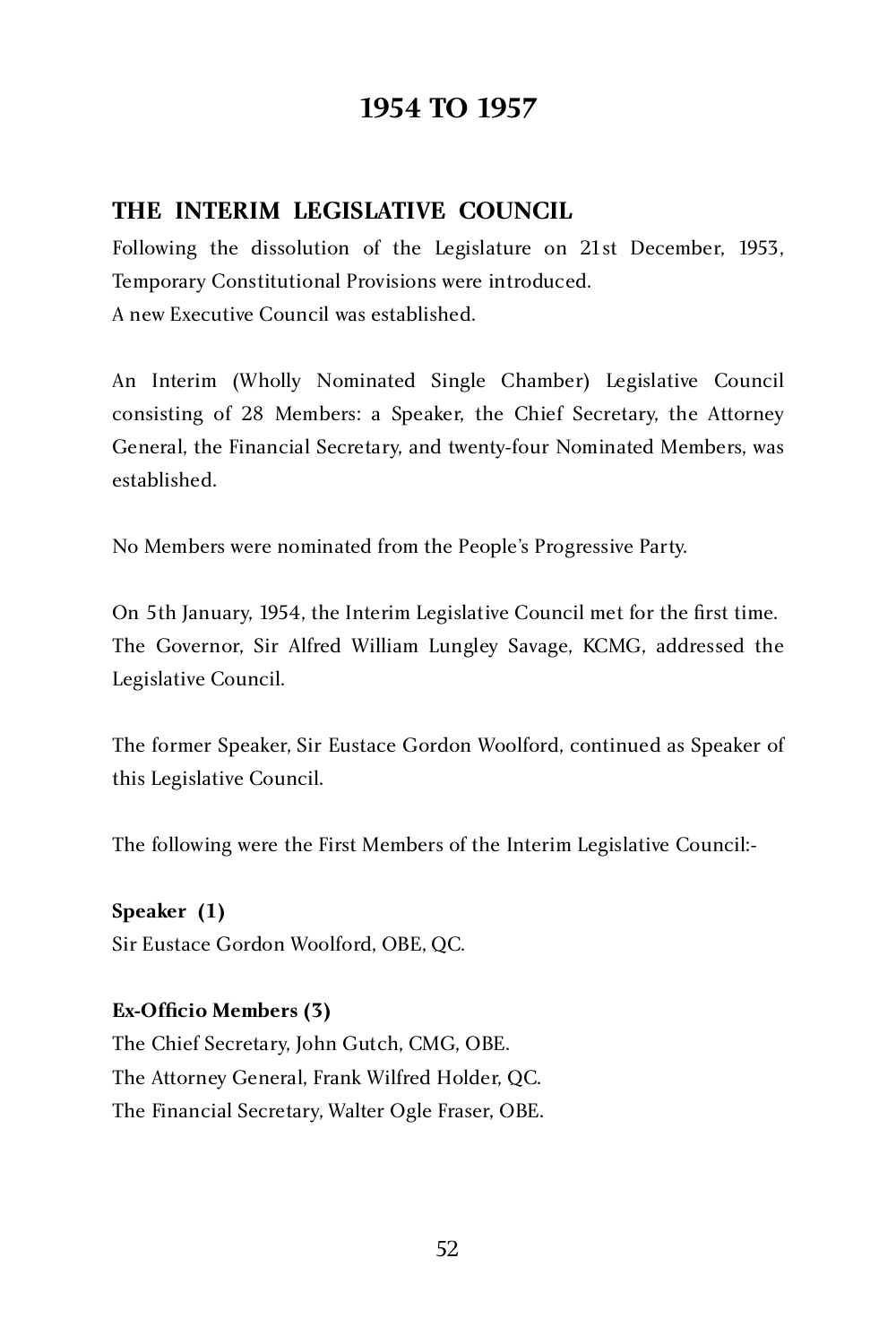### **Members with Portfolio (They were not designated Ministers) (4)**

Sir (Edwin) Frank McDavid, CMG, CBE, Member for Agriculture, Forests and Lands and Mines Percival Augustus Cummings, Member for Labour, Health and Housing William Oscar Rudyard Kendall, Member for Communications and Works George Arthur Cyril Farnum, OBE, Member for Local Government, Social Welfare and Co-operative Development

#### **Members without Portfolio (They were not designated Ministers) (3)**

Geoffrey Haward Smellie (Resigned from 1.1.56)

Rahman Baccus Gajraj

Rupert Clement Tello

#### **Nominated Official Members (2)**

Wellesley Trevelyan Lord, ISO, Commissioner of Lands and Mines James Isaac Ramphal, Commissioner of Labour

### **Nominated Unofficial Members (15)**

William John Raatgever, CBE (Deputy Speaker to 1st August, 1956) Theophilus Lee Lionel Alfred Luckhoo Lionel Alfred Luckhoo William Alexander Macnie, CMG, OBE (Deputy Speaker from 3.8.56) Charles Albert Carter Eugene Francis Correia Rev. Douglas Campbell Josiah Bobb Hamid Rahaman Gertrude Hyacinth Collins Esther Elizabeth Dey Hugh Arthur Fraser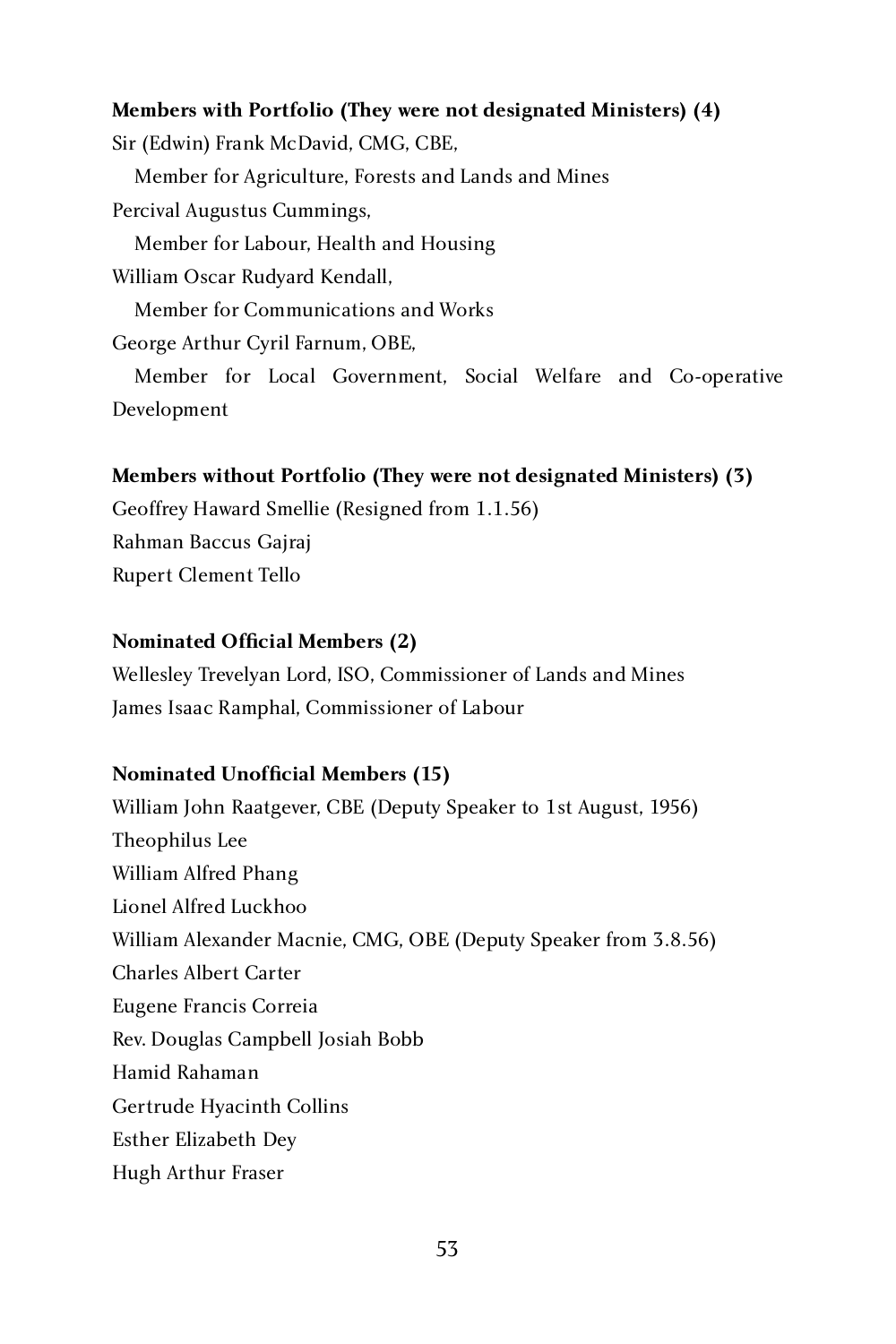Lt. Col. Ernest James Haywood, MBE, TD. Rupert Bramwell Jailal Sugrim Singh

In January, 1954, the Members of the Constitutional Commission (Robertson) arrived in Guyana and commenced their work. The People's Progressive Party boycotted the Commission.

In September, 1954, the Constitutional Commission (Robertson) submitted its Report dated 1st September, 1954, to the Secretary of State for the Colonies.

On 13th February, 1955, The People's Progressive Party was split into two factions:

(i) The People's Progressive Party (Jaganite) led by Cheddi Jagan, and The People's Progressive Party (Burnhamite) led by Linden Forbes Sampson Burnham.

On 29th June, 1957, the Interim Legislative Council was dissolved.

# **1957 TO 1961**

# **THE LEGISLATIVE COUNCIL (PPP MAJORITY)**

On 12th August, 1957, General Elections were held under the first-past-thepost system for 14 seats (14 Constituencies) in the Legislative Council.

The Legislative Council consisted of 24 Members: a Speaker, 3 Ex Officio Members, 14 Elected Members and 6 Nominated Members.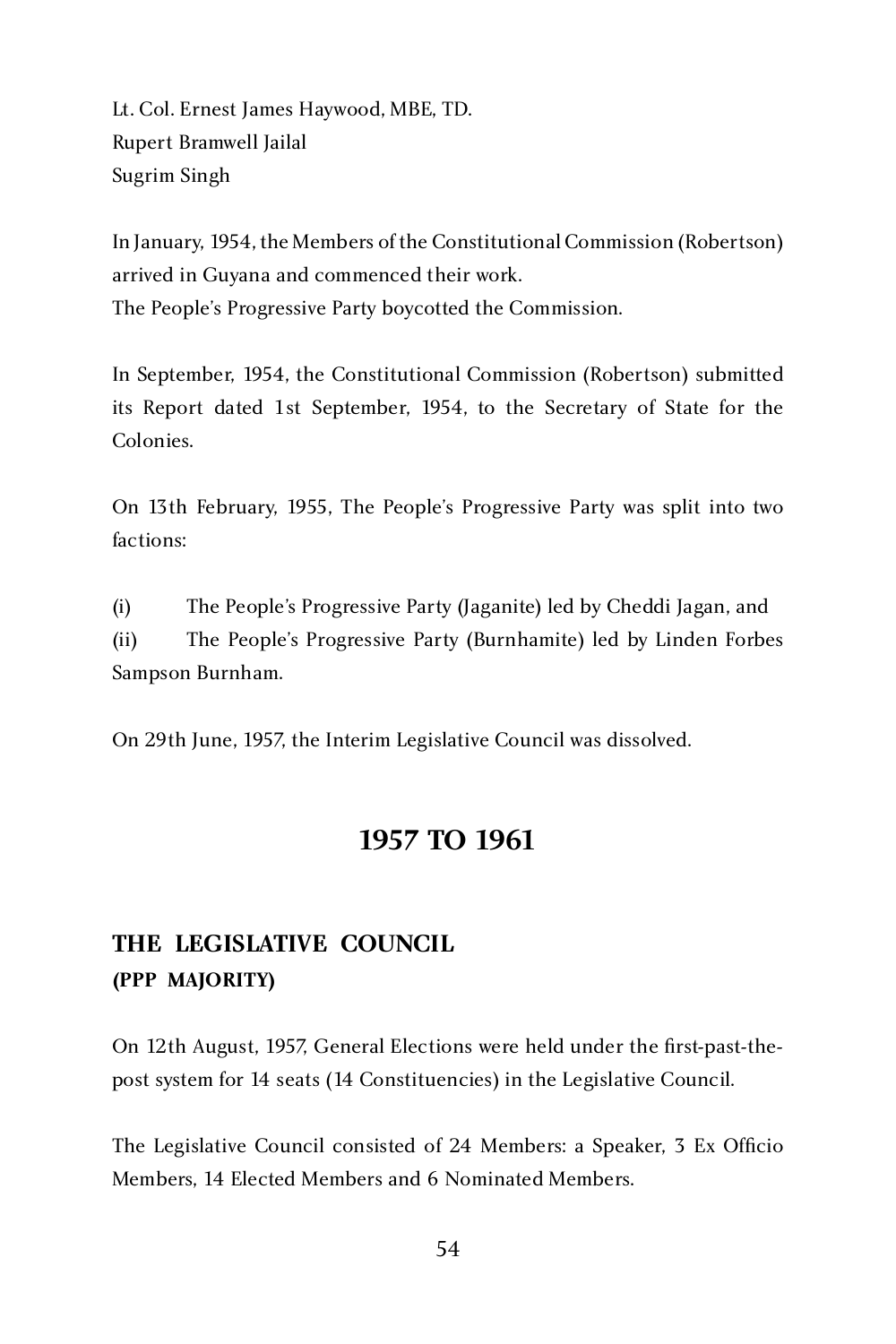Four Political Parties contested the elections and won seats as follows:-

PPP(J) 9 seats PPP(B) 3 seats<br>NLF 1 seat  $NLL$  1 seat  $U_{\text{DL}}$  1 seat

On 21st August, 1957, Sir Donald Edward Jackson was appointed by the Governor, Sir Patrick Muir Renison, KCMG, to be Speaker of the new Legislative Council. He was the Second Speaker and held the Office until 17th July, 1961.

The following were the First Members of the new Legislative Council:-

**Speaker (1)** Sir Donald Edward Jackson

### **Ex Officio Members (3)**

The Chief Secretary, Francis Derek Jakeway, CMG, OBE. The Attorney General, Anthony Mordaunt Innis Austin The Financial Secretary, Francis William Essex

# **Elected Ministers (PPP)(J)) (5)**

Dr. Cheddi Jagan,

 Minister for Trade and Industry (PPP(J)) (No.1 – Eastern Berbice) Brindley Horatio Benn,

Minister of Community Development and Education (PPP(J)) (No.

12 – Essequibo River)

Edward Balkaran Beharry,

 Minister of Natural Resources (PPP(J)) (No. 5 – Eastern Demerara) Janet Jagan,

 Minister of Labour, Health and Housing (PPP(J)) (No. 13 – Western Essequibo)<br>Ram Karran.

Ram Karran,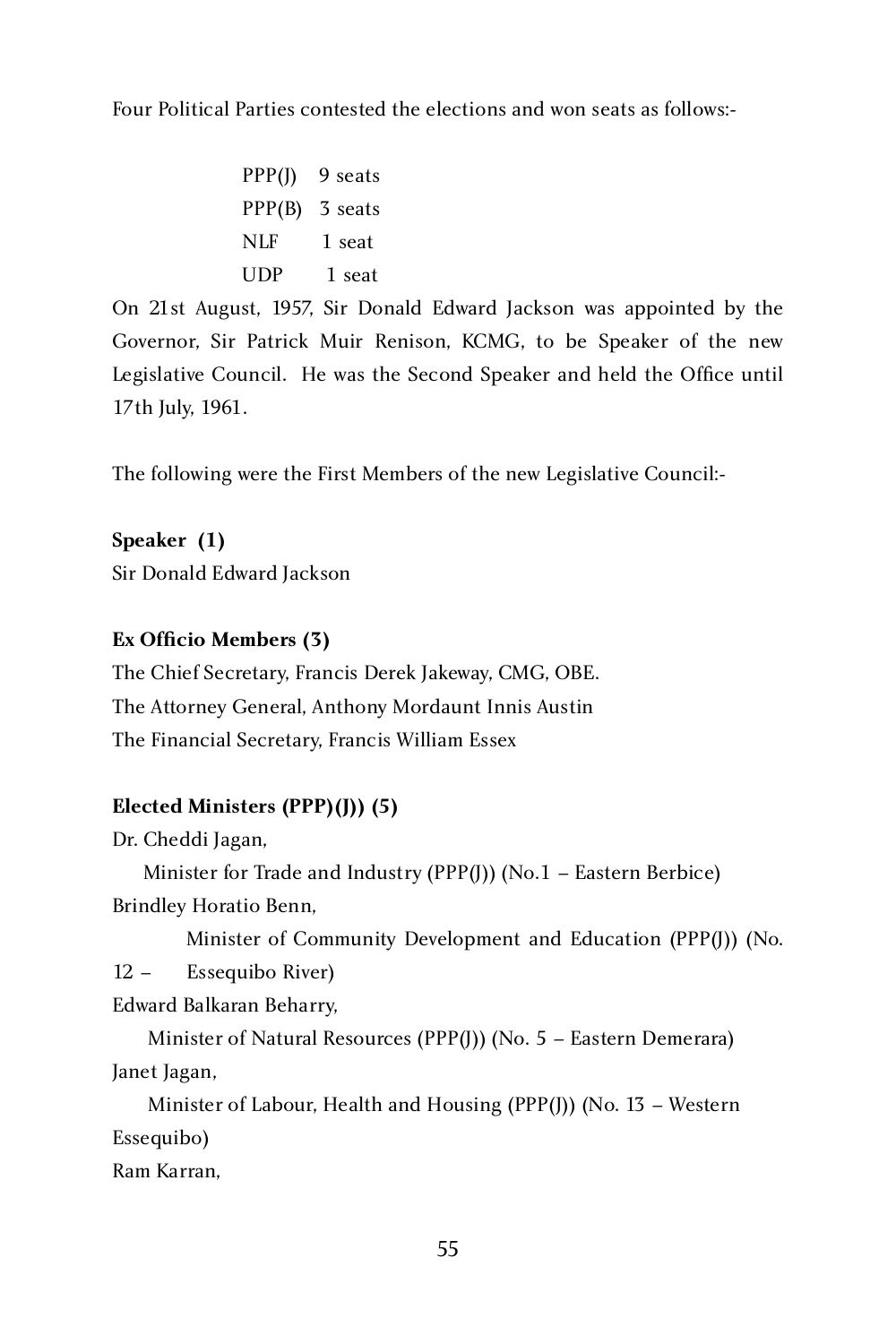Minister of Communications and Works (PPP(J)) (No. 11 – Demerara-Essequibo)

### **Other Elected Members (PPP(J)) (4)**

Fred Bowman (PPP(J)) (No. 10 – Demerara River) Balram Singh Rai (PPP(J)) (No.6 – Central Demerara) Sheik Mohamed Saffee (PPP(J)) (No. 4 – Western Berbice) Ajodha Singh (PPP(J)) (No. 3 – Berbice River) Other Elected Members (5) Linden Forbes Sampson Burnham (PPP(B)) (No. 8 – Georgetown Central) Andrew Leonard Jackson (PPP(B)) (No. 7 – Georgetown North) Jainarine Singh (PPP(B)) (No. 9 – Georgetown South) William Oscar Rudyard Kendall (UDP) (No. 2 – New Amsterdam) Stephen Campbell (NLF) (No. 14 – North Western District)

### **Nominated Members (6)**

Rahman Baccus Gajraj (Deputy Speaker from 17th April, 1958) Rupert Clement Tello Robert Elliot Davis Anthony Martin Fredericks Henry Jocelyn Makepeace Hubbard Antony Greaves Tasker, OBE.

The Legislative Council held its First Meeting on 10th September, 1957.

At that Meeting, a Mace was put into use in the Legislature for the first time.

The Governor, Sir Patrick Muir Renison, KCMG, addressed the Legislative Council.

In October 1957, the People's National Congress (PNC) led by Linden Forbes Sampson Burnham, was formed and replaced the Burnhamite Faction of the People's Progressive Party (PPP(B)).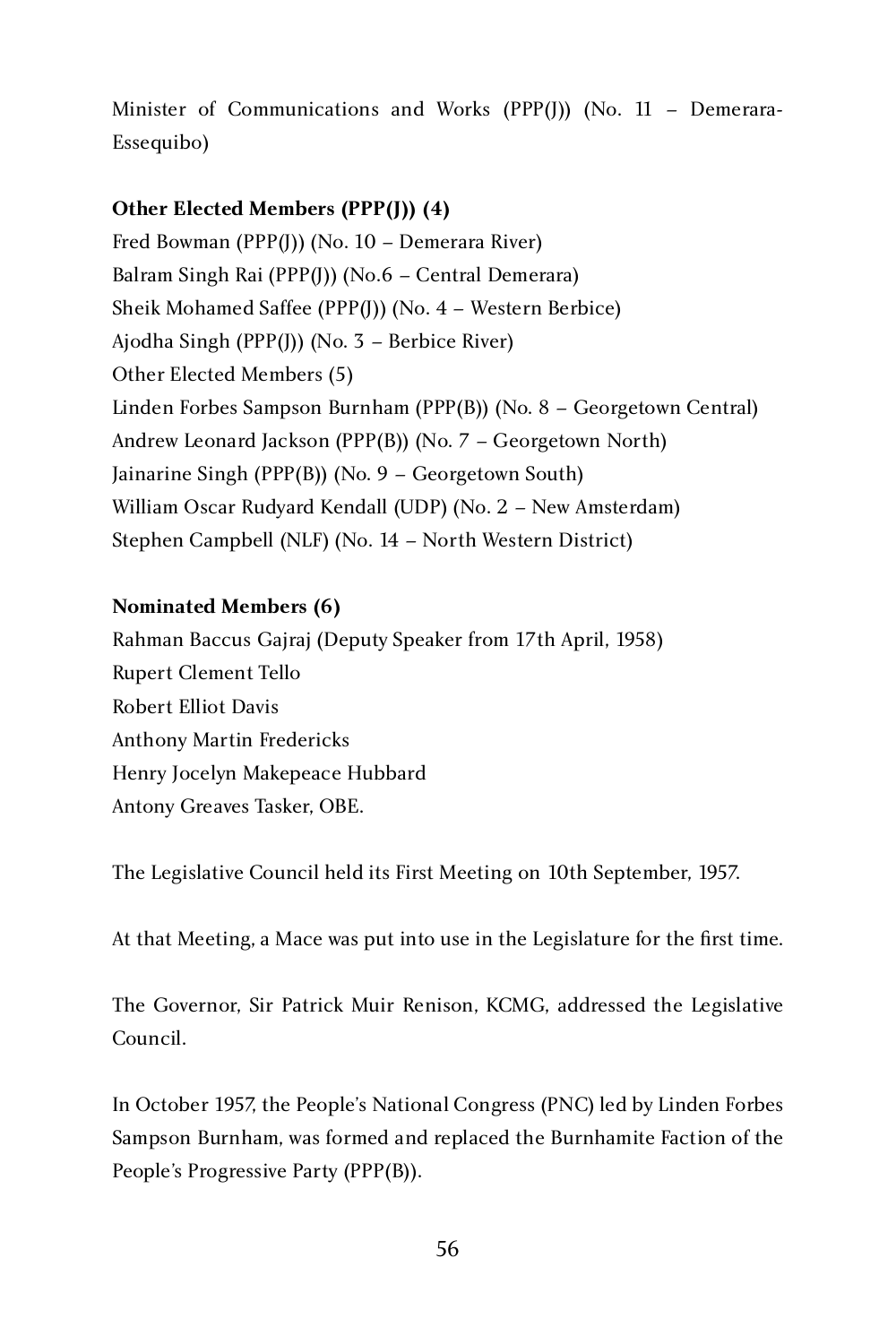The United Democratic Party (UDP), led by John Carter, merged with the new People's National Congress (PNC).

In 1961, the United Force (UF) was formed with Peter Stanislaus d'Aguiar as Leader.

On 18th July, 1961, the Legislative Council was dissolved.

On 18th July, 1961, a new Constitution – The Constitution of British Guiana – annexed to The British Guiana (Constitution) Order in Council, 1961, and made on 26th June, 1961, by Her Majesty by and with the advice of Her Privy Council – came into operation.

This new Constitution revoked the 1953 Constitutional Instruments and the amendments thereto.

Provision was made in the new Constitution for a Premier and a Council of Ministers (not called the Executive Council or the Cabinet).

Provision was also made for a two-chamber Legislature – a Senate and a Legislative Assembly.

The Senate was to consist of 13 Members.

The Legislative Assembly was to consist of a Speaker to be elected by the Assembly and 35 Members elected, under the system in operation, i.e., the first past the post system with 35 constituencies.

The Office of Premier was established by the 1961 Constitution.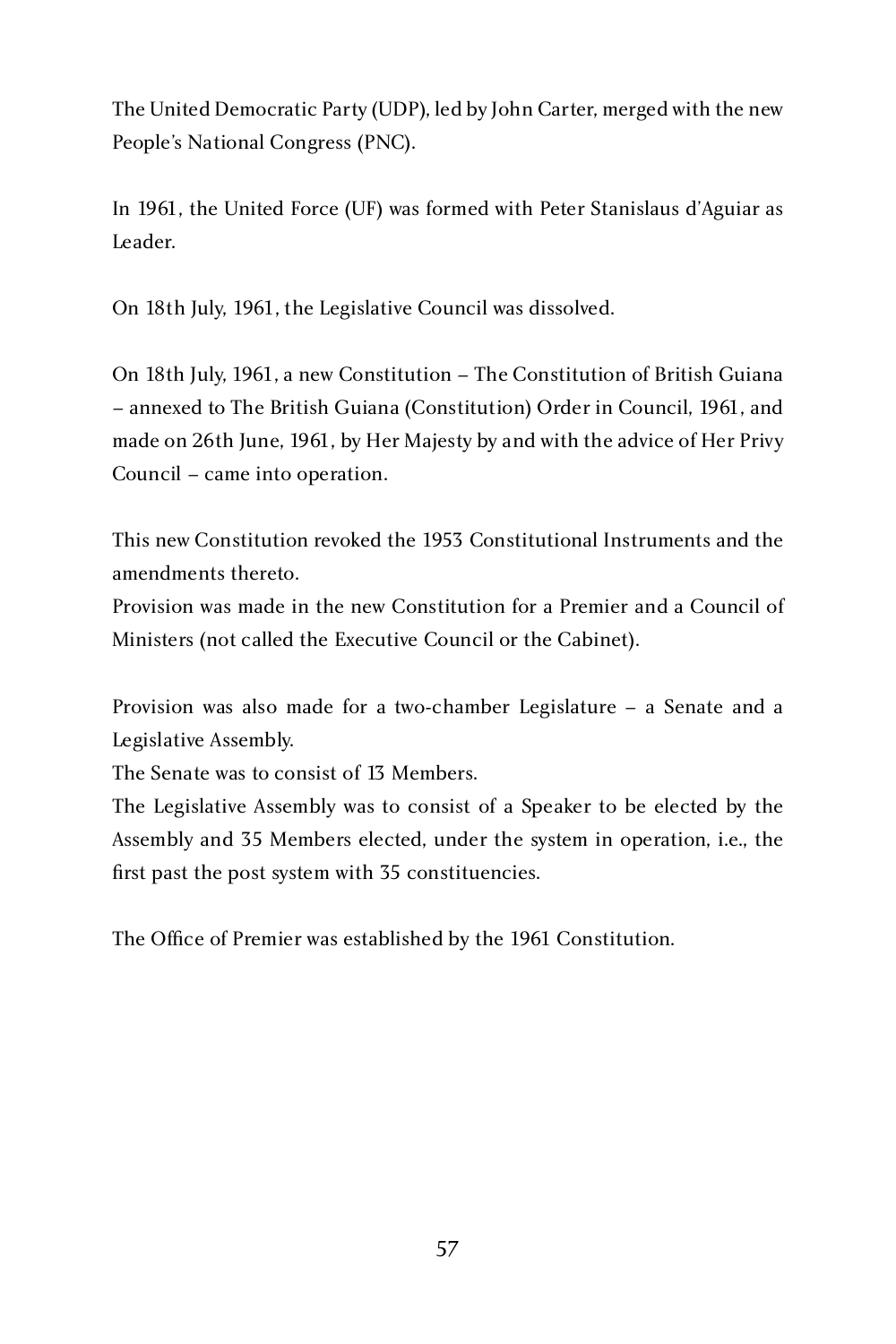# **1961 TO 1964**

# **THE LEGISLATIVE ASSEMBLY AND THE SENATE (PPP ADMINISTRATION)**

On 21st August, 1961, General Elections were held, for the last time under the first-past-the-post system, for 35 seats in the Legislative Assembly.

The results were as follows:-

| (i)   | People's Progressive Party | 20 seats $(42.6\% \text{ of the votes})$ |
|-------|----------------------------|------------------------------------------|
| (ii)  | People's National Congress | 11 seats $(41\% \text{ of the votes})$   |
| (iii) | United Force               | 4 seats $(16.2\% \text{ of the votes})$  |

Full internal self government was granted.

The People's Progressive Party formed the Government.

Cheddi Jagan (PPP) was appointed the First Premier.

The following were the First Members of the Legislative Assembly:-

#### **Speaker**

Rahman Baccus Gajraj

#### **People's Progressive Party (20)**

#### **Ministers (8)**

Dr. Cheddi Jagan,

 Premier and Minister of Development and Planning Brindley Horatio Benn,

Minister of Natural Resources

Ram Karran,

Minister of Works and Hydraulics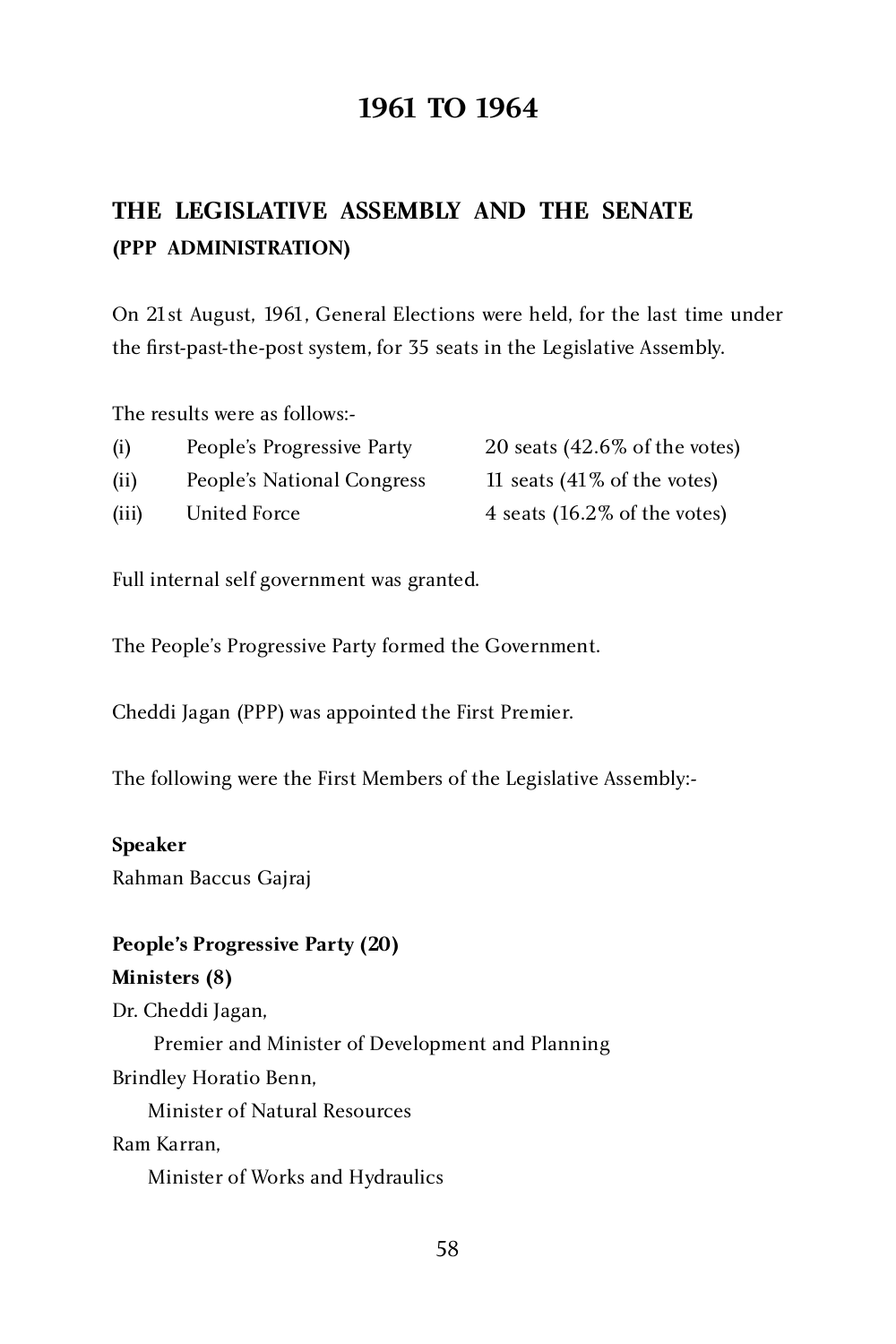Balram Singh Rai, Minister of Home Affairs Ranji Chandisingh, Minister of Labour, Health and Housing Dr. Charles Ramkissoon Jacob, Jnr., Minister of Finance Dr. Fenton Harcourt Wilworth Ramsahoye, Attorney-General Earl Maxwell Gladstone Wilson, Minister of Communications

#### **Parliamentary Secretaries (2)**

George Bowman,

 Parliamentary Secretary to the Ministry of Natural Resources Lawrence Everil McRansford Mann,

Parliamentary Secretary to the Ministry of Works and Hydraulics

#### **Other Members (10)**

Sheik Mohamed Saffee George Lakey Robertson Moses Bhagwan John Bernard Caldeira Victor Downer Abdul Maccie Hamid George McLinton Henry Derek Chunilall Jagan Goberdhan Harry Lall Mohamed Shakoor

#### **People's National Congress (11)**

Linden Forbes Sampson Burnham, QC William Oscar Rudyard Kendall, Deputy Speaker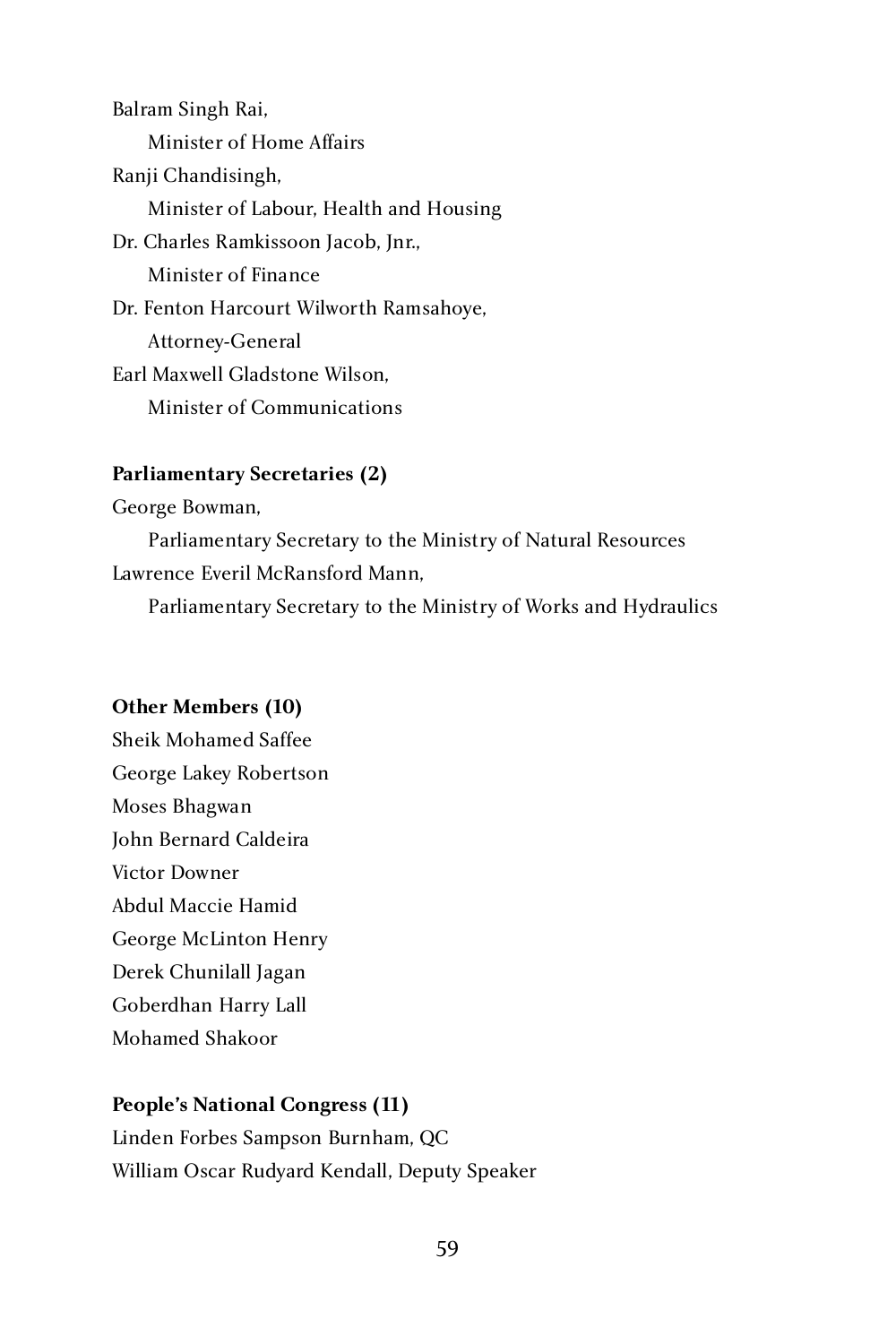John Carter Eugene Francis Correia Neville James Bissember William Alexander Blair Rudolph Stanislaus Stanley Hugh John Gabriel Joaquin Robert James Jordan Claude Alfonso Merriman Henry Milton Shakespeare Wharton

#### **United Force (4)**

Peter Stanislaus d'Aguiar Stephen Campbell Randolph Emanuel Cheeks Edward Eyre Melville

The Legislative Assembly first met on 5th October, 1961. Rahman Baccus Gajraj was elected by the Legislative Assembly to be the Speaker. He was not an elected Member of the Assembly. He was the Third Speaker, and the First Speaker to be elected by a Legislative body, and held the Office until 24th September, 1964. The Speaker and Members made and subscribed the Oath at the First Sitting.

The following were the First Members of the Senate:-

Ashton Chase Cyril Victor Too Chung Claude Christian Mooneer Khan Cedric Vernon Nunes Christina Ramjattan Herbert Thomas Anne Jardim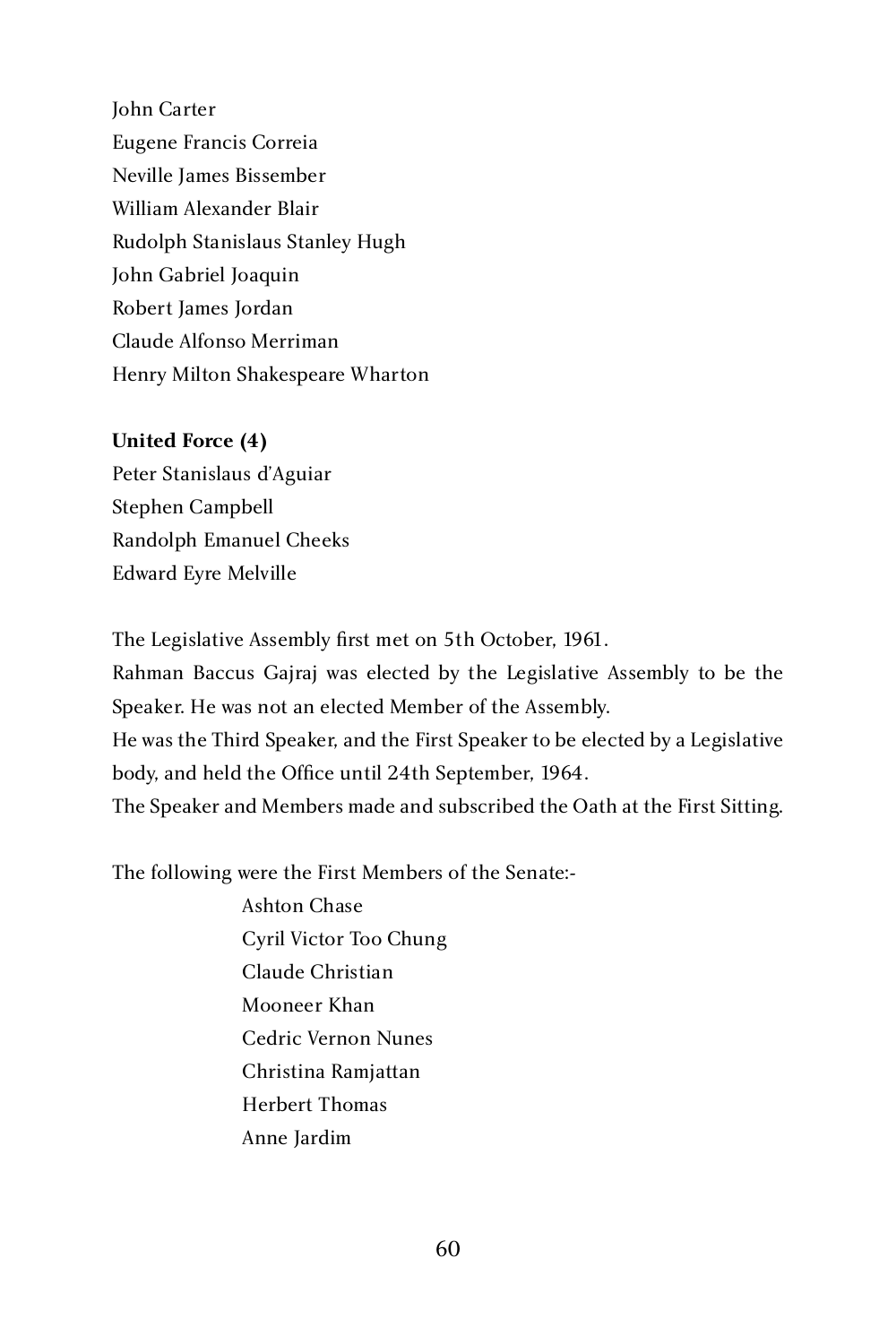The First Meeting of the Senate was held on 5th October, 1961.

 Ashton Chase was elected by the Senate to be President of the Senate. Cyril Victor Too Chung was elected by the Senate to be Vice-President of the Senate.

The President and the other Members of the Senate made and subscribed the Oath at the First Sitting of the Senate.

The Ceremonial Opening of the new Legislative Assembly and the new Senate took place on 6th October, 1961, which was the Second Sitting of the Legislative Assembly and also the Second Sitting of the Senate. The Governor, Sir Ralph Francis Alnwick Grey, KCMG, KCVO, OBE, addressed the Legislature.

In February 1962, His Royal Highness, Prince Philip, the Duke of Edinburgh, visited Guyana and addressed the Legislative Assembly.

On 28th May, 1963, by a Resolution of the Legislative Assembly, Cheddi Jagan, Premier and Minister of Development and Planning, and three other Members of the Assembly, were suspended, for refusing to apologise for discourteous conduct at the previous sitting of the Assembly.

On 23rd January, 1964, Bharrat Jagdeo (PPP) (the Present and Seventh President) was born.

In 1964, the Constitution was amended.

Provision was made for a single chamber legislative body – called the House of Assembly and consisting of 53 Members to be elected for the first time under the system of proportional representation.

On 25th September, 1964, the Legislature was dissolved.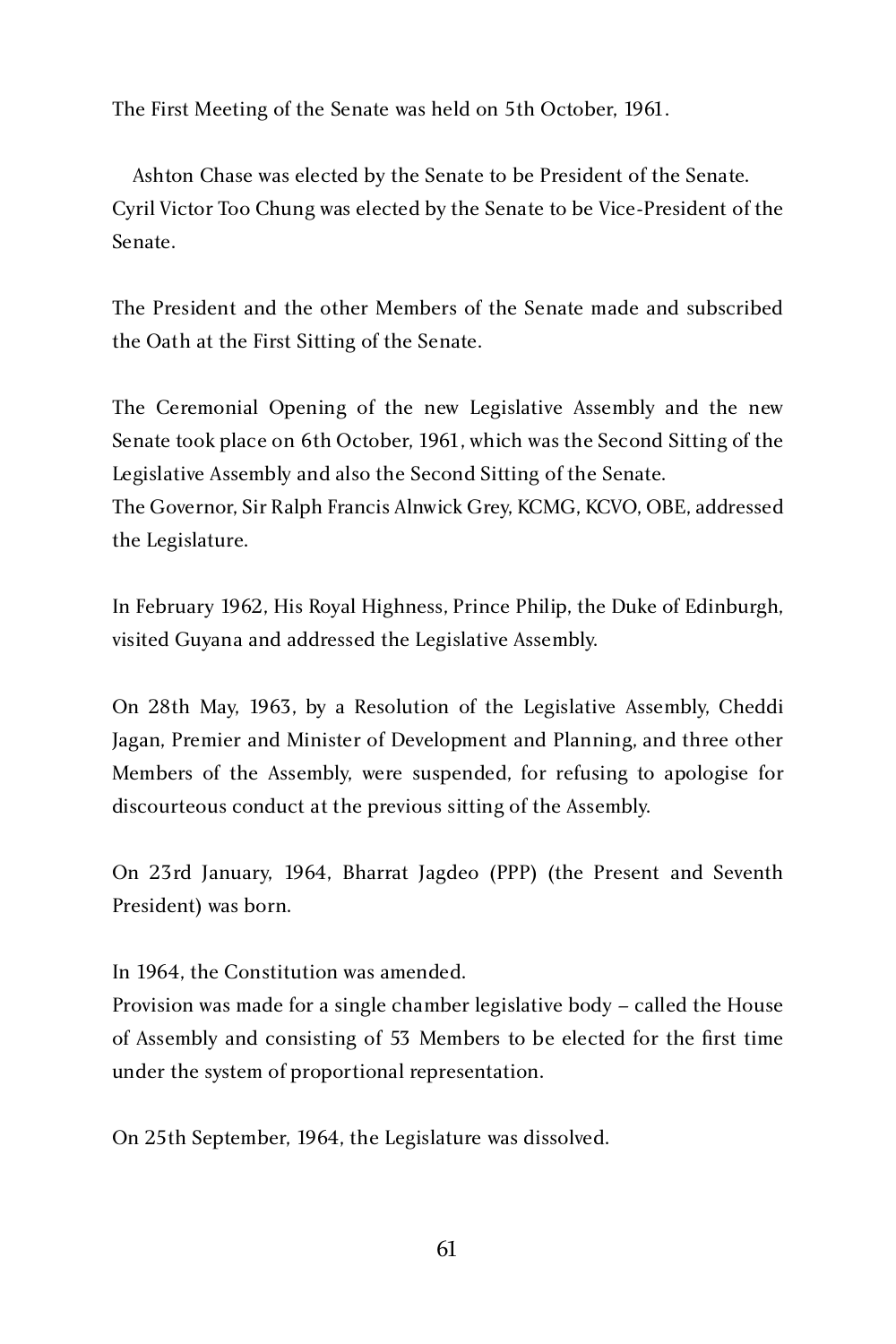# **1964 TO 1966**

# **THE HOUSE OF ASSEMBLY (PNC AND UF ADMINISTRATION)**

On 7th December, 1964, General Elections were held, for the first time under the system of proportional representation, and for the first time for 53 seats in the House of Assembly.

Seven Political Parties contested the elections and received votes and were allocated seats as follows:-

| People's Progressive Party                   | 109,332 votes 24 seats |                |
|----------------------------------------------|------------------------|----------------|
| (Cheddi Jagan)                               |                        |                |
| People's National Congress                   | 96,657 votes           | 22 seats       |
| (Linden Forbes Sampson Burnham)              |                        |                |
| <b>United Force</b>                          | 29,612 votes           | 7 seats        |
| (Peter Stanislaus d'Aguiar)                  |                        |                |
| Justice Party                                | 1,334 votes            | 0 seats        |
| (Balram Singh Rai)                           |                        |                |
| Guyana United Muslim Party                   | $1,194$ votes          | 0 seats        |
| (Mohamed Hoosain Ganie)                      |                        |                |
| Peace, Equality & Prosperity Party 224 votes |                        | 0 seats        |
| (Kelvin Wesley DeFreitas)                    |                        |                |
| National Labour Front                        | 177 votes              | 0 seats        |
| (Cecil Gray)                                 |                        |                |
| Total valid votes                            | 238,530                | Total seats 53 |
|                                              |                        |                |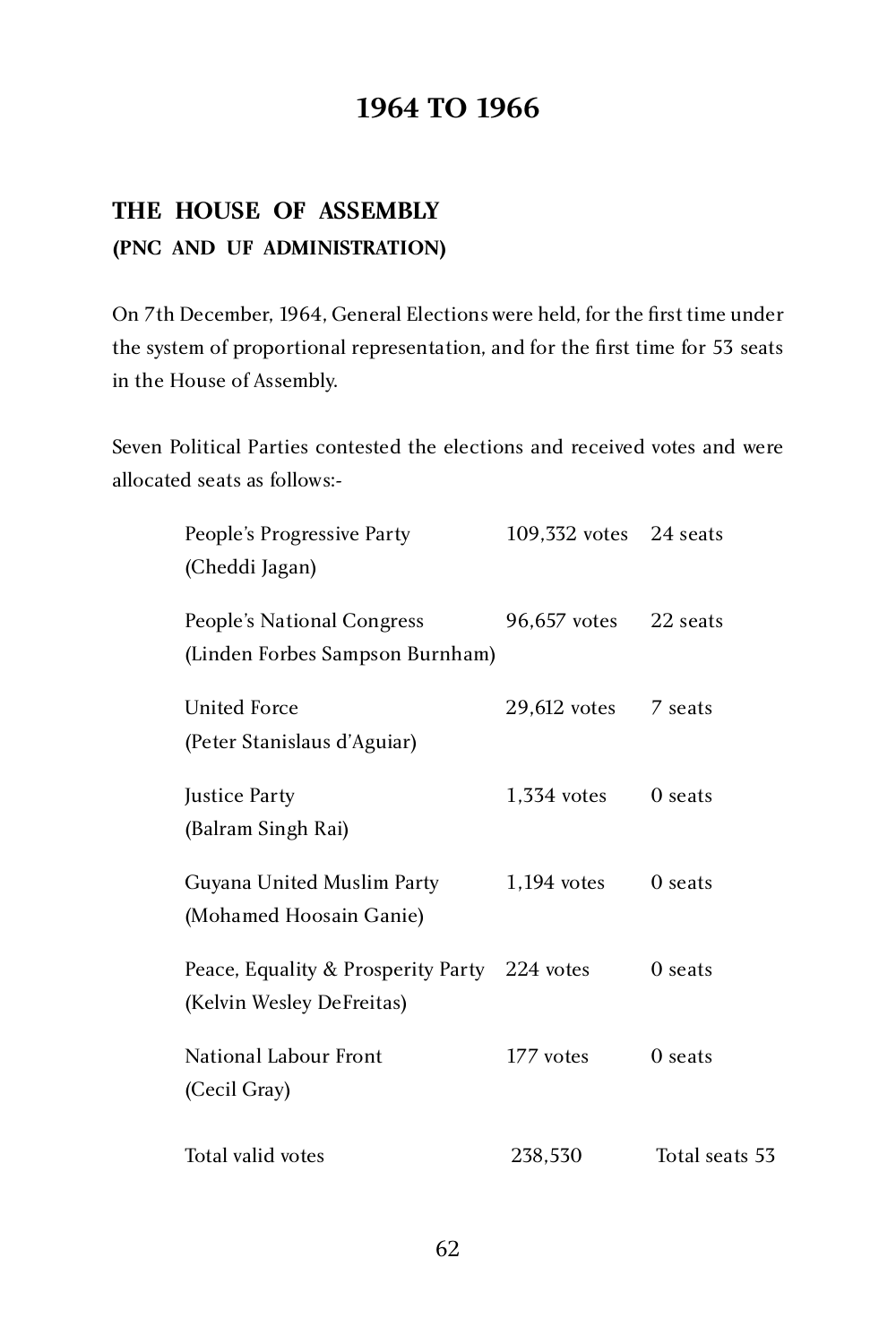The People's National Congress (with 22 seats) and the United Force (with 7 seats) formed the Government.

On 14th December, 1964, Linden Forbes Sampson Burnham (PNC) was appointed Premier.

The following were the First Members of the House of Assembly:-

#### **Speaker**

Aubrey Percival Alleyne (PNC)

### **Members of the Government (28)**

### **Ministers (13) (PNC & UF)**

Linden Forbes Sampson Burnham, QC,

 Premier, Minister of Development and Planning and Attorney General (PNC)

Dr. Ptolemy Alexander Reid,

Minister of Home Affairs (PNC)

Neville James Bissember,

Minister of Health and Housing (PNC)

Randolph Emanuel Cheeks,

Minister of Local Government (UF)

Eugene Francis Correia,

Minister of Communications (PNC)

Peter Stanislaus d'Aguiar,

Minister of Finance (UF)

Mrs. Winifred Gaskin,

 Minister of Education, Youth, Race Relations & Community Development (PNC)

C.M. Llewellyn John,

Minister of Agriculture (PNC)

Robert James Jordan,

Minister of Forests, Lands and Mines (PNC)

Mohamed Kasim,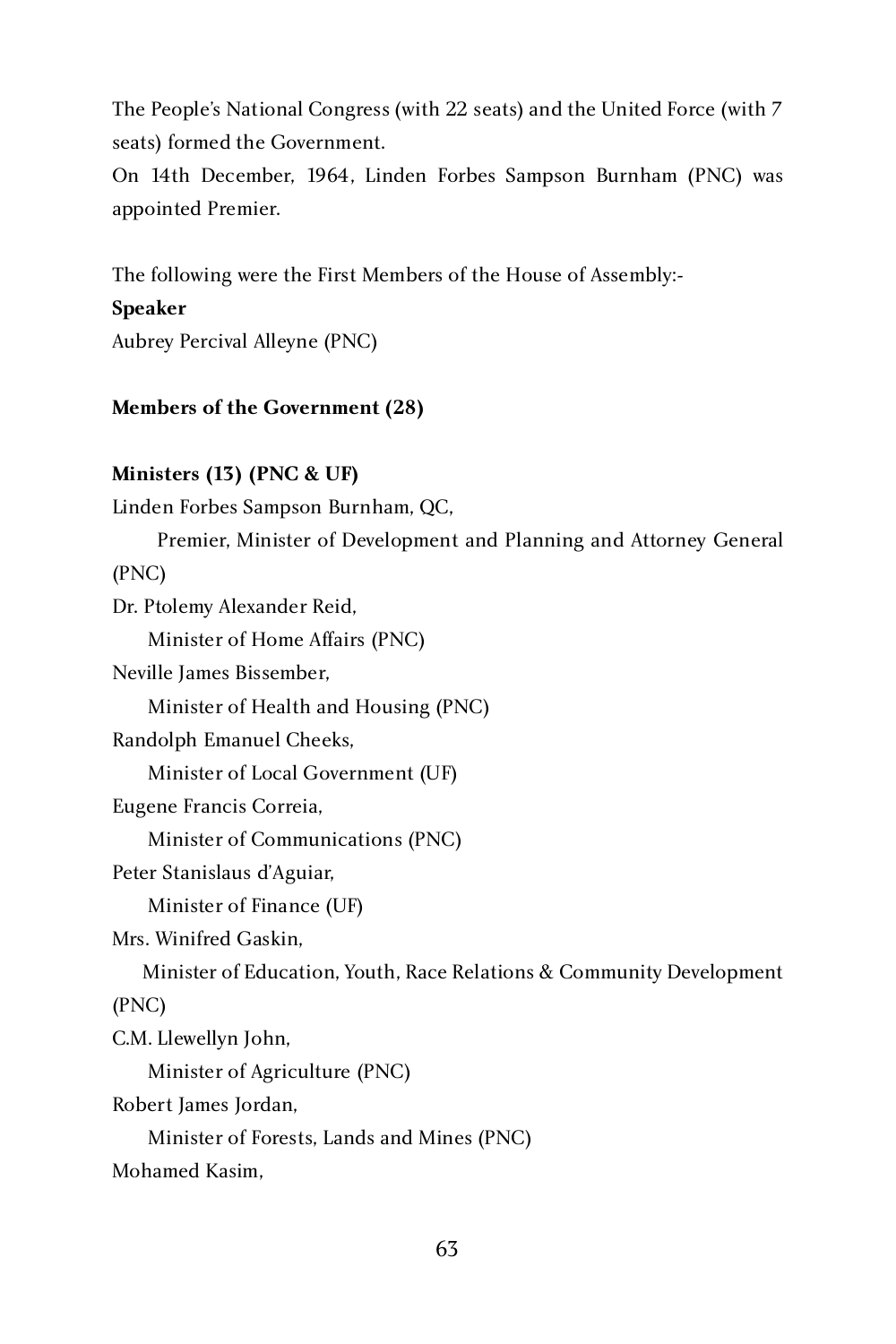Minister of Works and Hydraulics (UF) William Oscar Rudyard Kendall, Minister of Trade and Industry (PNC) Deoroop Mahraj, Minister without Portfolio (PNC) Claude Alfonso Merriman, Minister of Labour and Social Security (PNC) Parliamentary Secretary (1) Stephen Campbell, Parliamentary Secretary, Ministry of Home Affairs (UF)

#### **Other Members (14) (PNC & UF)**

David Brandis deGroot (PNC) William Alexander Blair (PNC) Jagnarine Budhoo (PNC) Charles Frederick Chan-A-Sue (PNC) Oscar Eleazar Clarke (PNC) Royden George Basil Field-Ridley (PNC) John Gabriel Joaquin (PNC) Hari Prashad (UF) Thomas Anson Sancho (PNC) Rupert Clement Tello, Deputy Speaker (UF) James Henry Thomas (PNC) Cyril Victor Too Chung (UF) Rev. Alex Benjamin Trotman (PNC) Henry Milton Shakespeare Wharton (PNC)

#### **Members of the Opposition (24)(PPP)**

Dr. Cheddi Jagan Brindley Horatio Benn Ram Karran Ranji Chandisingh Henry Jocelyn Makepeace Hubbard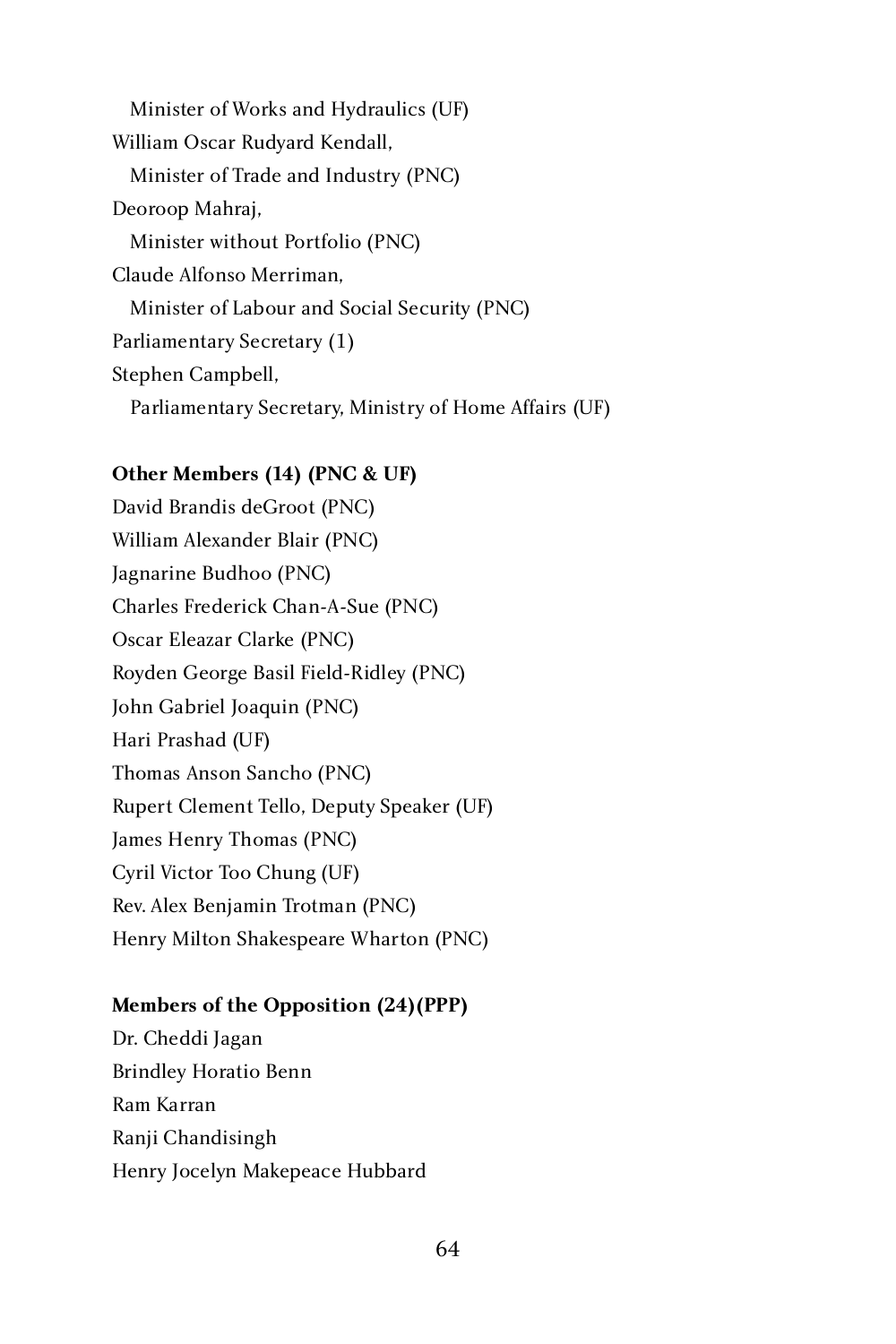Dr. Charles Ramkissoon Jacob, Jr. Cedric Vernon Nunes Dr. Fenton Harcourt Wilworth Ramsahoye Earl Maxwell Gladstone Wilson George Bowman Sheik Mohamed Saffee Ashton Chase Moses Bhagwan John Bernard Caldeira Abdul Maccie Hamid Derek Chunilall Jagan Goberdhan Harry Lall Yacoob Ally Lloyd Linde Joseph Rudolph Spenser Luck Reepu Daman Persaud Mohendernauth Poonai Dr. Subhan Ali Ramjohn Eugene Martin Stoby

The House of Assembly held its first meeting on 31st December, 1964.

The Members of the PPP did not attend the First Sitting.

Aubrey Percival Alleyne (PNC), an elected Member of the House of Assembly, was elected by the House of Assembly to be the Speaker. Immediately after his election, he resigned as a Member of the House of Assembly, and thereupon vacated the Office of Speaker. He was then re-elected as Speaker. He was the Fourth Speaker.

The vacancy in the House of Assembly was filled by Philip Duncan, another PNC Member, who made and subscribed the Oath in the Assembly on 27th January, 1965.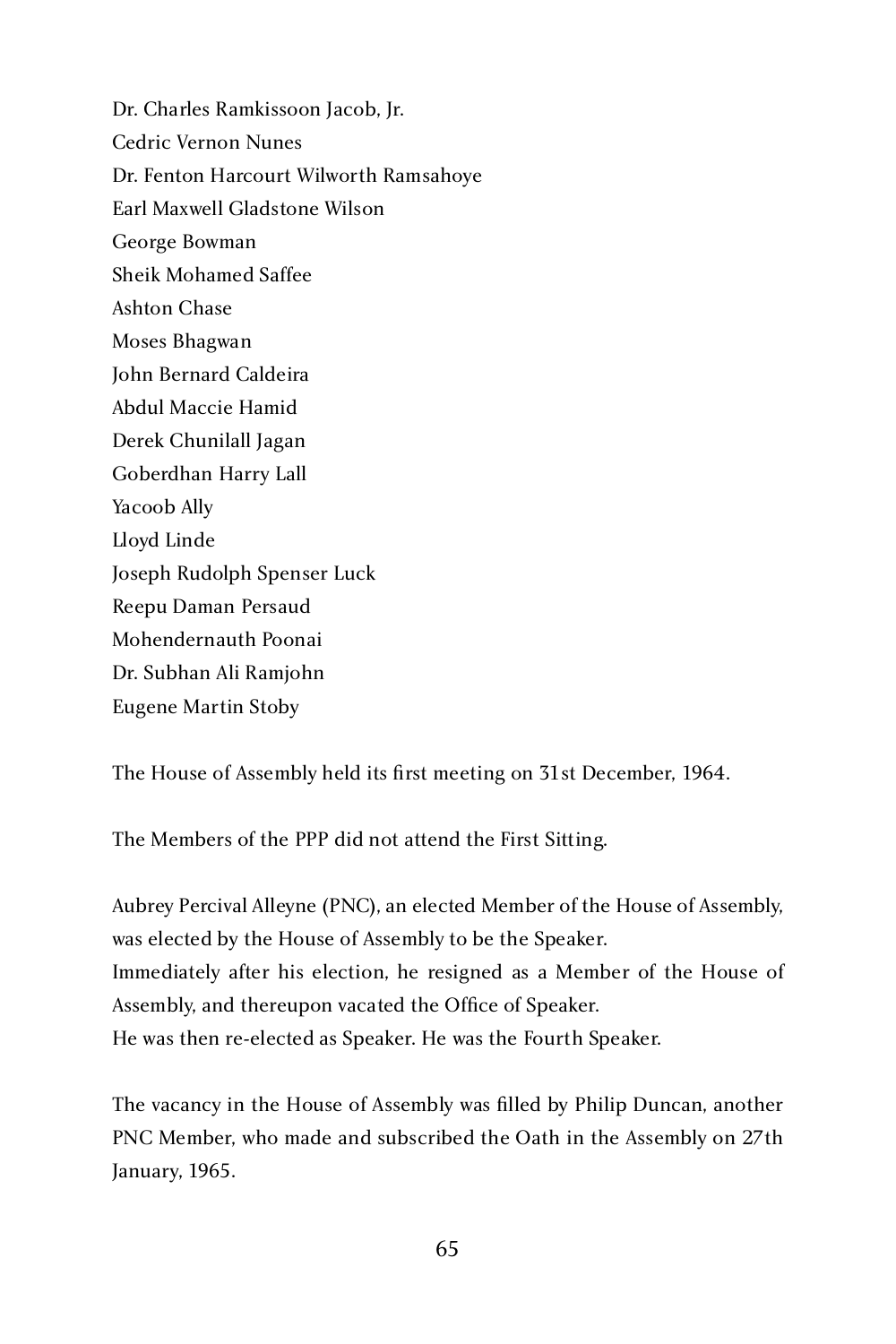The Ceremonial Opening took place on 29th March, 1965. The Governor, Sir Richard Edmonds Luyt, KCMG, DCM, addressed the Assembly.

On 18th May, 1965, the Members of the PPP attended the Assembly and made and subscribed the Oath.

. In 1965, an amendment to the Constitution provided for the Office of Prime Minister, in the place of Premier.

Linden Forbes Sampson Burnham (PNC), who was the Premier, became the First Prime Minister.

On 26th January, 1966, the Flag for an Independent Guyana, which was designed by Whitney Smith, Director of the Flag Centre, Florida, USA, was approved by the House of Assembly.

In February, 1966, Her Majesty Queen Elizabeth II visited British Guiana.

On 25th February, 1966, the Coat of Arms for an Independent Guyana, which was designed by Edward Burrowes, Stanley Greaves and Alvin Bowman, and which was selected on the recommendation of the National History and Arts Council and approved by the College of Arms in England, was accepted by the House of Assembly.

On 21st April, 1966, the music for the Guyana National Anthem, which was composed by Robert Cyril Gladstone Potter, was approved by the House of Assembly.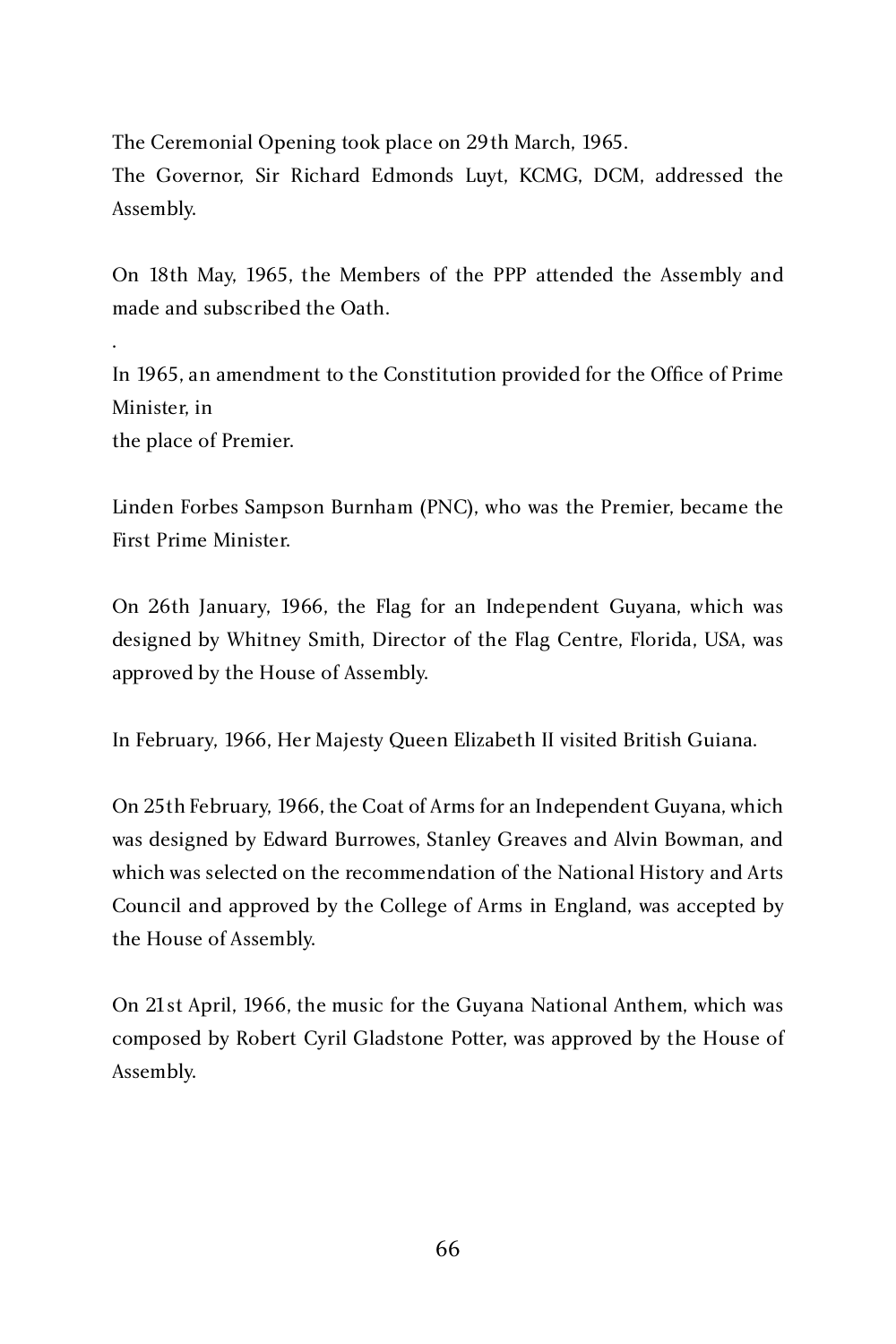# **1966 TO 1968**

# **THE NATIONAL ASSEMBLY OF THE FIRST PARLIAMENT OF GUYANA**

### **(PNC AND UF ADMINISTRATION)**

On 26th May, 1966, British Guiana attained Independence as Guyana.

A new Constitution came into operation.

The Office of Governor-General replaced the Office of Governor.

The Governor, Sir Richard Edmonds Luyt, KCMG, DCM, became the First Governor-General.

The House of Assembly became the National Assembly of the First Parliament of Guyana.

The Members of the House of Assembly became the Members of the new National Assembly of the First Parliament of Guyana.

The Office of the Legislature was renamed the Parliament Office.

Two new Offices of Clerk of the National Assembly and Deputy Clerk of the National Assembly were established by the Constitution, outside of the Public Service, and replaced the Public Service Offices of Clerk of the Legislature and Assistant Clerk of the Legislature.

The designation "Marshal" was changed to "Sergeant-at-Arms".

During 1966, Sir Richard Edmonds Luyt, KCMG, DCM, Governor-General, left Guyana and Sir Kenneth Sievewright Stoby acted as Governor-General.

. On 4th June, 1966, the Government published a Notice designating Members of the National Assembly as Members of Parliament, with the letters "M.P."<br>after their names after their names.

On 15th November, 1966, a Speaker's Chair was presented as an Independence Gift from the Government and People of India to the Parliament of Guyana.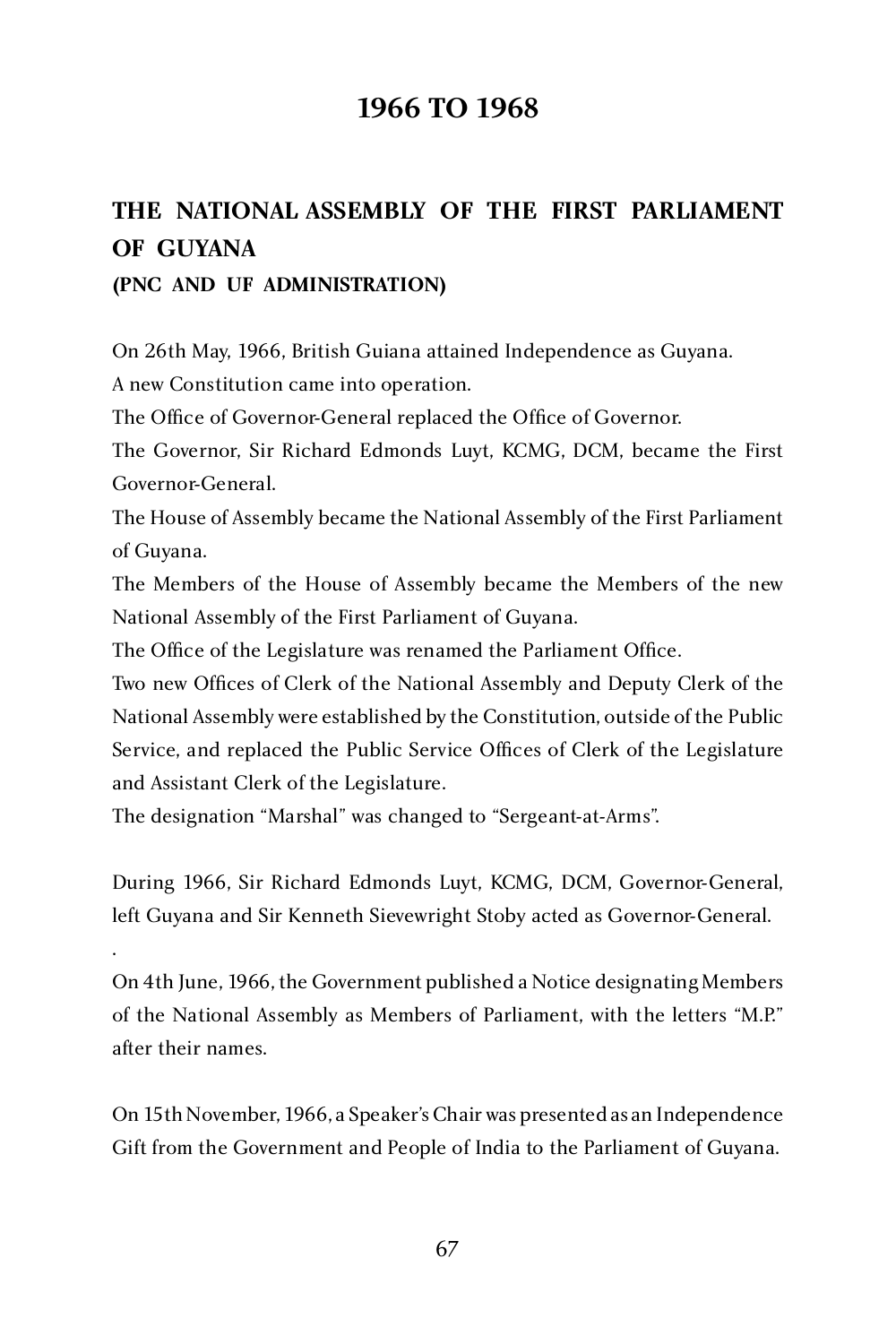From 17th December, 1966 to 1969, Sir David James Gardiner Rose, GCMG, CVO, MBE, was the Governor-General. He was killed in an accident in London on 10th November, 1969.

On 4th August, 1967, the Speaker of the National Assembly, Aubrey Percival Alleyne, died.

On 16th February, 1968, Rahman Baccus Gajraj was elected by the National Assembly to be the Fifth Speaker of the National Assembly.

On 22nd October, 1968, a Clerks' Table, three Clerks' Chairs and a Sergeantat-Arms' Chair were presented as Independence Gifts from the British House of Commons to the Parliament of Guyana.

On 5th November, 1968, the First Parliament of Guyana was dissolved.

# **1969 TO 1973**

# **THE NATIONAL ASSEMBLY OF THE SECOND PARLIAMENT OF GUYANA (PNC ADMINISTRATION)**

Elections for the 53 seats in the National Assembly of the Second Parliament of Guyana were held on 16th December, 1968, under the system of proportional representation.

Seats were allocated as follows:-

| PNC. | 30 seats |
|------|----------|
| PPP  | 19 seats |
| UE   | 4 seats  |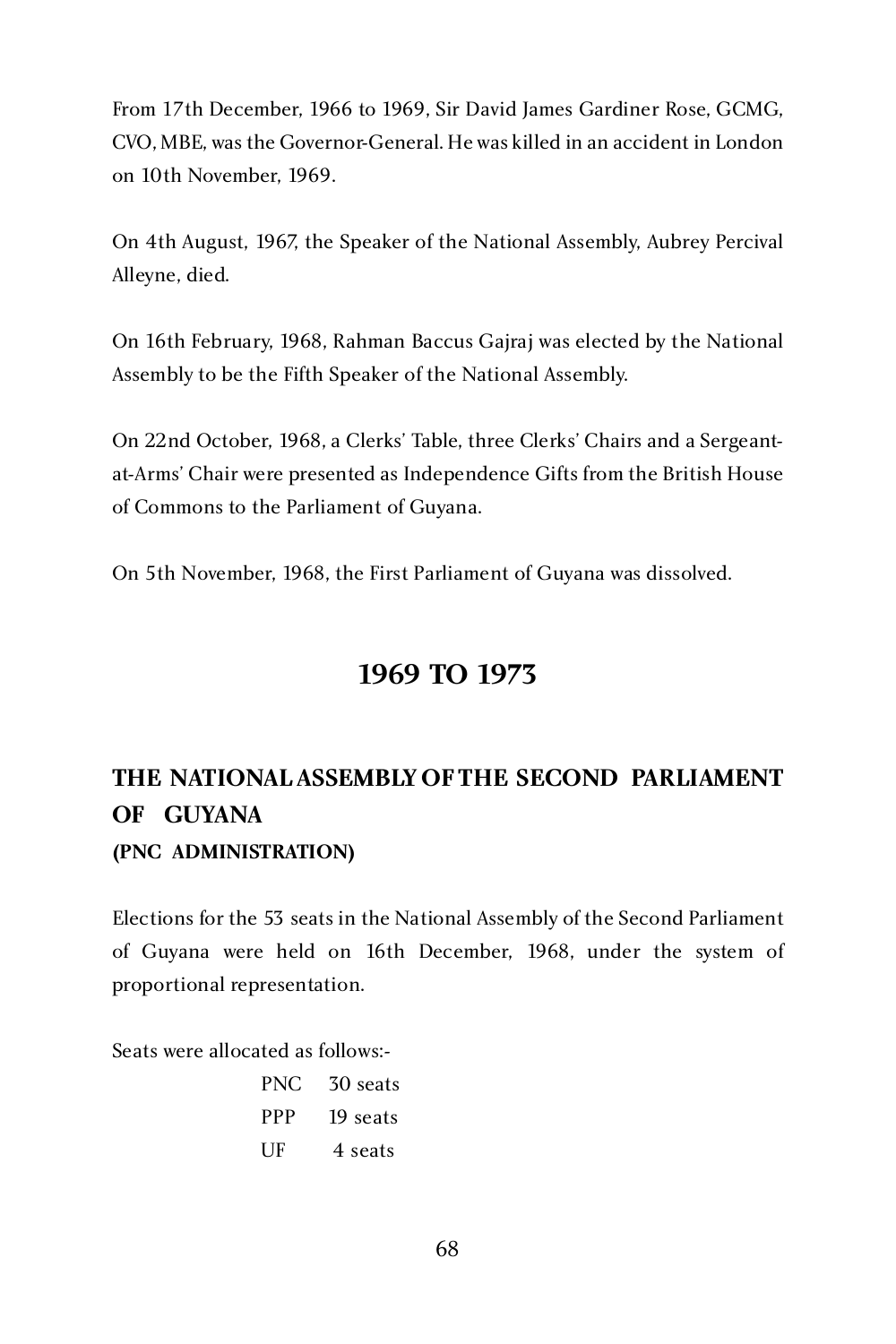The People's National Congress formed the Government. Linden Forbes Sampson Burnham (PNC) became the Prime Minister.

The Second Parliament commenced when the National Assembly first met on 3rd January, 1969.

The following were the First Members of the National Assembly:-

**Speaker of the National Assembly** Rahman Baccus Gajraj, CBE, JP.

#### **(a) Members of the Government**

#### **People's National Congress (30)**

**(i) Elected Ministers (4)**

Linden Forbes Sampson Burnham, Q.C., Prime Minister Dr. Ptolemy Alexander Reid,

Minister of Finance

Robert James Jordan,

 Minister of Agriculture and Natural Resources Mohamed Kasim, Minister of Communications

**(ii) Non-Elected Ministers (3)**

Shridath Surendranath Ramphal, CMG, QC. Attorney General and Minister of State Martin Wylde Carter, Minister of Information Hamilton Green, Minister of Works and Hydraulics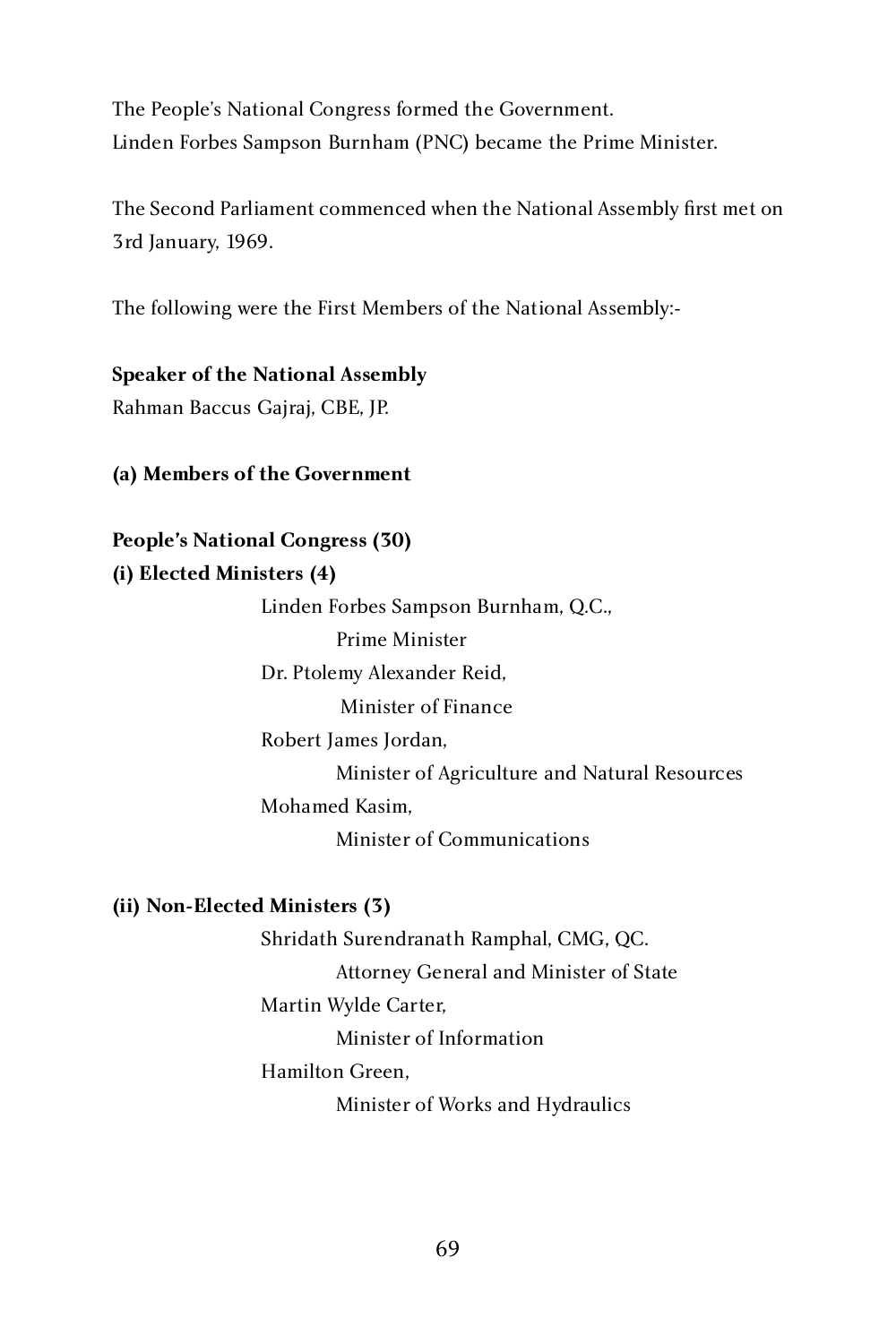#### **(iii) Other Members (26)**

Joseph NathanielAaron Margaret Matilda Ackman Kenneth Berkeley Bancroft Neville James Bissember Jagnarine Budhoo Winslow George Carrington Leonard Ignatius Chan-A-Sue Oscar Eleazer Clarke, Deputy Speaker Eugene Francis Correia Malcolm Corrica Philip Duncan Eugene Hugh Allan Fowler William Haynes Hugh Desmond Hoyte John Gabriel Joaquin, OBE, JP Clifton Mortimer Llewellyn John Patricia Anita Limerick Shirley Merle Patterson Bishwaishwar Ramsaroop Sheik Mohamed Saffee Abdul Salim David Arthur Singh Jeffrey Ronald Thomas Ralph Chesterfield Van Sluytman Conrad Egerton Wrights Mohamed Zaheeruddeen, JP

#### **(b) Members of the Opposition (23)**

(i) People's Progressive Party (19) Dr. Cheddi Jagan, Leader of the Opposition Ranji Chandisingh<br>Earl Maxwell Gladstone Wilson Earl Maxwell Gladstone Wilson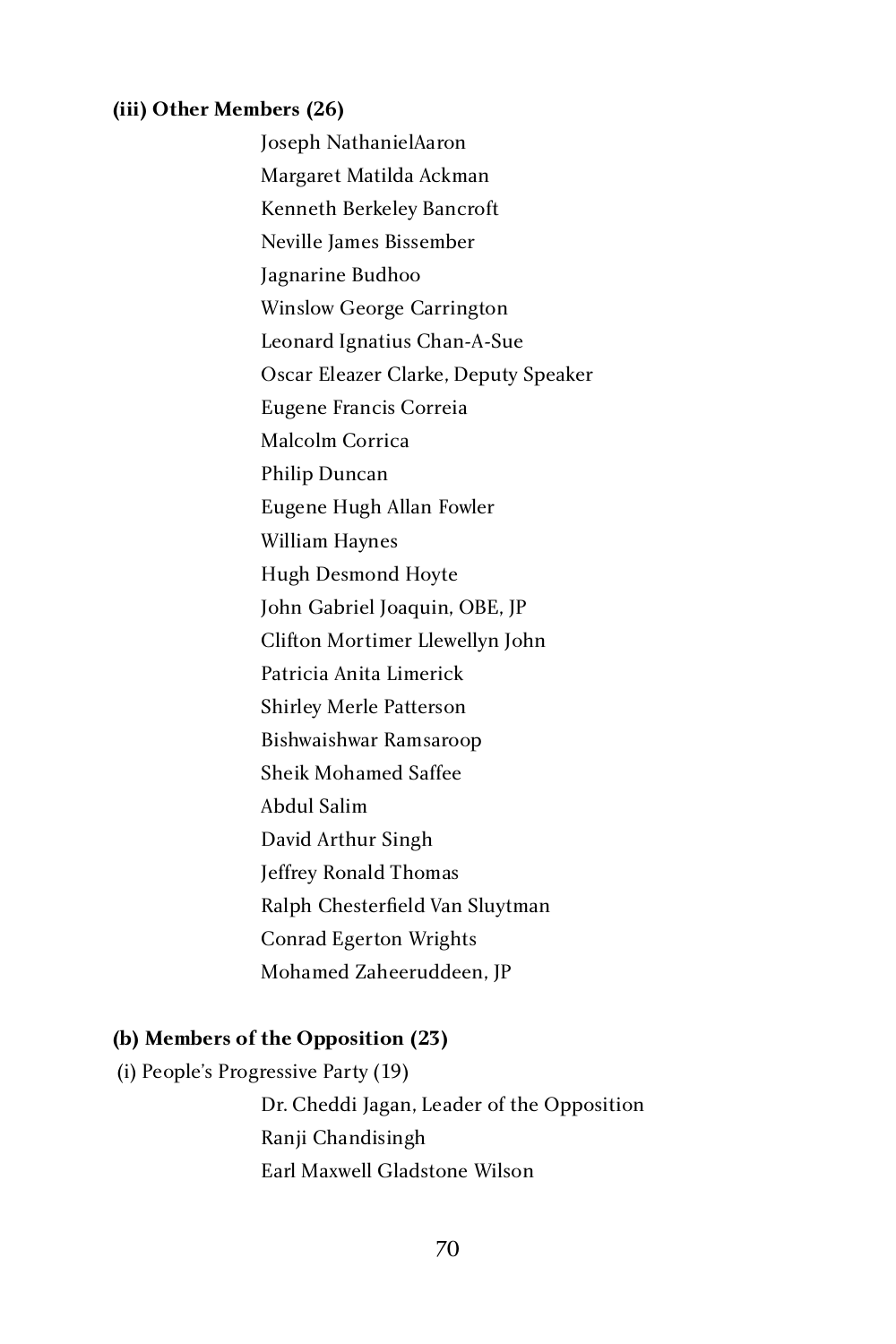Ram Karran Dr. Fenton Harcourt Wilworth Ramsahoye Derek Chunilall Jagan Mohamed Yacoob Ally Reepu Daman Persaud, JP Eugene Stoby Goberdhan Harry Lall Abdul Maccie Hamid, JP Ivan Remington Bhola Persaud Vincent Teekah Regina Philomena Sahoye Roshan Ally Edgar Lealand Ambrose Balchand Persaud Lilian Maud Branco

#### **(ii) United Force (4)**

Peter Stanislaus d'Aguiar Randolph Emanuel Cheeks Marcellus Feilden Singh Cyril Victor Too-Chung

Rahman Baccus Gajraj was elected to be the Fifth Speaker.

Oscar Eleazer Clarke (PNC) was elected Deputy Speaker.

The Ceremonial Opening the Second Parliament took place at the 2nd Sitting of the National Assembly on 4th February, 1969.

The Governor-General of Canada, Roland Michener, and Mrs. Michener, visited the Parliament on 17th February, 1969.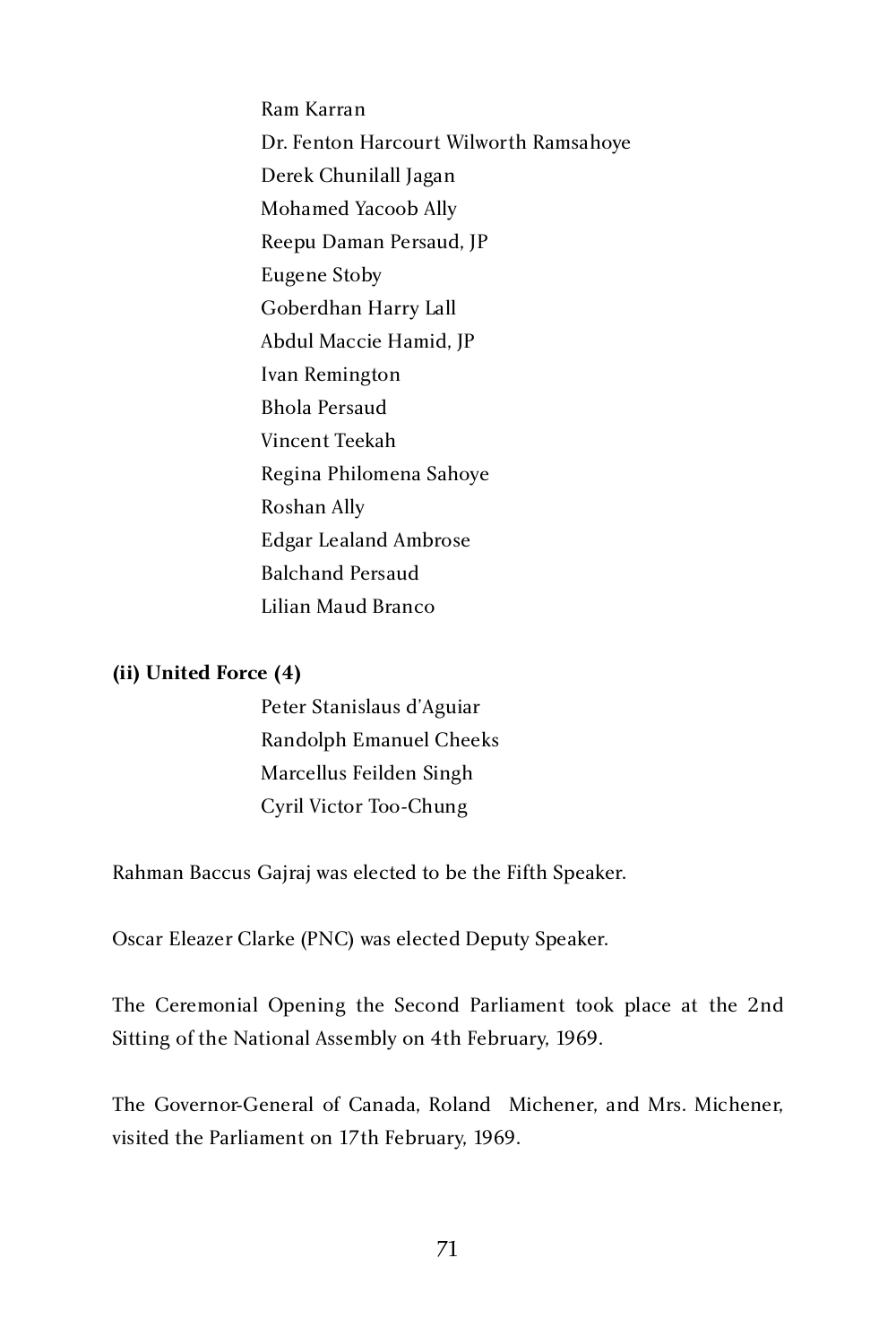In April, 1969, following the recommendation of a Representative Committee of the National Assembly, the shirt jac was introduced as an alternative form of dress for male Members of the Assembly.

The full-bottomed wig and the ceremonial gown which were used by the Speaker and the bob wigs and gowns which were used by the Clerks, on ceremonial occasions, and the bob wig and gown which were used by the Speaker on all other occasions, were no longer used.

On 19th June, 1969, the Standing Orders of the National Assembly were approved by the Assembly.

On 10th November, 1969, Sir David Rose, the Governor-General, was killed in an accident in London.

Edward Victor Luckhoo acted as Governor-General from 1969 to 1970.

On 23rd February, 1970, Guyana became a Republic and ceased to be part of Her Majesty's dominions, but continued to be a Member of the Commonwealth.

Arthur Chung, OE, was elected by the National Assembly to be the First President.

On 4th January, 1971, Sase Narain was elected to be the Sixth Speaker.

On 14th May, 1973, a new Public Address system with microphones and loudspeakers was presented to the Parliament of Guyana by the German Democratic Republic.

In 1973, the voting age was lowered from 21 years to 18 years.

On 7th June, 1973, the Second Parliament of Guyana was dissolved.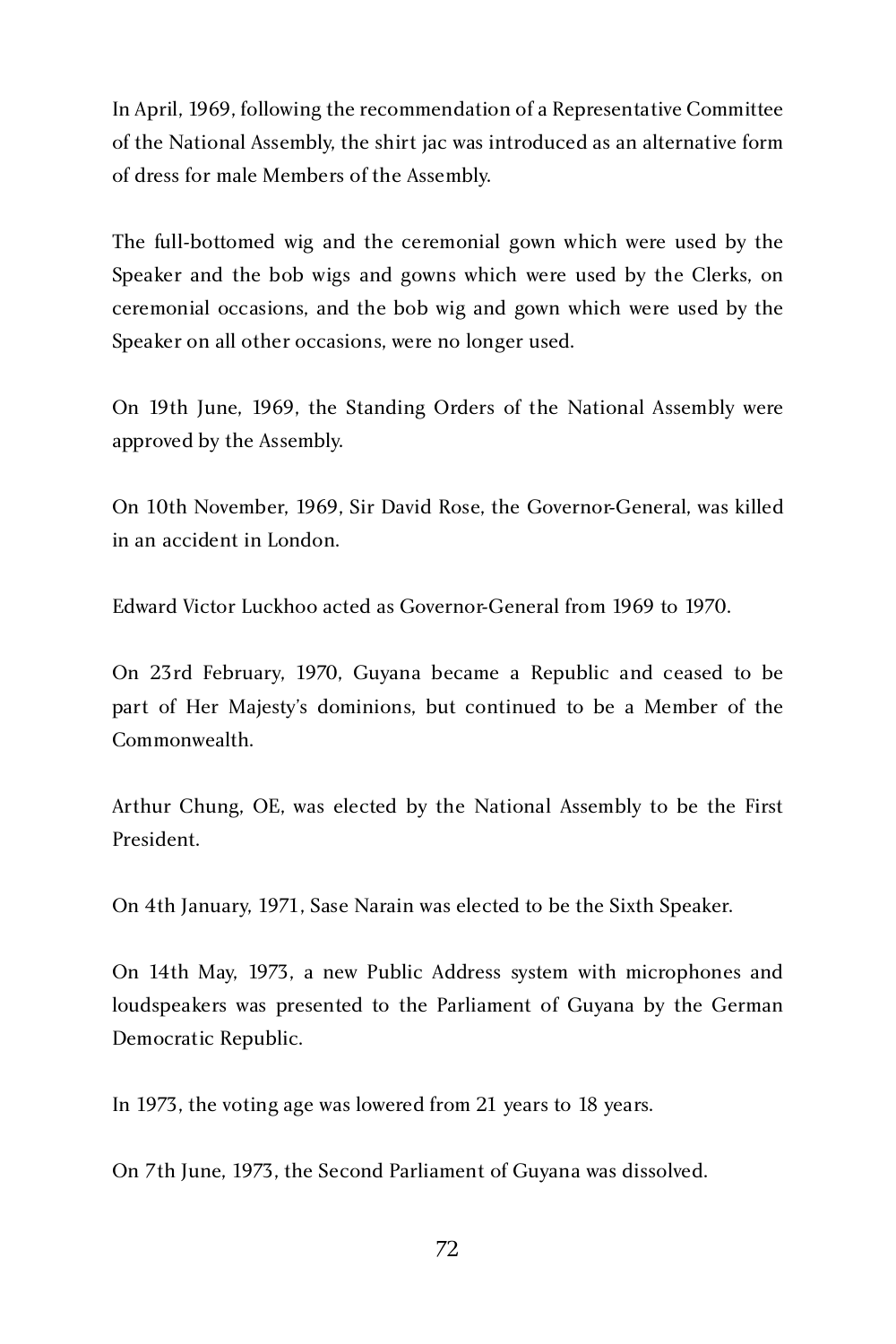# **1973 TO 1980**

# **THE NATIONAL ASSEMBLY OF THE THIRD PARLIAMENT OF GUYANA (PNC ADMINISTRATION)**

Elections were held on Monday, 16th July, 1973, under the system of proportional representation for 53 Members of the National Assembly.

Votes were received and seats were allocated as follows:-

| <b>PNC</b> | 243.803 votes |  | 37 seats |
|------------|---------------|--|----------|
| <b>PPP</b> | 92.374 votes  |  | 14 seats |
| LP.        | 9.580 votes   |  | 2 seats  |
| <b>PDM</b> | 2.053 votes   |  | 0 seat   |
|            |               |  |          |

The Third Parliament of Guyana commenced when the National Assembly first met on 26th July, 1973.

The PPP did not attend and participate in the work of Parliament until 24th May, 1976.

The following were the first Members of the National Assembly of the Third Parliament:-

#### **Speaker**

Sase Narain, JP

#### **Members of the Government – People's National Congress (49)**

L.F.S. Burnham, OE, SC, Prime Minister Dr. P.A. Reid, Deputy Prime Minister and Minister of National Development and Agriculture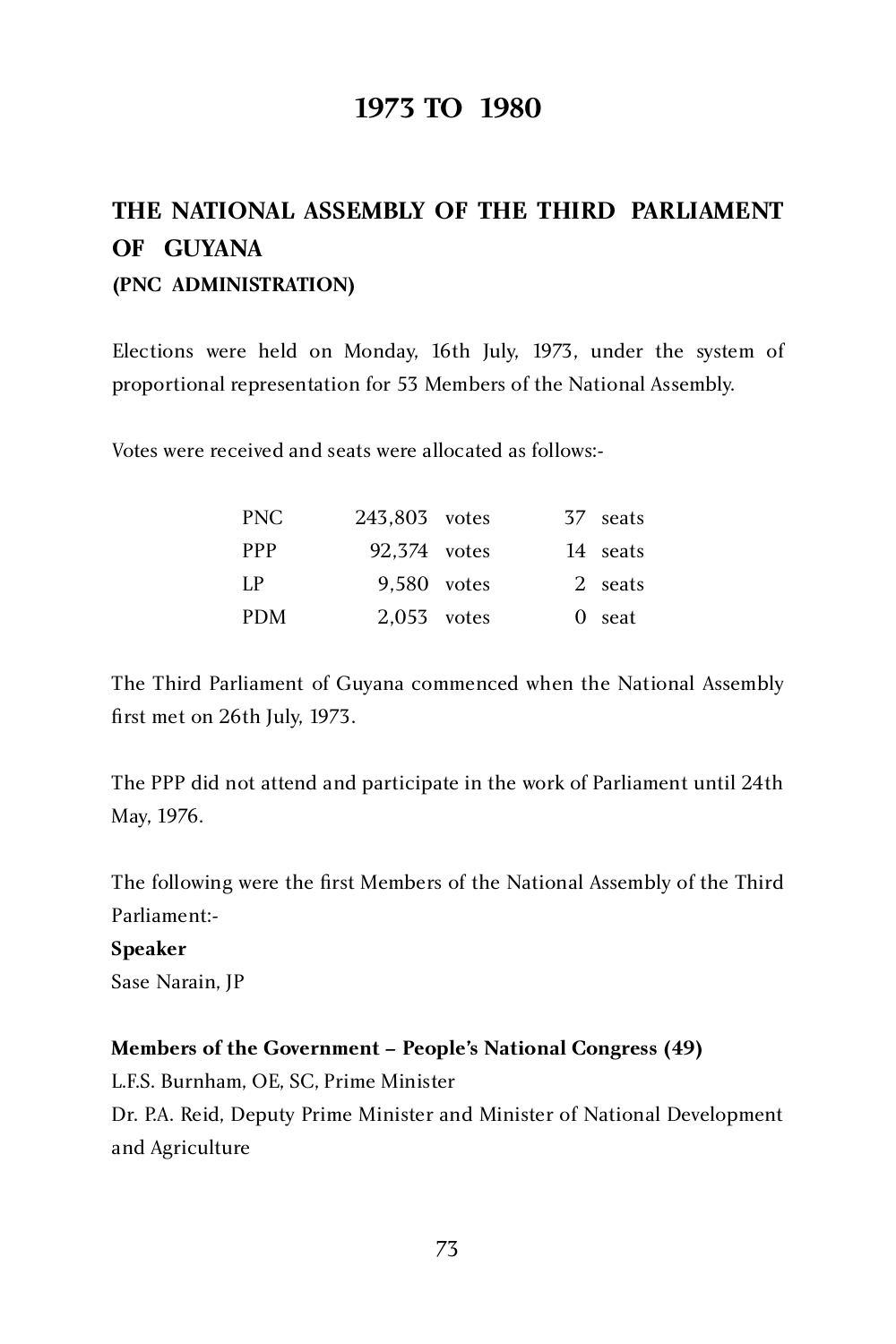### **Senior Ministers (7)**

H.D. Hoyte, SC, Minister of Works and Communications S.S. Ramphal, SC, Minister of Foreign Affairs and Justice **(Non-Elected Minister)**

H. Green, Minister of Co-operatives and National Mobilisation **(Non-Elected Minister)**

H.O. Jack, Minister of Energy and Natural Resources **(Non-Elected Minister)** F. E. Hope, Minister of Finance **(Non-Elected Minister)** Dr. K.F.S. King, Minister of Economic Development **(Non-Elected Minister)** S.S. Naraine, AA, Minister of Housing **(Non-Elected Minister)**

### **Ministers (5)**

W.G. Carrington, Minister of Labour S.M. Field-Ridley, Minister of Information and Culture B. Ramsaroop, Minister of Parliamentary Affairs and Leader of the House C.L. Baird, Minister of Education **(Non-Elected Minister)** Dr. O.M.R. Harper, Minister of Health **(Non-Elected Minister)**

### **Ministers of State (9)**

M. Kasim, AA, Minister of State (Agriculture) O.E. Clarke, Minister of State (East Berbice/Corentyne) P. Duncan, JP, Minister of State (Rupununi) C.A. Nascimento, Minister of State (Office of the Prime Minister) M. Zaheeruddeen, JP, Minister of State (Essequibo Islands/West Demerara) C.V. Mingo, Minister of State (Internal Security) **(Non-Elected Minister)** W. Haynes, Minister of State (Mazaruni/Potaro) **(Non-Elected Minister)** A. Salim, Minister of State (East Demerara/West Coast Berbice) **(Non-Elected Minister)**

F.U.A. Carmichael, Minister of State (North West) (Non-Elected Minister)

## **Parliamentary Secretaries (8)**

J.R. Thomas, Parliamentary Secretary, Ministry of Housing C.E. Wrights, JP, Parliamentary Secretary, Ministry of Works and Communications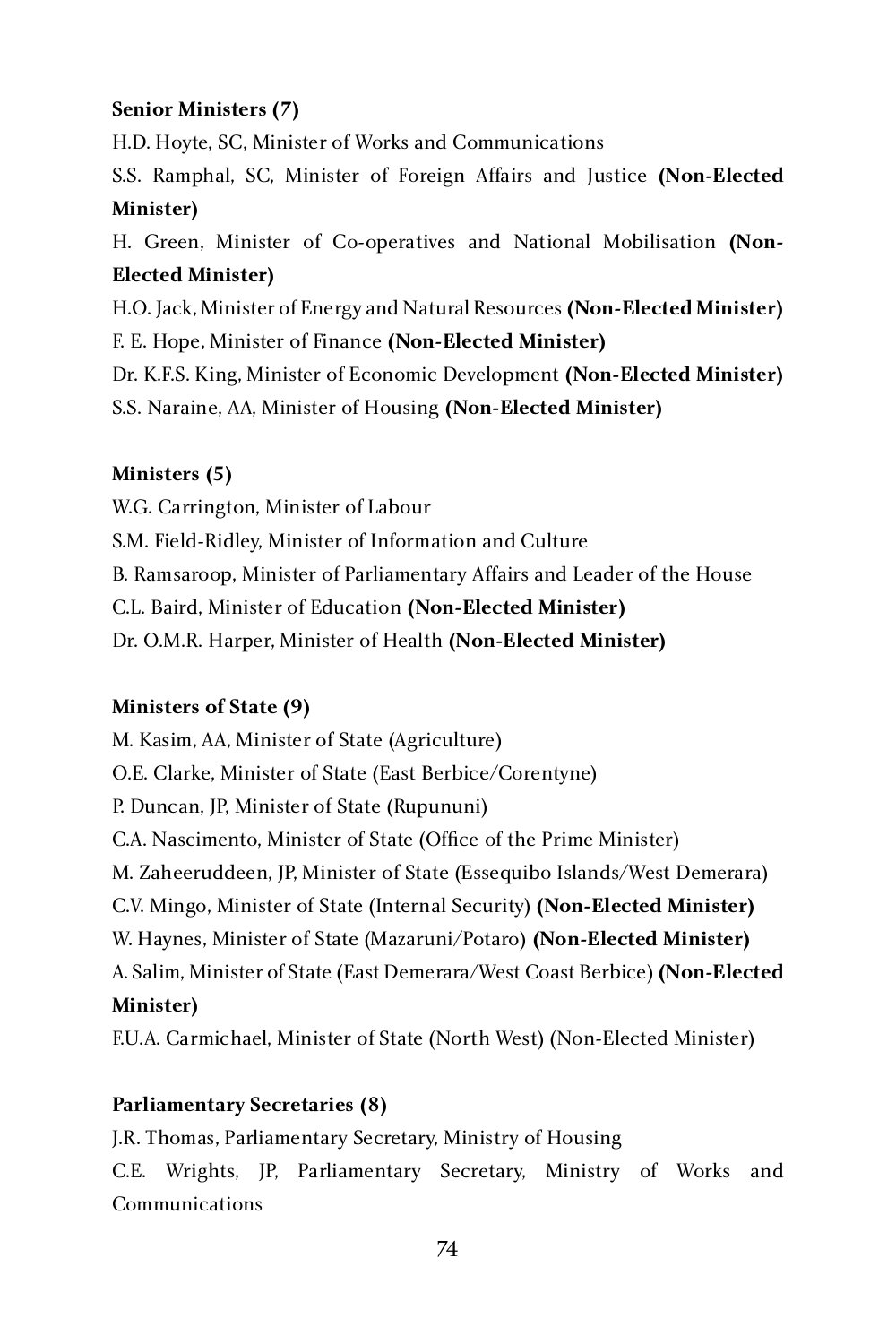M.M. Ackman, Parliamentary Secretary, Office of the Prime Minister, and Government Chief Whip

E.L. Ambrose, Parliamentary Secretary (Agriculture), Ministry of National Development and Agriculture

K.B. Bancroft, Parliamentary Secretary (Hinterland), Ministry of National Development and Agriculture

S. Prashad, Parliamentary Secretary, Ministry of Co-operatives and National Mobilisation

J.P. Chowritmootoo, Parliamentary Secretary, Ministry of Education

R.H.O. Corbin, Parliamentary Secretary, Ministry of Co-operatives and National Mobilisation

#### **Other Members (18)**

J.N. Aaron L.M. Branco M. Corrica E.H.A. Fowler J. Gill W. Hussain S. Jaiserrisingh K.M.E. Jonas M. Nissar L.E. Ramsahoye J.G. Ramson P. Rayman E.M. Stoby, JP S.H. Sukhu C. Sukul H.A. Taylor R.C. Van Sluytman L.E. Willems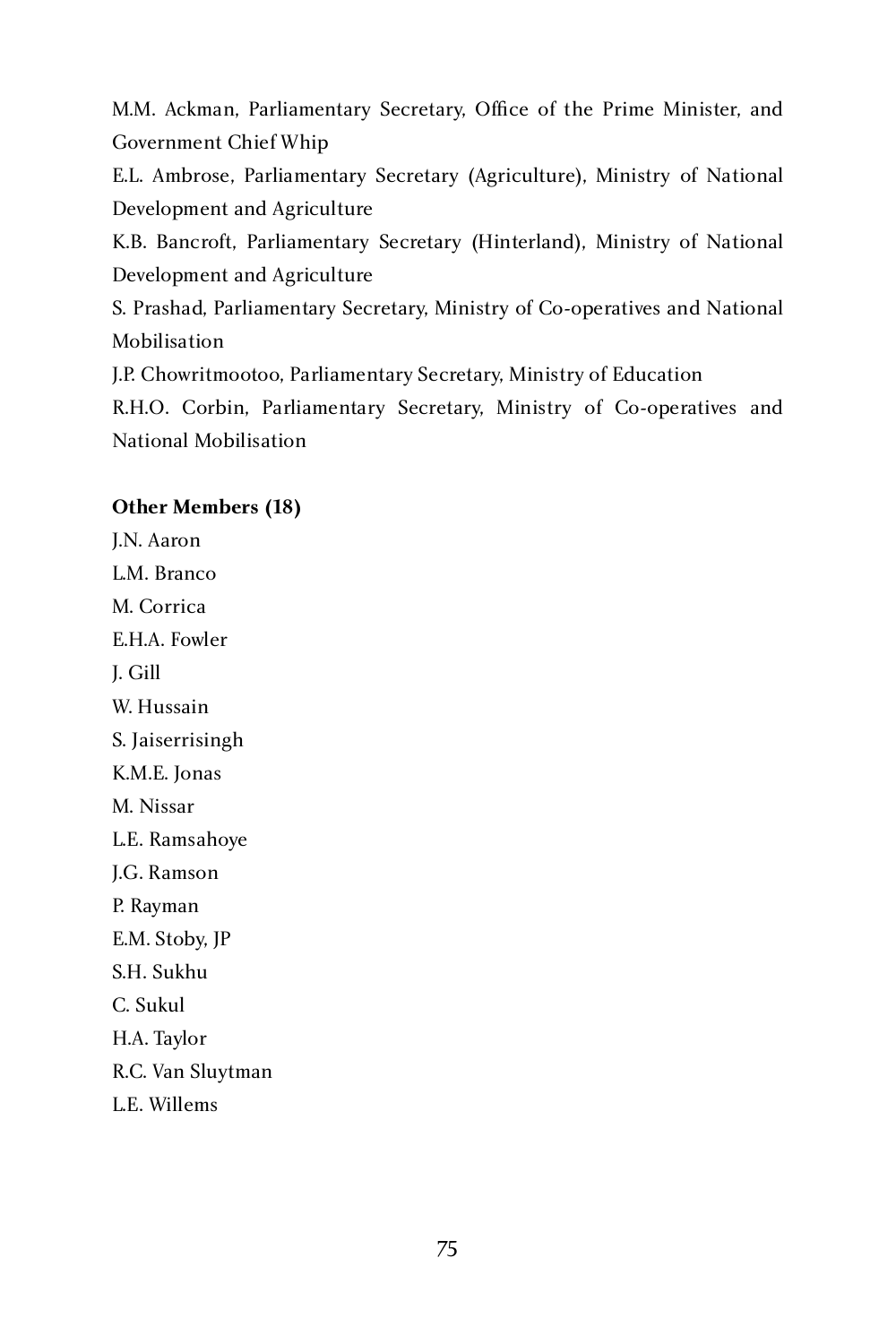### **Members of the Opposition – Liberator Party (2)**

G. Kumar M.F. Singh, Deputy Speaker

Sase Narain was elected Speaker of the National Assembly, and M.F. Singh (LP) was elected Deputy Speaker of the National Assembly.

Members made and subscribed the Oath.

The Ceremonial Opening of the Fifth Parliament took place at the 11th Sitting of the National Assembly on 29th October, 1973.

The President, Arthur Chung, OE, addressed the Assembly.

On 14th March, 1974, Marcellus Feilden Singh (LP) resigned as Deputy Speaker of the National Assembly and was appointed Leader of the Opposition.

On 28th March, 1974, Ralph Chesterfield Van Sluytman (PNC) was elected Deputy Speaker.

On 11th July, 1975, the Standing Orders of the National Assembly were amended to allow the use of the title "Comrade" in the National Assembly before a Member's surname or official designation.

On 12th March, 1976, Arthur Chung, OE, was re-elected by the National Assembly and was sworn in as President for a second term. On 20th May, 1976, R.C. Van Sluytman (PNC) resigned as Deputy Speaker. On 24th May, 1976, the Members from the PPP attended the National Assembly and made and subscribed the Oath.

Ram Karran (PPP) was elected Deputy Speaker.

On 31st May, 1976, the appointment of Marcellus Feilden Singh (LP) as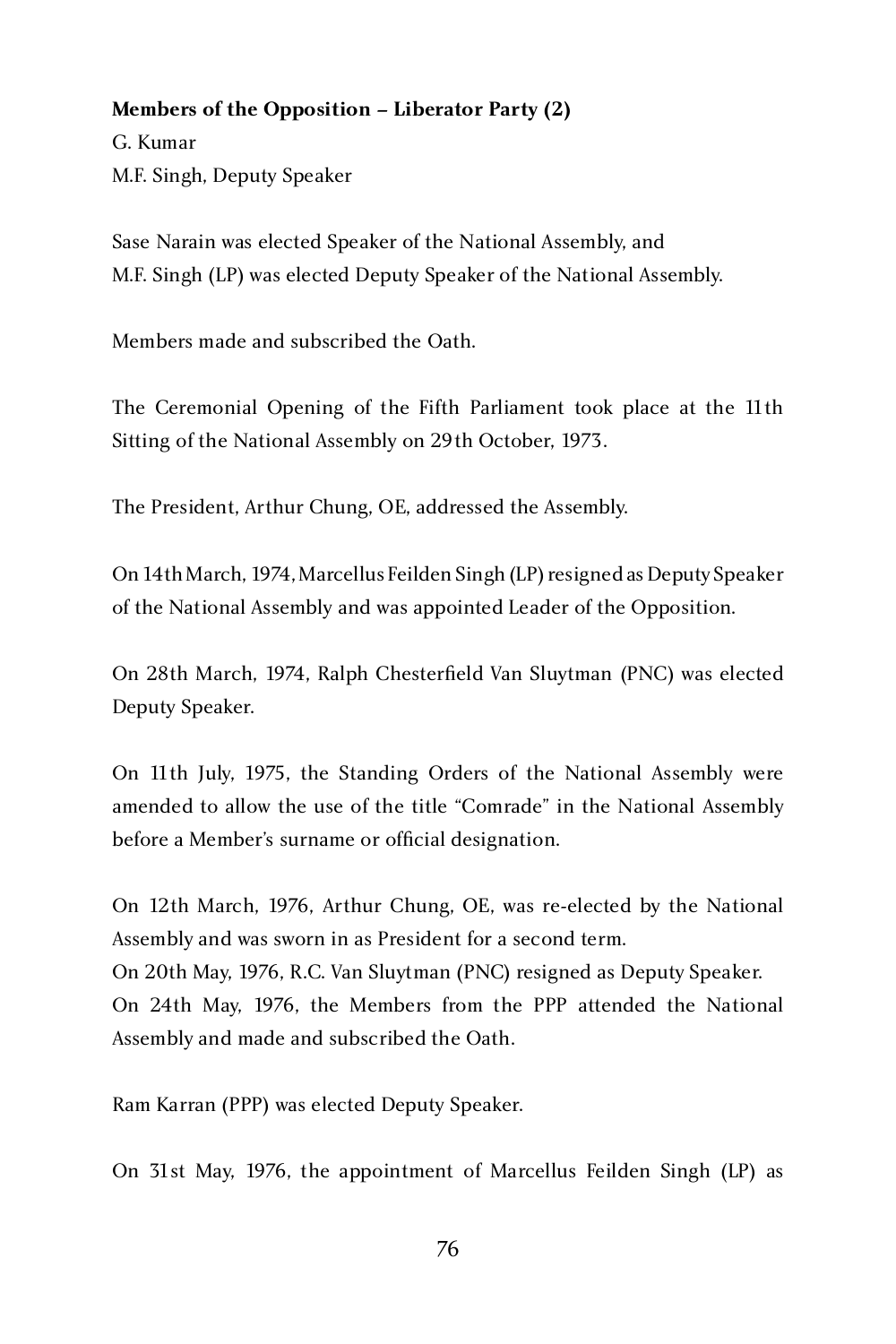Leader of the Opposition was revoked.

Cheddi Jagan (PPP) was appointed Leader of the Opposition.

The following were the 14 Members from the PPP:-

Dr. C. Jagan, Leader of the Opposition Ram Karran, Deputy Speaker Narbada Persaud Clinton Collymore Janet Jagan<br>Sheik Feroze Mohamed Sheik Feroze Mohamed Reepu Daman Persaud Lallbachan Lalbahadur Basil James Cyril Calvin Belgrave Roshan Ally

Dalchand, JP Dindayal Harry Persaud Nokta

On 10th July, 1978, a referendum was held in Guyana.

On 21st July, 1978, a Constituent Assembly, comprising all Members of the National Assembly, was established by the Assembly to prepare a new Constitution for Guyana.

The Members from the PPP did not participate in the work of the Constituent Assembly.

In February, 1980, the Constituent Assembly presented its Report to the National Assembly.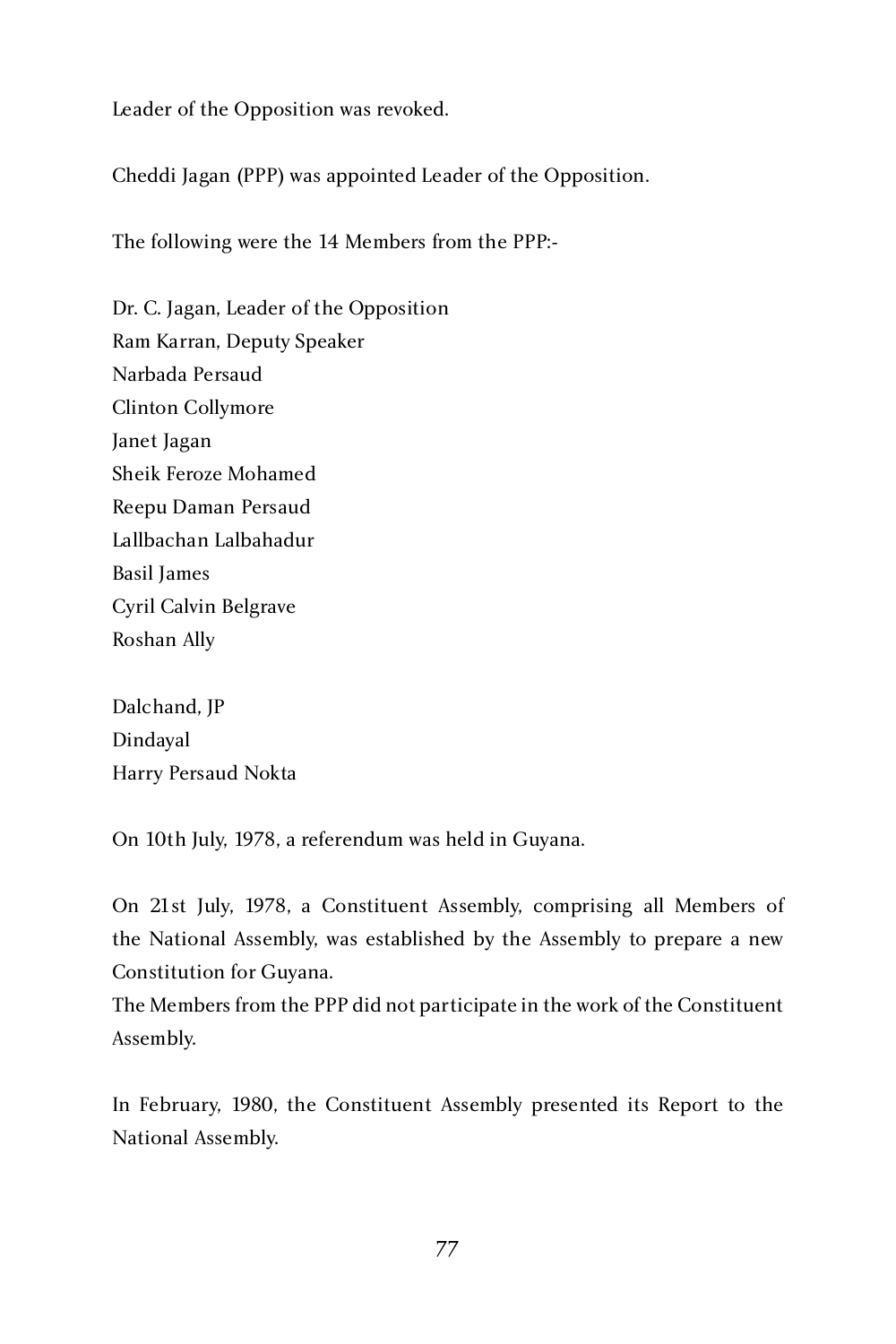The new Constitution was set out in Act No. 2 of 1980, which was passed by the National Assembly on 14th February, 1980, and assented to by the President on 20th February, 1980.

On 6th October, 1980, the new Constitution came into operation.

Arthur Chung ceased to be President.

Linden Forbes Sampson Burnham became the First President with executive powers.

On 25th October, 1980, the Third Parliament was dissolved.

# **1980 TO 1985**

# **THE NATIONAL ASSEMBLY OF THE FOURTH PARLIAMENT OF GUYANA**

# **(PNC ADMINISTRATION)**

Elections were held on Monday, 15th December, 1980, under the system of proportional representation for 65 Members of the National Assembly.

The 65 seats were allocated as follows:-

|                                                 | <b>PNC</b> | 53 |    |
|-------------------------------------------------|------------|----|----|
|                                                 | <b>PPP</b> | 10 |    |
|                                                 | UЕ         | 2  |    |
| From the General Elections                      |            |    | 53 |
| To be elected by and from the National Congress |            |    |    |
| of Local Democratic Organs                      |            |    | 2  |
| To be elected by and from the Regional          |            |    |    |
| Democratic Councils (1 Member each)             |            |    | 10 |
|                                                 |            |    |    |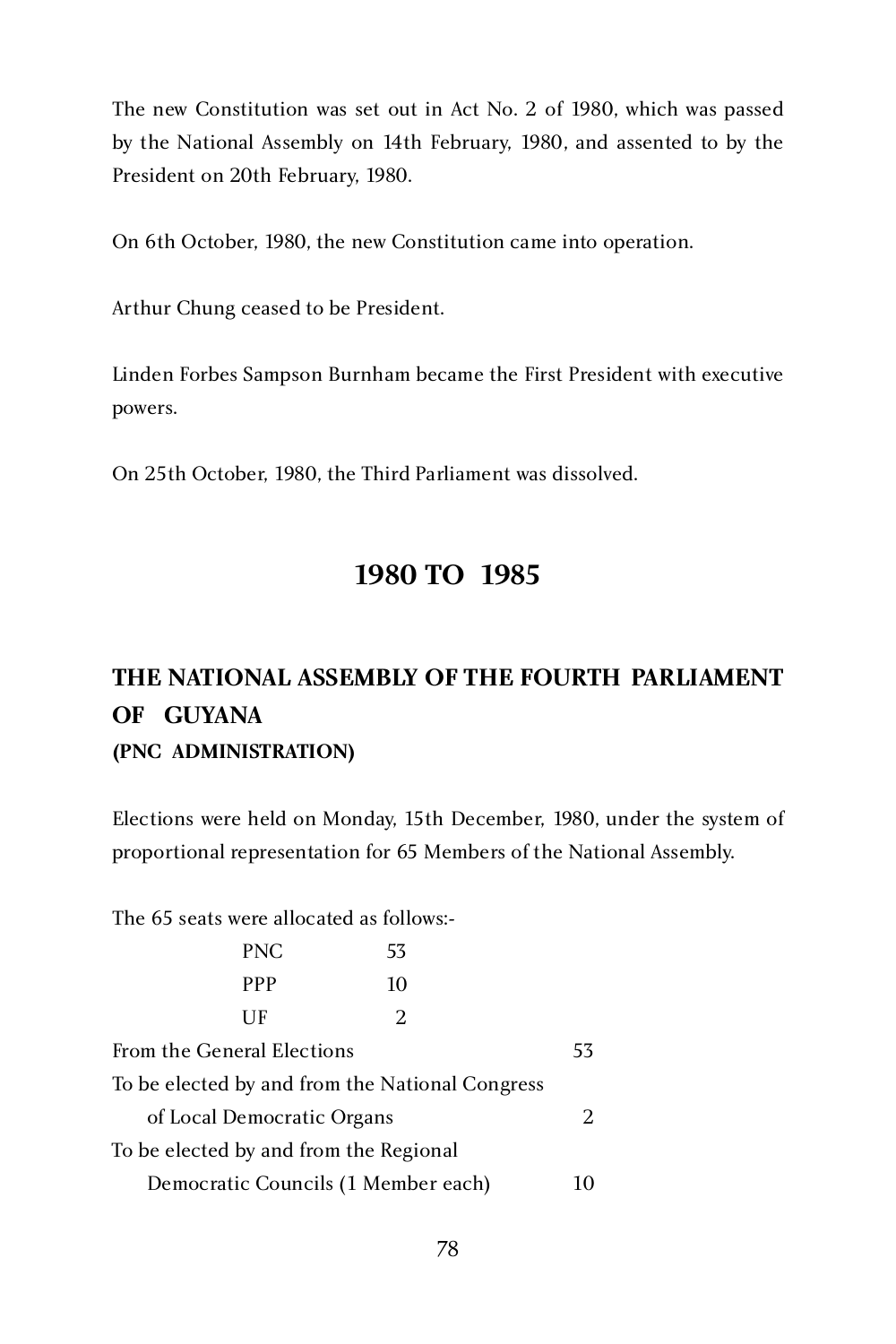The PNC formed the Government.

The following were the first Members of the National Assembly:-

#### **Speaker**

Sase Narain, OR, JP Members of the Government – People's National Congress (69)

**Prime Minister (1)**

Dr. Ptolemy Alexander Reid, OE

### **Other Vice-Presidents (4)**

Shiw Sahai Naraine, AA, (Works and Transport) Hugh Desmond Hoyte, SC (Economic Planning and Finance) Hamilton Green (Public Welfare) Bishwaishwar Ramsaroop (Parliamentary Affairs and Party/State Relations)

### **Senior Ministers (10)**

Ranji Chandisingh (Higher Education) Oscar Eleazer Clarke (Regional Development) Robert Herman Orlando Corbin (National Development) Franklin Eleazar Hope (Trade and Consumer Protection) **(Non-Elected Minister)** Hubert Oliver Jack (Energy and Mines) **(Non-Elected Minister)** Dr. Mohamed Shahabuddeen, OR, SC, Attorney General (Justice) **(Non-Elected Minister)** Rashleigh Esmond Jackson (Foreign Affairs) **(Non-Elected Minister)** Joseph Adolphus Tyndall, AA (Agriculture) **(Non-Elected Minister)**

Stanley Alfred Moore (Home Affairs) **(Non-Elected Minister)**

Jeffrey Ronald Thomas (Education) **(Non-Elected Minister)**

### **Ministers (13)**

Joshua Peter Chowritmootoo, JP (Environment and Water Supply, in the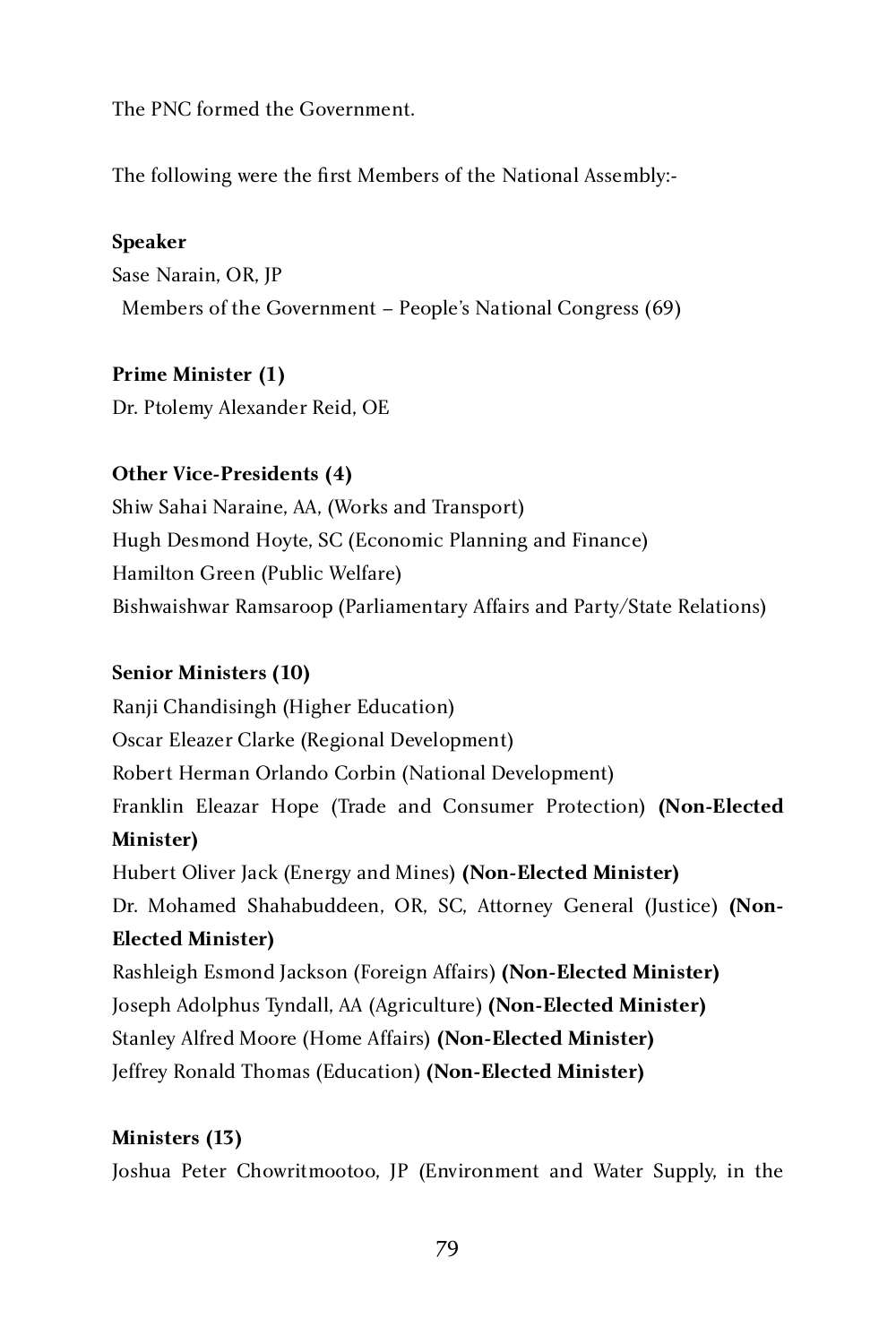Ministry of Public Welfare) Urmia Eleanor Johnson (Co-operatives) Jean Narinee Maitland-Singh (Consumer Protection, in the Ministry of Trade and Consumer Protection) Seeram Prashad (Crops and Livestock, in the Ministry of Agriculture) Sallahuddin (Finance, in the Ministry of Economic Planning and Finance) Robert Edward Williams (Fisheries, in the Ministry of Agriculture) Christopher Anthony Nascimento (Mechanical Equipment, in the Ministry of Works and Transport) **(Non-Elected Minister)** Frank Ulan August Campbell (Information) **(Non-Elected Minister)** Fitz Uriel Alexander Carmichael (Forestry, in the Ministry of Agriculture) **(Non-Elected Minister)** Yvonne Veronica Harewood-Benn (Public Service) (Non-Elected Minister) Harun Rashid (Office of the President) (Non-Elected Minister) Ralph Chesterfield Van Sluytman (Drainage and Irrigation, in the Ministry of Agriculture) **(Non-Elected Minister)** Richard Alexander Van West-Charles (Health, in the Ministry of Public Welfare) **(Non-Elected Minister)**

### **Ministers of State (3)**

Malcolm Corrica (Culture, in the Ministry of Education) Roy Clifton Fredericks, AA (Sport and Youth, in the Ministry of National Development) Conrad Egerton Wright (Construction, in the Ministry of Works and Transport) **(Non-Elected Minister)**

### **Parliamentary Secretaries (3)**

Agnes Winifred Bend-Kirton (Women's Affairs and Housing) Philomena Ameena Rayman (Office of the Prime Minister) Edith Myrtle Bynoe (Office of the Prime Minister) (Non-Elected Member)

### **Other Members (23)**

Donald Alfred Nicholas Ainsworth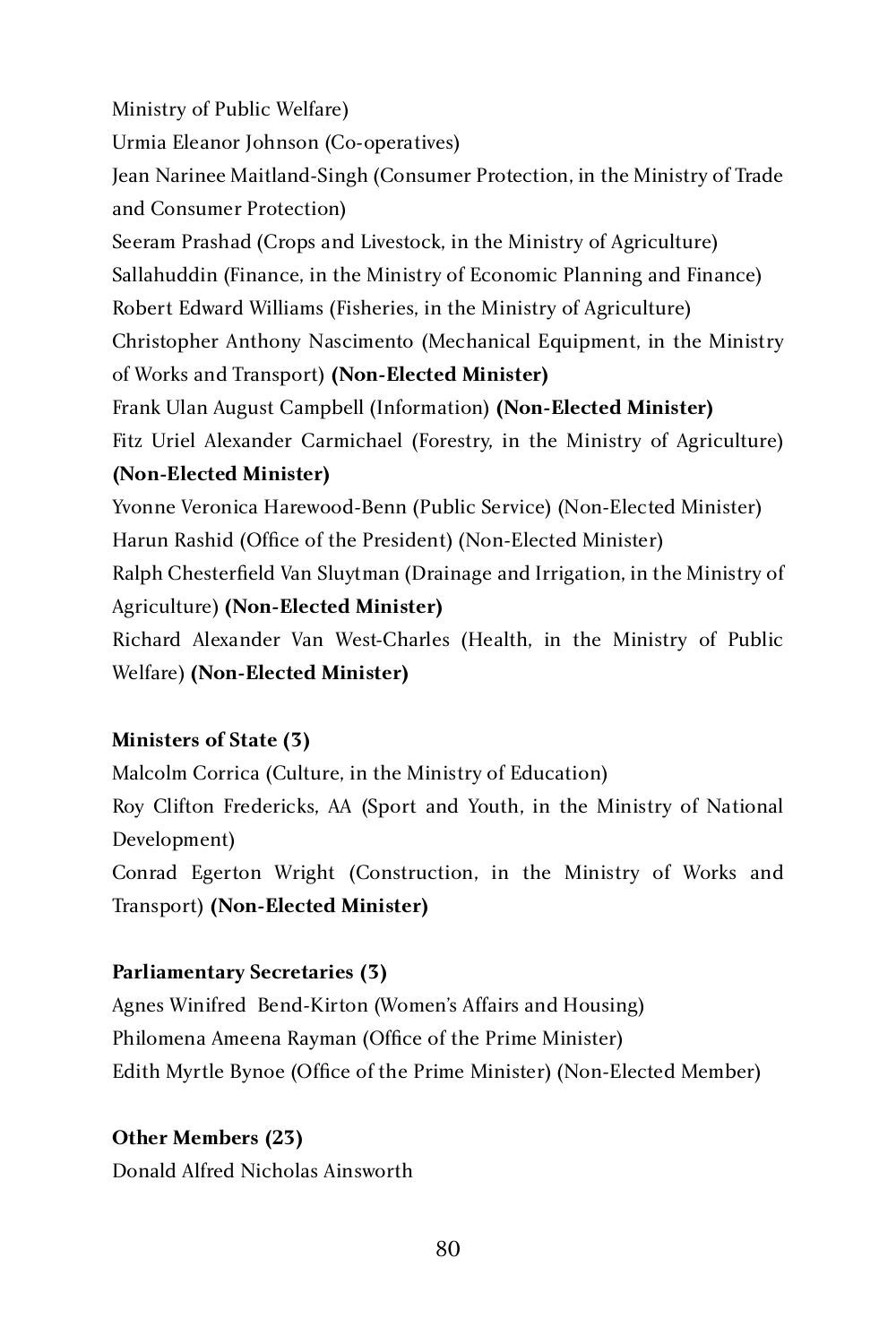Mohamed Ally Milton Armogan Bissoondai Beniprashad Basdeo Bhaggan Joseph Bernard Caldeira Allan Albert Chin Elaine Beatrice Davidson Harry Doobay Abel Benjamin Felix Eugene Hugh Allan Fowler Patricia Fredericks Eugene Fitzpatrick Gilbert Joyce Gill Albert McRae Joyce Myrtleen Munroe Ryburn Nathaniel Primo Chintaman Gowkarran Sharma Harold Lall Bahadur Singh Sydney Hansel Sukhu, MS Bidiawattie Tiwari Calvin Vandenburg Huldah Benomi Walcott, JP, Government Chief Whip

#### **Members from the National Congress of Local Democratic Organs (2)**

Rudy Bishop, MS Bhagmatee Latchminarayan

#### **Members from the Regional Democratic Councils (10)**

Kenneth Nathaniel Jones (Region 1 - Barima/Waini) Khelanand Vishvaykanand Jairam (Region 2 - Pomeroon/Supenaam) Cora Agnes Singh (Region 3 - Essequibo Islands/West Demerara) Walter Bipat (Region 4 - Demerara/Mahaica) Howard Ivan London, MS (Region 5 - Mahaica/Berbice)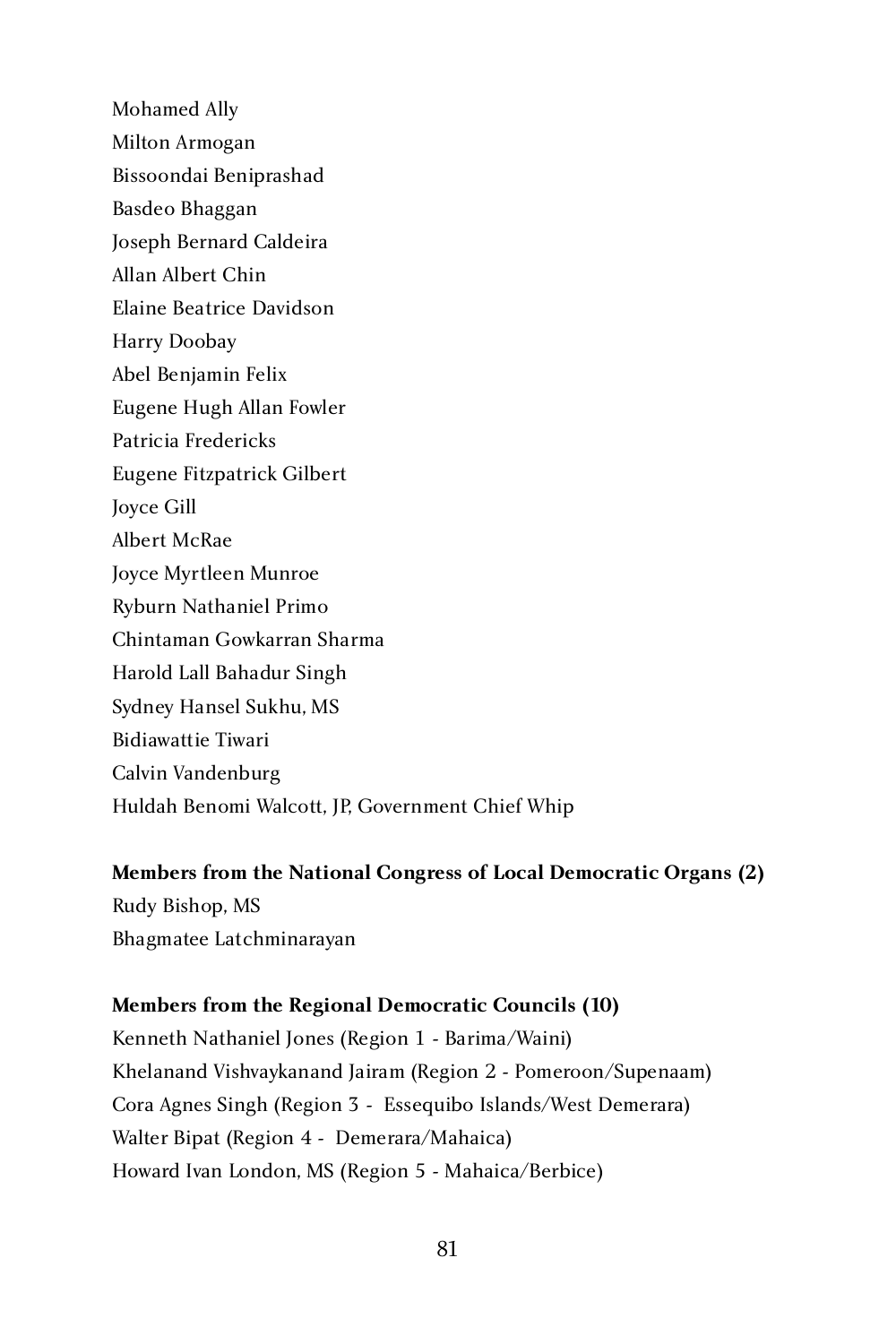Isaac Chowritmootoo (Region 6 – East Berbice/Corentyne) Nellie Rowena Charles (Region 7 - Cuyuni/Mazaruni) Dianne Abraham (Region 8 - Potaro/Siparuni) Abel Dorrick (Region 9 – Upper Takutu/Upper Essequibo) Denzil Hinds (Region 10 - Upper Demerara/Berbice)

# **Members of the Minority (12) (i) People's Progressive Party (10)** Cheddi Jagan, Minority Leader Ram Karran, Deputy Speaker Janet Jagan Reepu Daman Persaud, JP, Minority Chief Whip Narbada Persaud Clinton Collymore Sheik Feroze Mohamed Isahak Basir Cyril Calvin Belgrave Dalchand, JP

### **(ii) United Force (2)**

Marcellus Feilden Singh, JP Michael Anthony Abraham

The Fourth Parliament of Guyana commenced when the National Assembly first met on 30th January, 1981.

Sase Narain was elected by the National Assembly to be Speaker of the National Assembly, and

Ram Karran (PPP) was elected to be Deputy Speaker of the National Assembly. The Ceremonial Opening of the Fourth Parliament took place at the second sitting of the National Assembly on 9th February, 1981.

The President, Linden Forbes Sampson Burnham (PNC), addressed the National Assembly.

In 1981, Guyana became a Member of the Inter-Parliamentary Union (IPU).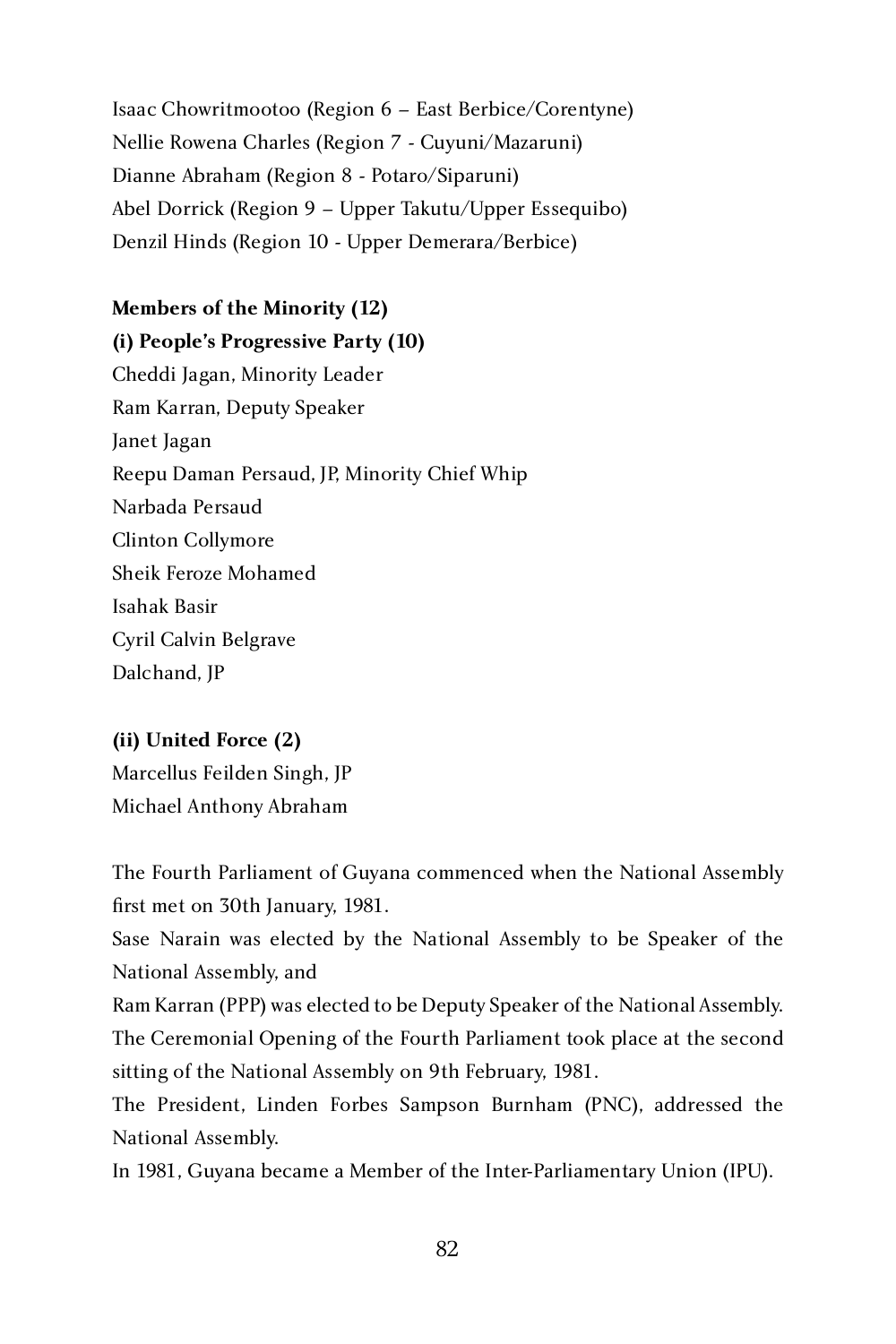On 6th August, 1985, Linden Forbes Sampson Burnham (PNC) (the Second President and the First Executive President) died. Hugh Desmond Hoyte (PNC), Prime Minister, became the Third President of Guyana.

Hamilton Green (PNC) was appointed Prime Minister.

On 31st October, 1985, the Fourth Parliament was dissolved.

# **1985 TO 1992**

# **THE NATIONAL ASSEMBLY OF THE FIFTH PARLIAMENT OF GUYANA (PNC ADMINISTRATION)**

Elections were held on Monday, 9th December, 1985.

The 65 seats in the National Assembly were allocated as follows:-

| PNC.       | 54 seats |
|------------|----------|
| <b>PPP</b> | 8 seats  |
| UE         | 2 seats  |
| <b>WPA</b> | 1 seat   |
|            |          |

| <b>From the General Elections</b>               | 53 |
|-------------------------------------------------|----|
| To be elected by and from the National Congress |    |
| of Local Democratic Organs                      |    |
| To be elected by and from the Regional          |    |
| Democratic Councils (1 Member each)             | 10 |
|                                                 |    |

With the Speaker (1), who was not an elected Member of the National Assembly, the Elected Members (65), the Non-Elected Ministers (6), and the Non-Elected Parliamentary Secretary, the National Assembly consisted of 73 persons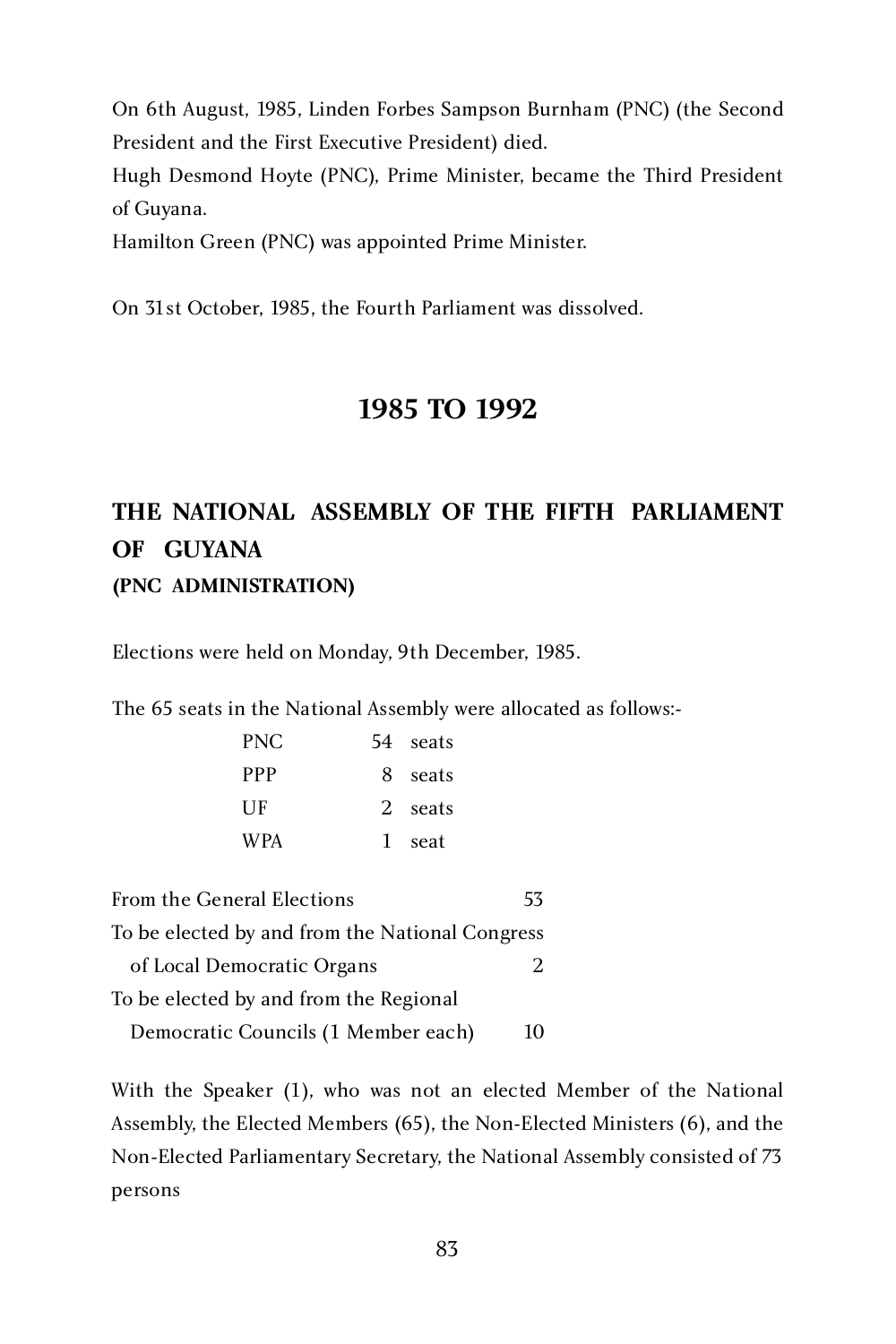The following are the First Members (73) of the National Assembly of the Fifth Parliament:-

### **Speaker (1)**

Sase Narain, OR., SC, JP

### **Members of the Government – People's National Congress (61)**

#### **Ministers in the Cabinet (10)**

**Prime Minister (1**) Hamilton Green, Prime Minister

#### **Other Vice-President and First Deputy Prime Minister (1)**

Dr. Mohamed Shahabuddeen, OR, SC, Vice-President, First Deputy Prime Minister and Attorney General

#### **Other Vice-Presidents and Deputy Prime Ministers (2)**

Ranji Chandisingh, Vice-President, National Mobilisation, and Deputy Prime Minister Viola Victorine Burnham, OR, Vice-President, Education and Social

Development, and Deputy Prime Minister

### **Other Deputy Prime Ministers (2)**

William Arnold Lennox Haslyn Parris, CCH, Deputy Prime Minister, Planning and Development Robert Herman Orlando Corbin, Deputy Prime Minister, Agriculture

### **Senior Ministers (4)**

Rashleigh Esmond Jackson, Minister of Foreign Affairs Carl Barrington Greenidge, Minister of Finance **(Non-Elected Minister)** Seeram Prashad, Minister of Transport Winston Shripal Murray, C.C.H., Minister of Trade **(Non-Elected Minister)**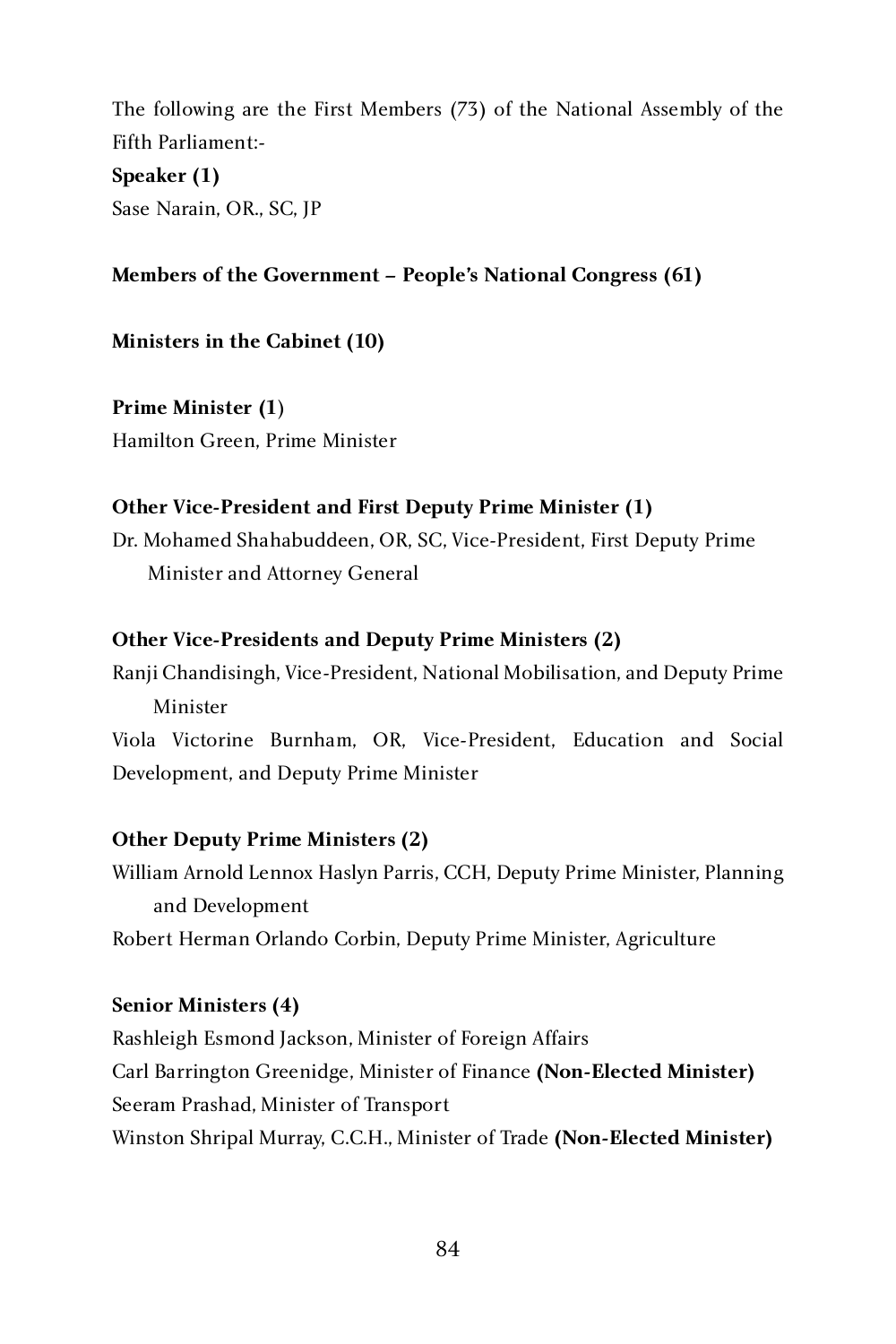### **Other Ministers (11)**

### **Senior Ministers (3)**

Jeffrey Ronald Thomas, Minister of Manpower, Housing and Environment

Dr. Richard Alexander Van West-Charles, Minister of Health

Yvonne Veronica Harewood-Benn, Minister of Information and the Public Service

#### **Ministers (4)**

Urmia Eleanor Johnson, Minister within the Ministry of National Mobilisation Roy Clifton Fredericks, Minister of Youth and Sport within the Ministry of

### Education **(Non-Elected Minister)**

- Chintaman Gowkarran Sharma, AA, JP, Minister within the Office of the President
- D. Bernard, Minister within the Ministry of Education **(Non-Elected Minister)**

#### **Ministers of State (4)**

Donald Alfred Nicholas Ainsworth, Minister of State within the Ministry of Manpower, Housing and Environment **(Non-Elected Minister)** Jailall Tiwari Kissoon, Minister of State within the Ministry of Agriculture Dharamdeo Sawh, Minister of State within the Ministry of Forestry Dr. Faith Azalea Harding, Minister of State within the Ministry of Planning and Development **(Non-Elected Minister)**

#### **Parliamentary Secretaries (3)**

Azamudeen Habibulla, Parliamentary Secretary, Office of the President Stella Odie-Ali, Parliamentary Secretary, Home Affairs Jean Marjorie Gloria Persico, Parliamentary Secretary, Education **(Non-Elected Member)**

#### **Government Chief Whip (1)**

Jennifer A Ferreira, Government Chief Whip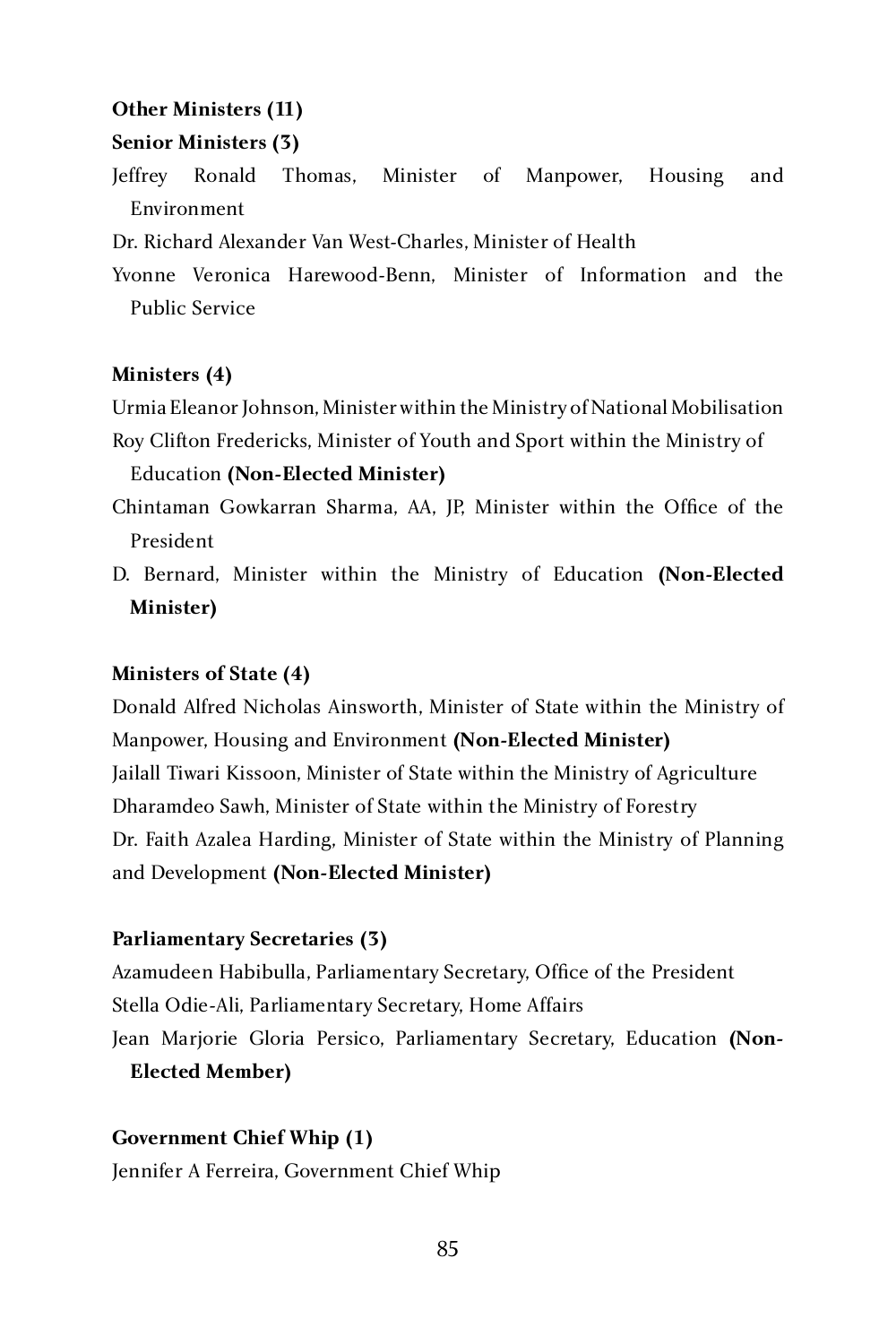#### **Other Members (24)**

Robert E Williams Agnes W Bend-Kirton-Holder Eugene H. Fowler Joyce Gill-Mingo M. Ally Bissoondai Beniprashad-Rayman Elaine B. Davidson Harry Doobay Joyce M. Munroe Edwina Melville Amna Ally Lennox Arthur James Bovell-Drakes Neville Calistro Ginewing Chin Mortimer Cumberbatch Mohamed Idris Deen Cyrilda A. DeJesus Edith Deygoo Clarice A. Edwards Claude L. Geddes George Marshall Basil Persaud Enerva Trotman

#### **Members from the National Congress of Local Democratic Organs (2)**

 E. Mohamed Rose I. Semple

#### **Members from the Regional Democratic Councils (10)**

Nellie R. Charles (Region 7 – Cuyuni/Mazuruni) R. Bishop, MS (Region 4 – Demerara/Mahaica)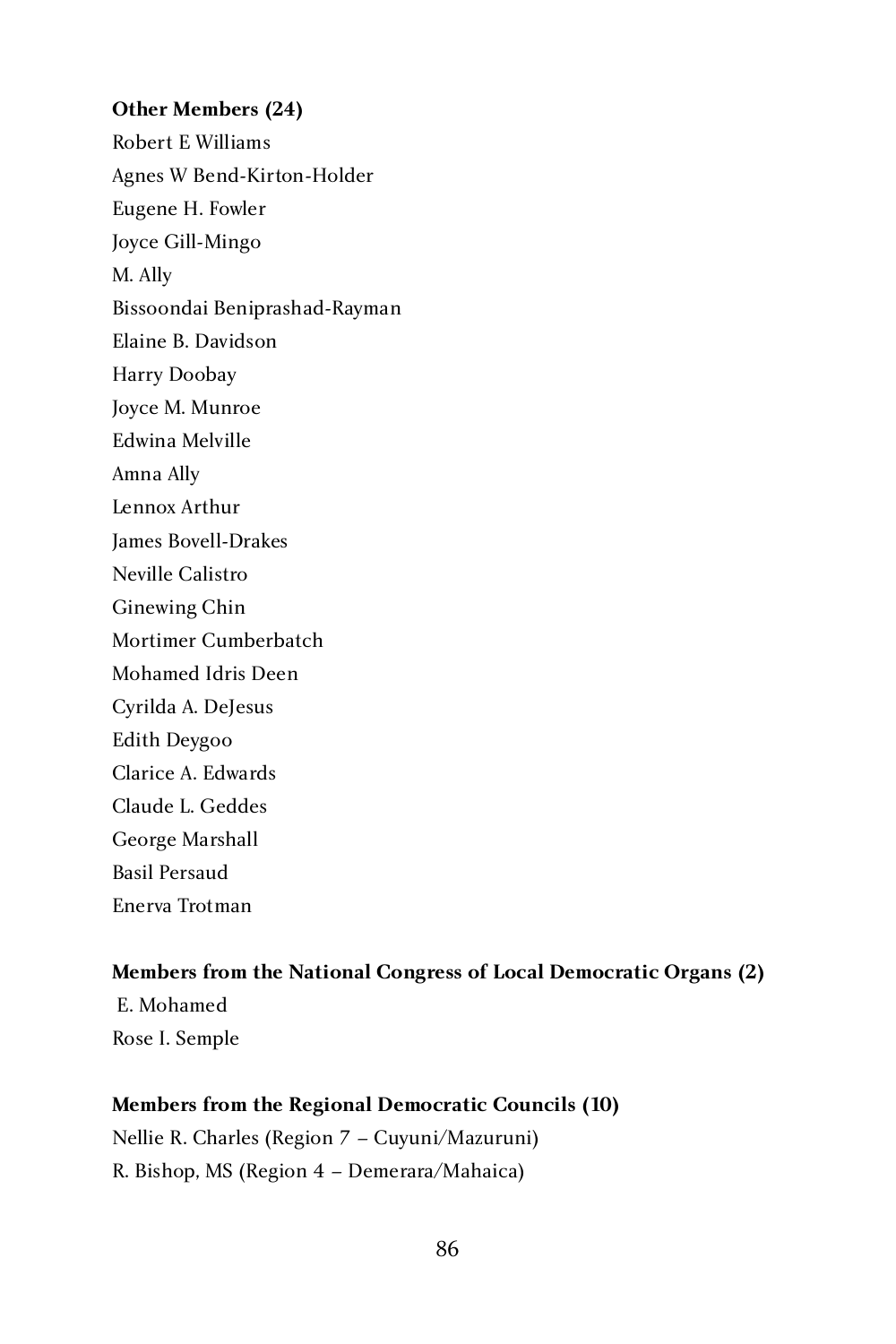Bhagmatee Latchminarayan (Region5 – Mahaica/Berbice) Y. Khan (Region 2 – Pomeroon/Supenaam) Enid B. Abrahams, MS, JP (Region 3 – Essequibo Islands/West Demerara) I. Ally (Region 6 – East Berbice/Corentyne) Patricia Daniel (Region 10 – Upper Demerara/Berbice) B. L. Domingo (Region 1 – Barima/Waini) S.I. McGarrell (Region 8 – Potaro/Siparuni) M. Stephens (Region 9 – Upper Takutu/Upper Essequibo)

### **Members of the Minority (11)**

**(i) People's Progressive Party (8)**

Dr. C. Jagan, Minority Leader Reepu Daman Persaud, JP, Deputy Speaker Janet Jagan S.F. Mohamed C.C. Collymore H. Nokta I. Basir C.C. Belgrave

#### **(ii) United Force (2)**

M.F. Singh, CCH, JP M.A. Abraham

#### **(iii) Working People's Alliance (1)**

Eusi Kwayana

On 12th December, 1985, Hugh Desmond Hoyte (PNC) was declared elected and was sworn in as President, in the Parliament Chamber, Public Buildings, Georgetown.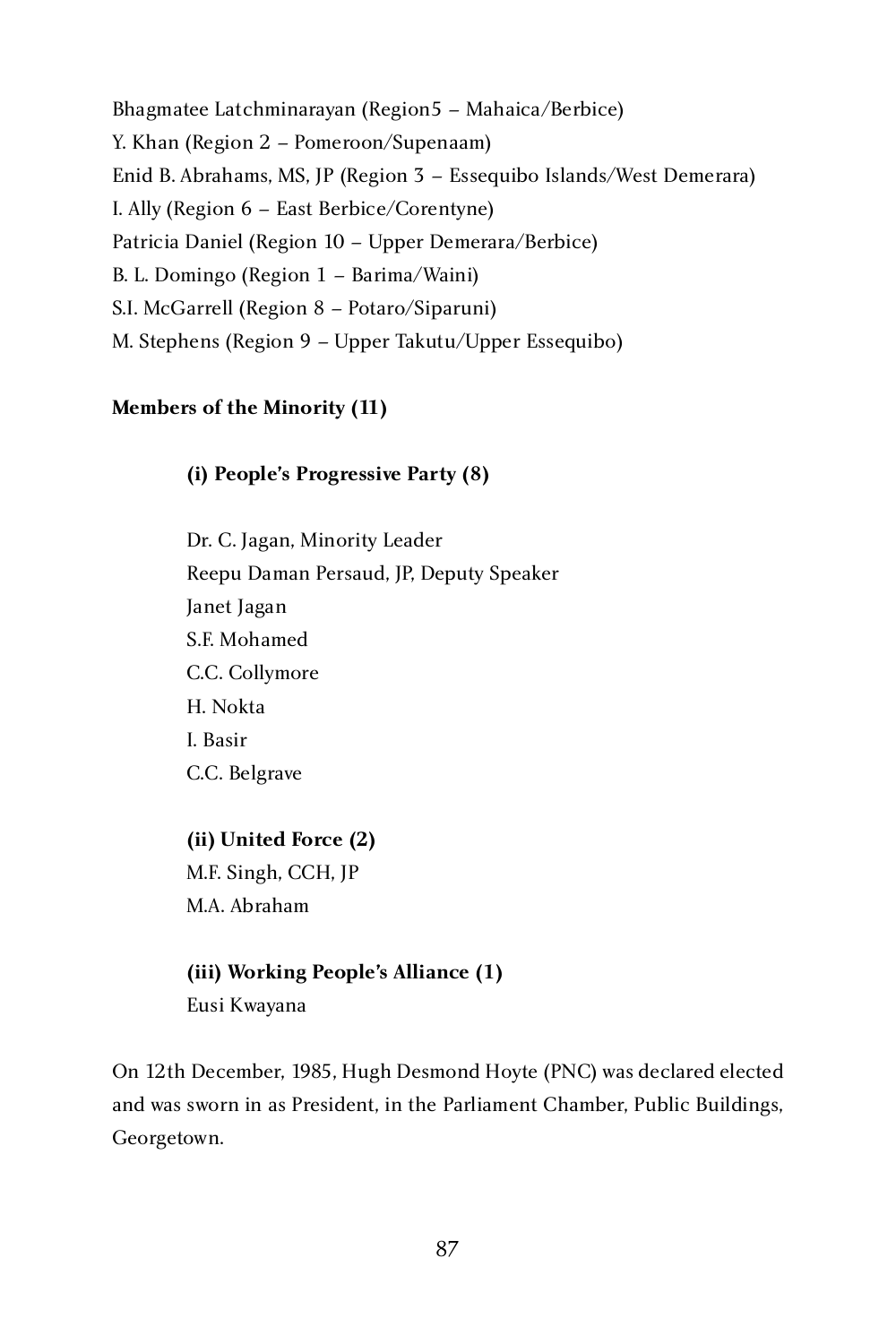On 13th December, 1985, Hamilton Green (PNC) was appointed and was sworn in as Prime Minister.

The Fifth Parliament commenced when the National Assembly first met on 3rd February, 1986.

Sase Narain, OR, SC, JP, was elected to be Speaker, and Reepu Daman Persaud, JP (PPP) was elected to be Deputy Speaker.

The Ceremonial Opening took place at the second sitting of the National Assembly on 4th February, 1986.

The President, Hugh Desmond Hoyte (PNC) addressed the National Assembly.

On 16th July, 1986, the Standing Orders of the National Assembly were, by a Resolution of the Assembly, amended to provide, for the first time for an annual recess for the National Assembly from 10th August to 10th October.

On 4th March, 1989, the President of Venezuela, Jose Sarney, addressed the National Assembly at a Special Sitting.

On 20th March, 1989, the President of Suriname addressed the National Assembly at a Special Sitting.

On 29th August, 1992, the Fifth Parliament, whose life was extended from time to time from 3rd February, 1981, to 10th June, 1992, was dissolved.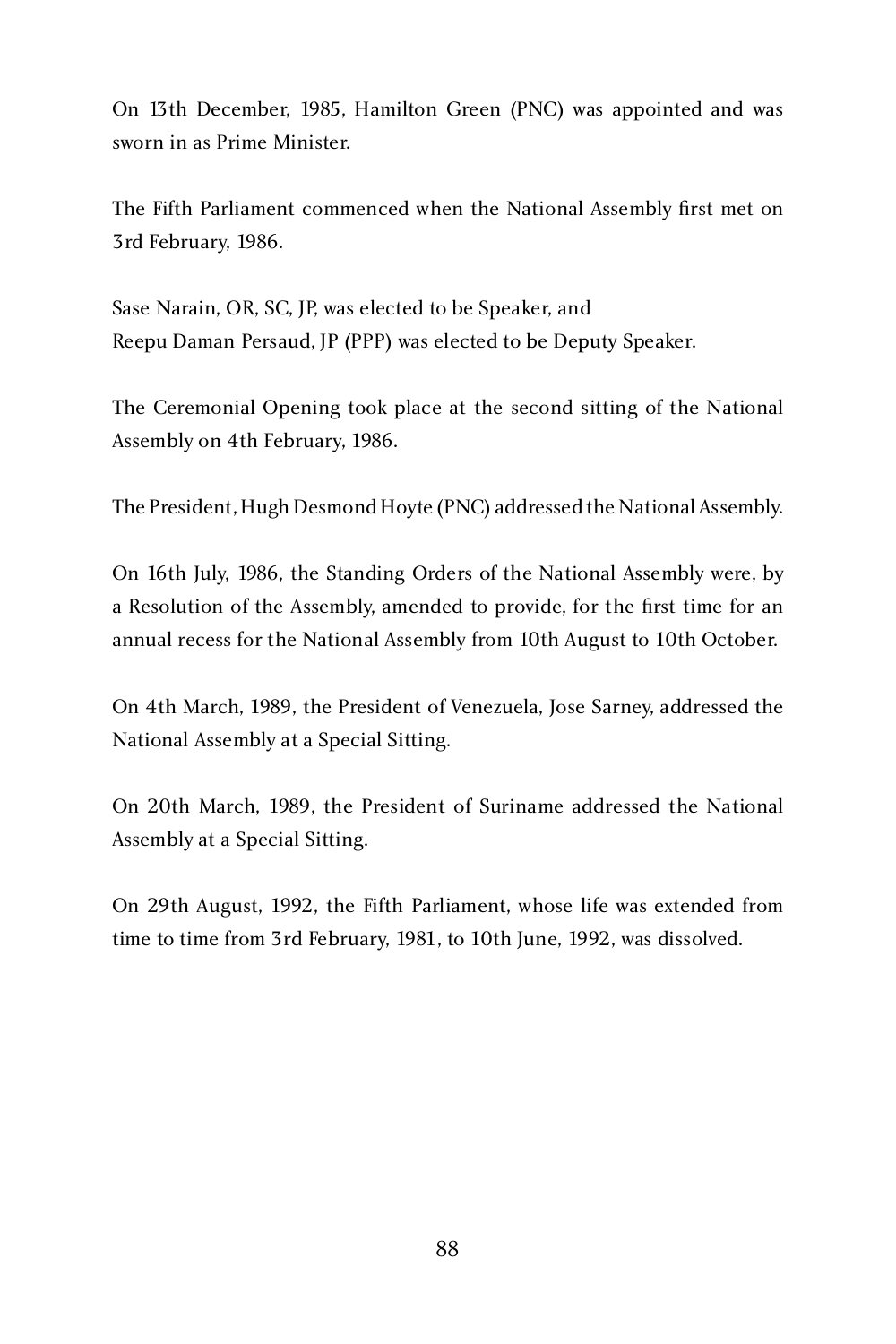# **1992 TO 1997**

# **THE NATIONAL ASSEMBLY OF THE SIXTH PARLIAMENT OF GUYANA (PPP/C ADMINISTRATION)**

Elections were held on Monday, 5th October, 1992.

The numbers of seats won by the Political Parties were as follows:-

|            |                 | <b>From the</b>             |          |       |
|------------|-----------------|-----------------------------|----------|-------|
|            | <b>From the</b> | Regional                    | From     |       |
|            | General         | <b>Democratic</b>           | the      | Total |
|            |                 | Elections (53 Councils (10) | NCLDO(2) | (65)  |
|            |                 |                             |          |       |
| PPP/C      | 28              |                             | 1        | 36    |
| <b>PNC</b> | 23              | 3                           |          | 26    |
| <b>WPA</b> | 1               |                             | 1        | 2     |
| <b>TUF</b> | 1               |                             |          |       |
|            |                 |                             |          |       |

On 9th October, 1992, Cheddi Jagan (PPP/C) was declared elected and was sworn in as President of Guyana, at State House, in Georgetown.

The PPP formed the Government.

In addition to the 65 Elected Members of the National Assembly, 6 persons who were not elected Members of the Assembly were appointed by the President to be Ministers and became Members of the Assembly.

Following a request by Frank A. Narain, Clerk of the National Assembly, the President, in a letter dated 16th December, 1992, informed him that it was agreed to make the Public Buildings available for Parliamentary matters only.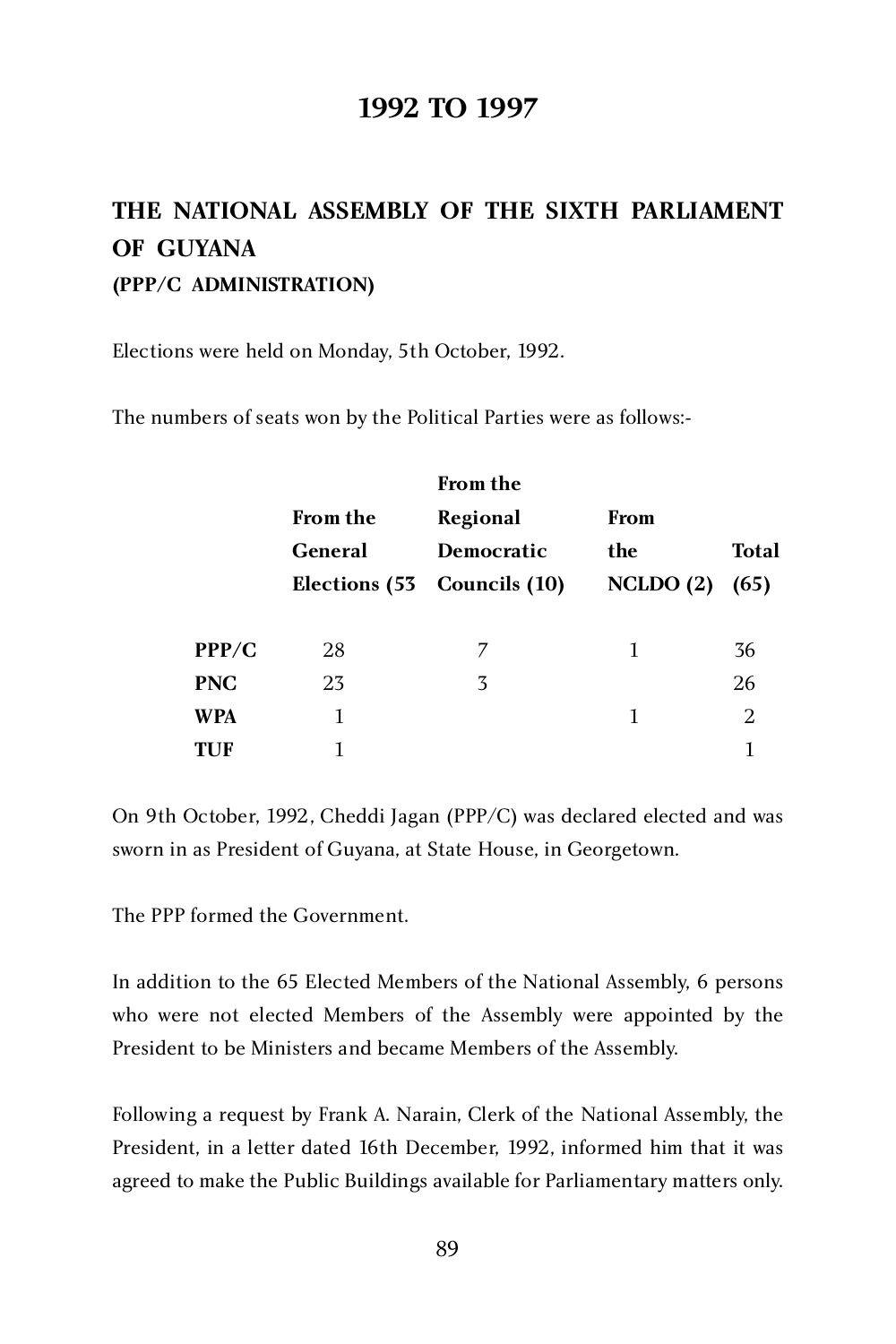The Building was, from that time, placed under the administration of Frank A. Narain, Clerk of the National Assembly.

The Sixth Parliament commenced when the National Assembly first met on 17th December, 1992.

Derek Chunilall Jagan (PPP/C) was elected Speaker. Arthur A. Alexander (PNC) was elected Deputy Speaker.

Members made and subscribed the Oath.

The President, Cheddi Jagan (PPP/C), addressed the National Assembly.

With the Speaker (1), the Elected Members (65), and the Non-elected Ministers (6), the Assembly consisted of 72 Members.

The following were the First Members (72) of the National Assembly:-

#### **Speaker of the National Assembly (1)**

Derek Chunilall Jagan, SC, JP

#### **Members of the Government – PPP/C (42)**

Samuel A Hinds, Prime Minister

Reepu Daman Persaud, JP, Senior Minister of Agriculture (Leader of the House)

S. Feroze Mohamed, Senior Minister of Home Affairs, (Government Chief Whip)

Harripersaud Nokta, Senior Minister in the Ministry of Public Works, Communications and Regional Development

Asgar Ally, Senior Minister of Finance (Non-elected Minister)

Rev. Dr. Ramnauth D.A. Bisnauth, Senior Minister of Education and Cultural Development **(Non-elected Minister)**

Bernard C. DeSantos, SC, Attorney General and Minister of Legal Affairs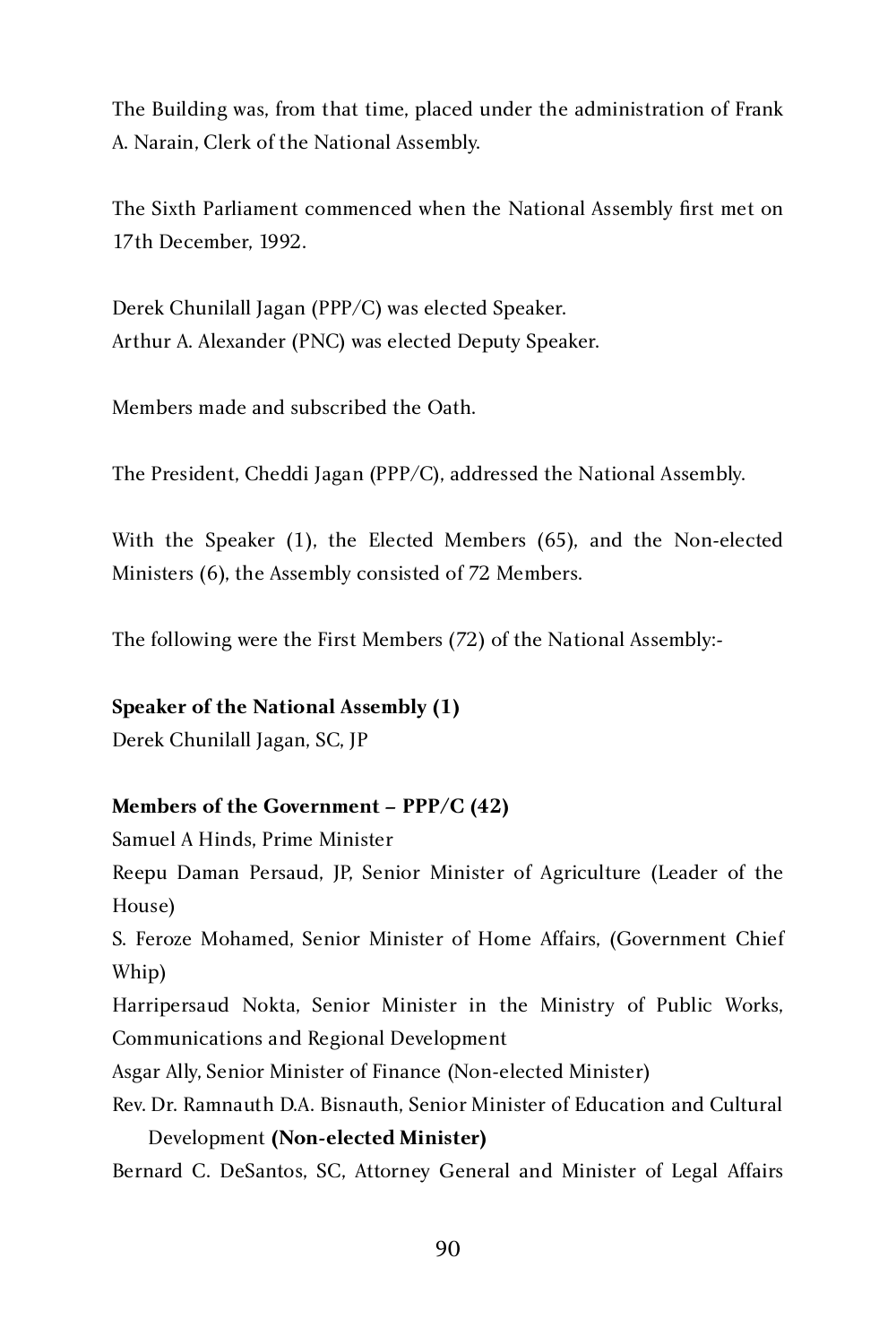#### **(Non-elected Minister)**

Dr. Henry B. Jeffrey, Senior Minister of Labour, Human Services and Social Security **(Non-elected Minister)** Moses V. Nagamootoo, Senior Minister in the Office of the President Clement J. Rohee, Senior Minister of Foreign Affairs Gail Teixeira, Senior Minister of Health M. Shree Chan, Senior Minister of Trade, Tourism and Industry Janet Jagan Clinton C. Collymore, Minister in the Ministry of Agriculture Indranie Chandarpal, Minister in the Ministry of Labour, Human Services Social Security F. Vibert DeSouza, Minister in the Ministry of Public Works, Communications and Regional Development George E. Fung-On, Minister in the Office of the President

Cyril C. Belgrave Brindley H. Benn<br>Fazil M. Ali Fazil M. Ali Husman Alli Shaik K.Z. Baksh Komal Chand Shirley V. Edwards Randolph Evans Dr. Hughley H. Hanoman Una James Alston A. Kissoon Dr. Moti Lall Khemraj Ramjattan Donald Ramotar Lawrence E. Rodney Pauline Sukhai Winslow M. Zephyr Khadim Bacchus (NCLDO)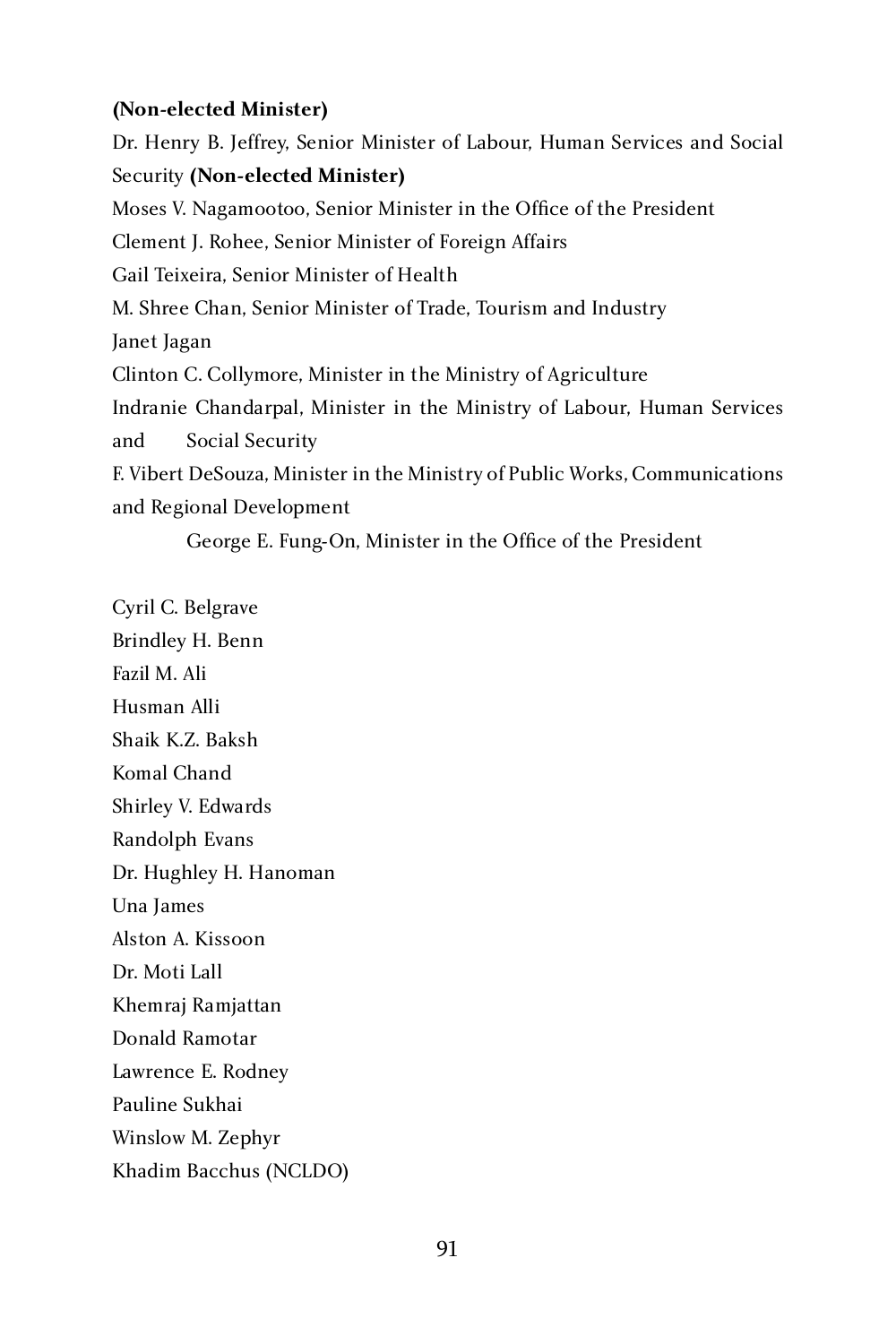Samad A. Baksh (Region 2 – Pomeroon/ Supenaam) Harrinarine Baldeo (Region 5 – Mahaica/Berbice) Joseph M. DeSouza (Region 1 – Barima/ Waini) Eugene La Cruz (Region 9 – Upper Takutu/Upper Essequibo) Bagot Paul (Region 8 – Potaro/Siparuni) Kum Karan Ramdass (Region 6 – East Berbice/Corentyne) Ramrattan a/k Balkarran (Region 3 – Essequibo Islands/West Demerara)

#### **Members of the Minority (29)**

**(i) People's National Congress (26)**  Hugh Desmond Hoyte, SC, Minority Leader Sase Narain, OR, SC, JP Robert H. O. Corbin Winston S. Murray, CCH Dr. Patrick L. McKenzie, AA Clarissa S. Riehl Dr. Kenneth F.S. King Deryck M.A. Bernard Dr. Faith A. Harding Amna Ally Jean M.G. Persico, AA Arthur A. Alexander, Deputy Speaker Simon H. Ng-See-Quan Dunstan Barrow David Subnauth Reynold David (Region 7 – Cuyuni/Mazaruni) Jennifer A. Ferreira Aftabuddin Ahamad Kenrick Tyndall Phillip Bynoe (Region 10 – Upper Demerara/Berbice) Andy Gouveia Hukumchand a/k Parag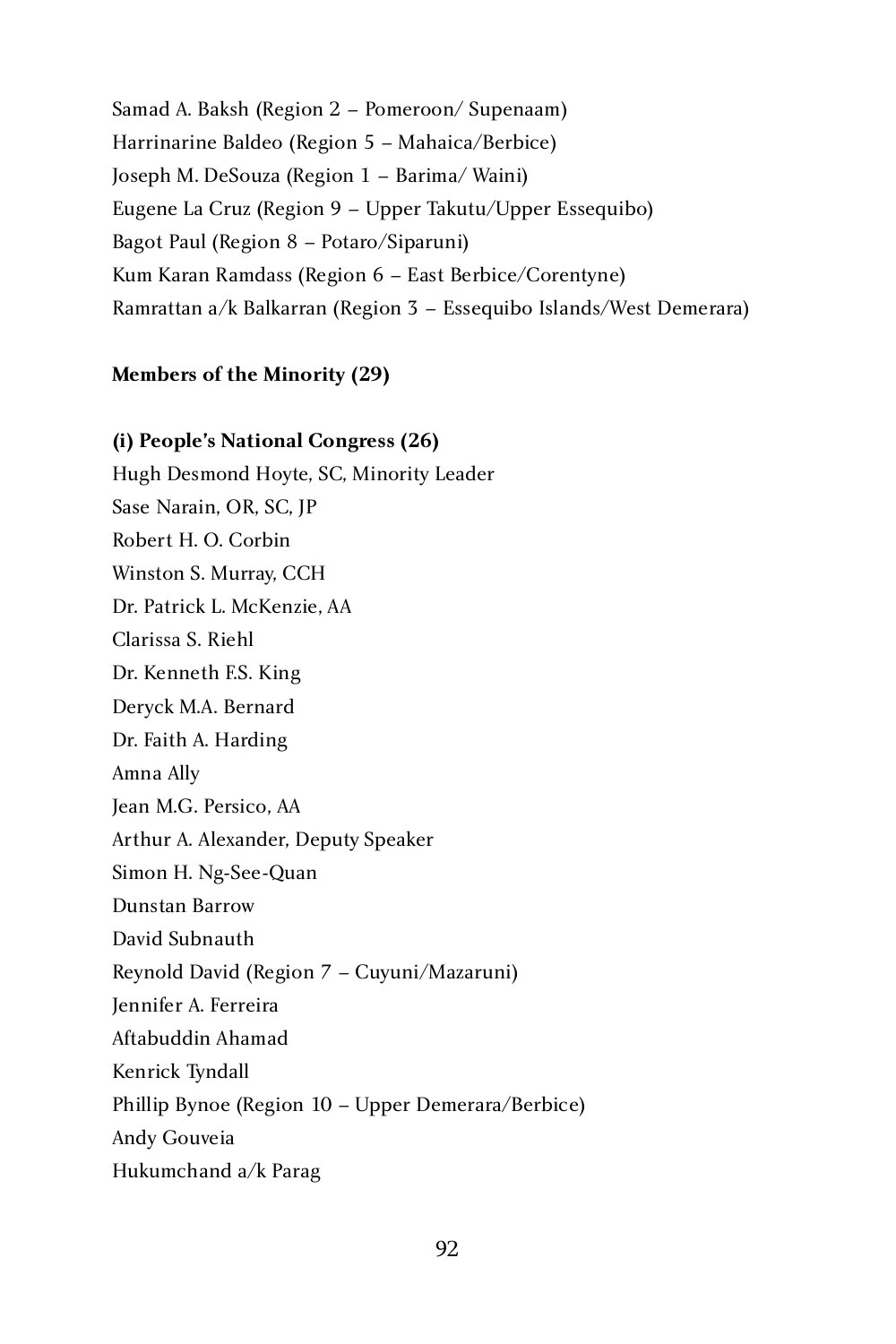Joan Richards Gwenneth A. Brouet John Fredericks Ivan Peters (Region 4 – Demerara/Mahaica)

**(ii) Working People's Alliance (2)** Dr. Clive Y. Thomas Matheson Williams (NCLDO)

**(iii) The United Force (1)**

Manzoor Nadir

On 6th March, 1997, Cheddi Jagan (PPP/C), Fourth President, died. Samuel Archibald Anthony Hinds (PPP/C), Prime Minister, assumed the Office of and became the Fifth President of Guyana.

On 17th March, 1997, Janet Jagan (PPP/C), was appointed by the President, Samuel Archibald Anthony Hinds (PPP/C), and was sworn in as Prime Minister and First Vice-President.

On 29th October, 1997, the Sixth Parliament was dissolved.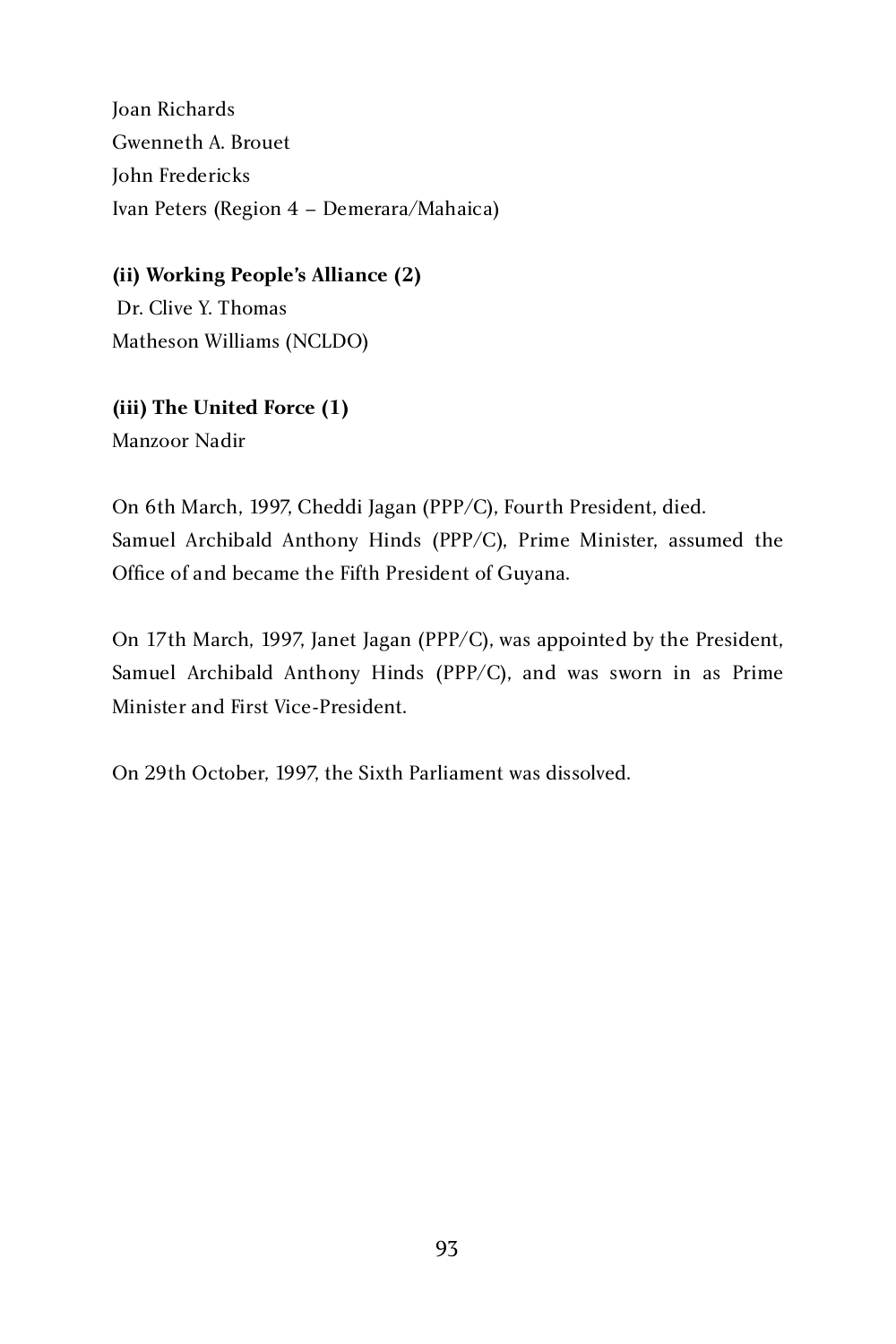# **1997 TO 2001**

# **THE NATIONAL ASSEMBLY OF THE SEVENTH PARLIAMENT OF GUYANA (PPP/C ADMINISTRATION)**

Elections were held on Monday, 15th December, 1997. Seats for the 65 Elected Members of the National Assembly were allocated as follows:-

| PPP/C | 36 |
|-------|----|
| PNC.  | 25 |
| TUF   | 2  |
| AFG.  | 2  |
|       |    |

On 19th December, 1997, Janet Jagan (PPP/C) was declared to be elected and was sworn in as President.

The FFF/C formed the Government.

The Seventh Parliament of Guyana commenced when the National Assembly first met on 26th February, 1998.

Derek C. Jagan, CCH, SC (PPP/C) was elected to be Speaker, and Winslow M. Zephyr (PPP/C) was elected to be Deputy Speaker.

Ten persons who were not elected Members of the National Assembly were appointed by the President to be Ministers and became Non-elected Members of the Assembly.

Members made and subscribed the Oath.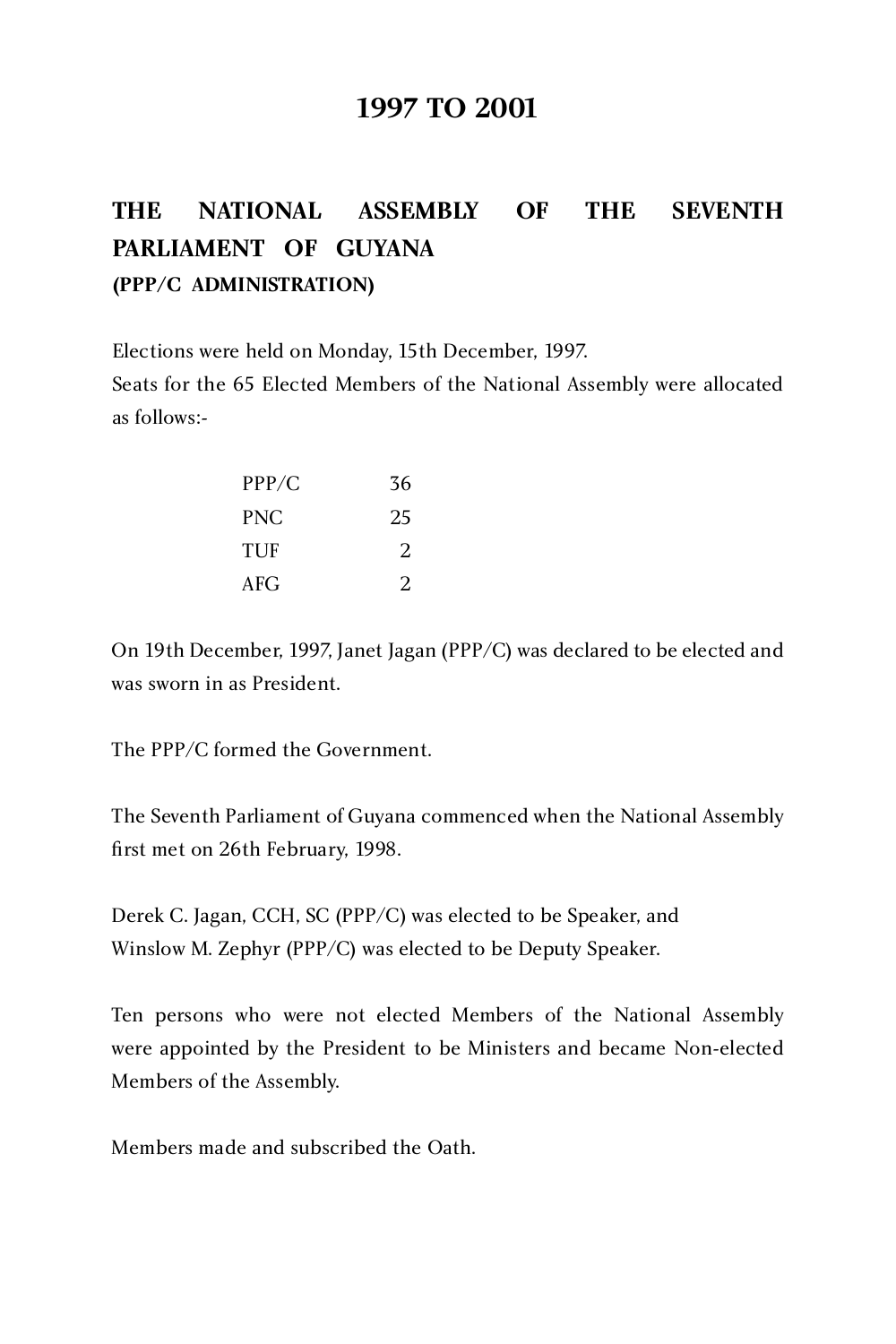The President, Janet Jagan, addressed the National Assembly.

With the Speaker (1), the Elected Members (65), and the Non-Elected Ministers (10), the National Assembly had 76 Members.

The 25 Members from the PNC who were declared elected, did not attend the first and subsequent Sittings of the Assembly and, in accordance with Articles 54 and 156(1)(b) of the Constitution and Standing Order No. 77, vacated their seats in the Assembly. Their names were again extracted from the lists and they were again declared elected on 13th July, 1998. They attended and made and subscribed the Oath on 15th July, 1998.

The following were the First Members (76) of the National Assembly of the Seventh Parliament:-

#### **Speaker (1)**

Derek C. Jagan, CCH, SC, JP (PPP/C)

#### **Members of the Government - People's Progressive Party/Civic (46)**

Samuel A.A. Hinds, Prime Minister

Reepu Daman Persaud, OR, JP, Minister of Agriculture and Parliamentary Affairs

Clement J. Rohee, Minister of Foreign Affairs

Bharrat Jagdeo, Minister of Finance

Charles R. Ramson, SC, Attorney General and Minister of Legal Affairs **(Non-Elected Minister)**

Rev. Dr. Ramnauth D.A. Bisnauth, Minister of Education **(Non-Elected Minister)**

M. Shree Chan, Minister of Trade, Tourism and Industry

Indranie Chandarpal, Minister of Human Services and Social Security **(Non-Elected Minister)**

Clinton C. Collymore, Minister in the Ministry of Local Government **(Non-Elected Minister)**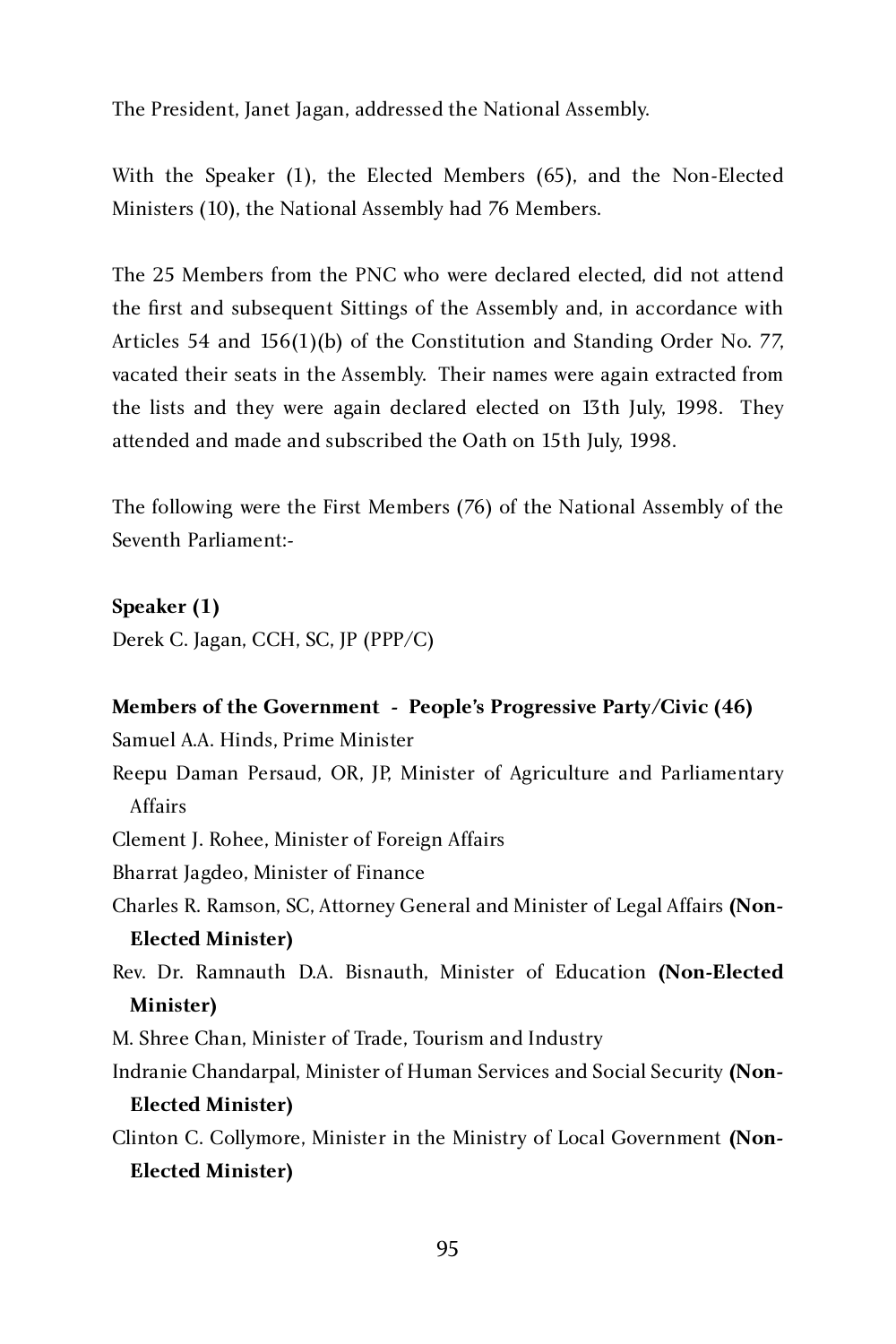F. Vibert DeSouza, Minister of Amerindian Affairs **(Non-Elected Minister)** George E. Fung-On, Minister of the Public Service **(Non-Elected Minister)** Dr. Henry B. Jeffrey, Minister of Health and Labour **(Non-Elected Minister)** Moses V. Nagamootoo, JP, Minister of Information Harripersaud Nokta, Minister of Local Government Satyadeow Sawh, Minister of Livestock and Fisheries **(Non-Elected Minister)** Gail Teixeira, Minister of Culture, Youth and Sports C. Anthony Xavier, Minister of Transport and Hydraulics **(Non-Elected Minister)**

Shaik K.Z. Baksh, Minister of Housing and Water **(Non-Elected Minister)**

S. Feroze Mohamed Cyril C. Belgrave Donald R. Ramotar Fazil M. Ali Husman Alli Komal Chand, CCH, JP Navindranauth O. Chandarpal Bernard C. DeSantos, SC Shirley V. Edwards Dr. Hughley H. Hanoman Dr. Cheddi B. Jagan Alston A. Kissoon Dr. Moti Lall, CCH Odinga N. Lumumba Khemraj Ramjattan Hari Narayen Ramkarran, SC Dr. Leslie S. Ramsammy Lawrence E. Rodney Philomena Sahoye-Shury CCH, JP, Parliamentary Secretary, Ministry of Local Government Pauline R. Sukhai Winslow M. Zephyr, Deputy Speaker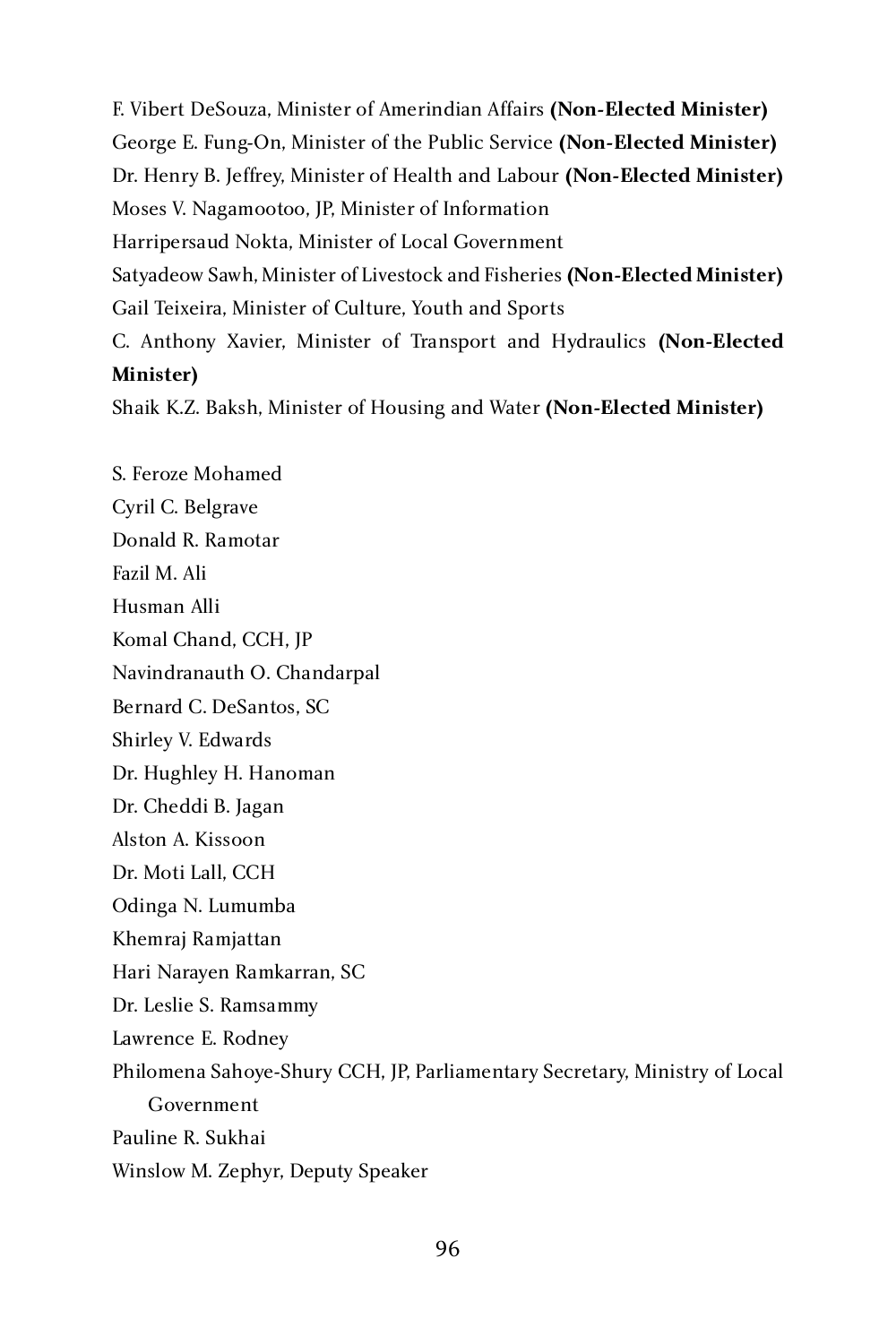Joseph M. DeSouza (Region 1 – Barima/Waini) Heeralall Mohan (Region 2 – Pomeroon/Supenaam) Ramratan (Region 3 – Essequibo Islands/West Demerara) Geoffrey A. Fraser (Region 5 – Mahaica/Berbice) Ramsundar Sankat, MS (Region 6 – East Berbice/Corentyne) Eustace S. Rodrigues, MS (National Congress of Local Democratic Organs) Kumkaran Ramdas (National Congress of Local Democratic Organs)

#### **Members of the Minority (29)**

#### **(i People's National Congress (25)**

H. Desmond Hoyte, SC, Leader of the Opposition Winston S. Murray, CCH Dunstan Barrow Clarissa S. Riehl E. Lance Carberry Dr. Faith A. Harding Ivor Allen Kadim A. Khan Jean M.G. Persico, AA Aubrey C. Norton Cyrilda A DeJesus Andy Goveia Deborah J. Backer John S. DeFreitas Raphael G.C. Trotman Dr. Dalgleish Joseph, MD Volda A. Lawrence Joseph L. Hamilton (Region 4 – Demerara/Mahaica) Sherwood A.J. Lowe Andrew Hicks Neaz Subhan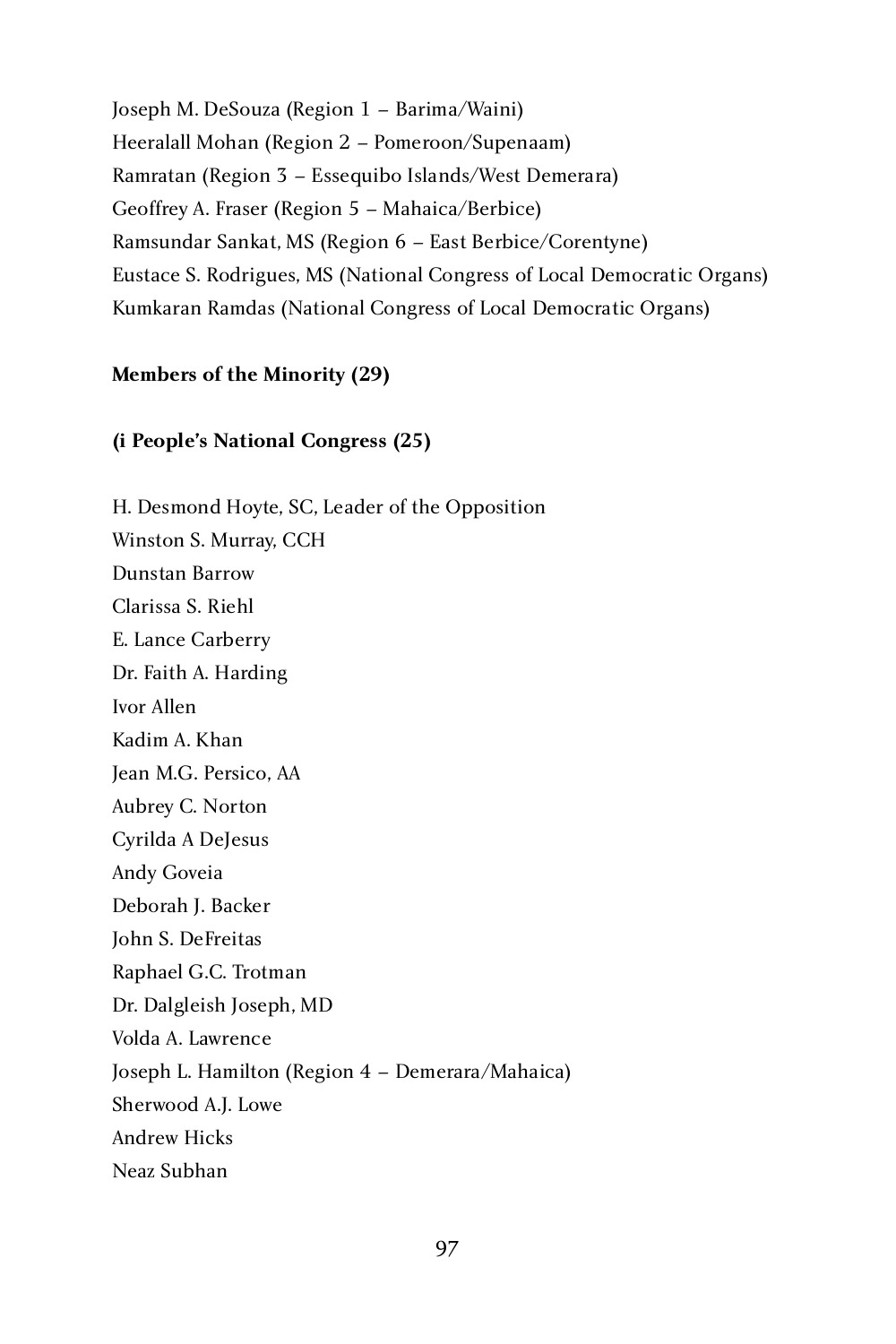Colin Bynoe Sandra M. Adams (Region 10 – Upper Demerara/Berbice) Kelly Andries (Region 7 – Cuyuni/Mazaruni) Milton L. Ganpatsingh

**(ii) The United Force (2)** Manzoor Nadir Matthew R. Charlie (Region 9 – Upper Takutu/Upper Essequibo)

**(iii) Alliance for Guyana (2)** Dr. Rupert Roopnaraine Albertino Peters (Region 8 – Potaro/Siparuni)

On 8th August, 1999, Samuel Archibald Anthony Hinds (PPP/C) resigned as Prime Minister.

On 9th August, 1999, Bharrat Jagdeo (PPP/C), Minister of Finance, was appointed Prime Minister by the President, Janet Jagan (PPP/C).

On 11th August, 1999, Janet Jagan (PPP/C), resigned as President.

Bharrat Jagdeo (PPP/C), Prime Minister, assumed the Office of President. Samuel Archibald Anthony Hinds (PPP/C), was appointed Prime Minister by the President, Bharrat Jagdeo (PPP/C).

On 19th April, 2000, the non-governmental Members of the National Assembly, under the Chairmanship of the Speaker of the National Assembly, Hari Narayen Ramkarran, SC (PPP/C) elected Hugh Desmond Hoyte (PNC) to be Leader of the Opposition.

On 27th August, 2000, the name of the People's National Congress (PNC) was changed to People's National Congress/Reform (PNC/R).

On 3rd September, 2000, a new political movement – Rise, Organise and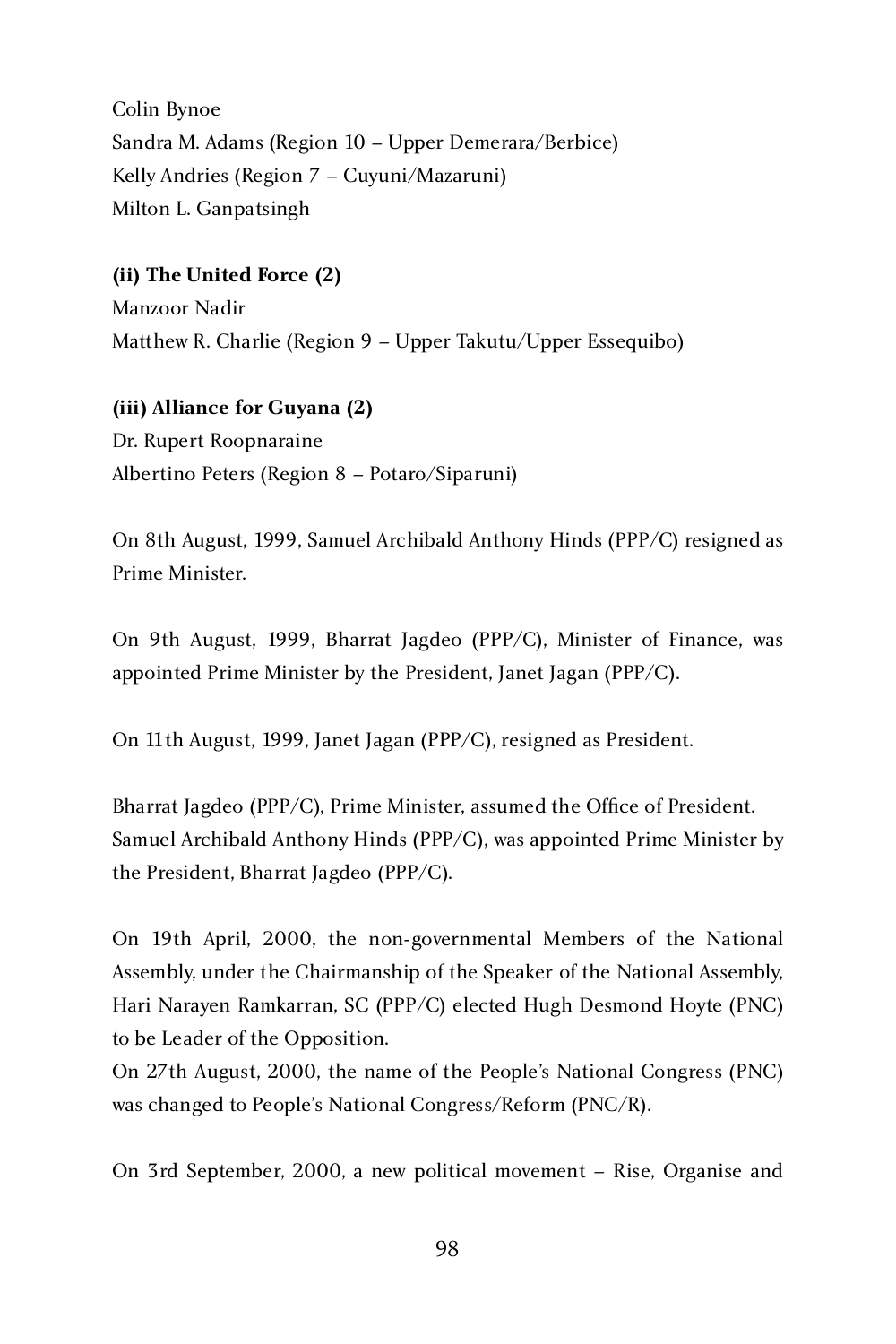Rebuild Guyana (ROAR) – was launched, with Ravi Dev as its leader.

On 15th October, 2000, Derek Chunilall Jagan (PPP), Speaker of the National Assembly, died.

Winslow Martin Zephyr (PPP/C) was elected to be Speaker.

On 15th February, 2001, the Seventh Parliament was dissolved.

# **2001 TO 2006**

# **THE NATIONAL ASSEMBLY OF THE EIGHTH PARLIAMENT OF GUYANA (PPP/C WITH TUF ADMINISTRATION)**

Elections were held on Monday, 19th March, 2001.

On 23rd March, 2001, Bharrat Jagdeo (PPP/C) was declared elected President and assumed the Office of President.

He took and subscribed the Oath of Office on 31st March, 2001, and entered upon the duties of the Office of President.

The 25 Geographical seats and the 40 National Top Up seats, for a total of 65 Elected Members of the National Assembly, were allocated as follows:-

|             | Geographical  | <b>National</b> | <b>Total</b> |  |
|-------------|---------------|-----------------|--------------|--|
|             | <b>Top Up</b> |                 |              |  |
| PPP/C       | 11            | 23              | 34           |  |
| PNC/R       | 13            | 14              | 27           |  |
| GAP/WPA     | 1             | 1               | 2            |  |
| <b>TUF</b>  | -             | 1               | 1            |  |
| <b>ROAR</b> | -             | 1               |              |  |
|             |               |                 |              |  |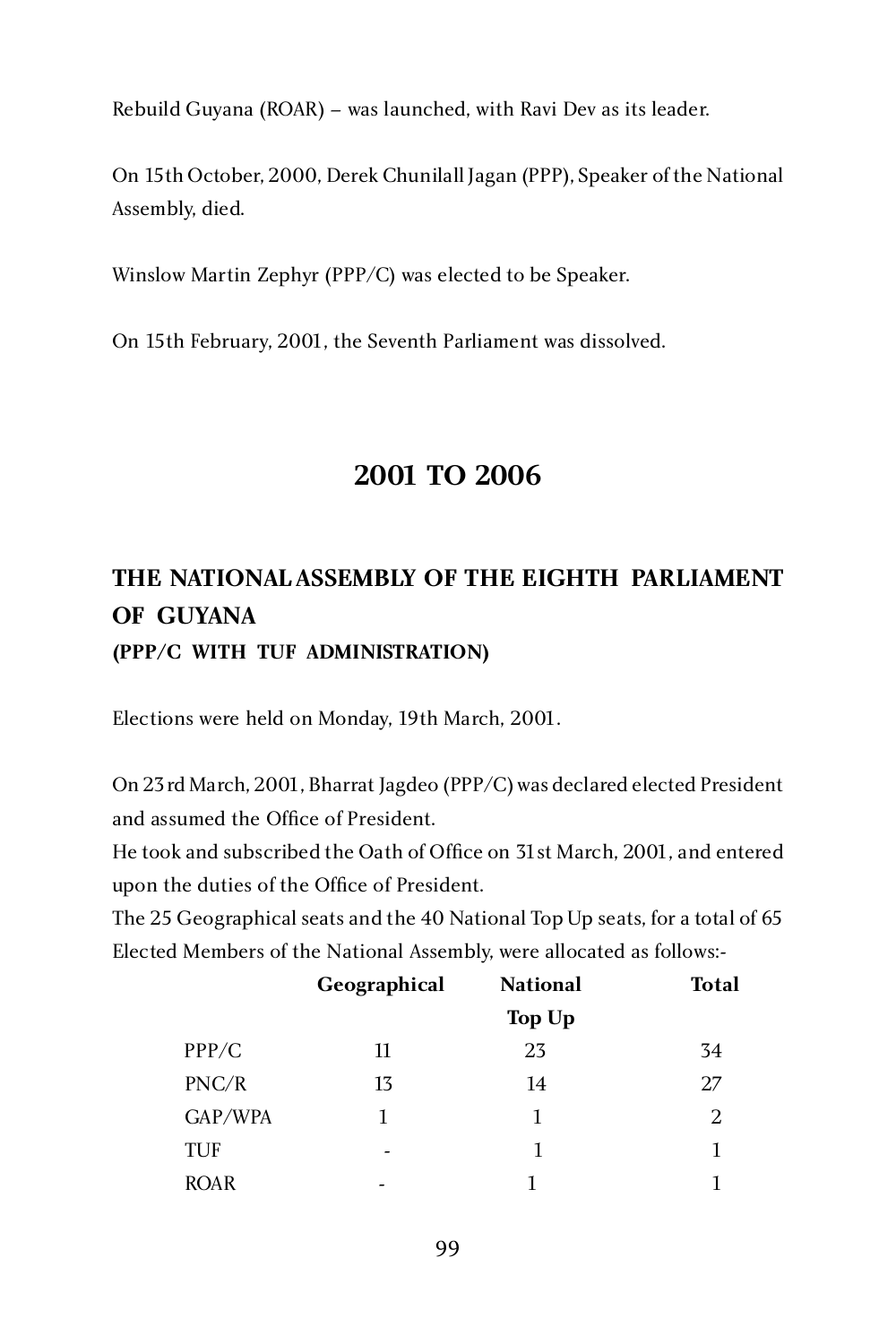.The PPP/C (34 Members), together with TUF (1 Member), formed the Government.

The First Sitting of the National Assembly was held on 4th May, 2001.

The First Members of the National Assembly of the Eighth Parliament were as follows:-

#### **Speaker (1)**

Hari Narayen Ramkarran, SC

# **Members of the Government (37) (34 PPP Elected Members) ( 2 Non-Elected Ministers) ( 1 TUF Elected Member)**

Samuel Archibald Anthony Hinds, Prime Minister and Minister of Works and Communications

Reepu Daman Persaud, OR, JP, Minister of Parliamentary Affairs

Clement James Rohee, Minister of Foreign Trade and International Cooperation

Harripersaud Nokta, Minister of Local Government and Regional Development

Gail Teixeira, Minister of Culture, Youth and Sport

Dr. Henry Benfield Jeffrey, Minister of Education

Saisnarine Kowlessar, Minister of Finance

Shaik K. Z. Baksh, Minister of Housing and Water

Navindranauth Omanand Chandarpal, Minister of Agriculture

Jairam Ronald Gajraj, Minister of Home Affairs

Rev. Dr. Ramnauth Dale Arlington Bisnauth, Minister of Labour, Human Services and Social Security

Clinton Carlton Collymore, Minister in the Ministry of Local Government and Regional Development

Satyadeow Sawh, Minister of Fisheries, Other Crops and Livestock

Samuel Rudolph Insanally, OR, CCH, Minister in the Office of the President

with responsibility for Foreign Affairs **(Non-Elected Minister)**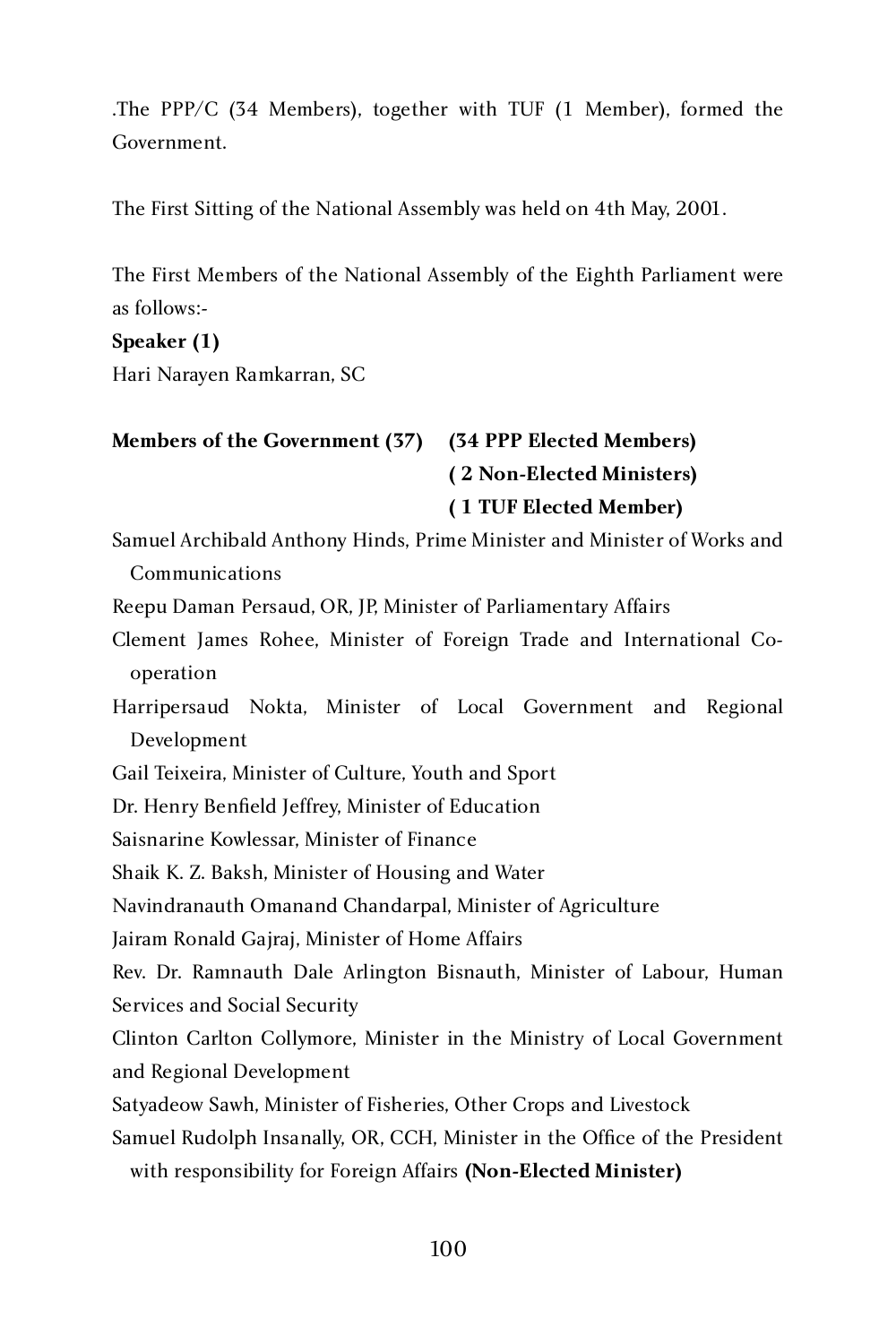Doodnauth Singh, SC, Attorney General and Minister of Legal Affairs **(Non-Elected Minister)** Dr. Jennifer Reginalda Ann Westford, Minister of the Public Service Carl Anthony Xavier, Minister of Transport and Hydraulics Bibi Safora Shadick, Minister in the Ministry of Labour, Human Services and Social Security Manzoor Nadir, Minister of Tourism, Industry and Commerce **(TUF Elected Member)** Carolyn Rodrigues, Minister of Amerindian Affairs Dr. Leslie S. Ramsammy, Minister of Health Sheik Feroze Mohamed, Government Chief Whip Cyril Calvin Lewis Belgrave, CCH, JP Donald Rabindranauth Ramotar Husman Alli, JP Komal Chand, CCH, JP Indranie Chandarpal Bernard Celestino DeSantos, SC Shirley Veronica Edwards, JP Odinga N. Lumumba Heeralall Mohan, JP Ramesh Chandra Rajkumar Kumkaran Ramdas, JP Khemraj Ramjattan Dr. Bheri Sygmond Ramsaran, MD Philomena Sahoye-Shury, CCH, JP, Parliamentary Secretary, Ministry of Housing and Water Pauline R. Sukhai

### **Members of the Opposition (30)**

### **(i) People's National Congress/Reform (27)**

Hugh Desmond Hoyte, SC, Leader of the Opposition Robert Herman Orlando Corbin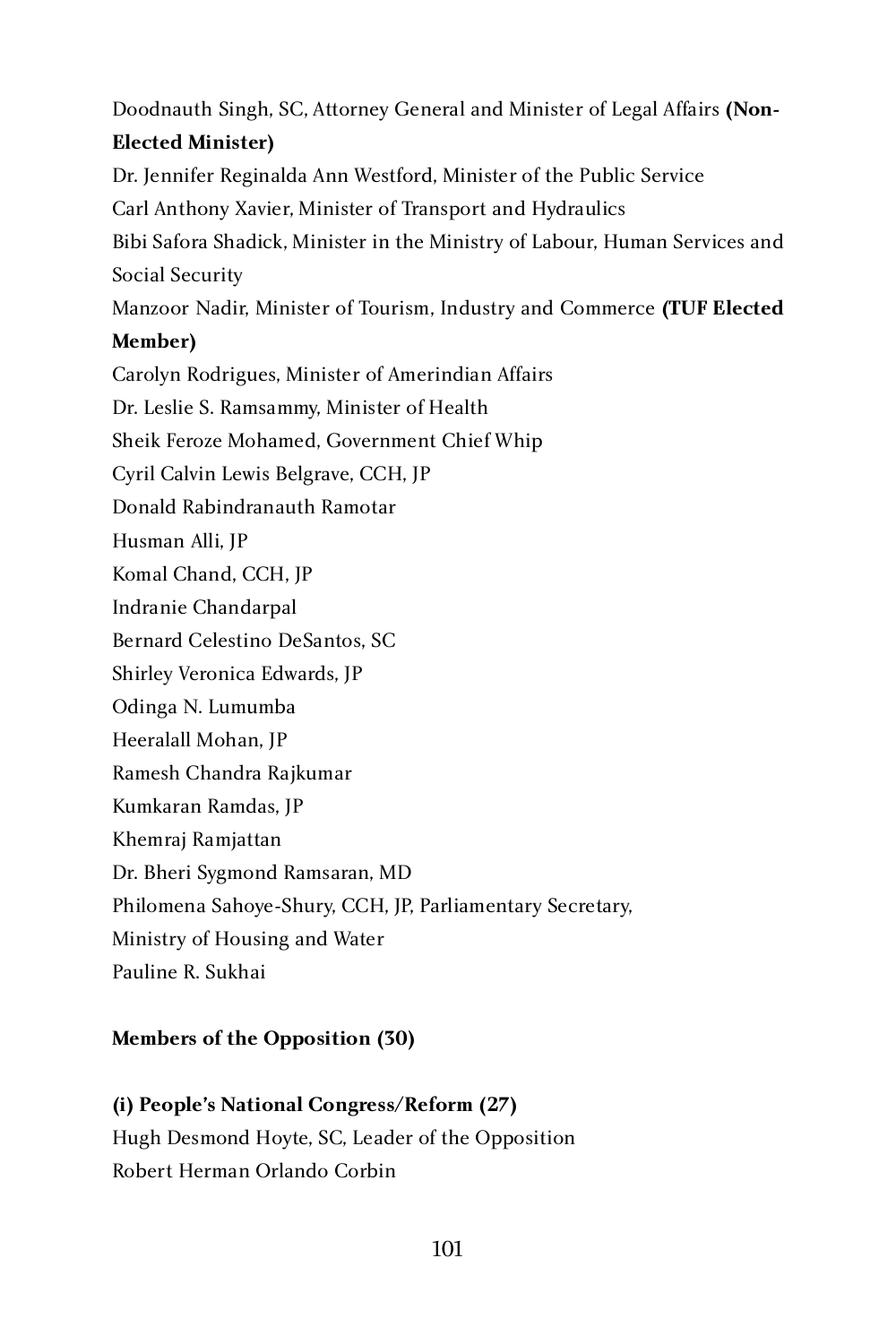Winston Shripal Murray, CCH Clarissa Sabita Riehl, Deputy Speaker Everette Lancelot Carberry Ivor Allen Deborah Jan Backer Deryck Milton Alexander Bernard Cyril Stanley Ming Raphael Gregory Conwright Trotman Vincent Luther Alexander Andy Goveia Volda Ann Lawrence Dr. Dalgleish Joseph, MD Amna Ally Sandra Michelle Adams Jerome Khan Dr. George Aubrey Norton Myrna Elizabeth Neomi Peterkin James Kennedy McAllister Lurlene Anita Nestor Abdul Kadir, JP Ricky Khan Rajcoomarie Bancroft Nasir Ally, JP Judith David Genevieve Purvesta Roxanne Allen

# **(ii) Guyana Action Party/Working People's Alliance (2)**

Sheila Valerie.Agnes Holder Shirley Juliana Melville

### **(iii) Rise, Organise and Rebuild Party (1)**

Ravindra Dev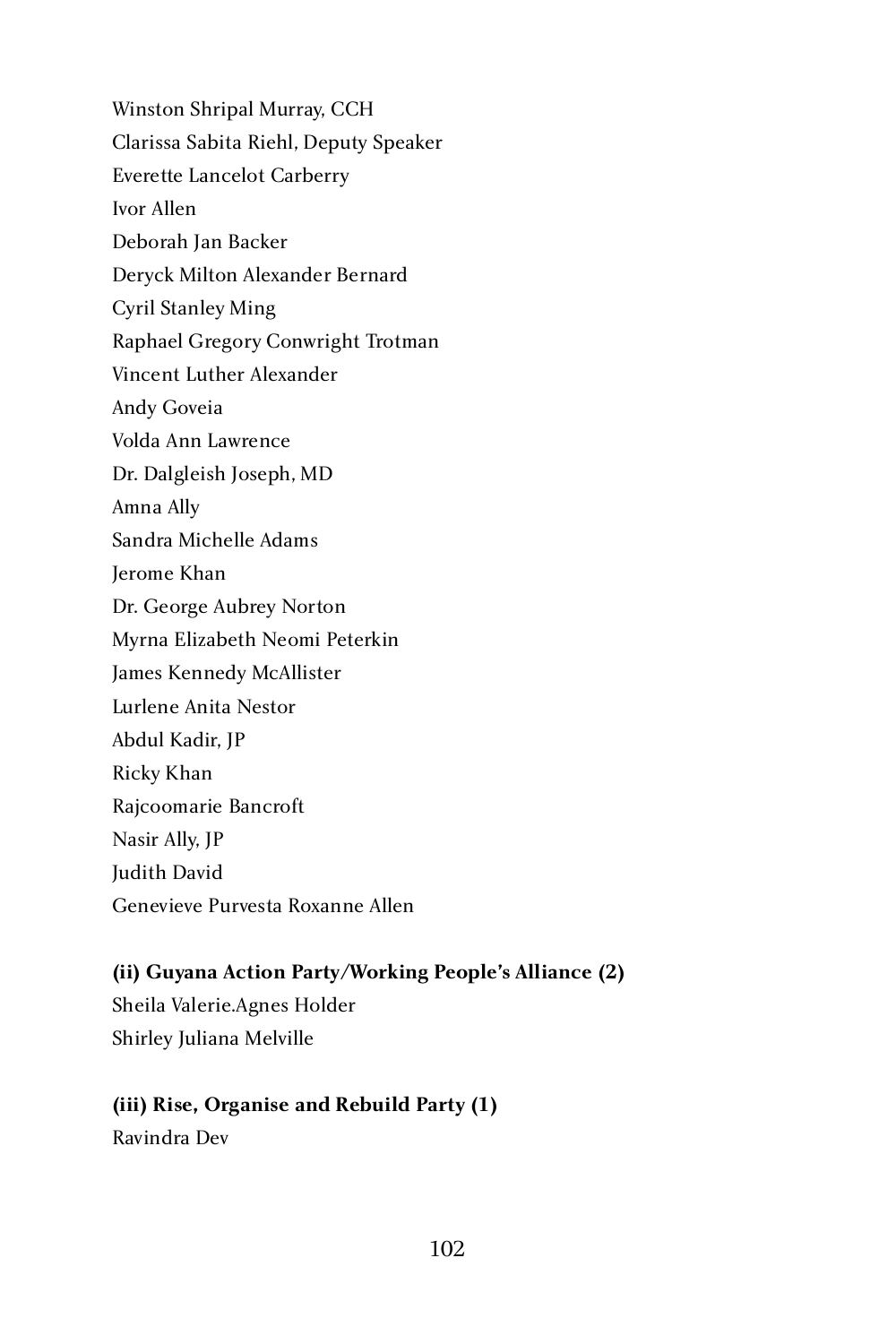At the First Sitting, the National Assembly elected Hari Narayen Ramkarran, SC (PPP/C), to be Speaker, and Clarissa Sabita Riehl (PNC/R) to be Deputy Speaker.

The President, Bharrat Jagdeo (PPP/C) addressed the National Assembly.

On 22nd December, 2002, Hugh Desmond Hoyte (PNC/R), Leader of the Opposition, died.

The Eighth Parliament was dissolved on 2nd May, 2006.

# **SINCE 2006**

# **THE NATIONAL ASSEMBLY OF THE NINTH PARLIAMENT OF GUYANA (PPP/C WITH TUF ADMINISTRATION)**

Elections were held on Monday, 28th August, 2006.

The 25 Geographical seats and the 40 National Top Up seats, for a total of 65 Elected Members, were allocated as follows:-

|                 | Geographical | <b>National</b> | <b>Total</b> |
|-----------------|--------------|-----------------|--------------|
|                 | Top Up       |                 |              |
| PPP/C           | 15           | 21              | 36           |
| $PNC/R-1G$      | 9            | 13              | 22           |
| <b>AFC</b>      | 1            | 4               | 5            |
| <b>GAP/ROAR</b> | -            | 1               | 1            |
| <b>TUF</b>      |              | 1               |              |
|                 |              |                 |              |

Bharrat Jagdeo (PPP/C) was declared elected as President.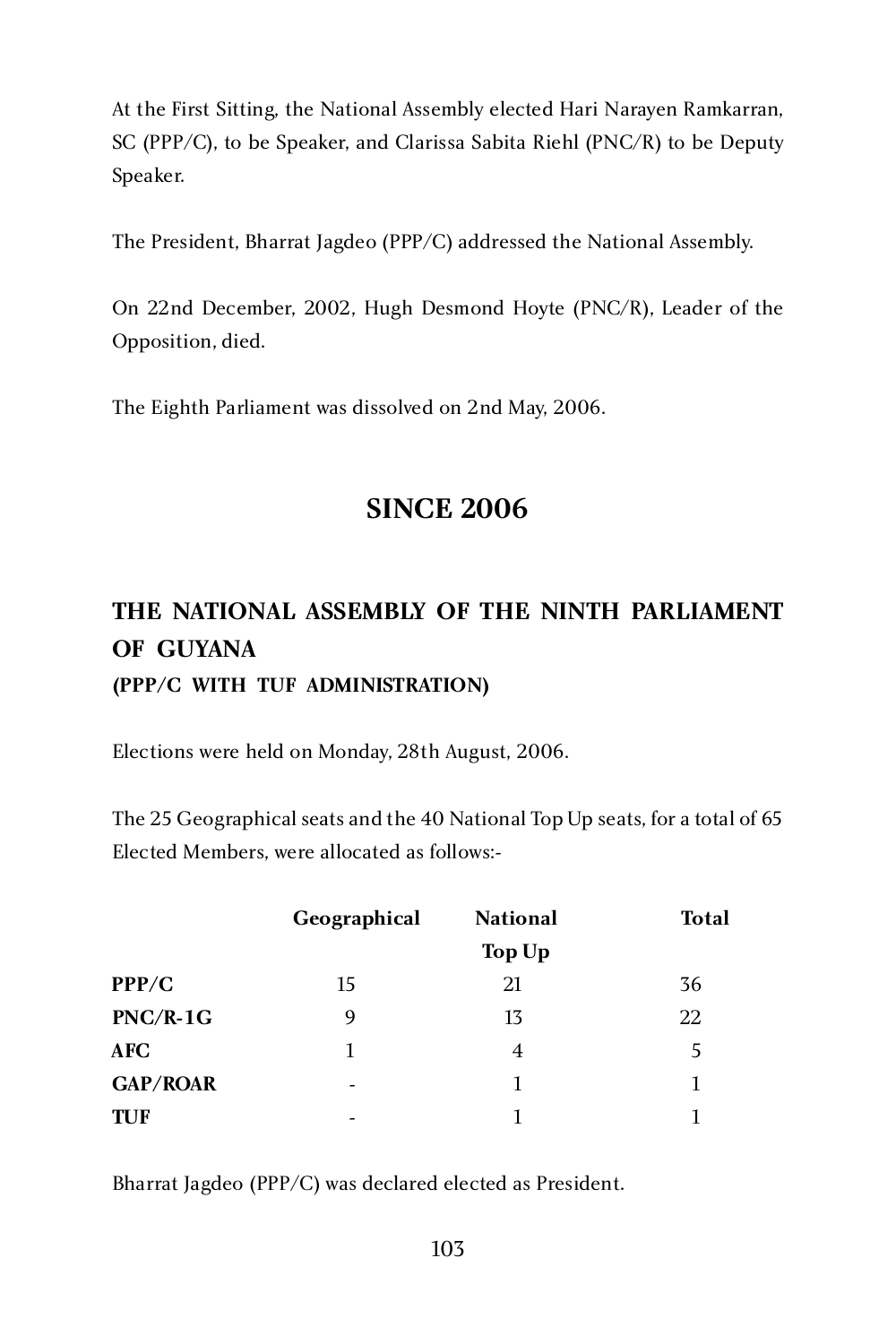The PPP/C (36 Members), together with TUF (1 Member), formed the Government.

In addition, the President also appointed 5 other persons – 2 as Ministers and 3 as Parliamentary Secretaries, who were not elected Members of the National Assembly.

With the Speaker, there is a total of 71 Members in the National Assembly.

The First Sitting of the National Assembly was held on 28th September, 2006. The National Assembly elected Hari Narayen Ramkarran, SC (PPP/C), to be Speaker, and Clarissa Sabita Riehl (PNCR-1G) to be Deputy Speaker.

The Members made and subscribed the Oath.

The Members of the PNCR-1G were not present at the First sitting to make and subscribe the Oath.

The President, Bharrat Jagdeo (PPP/C) addressed the National Assembly.

At a Meeting held on 30th October, 2006, under the chairmanship of the Speaker, the non-governmental Members of the Assembly elected Robert Herman Orlando Corbin (PNCR-1G) to be Leader of the Opposition.

The following were the First Members (71) of the National Assembly of the Ninth Parliament:-

**Speaker (1)** Hari N. Ramkarran, SC

# **Members of the Government (42) (37 Elected, 5 Non-Elected) (i) People's Progressive Party/Civic (41) (36 Elected, 5 Non-Elected) (ii) The United Force (1)**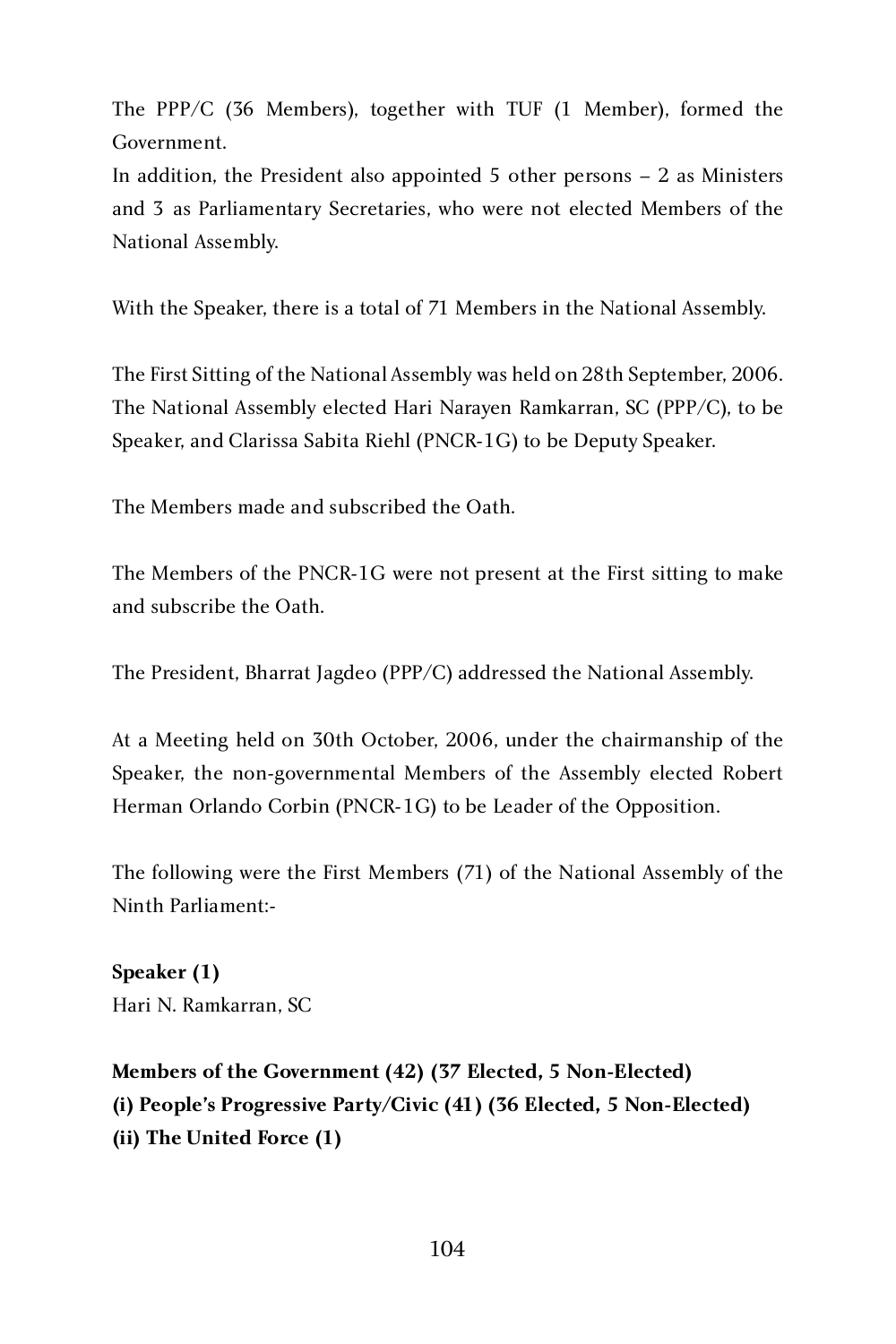Samuel A. A. Hinds (Region 10 – Upper Demerara/Upper Berbice), Prime Minister and Minister of Public Works and Communications

Clement J. Rohee, Minister of Home Affairs

Shaik K.Z. Baksh, Minister of Education

Dr. Henry B. Jeffrey, Minister of Foreign Trade and International Co-operation

Dr. Leslie S. Ramsammy (Region 6 – East Berbice/Corentyne), Minister of Health

Carolyn Rodrigues-Birkett (Region 9 – Upper Takutu/Upper Essequibo), Minister of Amerindian Affairs

Dr. Ashni K. Singh, Minister of Finance **(Non-elected Minister)**

S. Rudolph Insanally, OR, CCH, Minister of Foreign Affairs **(Non-elected Minister)**

Harry Narine Nawbatt, Minister of Housing and Water

Robert M. Persaud, Minister of Agriculture

Dr. Jennifer R.A. Westford (Region 7 – Cuyuni/Mazaruni), Minister of Public Service

Kellawan Lall, Minister of Local Government and Regional Development

Doodnauth Singh, SC, Attorney General and Minister of Legal Affairs **(Non-**

#### **elected Minister)**

Dr. Frank C.S. Anthony, Minister of Culture, Youth and Sport

Brindley H.R. Benn, Minister of Transport and Hydraulics

Manzoor Nadir, Minister of Labour **(TUF)**

Priya D. Manickchand (Region 5 – Mahaica/Berbice), Minister of Human Services and Social Security

Dr. Desrey Fox, Minister in the Ministry of Education

Dr. Bheri S. Ramsaran, MD, Minister in the Ministry of Health

Jennifer I Webster, Minister in the Ministry of Finance

Manniram Prashad, Minister of Tourism, Industry and Commerce

Donald Ramotar Gail Teixeira Harripersaud Nokta Indranie Chandarpal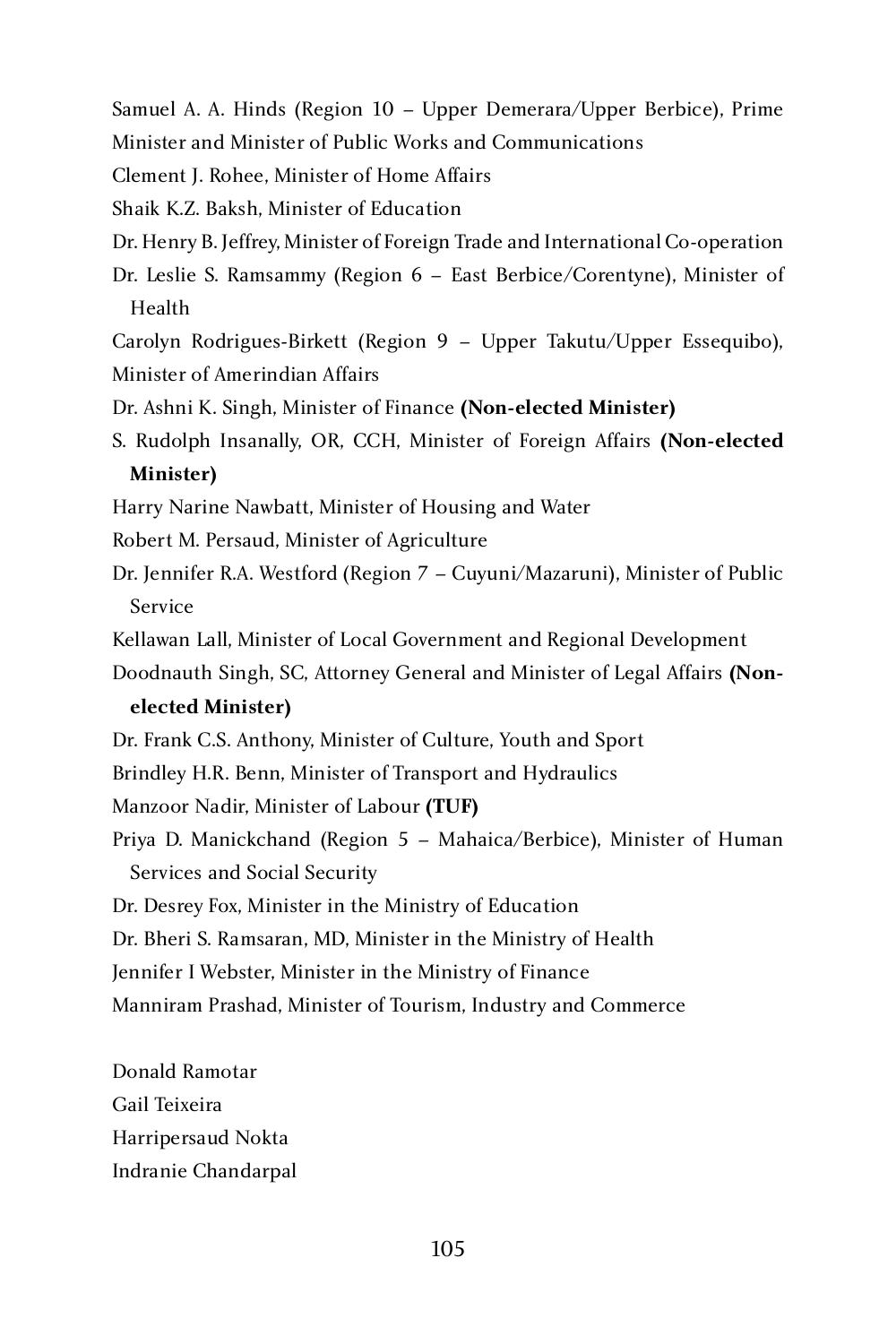Bibi S. Shadick (Region 3 – Essequibo Islands/West Demerara) Mohamed Irfaan Ali Albert Atkinson, JP (Region 8 – Potaro/Siparuni) Komal Chand, CCH (Region 3 – Essequibo Islands/West Demerara) Bernard C. DeSantos, SC (Region 4 – Demerara/Mahaica) Shirley V. Edwards, JP Mohamed F. Khan, JP Odinga N. Lumumba Moses V. Nagamootoo, JP Mohabir A. Nandlall Neendkumar, JP Steve P. Ninvalle, Parliamentary Secretary (Non-elected Member) Parmanand P. Persaud, JP (Region 2 – Pomeroon/Supenaam) Philomena Sahoye-Shury, CCH, JP, Parliamentary Secretary Pauline Sukhai, Parliamentary Secretary (Non-elected Member) Dharamkumar Seeraj Norman A. Whittaker (Region 1 – Barima/Waini)

#### **Members of the Opposition (28)**

# **(i) People's National Congress Reform – One Guyana (22)** Robert H. O. Corbin, Leader of the Opposition Winston Murray, CCH Clarissa S. Riehl, Deputy Speaker E. Lance Carberry, Chief Whip Deborah J. Backer Anthony Vieira Basil Williams Dr. George A. Norton Volda A. Lawrence Keith Scott Amna Ally James McAllister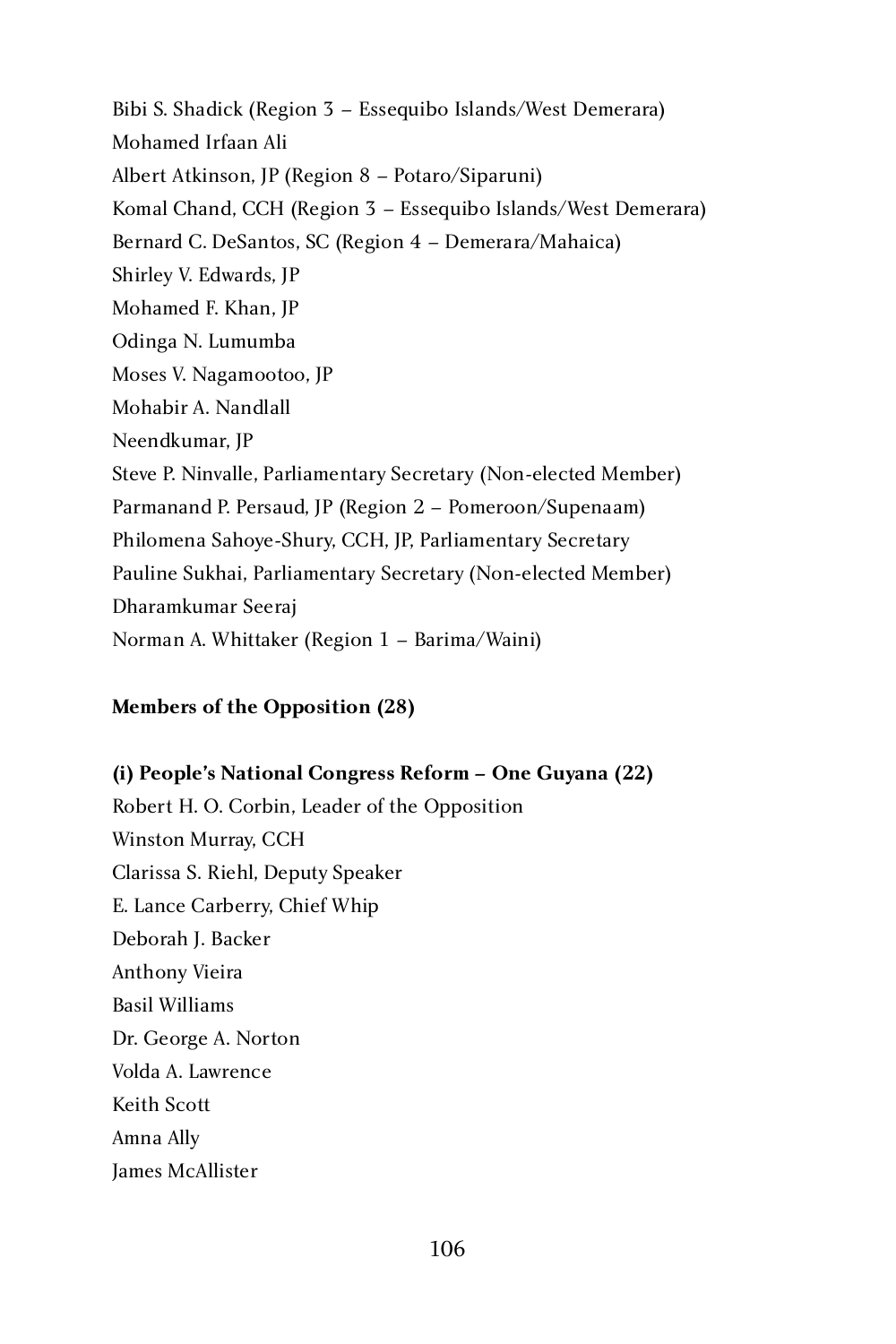Dave D. Danny (Region 4 – Demerara/Mahaica) Aubrey C. Norton (Region 4 – Demerara/Mahaica) Ernest B. Elliot (Region 4 – Demerara/Mahaica) Judith David-Blair (Region 7 – Cuyuni/Mazaruni) Mervyn Williams (Region 3 – Essequibo Islands/West Demerara) Africo Selman Dr. John Austin (Region 6 – East Berbice/Corentyne) Jennifer Wade (Region 5 – Mahaica/Berbice) Vanessa Kissoon (Region 10 – Region 10 – Upper Demerara/Upper Berbice) Desmond Fernandes (Region 1 – Barima/Waini)

#### **(ii) Alliance For Change (5)**

Raphael G.C. Trotman Khemraj Ramjattan<br>Sheila V.A. Holder Sheila V.A. Holder Chantalle L. Smith (Region 4 – Demerara/Mahaica) David Patterson

#### **(iii) Guyana Action Party/Rise Organise and Rebuild (1)**

Everall N. Franklin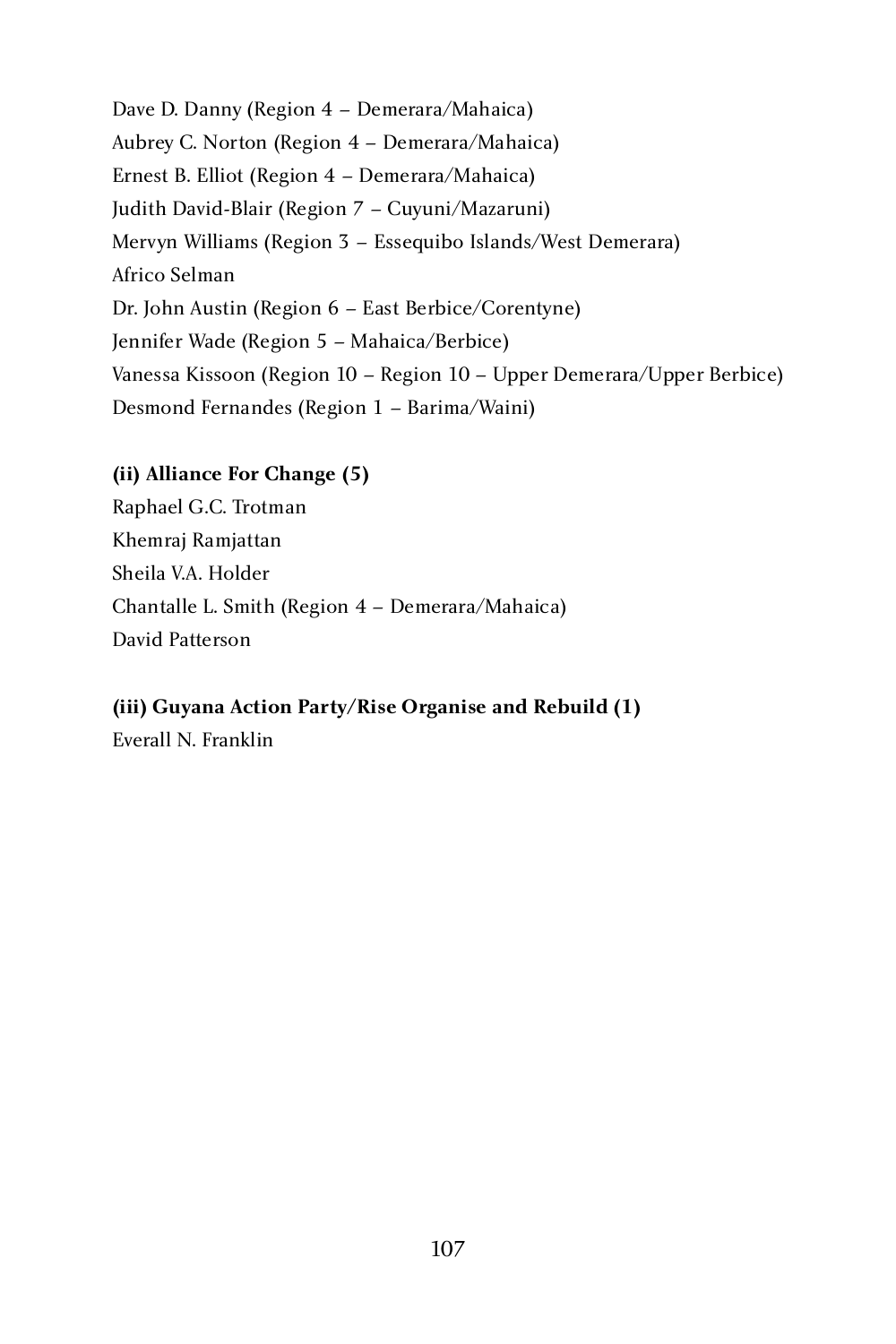#### **REFERENCES/SUGGESTIONS FOR FURTHER**

**SHAHABUDDEEN, Mohamed** – Constitutional Development in Guyana, 1621-1978, Guyana National Printers Limited (October 1978).

**CLEMENT, SIR CECIL** – A Constitutional History of British Guiana, Mac Millan, London 1971.

CONSTITUTIONS OF BRITISH GUIANA AND THE REPUBLIC OF GUYANA (including British Guiana Order(s) –in-Council)

## **RECORDS/DOCUMENTS IN GUYANA 'S, PARLIAMENT OFFICE AND LIBRATRY OF THE NATIONAL ASSEMBLY – including:**

Official Reports and Index of the Debates (HANSARD) **OATH BOOKS** – (Every member's Oath recorded)

**MINUTES OF SITTINGS** – (First Set of Minutes indicate roll call, all members present, sworn in etc.)

**OFFICIAL ELECTIONS RESULTS** – Guyana Elections Commission (GECOM)

**The NATIONAL ASSEMBLY'S VISITORS BOOK.**

**FILES AND CORRESPONDENCE** – Office of the Clerk of the National Assembly

**PERSONAL INFORMATION FORMS – Complete by all Members of Parliament –Parliament Office** Members of Parliament –Parliament Office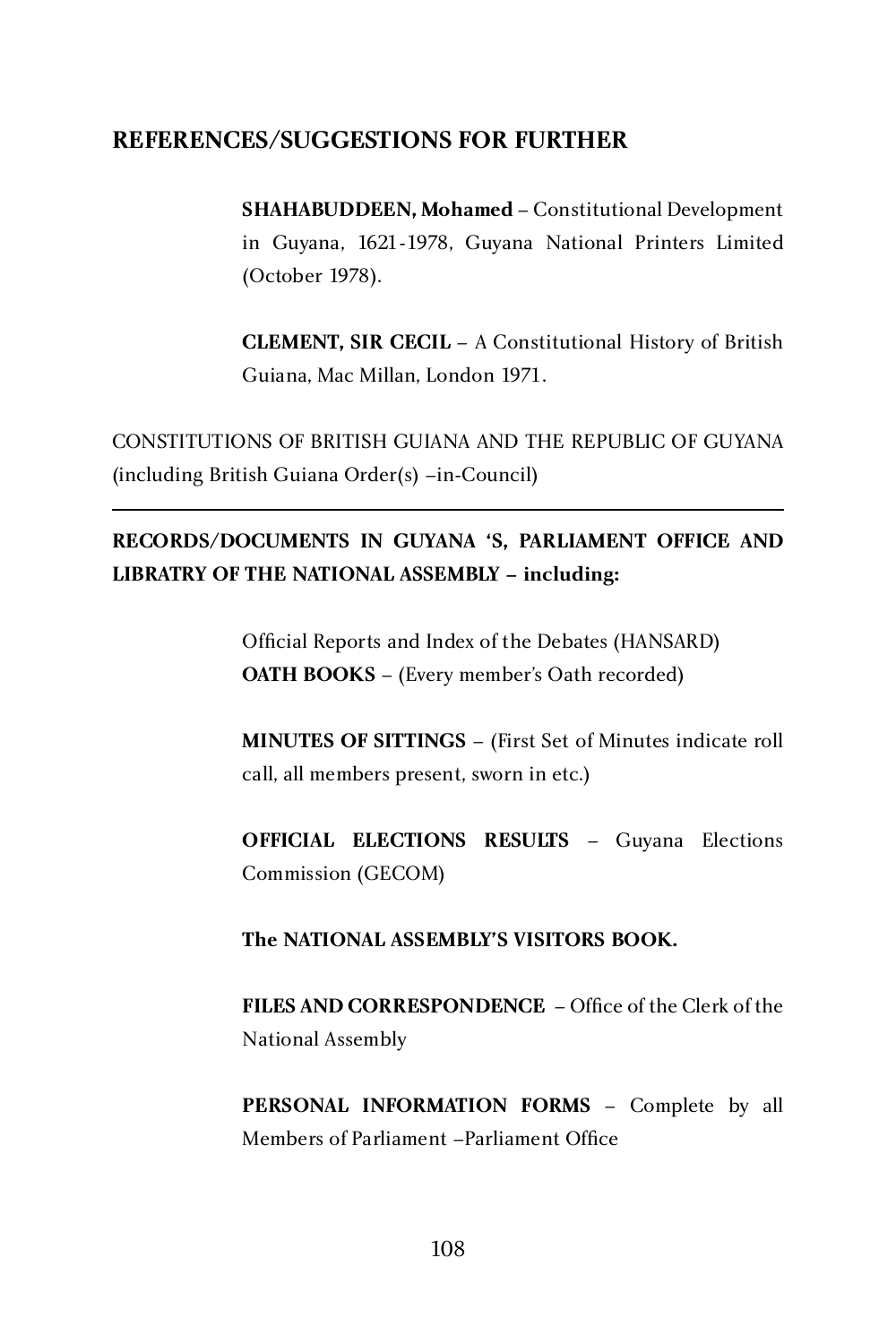#### **OTHER SOURCES include:**

British Certificates – General Register Office (GRO)

Local Newspapers – Argosy, Catholic Standard, Chronicle, Evening Post, Guiana Graphic, Mirror, Labour Advocate, the Colonist, the Creole, Indian Opinion, The Liberal, the Royal Gazette, Thunder, Week-end Post.

Official Gazette of BRITISH GUIANA and GUYANA

#### **REPORTS**

British Guiana; Suspension of the Constitution, Report, Cmd. 8895, 1953.

British Guiana Constitutional Commission, Report, Cmd. 9274, 1954.

Report of the British Guiana Constitutional Commission 1954; G. Robertson Commission Report (available on line).

Report on visit to West Indies and British Guiana 1921-2, by E. F. L. Wood, Cmd. 1679, 1922.

British Guiana Development Programme, Report, by Kenneth Berrill, British Guiana Sessional Paper 2/1960.

British Guiana Constitutional Conference, Report, Cmd. 998, 1960.

British Guiana Constitutional Instruments, 1961, for British Guiana Government, 1961.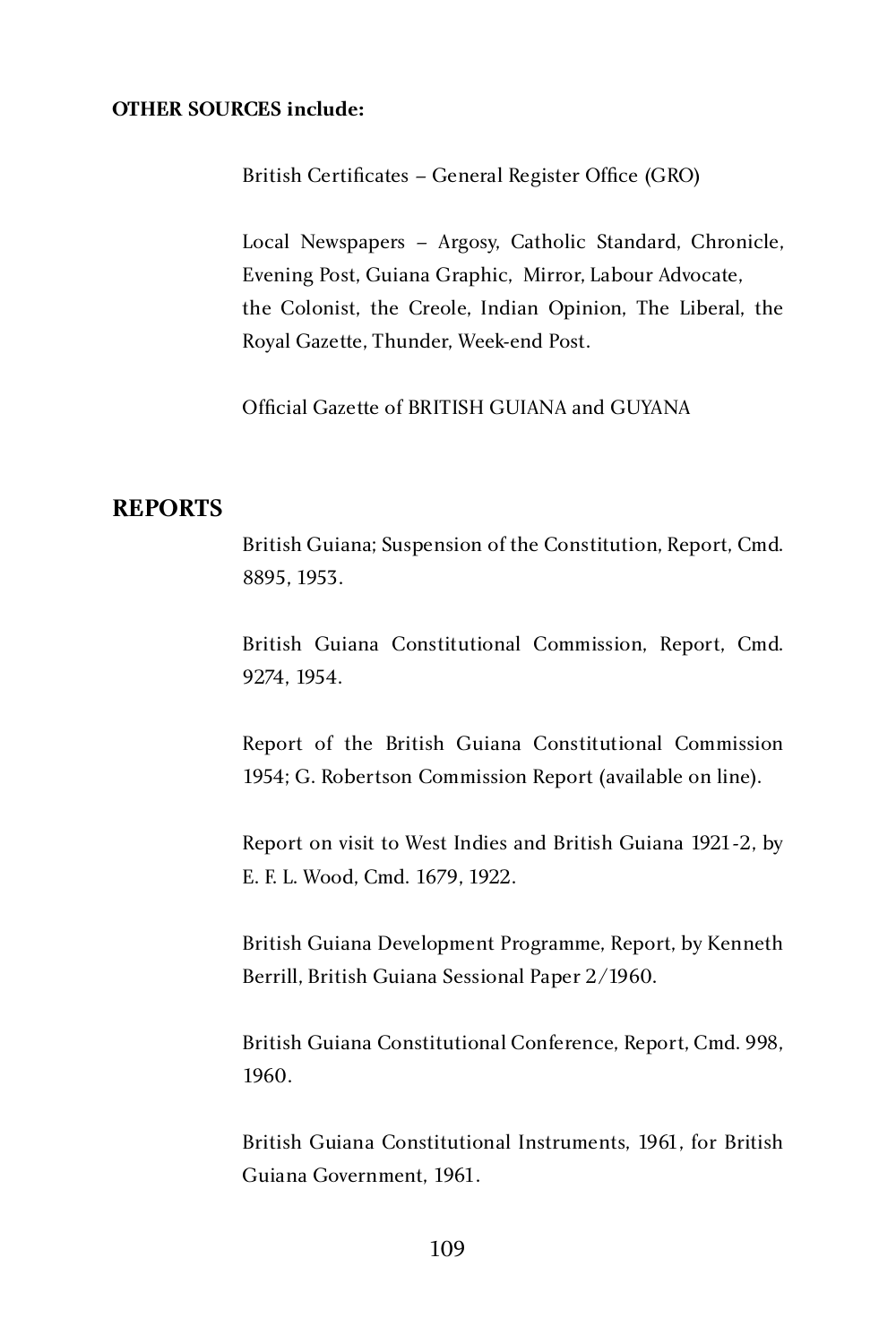Commission of Inquiry into Disturbances in British Guiana in February, 1962, Report, Cal. 354, 1962.

British Guiana Independence Conference, Report, Cmd. 1870, 1962.

British Guiana Conference, 1963, Report, Cmd. 2203, 1963.

British Guiana Independence Conference, Report, Cmd. 2849, 1965

Financial Position, Report, By K. C. Jacobs, Col. 358, 1964.

Local Government in British Guiana, Report, by A. H. Marshall, Argosy, Georgetown, 1955.

Report of the Constitutional Commission, 1950-51 (Waddington Commission Report) Colonial No. 280.

United States Commission on Boundary Between Venezuela and British Guiana. Report and Accompanying Papers of the Commission Appointed by the President of the United States "to Investigate and Report Upon the True Divisional Line Between the Republic of Venezuela and British Guiana", Volume I - Historical.

West India Royal Commission, Report, C. 8655, 1898.

West India Royal Commission 1938-9 Report, by W. E. Moyne, Cmd. 6607, 1945. Commission of Inquiry into the Sugar Industry of British Guiana, Report, Cal. no. 249, 1949.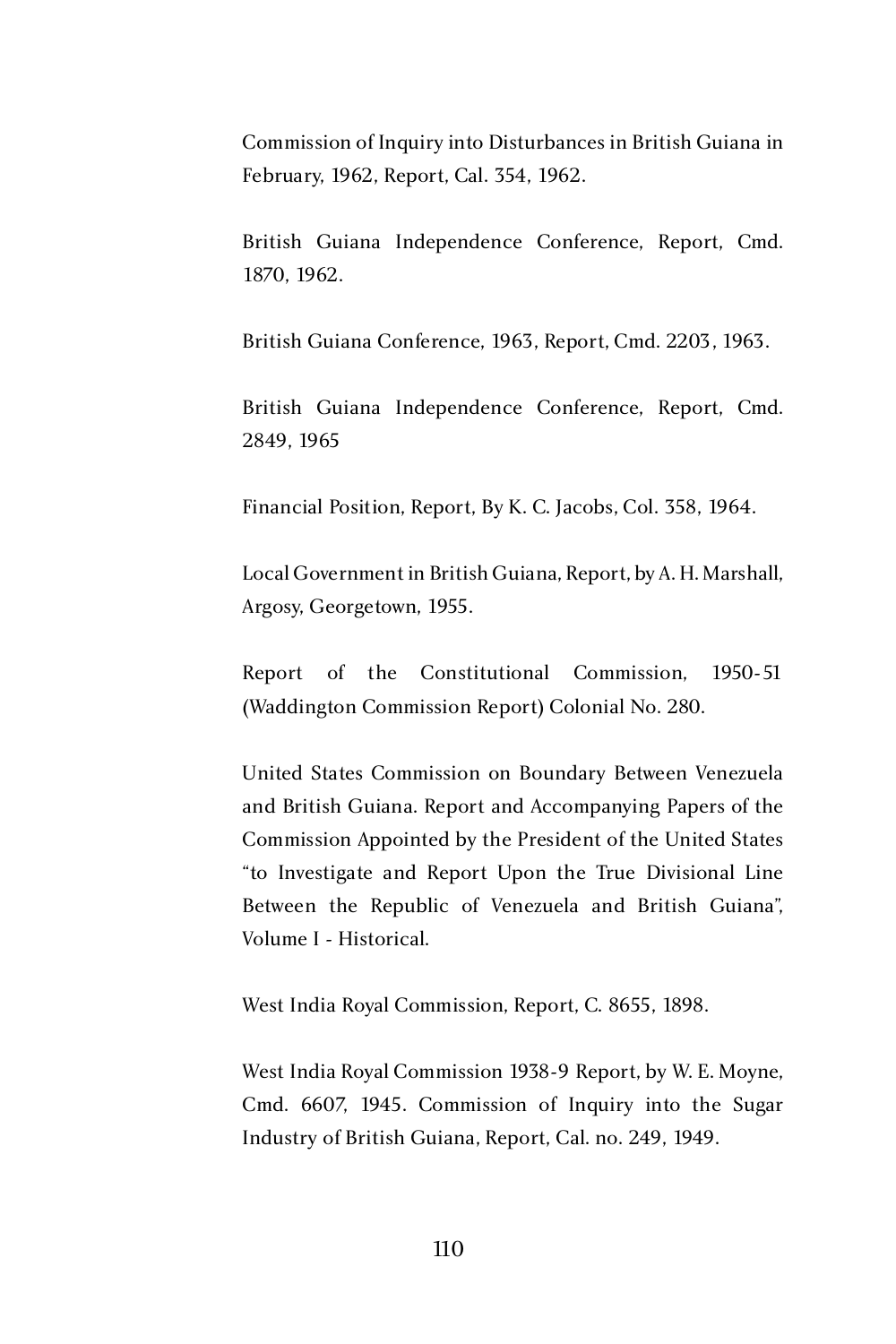# **PART IV**

# **ELECTIONS**

The Franchise<br>Electoral Systems Numbers of Constituencies Numbers of Constituencies Constituencies – Names and Numbers Political Parties<br>Dates of Elections  $D$ ates of Electrons Parties Allocation of Seats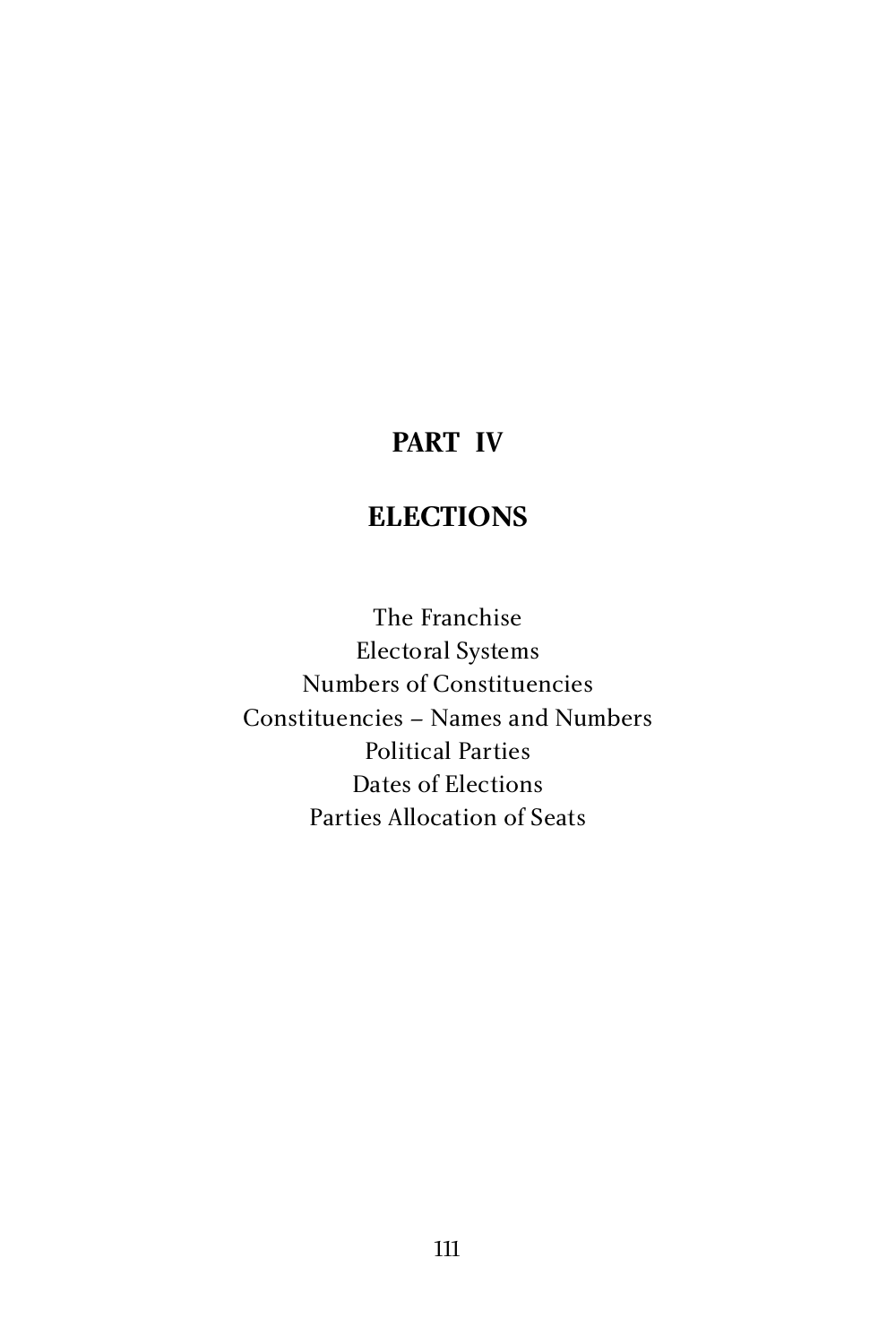## **THE FRANCHISE**

Before 1812 The franchise was limited to persons owning at least 25 slaves.

| 1812 | Either the slave ownership or the ability to pay income tax on<br>an annual income of 10,000 guilders.                          |
|------|---------------------------------------------------------------------------------------------------------------------------------|
|      | Voting was conceded to women.                                                                                                   |
| 1832 | The voting age was lowered from 25 years to 21 years.                                                                           |
| 1835 | Payment of direct taxes of 70 guilders $(E5)$ per annum.                                                                        |
| 1836 | Payment of direct taxes on an income of not less than 2001<br>guilders (£143).                                                  |
| 1849 | Only male British subjects, together with certain property<br>qualifications.                                                   |
|      | Women were deprived from voting.                                                                                                |
| 1891 | The income qualification which had been reduced from \$600<br>$(E125)$ to \$480 (£100) per annum was further reduced to<br>£75. |
|      | Secret ballot was introduced.                                                                                                   |
| 1909 | The income qualification was further reduced to $$300$ (£62<br>$10/-$ ) per annum.                                              |
| 1928 | New property qualifications were introduced.                                                                                    |
|      | Voting by women was restored.                                                                                                   |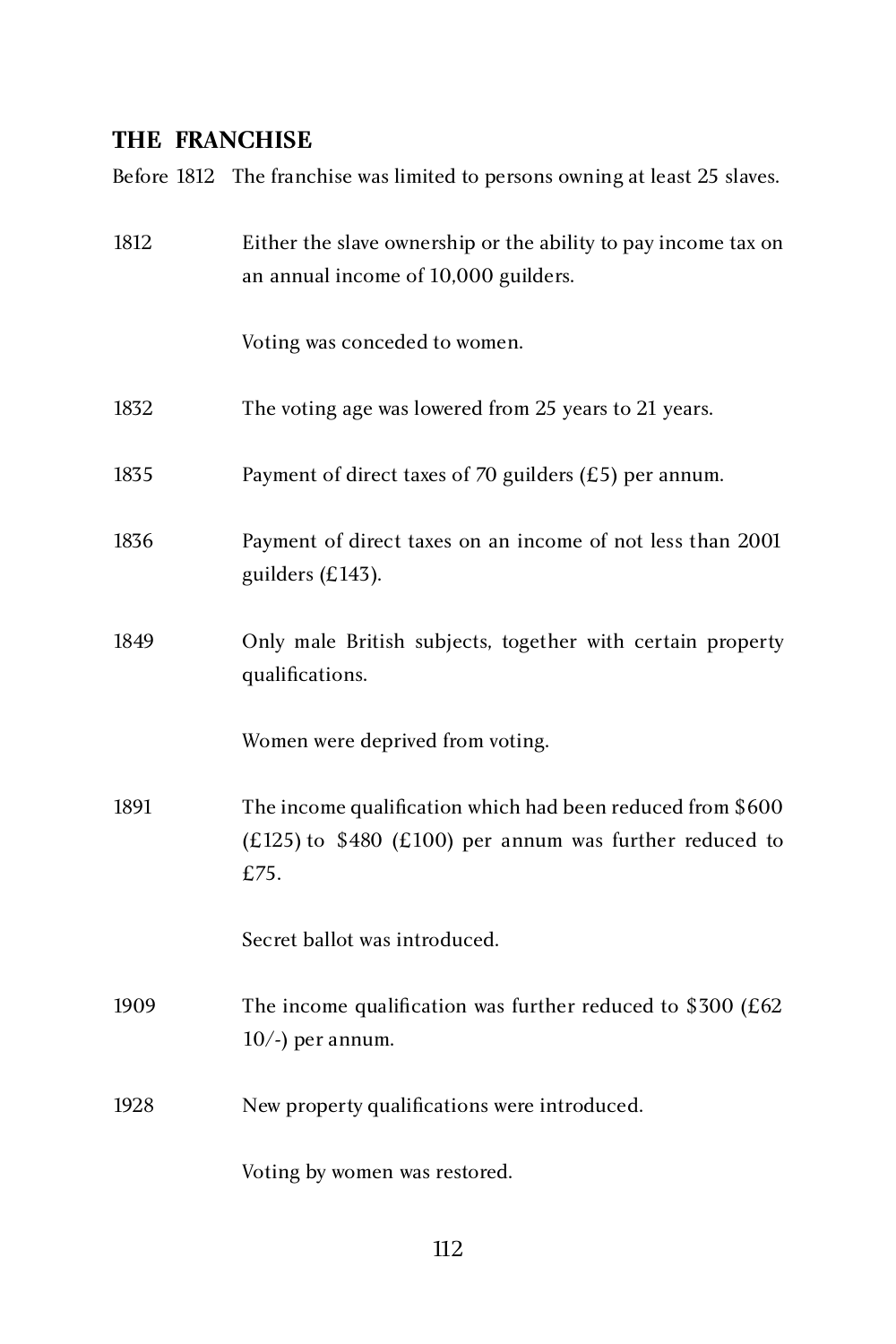| 1933 | A Commission was appointed to examine the franchise.                                          |
|------|-----------------------------------------------------------------------------------------------|
| 1935 | The franchise was lowered.                                                                    |
| 1941 | A local Franchise Commission was appointed by the Governor.                                   |
| 1944 | The local Franchise Commission submitted a Report dated<br>29th February, 1944.               |
| 1945 | Legislation was passed to implement the recommendations of<br>the local Franchise Commission. |
|      | The property qualifications were reduced.                                                     |
|      | Women became eligible for membership to the Legislature.                                      |
| 1947 | The income qualification was reduced.                                                         |
| 1952 | All property qualifications were abolished and universal adult<br>suffrage was introduced.    |
| 1973 | The voting age was lowered from 21 years to 18 years.                                         |

# **ELECTORAL SYSTEMS**

Two systems of Elections have been used in Guyana since 1928:

the First-Past-The-Post System, and

the Proportional Representation System..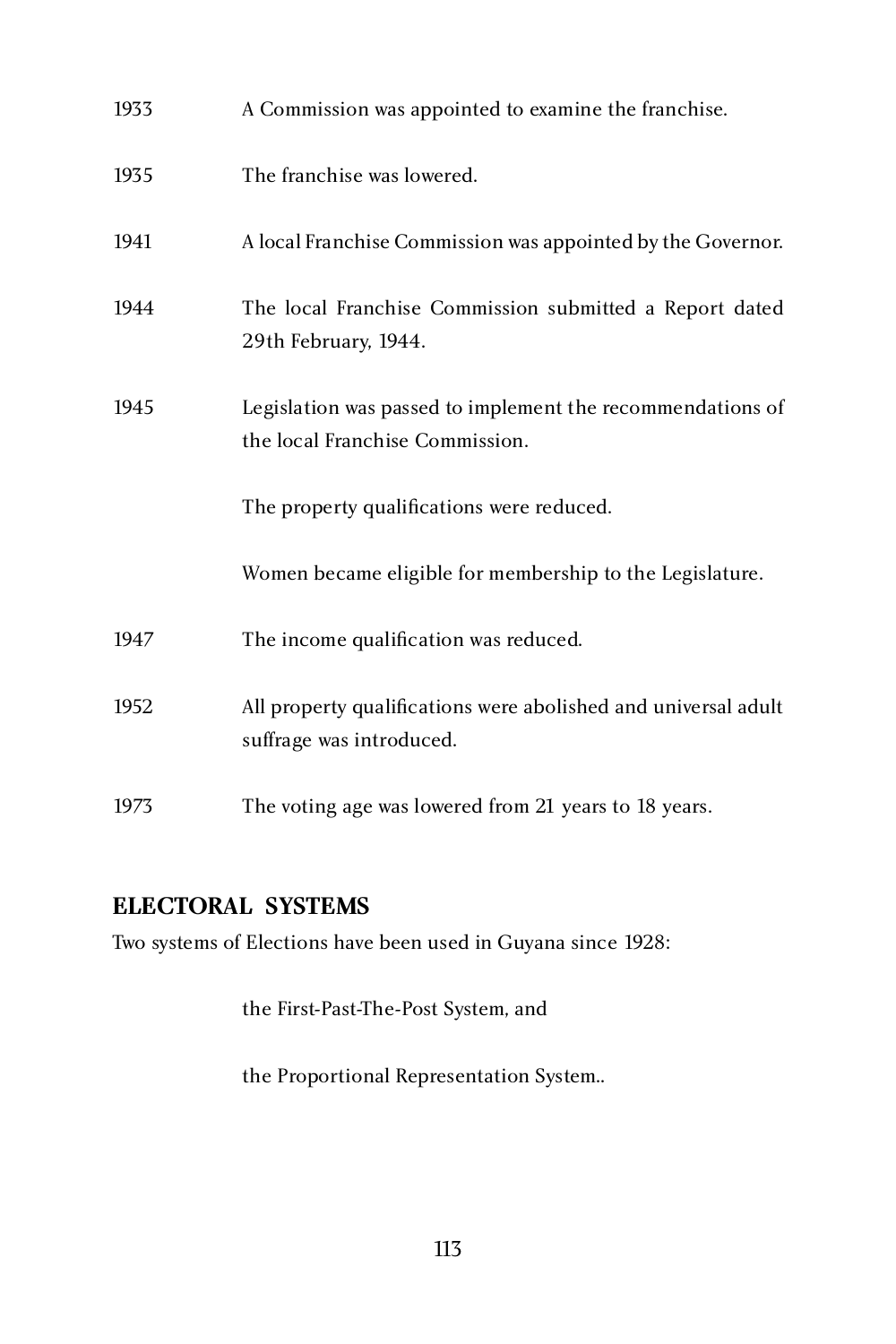#### **1928 to 1964**

The First-Past-The-Post (Constituency) system was the electoral system used<br>in British Guiana from 1928 to 1964 In British Guiana from  $1220$  to  $1704$ .

Under the First-Past-The-Post system, the country was divided into Constituencies and candidates contested as individuals in a constituency. The voters voted for a candidate. The candidate who received the highest number of votes won the seat.

#### **Since 1964**

The Proportional Representation system has been the electoral system used<br>since 1964  $\frac{1}{10}$ .

Under the Proportional Representation System, there are no constituencies. Parties submit lists of candidates and voters vote for the list of their choice. All of the votes are counted and assigned to the parties. Parties are allocated seats in proportion to the votes they receive. Parties then extract the number of names from their lists and these persons become Parliamentarians.

From the time of the 1980 elections, the number of Parliamentarians was increased from 53 to 65:

- 53 Members were elected from the results of the General Elections,
- 2 were elected by the National Congress of Local Democratic Organs, and
- 10 were elected by the Regional Democratic Councils 1 from each **Council**

From the 2001 elections, using the electoral system of proportional representation, for the 65 Members:

40 were from the National Top-Up Lists, and

25 were from the 10 Regions, called Geographical Constituencies:

 2 from Region 1 - Barima/Waini 2 from Region 2 - Pomeroon/Supenaam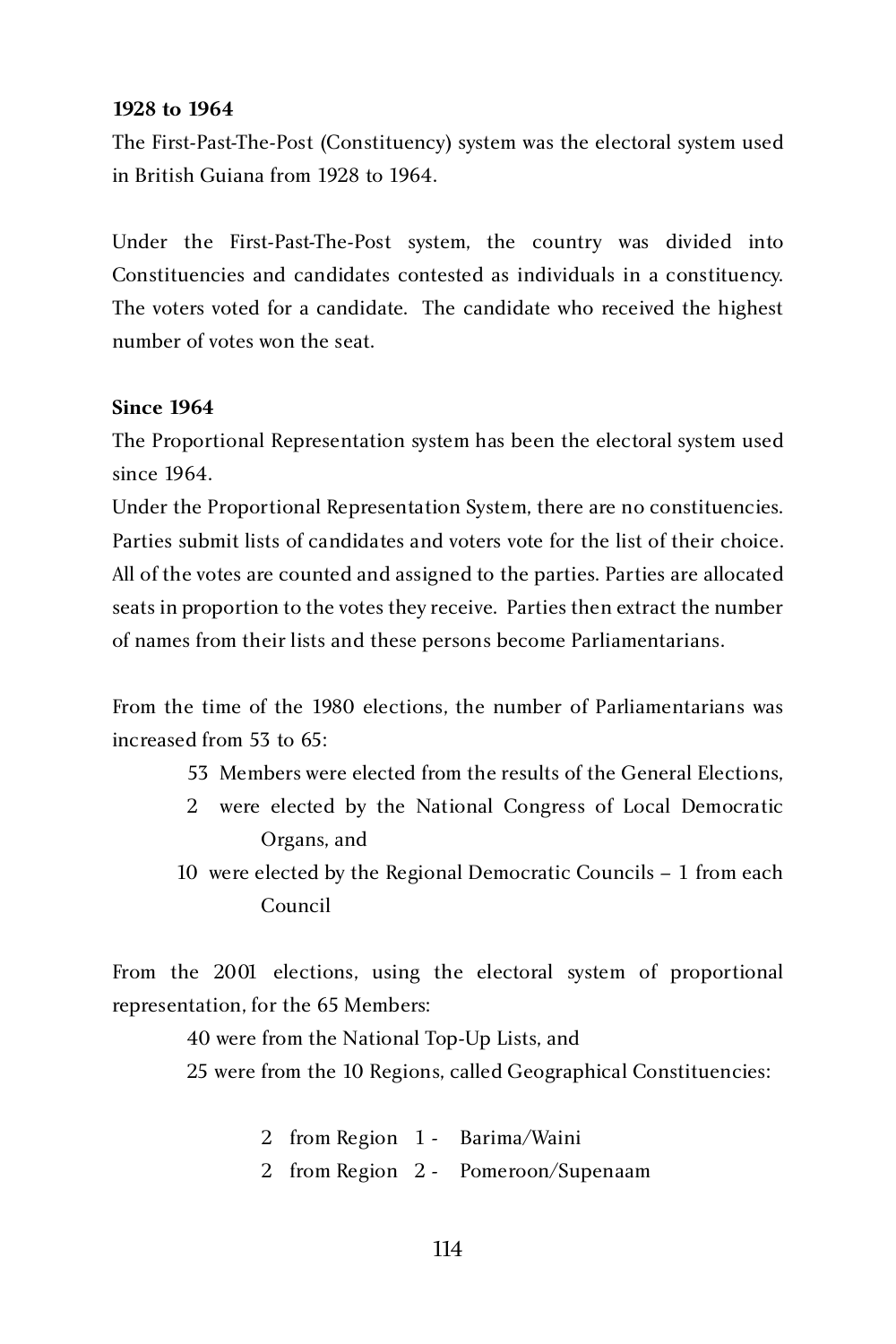- 3 from Region 3 Essequibo Islands/West Demerara
- 7 from Region 4 Demerara/Mahaica
- 2 from Region 5 Mahaica/Berbice
- 3 from Region 6 East Berbice/Corentyne
- 2 from Region 7 Cuyuni/Mazaruni
- 1 from Region 8 Potaro/Siparuni
- 1 from Region 9 Upper Takutu/Upper Essequibo
- 2 from Region 10 Upper Demerara/Berbice

#### **NUMBERS OF CONSTITUENCIES**

There were electoral constituencies in the First-Past-the-Post system of elections up to 1964.

The numbers of constituencies were as follows:-

- 1891 to 1928 7 constituencies 8 Members
- 1928 to 1930 8 constituencies 14 Members

From 1930 to 1964, each constituency had one Member.

- 1930 to 1935 14
- 1935 to 1947 14
- 1947 to 1953 14
- $1733$   $24$
- 1957 to 1961 4
- 1961 to 1964 35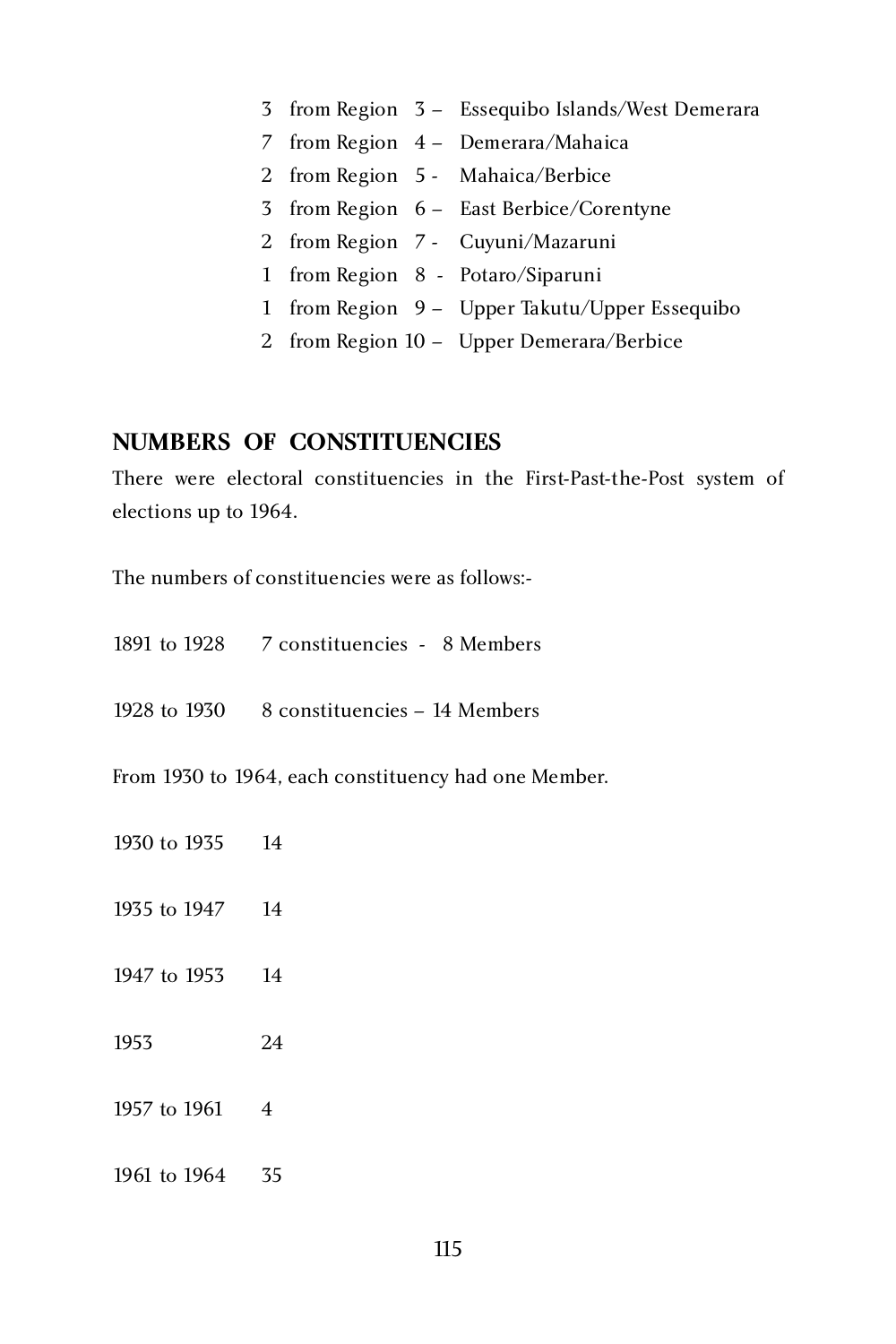From 1964 the Constituency System was no longer used. The Proportional Representation System of Elections took its place.

## **CONSTITUENCIES - NAMES A ND NUMBERS**

There were electoral constituencies in the First-Past-the-Post system of elections, from 1891 to 1964.

However, following the suspension of the 1953 Constitution and the dissolution of the 1953 Legislature, in 1953, an Interim (Wholly Nominated) Legislative Council was established in 1954 and continued until 1957.

From 1964 the Proportional Representation system of elections was used and replaced the Constituency system.

The numbers and the names of the constituencies from 1891 to 1928 were as follows:-

# **1891 to 1928**

There were 5 Electoral Districts, with 7 Constituencies, and 8 Elected Members, as follows:-

| No. 1 | The County of Demerara,             |          |  |
|-------|-------------------------------------|----------|--|
|       | exclusive of the City of Georgetown |          |  |
|       | (a) Eastern Division                | 1 Member |  |
|       | (b) Western Division                | 1 Member |  |
| No. 2 | The County of Essequibo             |          |  |
|       | (a) North-Western Division          | 1 Member |  |
|       | (b) South Eastern Division          | 1 Member |  |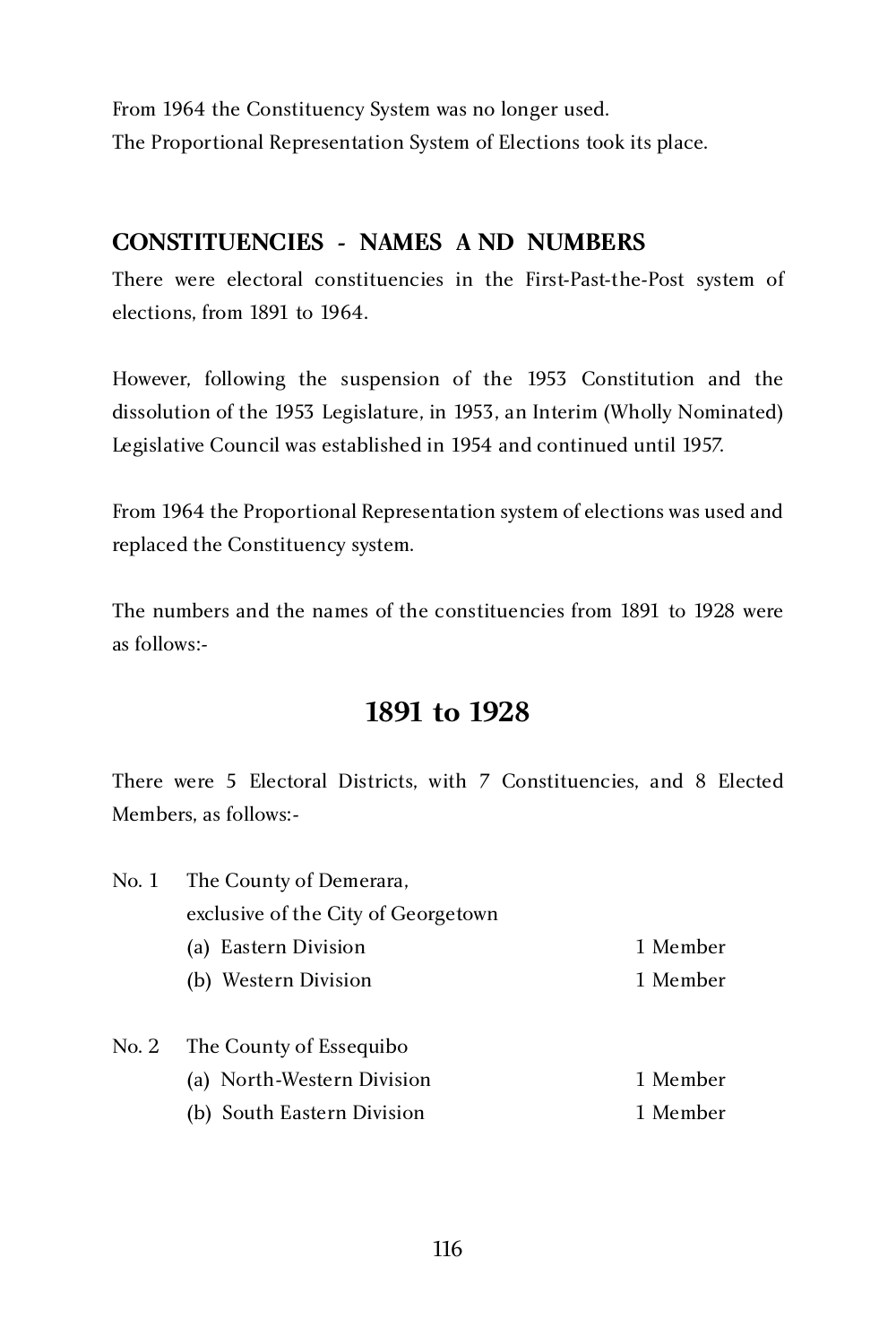| No. 3 The County of Berbice,           |           |
|----------------------------------------|-----------|
| exclusive of the Town of New Amsterdam | 1 Member  |
| No. 4 The City of Georgetown           | 2 Members |
| No. 5 The Town of New Amsterdam        | 1 Member  |

# **1928 to 1964**

The numbers and the names of the constituencies from 1928 to 1964 were as follows:-

| No.            | 1928-1930          | 1930-1935            | 1953                | 1957-1961           | 1961-1964         |
|----------------|--------------------|----------------------|---------------------|---------------------|-------------------|
|                | (8 Constituencies) | 1935-1947            |                     |                     |                   |
|                | (14 Members)       | 1947-1953            | (24 Constituencies) |                     |                   |
|                |                    | (14 Constituencies)  |                     | (35 Constituencies) |                   |
| 1              | North West         | North Western        |                     | Eastern             | Corentyne         |
|                | Essequibo $(2)$    | District             | North West          | Berbice             | River             |
| $\overline{2}$ | South East         | Western              |                     | New                 | Corentyne         |
|                | Essequibo (2)      | Essequibo            | Pomeroon            | Amsterdam           | East              |
| 3              | <b>New</b>         | Essequibo            | Western             | <b>Berbice</b>      | Corentyne         |
|                | Amsterdam (2)      | River                | Essequibo           | River               | Central           |
| $\overline{4}$ | Georgetown (3)     | Demerara-            | Essequibo           | Western             | Corentyne         |
|                |                    | Essequibo            | Islands             | Berbice             | West              |
| 5              | East               | <b>New</b>           | Bartica and         | Eastern             | <b>Berbice</b>    |
|                | Demerara (1)       | Amsterdam            | Interior            | Demerara            | East              |
| 6              | West               | Georgetown           | Demerara-           | Central             | <b>New</b>        |
|                | Demerara (1)       | North                | Essequibo           | Demerara            | Amsterdam         |
| 7              | Berbice (2)        | Georgetown           | West Bank           | Georgetown          | <b>Berbice</b>    |
|                |                    | Central              | Demerara            | North               | River             |
| 8              | Demerara (1)       | Georgetown           | East Bank           | Georgetown          | Berbice           |
|                |                    | South                | Demerara            | Central             | West              |
| 9              |                    | Eastern              | Upper               | Georgetown          |                   |
|                |                    | Demerara             | Demerara River      | Central             | Abary             |
| 10             |                    | Central              | Georgetown          | Demerara            |                   |
|                |                    | Demerara             | South               | River               | Mahaica           |
| 11             |                    | Eastern              | Georgetown          | Demerara-           |                   |
|                |                    | Berbice              | South Central       | Essequibo           | Mahaicony         |
| 12             |                    | <b>Berbice River</b> | Georgetown          | Essequibo           | Demerara          |
|                |                    |                      | Central             | River               | <b>Coast East</b> |
|                |                    |                      |                     |                     |                   |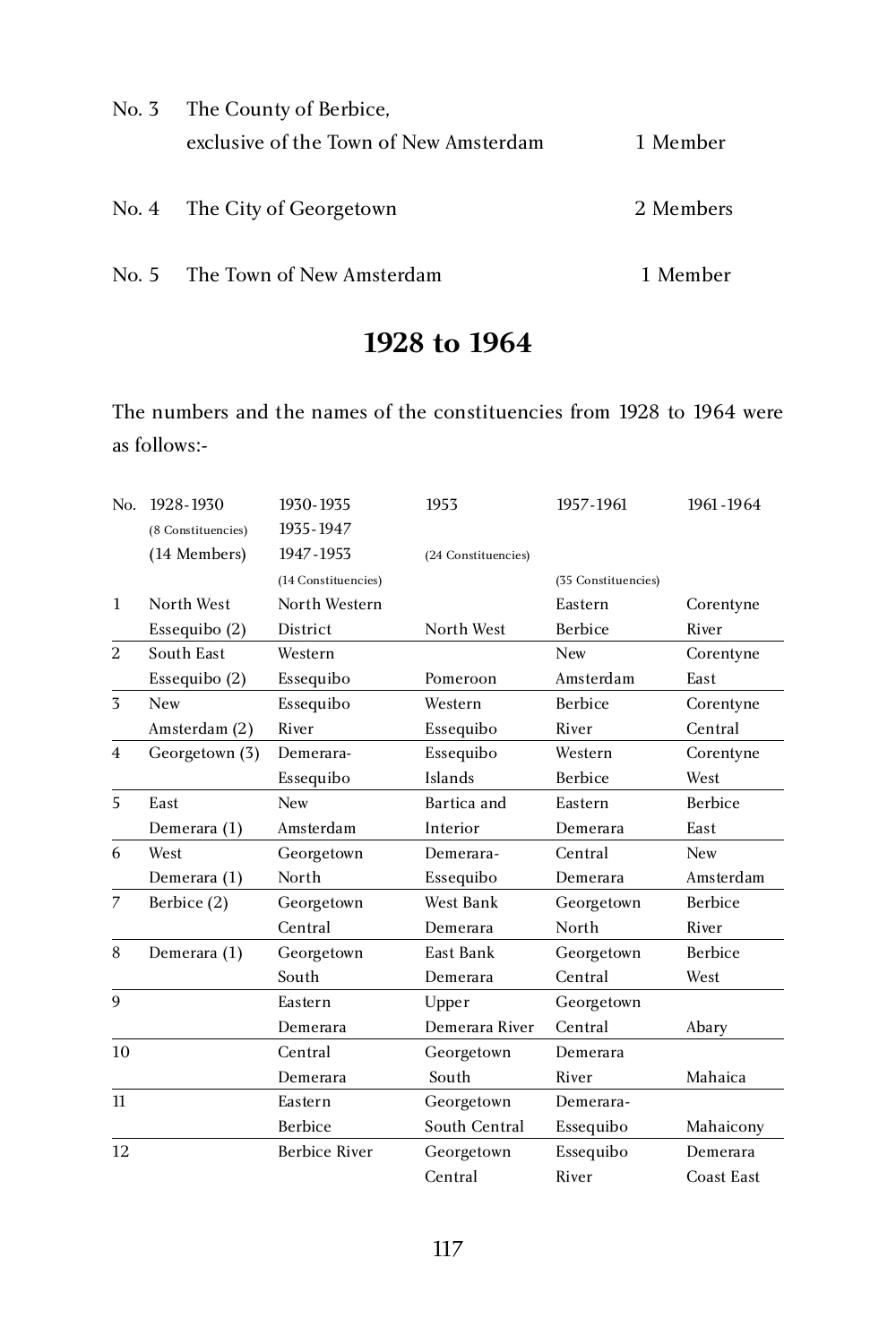| $1\overline{3}$ | Western  | Georgetown           | Western          | Demerara      |
|-----------------|----------|----------------------|------------------|---------------|
|                 | Berbice  | North                | Essequibo        | Coast Central |
| 14              | Demerara | Georgetown           | North            | Demerara      |
|                 | River    | North East           | Western District | Coast West    |
| 15              |          | West Central         |                  | Kitty         |
|                 |          | Demerara             |                  |               |
| 16              |          | Central Demerara     |                  | Campbellville |
| 17              |          | East Central         |                  | Georgetown    |
|                 |          | Demerara             |                  | North         |
| 18              |          | Mahaica-             |                  | Georgetown    |
|                 |          | Mahaicony            |                  | Central       |
| 19              |          | Western Berbice      |                  | Werk-en-Rust  |
| 20              |          | New Amsterdam        |                  | Georgetown    |
|                 |          |                      |                  | South         |
| 21              |          | <b>Berbice River</b> |                  | La Penitence  |
|                 |          |                      |                  | Lodge         |
| 22              |          | Eastern Berbice      |                  | Ruimveldt     |
| 23              |          | Corentyne Coast      |                  | Houston       |
| 24              |          | Corentyne River      |                  | Lower         |
|                 |          |                      |                  | Demerara      |
|                 |          |                      |                  | River         |
| 25              |          |                      |                  | Upper         |
|                 |          |                      |                  | Demerara      |
|                 |          |                      |                  | River         |
| 26              |          |                      |                  | Canals Polder |
| 27              |          |                      |                  | Vreed-en-     |
|                 |          |                      |                  | Hoop          |
| 28              |          |                      |                  | Leonora       |
| 29              |          |                      |                  | Boerasirie    |
| 30              |          |                      |                  | Essequibo     |
|                 |          |                      |                  | Islands       |
| 31              |          |                      |                  | Suddie        |
| 32              |          |                      |                  | Pomeroon      |
| 33              |          |                      |                  | North West    |
| 34              |          |                      |                  | Mazaruni-     |
|                 |          |                      |                  | Potaro        |
| 35              |          |                      |                  | Rupununi      |
|                 |          |                      |                  |               |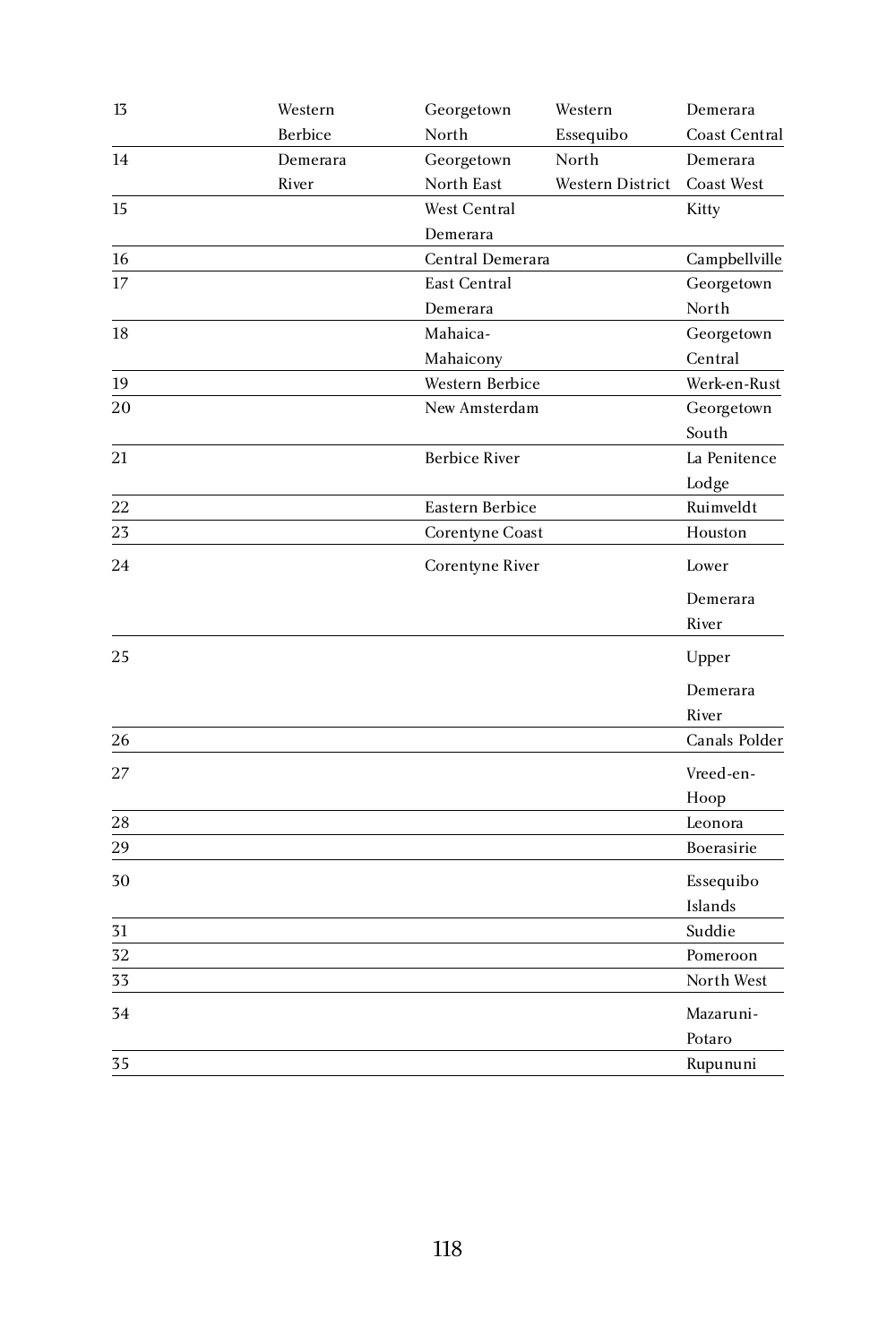## **POLITICAL PARTIES**

The right to form political parties and their freedom of action are guaranteed. Political parties must respect the principles of national sovereignty and of democracy.

(Article 10 of the Constitution)

#### **Political Parties Prohibited From Causing Ethnic Division**

All persons and political parties are prohibited from taking any action or advancing, disseminating or communicating any idea which may result in racial or ethnic division among the people.

(Article 160A of the Constitution)

# **Role Of Political Parties In The Conduct Of Elections Through the Elections Commission**

It is hereby declared that the role of political parties and their nominees in the conduct of elections by the Elections Commission shall be limited to their participation in determining policy, monitoring the electoral process and the conduct of the election, but does not include active management of the electoral process.

(Article 161B of the Constitution)

# **Some Political Parties**

The following are the names of some of the Political Parties:- A Good and Green Guyana (GGG) (Hamilton Green) Alliance For Change (AFC) (Raphael Trotman) (2006) Alliance for Guyana All Races Party (ARP) (Eddie DaSilva) (2004) British Guiana Labour Party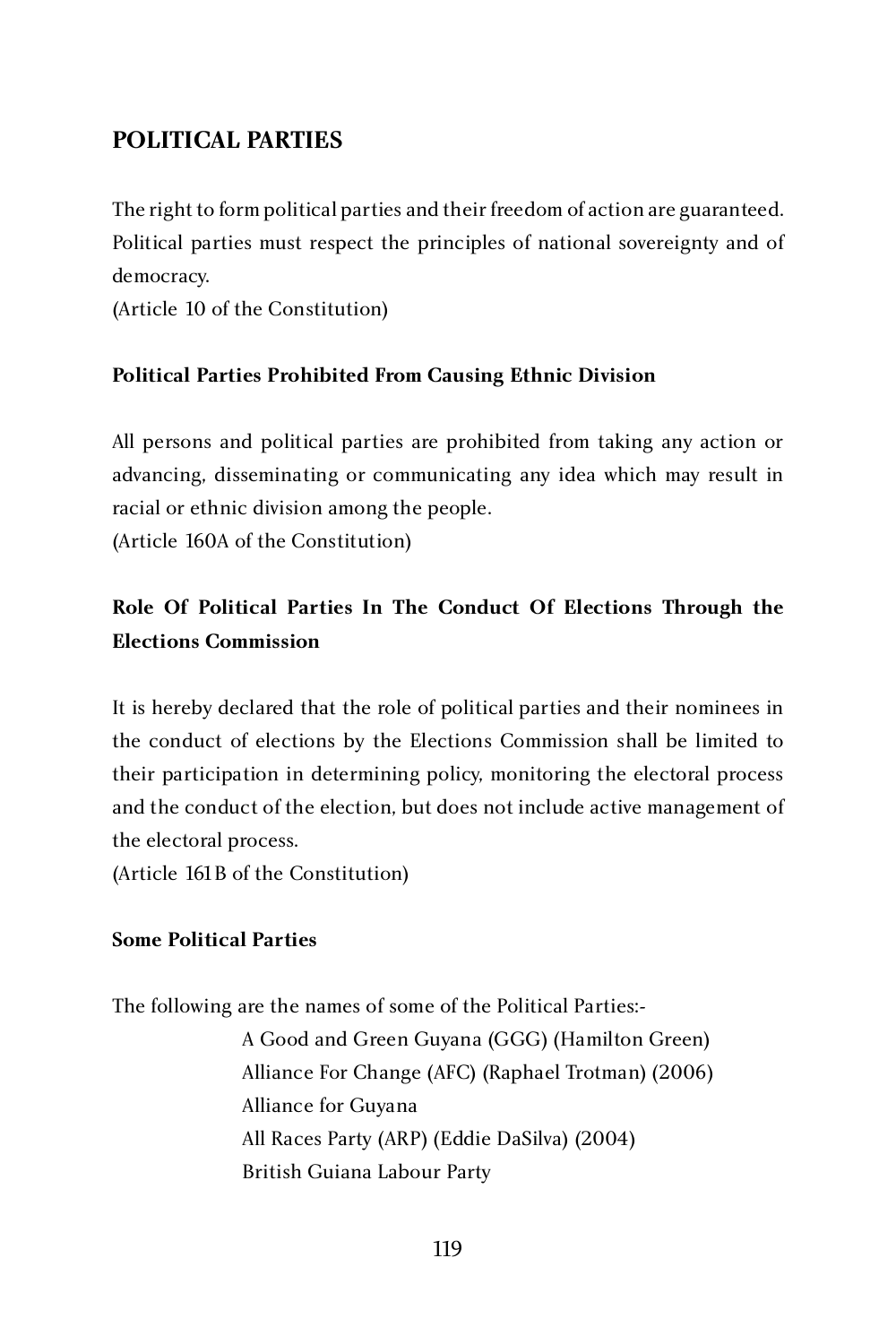Citizens Party Democratic Party (DP) (Jai Narine Singh) God Bless Guyana Guyana Action Party (GAP) Guyana Action Party/Working People's Alliance (GAP/WPA) Guyana Democratic Party (GDP) Guyana Independence Movement (GIM) (Jai Narine Singh) Guyana Patriotic Alliance (GPA) (Vic Puran) (March 2004) Guyana United Muslim Party (GUMP) (Mohamed Hoosain Ganie) Independent Socialist Party Justice For All Party (JFA) (Chandra Narine Sharma) Justice Party (JP) (Balram Singh Rai) Labour Party Liberator Party (LP) (Ganraj Kumar) National Democratic Front National Democratic Party (NDP) National Independent Party National Labour Front (NLF) (Cecil Gray) Peace, Equality and Prosperity Party (PEP) (Kelvin Wesley DeFreitas) People's Democratic Movement (PDM) (C.M. Llewellyn John) People's Democratic Party People's Progressive Party (Burnhamite) (PPP(B)) (1955) People's National Congress (PNC) (Linden Forbes Sampson Burnham) (1957) People's National Congress/Reform (PNC/R) (Hugh Desmond Hoyte) People's National Congress/Reform One Guyana (PNCR-1G) (Robert Herman Orlando Corbin) (2006)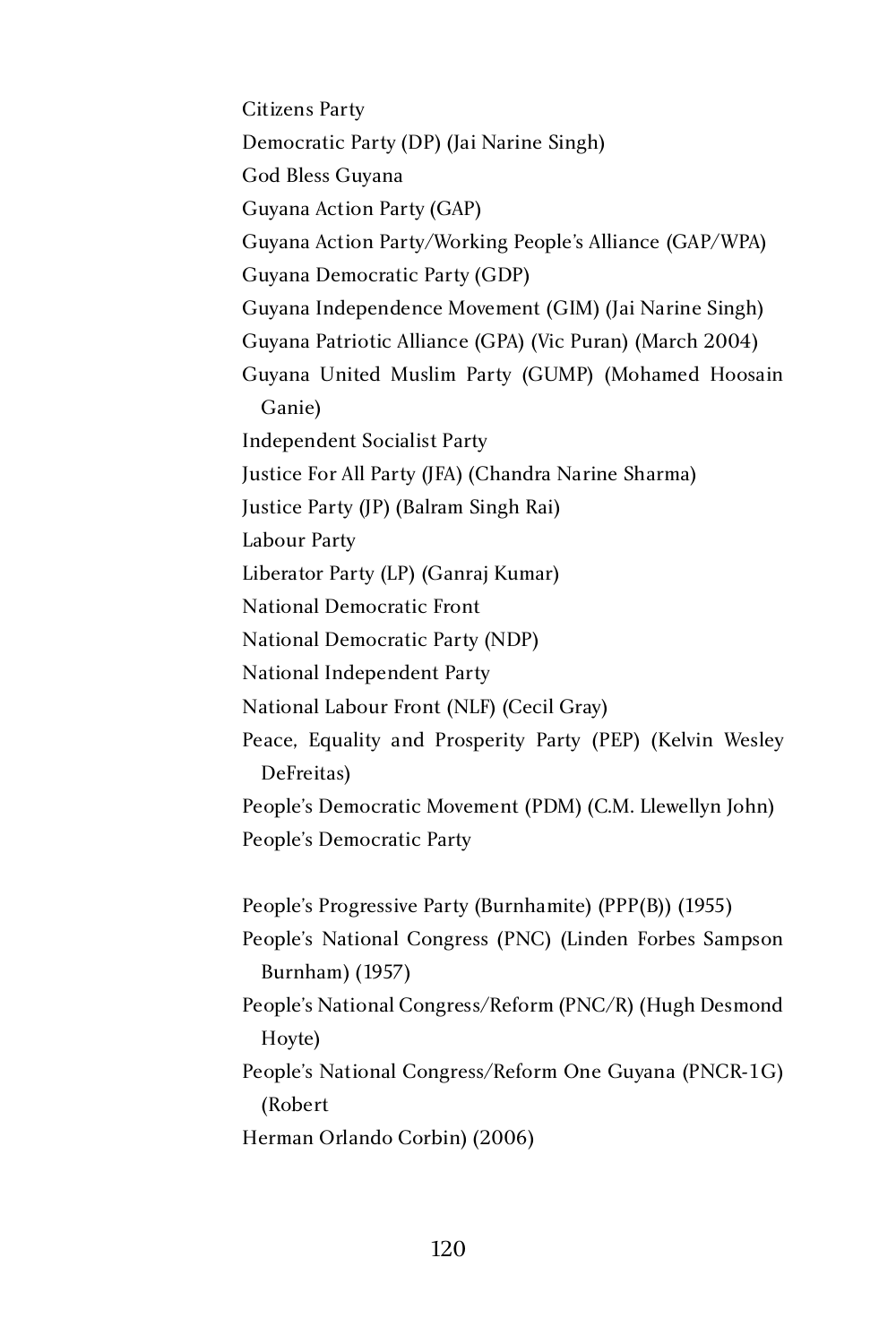People's National Party (PNP)

People's Progressive Party (PPP) (Cheddi Jagan) (1950) People's Progressive Party (Jaganite) (PPP(J)) 1955 People's Progressive Party/Civic (PPP/C) (Cheddi Jagan) (1992) Popular Party (1926) Reform Association (1896) Rise, Organise And Rebuild Party (ROAR) (Ravi Dev) United Democratic Party (UDP) (John Carter) United Farmers and Workers Party (UFWP) United Force (UF) (Peter Stanislaus d'Aguiar) (1961) The United Force (TUF) (Manzoor Nadir) United Guianese Party (UGP) Working People's Alliance (WPA) Working People's Vanguard Party (Brindley H. Benn)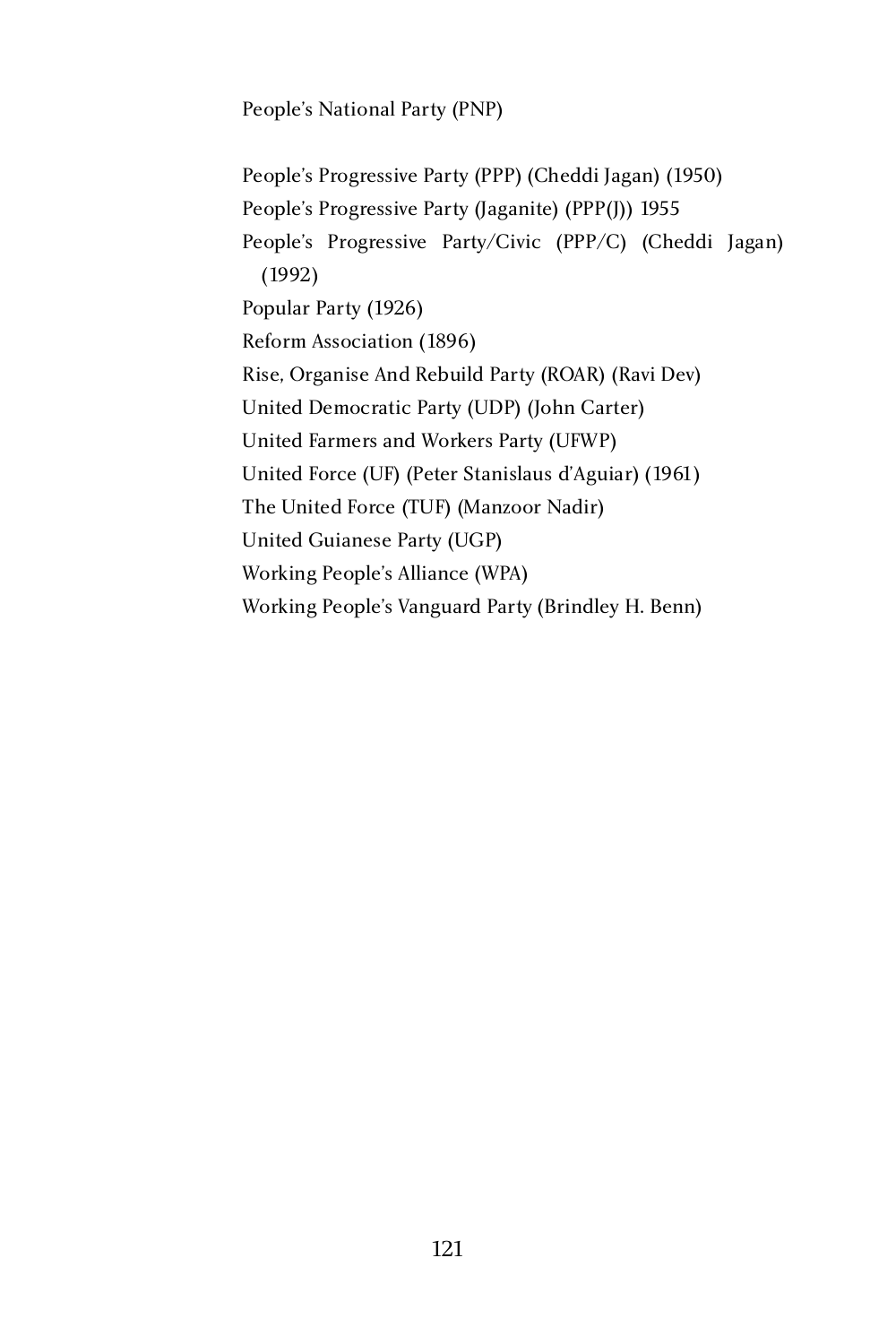#### **DATES OF ELECTIONS**

The following are the dates on which General Elections have been held in Guyana:-

> ……….(?)…………….. 1926 …… (?)…September, 1930 Tuesday, 3rd September, 1935 Monday, 24th November, 1947 Monday, 27th April, 1953 Monday, 12th August, 1957 Monday, 21st August, 1961 Monday, 7th December, 1964 Monday, 16th December, 1968 Monday, 16th July, 1973 Monday, 15th December, 1980 Monday, 9th December, 1985 Monday, 5th October, 1992 Monday, 15th December, 1997 Monday, 19th March, 2001 Monday, 28th August, 2006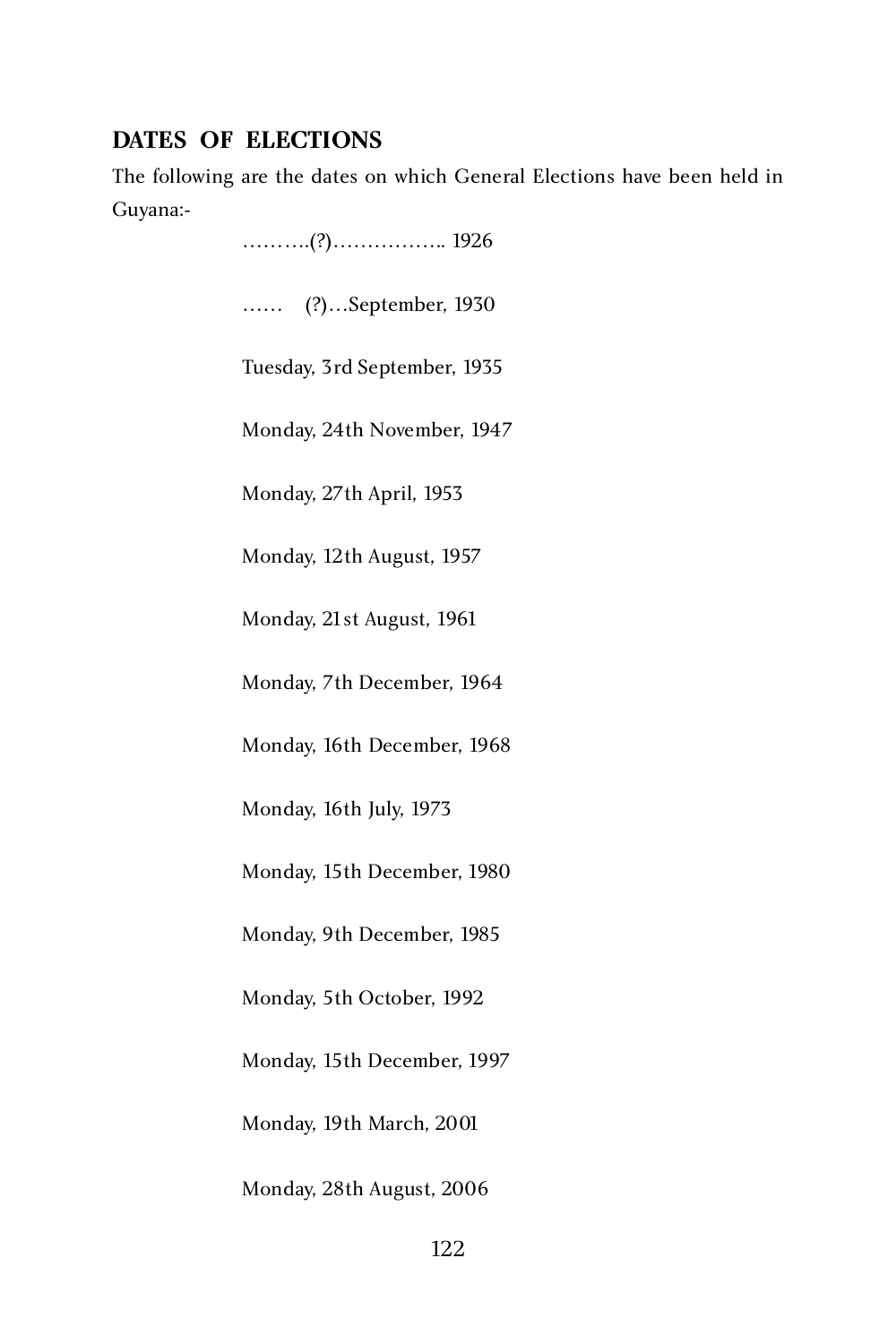| <br> <br> <br> |  |
|----------------|--|
| 5              |  |
| こくにくく          |  |
| י<br>י         |  |

| PERIOD AND           | <b>DATE</b>      | PPP               | PPP(B)      | Ë                    | $\mathbf{H}$ | Inde- | $\overline{P}$    | UDP | WPA          | ${\rm GAP}/$ | <b>ROAR</b> | <b>NLF</b>       | <b>AFC</b> | ${\rm GAP}/$ | <b>TOTAL</b>    |
|----------------------|------------------|-------------------|-------------|----------------------|--------------|-------|-------------------|-----|--------------|--------------|-------------|------------------|------------|--------------|-----------------|
| <b>BODY</b>          | $\overline{O}$   | PPP <sub>()</sub> | PNC         | ΓUF                  | and          | pend- |                   |     |              | WPA          |             |                  |            | <b>ROAR</b>  |                 |
|                      | <b>ELECTIONS</b> |                   | PPP/C PNC/R |                      | Ë            | ents  |                   |     |              |              |             |                  |            |              |                 |
|                      |                  |                   | PNCR-1G     |                      |              |       |                   |     |              |              |             |                  |            |              |                 |
|                      | 1953             | Monday, 27th      |             |                      |              |       |                   |     |              |              |             |                  |            |              |                 |
| House of Assembly    | Apr., 1953       | $18*$             |             |                      |              | 4     | $\mathbf{\Omega}$ |     |              |              |             |                  |            |              | 24              |
| 1957 - 1961          | Monday, 12th     |                   |             |                      |              |       |                   |     |              |              |             |                  |            |              |                 |
| Legislative Council  | Aug., 1957       | $\sigma$          | 3           |                      |              |       |                   |     |              |              |             |                  |            |              | $\overline{14}$ |
| 1961 - 1964          | Monday, 21st     |                   |             |                      |              |       |                   |     |              |              |             |                  |            |              |                 |
| Legislative Assembly | Aug., 1961       | $20*$             | ᄅ           | 4                    |              |       |                   |     |              |              |             |                  |            |              | 55              |
| 1964 - 1966          | Monday, 7th      |                   |             |                      |              |       |                   |     |              |              |             |                  |            |              |                 |
| House of Assembly    | Dec., 1964       | 24                | $22*$       | $\stackrel{*}{\sim}$ |              |       |                   |     |              |              |             |                  |            |              | 53              |
| 1966 - 1968          |                  |                   |             |                      |              |       |                   |     |              |              |             |                  |            |              |                 |
| National Assembly    |                  |                   |             |                      |              |       |                   |     |              |              |             |                  |            |              |                 |
| $1969 - 1973$        | Monday, 16th     |                   |             |                      |              |       |                   |     |              |              |             |                  |            |              |                 |
| National Assembly    | Dec., 1968       | $\mathbf{a}$      | $50*$       | 4                    |              |       |                   |     |              |              |             |                  |            |              | 53              |
| $1973 - 1980$        | Monday, 16th     |                   |             |                      |              |       |                   |     |              |              |             |                  |            |              |                 |
| National Assembly    | July, 1973       | $\overline{14}$   | $57*$       |                      | 2            |       |                   |     |              |              |             |                  |            |              | 53              |
| 1980 - 1985          | Monday, 15th     |                   |             |                      |              |       |                   |     |              |              |             |                  |            |              |                 |
| National Assembly    | Dec., 1980       | $\overline{a}$    | 53*         | $\mathbf{\sim}$      |              |       |                   |     |              |              |             |                  |            |              | 65              |
| 1985 - 1992          | Monday, 9th      |                   |             |                      |              |       |                   |     |              |              |             |                  |            |              |                 |
| National Assembly    | Dec., 1985       | $^{\circ}$        | $54*$       | 2                    |              |       |                   |     |              |              |             |                  |            |              | 65              |
| 1992 - 1997          | Monday, 5th      |                   |             |                      |              |       |                   |     |              |              |             |                  |            |              |                 |
| National Assembly    | Oct., 1992       | $56*$             | 26          |                      |              |       |                   |     | $\mathbf{c}$ |              |             |                  |            |              | 59              |
| $1998 - 2001$        | Monday, 15th     |                   |             |                      |              |       |                   |     |              |              |             |                  |            |              |                 |
| National Assembly    | Dec., 1997       | $56*$             | 25          | $\mathbf{\Omega}$    |              |       |                   |     |              |              |             | AFG <sub>2</sub> |            |              | 65              |
| $200I - 2006$        | Monday, 19th     |                   |             |                      |              |       |                   |     |              |              |             |                  |            |              |                 |
| National Assembly    | Mar., 2001       | $54*$             | 27          | $\tilde{1}$          |              |       |                   |     |              | 2            |             |                  |            |              | 59              |
| Since 2006           | Monday, 28th     |                   |             |                      |              |       |                   |     |              |              |             |                  |            |              |                 |
| National Assembly    | Aug., 2006       | $56*$             | 22          |                      |              |       |                   |     |              |              |             |                  | S          |              | 65              |
| * Formed Government  |                  |                   |             |                      |              |       |                   |     |              |              |             |                  |            |              |                 |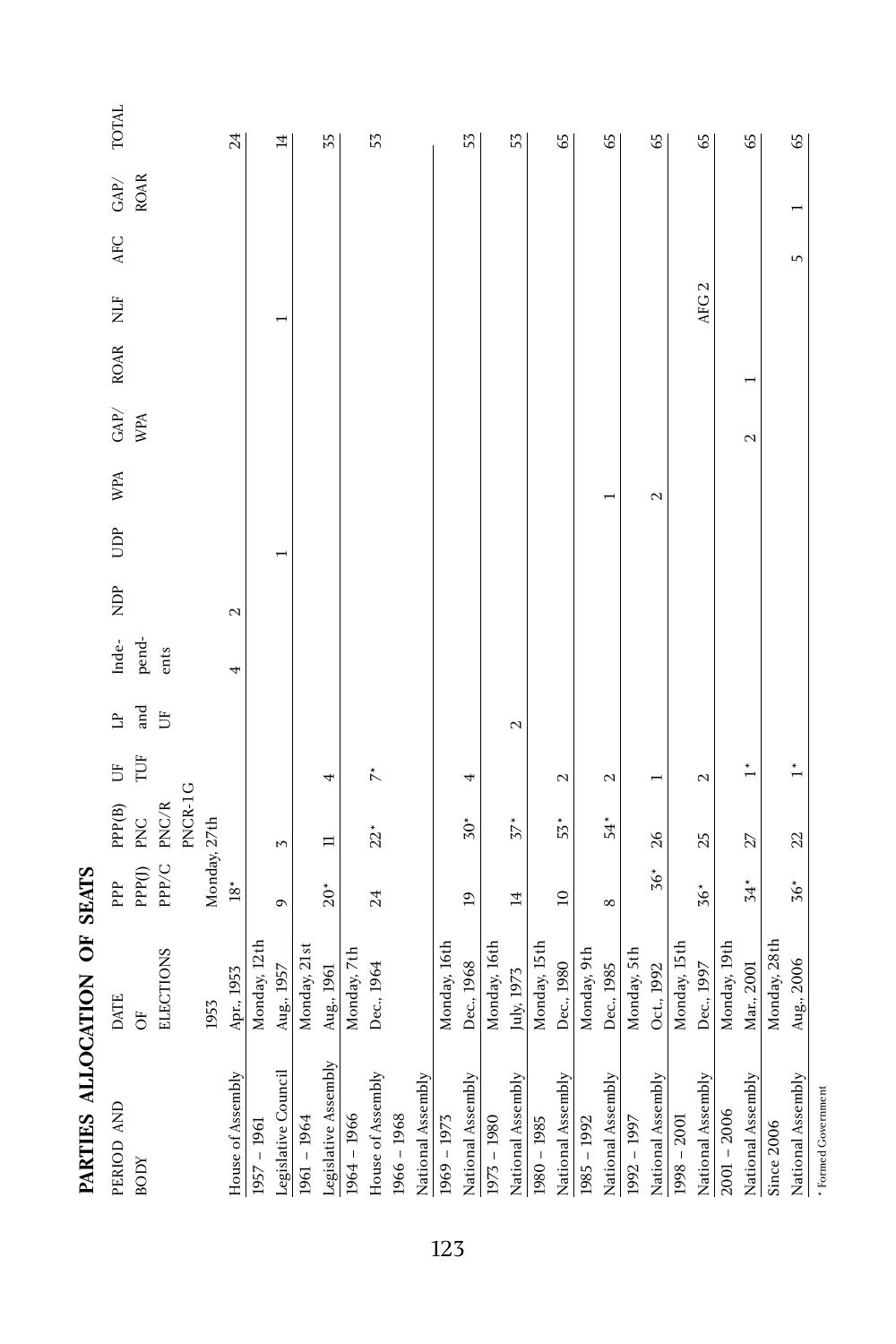## **REFERENCES/SUGGESTIONS FOR FURTHER**

**SHAHABUDDEEN, MOHAMED** - Constitutional Development in Guyana:- 1621 – 1978

## **GECOM'S REGULATIONS GOVERNING ELECTIONS** – 1961 onwards

# **CONSTITUTIONS OF BRITISH GUIANA AND THE REPUBLIC OF GUYANA.**

# **GOVERNORS' PRESIDENTS', SPEAKERS' PROCLAMATIONS** – Parliament Office

## **AUTHOR'S PERSONAL NOTES AND DIARIES:**  1964 – 2002

#### **GECOM'S DECLARATION OF ELECTIONS RESULTS** - 1961 – onwards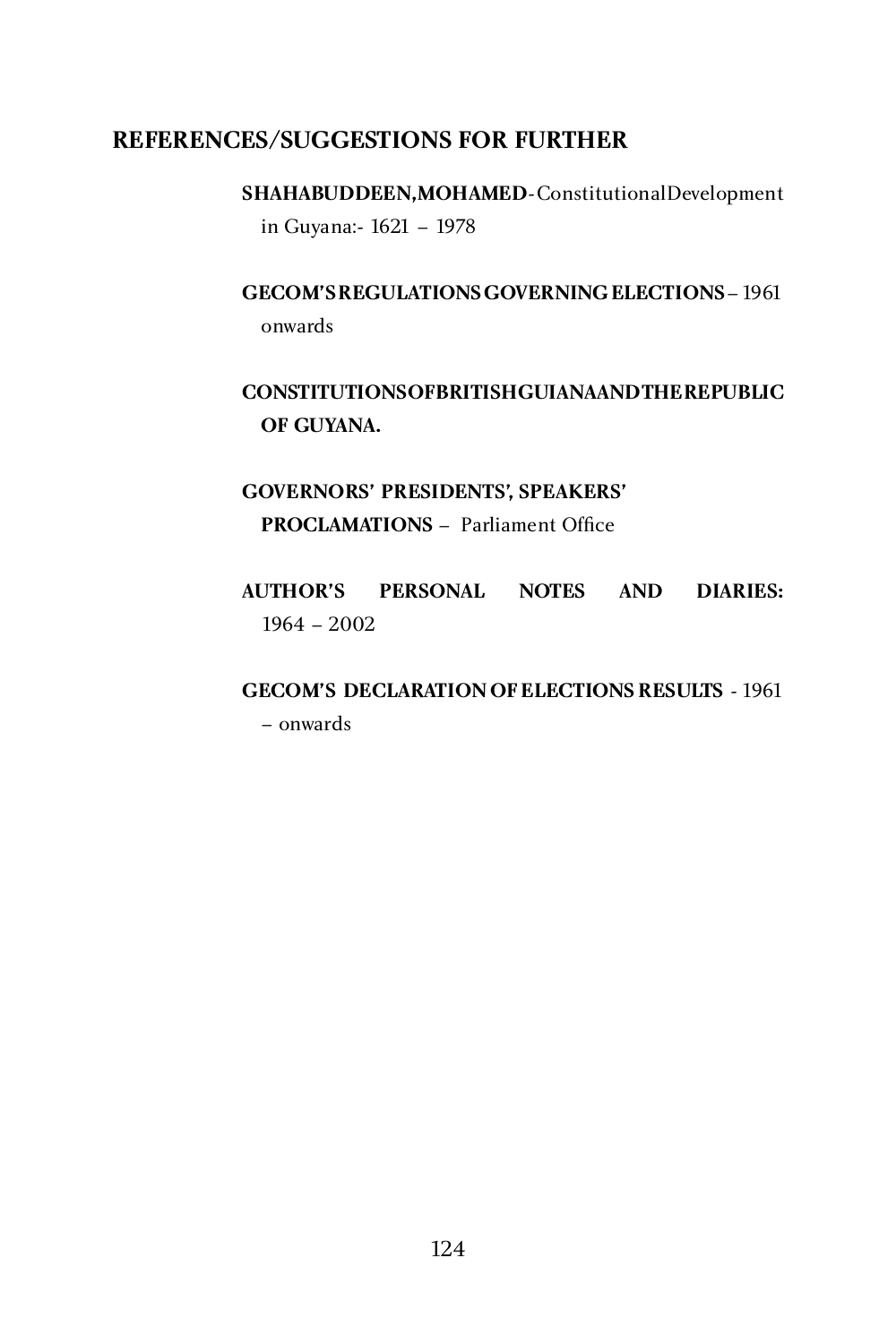# **PART V**

# **SUPREME ORGANS OF DEMOCRATIC POWER**

The National Congress of Local Democratic Organs The Supreme Congress of the People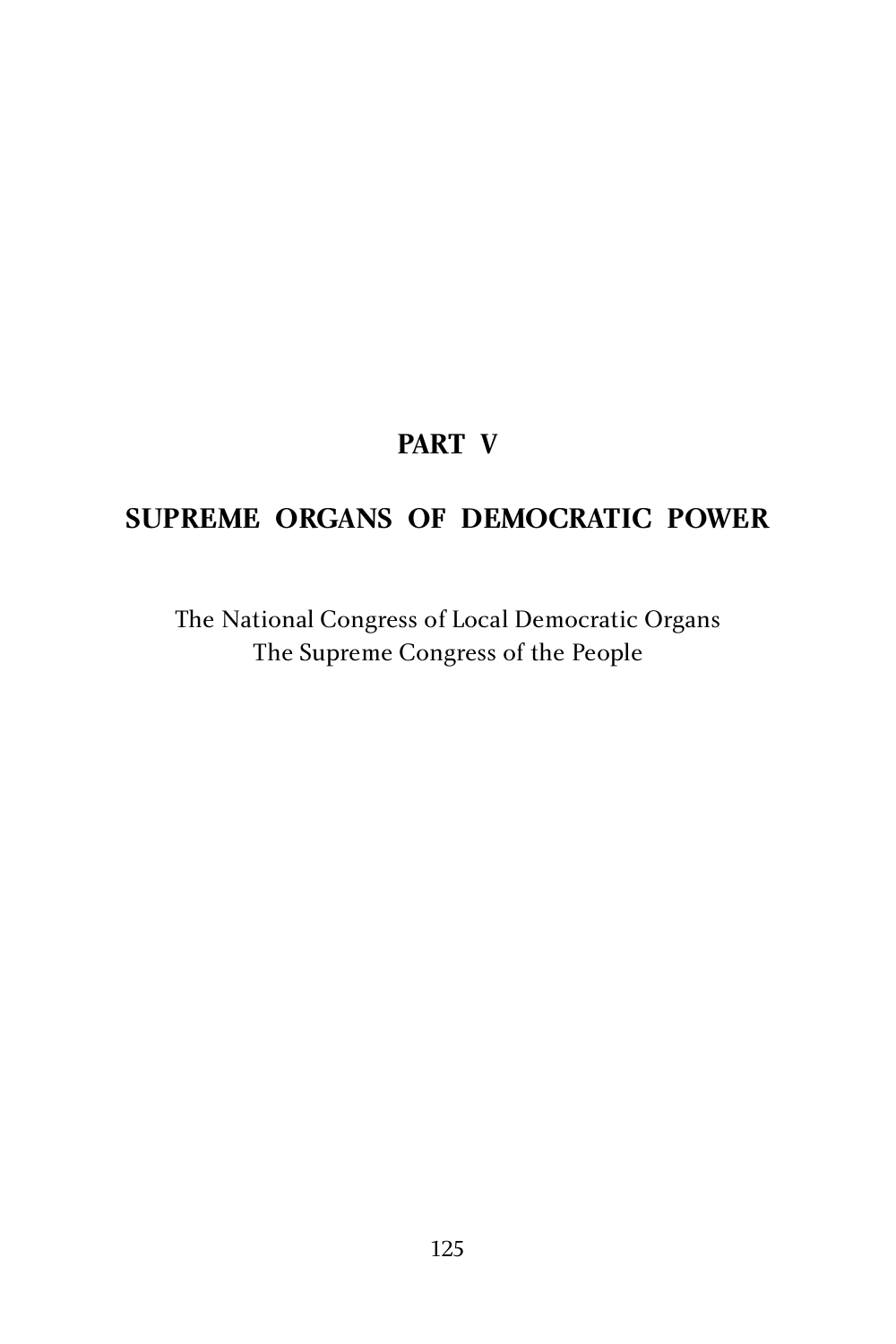## **SUPREME ORGANS OF DEMOCRATIC POWER**

The 1980 Constitution established the following as the five supreme organs of democratic power in Guyana:-

- (i) the Parliament;
- (ii) the National Congress of Local Democratic Organs (NCLDO);
- (iii) the Supreme Congress of the People;<br>(iv) the President; and
- the President; and<br>the Cabinet.
- $(v)$  the Cabinet.

# **THE NATIONAL CONGRESS OF LOCAL DEMOCRATIC ORGANS**

The National Congress of Local Democratic Organs (NCLDO) consisted of 20 Members – two each elected by each Regional Democratic Council.

The NCLDO had responsibility for representing the interests of local government in Guyana and such other duties and functions as were assigned to it by the Constitution or by any other law.

The National Congress of Local Democratic Organs was abolished in 2000 by an amendment which was made to the Constitution by the Constitution (Amendment) (No. 3) Act 2000 (Act No. 14 of 2000).

## **THE SUPREME CONGRESS OF THE PEOPLE**

The Supreme Congress of the People consisted of all Members of the National Assembly and all Members of the National Congress of Local Democratic Organs.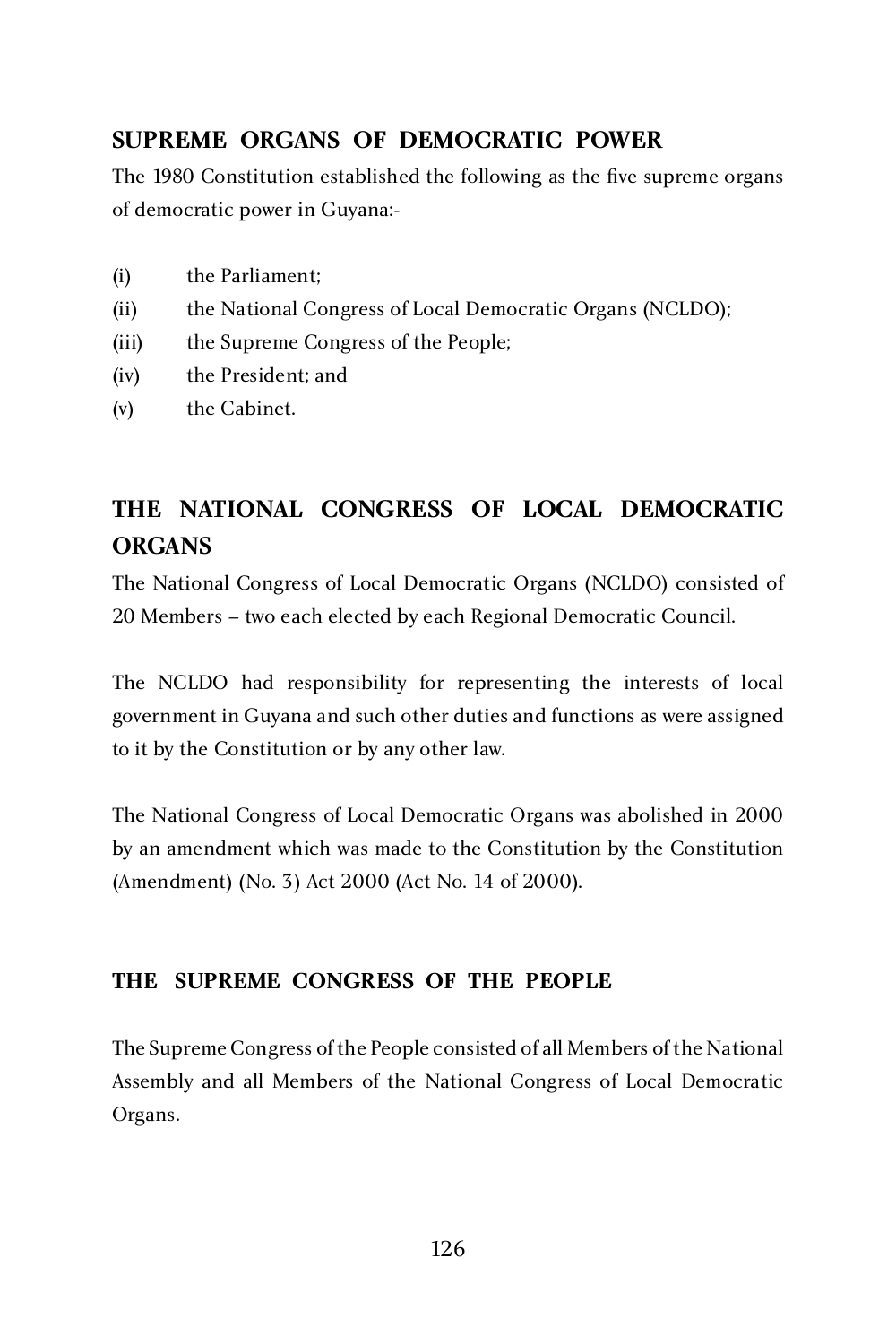The Chairman of the Supreme Congress of the People was the Speaker of the National Assembly and the Clerk and Deputy Clerk of the Supreme Congress were the Clerk and Deputy Clerk of the National Assembly.

The Supreme Congress discussed matters of public interest and made recommendations thereon to the National Assembly or the Government. In particular, the Congress advised the President on matters which he referred to it.

The Supreme Congress of the People was abolished in 2000 by an amendment which was made to the Constitution by the Constitution (Amendment) (No. 3) Act 2000 (Act No. 14 of 2000).

## **EFERENCES/SUGGESTIONS FOR FURTHER**

# **CONSTITUTION OF THE CO-OPERATIVE REPUBLIC OF GUYANA** – Chapters 7, 8 (1980)

#### **OFFICIAL GAZETTES** –1980, onwards

#### **RECORDS OF MINISTRY OF REGIONAL DEVELOPMENT**

– 1980, onwards

**CONSTITUTION** (Amendment) (No.3) Act 2000 – Act No. 14 of 2000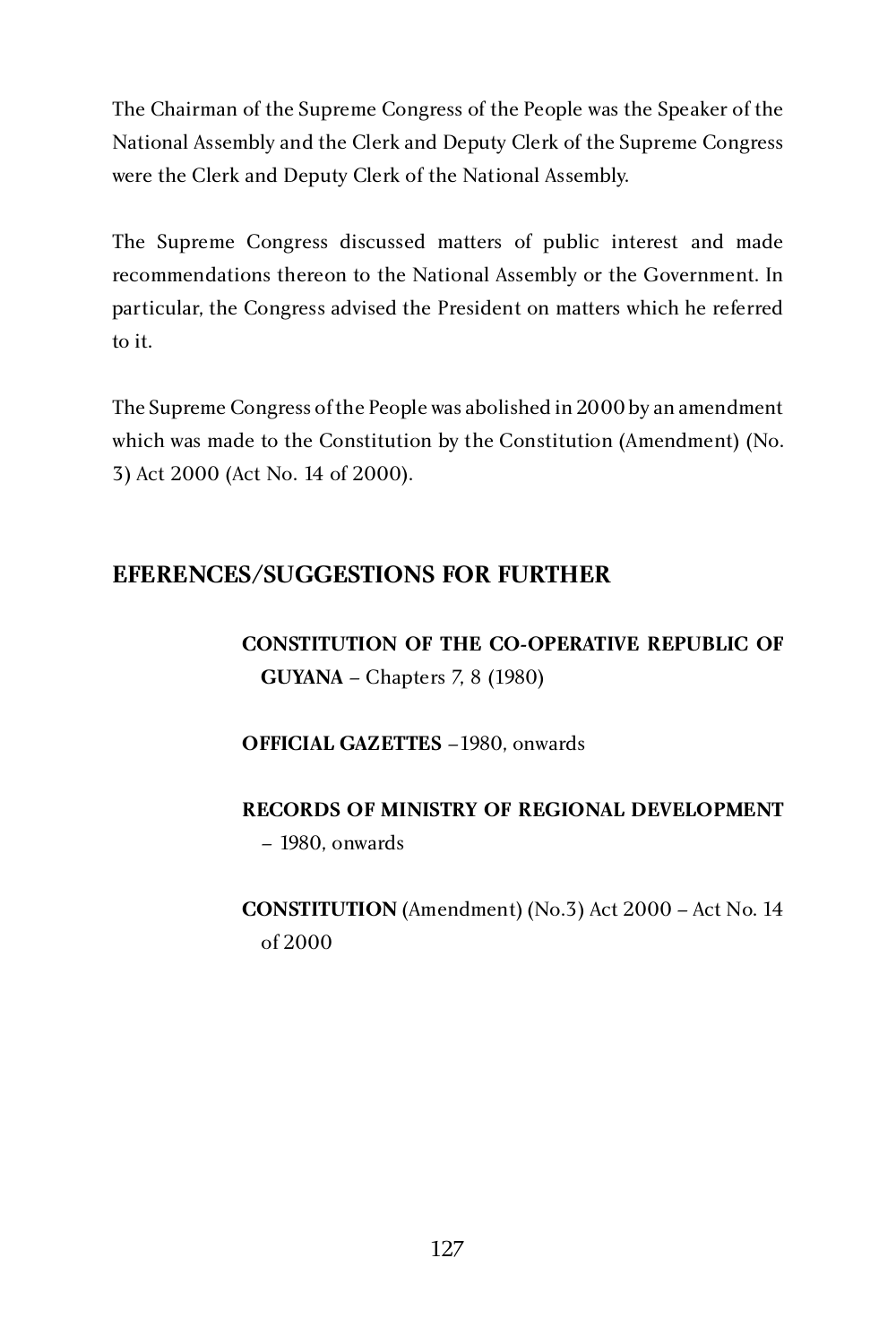# **PART VI**

# **LEGISLATIVE BODIES**

Names and Periods of Legislative Bodies Parties Forming Governments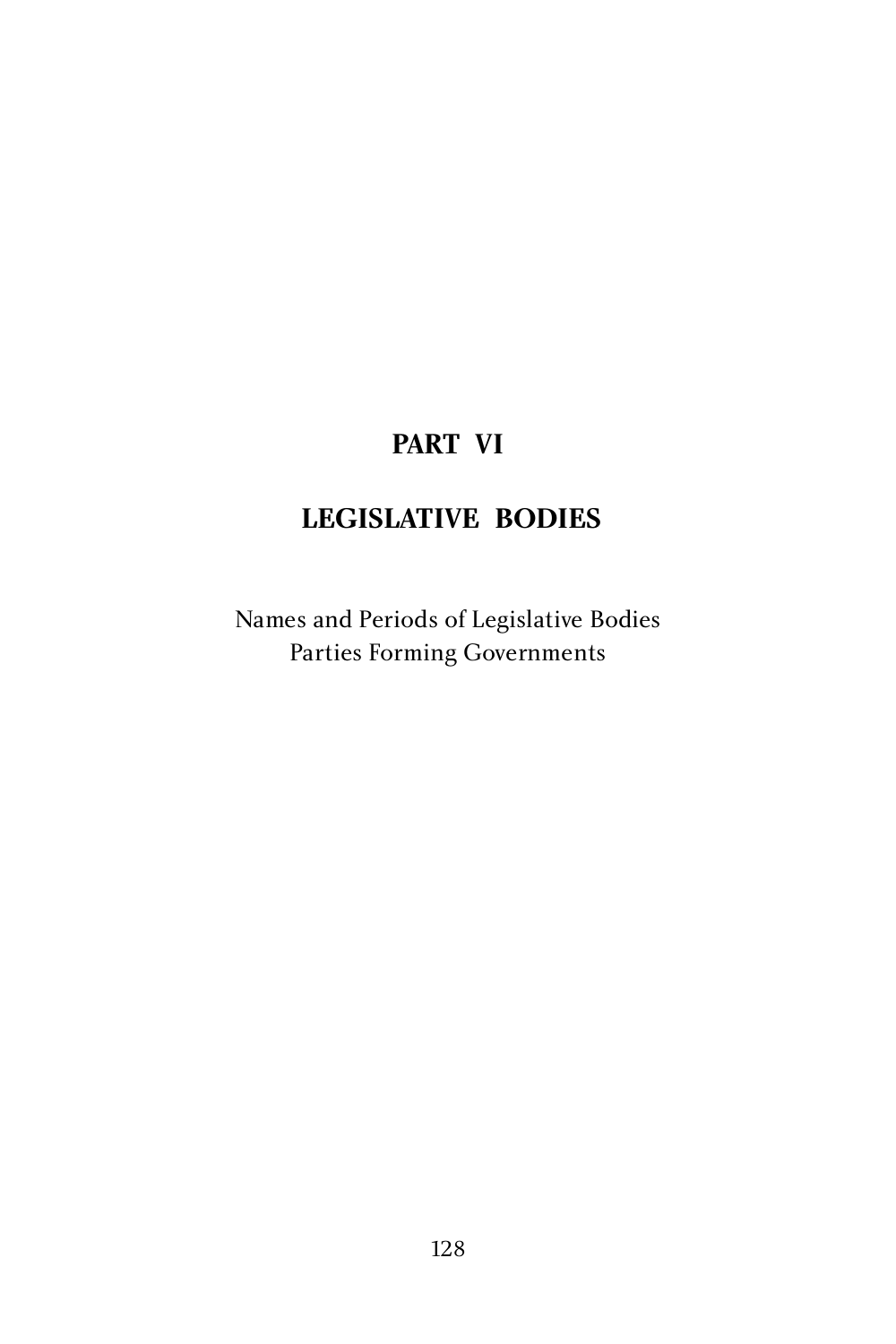## **NAMES AND PERIODS OF LEGISLATIVE BODIES**

The following are the names of the Legislative Bodies established by the Dutch from 1732 and continued by the British from 1803 to 1928, those established by the British from 1928, and the Parliamentary Bodies of Guyana from the time of Guyana's attainment of Independence on 26th May, 1966:-

#### **Legislative Body established by the Dutch**

1732 to 1803 Court of Policy

#### **Dutch Legislative Body continued by the British**

1803 to 1928 Court of Policy

#### **Legislative Bodies established by the British**

| 1928 to 1930 | First Legislative Council                                                  |
|--------------|----------------------------------------------------------------------------|
| 1930 to 1935 | Second Legislative Council                                                 |
| 1935 to 1947 | Third Legislative Council                                                  |
| 1947 to 1953 | <b>Fourth Legislative Council</b>                                          |
| 1953         | First House of Assembly and First State Council (Bicameral<br>Legislature) |
| 1954 to 1957 | First Legislative Council (Interim - Wholly Nominated)                     |
| 1957 to 1961 | Second Legislative Council                                                 |
| 1961 to 1964 | First Legislative Assembly and First Senate (Bicameral<br>Legislature)     |
| 1964 to 1966 | House of Assembly                                                          |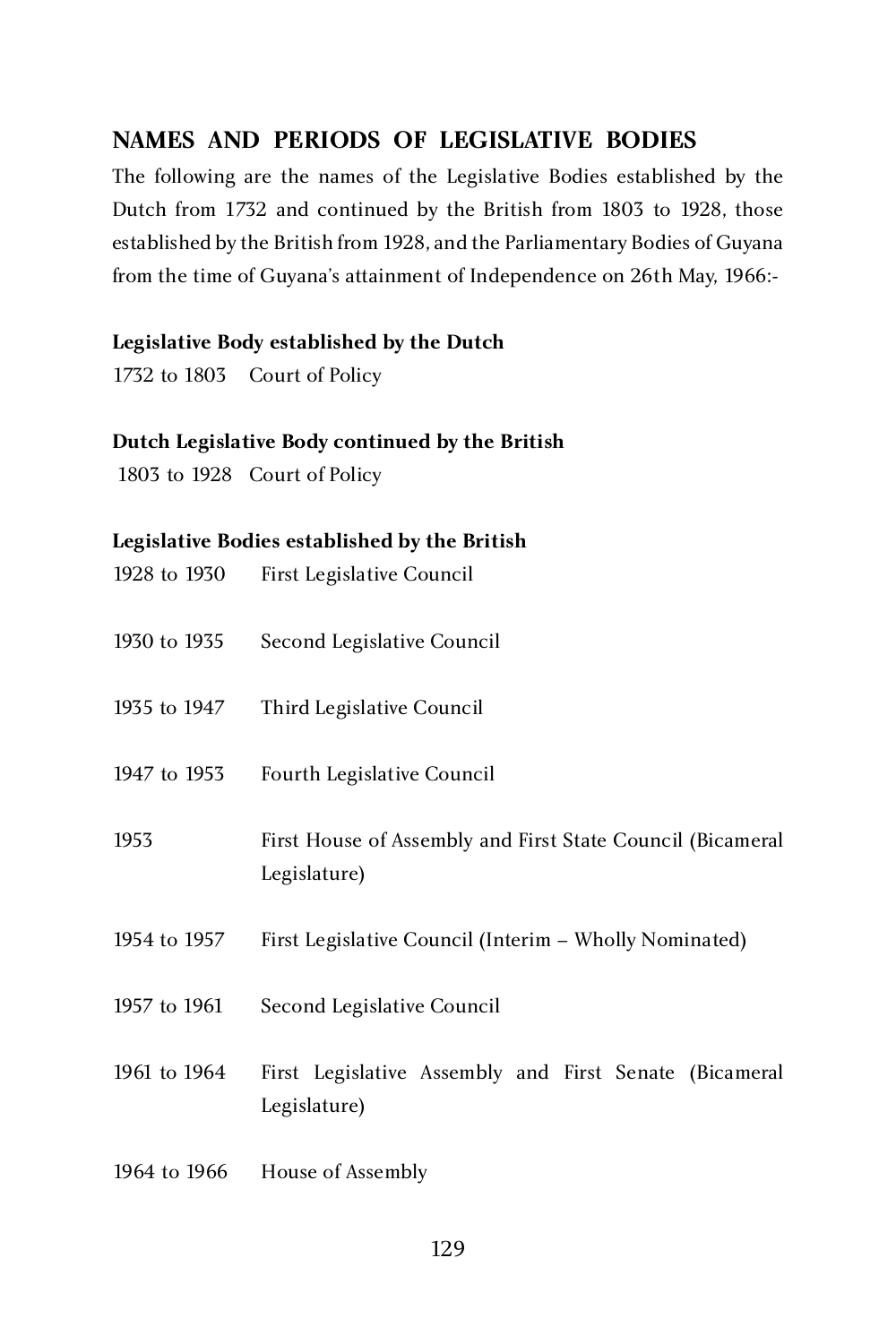#### **Parliamentary Bodies of Guyana (From Independence – 26th May, 1966)**

| 1966 to 1968 | National Assembly of First Parliament of Guyana   |
|--------------|---------------------------------------------------|
| 1969 to 1973 | National Assembly of Second Parliament of Guyana  |
| 1973 to 1980 | National Assembly of Third Parliament of Guyana   |
| 1980 to 1985 | National Assembly of Fourth Parliament of Guyana  |
| 1986 to 1992 | National Assembly of Fifth Parliament of Guyana   |
| 1992 to 1997 | National Assembly of Sixth Parliament of Guyana   |
| 1998 to 2001 | National Assembly of Seventh Parliament of Guyana |
| 2001 to 2006 | National Assembly of Eighth Parliament of Guyana  |
| Since 2006   | National Assembly of Ninth Parliament of Guyana   |

# **PARTIES FORMING GOVERNMENTS**<br>1928 to 1953 (Colonial)

- 1928 to 1953
- 1953 People's Progressive Party (PPP)
- 1954 to 1957 No Party formed the Government. There was an Interim Wholly Nominated Legislative Council
- 1957 to 1961 People's Progressive Party (PPP)
- 1961 to 1964 People's Progressive Party (PPP)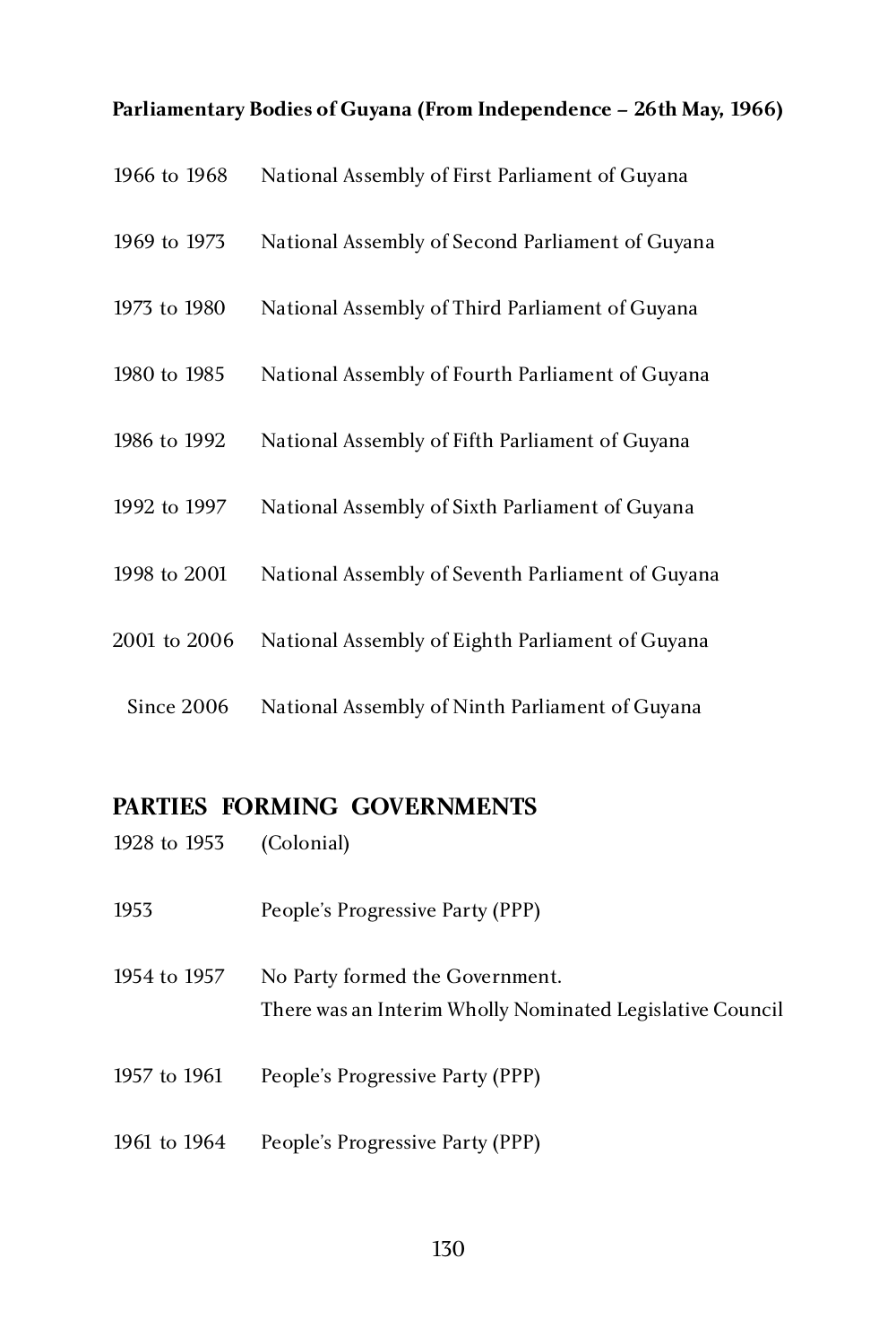- 1964 to 1968 People's National Congress and United Force (PNC & UF)
- 1968 to 1973 People's National Congress (PNC)
- 1973 to 1980 People's National Congress (PNC)
- 1980 to 1985 People's National Congress (PNC)
- 1985 to 1992 People's National Congress (PNC)
- 1992 to 1997 People's Progressive Party/Civic (PPP/C)
- 1997 to 2001 People's Progressive Party/Civic (PPP/C)
- 2001 to 2006 People's Progressive Party/Civic, with The United Force (PPP/C & TUF)
- Since 2006 People's Progressive Party/Civic, with The United Force (PPP/C & TUF)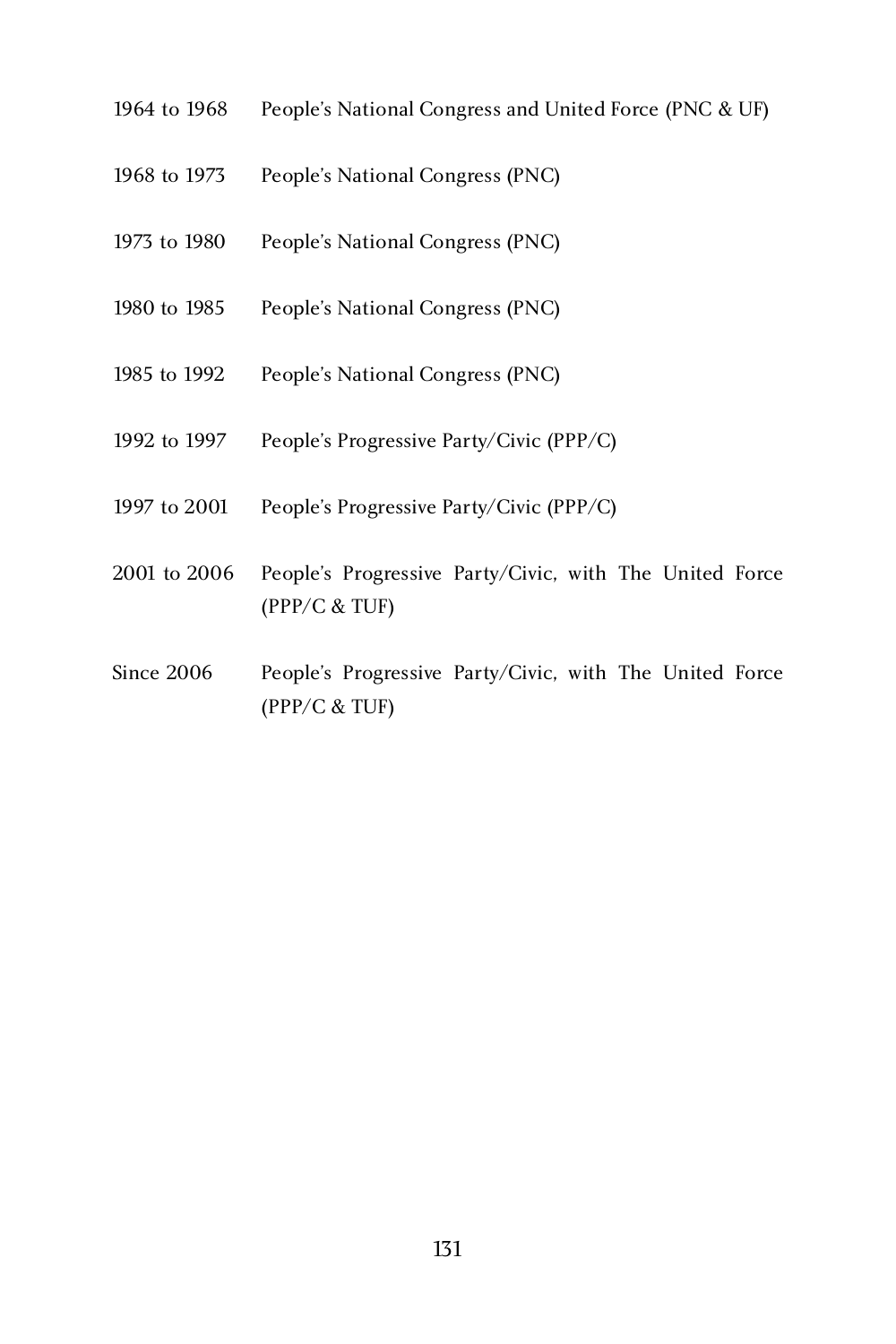# **PART VII**

# **OFFICIALS**

Kings and Queens of England<br>Governors of British Guiana Governors-General Presidents Presidents Presiding in the Legislature Speakers<br>Deputy Speakers Deputy Speakers Presidents of Upper Houses Vice-Presidents of Upper Houses Ex Officio and other Official Members in the Legislature The First Ministers<br>Premiers/Prime Ministers Premiers/Prime Ministers Leaders of the Opposition/Minority Leaders Non-Elected Ministers and Non-Elected Parliamentary Secretaries The First Women Legislators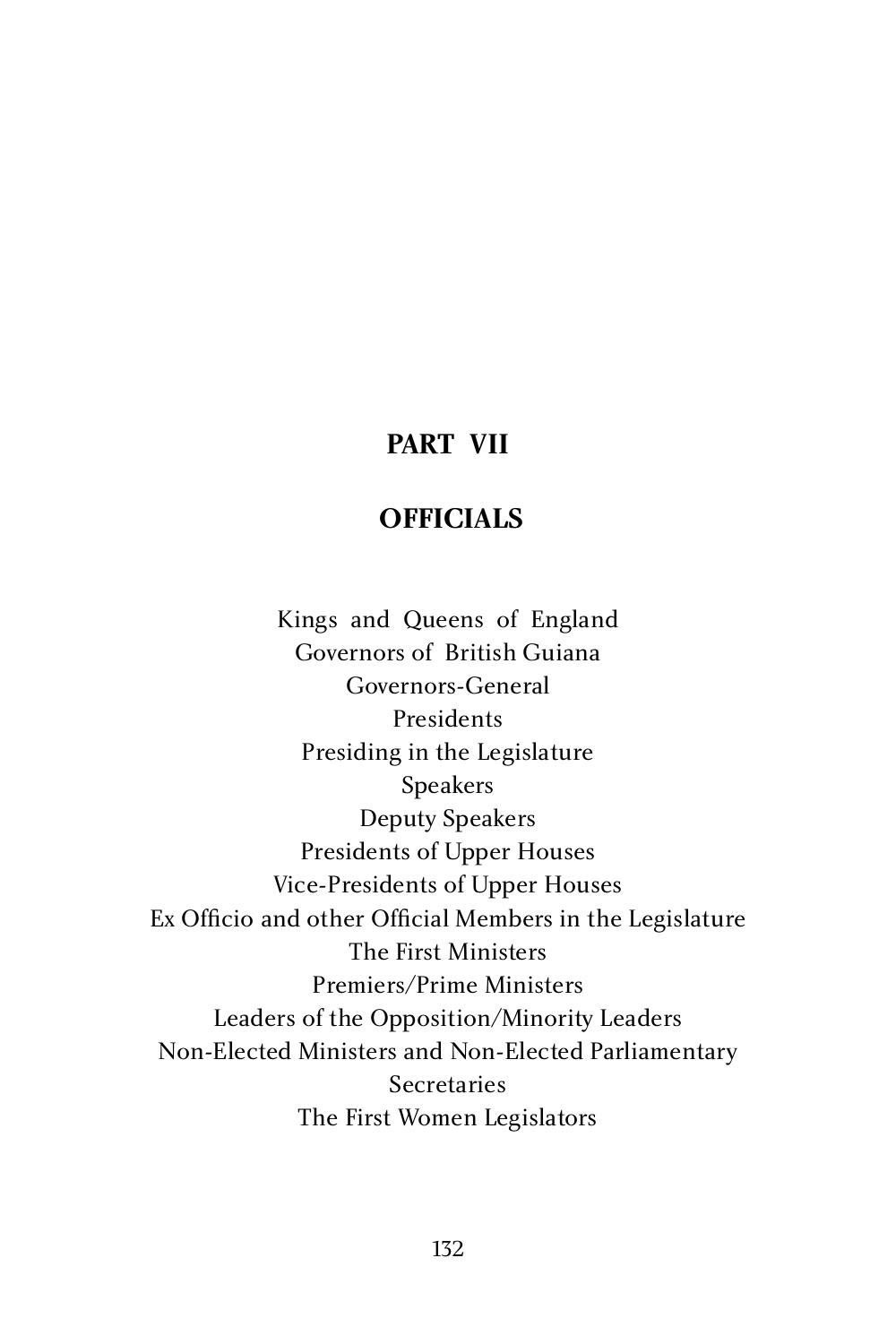## **KINGS AND QUEENS OF ENGLAND**

The Monarchs of Great Britain have been part of our legislative process.

No Bill could have become law until either the Governor of the Colony shall have assented thereto in the Monarch's name and on the Monarch's behalf, and shall have signed the same in token of such assent, or the Monarch shall have given assent thereto through a Secretary of State.

A law, even though assented to by the Governor, could have been disallowed by the Monarch.

It was not until when Guyana became a Republic on 23rd February, 1970, and accordingly ceased to be part of Her Majesty's dominions, that the British Monarch was no longer involved in the assent to our laws.

The following are the Kings and Queens of England since the Stuart House in 1603:-

# **Stuart House**

| $1603 - 1625$ | King James I                            |
|---------------|-----------------------------------------|
| $1625 - 1649$ | King Charles I                          |
| $1649 - 1660$ | (Republic under Oliver Cromwell and his |
|               | son Richard)                            |
| $1660 - 1685$ | King Charles II                         |
| $1685 - 1688$ | King James II                           |
| $1689 - 1694$ | Queen Mary II )                         |
| $1689 - 1702$ | King William III ) Joint Sovereigns     |
| $1702 - 1714$ | Queen Anne                              |
|               |                                         |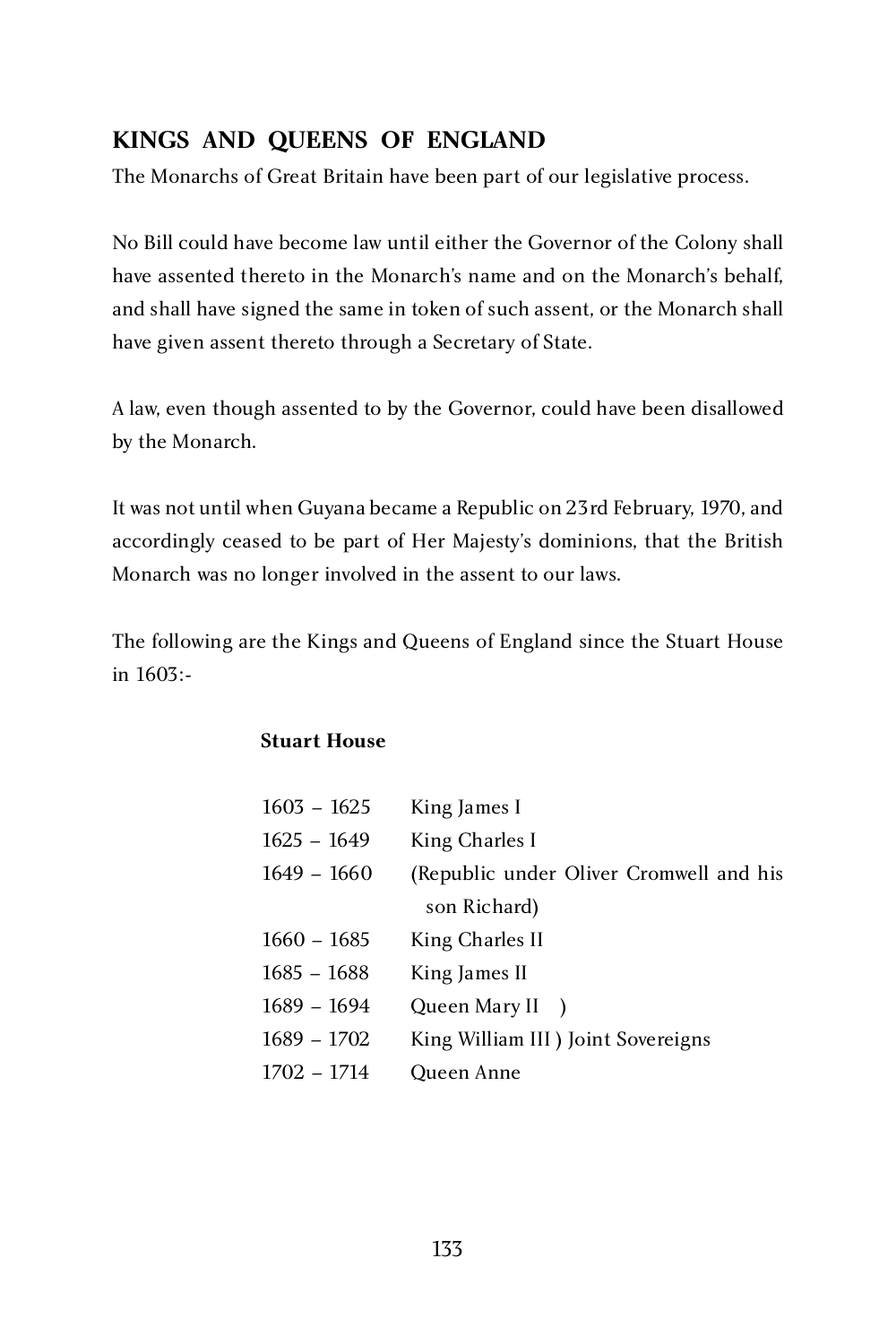# **Hanoverian House**

| 1714 – 1727   | King George I                       |
|---------------|-------------------------------------|
| 1727 – 1760   | King George II                      |
| 1760 – 1820   | King George III                     |
| $1820 - 1830$ | King George IV (Regent 1811 - 1820) |
| 1830 – 1837   | King William IV                     |
|               |                                     |

#### **Saxe-Coburg and Gotha House**

| 1837 – 1901 | - Oueen Victoria |
|-------------|------------------|
| 1901 - 1910 | King Edward VII  |

#### **Windsor House**

| 1910 – 1936       | King George V      |
|-------------------|--------------------|
| 1936              | King Edward VIII   |
| $1936 - 1952$     | King George VI     |
| <b>Since 1952</b> | Queen Elizabeth II |
|                   |                    |

#### **GOVERNORS OF BRITISH GUIANA**

There were 37 persons who were either Governors, or Acting Governors or Officers Administering the Government, from the time of the Union in 1831, of the Colonies of Demerara and Essequibo and Berbice as British Guiana, to 1928, when British Guiana, under a new Constitution, became a British Crown Colony, with its First Legislative Council which replaced the Dutch created bodies of the Court of Policy and the Combined Court, who would have presided in the Legislative Council.

The first of these was –<br>1831 Maior Major-General Sir Benjamin D'Urban, KCB, KCH, Governor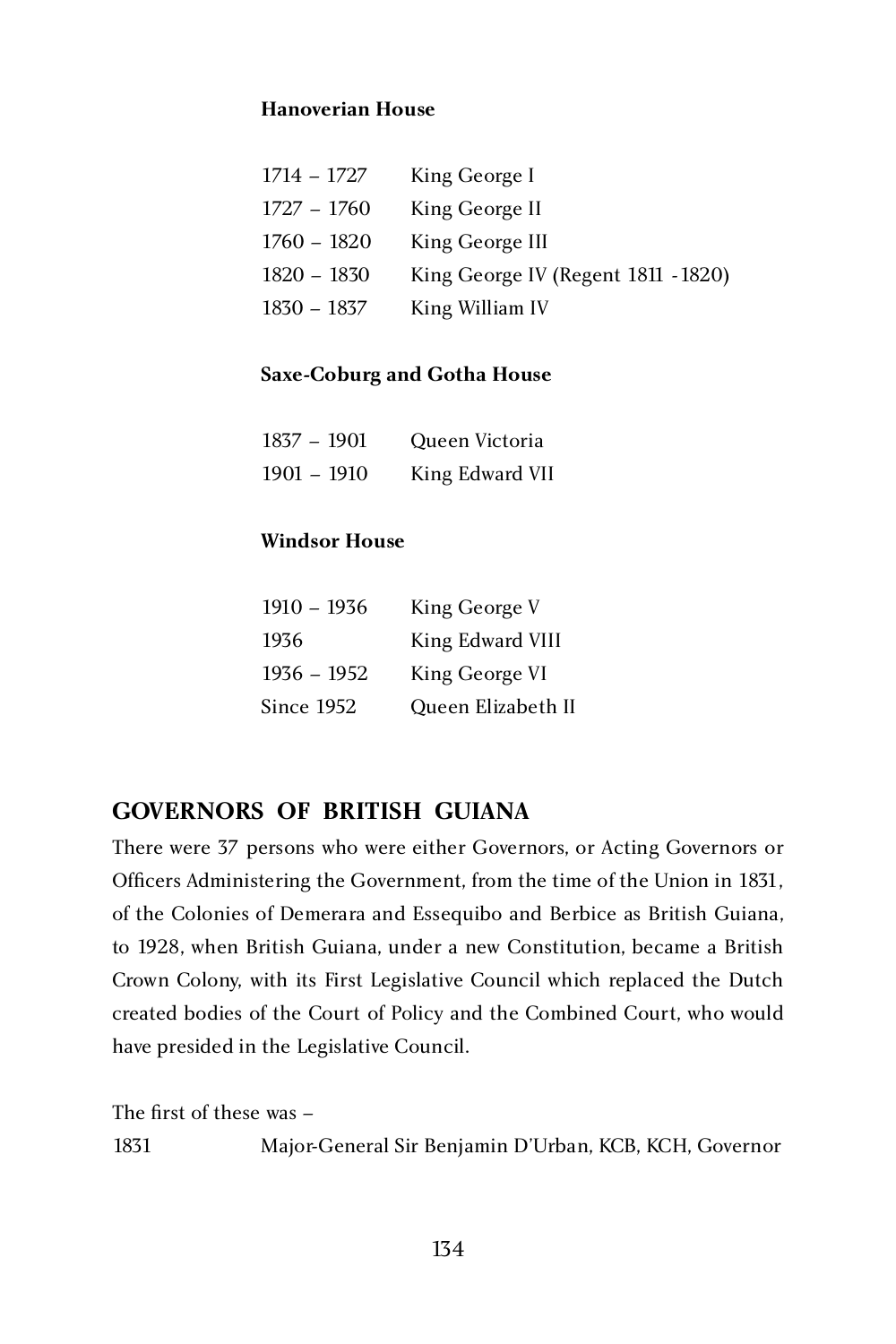From 1928, to the time in 1953 when the Office of Speaker was established, there were 10 persons who were Governors, or Acting Governors, or Officers Administering the Government, and who would have presided in the Legislative bodies, as follows:-

| 1928 | Brigadier General Sir Frederick Gordon Guggisberg, KCMG,<br>DSO, RE, Governor    |
|------|----------------------------------------------------------------------------------|
| 1929 | Sir Crawford Douglas Douglas-Jones, CMG,<br>Officer Administering the Government |
| 1930 | Sir Edward Brandis Denham, KCMG, KBE,<br>Governor                                |
| 1934 | Sir Crawford Douglas Douglas-Jones, CMG,<br>Officer Administering the Government |
| 1935 | Sir Geoffrey Alexander Stafford Northcote, KCMG,<br>Governor                     |
| 1937 | Sir (Eubule) John Waddington, KCMG, OBE,<br>Officer Administering the Government |
| 1937 | Sir Wilfred Edward Francis Jackson, GCMG,<br>Governor                            |
| 1939 | Sir (Eubule) John Waddington, KCMG, OBE,<br><b>Acting Governor</b>               |
| 1939 | George Douglas Owen, Esquire, CMG,<br>Officer Administering the Government       |
| 1939 | Sir Wilfred Edward Francis Jackson, GCMG,<br>Governor                            |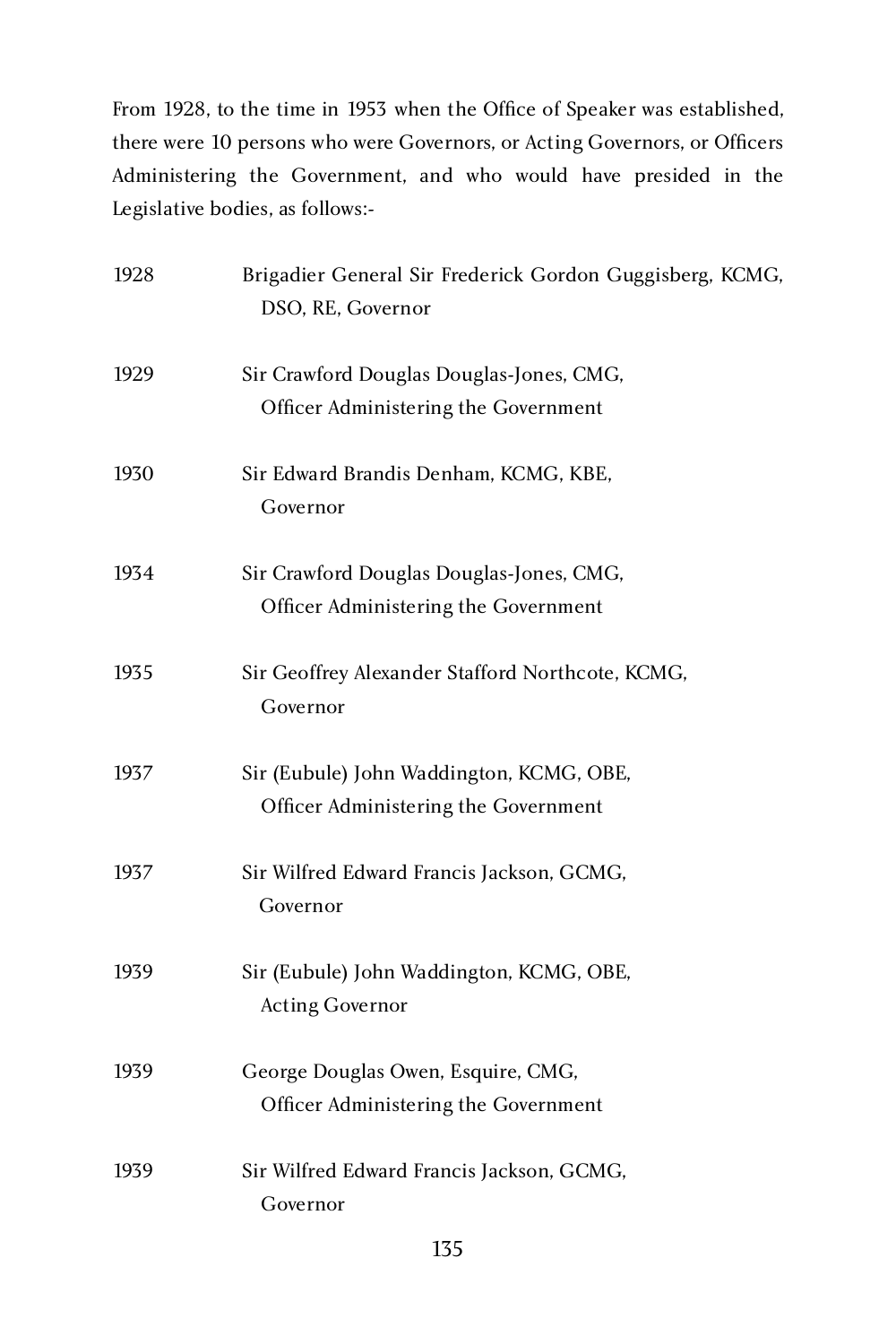| 1941 | George Douglas Owen, Esquire, CMG,                    |  |  |
|------|-------------------------------------------------------|--|--|
|      | Officer Administering the Government                  |  |  |
|      |                                                       |  |  |
| 1941 | Sir Gordon James Lethem, KCMG, Governor               |  |  |
|      |                                                       |  |  |
| 1947 | Sir Charles Campbell Woolley, KCMG, OBE, MC, Governor |  |  |
|      |                                                       |  |  |
| 1952 | Sir Alfred William Lungley Savage, KCMG, Governor     |  |  |
|      |                                                       |  |  |

From 1953, to the time of Guyana's attainment of Independence on 26th May, 1966, when the Office of Governor was replaced by the Office of Governor-General, there were 4 Governors, as follows who, from 1953, did not have to preside in the Legislative bodies:-

| Since 1952 | Sir Alfred William Lungley Savage, KCMG, Governor         |
|------------|-----------------------------------------------------------|
| 1955       | Sir Patrick Muir Renison, KCMG, Governor                  |
| 1959       | Sir Ralph Francis Alnwick Grey, KCMG, KCVO, OBE, Governor |
| 1964       | Sir Richard Edmonds Luyt, KCMG, DCM, Governor             |

## **GOVERNORS-GENERAL**

The Office of Governor-General and Commander-in-Chief of Guyana was established by the Independence Constitution and first came into being when Guyana became Independent on 26th May, 1966.

It replaced the Office of Governor.

The new Office of Governor-General continued until Guyana became a Republic on 23rd February, 1970.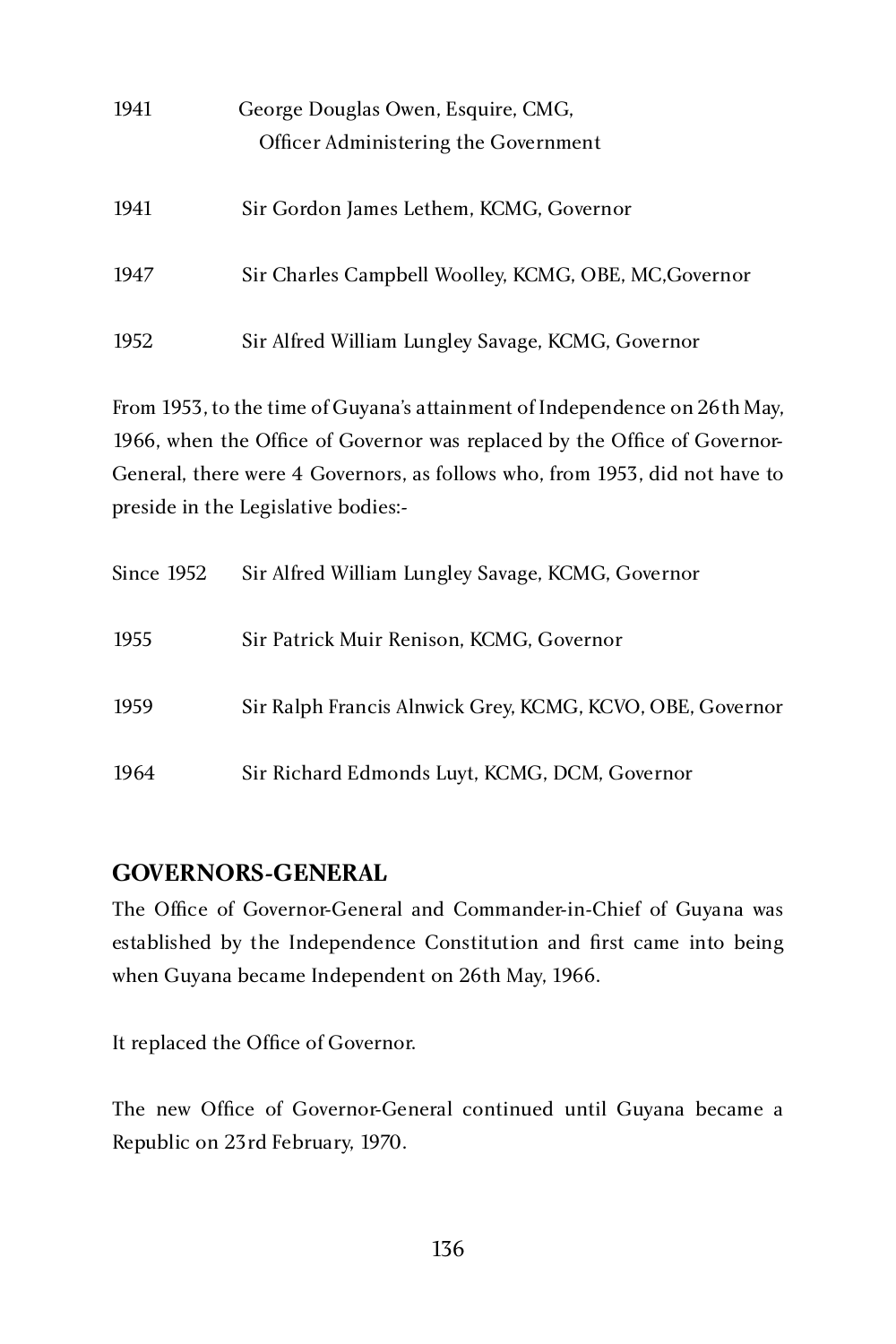The Governor-General was appointed by Her Majesty, held office during Her Majesty's pleasure and was Her Majesty's representative in Guyana.

The holders of the Office of Governor-General from 1966 to 1970 were as follows:-

| 1966 | Sir Richard Edmonds Luyt, KCMG, DCM,                        |  |  |  |     |
|------|-------------------------------------------------------------|--|--|--|-----|
|      | Governor-General (Was the Governor before                   |  |  |  | his |
|      | appointment)                                                |  |  |  |     |
| 1966 | Sir Kenneth Sievewright Stoby,                              |  |  |  |     |
|      | <b>Acting Governor-General</b>                              |  |  |  |     |
|      | 1966 to 1969 Sir David James Gardiner Rose, GCMG, CVO, MBE, |  |  |  |     |
|      | Governor-General (He was killed in an accident in London)   |  |  |  |     |
|      | 1969 to 1970 Edward Victor Luckhoo.                         |  |  |  |     |

Acting Governor-General

## **PRESIDENTS**

The Office of President replaced the Office of Governor-General in Guyana and came into being when Guyana became a Republic on 23rd February, 1970.

Arthur Chung was the first President of Guyana.

The holders of the Office of President are as follows:-

#### **Titular President (Elected by the National Assembly)**

1970 to 1980 Arthur Chung, OE (Elected in 1970 and re-elected in 1976)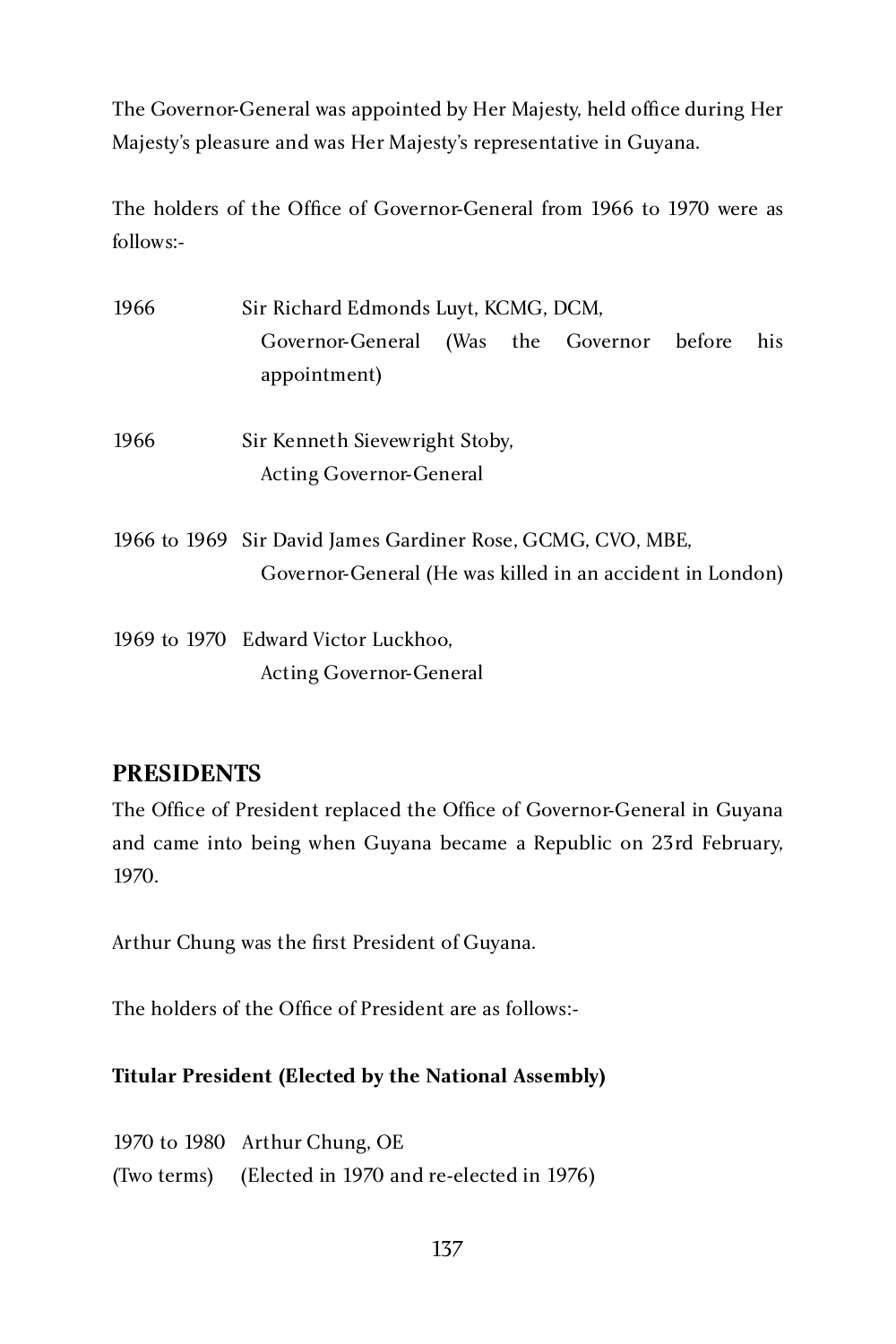#### **Presidents with Executive Powers**

Linden Forbes Sampson Burnham (PNC) was the First President with Executive Powers.

|            | 1980 to 1985 Linden Forbes Sampson Burnham, OE, SC (PNC)<br>(Died on 6th August, 1985, as President)                                                                       |
|------------|----------------------------------------------------------------------------------------------------------------------------------------------------------------------------|
|            | 1985 to 1992 Hugh Desmond Hoyte, SC (PNC)<br>(As Prime Minister, assumed the Office of President on 6th<br>August, 1985, on the death of Linden Forbes Sampson<br>Burnham) |
|            | 1992 to 1997 Cheddi Jagan (PPP/C)<br>(Died on 6th March, 1997, as President)                                                                                               |
| 1997       | Samuel Archibald Anthony Hinds (PPP/C)<br>(As Prime Minister, assumed the Office of President on 6th<br>March, 1997, on the death of Cheddi Jagan)                         |
|            | 1997 to 1999 Janet Jagan, OE (PPP/C)<br>(Resigned as President on 11th August, 1999)                                                                                       |
| Since 1999 | Bharrat Jagdeo (PPP/C)<br>(As Prime Minister, assumed the Office of President on 11th<br>August, 1999, on the resignation of Janet Jagan)                                  |

#### **PRESIDING IN THE LEGISLATURE**

# **1928 to 1953**

The Governor of the Colony of British Guiana presided in the Legislative Council as its President from 1928 to 1953.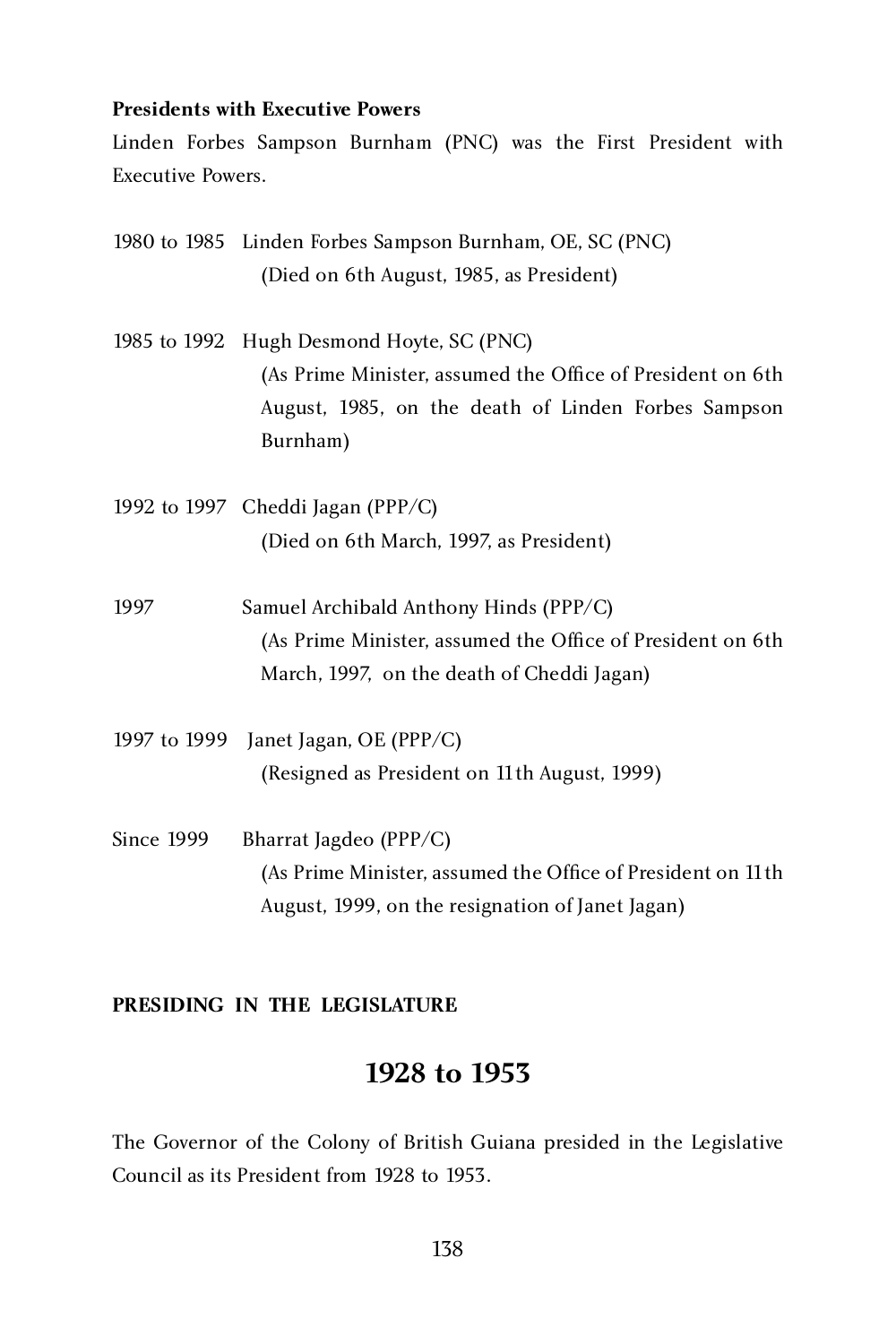#### **From 1953**

With the establishment of the Office of Speaker in 1953, Speakers have presided in the Legislative bodies since that time.

#### **SPEAKERS**

The Office of Speaker was first established in British Guiana in 1953 by the 1953 Constitution.

From 1953, Speakers have presided in the Legislative bodies. Sir Eustace Gordon Woolford was the first Speaker. The holders of the Office of Speaker are as follows:-

#### **Appointed by the Governor**

1953 to 1957 Sir Eustace Gordon Woolford, OBE, QC 1957 to 1961 Sir Donald Edward Jackson

#### **Elected by the Legislative Body**

1961 to 1964 Rahman Baccus Gajraj, CBE, JP 1964 to 1967 Aubrey Percival Alleyne (PNC) (Died while holding the Office)

- 1968 to 1970 Rahman Baccus Gajraj, CBE, JP
- 1971 to 1992 Sase Narain, CMG, OR, SC, JP
- 1992 to 2000 Derek Chunilall Jagan, OR, CCH, SC, JP (PPP/C) (Died while holding the Office)
- 2000 to 2001 Winslow Martin Zephyr (PPP/C)
- Since 2001 Hari Narayen Ramkarran, SC (PPP/C)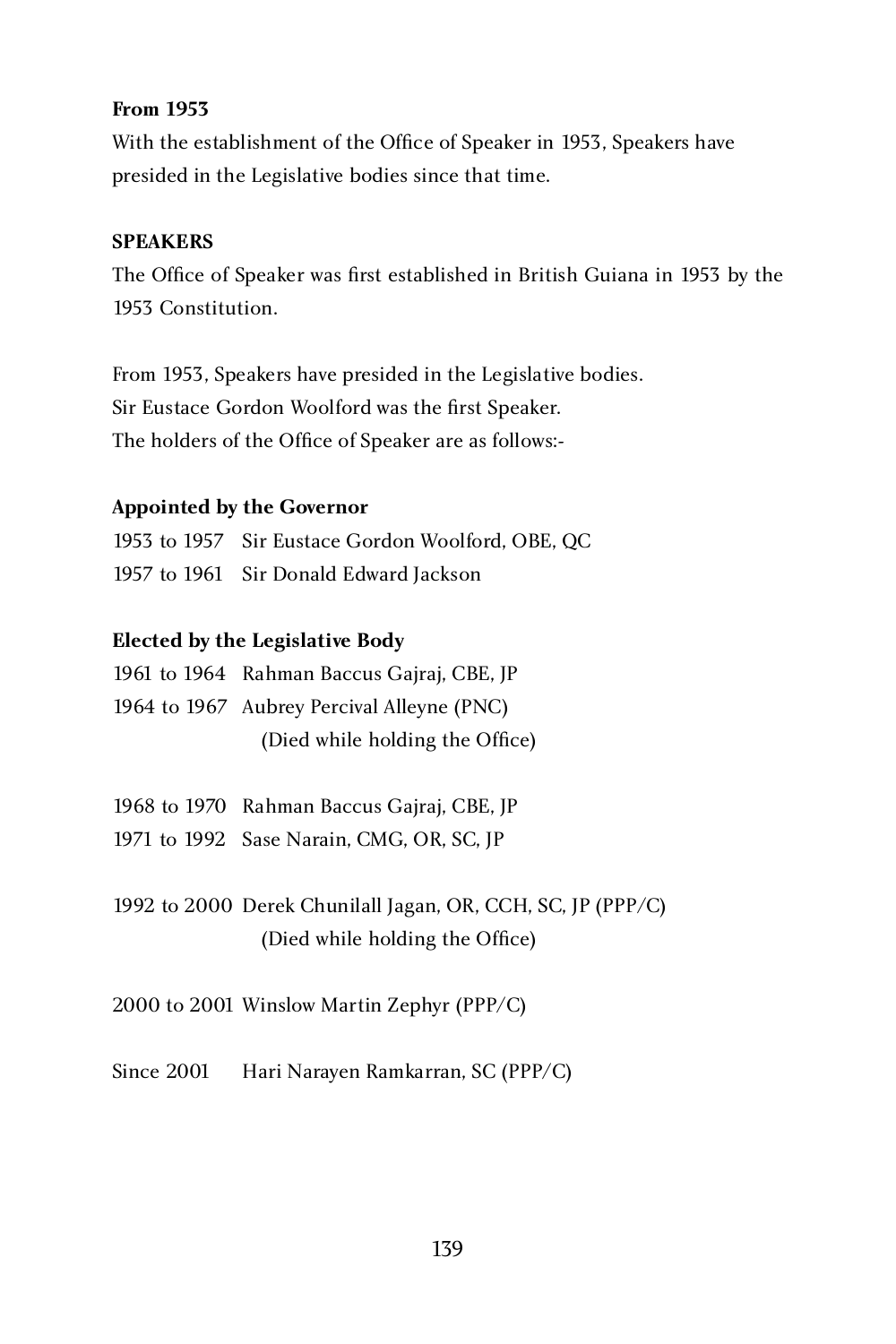#### **DEPUTY SPEAKERS**

The Office of Deputy Speaker was first established in 1953 by the 1953 Constitution.

Janet Jagan (PPP), an Elected Member of the House of Assembly for the Western Essequibo Constituency, was elected by the House of Assembly at its First Meeting on 18th May, 1953, to be Deputy Speaker of the House of Assembly.

Janet Jagan was therefore the First Deputy Speaker.

The following are the persons who have held the Office of Deputy Speaker:-<br>1953 **Langt Lagan (PPP)** Janet Jagan (PPP), Deputy Speaker of the House of Assembly 1954 to 1956 William John Raatgever, CBE, Deputy Speaker of the Legislative Council 1956 William Alexander Macnie, CMG, OBE, Deputy Speaker of the Legislative Council 1957 to 1961 Rahman Baccus Gajraj, CBE, JP, Deputy Speaker of the Legislative Council 1961 to 1964 William Oscar Rudyard Kendall (PNC) Deputy Speaker of the Legislative Assembly 1964 to 1968 Rupert Clement Tello (UF; PNC from 1968) Deputy Speaker of the House of Assembly and of the National Assembly 1969 to 1970 Oscar Eleazer Clarke (PNC) Deputy Speaker of the National Assembly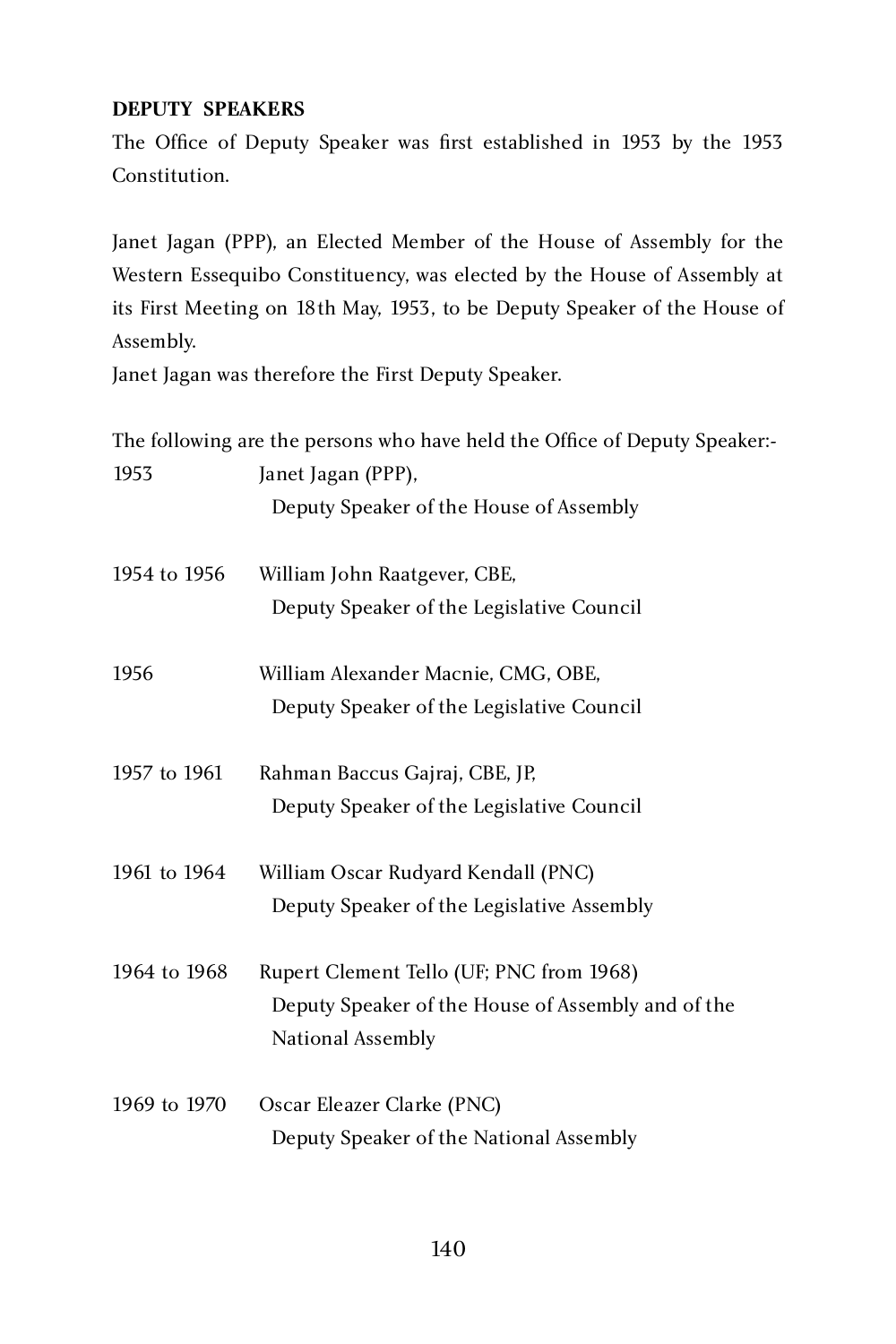| 1971 to 1973 | Derek Chunilall Jagan (PPP)             |
|--------------|-----------------------------------------|
|              | Deputy Speaker of the National Assembly |
| 1973 to 1974 | Marcellus Feilden Singh (LP)            |
|              | Deputy Speaker of the National Assembly |
| 1974 to 1976 | Ralph Chesterfield Van Sluytman (PNC)   |
|              | Deputy Speaker of the National Assembly |
| 1976 to 1986 | Ram Karran (PPP)                        |
|              | Deputy Speaker of the National Assembly |
| 1986 to 1992 | Reepu Daman Persaud (PPP)               |
|              | Deputy Speaker of the National Assembly |
| 1992         | Arthur A. Alexander (PNC)               |
|              | Deputy Speaker of the National Assembly |
| 1997         | Winslow M. Zephyr (PPP/C)               |
|              | Deputy Speaker of the National Assembly |
| Since 2001   | Clarissa Sabita Riehl (PNC/R)           |
|              | Deputy Speaker of the National Assembly |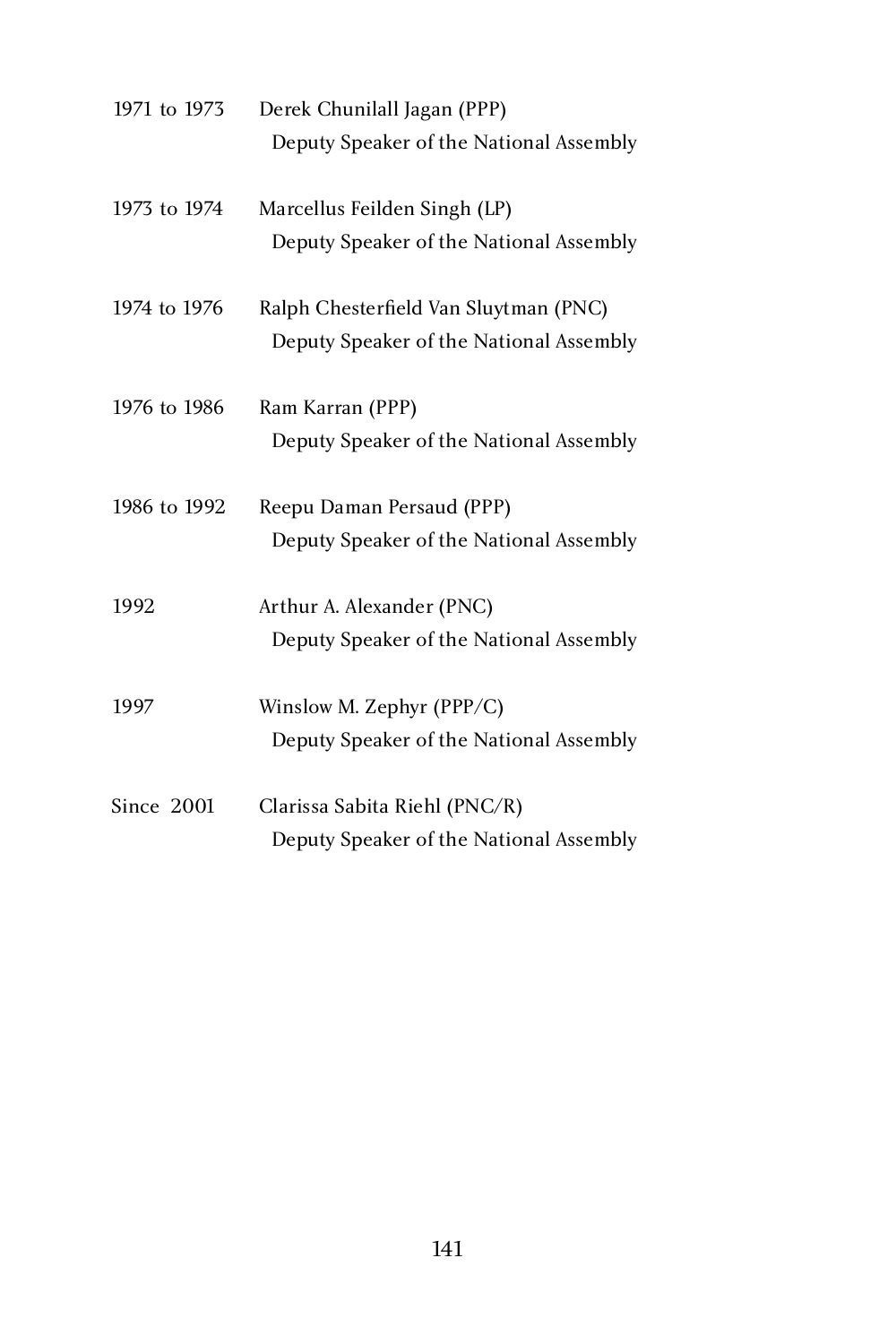#### PRESIDENTS OF UPPER HOUSES

There were two occasions in Guyana when there were bicameral Legislatures with Upper Houses. In 1953 there was the State Council and from 1961 to 1964 there was the Senate.

The President of the State Council and the President of the Senate were elected by the respective bodies when they first met.

The Presidents of the Upper Houses were as follows:-

**1953 State Council** Sir Edwin Frank McDavid, CMG, CBE,<br>President of the State Council and Minister without President of the State Council and Minister without Portfolio (Elected by the State Council on 26th May, 1953)

**1961 to 1964 The Senate** Ashton Chase (PPP), President of the Senate (Elected by the Senate on 5th October, 1961)

#### **VICE-PRESIDENTS OF UPPER HOUSES**

There were two occasions in Guyana when there were bicameral Legislatures with Upper Houses. In 1953 there was the State Council and from 1961 to 1964 there was the Senate.

No provision was made in the 1953 Constitution for the Office of Vice-President of the State Council. There was therefore no appointment or election of a Vice-President of the State Council.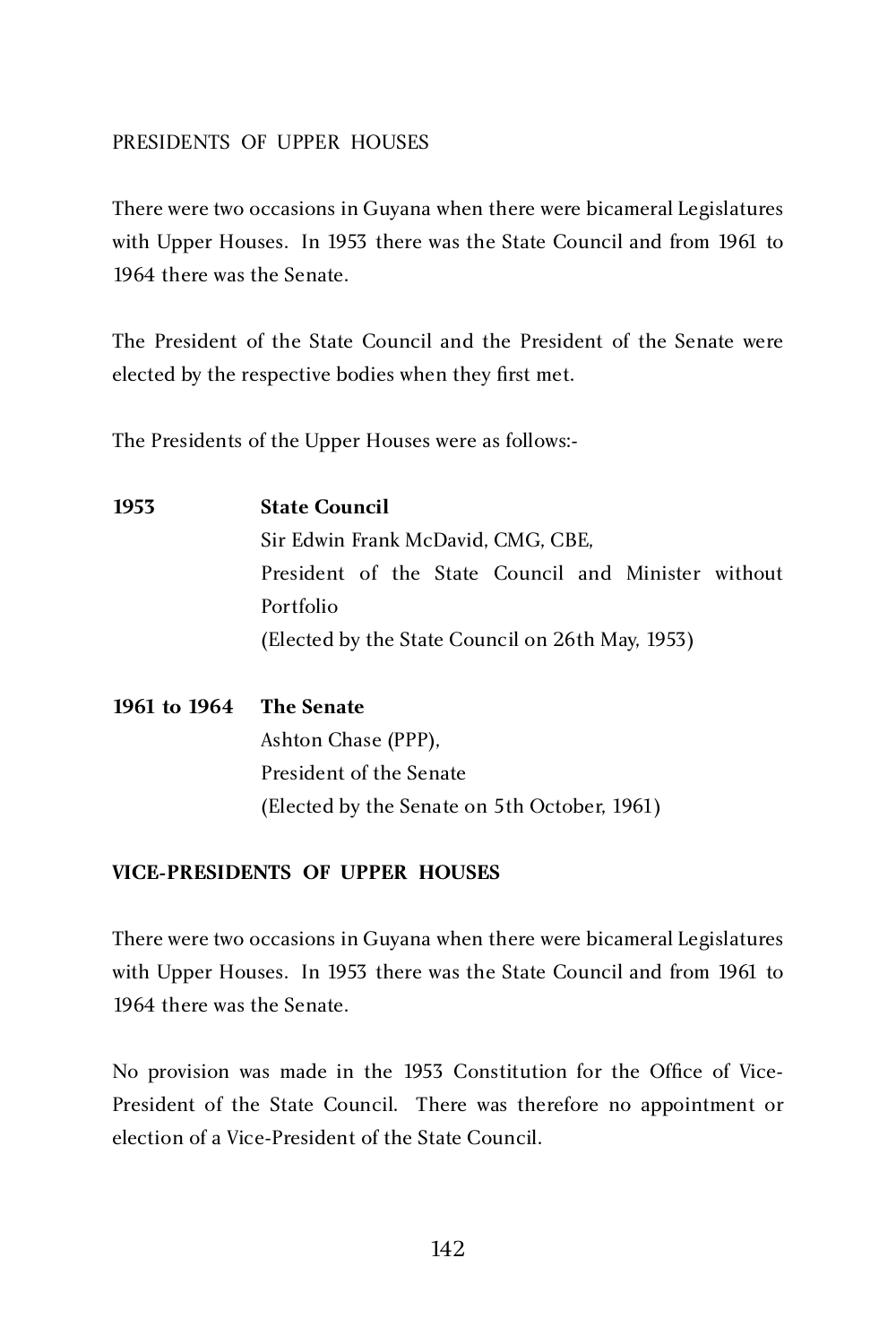The Vice-President of the Senate was elected by the Senate when it first met on 5th October, 1961.

The Vice-President of the Senate was as follows:-

1961 to 1964 Cyril Victor Too Chung, Vice-President of the Senate (Elected by the Senate on 5th October, 1961)

# **EX OFFICIO AND OTHER OFFICIAL MEMBERS IN THE LEGISLATURE Ex Officio Members**

1928 to 1947

There were the following two Ex Officio Members in the First, Second and Third Legislative Councils from 1928 to 1947:- The Colonial Secretary The Attorney General 1947 to 1961

There were the following three Ex Officio Members in the Legislative bodies from 1947 to 1961:- The Colonial Secretary (redesignated Chief Secretary from 1953) The Attorney General The Colonial Treasurer (redesignated Financial Secretary from 1953)

From 1961

There were no Ex Officio Members in the Legislative bodies from the 1961 Legislative Assembly.

**Other Official Members** 1928 to 1947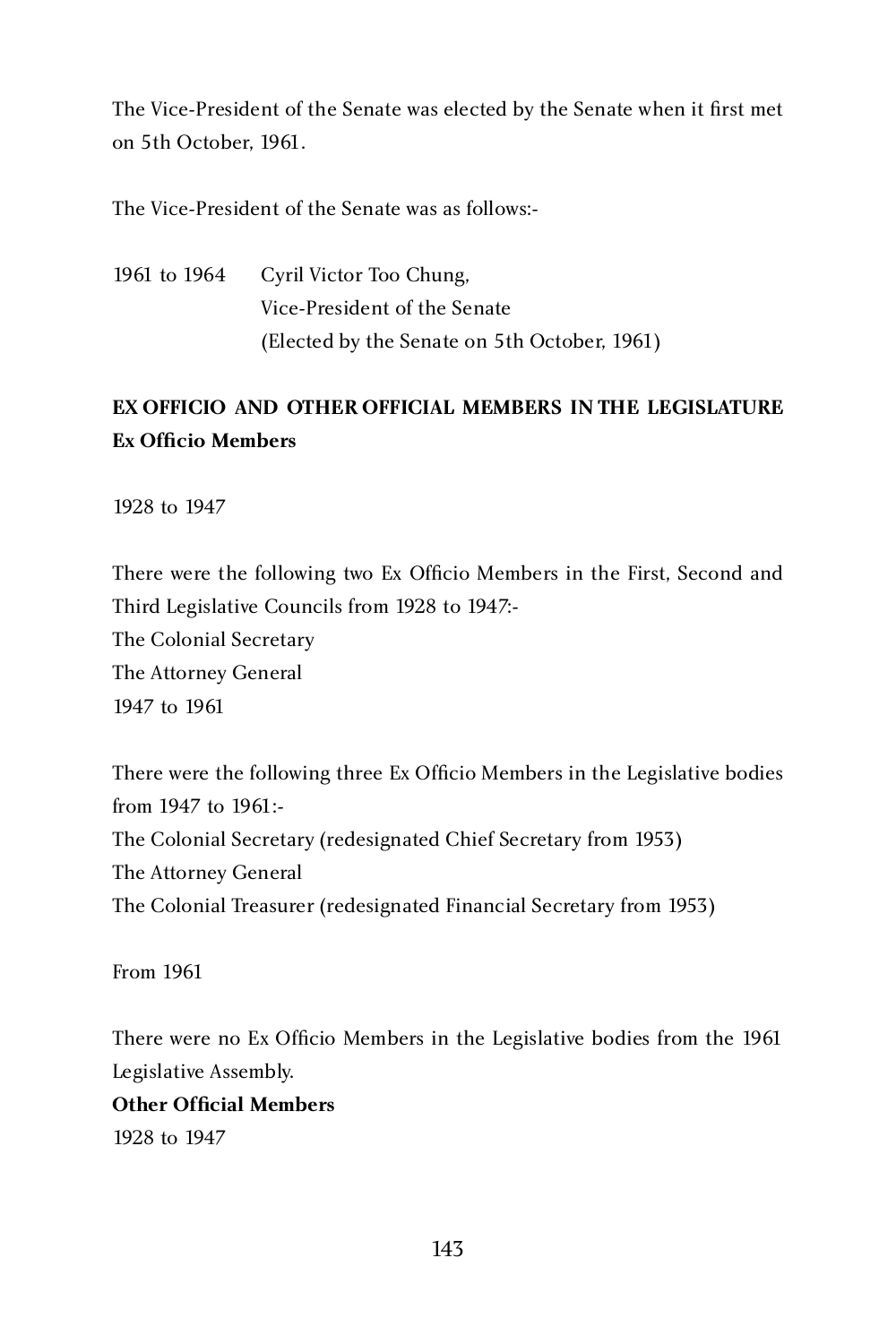Several Heads of Government Departments were nominated from time to time to serve in the Legislative Councils from 1928 to 1947.

These have included the following:-

The Director of Education The Inspector General of Police The Director of Public Works The Conservator of Forests The Managing Director, Colonial Transport Department The Commissioner of Lands and Mines The Surgeon General The Director of Agriculture The Postmaster General The Immigration Agent General The Comptroller of Customs The Government Analyst<br>The Official Receiver The Official Receiver The General Manager, Transport and Harbours Department The District Commissioner, East Coast Demerara<br>The Director of Public Works and Sea Defences The Director of Public Works and Sea Defences The Director of Medical Services The Commissioner of Labour and Local Government

1947 to 1953

From 1947 to 1953, there were no Official Members in the Legislature.

1954 to 1957

From 1954 to 1957, the following two persons served as Nominated Official Members of the Interim Wholly Nominated Legislative Council:-

The Commissioner of Lands and Mines, Wellesley Trevelyan Lord, and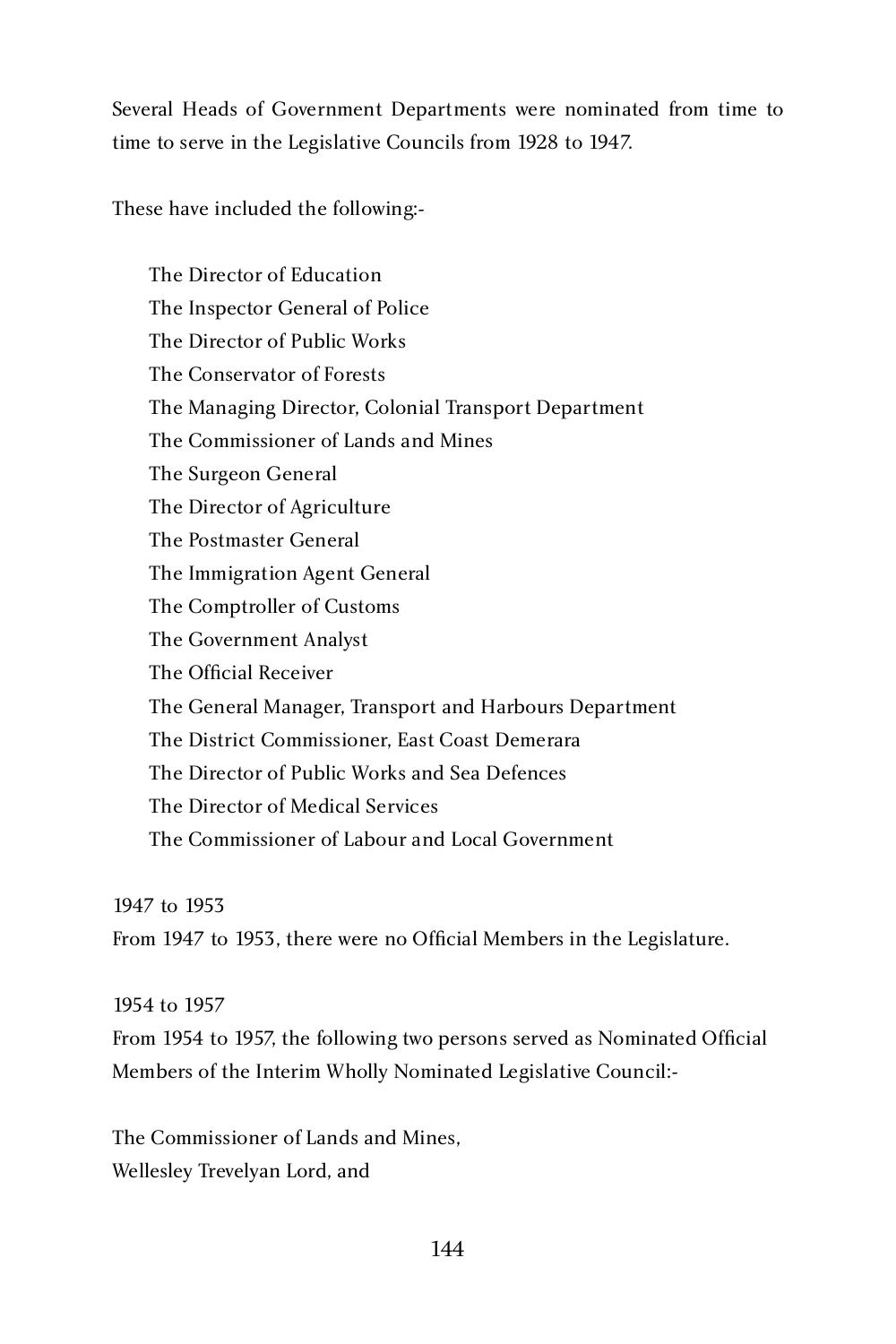The Commissioner of Labour, James Isaac Ramphal. Since 1957 There have been no Official Members in the Legislature since 1957.

#### **THE FIRST MINISTERS**

From 29th May to 21st December, 1953

A Ministerial System of Government was first introduced and the Office of Minister of the Government was first established in British Guiana in 1953 by the 1953 Constitution.

Provision was made for seven Ministers – six to be elected by the new House of Assembly and one by the new State Council.

Following the general elections on 27th April, 1953, the following seven persons were elected on 18th May, 1953, as the first Ministers of the Government:-

Six Elected by the House of Assembly (All from the People's Progressive Party) At the First Meeting of the House of Assembly

Dr. Cheddi Jagan, Leader of the House and Minister of Agriculture, Forests, Lands and Mines

Linden Forbes Sampson Burnham, Minister of Education

Ashton Chase, Minister of Labour, Industry and Commerce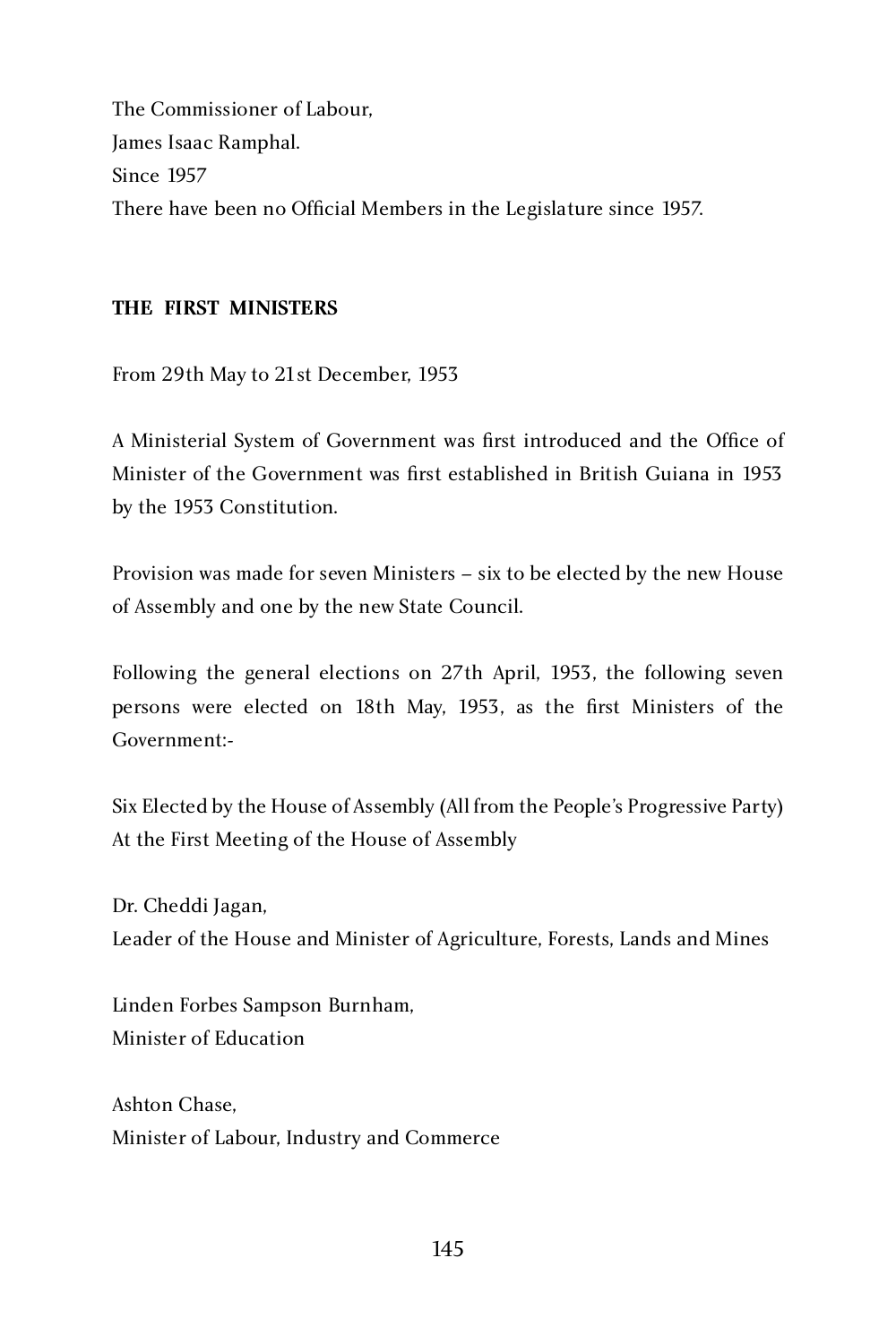Sydney Evanson King, Minister of Communications and Works

Dr. Joseph Prayag Lachhmansingh, Minister of Health and Housing

Jai Narine Singh, Minister of Local Government and Social Welfare

# **One Elected by the State Council At the First Meeting of the State Council**

Sir (Edwin) Frank McDavid, Minister without Portfolio

#### **Removal of Portfolios**

On 9th October, 1953, the Constitution was suspended. The State Council and the House of Assembly were prorogued. The portfolios of the six elected Ministers were removed. They became Ministers without Portfolio. On 21st December, 1953, the Legislature (the State Council and the House of Assembly) was dissolved. All seven Ministers without Portfolio ceased to be Ministers from that time.

# **PREMIERS/PRIME MINISTERS Leader of the House**

The 1953 Constitution made provision for the first six Ministers of the Government who were elected by the House of Assembly to elect one of their number to be their Leader and to be styled "Leader of the House".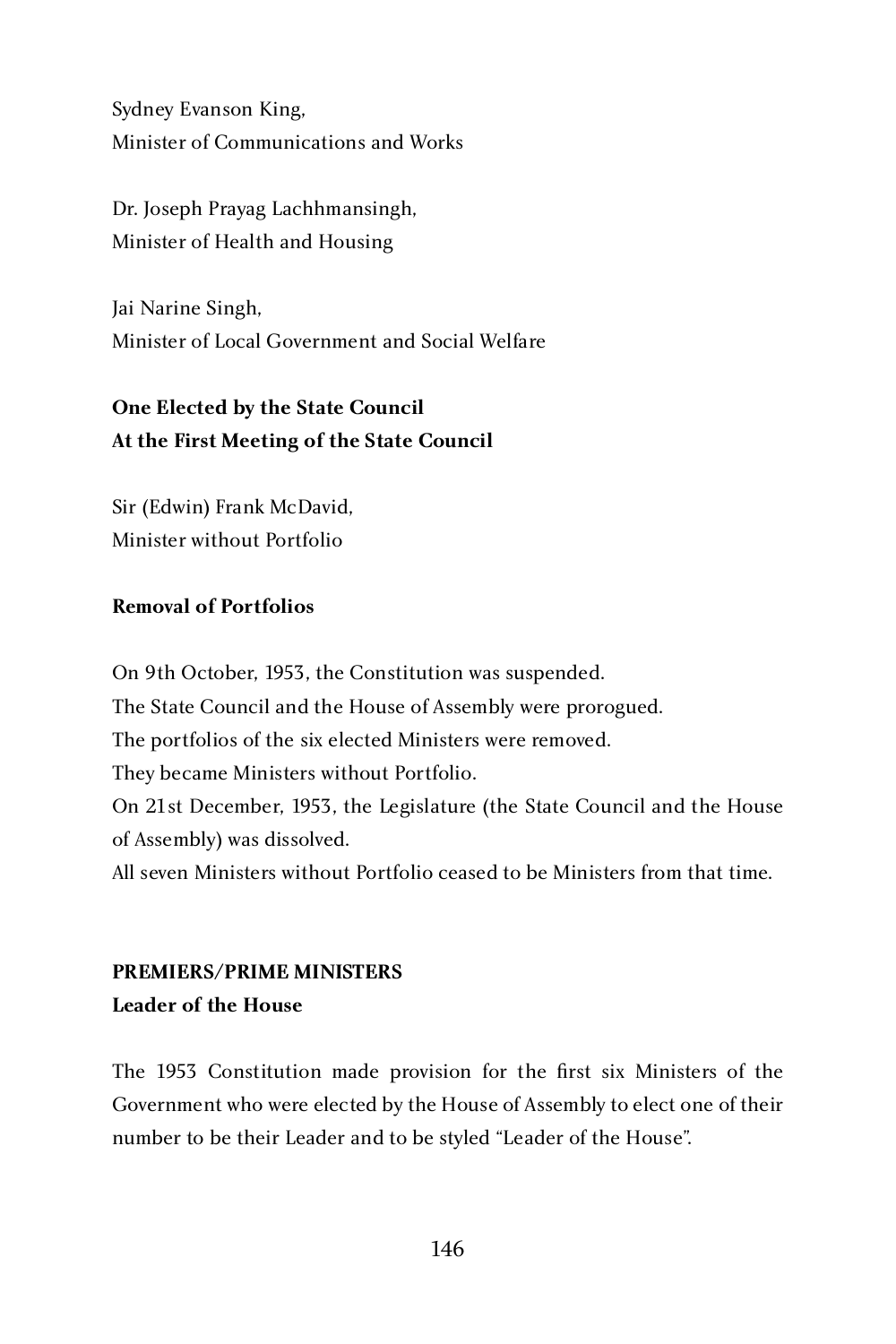The first Leader elected was<br>1953 Dr. Cheddi Dr. Cheddi Jagan (PPP) Leader of the House and Minister of Agriculture, Forests, Lands and Mines

#### **Premiers**

The Office of Premier was first established in Guyana in 1961 by the 1961 Constitution.

An appointment to the Office was made by the Governor.

The Governor appointed as Premier the Member of the Legislative Assembly who appeared to him to be best able to command the confidence of a majority of the Members of the Legislative Assembly and who was willing to be so appointed (Article 29 of the 1961 Constitution).

The first person to be appointed Premier was Dr. Cheddi Jagan (PPP).The following Members have held the Office of Premier:-

1961 to 1964 Dr. Cheddi Jagan (PPP)

1964 to 1965 Linden Forbes Sampson Burnham (PNC)

#### **Prime Ministers**

The Office of Prime Minister was first established in Guyana in 1965 by an amendment to the Constitution. It replaced the Office of Premier.

Linden Forbes Sampson Burnham (PNC) who was the Premier at the time, became the first holder of the Office of Prime Minister.

The following are the persons who have held the Office of Prime Minister:- 1965 to 1980 Linden Forbes Sampson Burnham (PNC)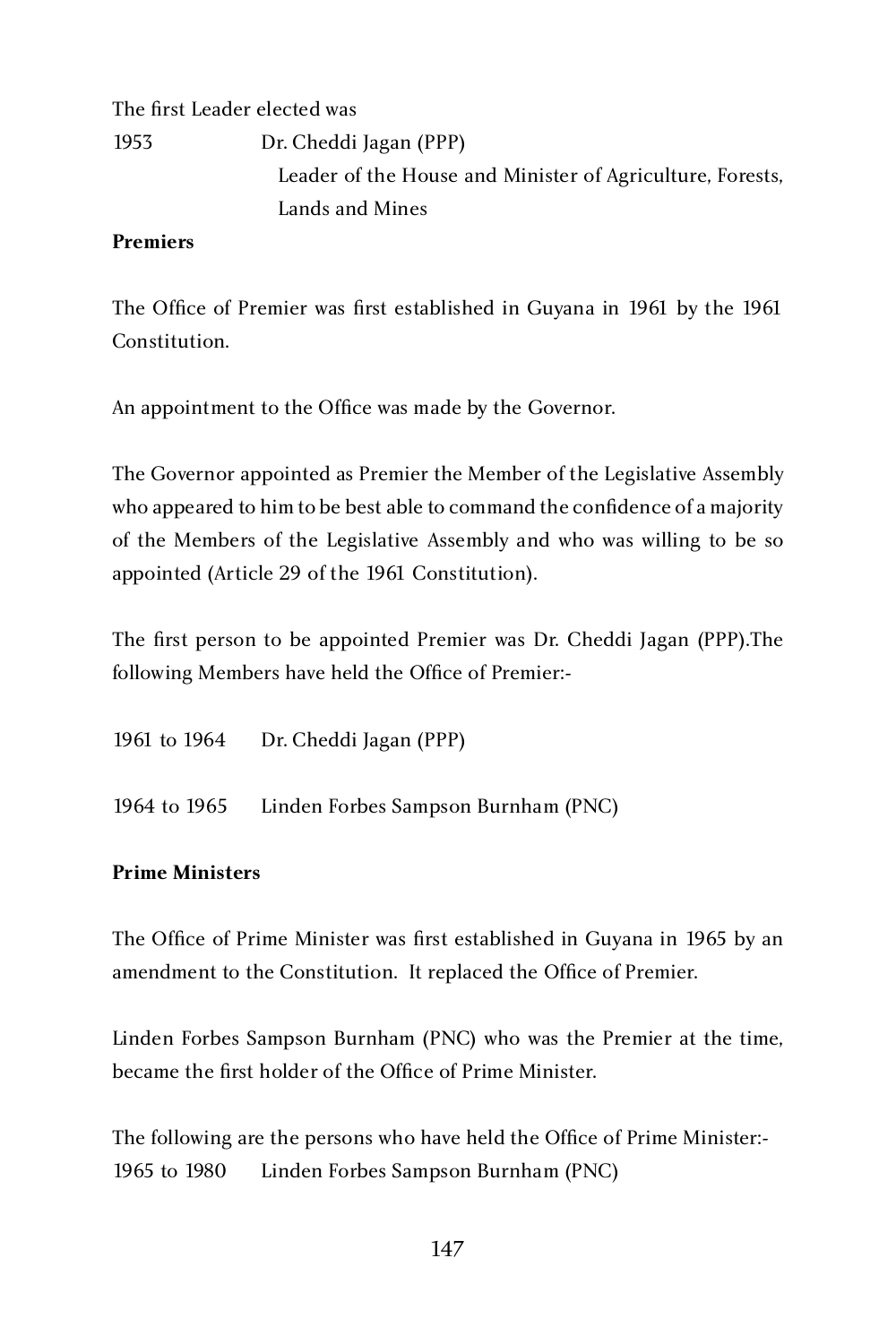| 1980 to 1984 | Ptolemy Alexander Reid (PNC)                                                                                                                                                                                                                                                     |
|--------------|----------------------------------------------------------------------------------------------------------------------------------------------------------------------------------------------------------------------------------------------------------------------------------|
| 1984 to 1985 | Hugh Desmond Hoyte (PNC)                                                                                                                                                                                                                                                         |
| 1985 to 1992 | Hamilton Green (PNC)                                                                                                                                                                                                                                                             |
| 1992 to 1997 | Samuel Archibald Anthony Hinds (PPP/C)<br>(Was appointed and was sworn in as Prime Minister on<br>10th October, 1992. Assumed the Office of President and<br>became the Fifth President of Guyana on 6th March, 1997<br>following the death that day of Cheddi Jagan, President) |

1997 Janet Jagan (PPP/C)

(Was appointed and was sworn in on 17th March, 1997 as Prime Minister and First Vice-President. First Vice-President.

Was declared to be elected and was sworn in as President following the General Elections on 15th December, 1997)

1997 to 1999 Samuel Archibald Anthony Hinds (PPP/C) (Was appointed and was sworn in as Prime Minister, following the General Elections on 15th December, 1997 Resigned as Prime Minister on 8th August, 1999)

1999 Bharrat Jagdeo (PPP/C)

(Was appointed Prime Minister on 9th August, 1999, following the resignation on 8th August, 1999, of Samuel Archibald Anthony Hinds (PPP/C) as Prime Minister.

Assumed the Office of President on 11th August, 1999, following the resignation that day of Janet Jagan (PPP/C), as President)

Since 1999 Samuel Archibald Anthony Hinds (PPP/C) (Was appointed Prime Minister on 11th August, 1999, by the President, Bharrat Jagdeo (PPP/C).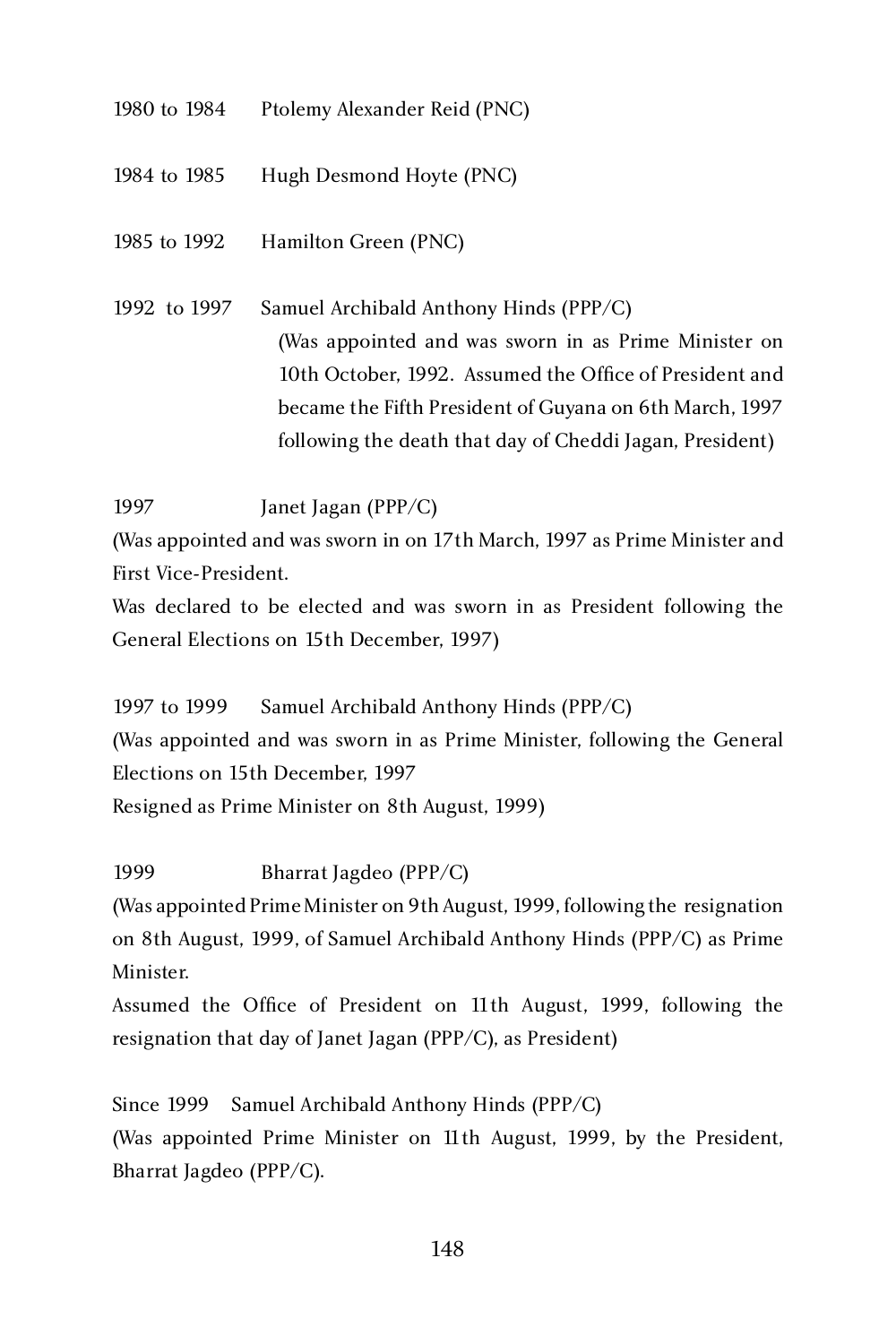Was again appointed Prime Minister following the General Elections on19th March, 2001 and on 28th August, 2006)

#### **LEADERS OF THE OPPOSITION/ MINORITY LEADERS**

The Office of Leader of the Opposition was first established in Guyana in 1966 by the 1966 (Independence) Constitution.

The power to make an appointment to the Office was vested in the Governor-General. The Governor-General appointed the Member of the National Assembly who was willing to be appointed and who, in his judgment, was best able to command the support of a majority of those Members who did not support the Government.

Dr. Cheddi Jagan was appointed to be and became the First Leader of the Opposition under the Constitution.

The 1980 Constitution changed the designation from Leader of the Opposition to Minority Leader, and gave the power of appointment to the President.

An amendment by Act No. 2 of 2000 to the 1980 Constitution changed back the designation to Leader of the Opposition and provided for the person to be elected by and from among the non- governmental Members of the National Assembly at a meeting held under the chairmanship of the Speaker of the National Assembly who shall not have the right to vote.

The persons who have held the Office of Leader of the Opposition/Minority Leader are as follows:-

1966 to 1973 Cheddi Jagan (PPP) Leader of the Opposition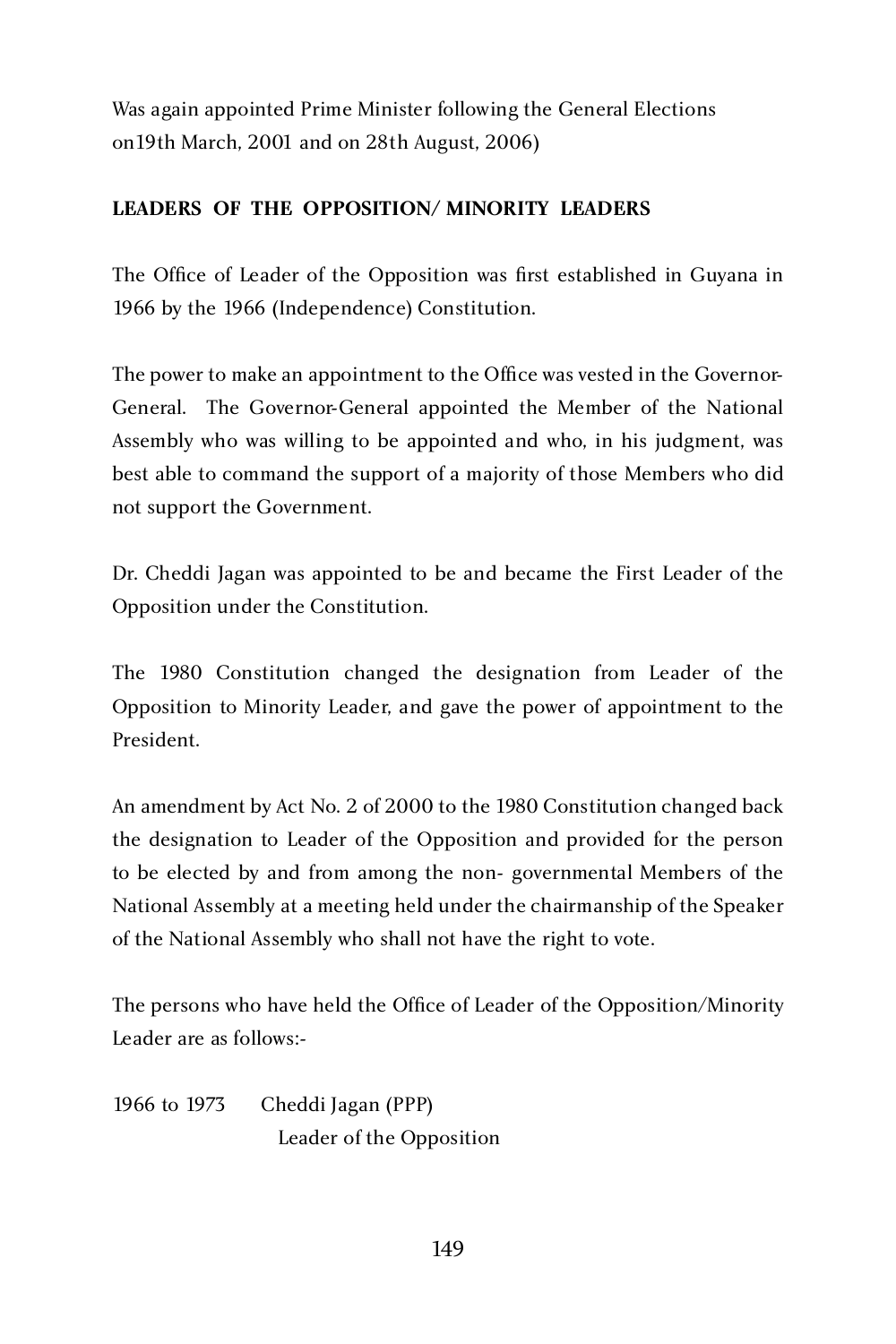| 1974 to 1976 | Marcellus Fielden Singh (LP)<br>Leader of the Opposition                                             |
|--------------|------------------------------------------------------------------------------------------------------|
| 1976 to 1980 | Cheddi Jagan (PPP)<br>Leader of the Opposition                                                       |
| 1980 to 1992 | Cheddi Jagan (PPP)<br><b>Minority Leader</b>                                                         |
| 1992 to 2000 | Hugh Desmond Hoyte (PNC)<br><b>Minority Leader</b>                                                   |
|              | 2000 to 2002 Hugh Desmond Hoyte (PNC/R)<br>Leader of the Opposition<br>(Died on 22nd December, 2002) |
| Since 2002   | Robert Herman Orlando Corbin (PNC/R)<br>Leader of the Opposition                                     |

# **NON-ELECTED MINISTERS AND NON-ELECTED PARLIAMENTARY SECRETARIES**

The 1966 (Independence) Constitution provided for the appointment by the Governor-General, acting in accordance with the advice of the Prime Minister, of not more than 4 persons who were not elected Members of the National Assembly, to be Ministers.

The 1970 (Republic) Constitution stated that the number of Non-Elected Ministers shall not exceed 6 or such greater number as Parliament may prescribe.

A subsequent amendment stated that the number shall not exceed 6 or such greater number as the President, acting in accordance with the advice of the Prime Minister may, from time to time, determine.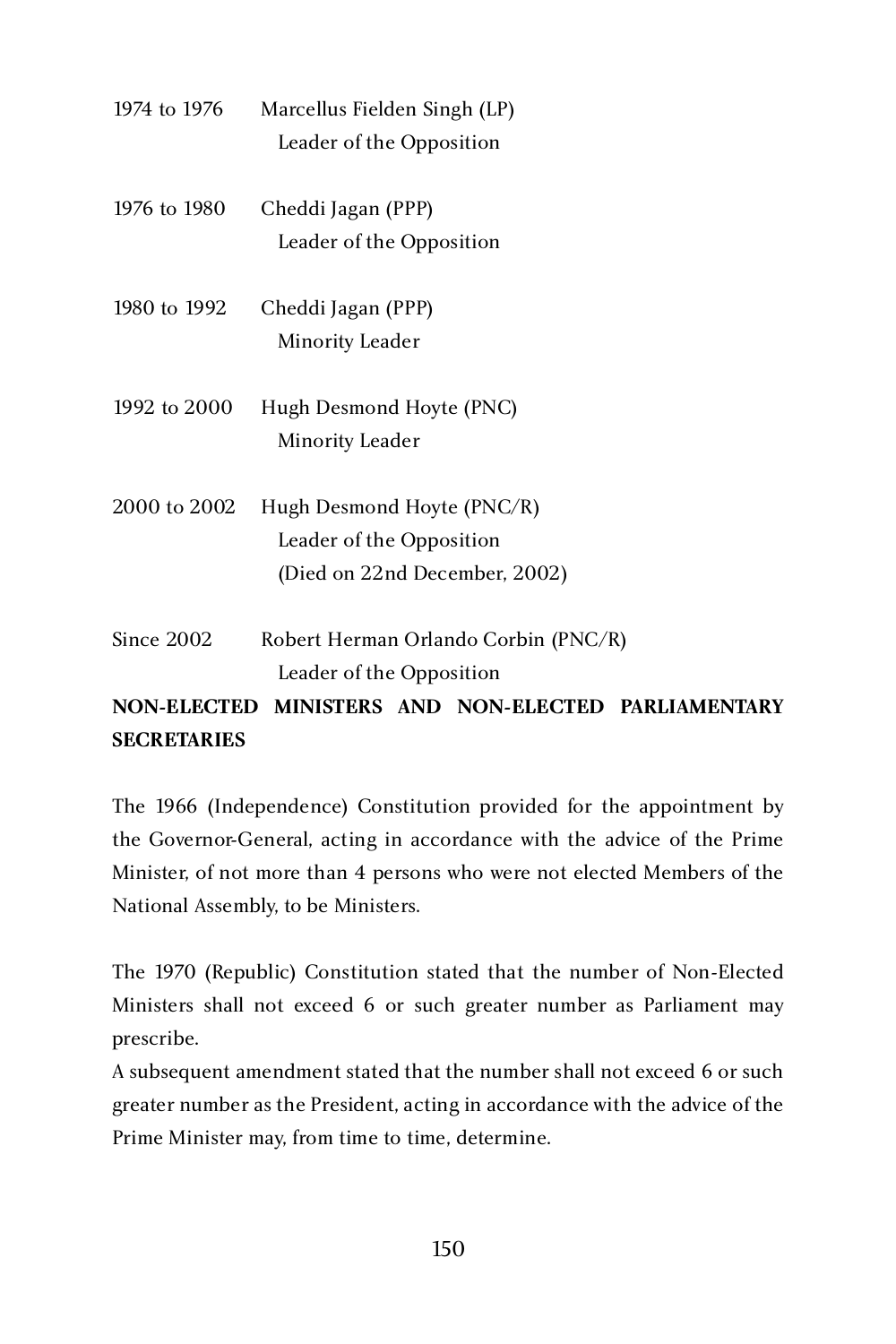The 1980 Constitution prescribed no limit to the number of Non-Elected Ministers and also provided for Non-Elected Parliamentary Secretaries to be appointed by the President.

By an amendment in 2000 to the 1980 Constitution, the number of Non-Elected Ministers was fixed at not more than 4 and the number of Non-Elected Parliamentary Secretaries was fixed at not more than 2.

Non-Elected Ministers and Non-Elected Parliamentary Secretaries become Members of the National Assembly but they cannot vote in the Assembly.

#### **THE FIRST WOMEN LEGISLATORS**

In 1945, women became eligible for membership to the Legislature for the first time.

At the 1953 general elections, held on 27th April, 1953, with universal adult suffrage for the first time, the People's Progressive Party won 18 of the 24 seats in the new House of Assembly.

Of the 18 Members, 3 were women, and these became the first women legislators in British Guiana.

They were –

Janet Jagan (PPP) (Elected Representative for the Western Essequibo Constituency. Janet Jagan was also elected by the House of Assembly to be and became the First Deputy Speaker)

Jessie Irma Sampson Burnham (PPP) (Elected Representative for the Georgetown-Central Constituency) Jane Phillips-Gay (PPP)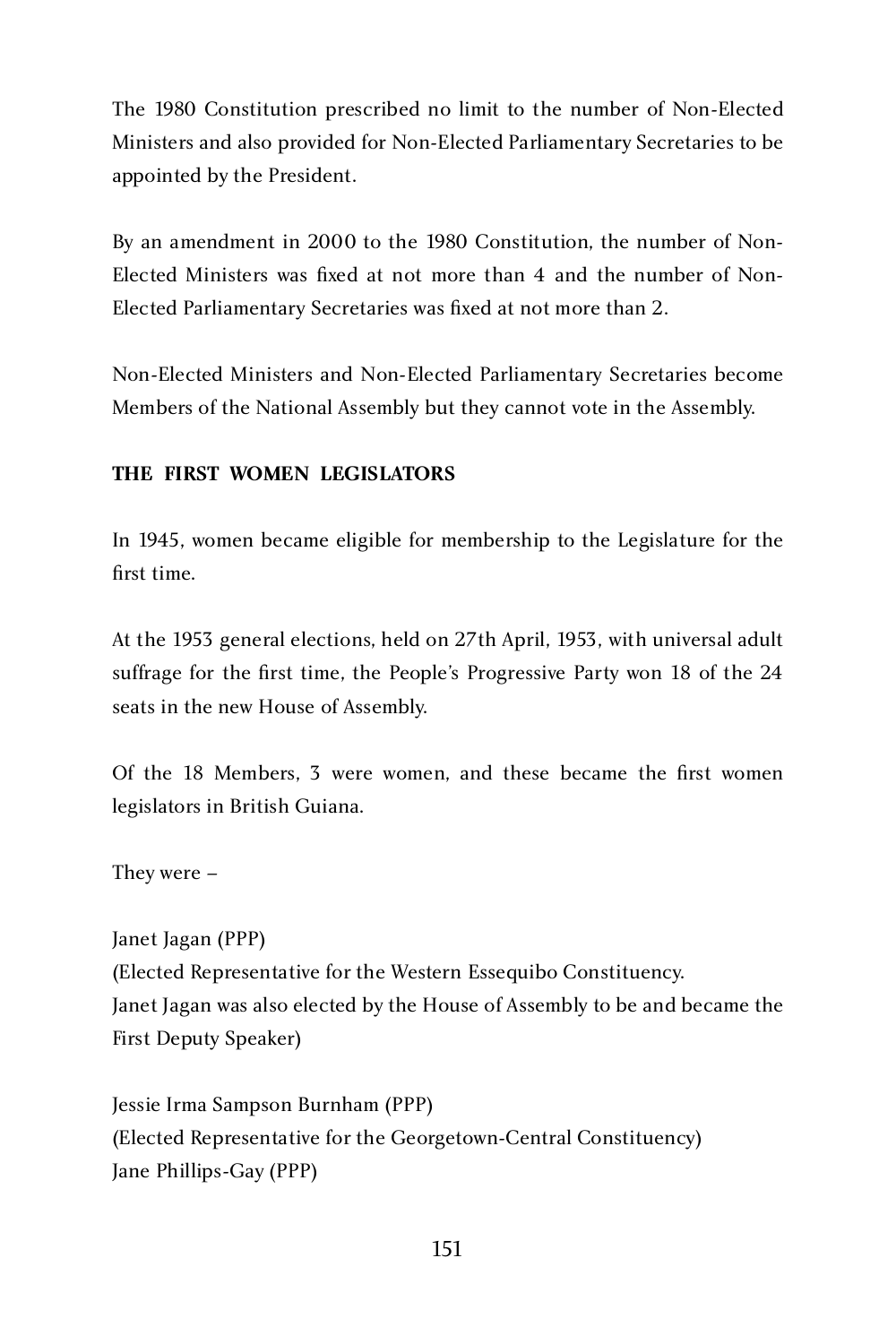(Elected Representative for the East Central Demerara Constituency)

The House of Assembly held its First Meeting on 18th May, 1953.

Members made and subscribed the Oath at that Sitting.

On 9th October, 1953, the Constitution was suspended and the Legislature was prorogued.

On 21st December, 1953, the Legislature was dissolved.

All Members of the House of Assembly ceased to be Members from that time.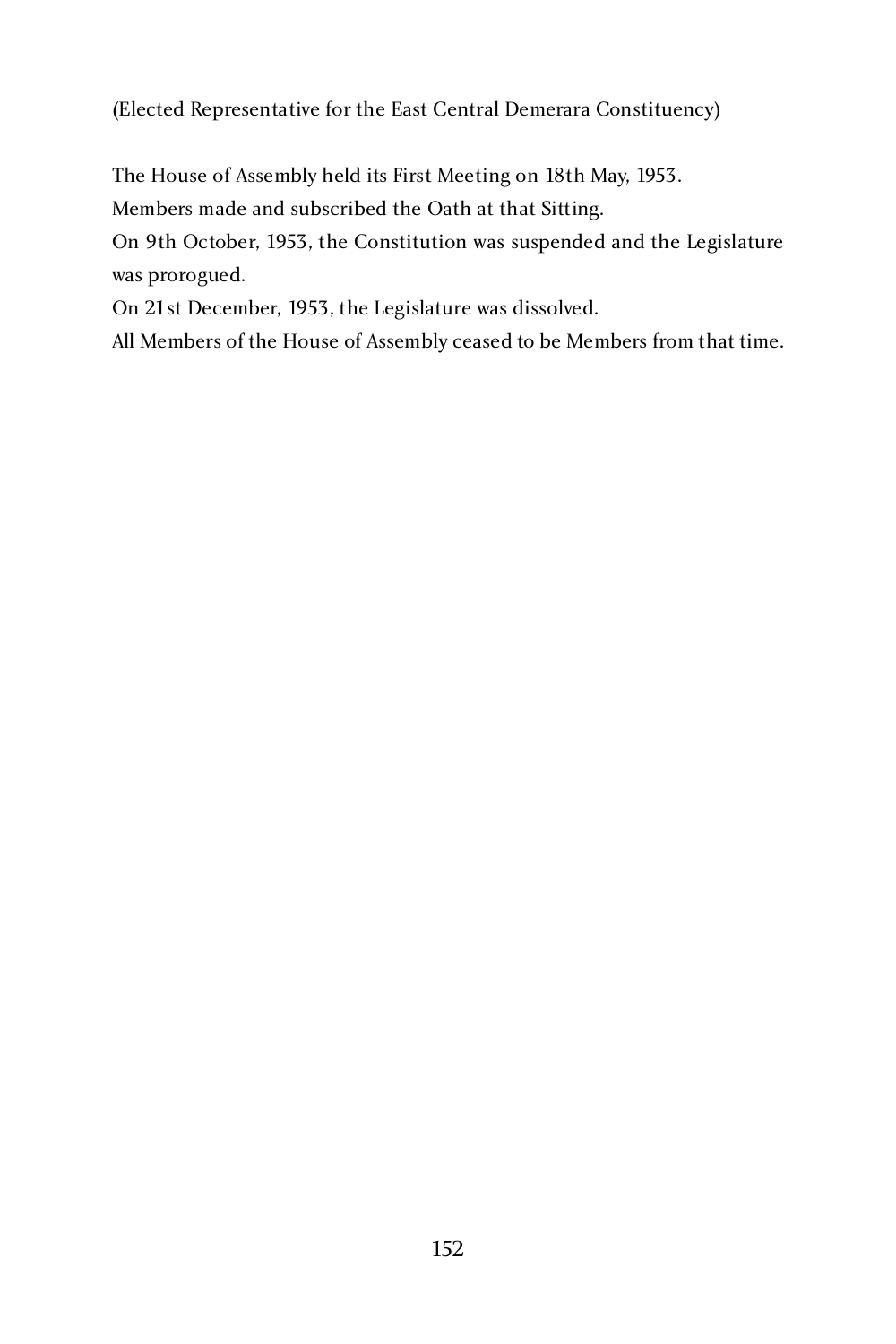# **PART VIII**

# **SOME MISCELLANEOUS MATTERS**

Legislature/Parliament Unicameral/Bicameral Legislatures Places of Meetings – The Public Buildings Dress for Sittings Seating Arrangements of Members  $\frac{1}{1}$  $\frac{1}{1}$  $\frac{1}{1}$ Prayers Read in the Legislature Oaths by Members Forms of Addressing the Speaker and Members Recess for the National Assembly Prorogation and Dissolution Table of Precedence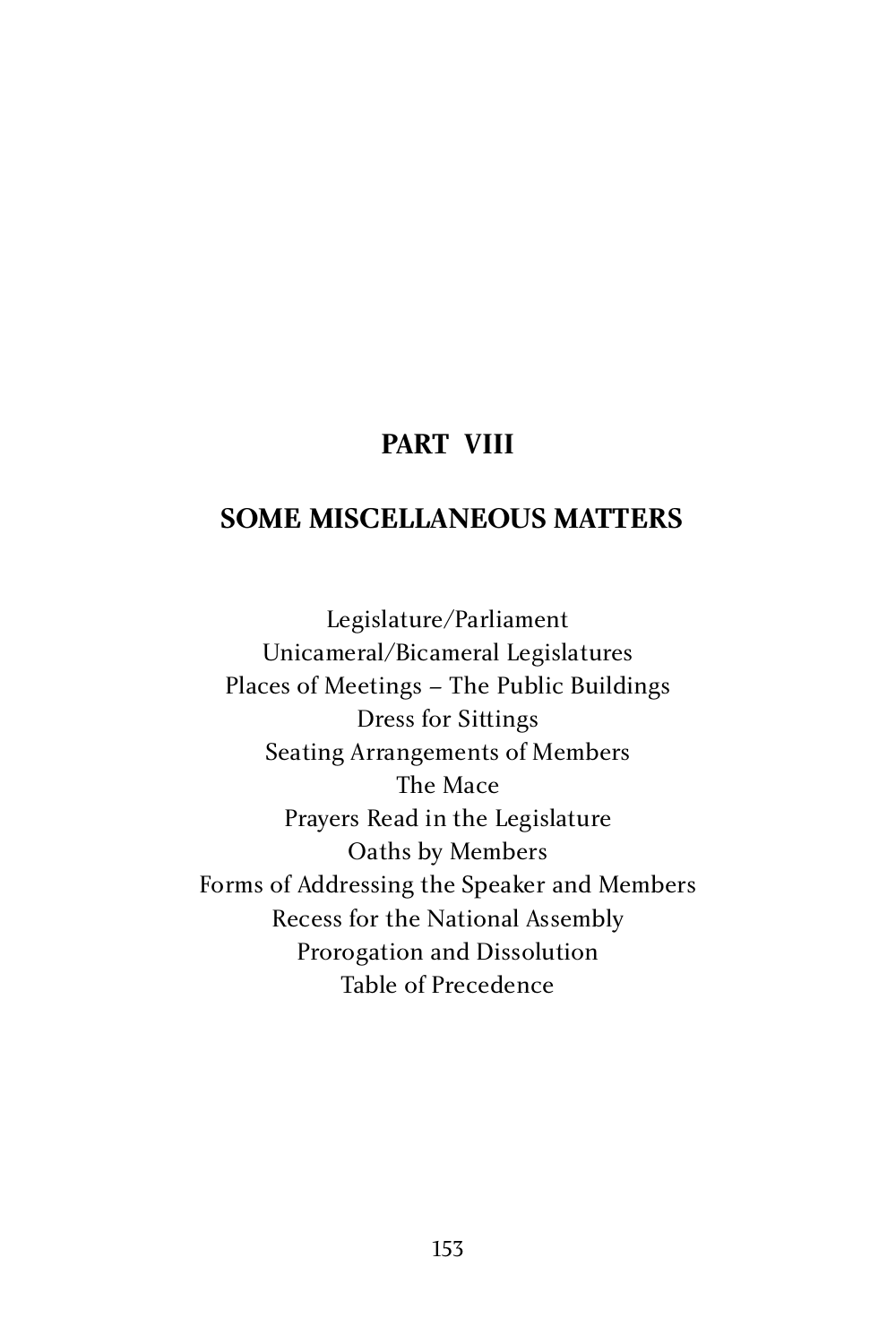### **LEGISLATURE/PARLIAMENT**

Legislature of British Guiana

The Legislature would have been the general word used for our law-making body which would have consisted of –

> The Governor, and The Legislative Council.

In the 1953 Constitution, the power to make laws for the peace, order and good government of the Colony was vested in –

> The Governor, with the advice and consent of The State Council and of the House of Assembly.

No Bill could have become law until either the Governor shall have assented thereto in Her Majesty's name and on Her Majesty's behalf, and shall have signed the same in token of such assent, or Her Majesty shall have given Her assent thereto through a Secretary of State.

A law, even though assented by the Governor, could have been disallowed by Her Majesty.

In the 1961 Constitution, the Legislature became – The Governor, and The Senate and the Legislative Assembly. The requirement for assent remained the same.

#### **Parliament Of Guyana**

The word Parliament first came into official use in 1966 by the 1966 (Independence) Constitution, and replaced the word Legislature.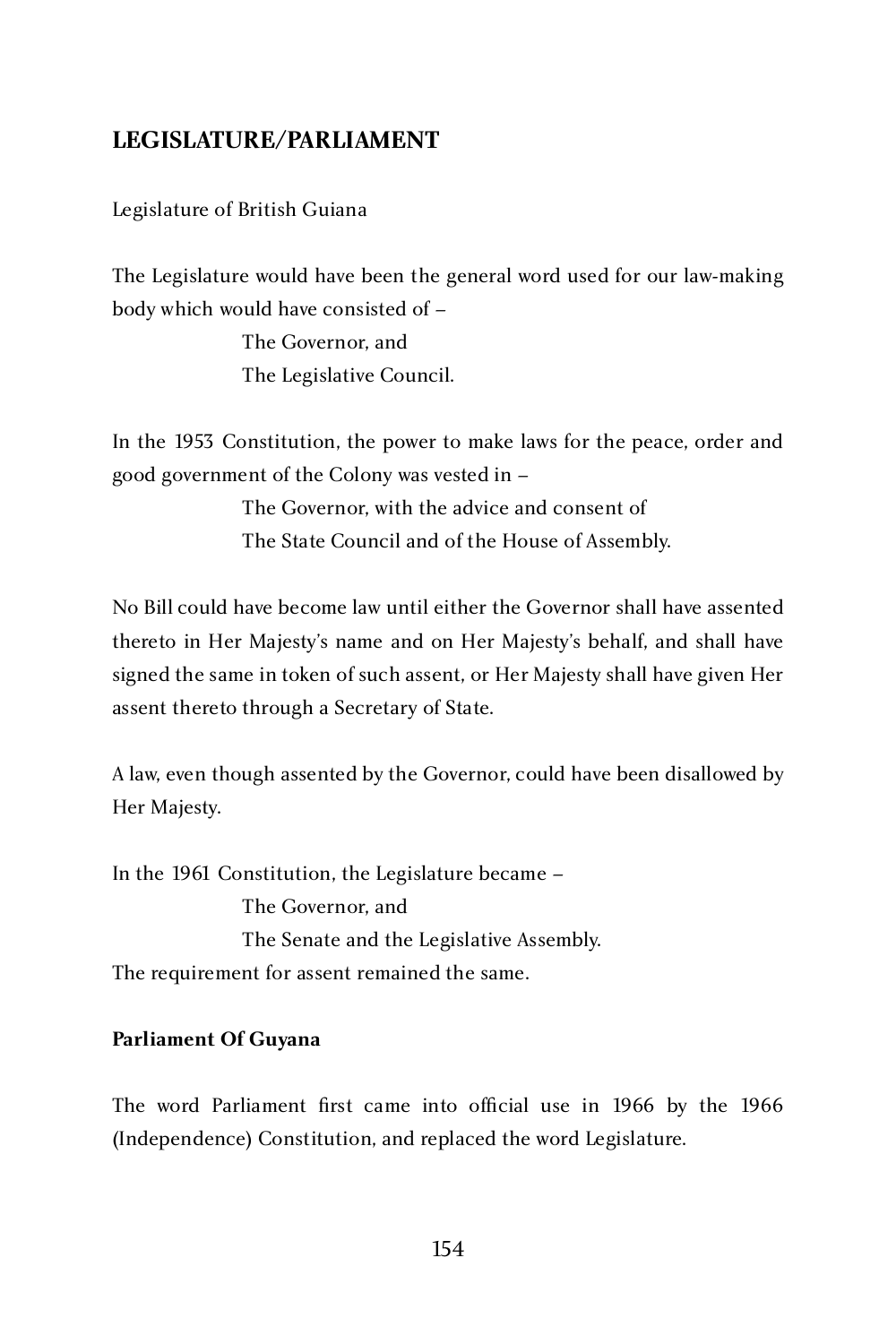From that time, laws were made by the Parliament of Guyana which consisted  $of -$ 

> Her Majesty, and A National Assembly.

Bills passed by the National Assembly had to be assented to by the Governor-General on behalf of Her Majesty, before they became law.

When Guyana became a Republic on 23rd February, 1970, the Parliament of Guyana consisted of –

> The President, and The National Assembly.

Bills passed by the National Assembly had to be assented to by the President before they became law.

The British Monarch was no longer involved.

The composition of the Parliament and the requirement for the assent to Bills by the President have since continued in successive Constitutions.

# **UNICAMERAL/BICAMERAL LEGISLATURES**

A unicameral legislature is a legislature with only legislative chamber (body).

A bicameral legislature is a legislature with two legislative chambers (bodies), sometimes referred to as the Upper House and the Lower House.

Throughout the history of the Legislature of British Guiana/Guyana, there have been only two occasions during which there have been bicameral legislatures.

On all the other occasions, there have been unicameral legislatures.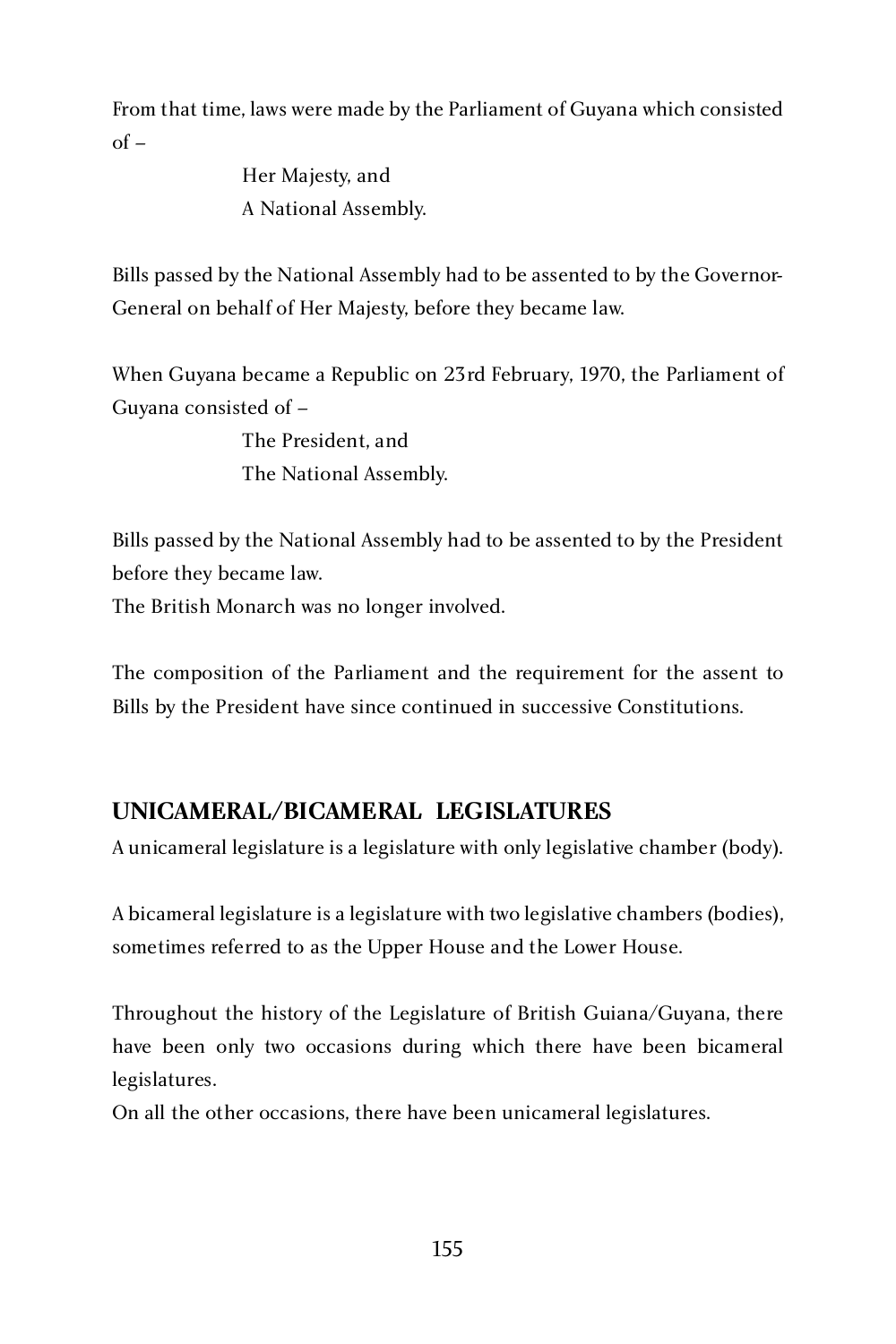Unicameral and bicameral legislatures have been as follows:-

| 1928 to 1953      | Unicameral Legislatures      |
|-------------------|------------------------------|
| 1953              | <b>Bicameral Legislature</b> |
| 1954 to 1961      | Unicameral Legislatures      |
| 1961 to 1964      | <b>Bicameral Legislature</b> |
| <b>Since 1964</b> | Unicameral Legislatures      |

# **PLACES OF MEETINGS THE PUBLIC BUILDINGS**

On 24th June, 1828, the Government, in an advertisement in the Royal Gazette, invited plans for the building of a new Court House in Georgetown to accommodate all Public Offices. Provision was also to be made for a meeting place for the law-making officials. The east wing of the upper floor of the building was ear-marked for this purpose.

The plan submitted by Joseph Hadfield, Sworn Surveyor and Colonial Architect, was accepted.

The foundation stone of the Building was laid on 27th March, 1829, and the Building was completed on 27th April, 1834.

The Building was put into use from April, 1834.

The Building was formally handed over on 5th August, 1834, to a Committee of the Court of Policy (which was the law-making body) in the presence of the Architect and George Booker, representing J.D. Patterson, one of the three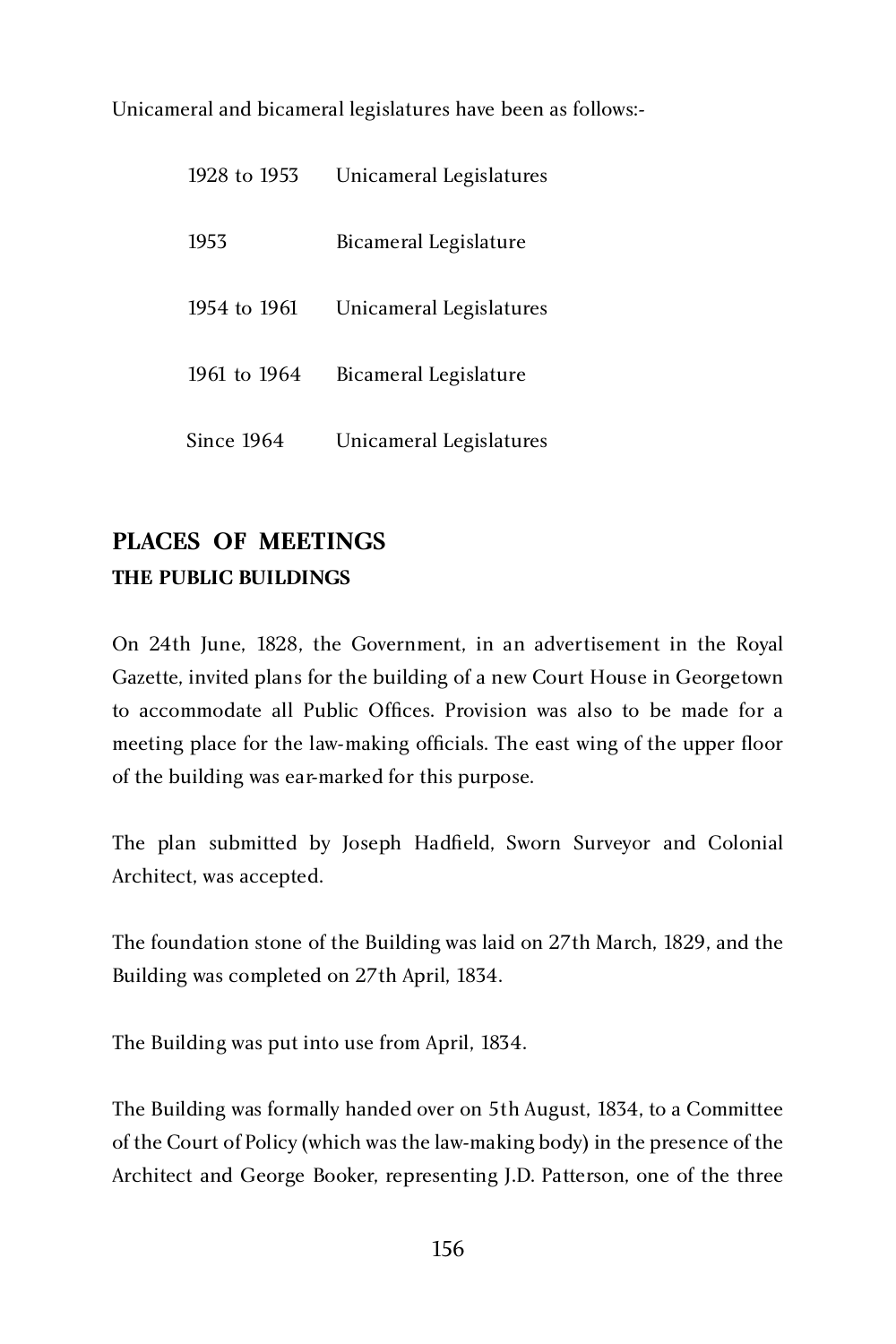Contractors, and the other two Contractors, Roderick McKenzie and Hector Kemp.

The Contractors did their work for £50,000, but it was reported that this turned out to be a loss to them.

The street south of the Building – Hadfield Street – was named in honour of the Architect.

The Building was first called the "Guiana Public Buildings". Guiana was subsequently dropped from the name. While the Public Buildings is still the official name, the Building is now popularly known and referred to as the Parliament Building.

The Building was first occupied as follows:-

#### **East Wing (Upper Floor)**

Court of Policy Hall, with adjacent Offices for the Government Secretary, his Assistant and Clerks, and the Attorney General

**East Wing (Lower Floor)** Custom House, Pilot Committee

**West Wing (Upper Floor)** The Hall of the Supreme Courts of Civil and Criminal Justice

**West Wing (Lower Floor)** Divided into Offices for the Registrar General and his Staff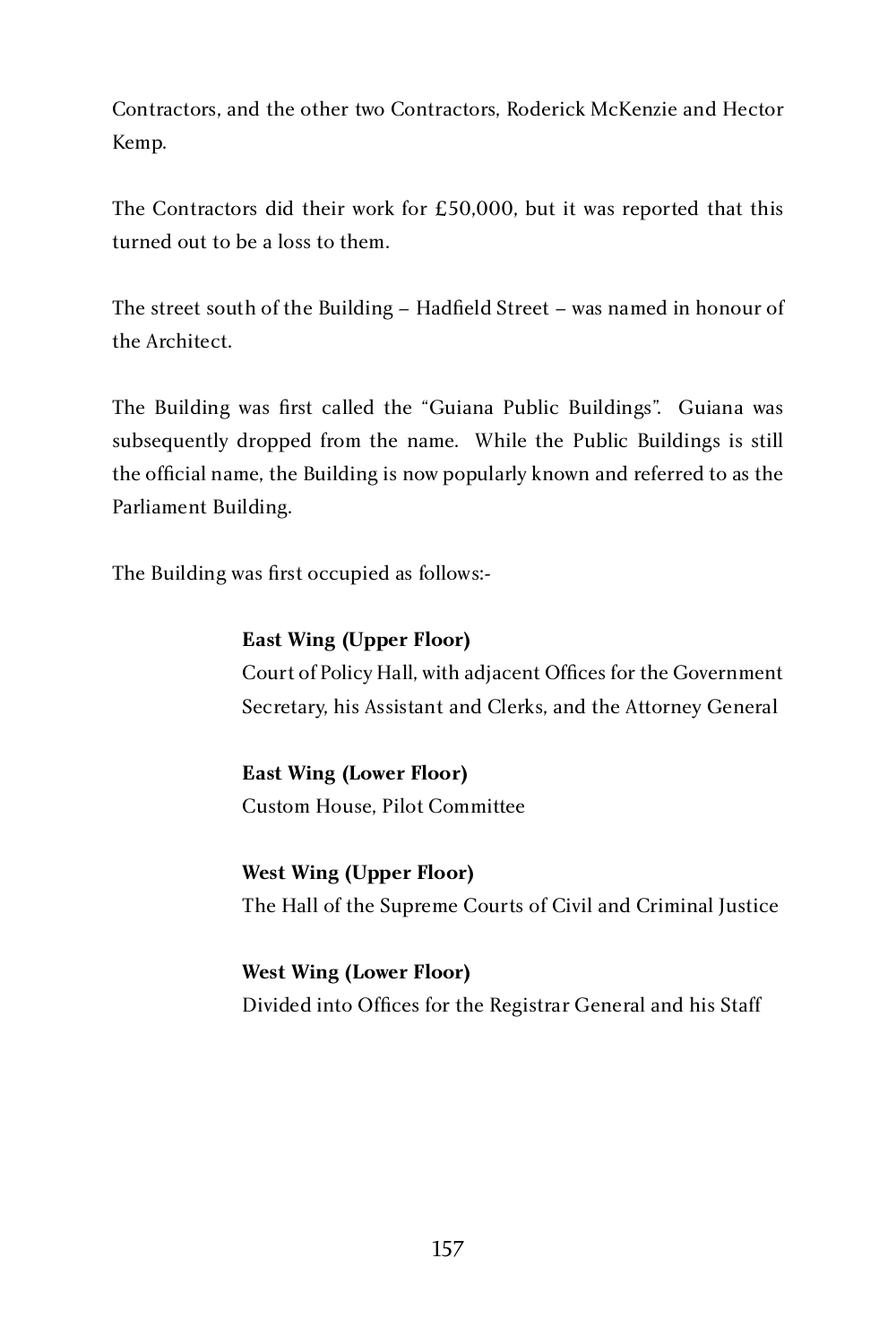#### **Central Portion (Upper Floor)**

Divided into apartments for Barristers, the Administrator General, Financial Representatives and the Governor

#### **Central Portion (Lower Floor)**

The Administrator General, the Auditor General, the Provost Marshal, the Deputy Postmaster General, the Financial Accountant, the Receiver General and other Functionaries.

The Government Secretary's Office was removed to the East side of the Building on 16th August, 1887.

Meetings of the Court of Policy were held in the Court of Policy Hall from the time that the building was put into use from April, 1834.

The coffered Italian ceiling in this Hall was constructed in 1875 by Castellani, an Italian Architect.

This Hall was reconditioned in 1888, following consideration of this matter by the Court of Policy on 28th August, 1888. The new Hall of the Court of Policy was opened by Lord Gormonston on 19th March, 1889.

When the British introduced a Crown Colony system of Government in British Guiana in 1928, with a Legislative Council in the place of the Court of Policy, the Court of Policy Hall became the place for the meetings of the Legislative Council and was called the Council Chamber.

This Chamber has continued as the meeting place for our legislators.

The Government Departments which were in the Public Buildings in 1951, when the compiler of the historical information herein joined the British Guiana Civil Service as a Class II Clerk in the Colonial Secretary's Office, included the Colonial Secretary's Office, the Archives, the Attorney General's Chambers, the Financial Secretary's Office, the Treasury, the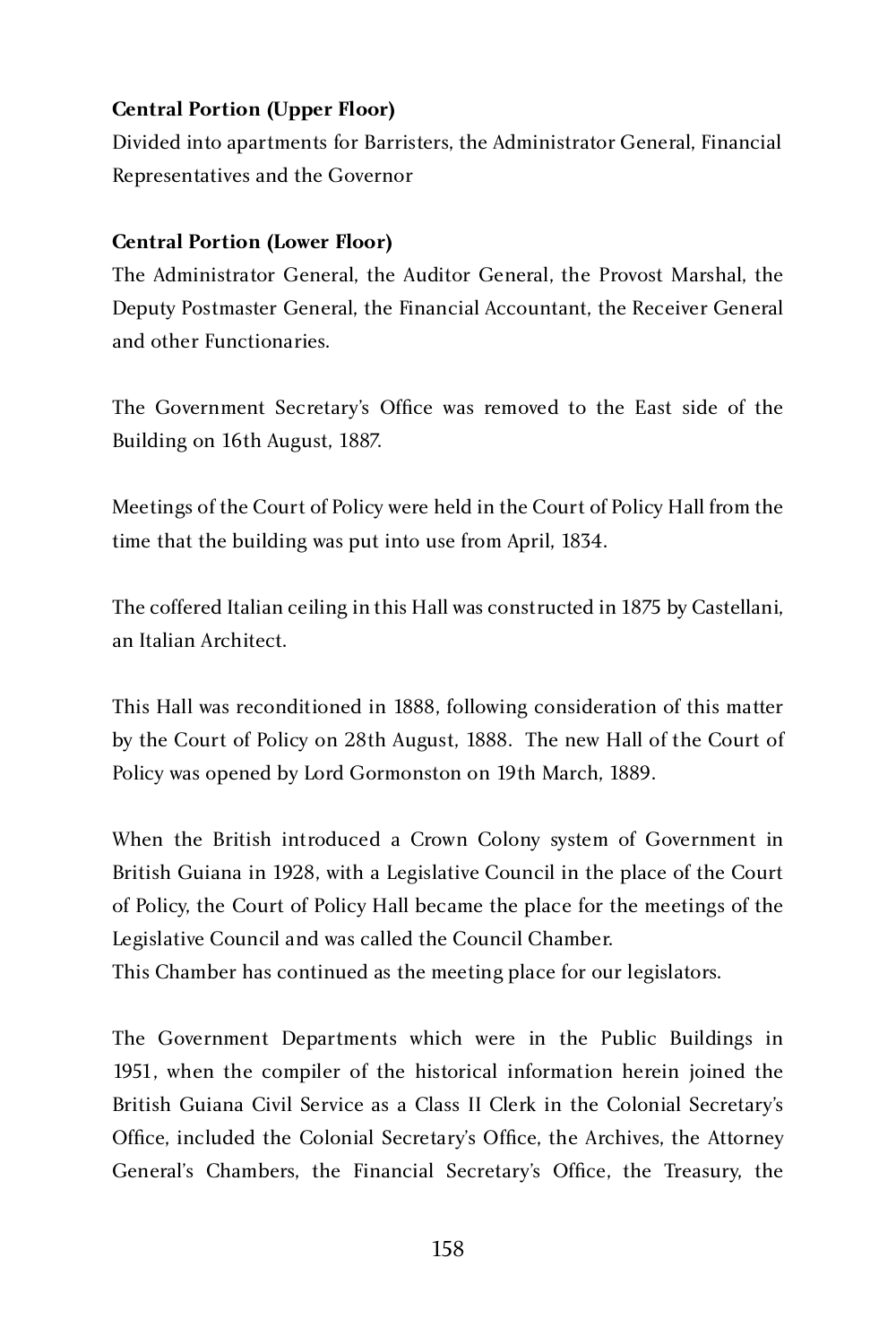Audit Department, the Local Government Department, the Income Tax Department, the Currency Commissioners and the Widows and Orphans Fund. The Council Chamber was and still is on the upper floor of the east wing. The services to the Legislature were at that time provided by Staff from the Colonial Secretary's Office.

With the introduction of a new Constitution in 1953, and the establishment of a Ministerial system of Government and the Office of Speaker for the first time, a new and separate Department called the Office of the Legislature was also established to serve the new bicameral legislature. This new Office with a Staff of 12 persons was given the central portion of the eastern half of the upper floor of the Public Buildings. Office accommodation was also provided in that same section for the first two Presiding Members of the two new Legislative bodies – the Speaker of the House of Assembly and the President of the State Council.

When Guyana attained Independence on 26th May, 1966, the Legislature became the Parliament of Guyana, the Council Chamber was renamed the Parliament Chamber, and the Office of the Legislature was renamed the Parliament Office.

By 1992, most of the Government Departments which were in the Public Buildings, had expanded and had removed therefrom. Only the Offices of the Prime Minister and of some other Ministers and their Staffs, the Secretariats of the National Congress of Local Democratic Organs (NCLDO) and the Public Utilities Commission (PUC), and Parliament Office with a Staff which had increased to 40, were in the Building.

When the People's Progressive Party/Civic Administration came into Office after the October 5, 1992 , general elections, the President, Cheddi Jagan, following a request by Frank A. Narain, Clerk of the National Assembly, informed him in a letter dated 16th December, 1992, that it was agreed to make the Public Buildings available for Parliamentary matters only. The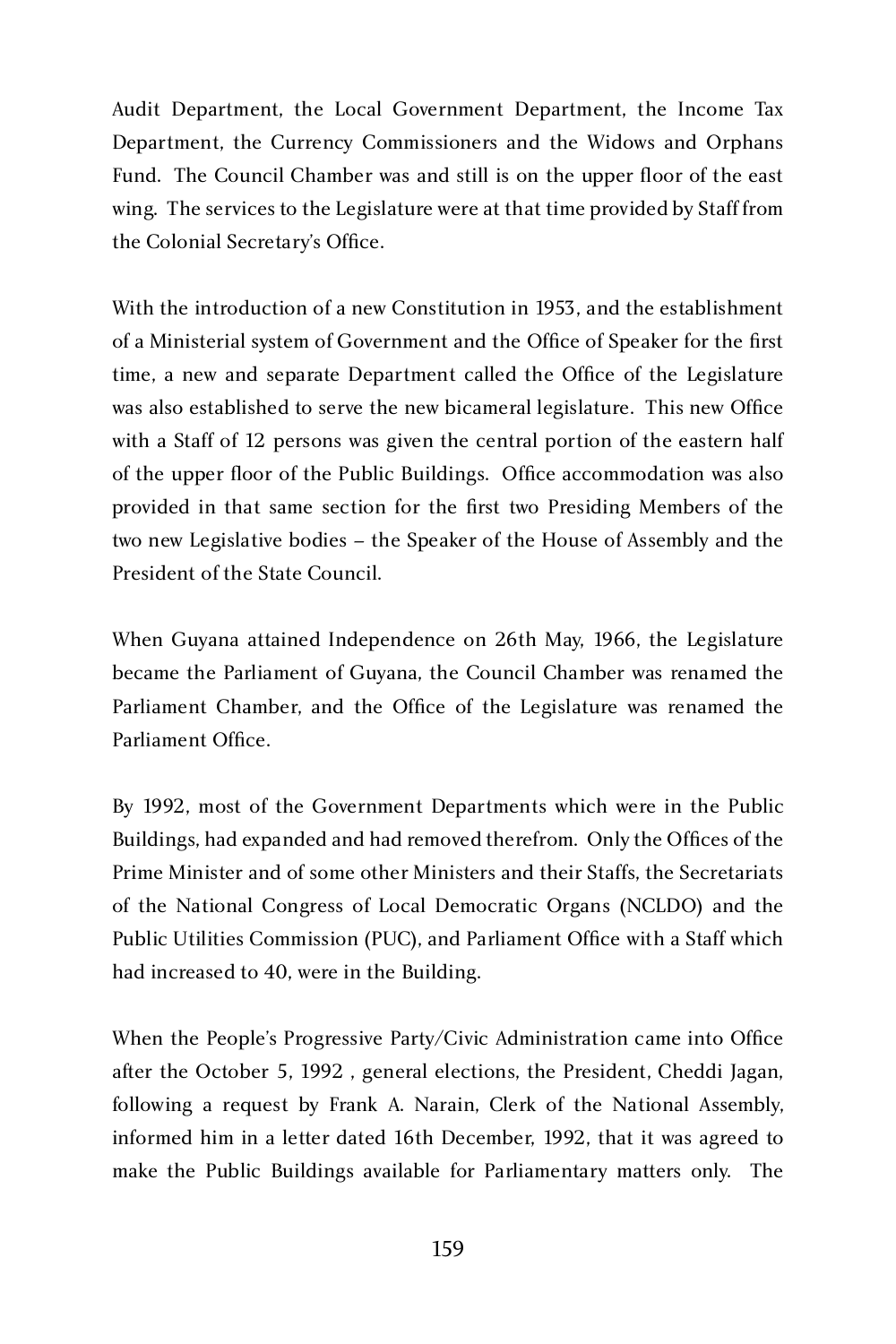Building was, from that time, placed under the administration of Frank A. Narain, Clerk of the National Assembly.

In spite of President Jagan's decision in 1992, and of continued representations by Frank A. Narain, the PUC, a non-Parliamentary matters body, continued in the Building until 2003.

Major repairs and renovations have had to be and have continued to be carried out from time to time to this now 174 year old building.

Repairs have had to be done to the Parliament Chamber, particularly to the roof and ceiling, the walls, the floor and the windows. New and modern lights were also installed.

The Public Buildings, now available for Parliamentary matters only, has been restructured to suit the needs of the increased Staff, now 56, and the various sections into which the Parliament Office is divided, including a Library and a Committee Secretariat. There are also some new and improved facilities for Members of Parliament.

The two cannons in the front Compound of the Public Buildings were captured by the British at the Battle of Sebastopol and were presented to the Colony on 10th May, 1859, in recognition of its generous contributions to the Patriotic Fund for the Relief of Widows and Orphans of the soldiers who were killed in the Crimean War.

The iron railing around the Building was erected in May 1874.

The grounds of the Public Buildings were laid out in 1882 by G.S. Jenman, an Official attached to the Botanical Gardens.

A sundial was placed in the front Compound in 1966 but was subsequently removed.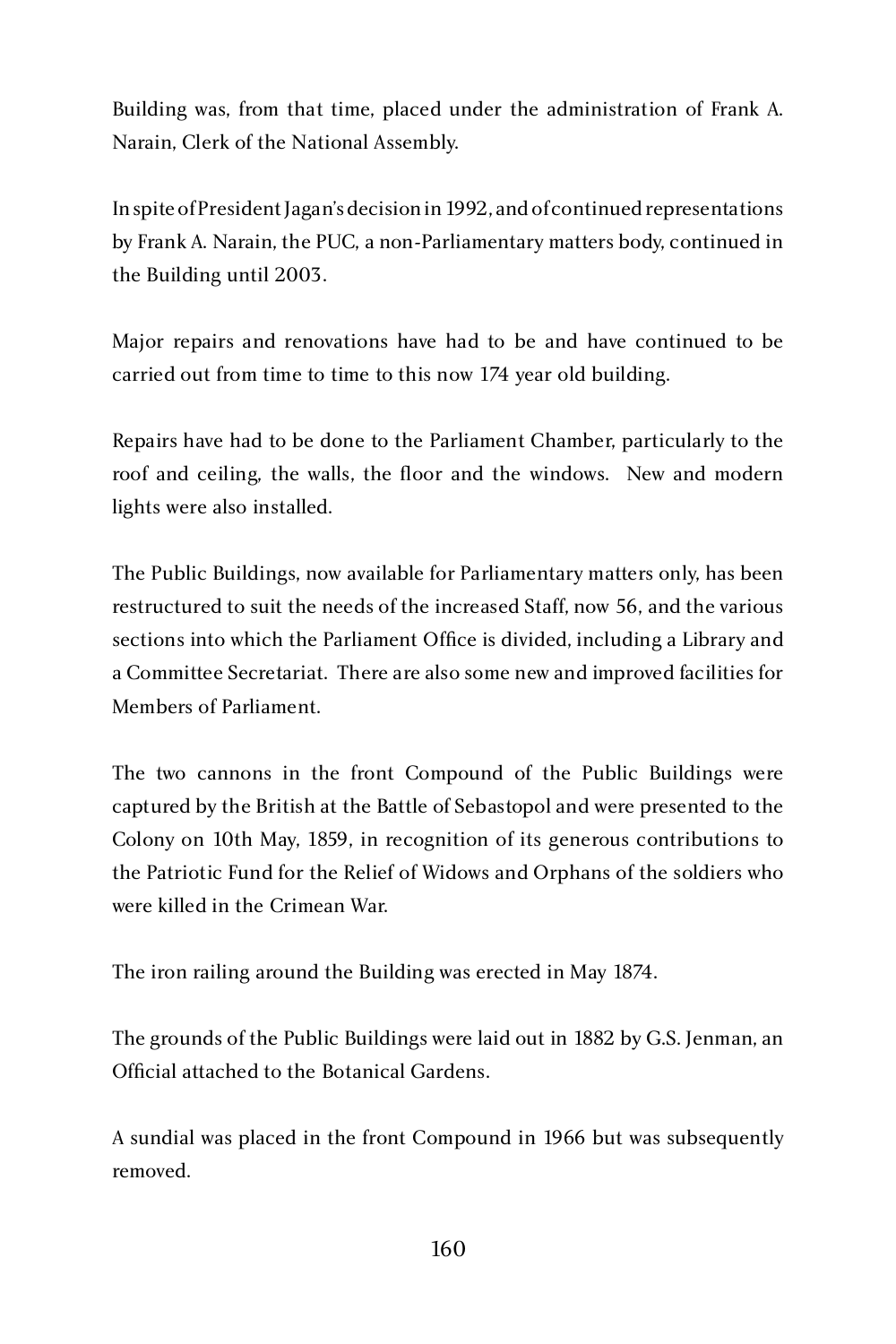The statue (sculptured by E.R. Burrowes) of Robert Nathaniel Critchlow, the founder of Trade Unionism in Guyana, was placed in the north eastern part of the Compound some time before 1988.

#### **Ocean View Convention Centre**

When very major repairs, renovations and refurbishing (including the provision of new chairs for the Members of Parliament and the airconditioning of the Parliament Chamber) were being done from 2003 to 2005, the Chamber could not have been used. Sittings of the National Assembly were held during this time at the Ocean View Convention Centre at Liliendaal, Greater Georgetown.

# **DRESS FOR SITTINGS**

Prior to 1969, Members of the Legislature dressed very formally for attendance at Sittings of the Legislative Bodies.

Ceremonial Occasions such as the Opening of a new Legislative Body or of a new Session of such a Body was a grand affair. On such occasions, the Governor of the Colony, who was also the President of the Legislative Council, wore the full Ceremonial outfit of his Office. The Official Members – the Colonial Secretary and the Financial Secretary – wore the official uniforms of their respective Offices. The Attorney General wore the wig and gown pertaining to his legal profession. All male Members wore lounge suits. Some ladies even wore hats and gloves.

From 1953, when a Speaker replaced the Governor in presiding in the Legislative body, the Speaker wore a full bottomed wig and a ceremonial gown on Ceremonial occasions and a bob wig and an ordinary gown on all other occasions.

From that time too, the two Clerks at the Table wore bob wigs and gowns on Ceremonial occasions and lounge suits on all other occasions.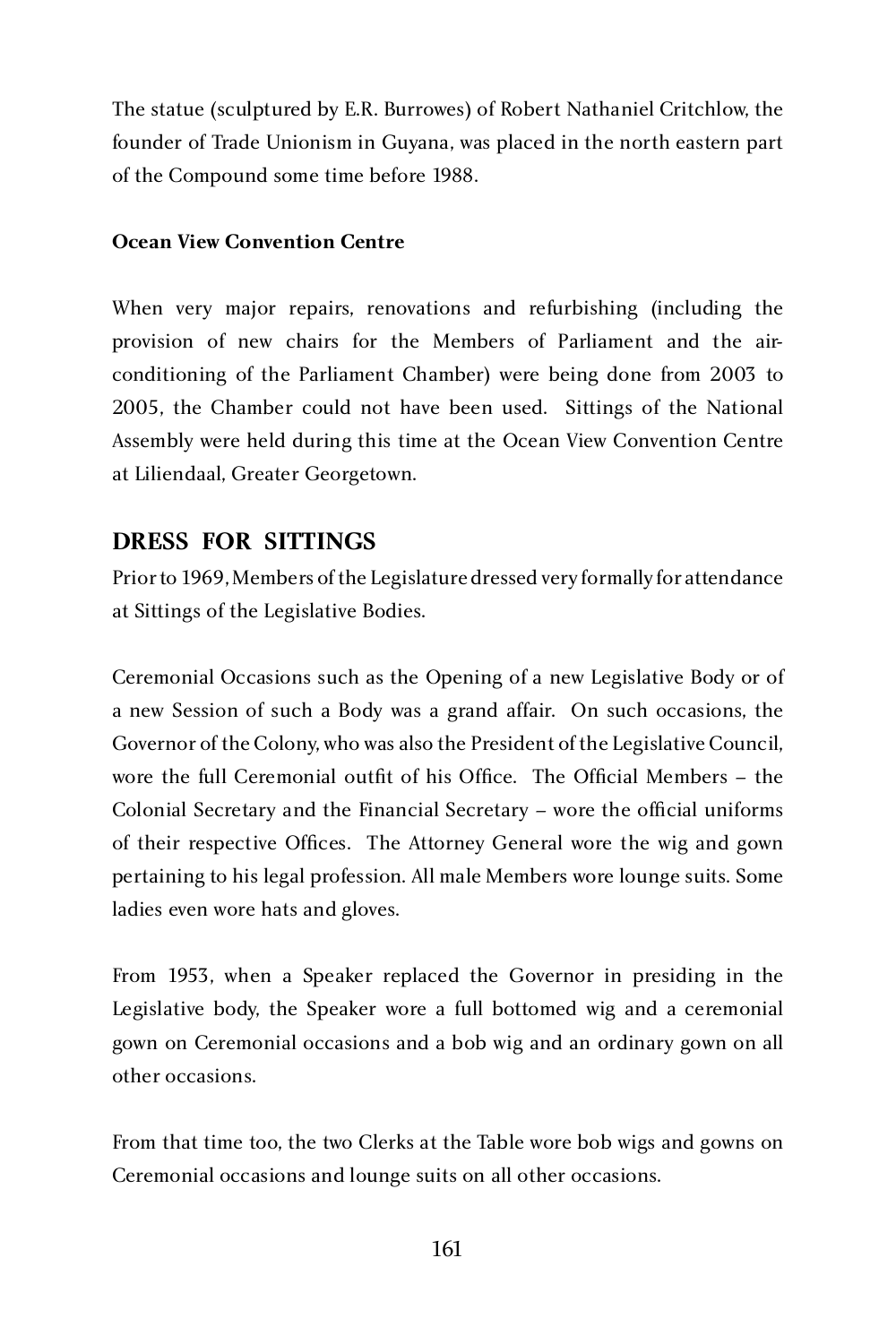In April 1969, a Representative Committee of the National Assembly (PNC Administration) recommended as an alternative form to the conventional attire of a suit (an outfit with jacket and tie) the use of a shirt jac for **male**  Members.

The **alternative** forms now allowed are as follows:-

#### **Speaker**

| For Ceremonial Occasions | A shirt jac (suiting material) with long   |
|--------------------------|--------------------------------------------|
|                          | sleeves and with tunic neck                |
| For Ordinary Occasions   | A shirt jac (shirting or suiting material) |
|                          | with long sleeves and with either tunic    |
|                          | neck or break neck                         |
| <b>Other Members</b>     |                                            |
| For Ceremonial Occasions | A shirt jac (shirting or suiting material) |
|                          | with long sleeves and with either tunic    |
|                          | neck or break neck                         |
| For Ordinary Occasions   | A shirt jac (shirting or suiting material) |
|                          | with either long or short sleeves and with |
|                          | either tunic neck or break neck            |

Shirt jacs must be white or must be of mild single colours.

As the shirt jac is an alternative form of dress, male members are at liberty to wear the conventional form of attire.

Wigs and gowns are no longer used by the Speaker and the Clerks.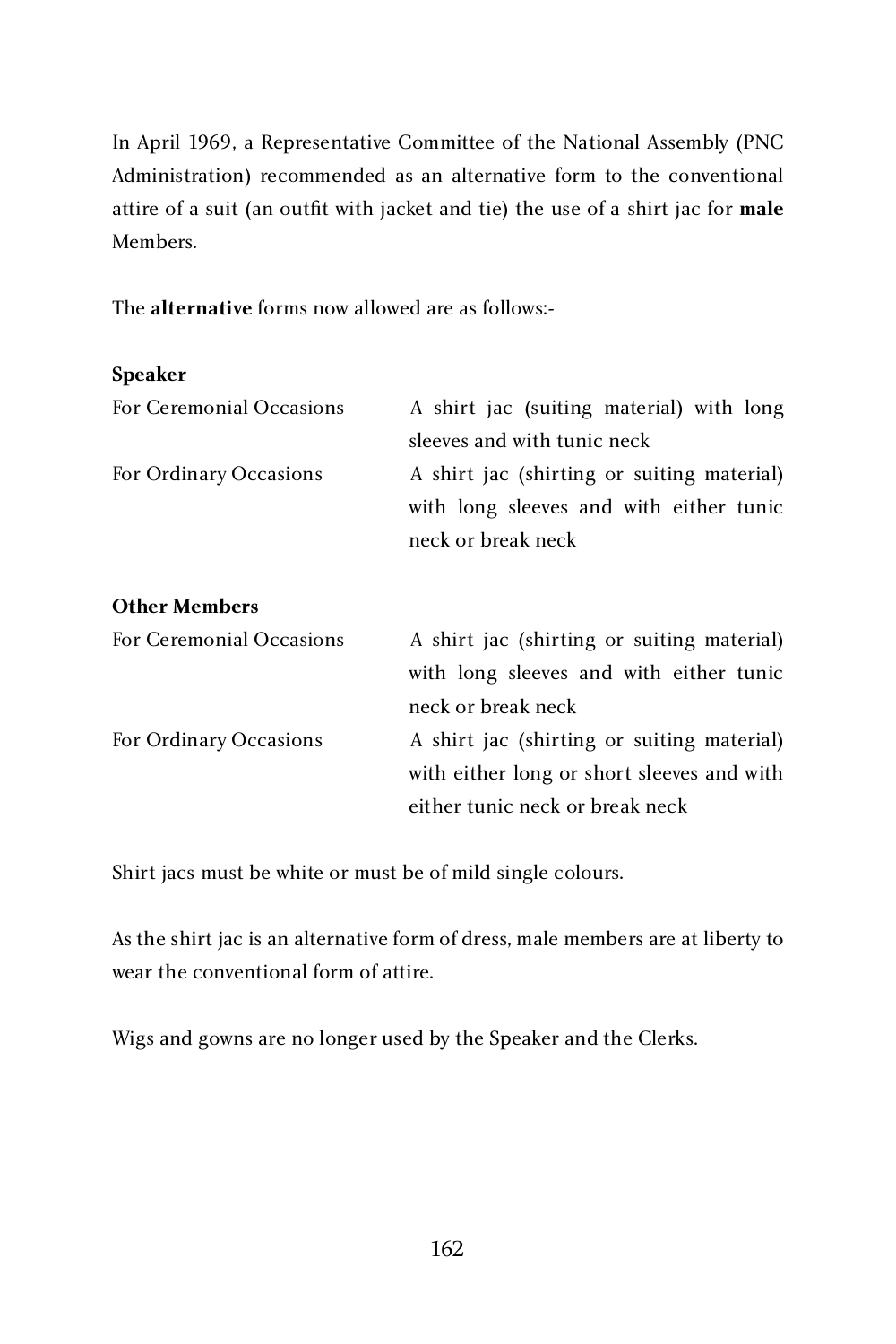# **SEATING ARRANGEMENTS OF MEMBERS**

Every Member of our respective legislative bodies has been provided with his own individual seat in the Legislative Chamber.

Status, seniority, length of service, order of nomination, constituency, and alphabetical order of surnames, and later the Table of Precedence, determined the order of seating and the Clerk assisted in this exercise.

With the coming into operation of the Party system, it was subsequently accepted that the order of seating of the Members of a Party should be left entirely to and be determined by that particular Party.

The British practice has continued – Members of the Party/Parties in Government sit on the right of the Speaker and Members of the Opposition on the left.

The Parliament Office prepares and places on the Tables "Name Cards" bearing the Members' names.

# **THE MACE**<br>From 1957

#### **First used in Guyana.**

In ancient times, a Mace was a weapon made of wood and was designed for use as such. It was carried by someone in front of the Monarch to protect the Monarch. Later, Maces became symbols – symbols of authority, and were re-designed.

Maces are used in the British Parliament and in Commonwealth Parliaments and are carried in front of the Speaker by an Officer designated Sergeant-at-Arms, when the Speaker is entering and leaving the Legislative Chamber. In the Chamber, the Mace is placed on a Table in front of the Speaker during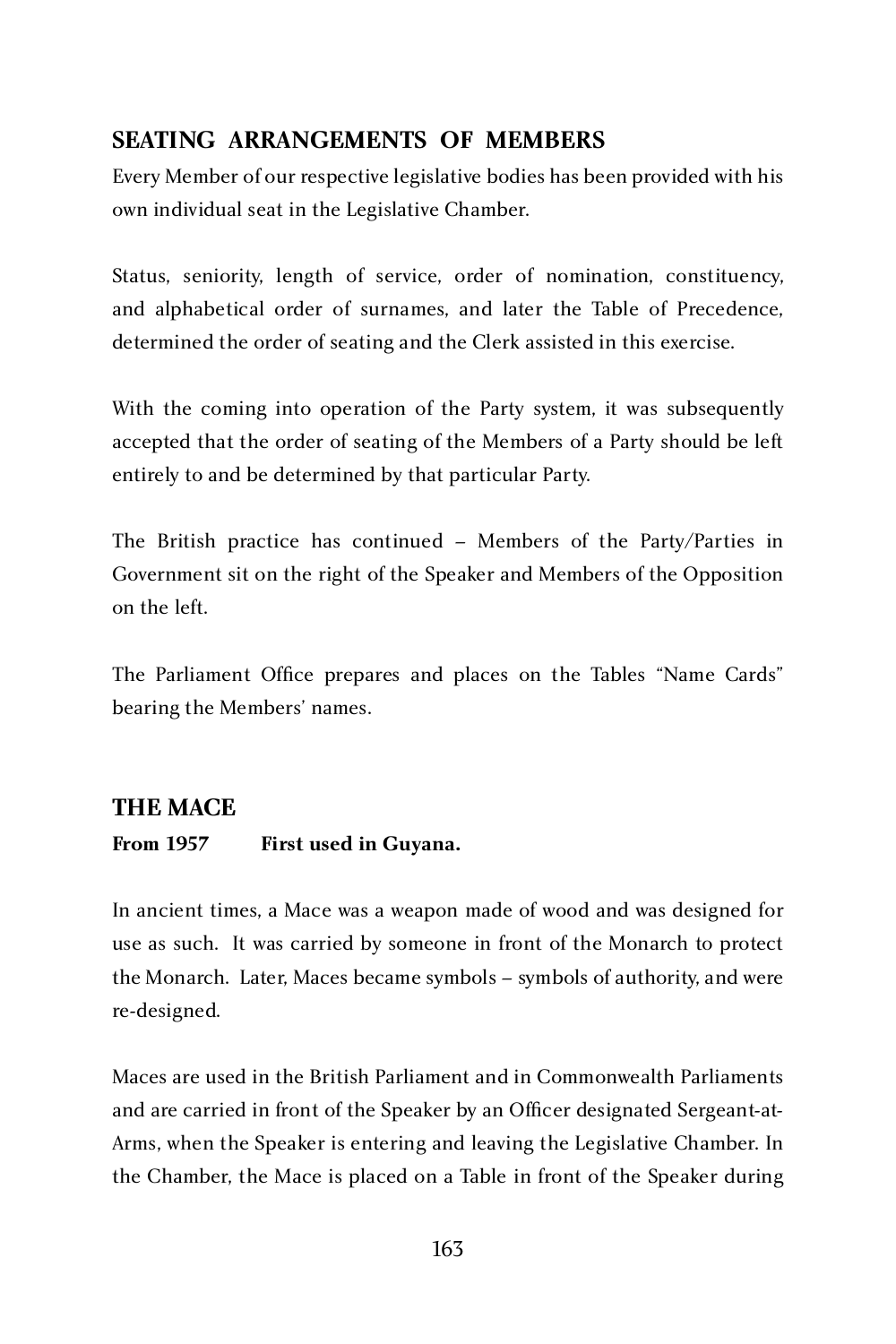sittings and it is placed on rests below the Table when the Legislative body sits as a Committee. It is a symbol of the Speaker's authority.

Prior to 1953, the Governor of British Guiana presided at sittings of the Legislative body of the Colony and no Mace was used.

In 1953, with the introduction of a new Constitution, a Ministerial system of Government was established and the Office of Speaker was provided for, for the first time in British Guiana. Provision was also made in the 1953 Estimates of Expenditure for the purchase of a Mace for the new House of Assembly. On 12th December, 1952, in presenting the Budget for 1953 to the Legislative Council, the Financial Secretary and Treasurer, Edwin Frank McDavid, in his Budget Speech in the Council, said:

> "An allocation has also been included to meet the cost of a Royal Mace to be obtained for the House of Assembly subject to the sanction of Her Majesty. The Mace is the traditional symbol of the Speaker's authority and will add to the dignity of that Chamber of the new Legislature. Honourable Members will, I am sure, be glad to know that the Crown Agents have already furnished beautiful and most appropriate designs for a British Guiana Mace estimated to cost about \$2,400. May I say that a splendid opportunity is open to any Unofficial Member of the present Council who may wish to perpetuate his memory and record of service by making a gift of the Mace?"

There was no local response to this suggestion of the Financial Secretary and Treasurer, but on reading the Budget Speech in London, the Chairman of Messrs. Booker Bros. McConnell and Company, Limited, telegraphed the Officer Administering the Government in British Guiana asking whether the Colony would accept the gift of a Mace from Bookers London Directors, not from the Company, but as individual persons. After consulting with the Executive Council, the Officer Administering the Government replied that the gift would be accepted.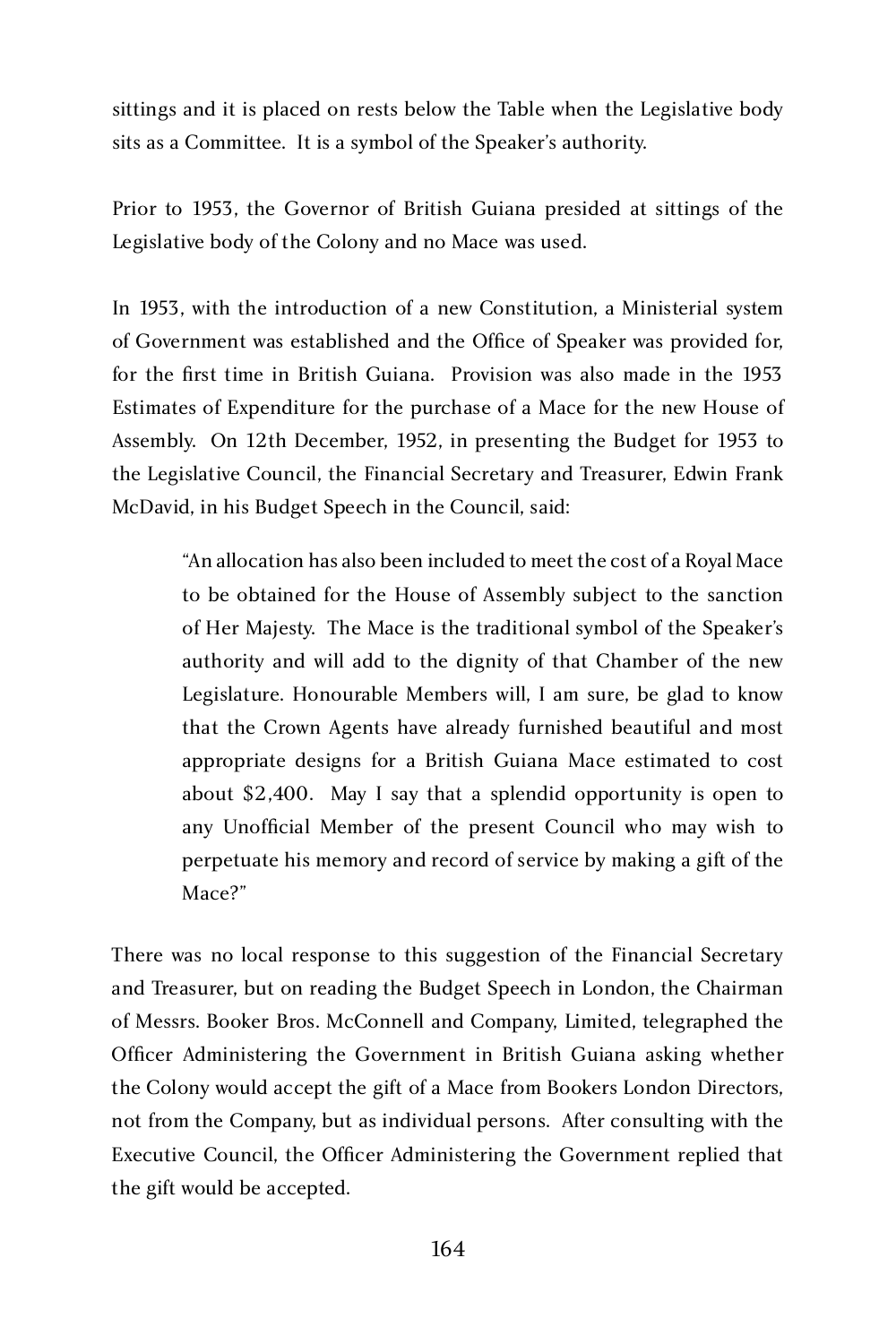Arrangements were then proceeded with through the Crown Agents for the Colonies for the purchase of the Mace. At that stage, the Colonial Office stepped in. They wrote the Chairman of the Company a most stern and admonishing letter to the effect that the gift of the Mace was a Royal Prerogative and it was most improper – and they suggested almost high treason – that so low a form of human life as commercial persons should concern themselves with its purchase.

The Mace was therefore obtained by the Government and paid for from the funds voted for this purpose -  $$2,400$  (£500).

The Mace arrived in British Guiana in February 1954, that is, after the suspension of the 1953 Constitution and during the life of the Interim Wholly Nominated Legislative Council, and was not put into use then. It was kept in its box in the vault of the Treasury below the Chamber on the ground floor of the Public Buildings.

The Mace was designed and made by Gerrard and Company, Limited, Crown Jewellers, formerly the Goldsmiths and Silversmiths Company, Limited, of England. It was of silver gilt and was after the form of the British House of Commons Mace  $-57$  " in length  $-$  but with the arches of the Head in modern form as compared with those of the Charles II period. On the cushion of the Crown in relief were the Royal Arms, a symbol of the authority of Her Majesty the Queen and on the obverse and reverse of the Head appeared the Royal Cypher E II R. On the stem of the Mace were representations of the Victoria Regia lily flat chased. This lily is considered the largest water lily in the world and was first discovered growing in British Guiana during the reign of Queen Victoria. Other ornaments depicted on the stem included the rice plant in full bearing and the sugar cane in bloom, representing two of the country's principal products.

With the re-establishment of an elected Legislature in 1957, it was decided that the Mace should be put into use. On the occasion of the Opening of the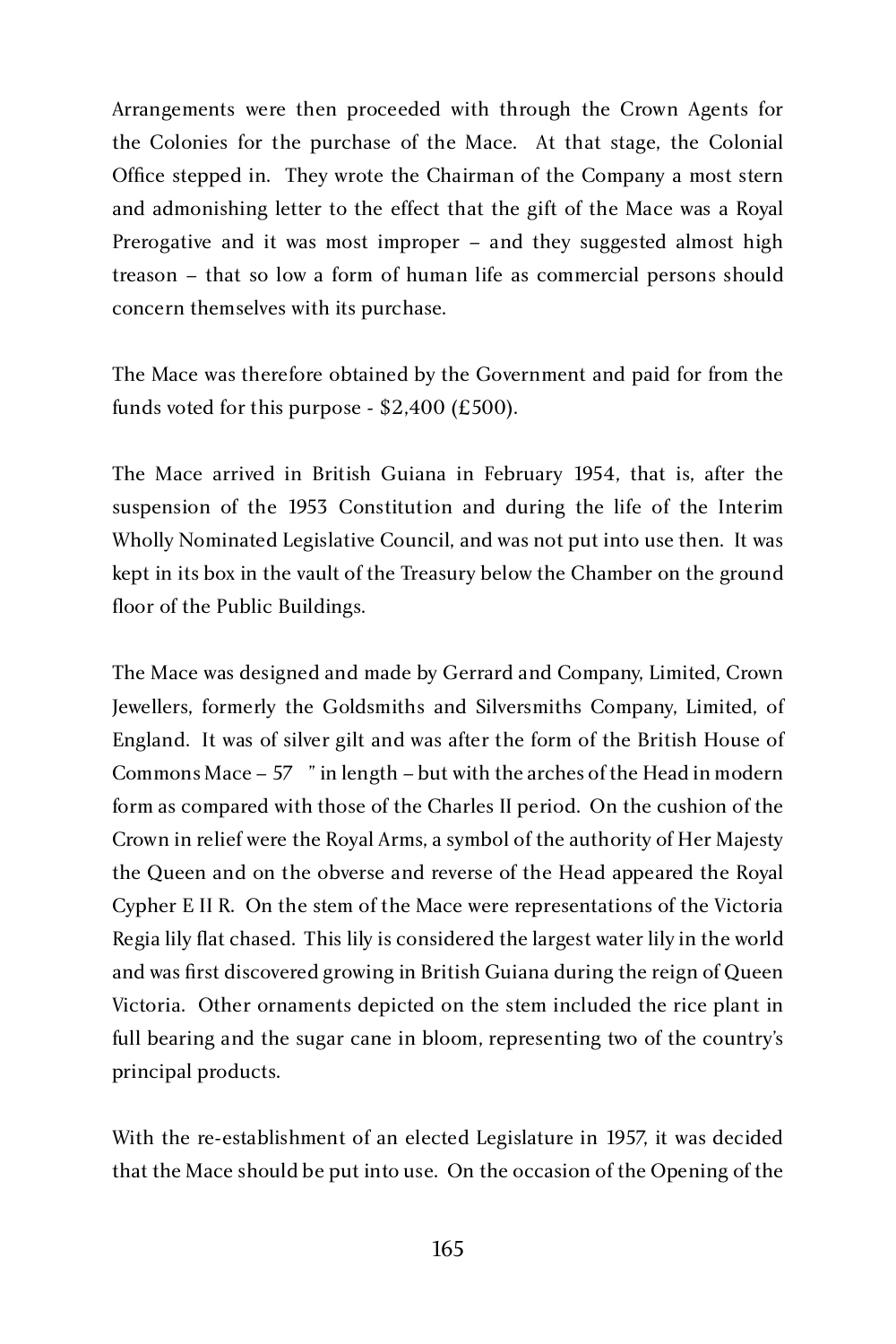new Legislative Council on 10th September, 1957, the Mace was blessed by the Archbishop of the West Indies, Dr. Alan John Knight, and, with the approval of Her Majesty Queen Elizabeth II, was entrusted by her representative, the Governor, Sir Patrick Muir Renison, to the Speaker of the Legislative Council, Sir Donald Edward Jackson, as the symbol of his authority from the Crown, and was formally put into use forthwith. Charles Benjamin Cadogan, who was the substantive holder of the office of Marshal (re-designated Sergeantat-Arms from the time of Independence in 1966), was on leave at the time and Kenneth Carnegie King was performing the duties of Marshal in his absence, thereby becoming the first person to bear the Mace.

With the decision that Guyana should become a Republic on 23rd February, 1970, a Special Committee of the National Assembly (PNC Administration) advised the Speaker that on account of the appearance of the Royal Cypher and other Royal Symbols on the Mace used in the National Assembly, it was necessary for some change to be made from Republic Day. It was therefore decided that the Head of the Mace should be replaced by one containing Guyana's Coat of Arms.

The design for the new Head was prepared by the Designs and Graphics Division of the Ministry of Information and Culture, and the new Head itself was made by the Demerara Foundry Company, Limited, in Guyana. The cost of the new Head was borne by the Booker Group of Companies in Guyana and the presentation was made at a simple Ceremony on 21st February, 1970.

The Mace, with its new Head but with the same old stem, was put into use from Republic Day, 23rd February, 1970.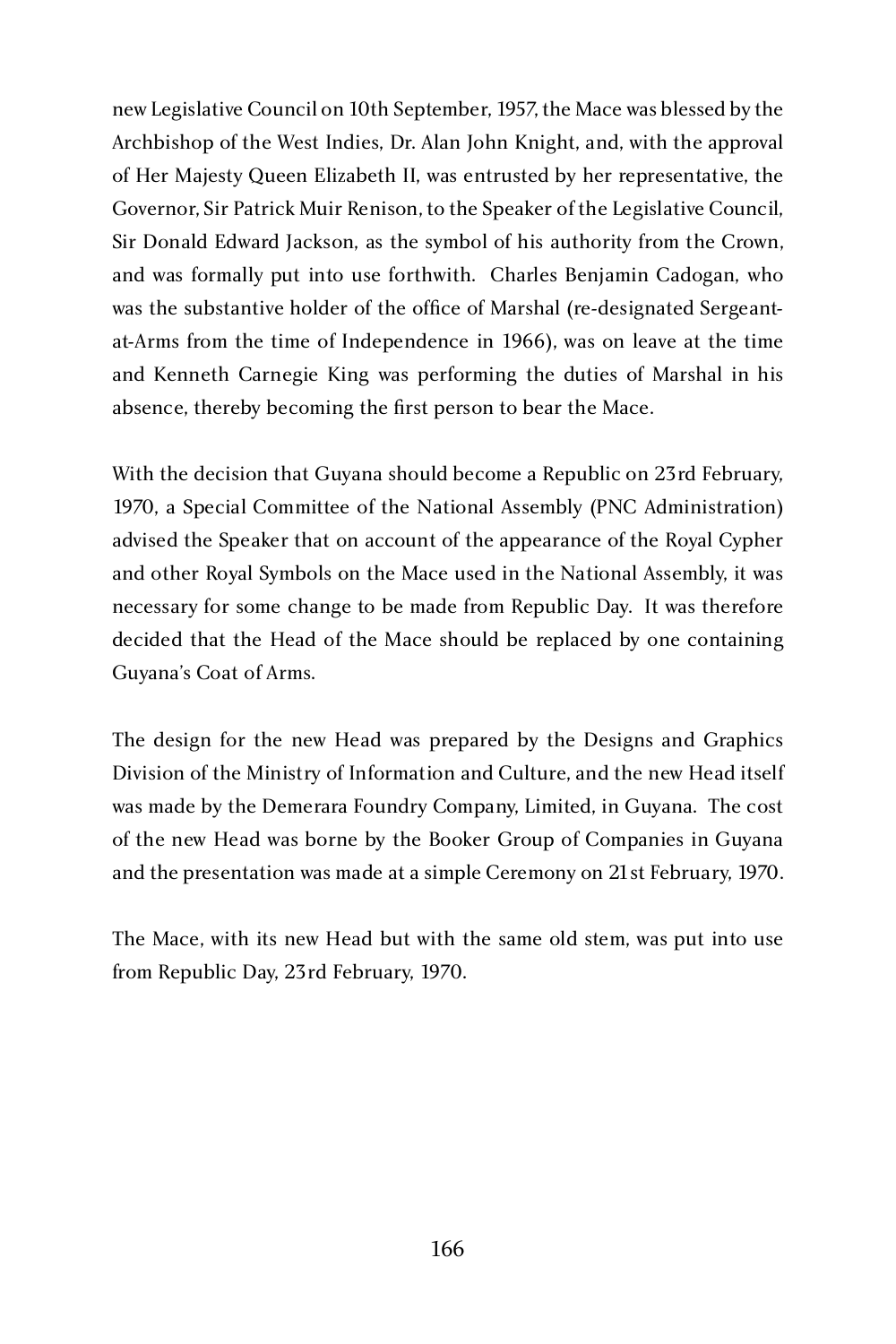# **PRAYERS READ IN THE LEGISLATURE**

Following their practice in their Parliament, the British introduced the reading of Prayers in the British Guiana Legislative Council from the time of its establishment.

Our records from the 1928 Legislative Council show that on Ceremonial Occasions, Prayers were read in the Legislative bodies by the Head of the Anglican Church in British Guiana, who was the Bishop of Guiana (the Rt. Rev. Oswald H. Parry) and later the Archbishop of the West Indies (the Most Rev. Dr. Alan John Knight).

On other occasions, from 1953, the Prayers were read by the Speaker.

The Speaker subsequently delegated the reading of the Prayers to the Clerk of the Legislative body.

A Committee examined the Prayers which were used and amended them to make them general rather than having bearing towards Christianity.

The following are the Prayers which are read by the Clerk of the National Assembly at the beginning of every sitting (including Ceremonial Occasions) of the Legislative body:-

"Almighty God, we, who are here gathered together, do most humbly beseech Thee to guide us in all our consultations, so that we may together build a land where knowledge is free, where the mind is without fear and the head is held high, and where words come from the depth of truth.

Grant us, O God, Thine aid and guidance, so that we may deal justly, with the several causes that come before us, laying aside all private interests, prejudices and personal preferences, so that the result of our counsels may be to the glory of Thy Blessed Name, the maintenance of true religion, the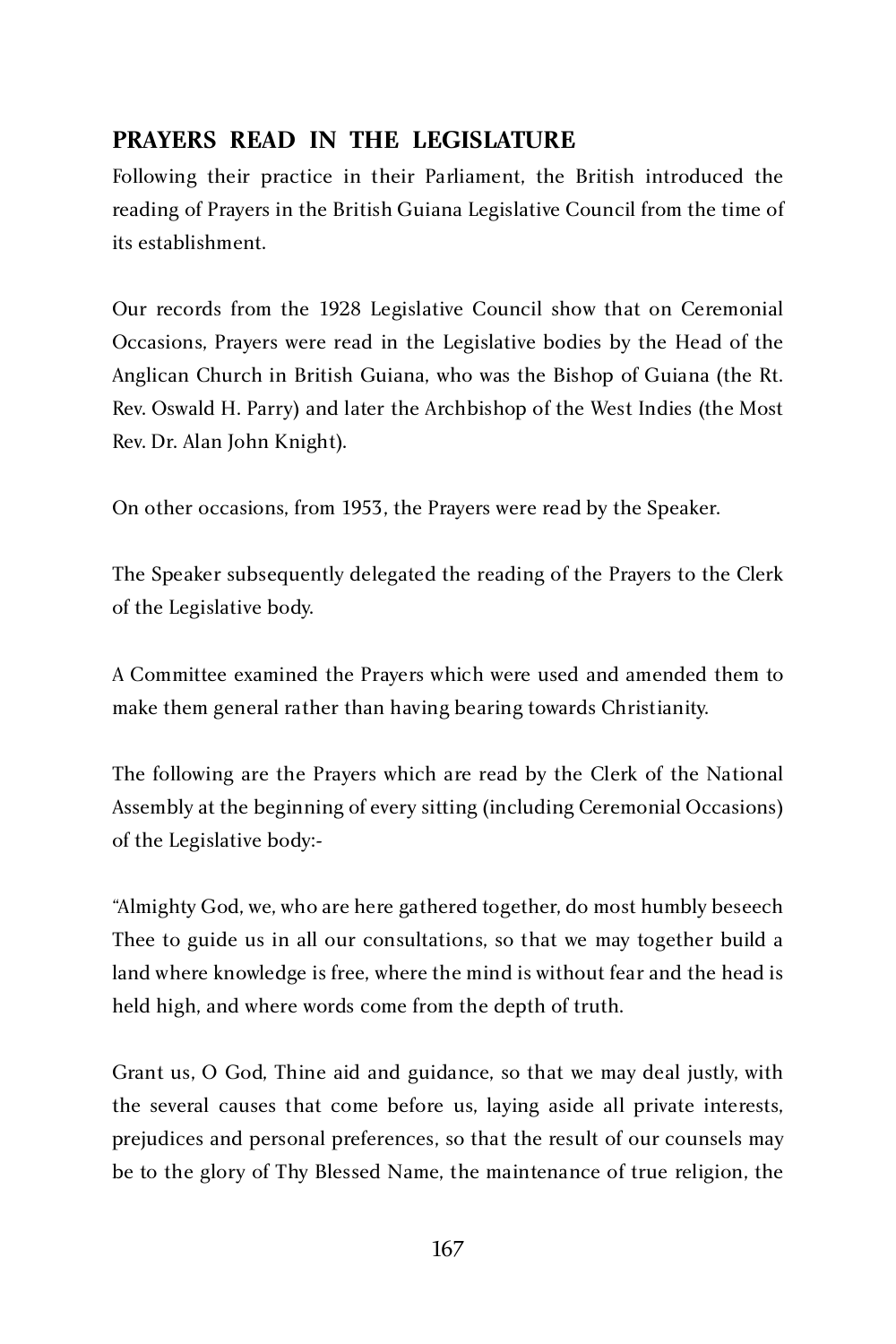preservation of justice, the safety, honour and happiness of the President and the peace and prosperity of Guyana.

Grant us, O God, the vision so to lead, that all the people of this fair land may enter into that state of brotherhood and unity, where the mind is led forward by Thee into everwidening thought and action."

### **OATHS BY MEMBERS**

The taking of an Oath of Allegiance by a Legislator has been an old requirement and has been recorded from since the first British established Legislative Council in 1928.

Members were required in the Oath to either swear or to affirm to be faithful and bear true allegiance to the British Monarch.

The 1966 Constitution required Members to take two Oaths – the Oath of Allegiance and an Oath of Office.

The Oath of Allegiance to the British Monarch was no longer required from the time that Guyana became a Republic on 23rd February, 1970.

Every Member of the National Assembly is required by the Constitution to make and subscribe in the Assembly an Oath of Office before he can take part in the proceedings of the Assembly. The only proceedings in which a Member is permitted to take part before he has made and subscribed the Oath are those in connection with the election of a Speaker and of a Deputy Speaker after a general election. The Oath is administered by the Clerk of the National Assembly first to the Speaker and Deputy Speaker and then to the other Members of the Assembly.

On other occasions, the Oath is administered after Prayers.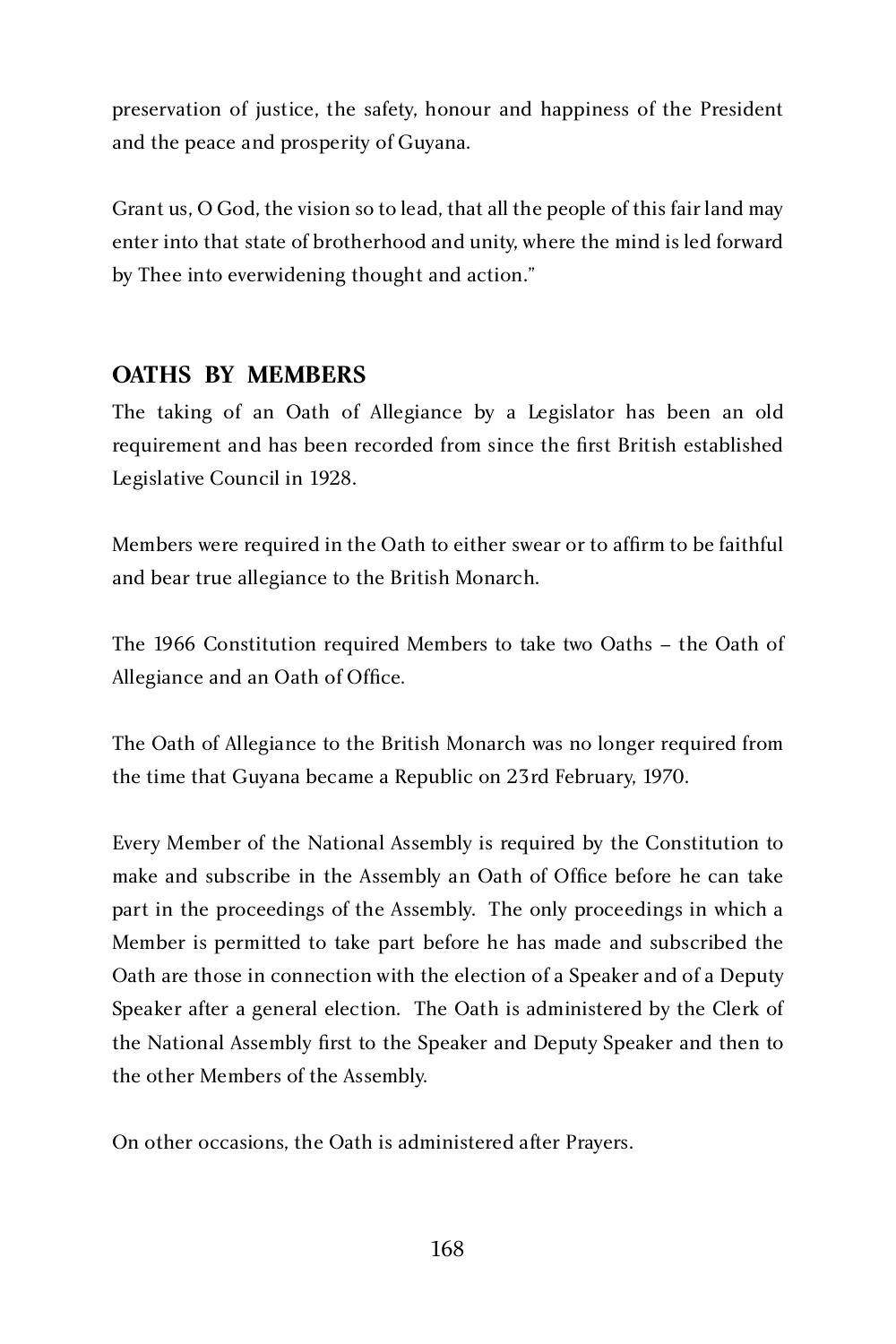The form of the present Oath to be taken by Parliamentarians is as follows:-

"I, ………………………………………….., do hereby solemnly declare that I will bear true faith and allegiance to the People of Guyana, that I will faithfully execute the office of Member of the National Assembly without fear or favour, affection or ill-will and that in the execution of the functions of that office I will honour, uphold and preserve the Constitution of the Cooperative Republic of Guyana."

In making the Oath, Members are free to use the religious book of their choice, that is, the Bhagavadgita, the Bible (Any Version), the Koran, or the Ramayan, etc.

# **FORMS OF ADDRESSING THE SPEAKER AND MEMBERS**

Formerly, when the Governor presided in the Legislative Council, he would have been addressed as Your Excellency. Members were referred to as Honourable Members and with their official designations or by their nominations or by their constituencies.

In accordance with a direction of the Governor given when the Office of Speaker was first established in 1953, and published in the Official Gazette of Friday, 22nd May, 1953, the Speaker is to be addressed as "His Honour".

In the National Assembly, Members, by convention, address the Speaker as "Mr. Speaker".

Members are addressed as "The Honourable Member".

In 1975, a Parliamentary Committee (PNC Administration) recommended that the title "Comrade" could also be used.

On 11th July, 1975, the National Assembly amended its Standing Orders to give effect to the Committee's recommendation.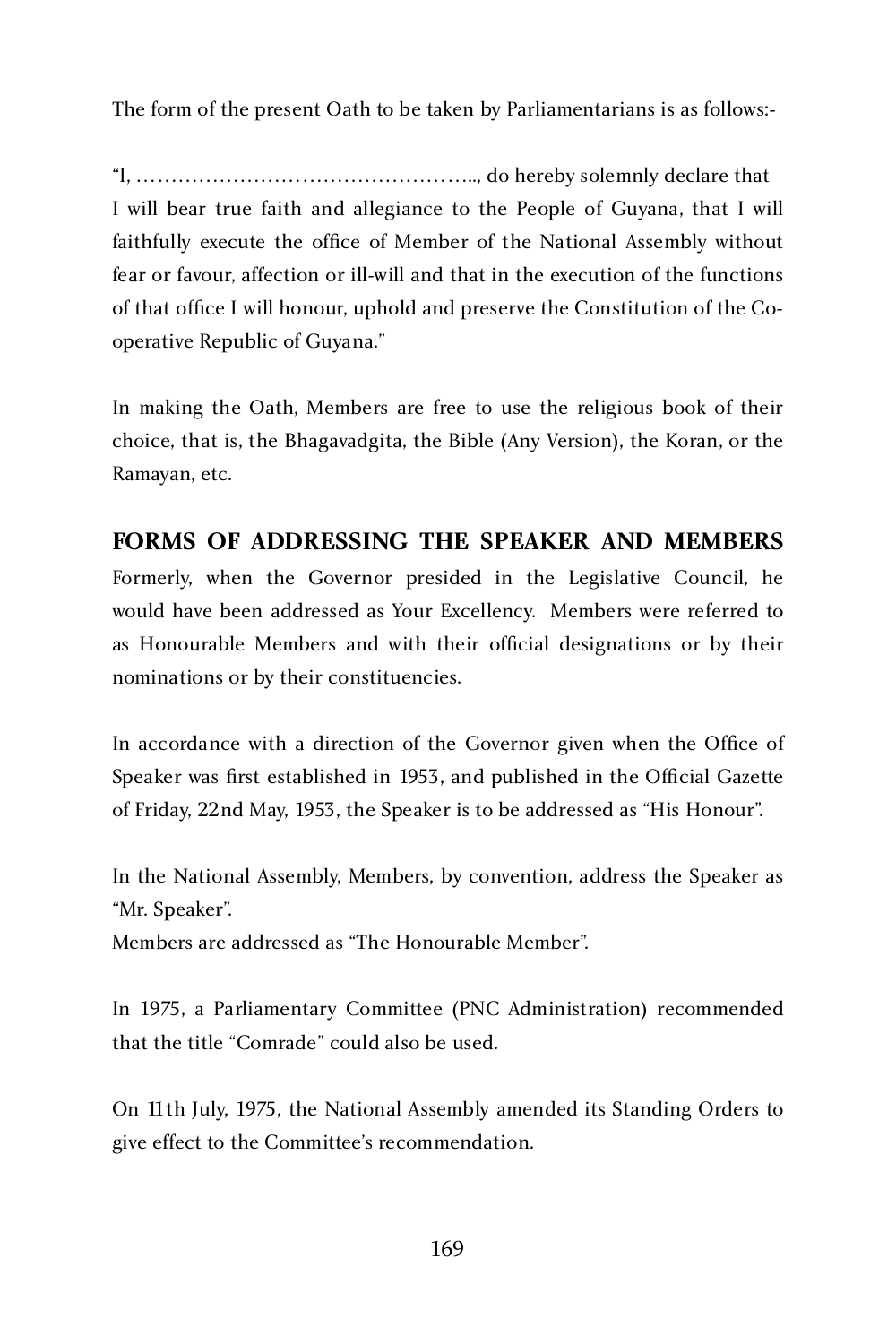In accordance with the Standing Order – No.  $41(5)$  – a Member of the National Assembly shall be referred to in the Assembly either with the title "Comrade" before his or her surname or official designation or as the "Honourable Member Mr./Ms …………".

In a decision of the Government (PNC Administration) contained in a Notice published in the Official Gazette of Saturday, 4th June, 1966 (following Guyana's attainment of Independence on 26th May, 1966), Members of the National Assembly are designated "Members of Parliament" and are entitled to use the abbreviation "M.P." after their names.

The Speaker and the Ministers are, by convention, addressed as "The Hon." before their names.

> Being an MP is the sort of job all working-class parents want for their children – clean, indoors and no heavy lifting. (Diane Abbott, British Labour Politician, 1994)

# **RECESS FOR THE NATIONAL ASSEMBLY**

Prior to 1986, there was no recess fixed for the National Assembly.

On 4th February, 1986, the President, Hugh Desmond Hoyte (PNC), in his address to the National Assembly, on the occasion of the Ceremonial Opening of the Fifth Parliament of Guyana, observed that there was no provision in the Standing Orders up to that time for the National Assembly to go into recess during a year.

The National Assembly noted the observation and, on 16th July, 1986, passed a Resolution amending its Standing Orders to provide for an annual recess for the National Assembly from 10th August to 10th October.

The recess became effective from the year 1986.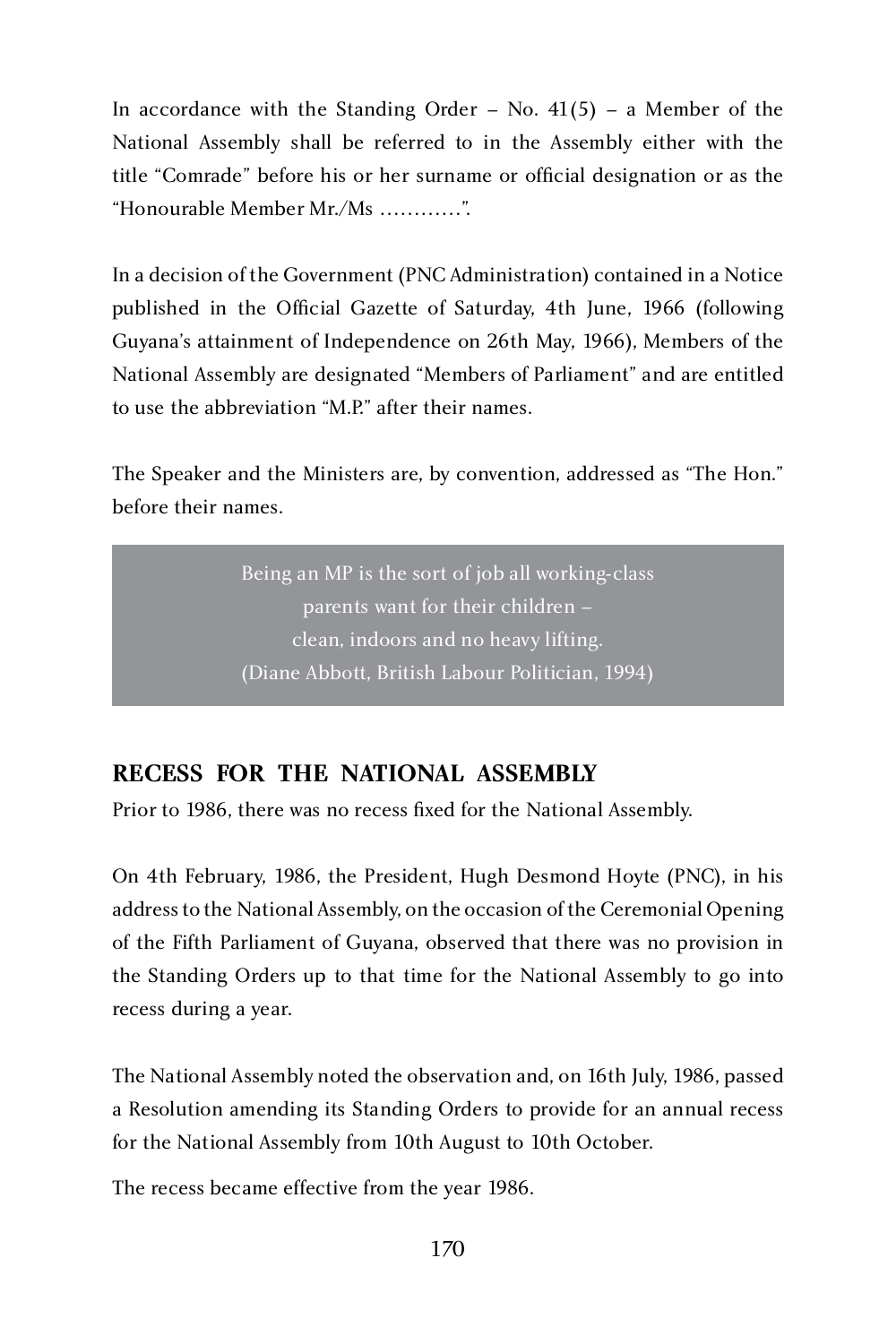The National Assembly therefore goes into recess every year from 10th August to 10th October and, during this period, no sittings of the Assembly would be held unless there are special reasons for doing so.

# **PROROGATION AND DISSOLUTION**

# **Dissolution**

A dissolution of the Legislature ends the life of that particular legislative body.

The length of this life is usually stated in the Constitution. It has either been 4 years or 5 years.

The life of the present Parliamentary body in Guyana is 5 years.

The Governor, Governor-General from Independence on 26th May, 1966, and President from the Republican status on 23rd February, 1970, had/has the power to dissolve a legislative body at any time on or before the expiration of its constitutional life.

When a legislative body has been dissolved, all persons who were legislators cease to be legislators and all business pending come to an end. However, the holders of certain offices, such as the Speaker, the Ministers, the Leader of the Opposition, Parliamentary Secretaries, and the Deputy Speaker continue until replaced after a general election.

A general election of Members for the next legislative body has to be held after a dissolution.

Under the present Constitution, a general election has to be held on such day within three months after a dissolution as the President shall appoint by<br>Proclamation Proclamation.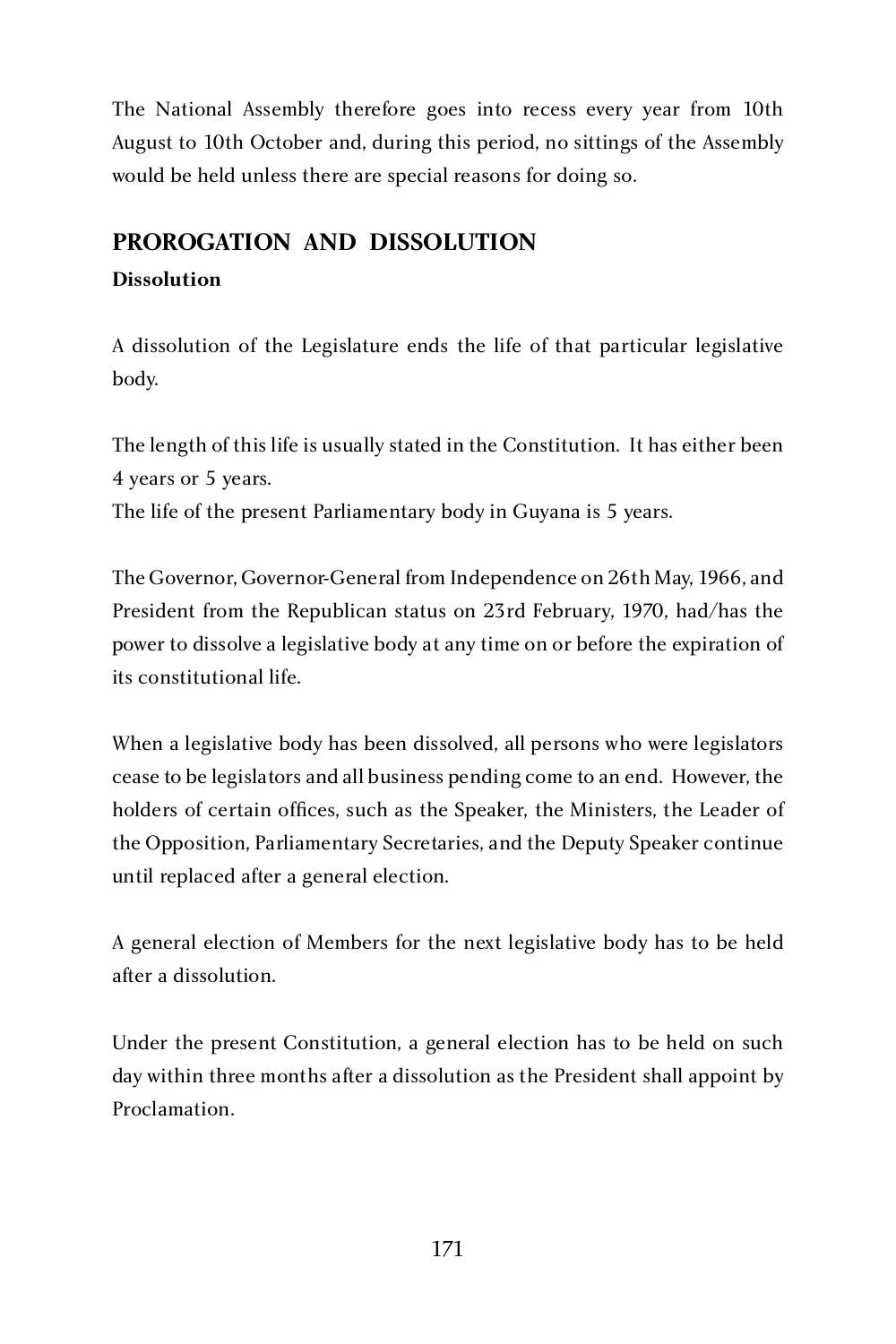#### **Prorogation**

A prorogation of a legislative body closes a session of that body. It does not bring the life of the body to an end and Members of that body do not cease to be legislators.

The British practice is to prorogue Parliament (i.e., close a session) once every year and open another session thereafter of the same legislative body. On the Opening of a New Session of the British Parliament, the Monarch attends the House of Lords (with the Commons in attendance) reads a Speech from the Throne, and opens the new session.

The British practice of proroguing a session and opening a new session once every year was carried out in Guyana.

Speeches were read and sessions were opened by the Governor.

However, this practice faded out in Guyana and has reached the stage where Parliament is now no longer prorogued during its life.

# **TABLE OF PRECEDENCE**

It appears as if formerly there was no approved Table of Precedence.

In the Report of the Republic Committee dated August 19, 1969, the Committee recommended that the Government should give a high priority to the issue of an approved Table of Precedence.

A Table of Precedence for Guyana was prepared 21 years ago. It was approved by the Cabinet and was published in the Gazette on Saturday, 12th October, 1985.

It is useful for the Members of the National Assembly to know and also to have readily available to them information on precedence in Guyana and where they fall in the Table.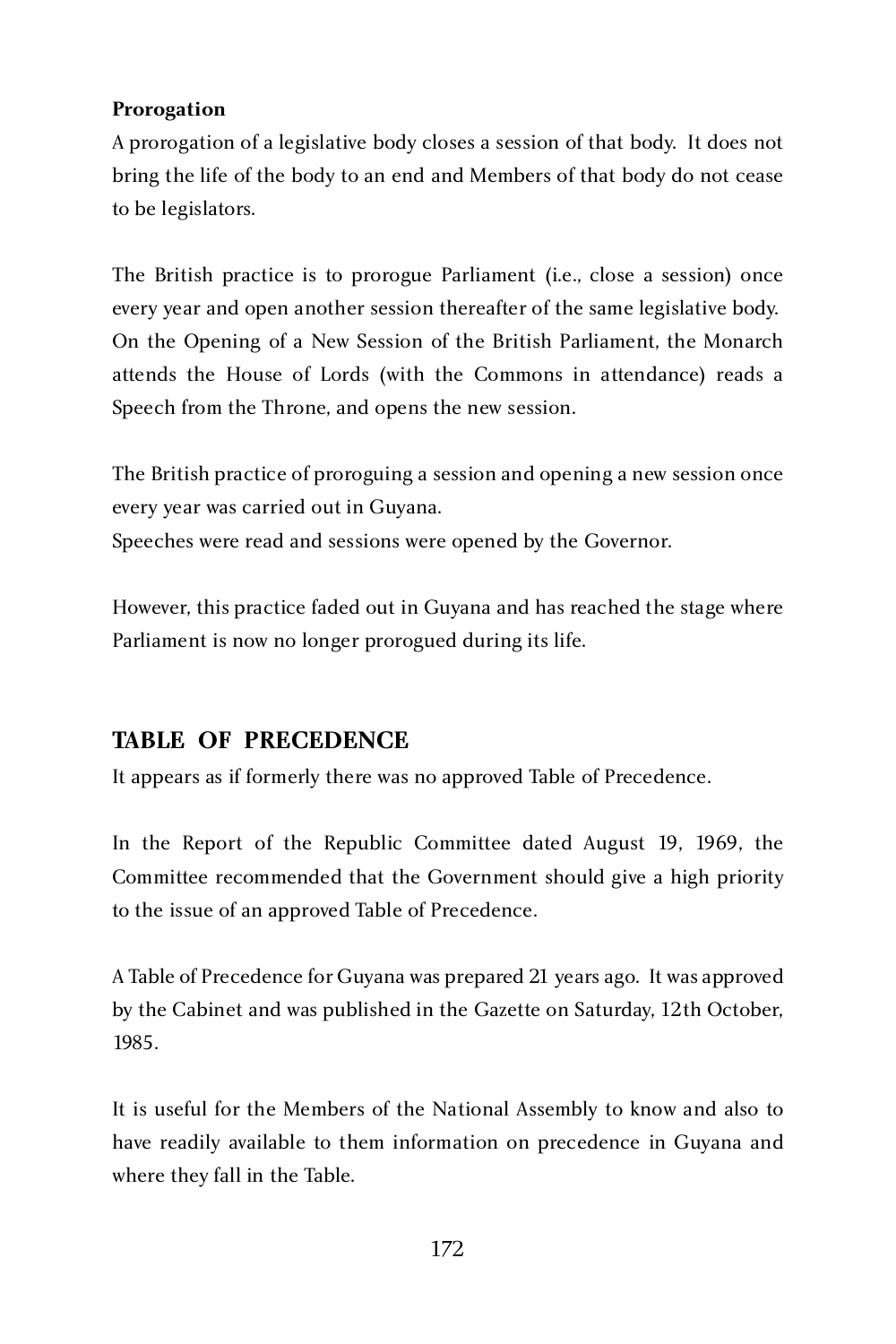Such information can be found in the Table of Precedence.

I have reproduced below the Table and the Notes thereon.

I have underlined the various categories of the Members of the National Assembly wherever they appear on the Table.

#### **The Table**

| 1.  | The President                                                    |
|-----|------------------------------------------------------------------|
| 2.  | The Prime Minister                                               |
| 3.  | The Deputy Leader of the Political Party in Office               |
| 4.  | The Chancellor                                                   |
| 5.  | The Speaker                                                      |
| 6.  | Vice-Presidents                                                  |
| 7.  | <b>Deputy Prime Ministers</b>                                    |
| 8.  | <b>Former Presidents</b>                                         |
| 9.  | Members of the Order of Excellence                               |
| 10. | <b>Former Prime Ministers</b>                                    |
| 11. | <b>Senior Ministers</b>                                          |
| 12. | <b>Other Cabinet Ministers</b>                                   |
| 13. | Ministers                                                        |
| 14. | Ministers of State                                               |
| 15. | The Attorney-General, if not a Minister                          |
| 16. | Central Executive Members of the Political Party in office       |
| 17. | The Chairman of the National Congress of Local Democratic Organs |
| 18. | (a) Ambassadors and High Commissioners                           |
|     | (b) The Secretary-General of Caricom                             |
|     | (c) The Senior Accredited Representative of the United Nations   |
| 19. | The Minority Leader                                              |
| 20. | The Chief Justice                                                |
| 21. | Justices of Appeal                                               |
| 22. | Members of the Order of Roraima                                  |
| 23. | The Ombudsman                                                    |
| 24. | The Mayor of Georgetown                                          |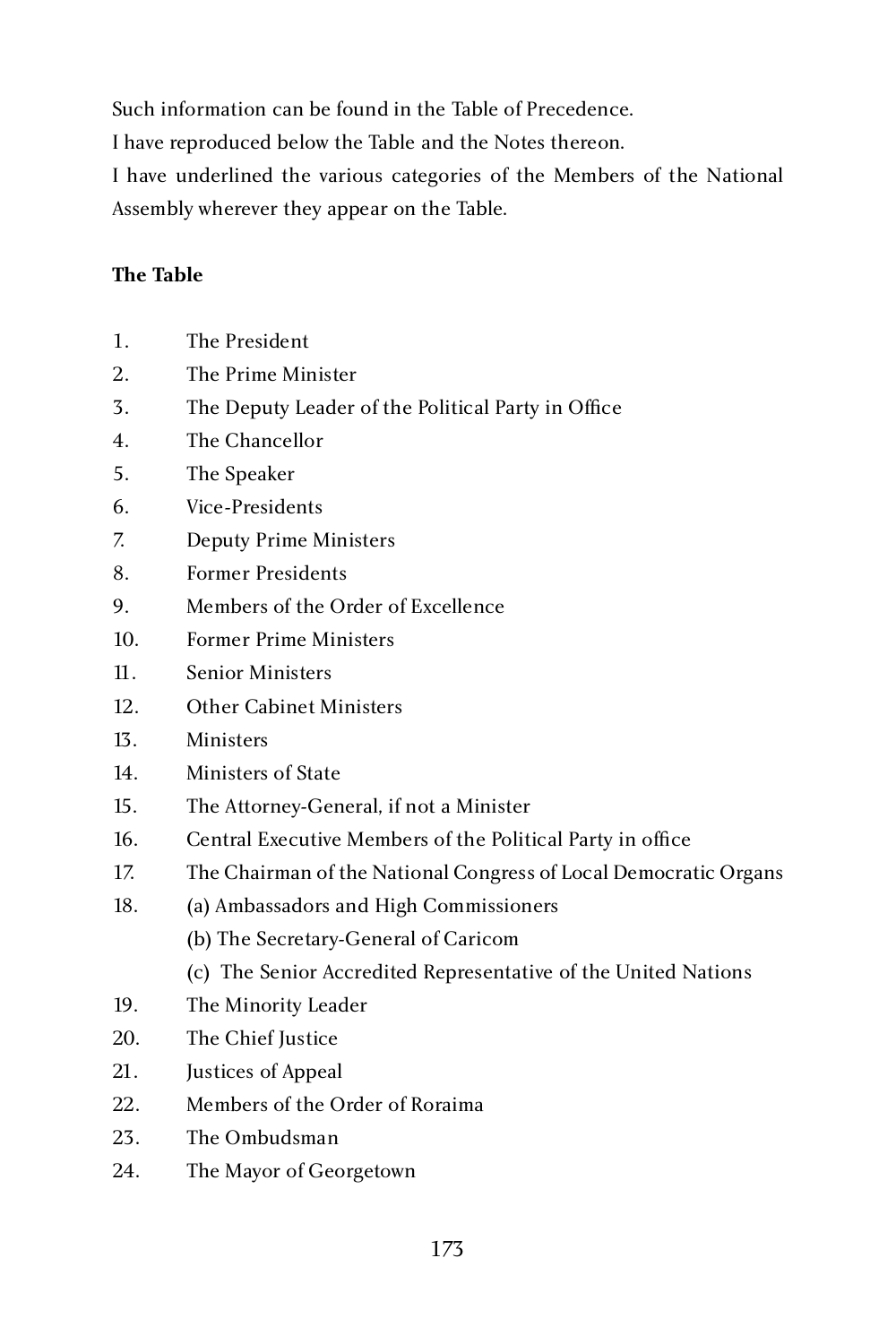- 25. Charges d'Affaires and acting High Commissioners
- 26. Parliamentary Secretaries<br>27. The Deputy Speaker
- 27. The Deputy Speaker<br>28. The Head of each Po
- 28. The Head of each Political Party represented in Parliament<br>29. (a) Puisne Judges
- (a) Puisne Judges
	- (b) The Solicitor General
	- (c ) The Director of Public Prosecutions
	- (d) The Chief Parliamentary Counsel
- 30. The Deputy Chairman of the National Congress of Local Democratic Organs<br>Members of Parliament
- 31. Members of Parliament
- 32. Members of the National Congress of Local Democratic Organs<br>33 The Head of the Presidential Secretariat
- 33. The Head of the Presidential Secretariat
- 34. The Chief of Staff<br>35. (a) The Chairman
- (a) The Chairman of the Elections Commission
	- (b) The Chairman of the Public Service Commission
	- (c) The Chairman of the Teaching Service Commission
- (d) The Chairman of the Police Service Commission<br>36. Retired Chancellors
- 36. Retired Chancellors<br>37. Regional Chairmen
- 37. Regional Chairmen<br>38. The Chancellor of the
- 38. The Chancellor of the University of Guyana<br>39. The Pro-Chancellor of the University of Guy
- 39. The Pro-Chancellor of the University of Guyana<br>40. The Auditor General
- 40. The Auditor General
- (a) The Deputy Chiefs of Mission, Deputy High Commissioners or other equivalent in Embassies or High Commissions<br>(b) Consuls-General
- (b) Consuls-General
- (c) Accredited Chief Representatives of International Organisations
- 42. The Clerk of the National Assembly<br>43. (a) The Secretary to the Treasury
- 43. (a) The Secretary to the Treasury
	- (b) Permanent Secretaries
- 44. Executive Secretaries of the Political Party in office<br>45. Mayors of Municipalities other than the City of Georgia
- 45. Mayors of Municipalities other than the City of Georgetown<br>46. Retired Vice-Presidents
- 10. Retired Vice-Presidents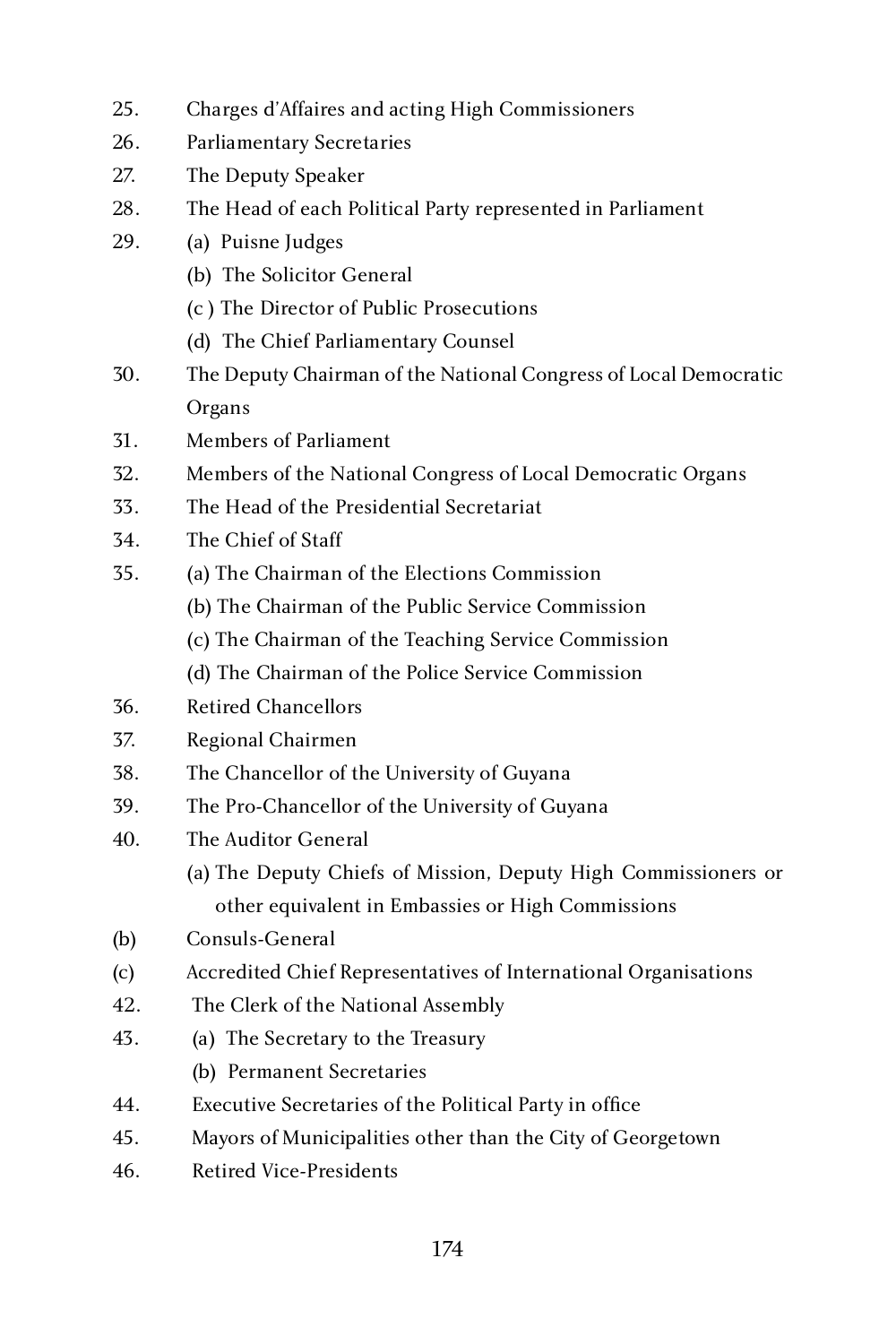- 47. The Vice-Chancellor of the University of Guyana<br>48. The Governor of the Bank of Guyana
- 48. The Governor of the Bank of Guyana<br>49. (a) The Commissioner of Police
- 49. (a) The Commissioner of Police
	- (b) The Commander of the Guyana Defence Force
	- (c ) The Director-General of the Guyana National Service
- (d) The Commander of the Guyana People's Militia<br>50. The Chief Executive Officer of the authority respo
- The Chief Executive Officer of the authority responsible for Public Corporations<br>51. Heads of Govern
- Heads of Government Departments
- 52. Chairmen of Public Corporations and Statutory Boards<br>53. The President of the Trades Union Congress
- 53. The President of the Trades Union Congress<br>54. The President of the Georgetown Chamber of
- The President of the Georgetown Chamber of Commerce
- 55. Presidential Advisers
- 56. Deputy Chairmen of Service Commissions<br>57. (a) Members of the Elections Commission
- (a) Members of the Elections Commission
- (b) Members of the Judicial, Public, Police and Teaching Service Commissions

# 58. (a) Consuls

- (b) First Secretaries
- 
- (c ) Trade Commissioners<br>59. Vice-Chairmen of Regiona 59. Vice-Chairmen of Regional Councils<br>60. Senior Government Officers
- 60. Senior Government Officers<br>61 Managers of Cornorations
- 61. Managers of Corporations<br>62. Holders of the C.C.H. and
- 62. Holders of the C.C.H. and equivalent awards<br>63. Members of Regional Councils
- 63. Members of Regional Councils<br>64. Holders of the A.A. and equival
- 64. Holders of the A.A. and equivalent awards<br>65. Members of Sub-Regional Councils
- 65. Members of Sub-Regional Councils<br>66. Holders of the M.S. and equivalent a
- 66. Holders of the M.S. and equivalent awards<br>67. Members of District Councils
- 67. Members of District Councils
- 68. Members of Community Councils<br>69. Members of Neighbourhood Cour
- 69. Members of Neighbourhood Councils<br>70. Members of People's Co-operative Uni
- Members of People's Co-operative Unit Councils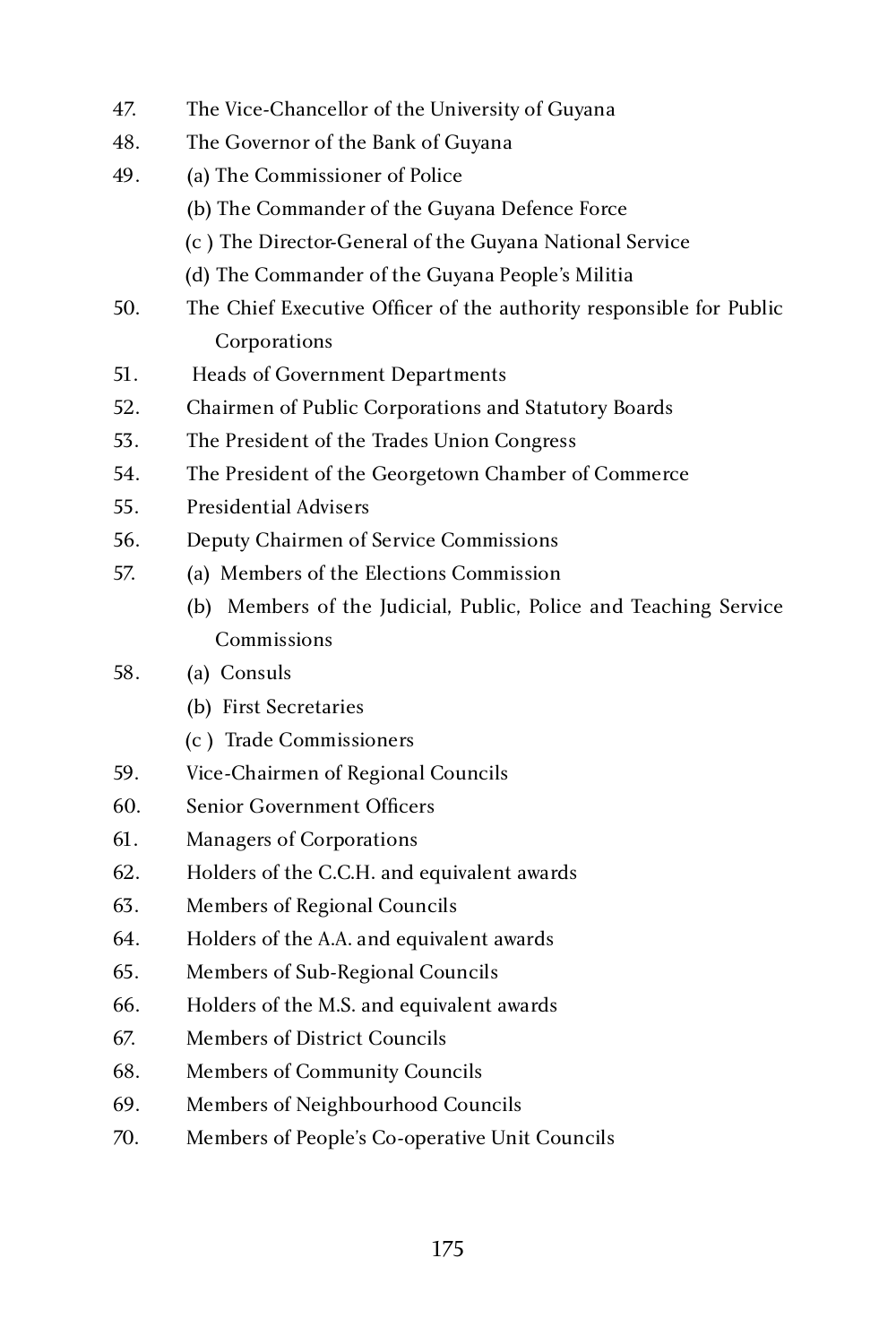#### **Notes to the Table of Precedence**

(a) There being no State Church in Guyana, the Heads of religious bodies do not appear on the official list of precedence. On formal occasions when they are present, courtesy precedence may be assigned to them appropriate to the occasion.

(b) Persons holding office in the same category (for example, Senior Ministers, fellow chairmen of public corporations or of the same rank of local democratic organs, members of a constitutional or other commission or of a local democratic organ) take precedence among themselves according to the date on which they assumed their offices, provided that where two or more persons assumed office on the same day they shall rank in the alphabetical order of their last names.

(c) Ambassadors and High Commissioners (18(a)) take precedence according to the date of presentation of their credentials or, in the case of High Commissioners who do not present letters of credence or similar letters, according to the date of arrival in Georgetown.

(d) Mayors of municipalities other than the City of Georgetown take precedence among themselves according to the date of establishment of their municipalities.

(e) The head of any local democratic organ (including the Mayor of the City of Georgetown) shall, within the district of his own local democratic organ, take precedence immediately after the senior member of the Cabinet present on any occasion sponsored by or associated with that organ.

(f) Heads of Government Departments (51) and Senior Government Officers (60) take precedence according to salary and, where salaries are equal, their dates of appointment.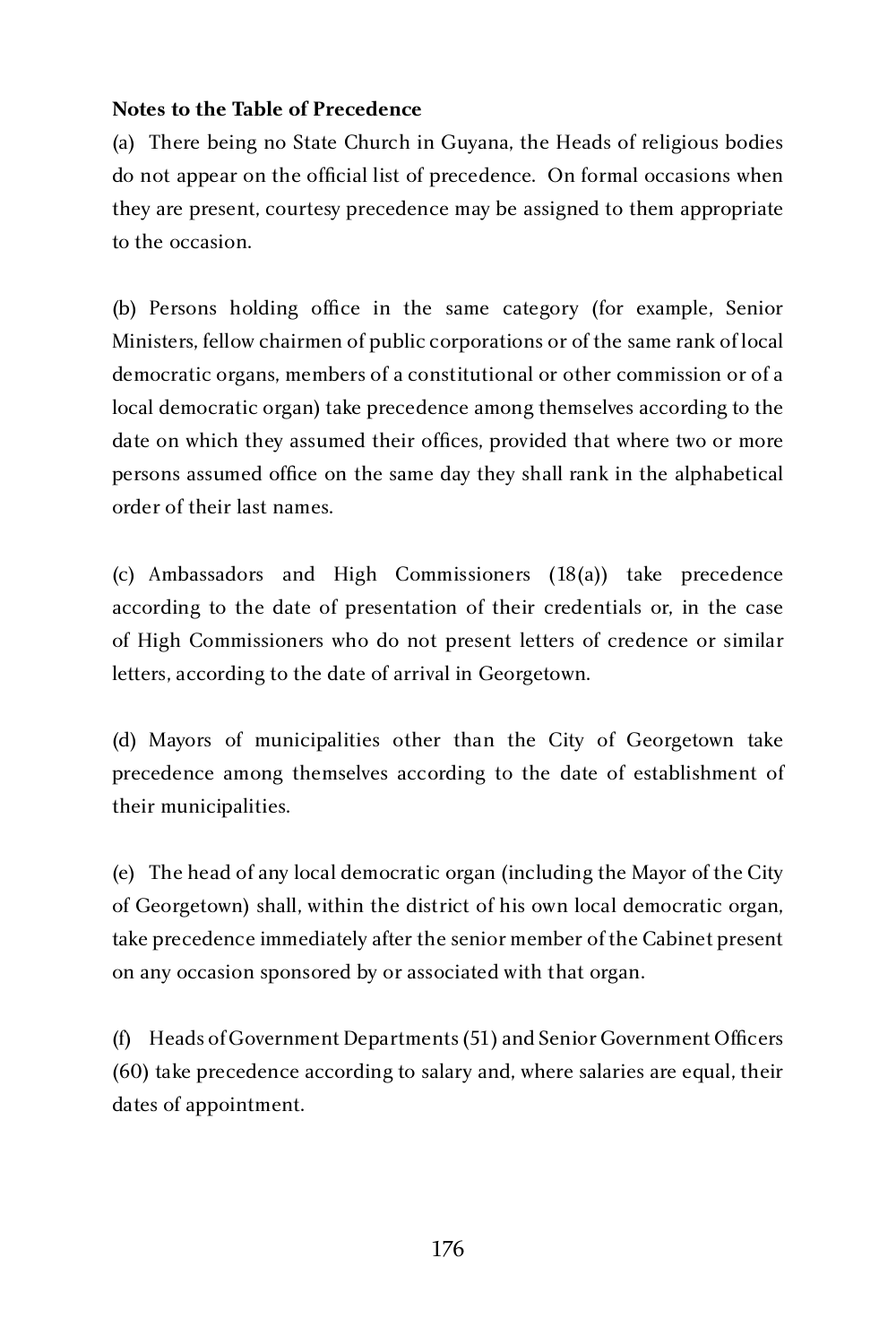(g) As between officers of the Guyana Defence Force (including the Guyana National Service, and the Guyana People's Militia) and officers of the Guyana Police Force, the Commissioner of Police ranks with Colonels, the Deputy Commissioners and Assistant Commissioners with Lieutenants-Colonel, Senior Superintendents and Superintendents with Majors, Deputy Superintendents with Captains and Assistant Superintendents with Lieutenants.

(h) A person falling within more than one category of precedence shall be assigned the higher or highest category, as the case may be, provided that retired persons serving in an office carrying eligibility for precedence shall take the precedence assigned to that office.

(i) The spouse of a person entitled to precedence shall follow immediately after that person.

(j) Precedence in relation to holders of the O.R. and subordinate National Honours will be observed on those occasions on which medals and other insignia are expected to be worn.

(k) The Table of Precedence is not expected to apply throughout all of its items on every occasion. The extent to which it will apply will be determined by the nature of each occasion.

(l) Depending on the nature of the particular occasion, courtesy precedence may be assigned to persons who have retired from high offices and other categories.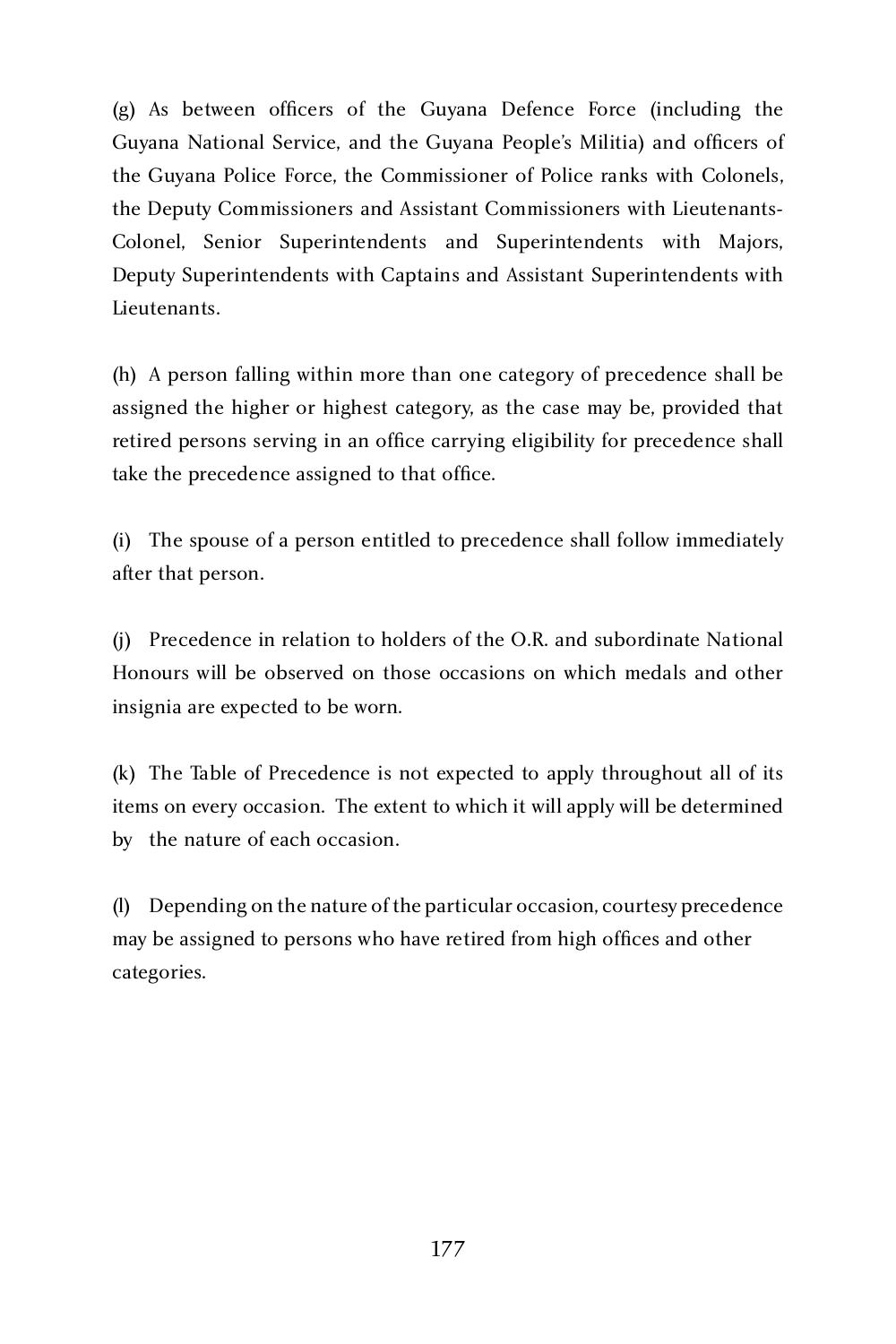# **REFERENCES/SUGGESTIONS FOR FURTHER**

PARLIAMENT OFFICE RECORDS -Copies of Orders of –in- Council,<br>the Constitutions etc the Constitutions etc.

HANSARDS (official Reports and Index of the Debates…)

GECOM Elections Results

HISTORICAL Publications and other texts as referred to on page 25

OFFICIAL GAZETTES of the respective periods

NATIONAL ASSEMBLY Oath Books, Minutes (as at first reference, above)

PARLIAMENT OFFICE NEWSLETTERS – on Mace, Public Buildings etc.

THE STANDING ORDERS of the National Assembly

Report of the Republic Committee – August 1969

Table of Precedence – Protocol Office, Office of the President.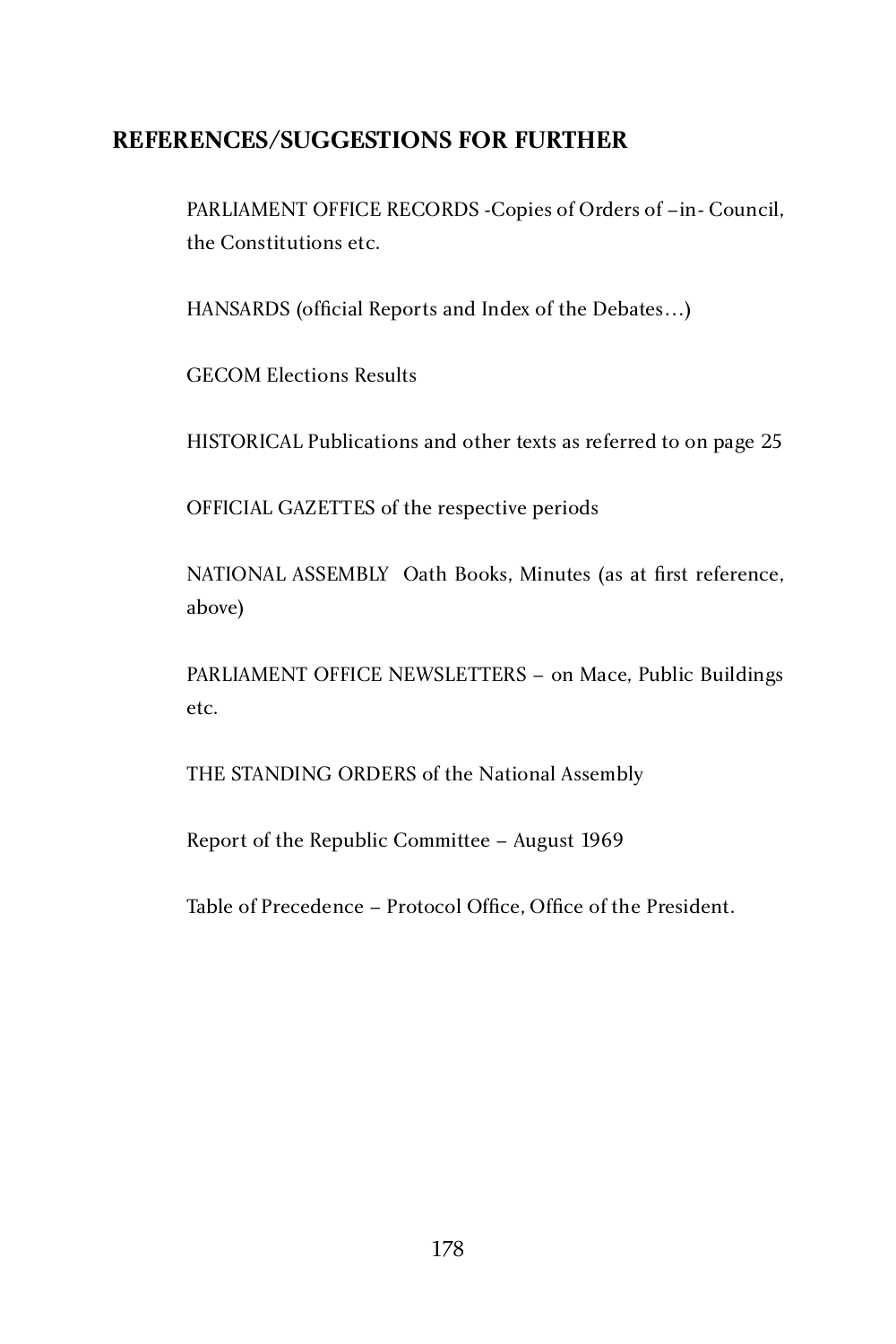# **PART IX**

# **COMMITTEES**

The Finance Committee of the Legislative Council Legislative Council Advisory Committees The Public Accounts Committee Other Committees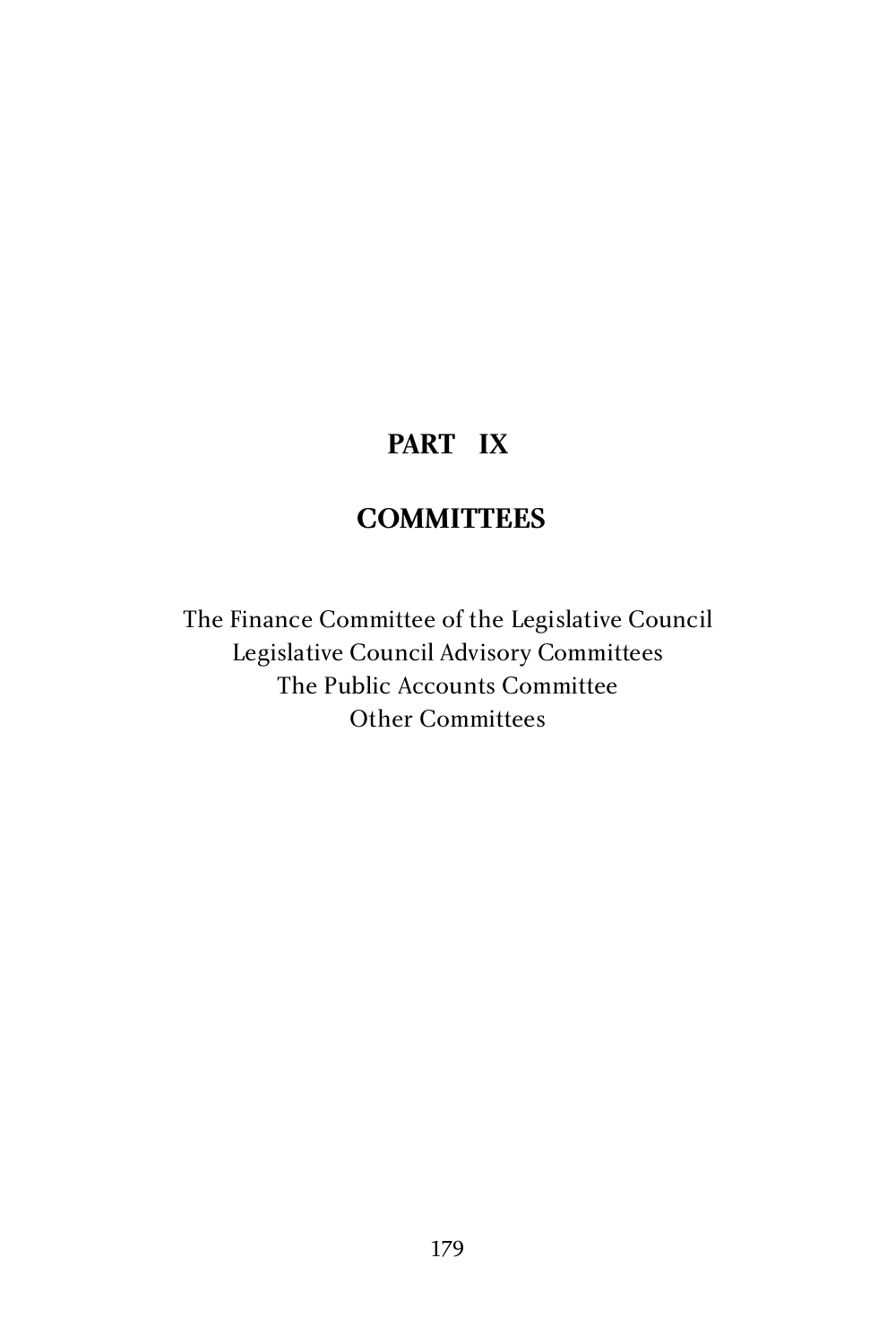#### **COMMITTEES**

#### **THE FINANCE COMMITTEE OF THE LEGISLATIVE COUNCIL**

In September 1930, a Finance Committee of the Legislative Council, comprising all the Elected Members of the Legislative Council, the Colonial Secretary, the Colonial Treasurer and some of the Nominated Members, was established.

The duty of the Finance Committee was to examine the Estimates before they were presented to the Legislative Council.

In 1942, the Finance Committee was reconstituted to consist of the Governor, the Colonial Secretary, the Colonial Treasurer and all of the Unofficial Members of the Legislative Council.

The Finance Committee later consisted of all Members of the Legislative Council with the Financial Secretary as Chairman.

This Committee subsequently went out of existence.

#### **LEGISLATIVE COUNCIL ADVISORY COMMITTEES**

In 1943, for the first time, the Governor established three Legislative Council Advisory Committees along the lines recommended by the Moyne Commission, except that he himself nominated all of the Members.

Each Committee was chaired by a Member of the Executive Council.

The first three Committees related respectively to the Departments of – Agriculture (including Fisheries),<br>Education and Education, and Public Works.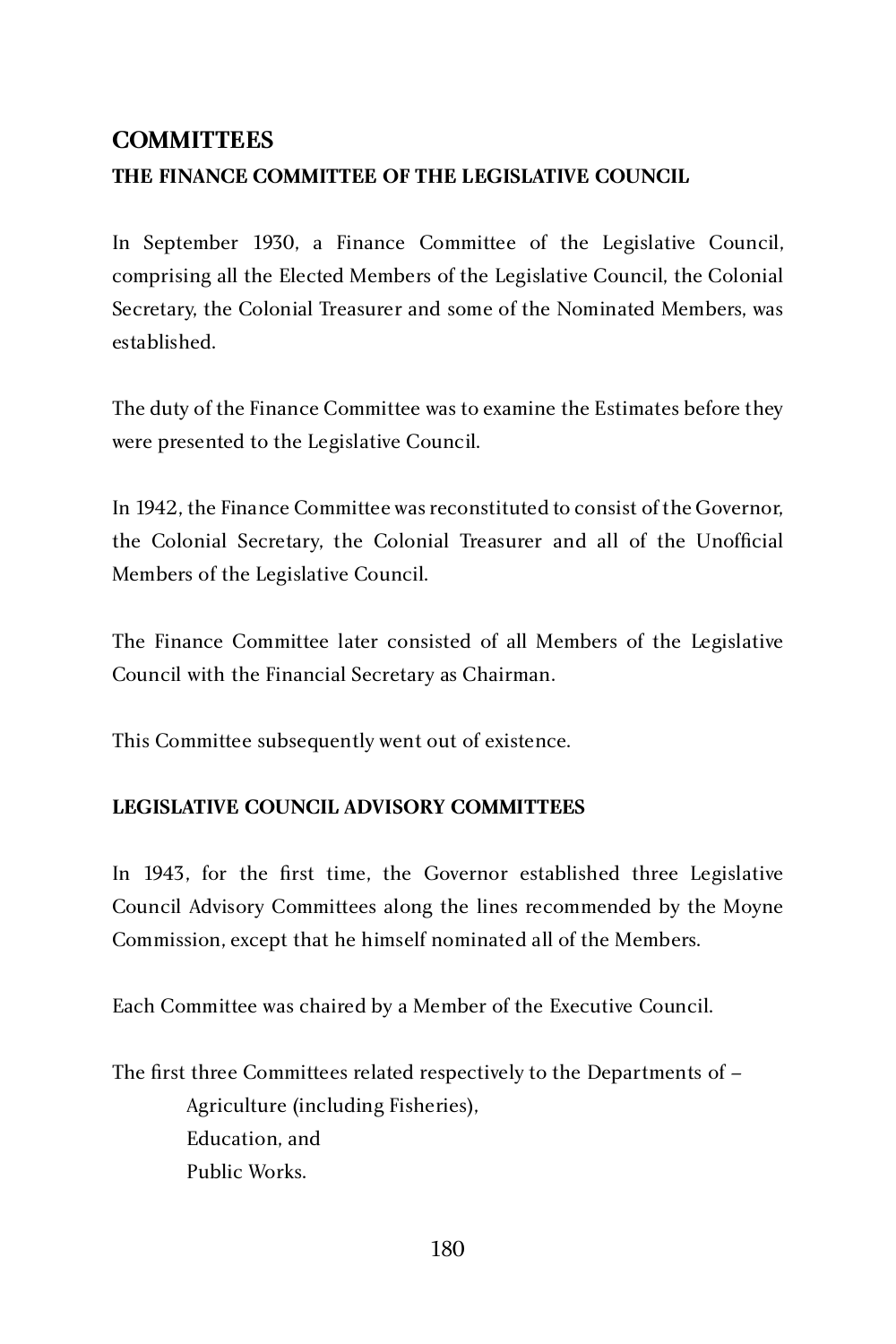The two main functions of the Committees were to –

- (i) examine the lines of legislation, and
- (ii) frame the Departmental Estimates.

With the establishment in 1953 of a Ministerial system of Government and the allocation of portfolios to Ministers, the Legislative Council Advisory Committees went out of existence.

**THE PUBLIC ACCOUNTS COMMITTEE** (Standing Orders Nos. 80 and 82)

There was no provision prior to 1957 for the examination by the Legislature of the Public Accounts.

A Public Accounts Committee was first established in British Guiana in 1957. The following were the first Members of the Public Accounts Committee:-

> William Oscar Rudyard Kendall (UDP) Fred Bowman (PPP(J)) Andrew Leonard Jackson (PPP(B)) Rahman Baccus Gajraj (Nominated Member) Anthony Greaves Tasker (Nominated Member)

The duty of the Public Accounts Committee is to examine the accounts showing the appropriation of the sums granted by the Assembly to meet public expenditure and such other accounts laid before the Assembly as the Assembly may refer to the Committee together with the Auditor General's Report thereon.

By tradition, the Chairman of the Public Accounts Committee was a Member of the Opposition.

It is now stated in the Standing Orders of the National Assembly that the Chairman of the Public Accounts Committee must be a Member of the main Opposition in the Assembly.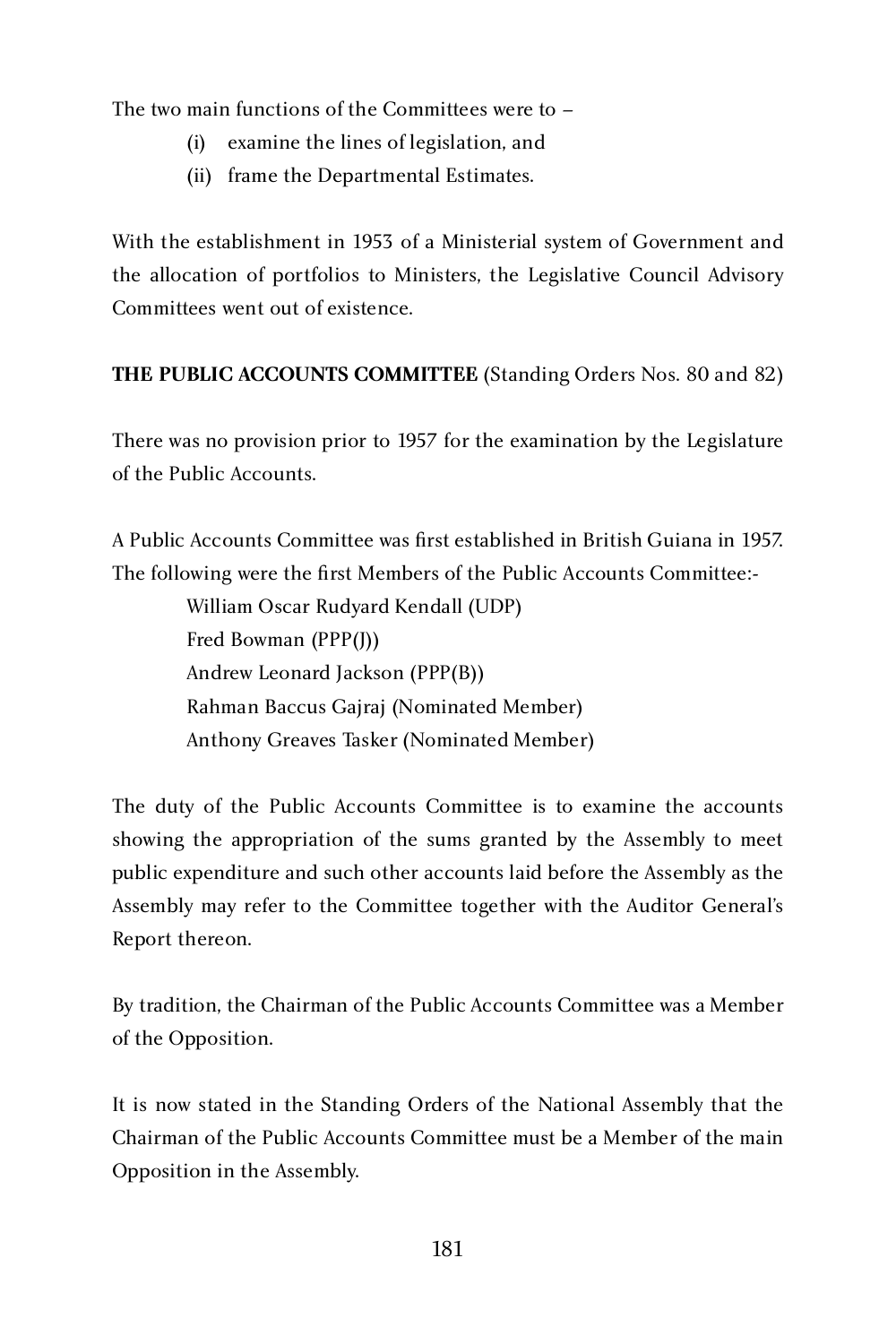#### OTHER COMMITTEES

The present Standing Orders have provided for the establishment of the following Committees:-

**Standing Committees (Standing Orders Nos. 80 and 86):**

The Committee of Selection The Public Accounts Committee The Constitution Reform Committee The Committee on Appointments The Parliamentary Management Committee

The following Sectoral Committees:-

Committee on Natural Resources Committee on Economic Services Committee on Foreign Relations Committee on Social Services

#### **Sessional Select Committees (Standing Orders Nos. 87 to 91):**

The Standing Orders Committee The Assembly Committee The Committee of Privileges The Statutory Instruments Committee

#### **Special Select Committees (Standing Order No. 92):**

To be nominated by Resolution of the National Assembly

Also in existence, as established by the Standing Orders is

**The Committee of Supply (Standing Order No. 72), and The Business Sub-Committee of the Committee of Supply (Standing Order No. 74).**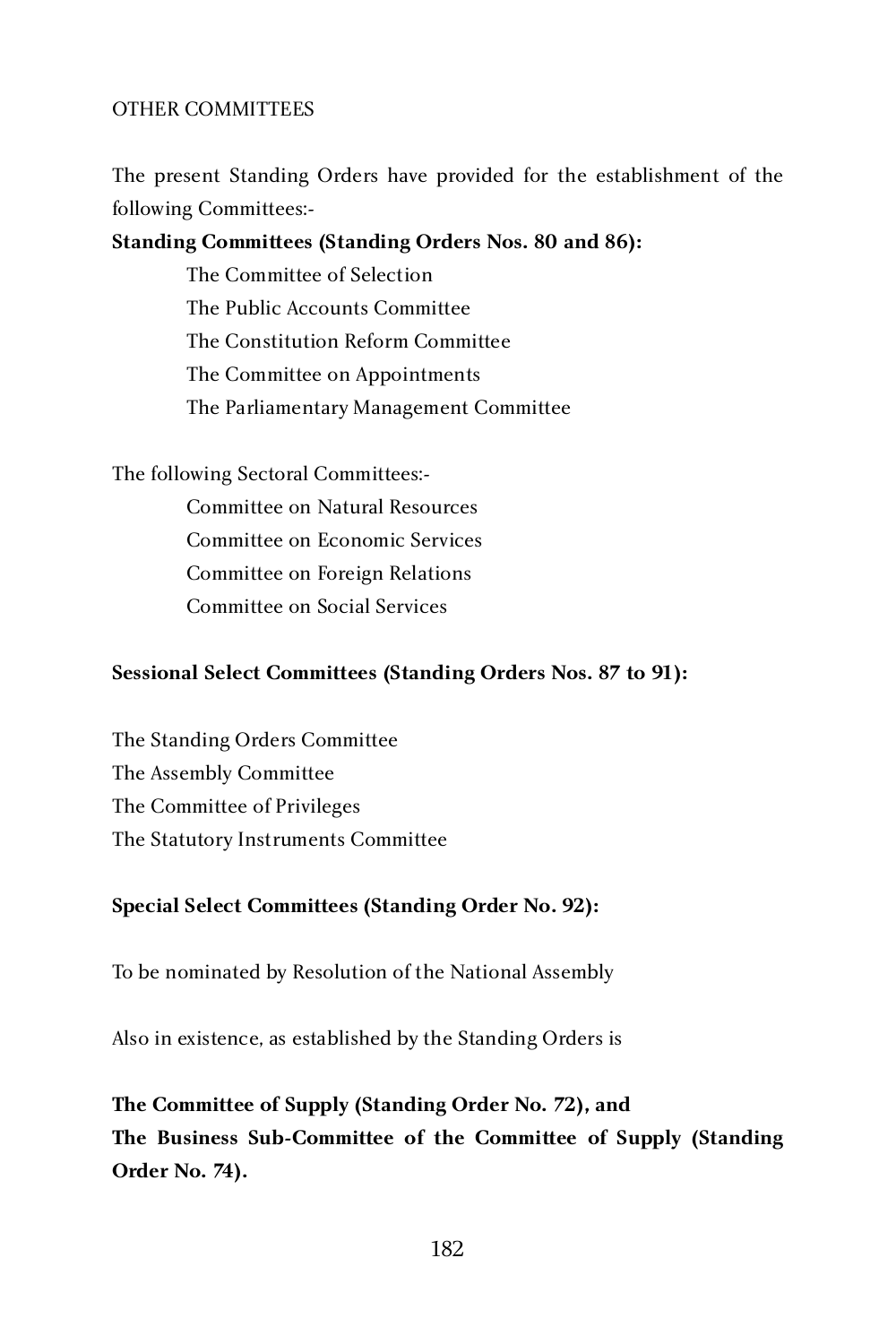# **PART X**

# **SERVICES TO THE LEGISLATURE**

The Colonial Secretary's Office The Office of the Legislature The First Staff of the Office of the Legislature The Parliament Office The Present Staff of the Parliament Office The Clerks and the Deputy Clerks The Hansard Editors The Sergeants-At-Arms Mission Statement of the Parliament Office Drafting of Laws – Chief Parliamentary Counsel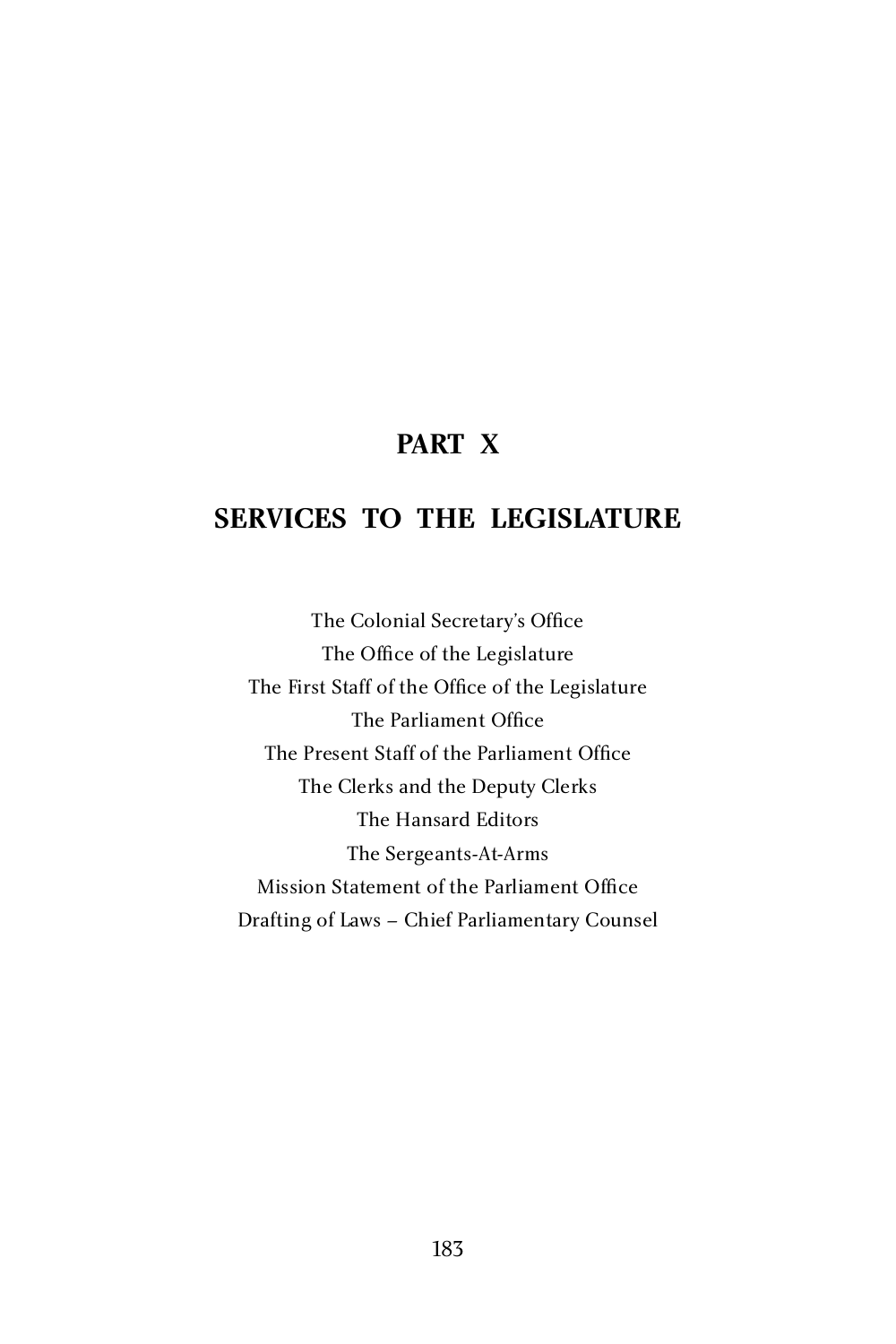## **THE COLONIAL SECRETARY'S OFFICE**

Up to April 1953, there were no Ministries, no Ministers, no Permanent Secretaries, and no Service Commissions in the Government Service of British Guiana.

The Colonial Secretary's Office (CSO), headed by the Colonial Secretary, was responsible for the administrative functions of the Government of the Colony. These also included personnel matters – recruitments/appointments, promotions, transfers, resignations, retirements, salaries and allowances, pensions, etc.

In performing its functions, the CSO was assisted by two other key Officials – the Attorney General and the Colonial Treasurer – and by the Heads of the other Government Departments which were then in existence.

There was also no Speaker up to that time and no separate Department to serve the Legislature. These services were also provided by the Staff in the Colonial Secretary's Office. The Officer designated Clerk of the Legislative Council was a member of the Staff of the Colonial Secretary's Office.

Within the CSO, there were Officers who were known as 'Charge Officers' who were assigned and who dealt with and considered specific matters. Matters were, if necessary, referred higher up – reaching the Colonial Secretary himself, then the Governor, then the Secretary of State for the Colonies at the Colonial Office in London.

The Governor of the Colony presided over the meetings of the Executive Council and also of the Legislative Council as its President. The Colonial Secretary, the Attorney General and the Colonial Treasurer were ex officio Members of both the Executive Council and the Legislative Council.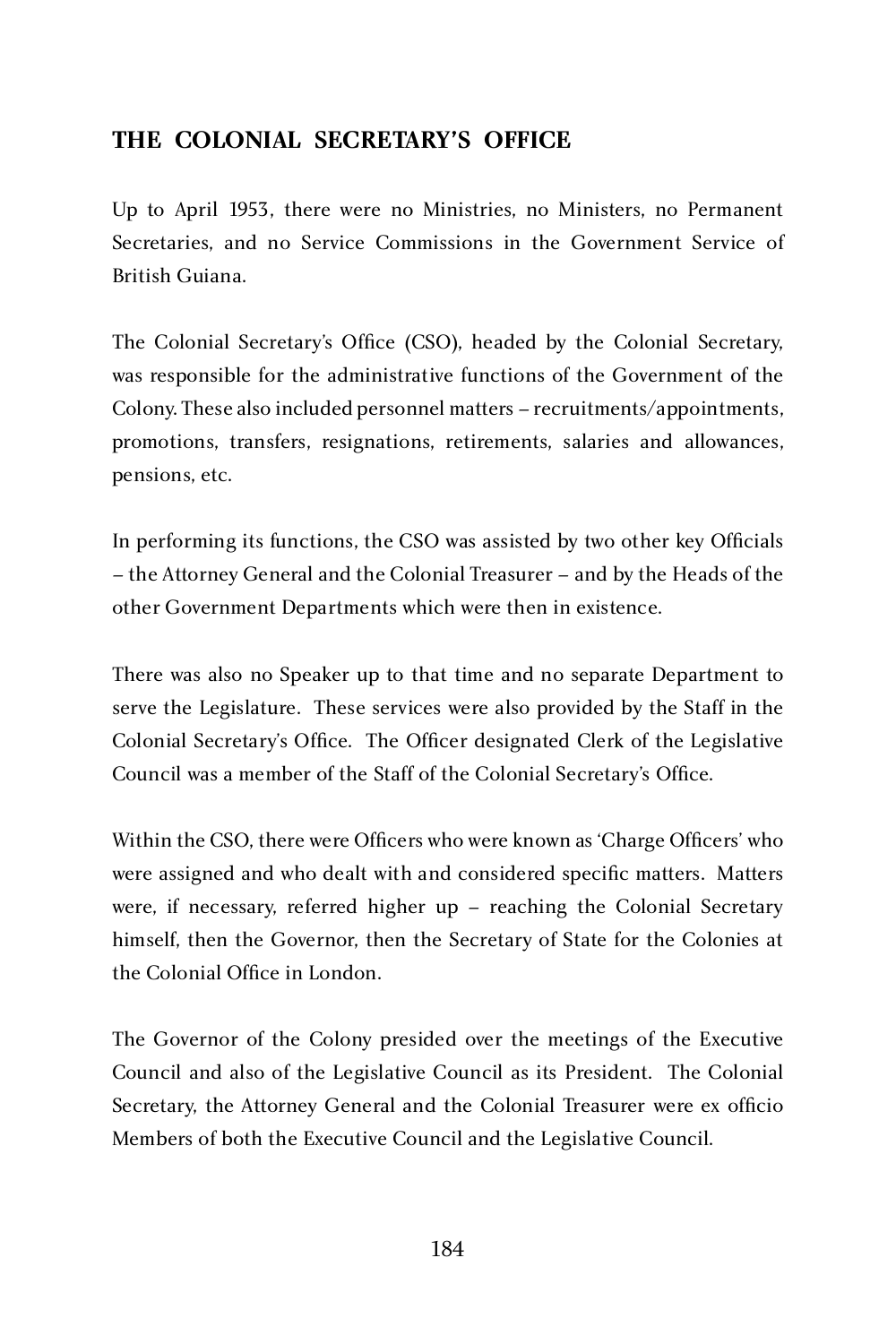The CSO compiled, kept and maintained files, records, reports, publications, Gazettes, legislation, parliamentary debates, etc. There were files with correspondence on all matters – matters in general as well as on individuals which included all the staff in the Government Service of British Guiana (Personal Files - PFs). These records also included those relating to the Legislature.

In 1953, a new Constitution was introduced in British Guiana. The Constitutional arrangements provided, inter alia, for the first time, for –

> The introduction of a Ministerial system of Government (Establishment of Ministries and appointment of Ministers)

The Office of Speaker (To preside at Meetings of the Legislative body in the place of the Governor)

The establishment of a new and separate Department – called the Office of the Legislature – with its own Staff headed by a Clerk of the Legislature – to serve the new bicameral Legislature (The State Council and the House of Assembly)

The phasing out, prior to its abolition, of the Colonial Secretary's Office and the transfer there from of the Staff and of the responsibilities to the new and smaller successor Chief Secretary's Office, and to the new Office of the Legislature and to the new Ministries and/or other Government Departments.

These new proposals came into effect from 8th April, 1953.

The Chief Secretary's Office went out of existence when Guyana became independent on 26th May, 1966.

The following are some (most) of the Staff of the Colonial Secretary's Office from April, 1951, when the Producer of the information herein first joined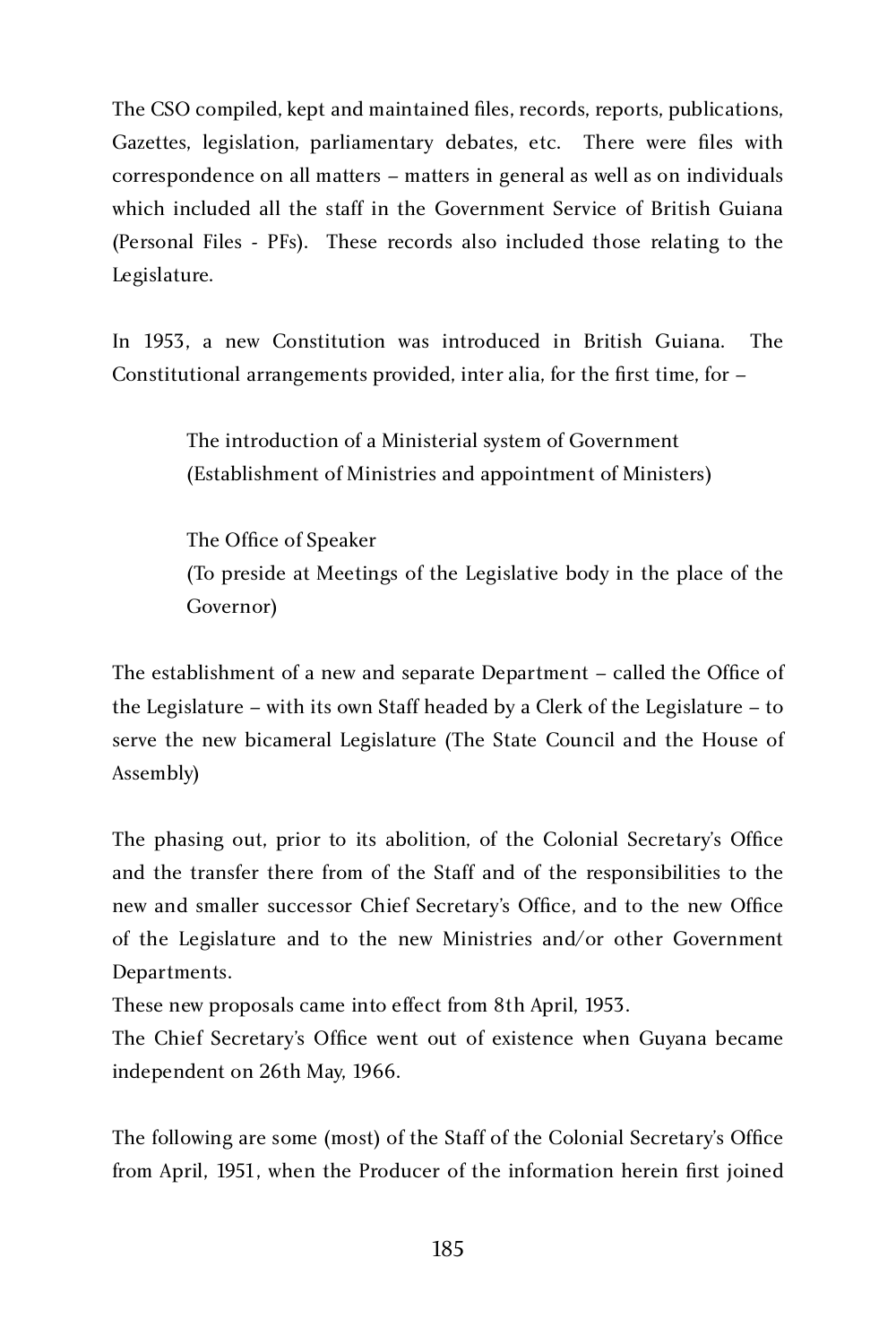the Government Service on the Staff of the Colonial Secretary's Office, to April, 1953, when that Office went out of existence and the Producer was taken over to the new Office of the Legislature. There are also some Staff of the successor Chief Secretary's Office:-<br>1. Arthur Alexander Abraham

- 1. Arthur Alexander Abraham 38. Louis Emile Kranenburg<br>2. Carlton V. Alert 39. Subadrie Lall
- $\omega$ . Carlton V. Alert  $\omega$  39. Subadric Lall
- 3. Muriel Olga Bardon 1994 40. Lorraine Lee<br>1. Norman Eleazer Bishon 1994 41. Frank Allan Leubin
- 4. Norman Eleazer Bishop 41. **Frank Alla**n<br>5. Patrick Francis Brumell 42. Ioan Lewis
- $5.$  Fatrick Francis Brumell  $42.$  Joan Lewis
- $\sigma$ . Eileen butts  $\sigma$   $\sigma$   $\sigma$   $\sigma$   $\sigma$   $\sigma$
- 
- 
- 9. Lionel Clyde Choong 46. Elsa Mansell<br>10. Harry Christiani 47. Randolph Le
- 
- 
- 
- 12. Kenneth Hamilton Cregan 49. **Frank Alston Narain** 13. **Alexander Irving Crum Ewing** 50. Victor Newton
- 14. William Peter D'Andrade 51. Hazel Pancham
- 
- 16. Joyce Elfrida Durham 53. Pamela Paul<br>17. Gertrude Dyett 54. Neville Pestano
- 17. Gertrude Dyett 54. Neville Pestano
- 10. Barbara Eleazer 55. Trollit Phang
- 
- 
- 21. Duncan Aubrey Farnum 58. John Russell<br>22. Eugenie Ann Veronica Ferreira 59. Schuler
- 22. Eugenie Ann Veronica Ferreira 59. Schuler
- 23. Ernest David Ford 60. Lloyd Searwar
- 24. Geoffrey Hugh Fryer 61. Theresa Serrao
- 
- 
- 27. Dorothy Gomes 64. Dhanpat Singh<br>28. Edith Grannum 65. Colin Small
- 20. Edith Grammum 65. Colin Small
- 29. **Harold Arthur Grimshaw** 66. Guy Norman Spence
- 
- 
- 
- 
- 
- 
- 
- 7. Joan Chapman 44. Jack O.B. Lyndsey 8. Thora Chester 45. Thora Chester 45. John Clement David Malone
	-
- 10. Harry Christiani 47. Randolph Leland Morgan
	- 48. Randolph Eric Oswald Moriah
	-
	-
	-
- 15. Sheila D'Ornellas 52. Desmond John Parkinson
	-
	-
	-
- 17. Gerald Ellis 56. Eustace Henri Reis
- 20. Joseph Faria 57. Olive Eugenie Rose
	-
	-
	-
	-
- $25.$  Olga Fung 62. Leonard Denis Shaw
- 26. Joyce Gittens 63. Greta Ilean Simpson
	-
	-
	-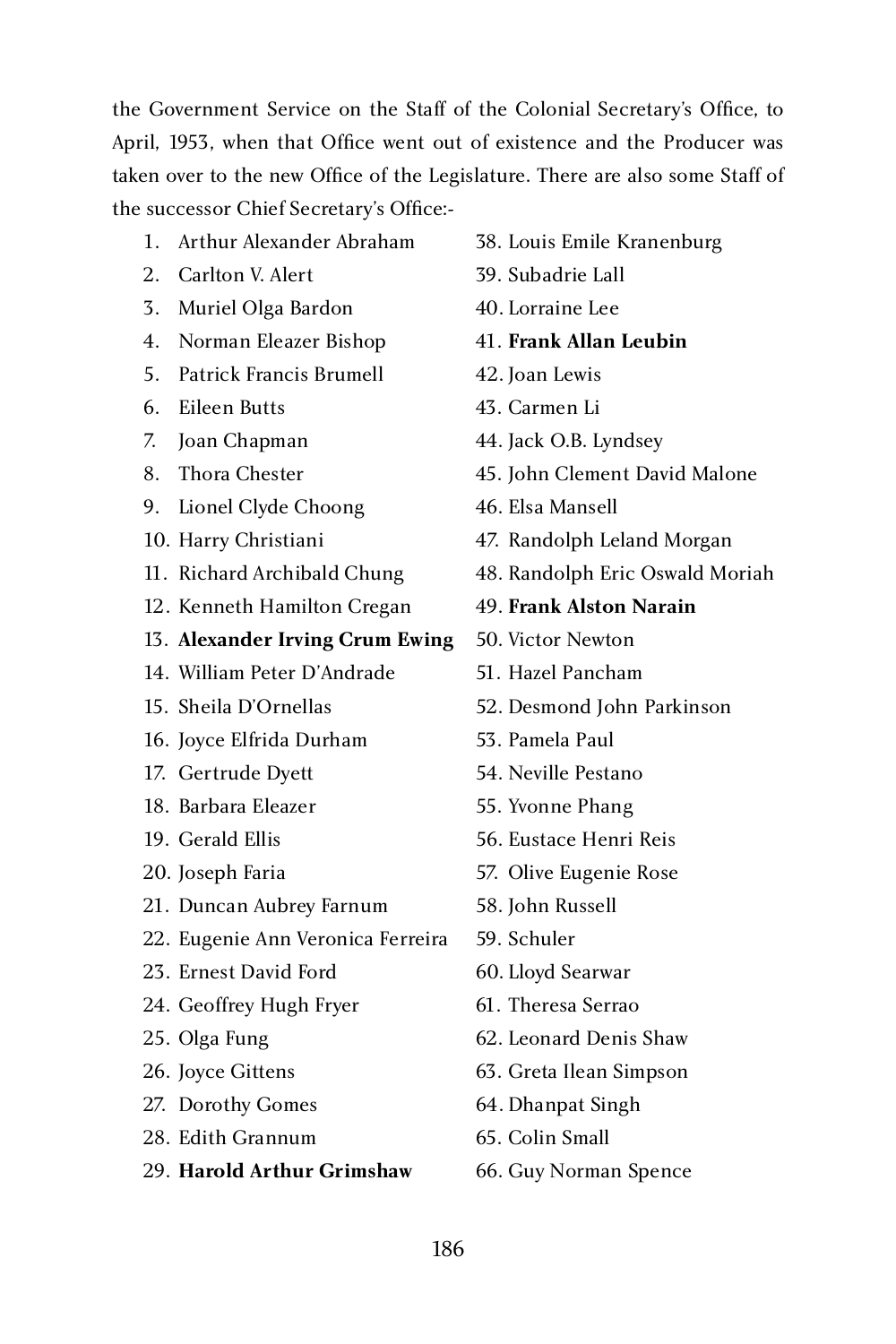- 30. John Gutch 67. Beryl Taylor 31. James Washington Harper-Smith 68. Maisie Tiam Fook 32. Shirley Nancy Ho-A-Yen 33. **Robert Montgomery Holder** 70. Donald Trotman
- 
- 
- 34. Walter B. Hope 71. Ena Vieira 35. Rashleigh Esmond Jackson
- 
- 37. Sonny Kong
- 
- 36. Grace Jordan 73. Charles Henry Willings

## **THE OFFICE OF THE LEGISLATURE**

With the introduction in 1953 of a new Constitution, provision was made for the first time for a Ministerial system of Government and for the Office of Speaker.

A new and separate Department, which was called the Office of the Legislature, was established from 8th April, 1953, with its own Staff and a Clerk of the Legislature as its head, to serve the new Bicameral Legislature (the State Council and the House of Assembly).

The new Office was accommodated in a part of the eastern section of the top floor of the Public Buildings, not far from the Parliament Chamber, which occupied the north-eastern section of the top floor.

## **THE FIRST STAFF OF THE OFFICE OF THE LEGISLATURE**

The first Staff of the new Office of the Legislature, who were all Public Officers, consisted of the following 12 (twelve) persons:-

#### **From 8th April, 1953**

- 1. Alexander Irving Crum Ewing, Clerk of the Legislature
- 2. Harold Arthur Grimshaw, Official Reporter
- 3. Frank Allan Leubin, Official Reporter
- 4. Robert Montgomery Holder, Official Reporter
- 5. Frank Alston Narain, Class II Clerk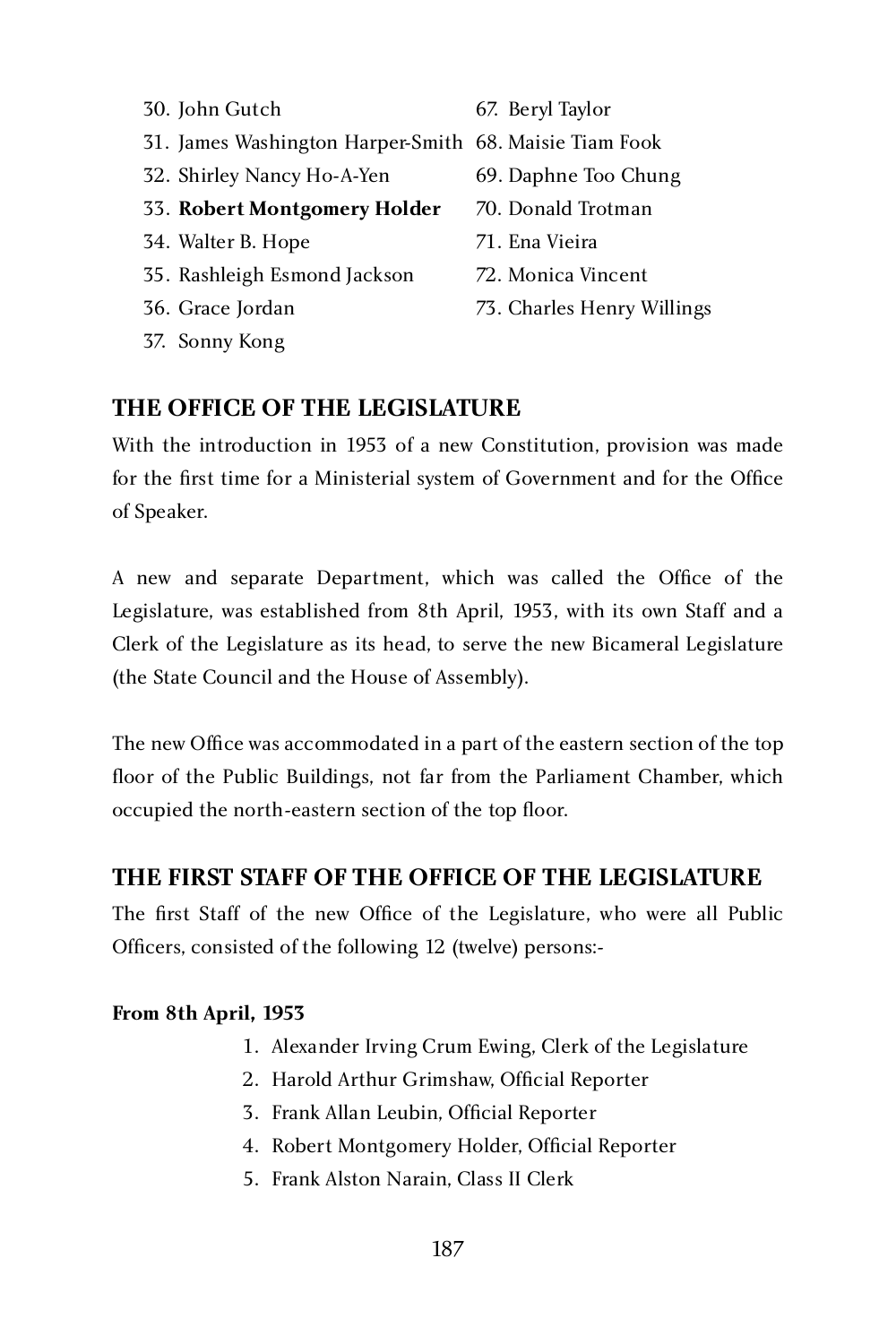- 6. Ena A. Vieira, Senior Clerical Assistant
- 7. Kenneth Carnegie King, Messenger

#### **From 22nd April, 1953**

8. Sheila Mary Mittelholzer, Clerical Assistant

#### **From 4th May, 1953**

9. Ingram Randolph King, Assistant Clerk of the Legislature

#### **From 11th May, 1953**

10.Albert Singh, Messenger

#### **From 16th May, 1953**

11. Charles Benjamin Cadogan, Marshal

#### **From 25th June, 1953**

12.Lloyd George Rohlehr, Official Reporter

#### **THE PARLIAMENT OFFICE**

When British Guiana became Independent as Guyana on 26th May, 1966 –

- the Office of the Legislature was renamed the Parliament **Office**
- • The Offices of Clerk of the Legislature and Assistant Clerk of the Legislature were re-designated Clerk of the National Assembly and Deputy Clerk of the National Assembly, respectively, and became Constitutional Offices outside of the Public Service
- The Office of Marshal was re-designated Sergeant-at-Arms.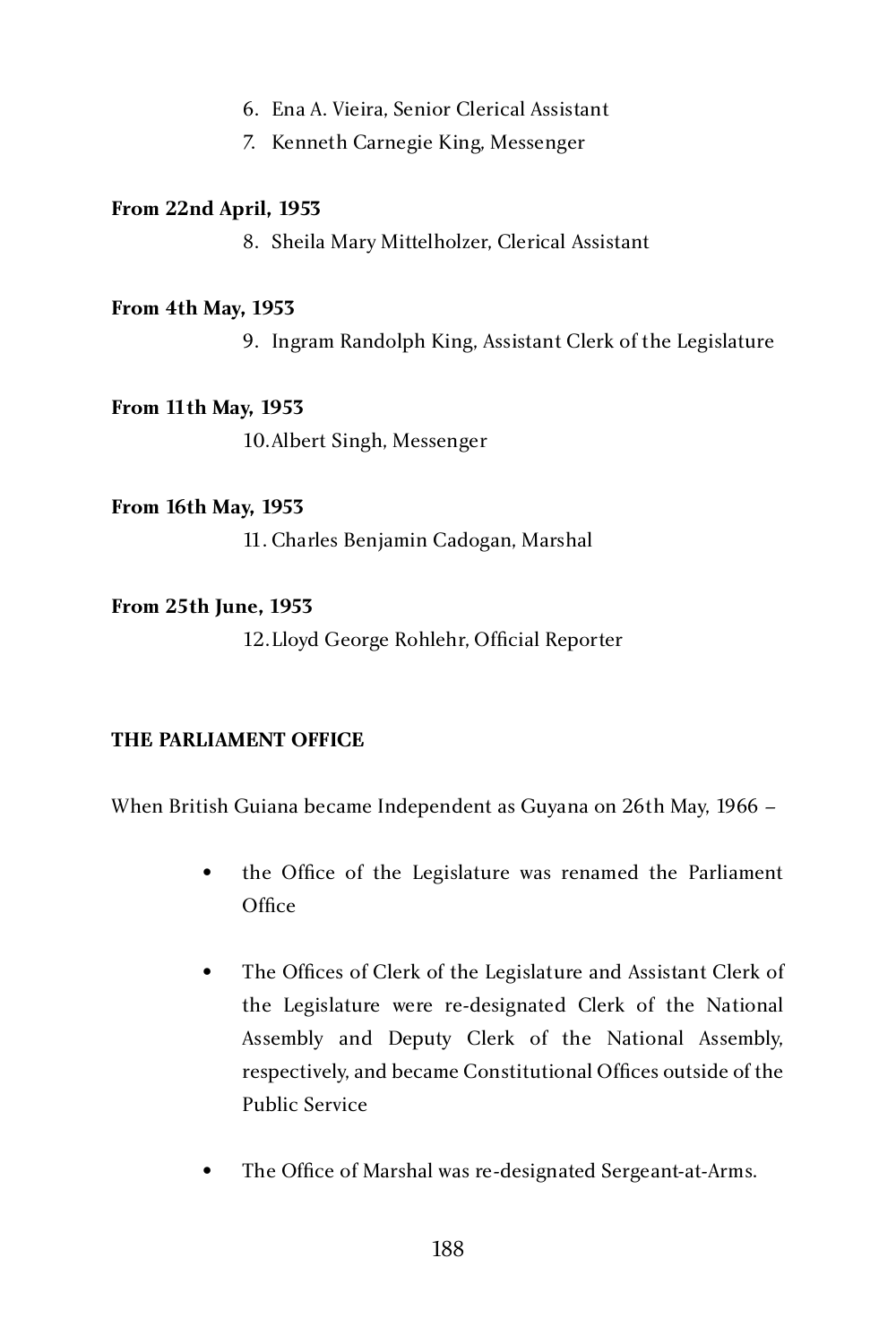## **THE PRESENT STAFF OF THE PARLIAMENT OFFICE**

Today – just over 53 years since the establishment of the Parliament Office in 1953 – the Staff has increased from 12 to 56 and the Parliament Office now has the entire Public Buildings at its disposal after occupying the same small space in the Building for nearly 40 years and after over a decade of representations.

The following are the present Staff at the Parliament Office:-

- 1. Sherlock Ewart Isaacs, Clerk of the National Assembly<br>2. Somna Muridall, Confidential Secretary
- 2. Somna Muridall, Confidential Secretary
- 3. Lilawtie Coonjah, Deputy Clerk of the National Assembly
- 4. Eleanor Coddett, Confidential Secretary<br>5. Bibi Baldeo, Principal Assistant Secretary
- 5. Bibi Baldeo, Principal Assistant Secretary (Finance)
- 6. Maurice Berthswindel Henry, Head of Committees
- 7. Rukhmin Chand, Confidential Secretary
- 8. Oscar Etra Moore, Clerk of Committees<br>9. Deborah Cadogan, Assistant Head of Co
- 9. Deborah Cadogan, Assistant Head of Committees
- 10. Claudia Greenidge, Clerk of Committees
- 11. Debra Gray, Assistant Clerk of Committees
- 12. Sonia Maxwell, Assistant Clerk of Committees
- 13. Sherene Warren, Assistant Clerk of Committees
- 14. Nazir Hoosein, Clerk II (G)
- 15. Sueanna Reynolds, Word Processor Operator
- 16. Orwell Ogle, Office Assistant
- 17. Tanzadell Bentinck, Clerk II (G)
- 18. Ingrid Ifill, Accountant
- 19. Debbie St. Hill, Assistant Accountant
- 20. Letta Barker, Accounts Clerk III
- 21. Latchmin Sukhoo, Accounts Clerk II
- 22. Tracy Armstrong, Accounts Clerk II
- 23. Tisha Thornhill, Accounts Clerk II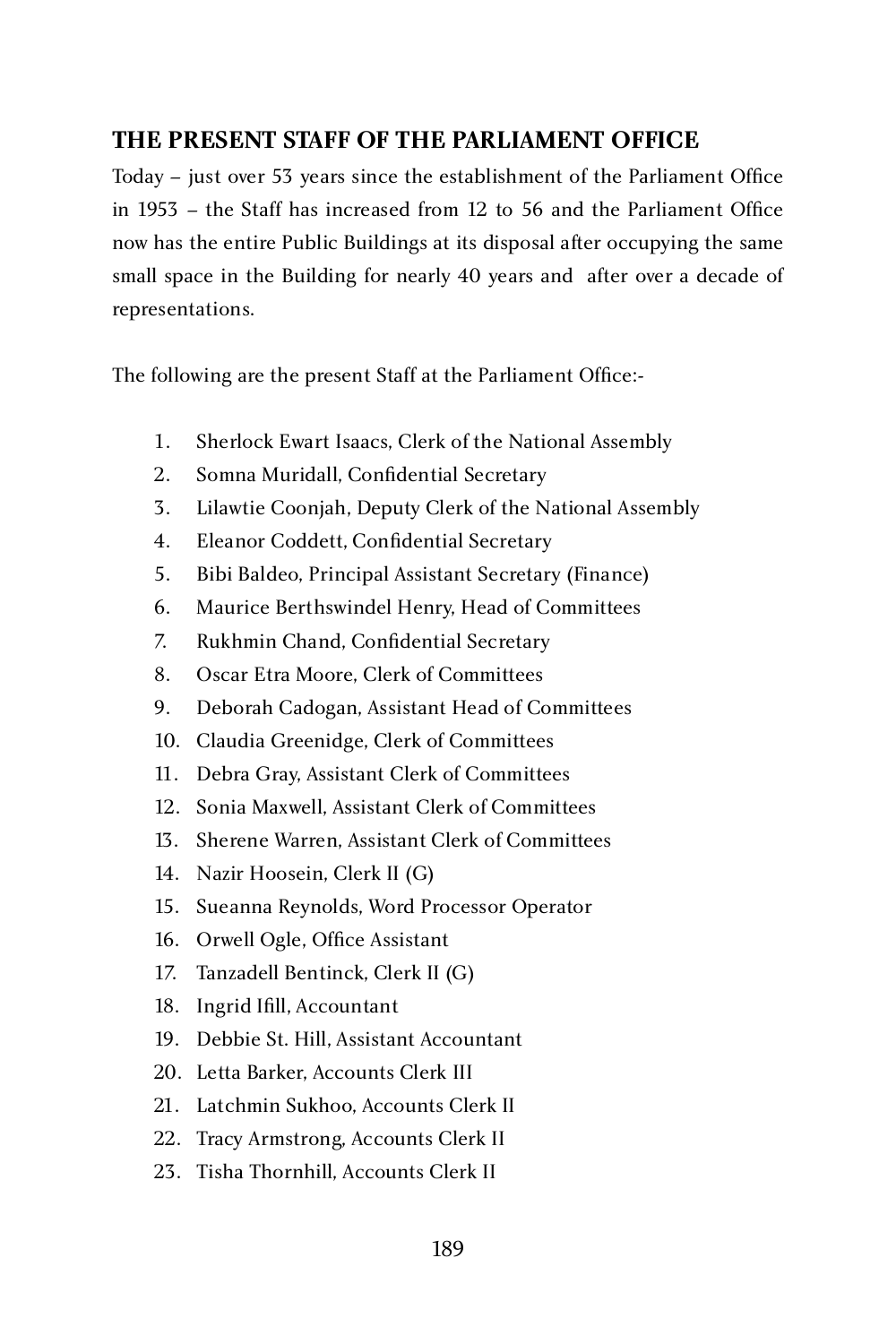- 24. Sofia Husain, Accounts Clerk II
- 25. Jaitun Haniff, Confidential Secretary
- 26. Deslyn West, Registry Supervisor (Ag.)
- 27. Serojanie Ramlall, Typist Clerk II
- 28. Carla Baird, Typist Clerk I
- 29. Michelle Singh, Typist Clerk I
- 30. Dhanram Kungbeharry, Sergeant-At-Arms
- 31. Etwaroo Jagernath, Assistant Sergeant-At-Arms
- 32. Desiree Grant, Telephonist
- 33. Denise King, Maid
- 34. Parmanand Balgobin, Senior Office Assistant
- 35. Trevor Balgobin, Office Assistant
- 36. Hermina Gilgeours, Research & Analytical Assistant
- 37. Michael Munroe, Research & Analytical Assistant
- 38. Antonette Schwartz, Librarian III
- 39. Eaton McKenzie, Librarian II
- 40. Nicola Wray, Maid/Cleaner
- 41. Monette Garnett, Expenditure Planning & Management Analyst II
- 42. Dorwayne Lagadeau, Clerk II (G)
- 43. Deo Dookie, Systems Development Co-ordinator
- 44. Avindra Somwaru, Stores Clerk/Expeditor
- 45. Toshika Xavier, Word Processor Operator
- 46. Keith Joseph, Driver
- 47. Anthony Szala, Driver
- 48. Percival Williams, Driver
- 48. Debra Westford, Receptionist (Security)
- 50. Mavernie Richardson, Cleaner
- 51. Cheryl Thomas, Cleaner
- 52. Patricia Blair, Cleaner
- 53. Norah Edun, Cleaner
- 54. Olga Aaron, Cleaner
- 55. Wayne Lynch, Compound Attendant
- 56. Avinash Gariba, Book Repair Assistant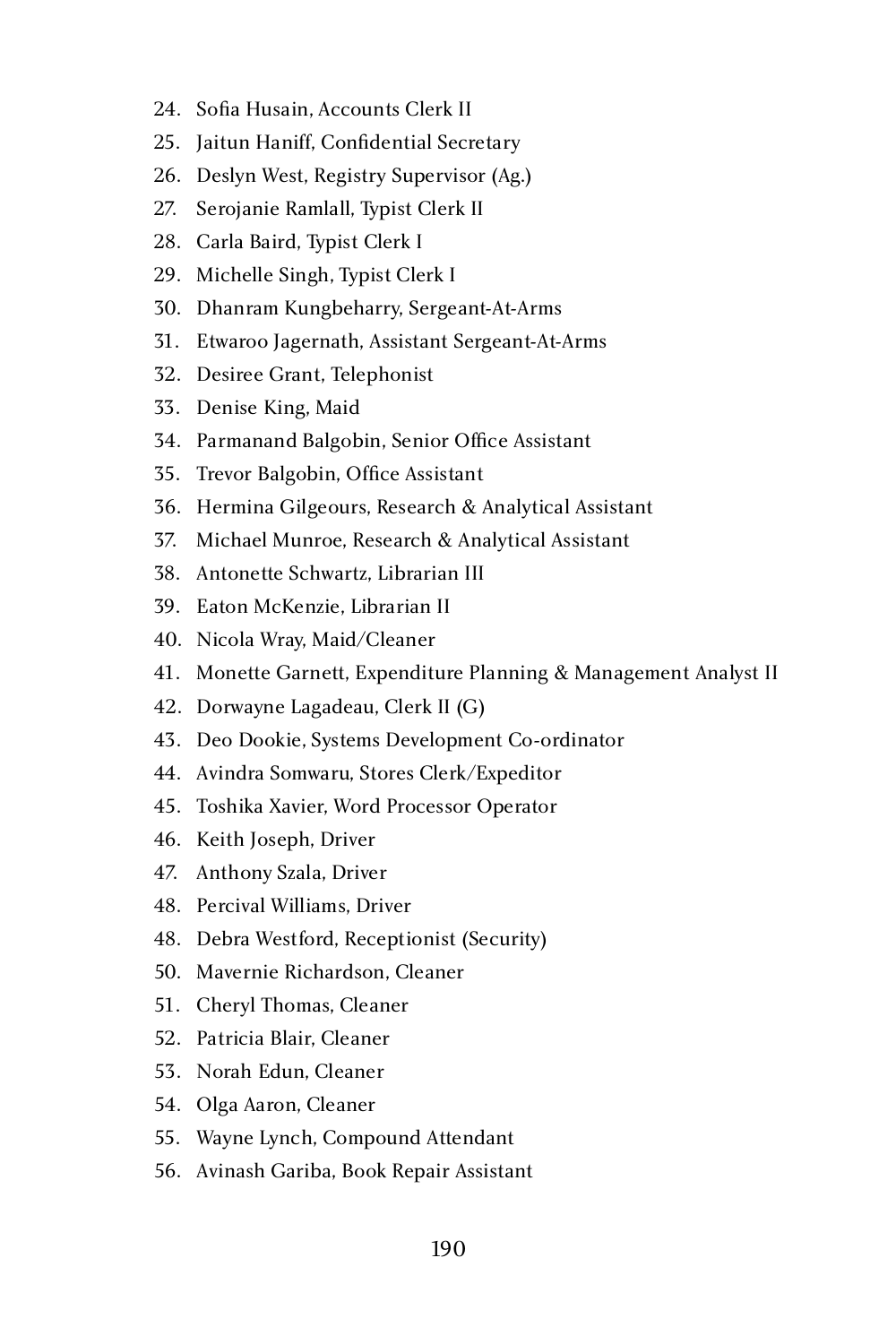# **THE CLERKS AND THE DEPUTY CLERKS**

Prior to 1953, one Officer from the Staff of the Colonial Secretary's Office, designated Clerk of the Legislative Council, sat at The Table in the Council Chamber during sittings of the Legislative Council.

With the introduction in 1953 of a new Constitution providing, inter alia, for the first time, for a Ministerial system of Government, and the Office of Speaker, provision was also made for a new and separate Department, the Office of the Legislature, with its own Staff, headed by an Officer designated Clerk of the Legislature, to serve the new bicameral Legislature.

The new Staff included for the first time, a Senior Officer, designated Assistant Clerk of the Legislature, to assist the Clerk of the Legislature as a Table Officer and at the new Office.

The designations of Clerk of the Legislature and Assistant Clerk of the Legislature were changed to Clerk of the National Assembly and Deputy Clerk of the National

Assembly, respectively, from the time of Guyana's attainment of Independence (26th May, 1966), and became Constitutional Offices outside of the Public Service.

The persons who have held the Offices of Clerk of the Legislative Council/ Clerk of the Legislature/Clerk of the National Assembly and Assistant Clerk of the Legislature/ Deputy Clerk of the National Assembly, are as follows:-

| <b>Clerk of the Legislative Council</b><br>(From Within the Colonial Secretary's Office)             |
|------------------------------------------------------------------------------------------------------|
| 1947 to 1953 Alexander Irving Crum Ewing, O.B.E.,<br>Clerk of the Legislative Council                |
| <b>Clerks of the Legislature</b><br>(As Head of the Parliament Office)<br>(Public Service Officials) |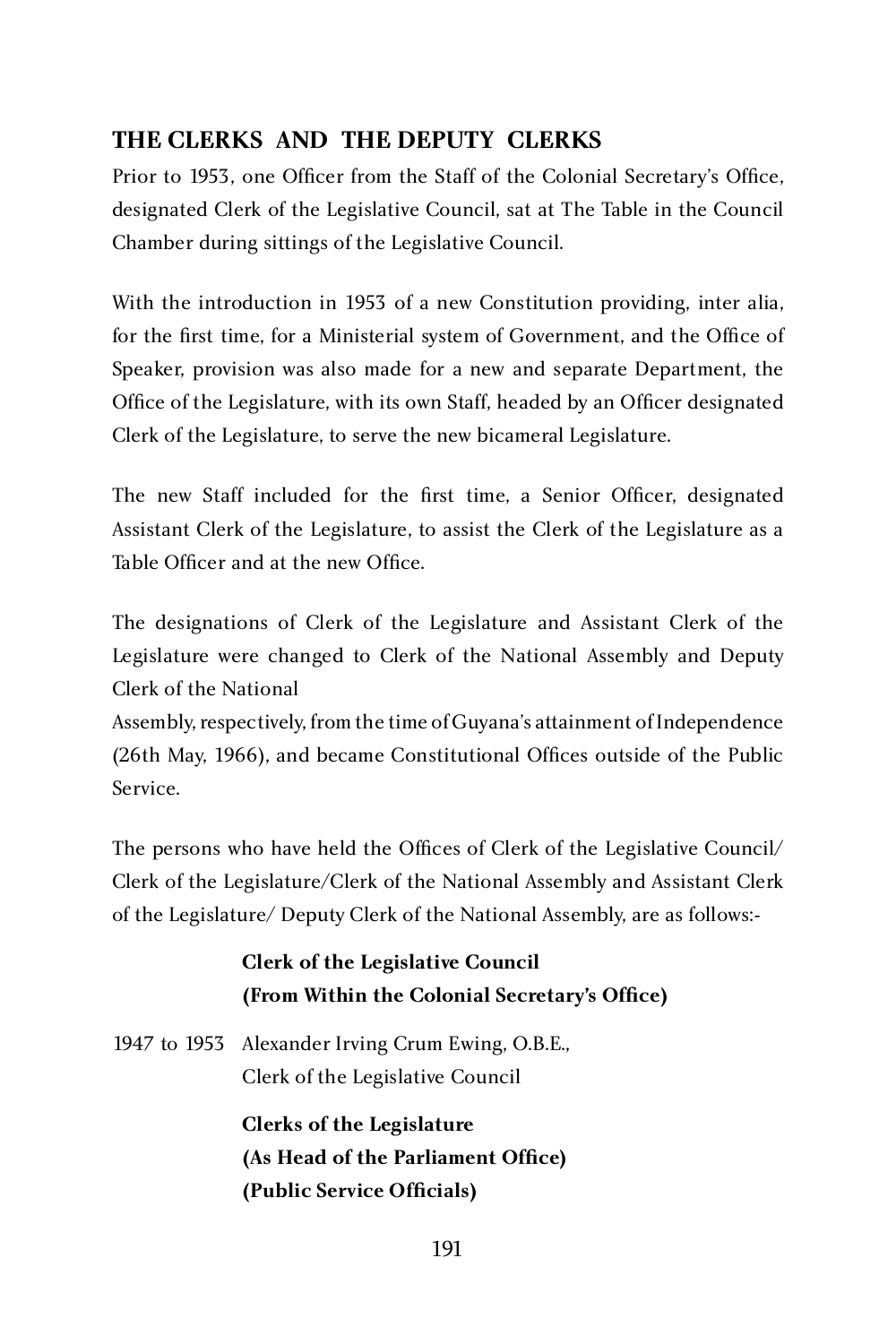- 1953 to 1963 Alexander Irving Crum Ewing, O.B.E., Clerk of the Legislature
- 1963 to 1966 Elwyn Valentine Viapree, Clerk of the Legislature

## **Clerks of the National Assembly (Appointed by the Governor-General (President from Republican status in 1970), acting in accordance with the advice of the Speaker)**

1966 to 2002 Frank Alston Narain, A.A., C.C.H., Clerk of the National Assembly

Since 2002 Sherlock Ewart Isaacs, Clerk of the National Assembly

# **Assistant Clerks of the Legislature (Public Service Officials)**

1953 to 1954 Ingram Randolph King

1954 Herbert Harold Tross

1954 to 1963 Elwyn Valentine Viapree

1963 to 1966 Frank Alston Narain

# **Deputy Clerks of the National Assembly (Appointed by the Governor-General (President from Republican status in 1970), acting in accordance with the advice of the Speaker)**

1966 to 1986 Maurice Berthswindel Henry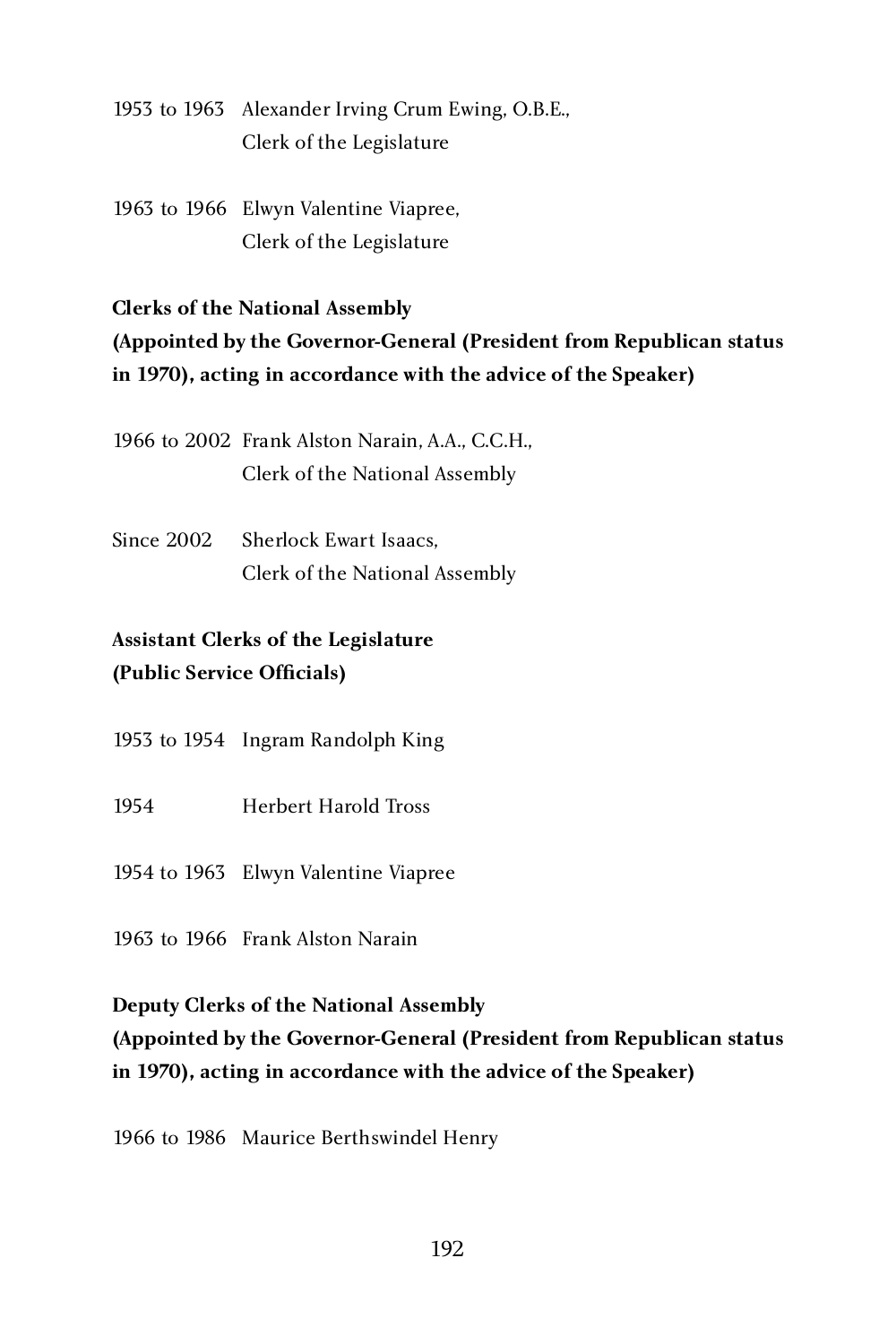# $1707$  IVOI Hartman George Edward Fitzgerald Moses

1992 to 2002 Sherlock Ewart Isaacs

Since 2002 Lilawtie Coonjah

## **THE HANSARD EDITORS**

Hansard is the name given and used by the British, from the name of the first Printer, to the reports of the proceedings and the verbatim records of the debates of the Parliamentary bodies.

The name is known and is also used in some of the Commonwealth Parliaments.

"Parliamentary Debates" is also the name used.

Qualified high speed shorthand writers, designated Official Reporters, on the Staff of Parliament, record the proceedings and produce copies which are edited by another Parliament Office Official, designated Hansard Editor, and printed.

The post of Hansard Editor was first created in Guyana from 1st January, 1968, as a post at the Parliament Office.

The holder of the Office was responsible for the preparation of the Hansard and for supervising the work of the Official Reporters. The following are the persons who have held the Office of Hansard Editor:- 1968 to 1978 Eileen Rosalie Cox Cecelia Glysis Pompey

The responsibility for the production of Hansard was handed over to a Private Contractor following the 1992 General Elections.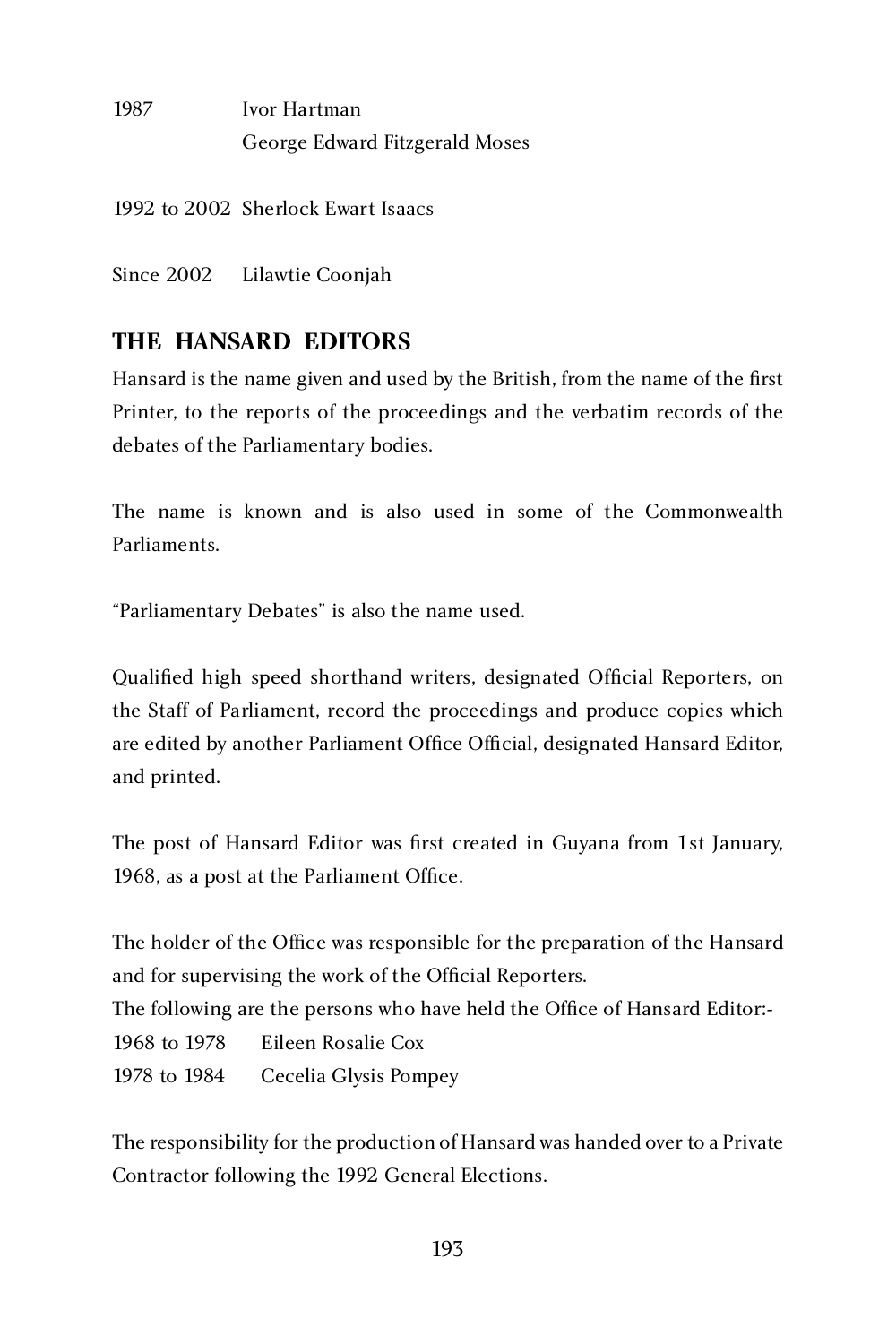The first Contractor was Gordon Forte. The present Contractor is FCE Systems (Leslie Forester).

## **THE SERGEANTS-AT-ARMS**

The post of Sergeant-at-Arms for the National Assembly is a post in the Public Service with the Public Service terms and conditions of employment.

Prior to 1953, the Office was called Custodian, Council Chamber.

There was no Mace and there were no Mace-bearing duties to be carried out.

With the establishment in 1953 of the Office of Speaker, a Mace was required. The post of Custodian was changed to Marshal from 1953.

From the time of Independence on 26th May, 1966, the Office was redesignated Sergeant-at-Arms.

The following are the persons who have held the Office:-

| 1939 to 1953 | Charles Henry Willings,    |
|--------------|----------------------------|
|              | Custodian, Council Chamber |

- 1953 to 1976 Charles Benjamin Cadogan, M.S., Marshal from 1953, Sergeant-at-Arms from 1966
- 1976 to 2002 Kenneth Carnegie King, M.S., Sergeant-at-Arms
- Since 2002 Dhanram Kungbeharry, Sergeant-at-Arms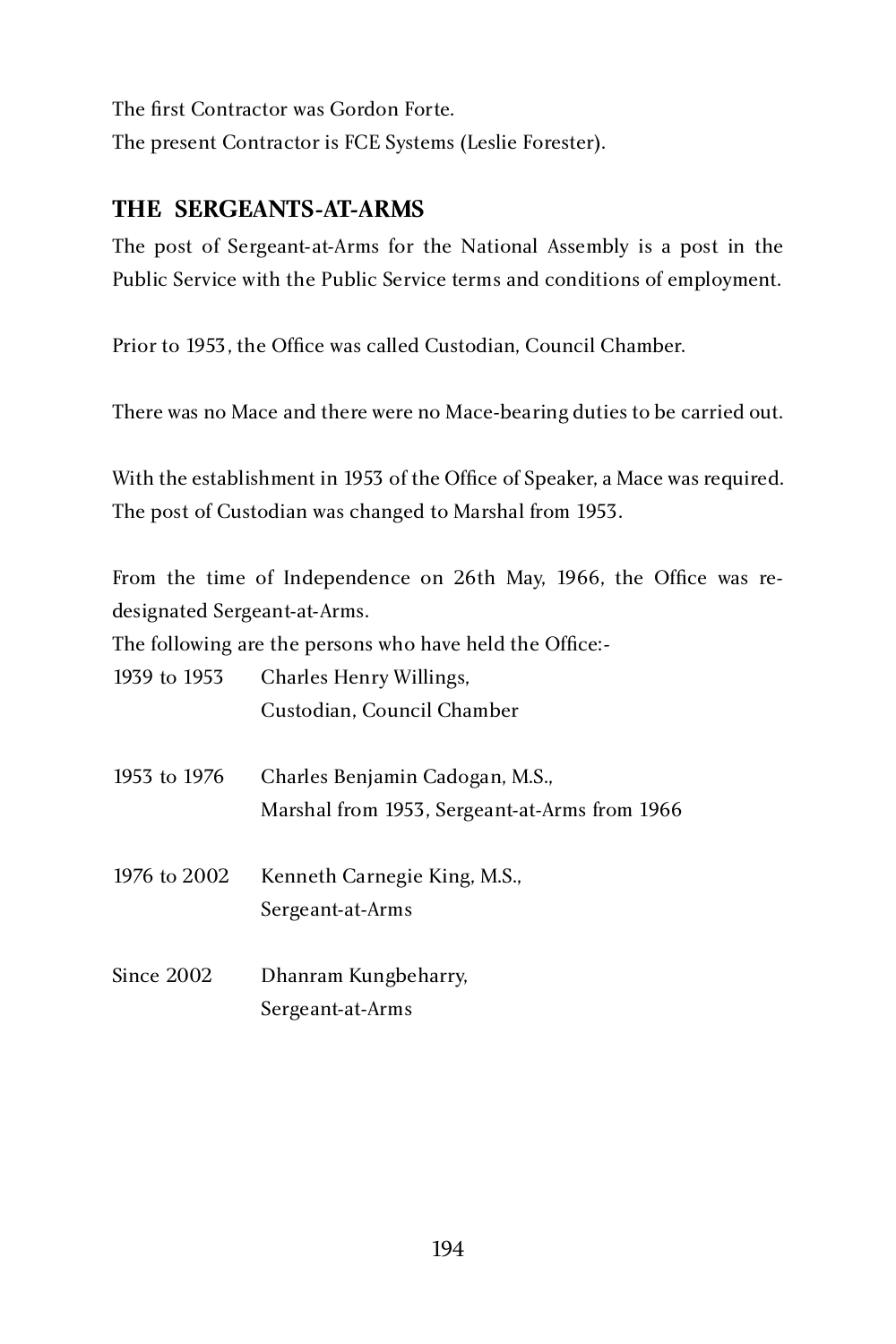# MISSION STATEMENT<br>Hip Diditiikkum opi **OF THE PARLIAMENT OFFICE**

The following is the Mission Statement of the Parliament Office:-

TO PROVIDE ADMINISTRATIVE AND CLERICAL SUPPORT<br>FOR THE EFFICIENT CONDUCT OF THE BUSINESS FOR THE EFFICIENT CONDUCT OF THE BUSINESS OF THE NATIONAL ASSEMBLY, PARLIAMENTARY COMMITTEES AND SUB-COMMITTEES. ALSO TO PROVIDE LOCAL SECRETARIAL SERVICES IN RESPECT OF MATTERS PERTAINING TO THOSE INTERNATIONAL ORGANISATIONS WITH WHICH THE PARLIAMENT OF GUYANA HOLDS MEMBERSHIP.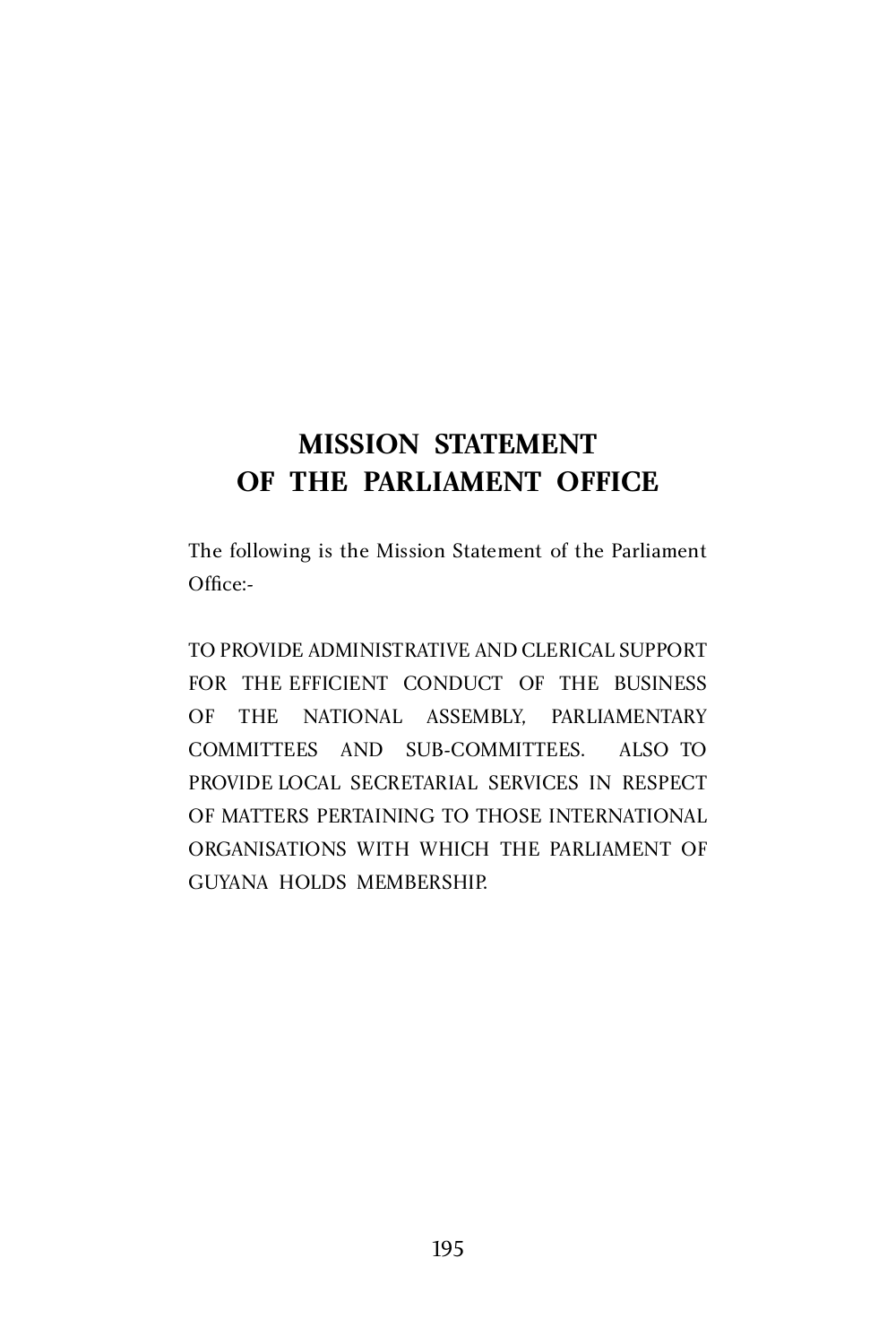## **DRAFTING OF LAWS - CHIEF PARLIAMENTARY COUNSEL**

The Bills which are brought to the Legislative body for consideration and passing and for assent by the President as Acts of Parliament are prepared and drafted in the Attorney General's Chambers by an Officer designated Chief Parliamentary Counsel.

The Title prior to 1968 was Legal Draftsman.

The present Chief Parliamentary Counsel is Cecil Dhurjon, CCH, SC.

The following are some of the persons who have been involved in performing the duties of legal drafting:-

Edgar Mortimer Duke

Joseph Alexander Luckhoo (Jr.)

Guya L.B. Persaud, CCH

Sir Shridath Surendranath Ramphal, OE, OCC, CMG, SC

Richard Michael Forbes Delph

Brynmor Thornton Innis Pollard, CCH, SC

Keith S. Massiah, OR

Cecil Dhurjon, CCH, SC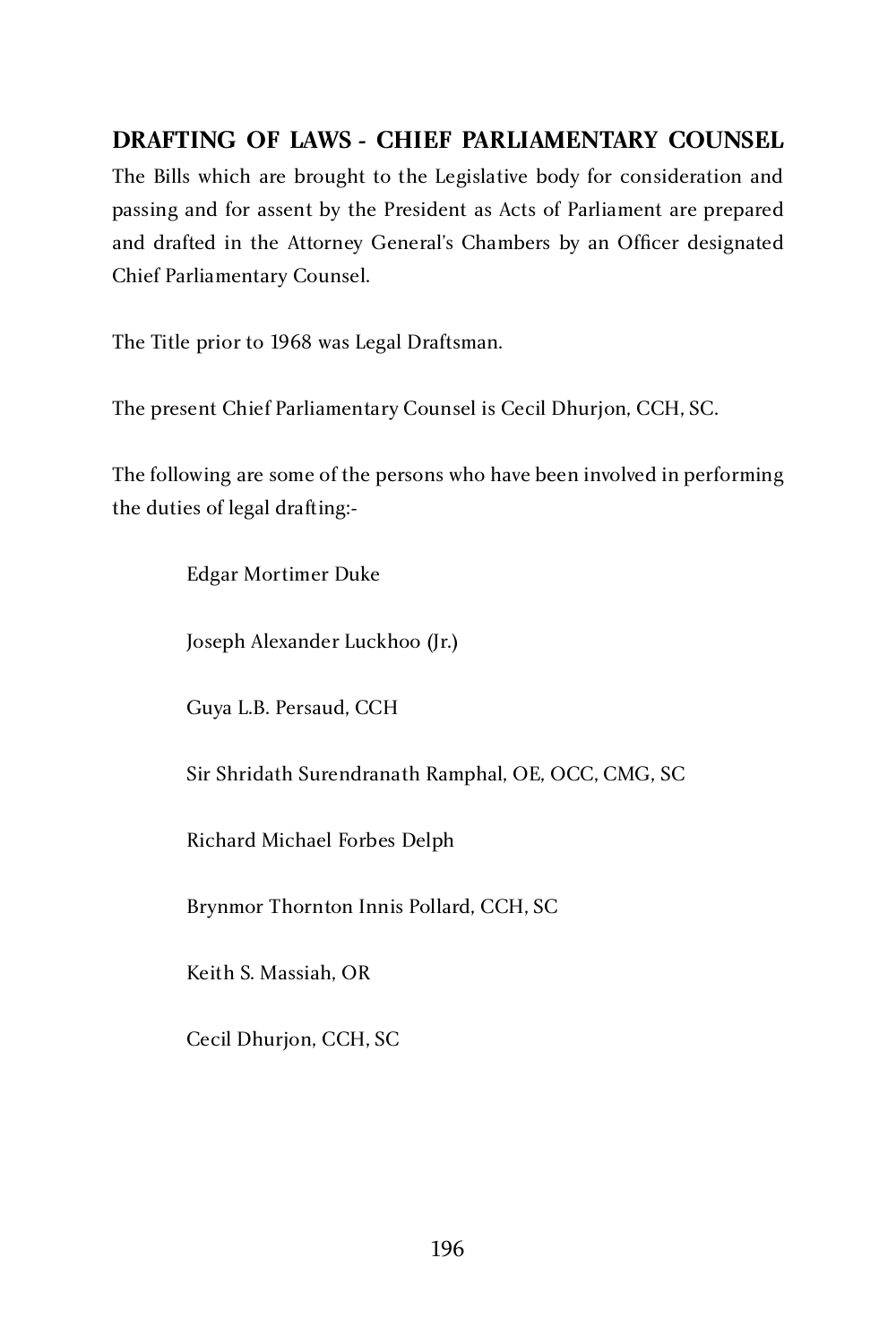#### **REFERENCES/SUGGESTIONS FOR FURTHER**

COPIES OF ORDERS-IN-COUNCIL—Governors Office –  $1930 - 1937$ 

STANDING ORDERS – 1957 Onwards (Nos. 80.82)

ORDERS FROM COLONIAL SECRETARY'S OFFICE (CSO), Constitutions of BG and Republic of Guyana (1953 onwards)

PERSONAL FILES – Parliament Office – from the Legislative Councils, the Legislatures and the National Assembly.

RECORDS OF MINISTRY OF LEGAL AFFAIRS AND ATTORNEY-GENERAL'S OFFICE.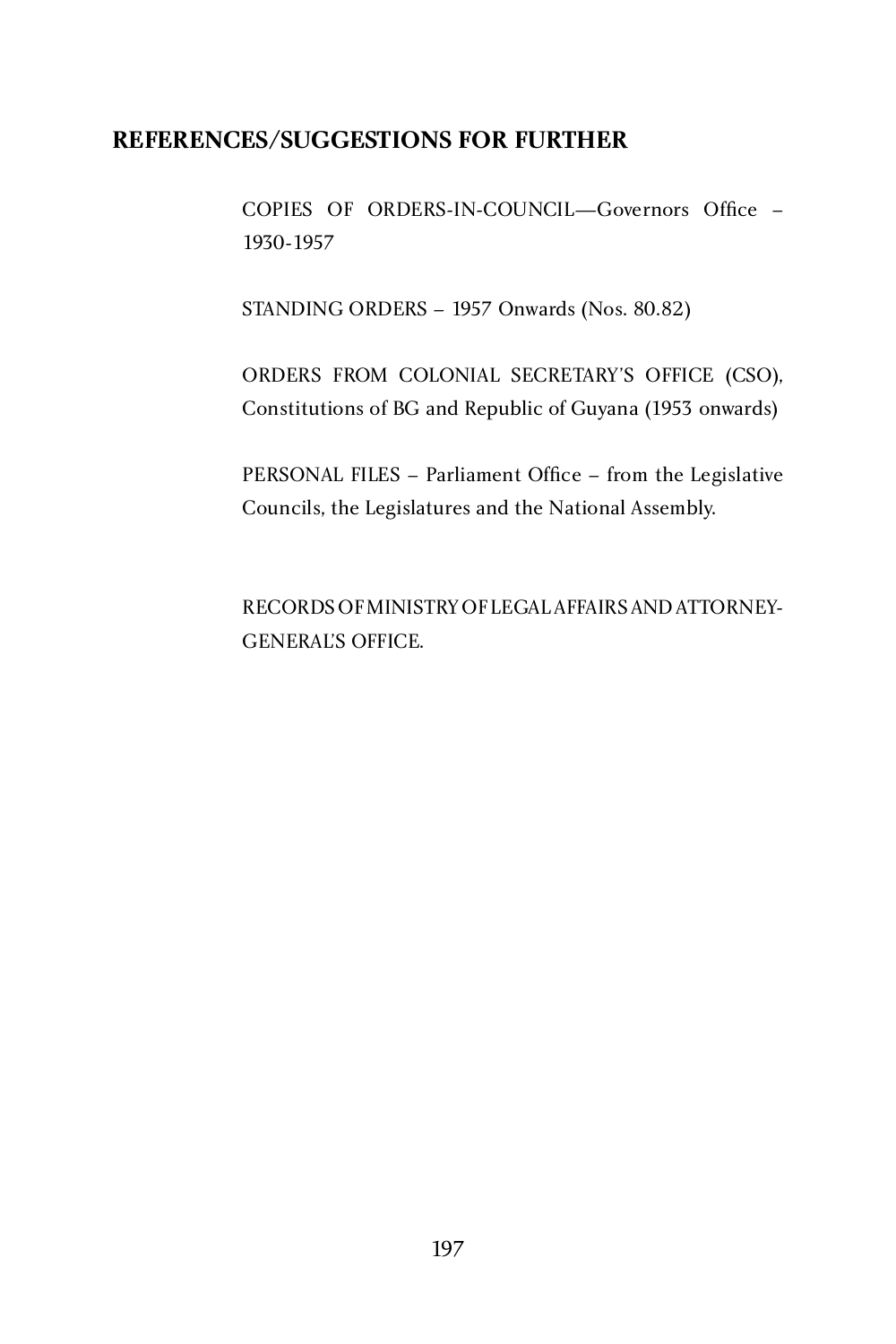# **PART XI**

# **DOCUMENTS**

Some Important Parliamentary Documents Constitutional Instruments The Standing Orders Ordinances/Acts The Parnamentary Library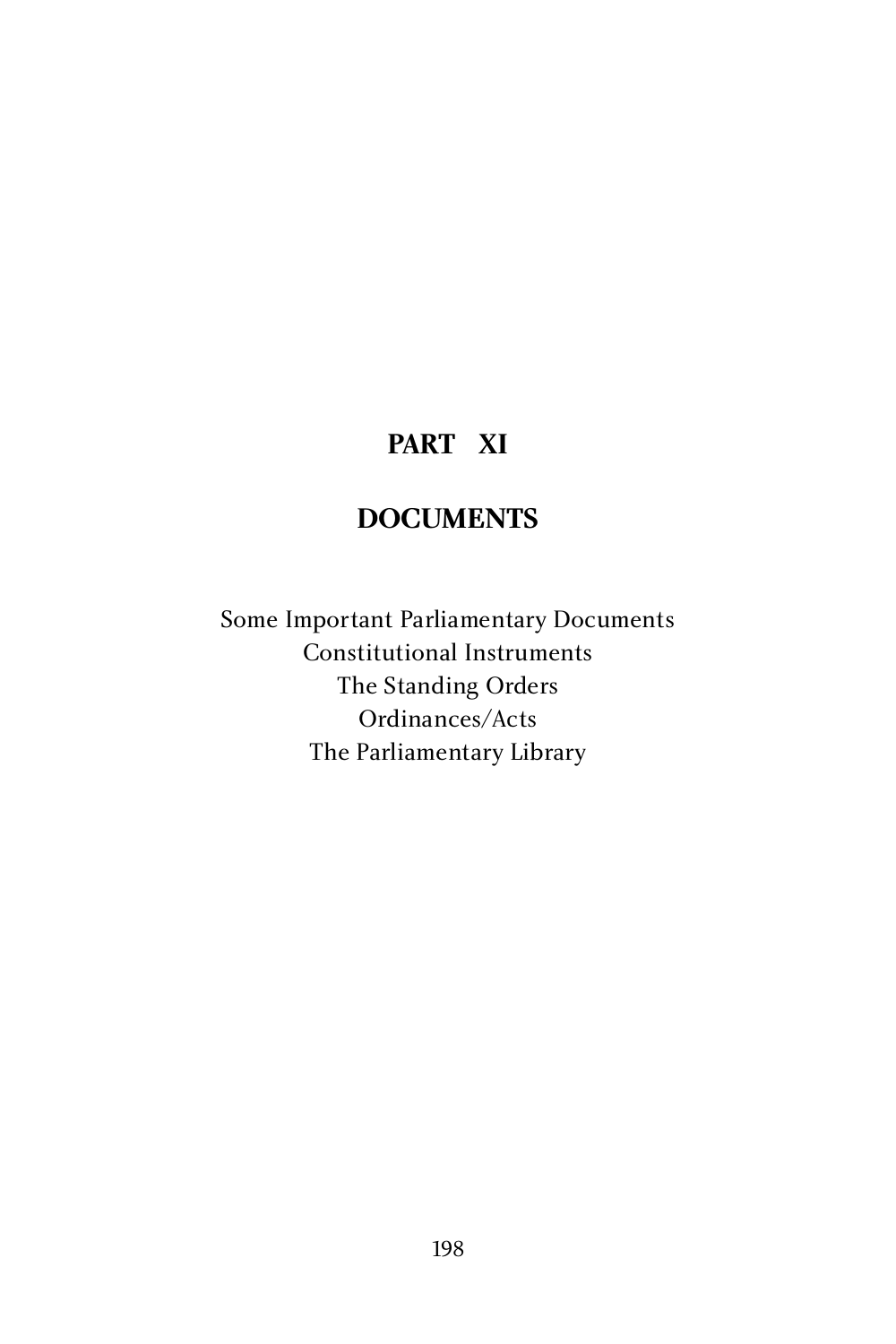# **SOME IMPORTANT PARLIAMENTARY DOCUMENTS**

The following are some of the important Parliamentary documents:-

#### **The Constitution**

This is the supreme law of Guyana and has established the Parliament of Guyana.

#### **The Standing Orders**

These are the rules of the procedure of the National Assembly and are made by the National Assembly.

#### **Oaths**

An Oath is required to be made and subscribed in the National Assembly by each Member of the Assembly.

#### **Order Paper**

An Order Paper is the Notice of and Agenda for a Sitting of the National Assembly. It contains the business for the Sitting.

#### **Supplementary Order Paper**

A Supplementary Order Paper contains additional business for a Sitting.

# **Bill**

A Bill is a proposed law which is brought to the National Assembly for consideration.

#### **Act**

When a Bill is passed by the National Assembly and assented to by the President, it becomes a law – an Act of Parliament.

# **Ordinance**

Ordinance was the name given to laws enacted by the Legislature prior to Independence on 26th May, 1966. Act has been the name used thereafter.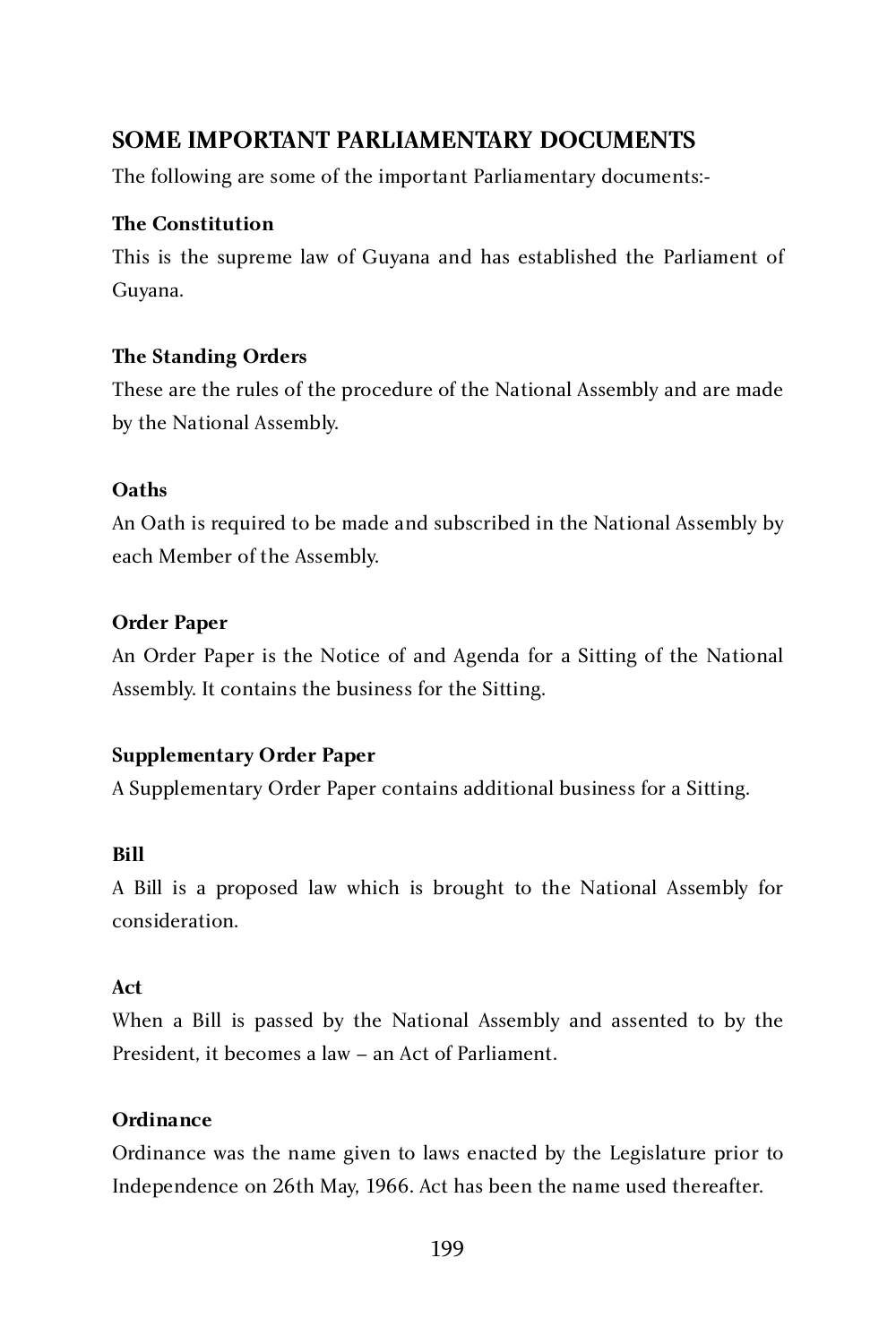#### **Statements by Ministers**

Ministers can make special statements on important matters at Sittings of the National Assembly.

#### **Notice Papers (With Motions and Questions)**

These contain Notices of Motions and Questions submitted by Members and approved by the Speaker, for consideration by the National Assembly or for Answers by Ministers.

#### **Resolutions**

Motions passed by the National Assembly become Resolutions of the National Assembly.

#### **Replies to Questions**

These are the Replies given by Ministers to the formal Questions submitted by Members of the National Assembly.

#### **Budget Speeches**

A Budget Speech is the annual financial statement which the Minister of Finance makes in the National Assembly when he presents to the Assembly the Estimates of Expenditure for a year and moves the motion for the approval of the Estimates.

#### **Estimates**

Estimates are the Government's detailed proposals of the revenues and expenditure for a financial year laid in the National Assembly for approval by the Assembly.

#### **Supplementary Estimates (Financial Papers)**

Supplementary Estimates are brought to the National Assembly during the year for approval by the Assembly.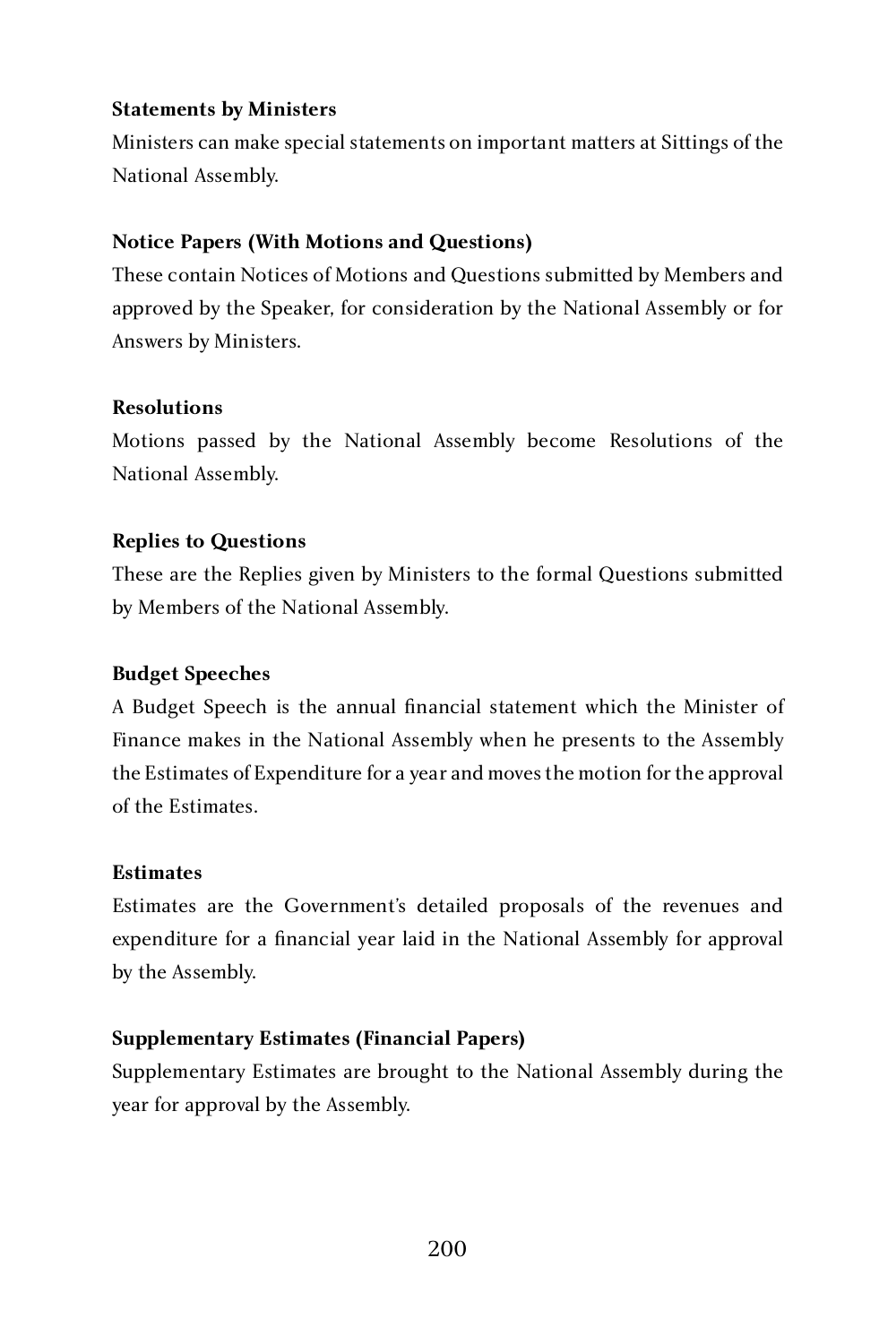#### **Minutes**

Minutes of the proceedings of each sitting of the National Assembly are required by the Standing Orders to be prepared by the Clerk of the National Assembly.

They contain the names of the Members who attend, the decisions taken and the details of divisions the details of divisions.

#### **Hansard**

Hansard is the name given and used by the British, from the name of the first printer, to the official verbatim reports of the proceedings and debates of the Parliamentary bodies.<br>This name is known and is also used in some of the Commonwealth countries.

This name is known and is also used in some of the Commonwealth countries. 'Parliamentary debates' is also the name used.

#### **Gazettes**

The Official Gazette is a document which is published every Saturday by the authority of the Government. Extraordinary issues of the Gazette are published on such other days as are required.

The Legal Supplement to the Gazette contains Acts, Bills and Subsidiary Legislation.

#### **Reports and Other Documents Laid**

Several Reports and other documents are laid before the National Assembly.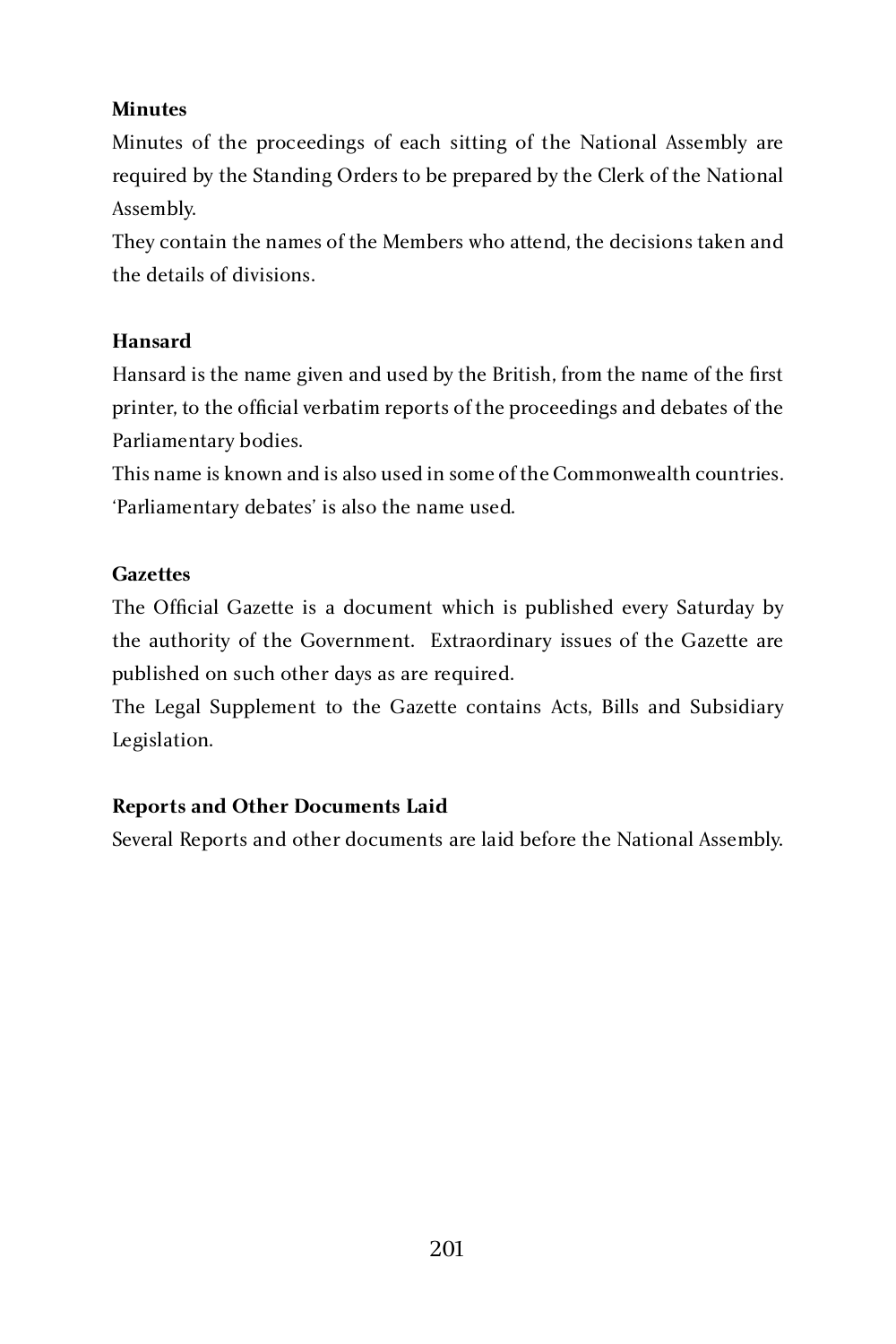# **CONSTITUTIONAL INSTRUMENTS**

The following are some of the Constitutional Instruments:-

| 1739 | On 26th May, 1739, the Dutch established a Constitution.                                                   |
|------|------------------------------------------------------------------------------------------------------------|
| 1891 | 3rdFebruary, 1891 - The British Guiana Constitution Ordinance,<br>1891 (No. 1 of 1891)                     |
| 1928 | The British Guiana Act, 1928<br>Enacted by the British Parliament - 28th March, 1928                       |
|      | The British Guiana (Constitution) Order in Council, 1928<br>Made by the King in Council on 13th July, 1928 |
| 1935 | The British Guiana (Constitution) (Amendment) Order in<br>Council, 1935                                    |
| 1940 | The British Guiana (Legislative Council - Extension of Duration)<br>Order in Council, 1940                 |
| 1943 | The British Guiana (Constitution) (Amendment) Order in<br>Council, 1943                                    |
| 1945 | The British Guiana (Constitution) (Amendment) Order in<br>Council, 1945                                    |
| 1949 | The British Guiana (Constitution) (Amendment) Order in<br>Council, 1949                                    |
| 1952 | The British Guiana (Legislative Council - Extension of Duration)<br>Order in Council, 1952                 |
| 1953 | The British Guiana (Constitution) Order in Council, 1953,                                                  |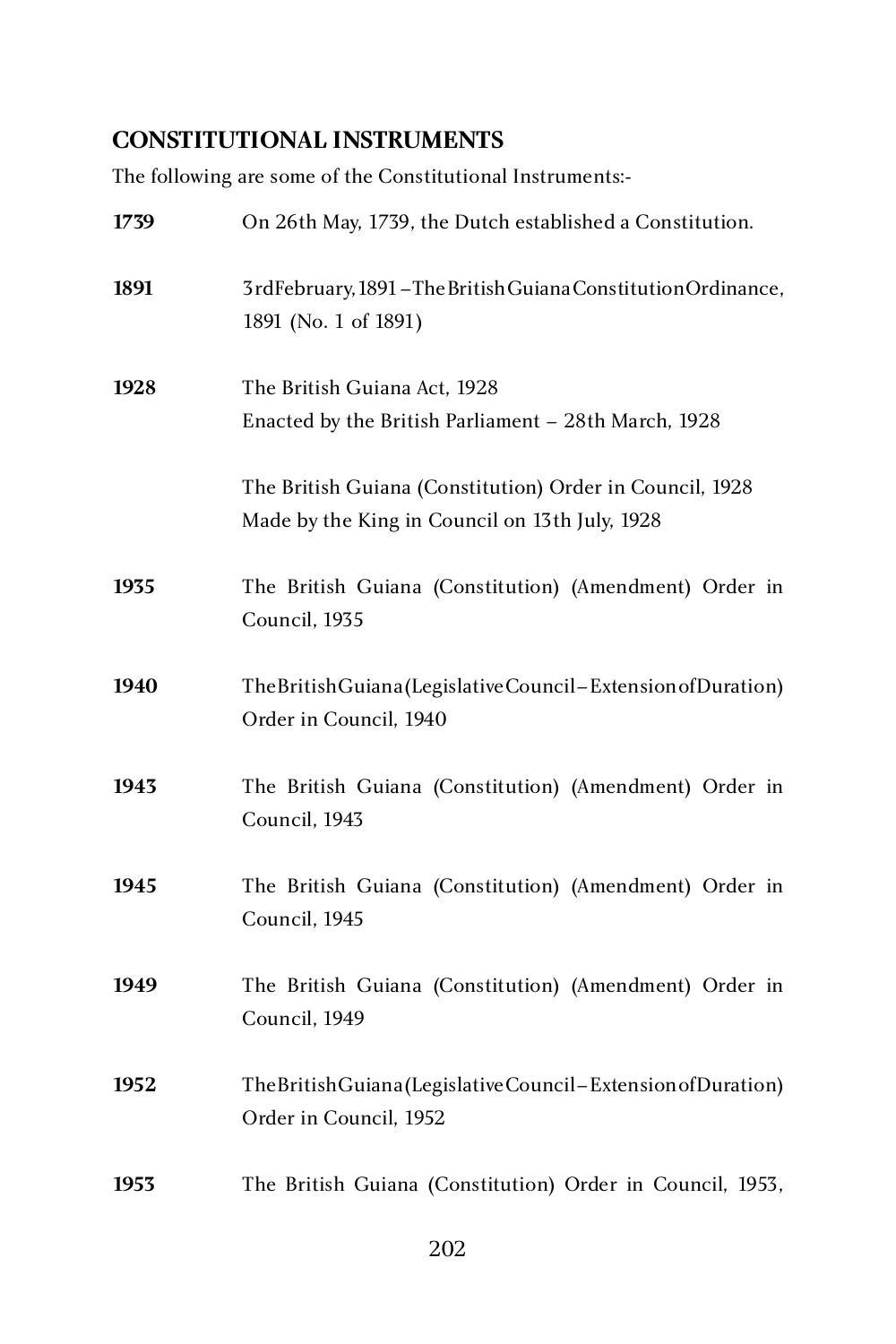provided for the establishment and constitution of a new Executive Council and a new Legislature for British Guiana Made by the Queen in Council on 1st April, 1953

The British Guiana (Constitution) (Amendment) Order in Council, 1953

- **1953/1954** The British Guiana (Constitution) (Temporary Provisions) Order in Council, 1953
- **1956** The British Guiana (Constitution) (Temporary Provisions) (Amendment) Order in Council, 1956
- **1961** The British Guiana (Constitution) Order in Council, 1961, with a Constitution for British Guiana Made by the Queen in Council on 26th June, 1961
- **1966** The Guyana Independence Act, 1966 Enacted by the British Parliament on 12th May, 1966 The Guyana Independence Order, 1966, with a new Constitution for Guyana Made by the Queen in Council on 16th May, 1966
- **1969/1970** By Resolution No. 26 which was passed by the National Assembly on 29th August, 1969, the amendments to the Independence Constitution providing for Guyana's status as a Republic from 23rd February, 1970, became effective.
- **1980** The Constitution of the Co-operative Republic of Guyana Enacted by the Parliament of Guyana by the Constitution of the Co-operative Republic of Guyana Act 1980 (Act No. 2 of 1980)
- **Since 1980** Several Amendments have been made to the Constitution.

#### 203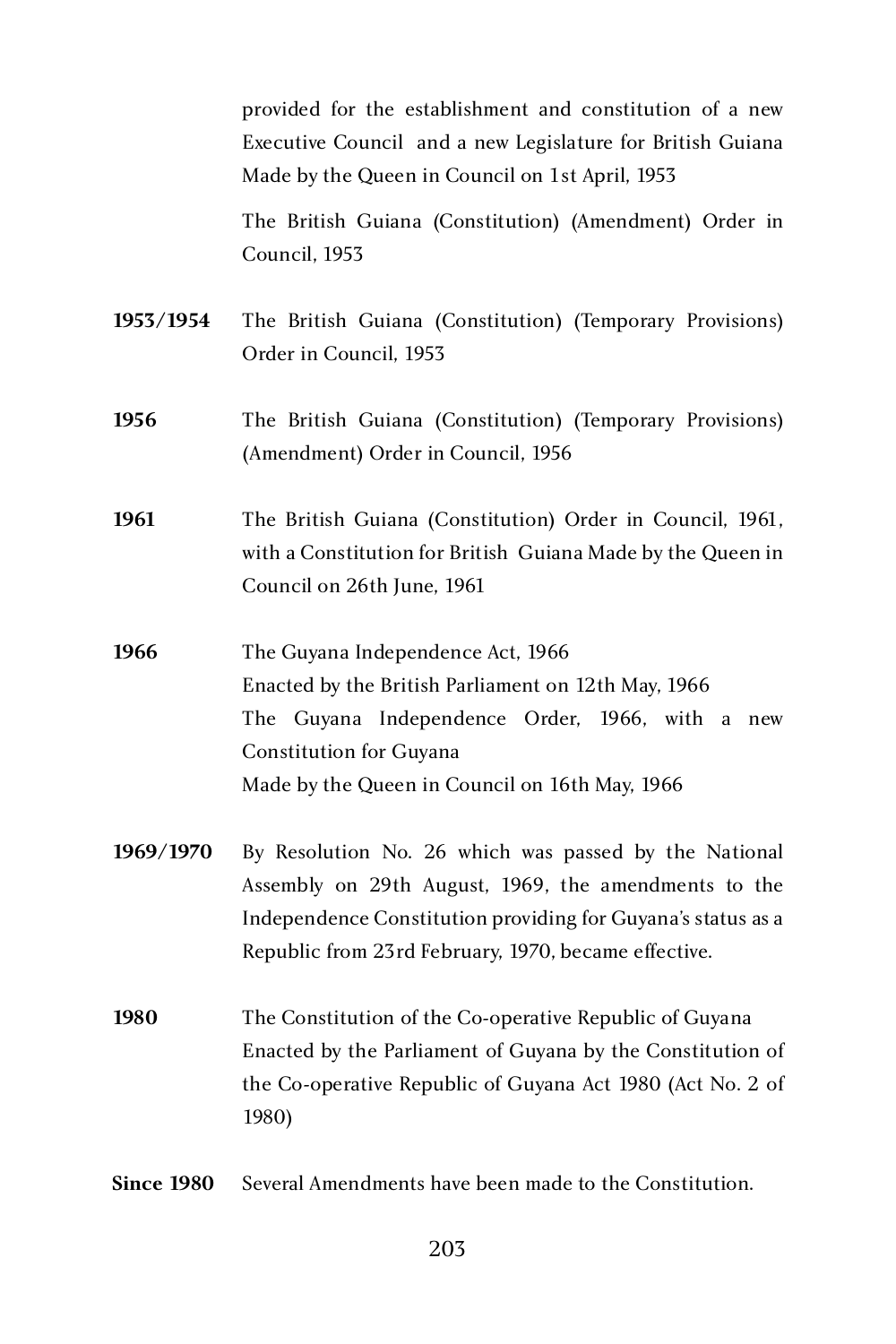# **STANDING ORDERS**<br>1928

# **1928**

Standing Orders were in use since the First Legislative Council in 1928. At the first Meeting on 28th November, 1928, of the First Legislative Council for British Guiana, Standing Rules and Orders were considered and approved.

# **1953**

The British Guiana (Constitution) Order in Council, 1953, which was made on 1st April, 1953, by Her Majesty the Queen by and with the advice of Her Privy Council, established a new bicameral Legislature – a State Council and a House of Assembly for the Colony of British Guiana.

#### **Article 61 of that Constitution stated as follows:-**

(1) Subject to the provisions of this Order and of and Instructions under Her Majesty's Sign Manual and Signet, the State Council and the House of Assembly may from time to time, make, amend and revoke Standing Orders, including joint Standing Orders, for the regulation and orderly conduct of their proceedings and the despatch of business, and for the order and manner in which the Chambers shall confer, correspond and communicate with each other, and for the passing, intituling and numbering of Bills, and for the presentation of the same to the Governor for assent.

(2) Until other provision is made under this section, the Standing Rules and Orders of the Legislative Council, as in force immediately before the appointed day, shall, with the necessary modifications and adaptations, be the Standing Orders of the State Council and House of Assembly established under this Order; and the said Standing Orders may be amended or revoked by Standing Orders made under the preceding subsection."

#### **1954**

Following the suspension in 1953 of the 1953 Constitution, and the dissolution of the Legislature (the State Council and the House of Assembly),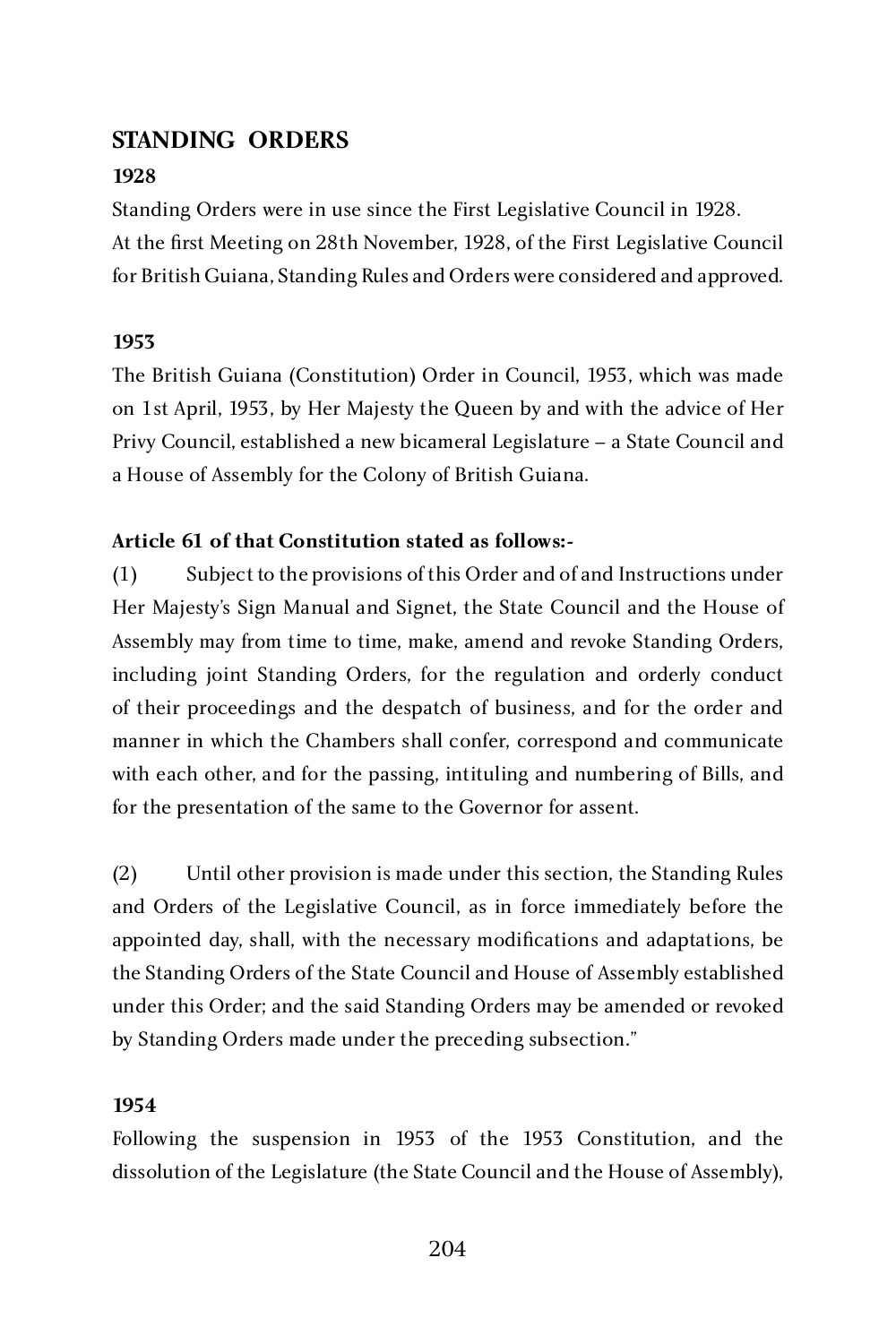an Interim Wholly Nominated Legislative Council was established. With the power vested in him, the Governor of the Colony, Sir Alfred William Lungley Savage, KCMG, made the Standing Orders for the new Legislative Council.

#### **1961**

The British Guiana (Constitution) Order in Council, 1961, which was made on 26th June, 1961, by Her Majesty the Queen by and with the advice of Her Privy Council, established a new Constitution for British Guiana. Provision was made for a new bicameral Legislature – a Senate and a Legislative Assembly for the Colony of British Guiana.

#### **Section 11 of the Order stated as follows:-**

"11. The Governor shall make and cause to be laid before the Senate and the Legislative Assembly respectively when they first meet such Standing Orders with respect to the matters mentioned in article 62 of the Constitution as appear to him expedient to enable the Senate and the Legislative Assembly to commence the transaction of their business in an orderly manner, but any such Orders may be amended or revoked by the chamber to which they relate."

#### **Section 62 of that Constitution stated as follows:-**

"62. Subject to the provisions of this Constitution, each Chamber of the Legislature may make, amend and revoke Standing Orders for the regulation and orderly conduct of its own proceedings and the despatch of business, and the passing, intituling and numbering of Bills, and the presentation of the same to the Governor for assent."

On 4th September, 1961, the Governor, Sir Ralph Francis Alnwick Grey, KCMG, KCVO, OBE, made and caused to be laid before the Senate and the Legislative Assembly Standing Orders for the Senate and the Legislative Assembly.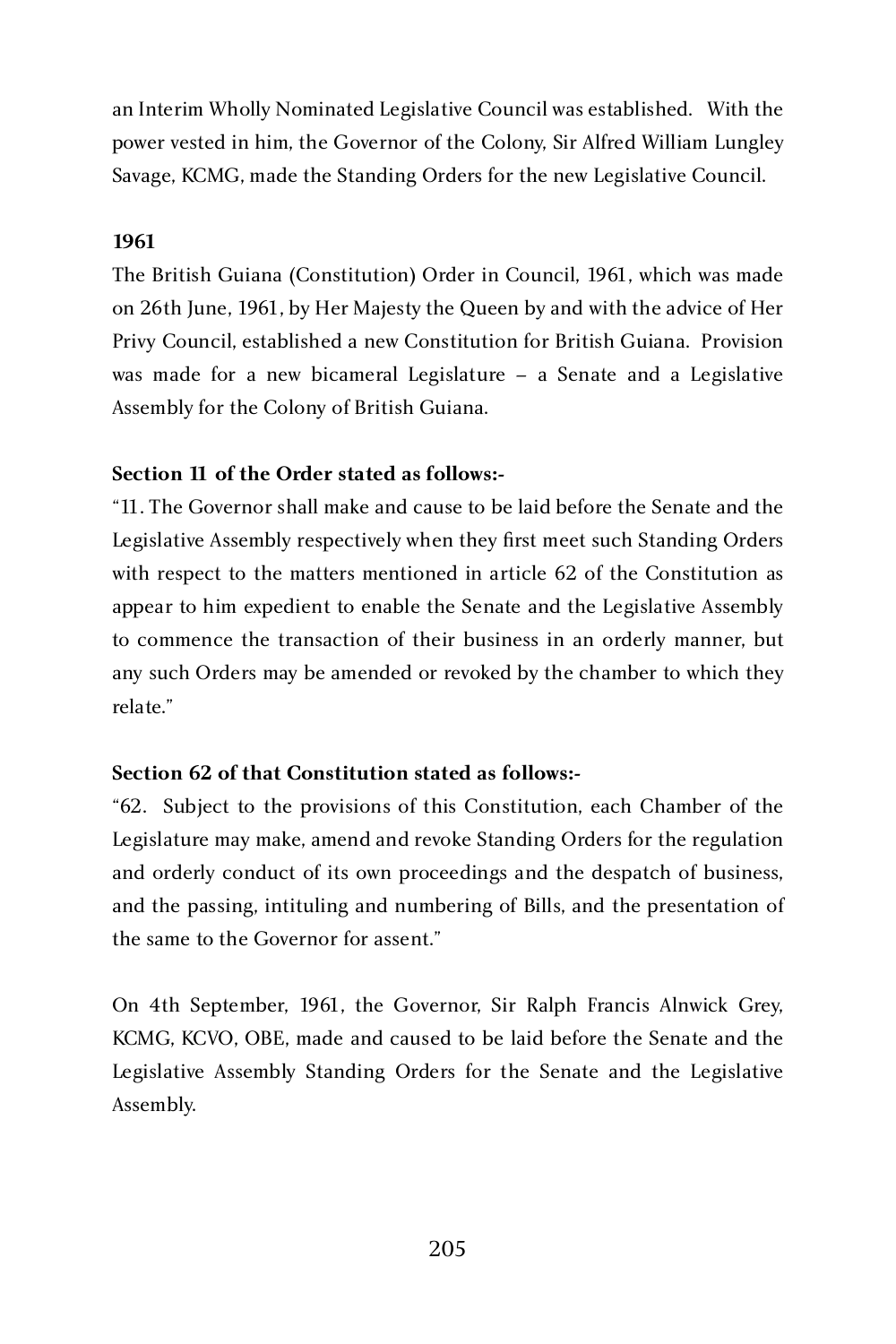#### **1966**

The Guyana Independence Order 1966, which was made by Her Majesty the Queen by and with the advice of Her Privy Council, established the Constitution of Guyana.

The Constitution provided for a Parliament of Guyana consisting of Her Majesty and a National Assembly.

#### **Paragraph (1) of Article 74 of that Constitution stated as follows:-**

"74 (1) Subject to the provisions of this Constitution, the National Assembly may regulate its own procedure and may make rules for that purpose."

The Standing Orders of the National Assembly were revised in 1969 and were approved by the Assembly on 19th June, 1969.

#### **1970**

The alterations which were made to the 1966 (Independence) Constitution to provide for Guyana to become a Republic on 23rd February, 1970, did not change Article 74 of the Constitution and that Article remained and continued in the Constitution.

#### **1975**

On 11th July, 1975, the Standing Orders of the National Assembly were amended to allow the use of the title "Comrade" in the National Assembly before a Member's surname or official designation.

#### **1980**

In 1980, the Parliament of Guyana, by Act No. 2 of 1980, enacted a new Constitution – The Constitution of the Co-operative Republic of Guyana. The new Constitution came into operation on 6th October, 1980.

#### **Section 9 of the Act stated as follows:-**

"9 The rules and orders of the existing Assembly as in force immediately before the appointed day shall, until it is otherwise provided for under article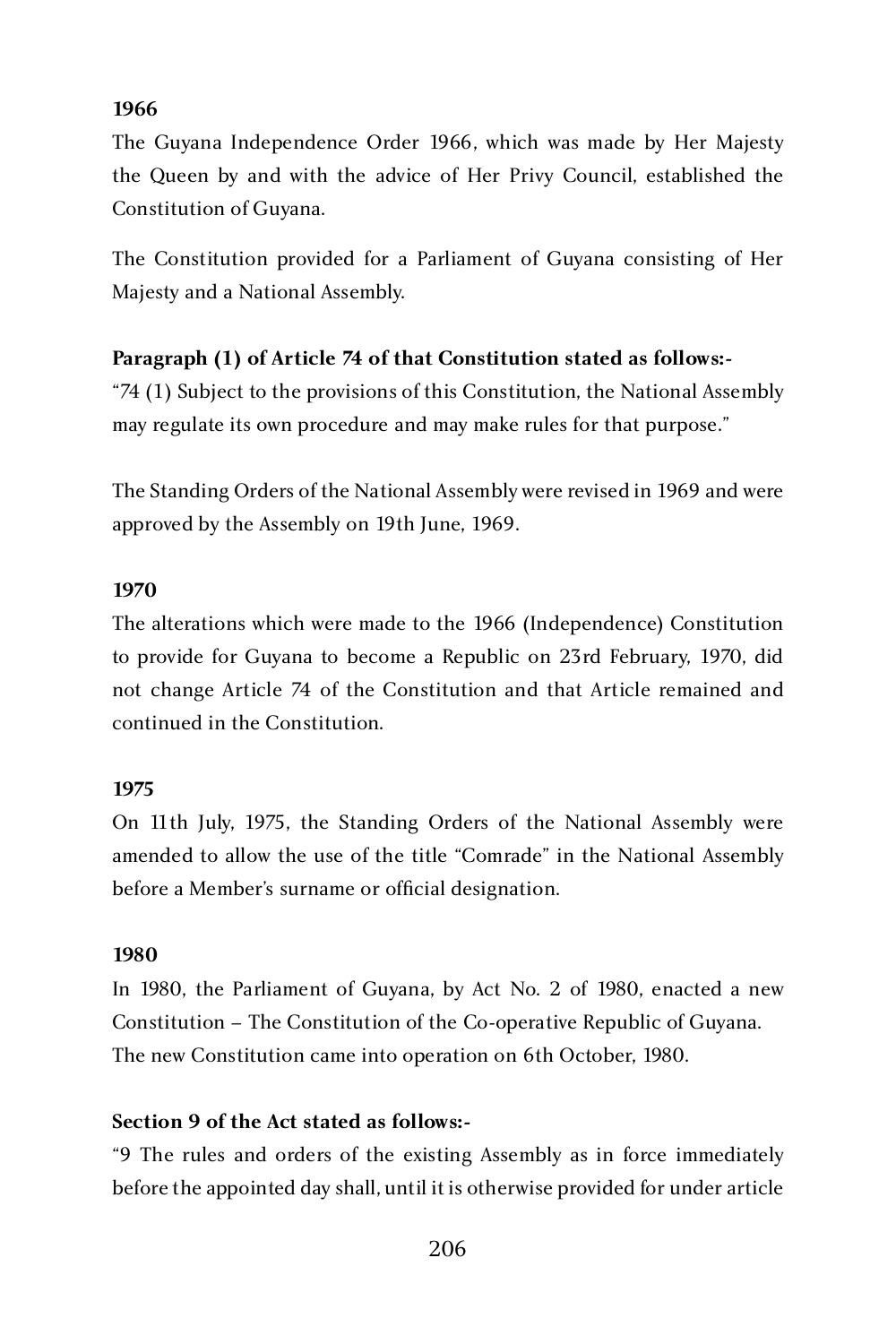165 and article173 of the Constitution, as the case may be, be the rules of procedure of the National

Assembly and of the Supreme Congress of the People established under the Constitution, but shall be construed with such modifications, adaptations, qualifications and exceptions as may be necessary to bring them into conformity with the Constitution."

#### **Paragraph (1) of Article 165 of the Constitution stated as follows:-**

"165 (1) Subject to the provisions of this Constitution, the National Assembly may regulate its own procedure and may make rules for that purpose."

#### **1986**

On 16th July, 1986, the Standing Orders of the National Assembly were, by a Resolution of the Assembly, amended to provide for an annual recess for the National Assembly from 10th August to 10th October.

#### **2006**

In 2006, the Standing Orders of the National Assembly were revised.

## **ORDINANCES/ACTS**

Laws enacted by the Legislature of British Guiana prior to Independence were called Ordinances.

From the time of Independence – 26th May, 1966 – the laws enacted by the Parliament of Guyana have been called Acts.

From 1928 to 1966 Ordinances

From 1966 (Independence) Acts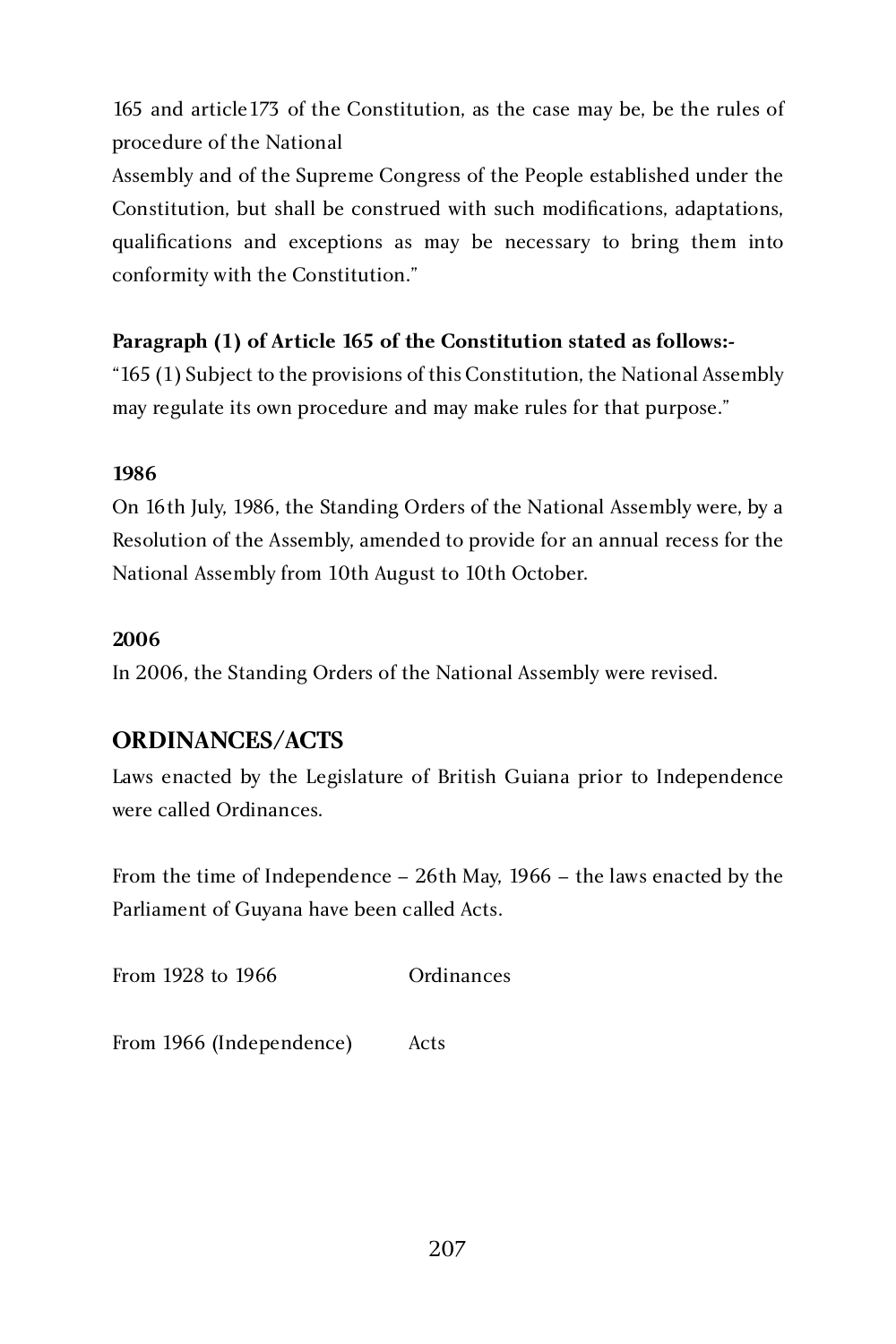## **THE PARLIAMENTARY LIBRARY**

With the establishment in 1953 of a new and separate Department – called the Office of the Legislature – with its own Staff, the new Office became responsible for providing the services to the Legislature and for keeping and maintaining its own files and records.

Several records were brought over in 1953 from the Colonial Secretary's Office to the new Office of the Legislature. These included bound volumes of Official Gazettes, Resolutions, Messages, Sessional Papers, Ordinances, Subsidiary Legislation, Parliamentary Debates, Debates of the British House of Commons and the House of Lords, United States Congressional Records, Oaths etc Oaths, etc.

Further, additional records were kept and maintained by the new Office of the Legislature.

The records of the Legislature have been increasing and have kept increasing and reached a stage a long time ago when there was no longer any further shelf space available. Records and other documents and files had to be placed and left on tables, on chairs and even on the floor. No additional space was forthcoming. The Staff too kept increasing reaching a time when it became impossible to recruit new staff and even to fill vacancies. The Staff and the Records of the Legislature outgrew their accommodation.

Immediately following the 1992 elections, which the People's Progressive Party won after twenty-eight years, the Producer of the information in this File, Frank A. Narain, as Clerk of the National Assembly, brought to the attention of the new President, Cheddi Jagan, the need for more accommodation and requested that the entire Public Buildings be made available to the Parliament Office Parliament Office.

The President acceded to the request and in a letter dated 16th December, 1992, informed Frank Narain, that it was agreed to make the Public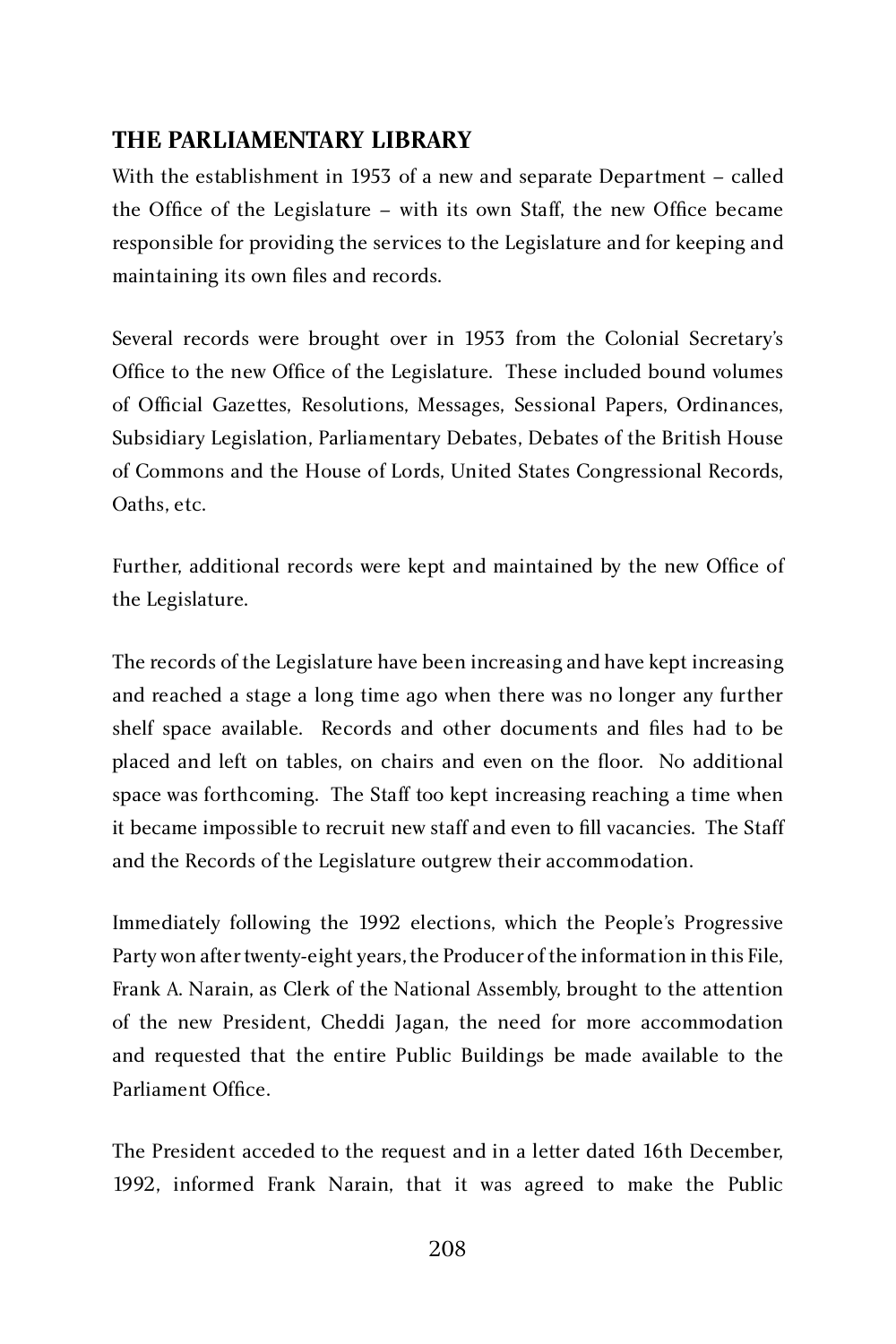Buildings available for Parliamentary matters only and placed it under the administration of Frank A. Narain, Clerk of the National Assembly.

#### **Establishment of Parliamentary Library**

A re-organisation of the space in the Building was carried out and the ground floor of the western wing, which previously accommodated certain sections and Staff of the Prime Minister's Office, and the Offices of the Chairman, Vice-Chairman and some Staff of the National Congress of Local Democratic Organs, was identified as the place to accommodate a Library for Parliament.

Subsequent to the 1992 general elections, the United States Agency for International Development (USAID) returned to assist Guyana. Parliament was one of the areas considered for strengthening. USAID held several meetings on the question of helping the Parliament of Guyana. The Producer of this File was involved at almost all of these meetings, and kept mentioning the establishment of a Parliamentary Library as a priority area which required assistance. After several meetings over a period of several months, with several Officials, including the American Ambassador in Guyana, the USAID Officials in Guyana and from the USA, and Officials from the National Democratic

Institute for International Affairs (NDI), the establishment of a Library for Parliament was accepted for the grant of assistance.

The National Democratic Institute, a non-governmental organisation based in the USA, was tasked with the responsibility for the project. Meetings continued with the NDI Officials who came from the USA. The first NDI Official to arrive in Guyana was Cara Hesse. She was followed and assisted by Deborah Ullmer. After Cara Hesse returned to the USA, Deborah Ullmer was left in charge. It was Deborah Ullmer who established the NDI Office in Guyana – finding accommodation, staff, furnishings and equipment.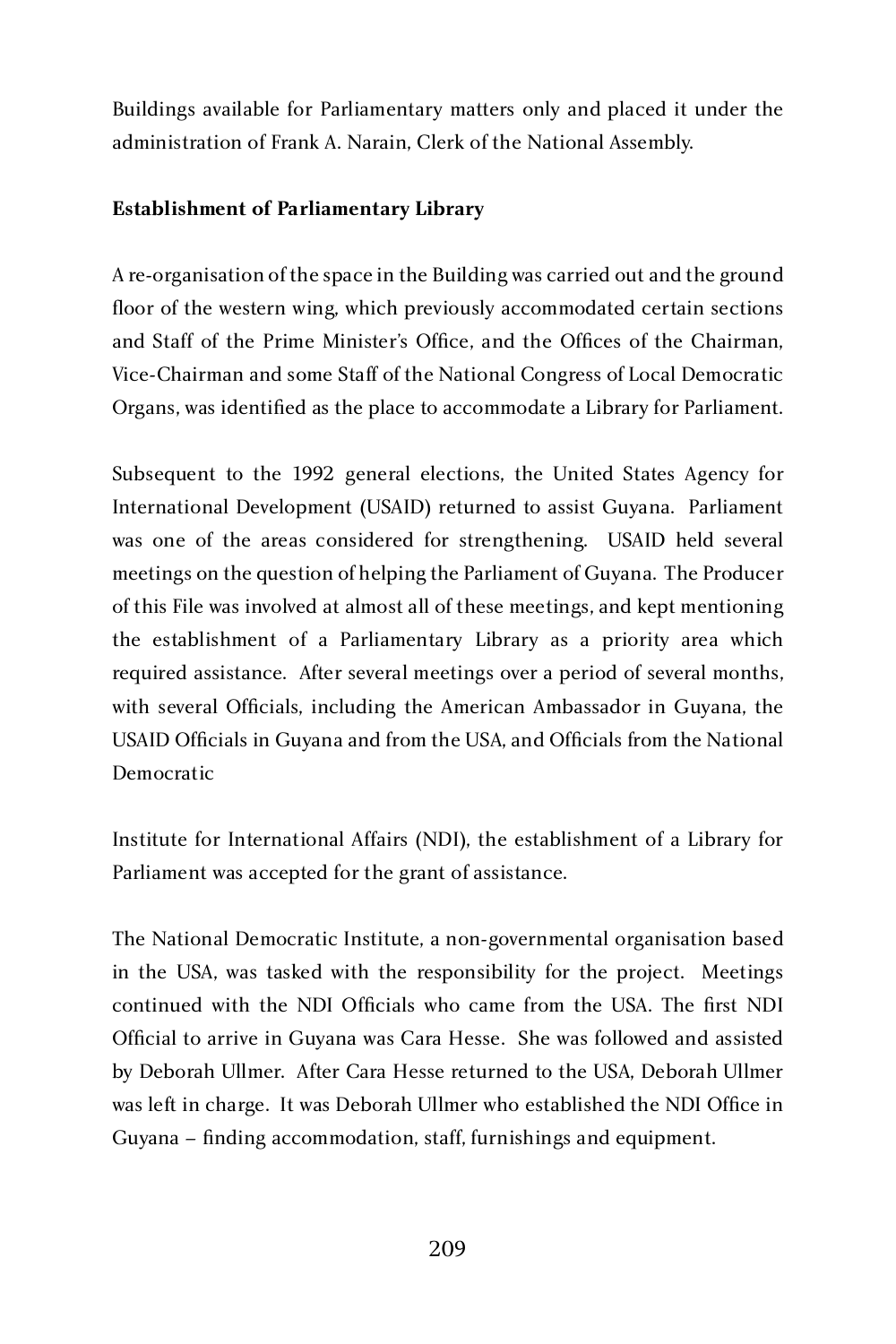Having identified the place for the Parliamentary Library and following a prepared plan for the Library, work had to be done towards the installing of a ceiling, the replastering of the walls, the security of the doors and windows, the acquisition and installation of air conditioning units, the installation of a new electrical and lighting system, the acquisition of bookshelves, the acquisition of furniture (desks, research reading tables and chairs), computer equipment, including printer and scanner, photocopying and fax machines, telephones, stationery, etc. NDI assisted in advising and in providing these. Several text books were also obtained and provided by NDI.

The Staffing establishment for the Library was considered and agreed upon. The NDI provided on a contractual basis, to assist in the establishment of the new Library and the cataloguing of its books and records, the services of Doreen Evelyn Holder, a highly qualified, trained and experienced officer, who held the Office of Deputy Librarian at the University of Guyana. Doreen Holder was, during the period of her contract at the Parliamentary Library, also involved in the training of the Parliamentary Library Staff.

Unfortunately, a suitably qualified person was not appointed to head the Library after Doreen Holder's contractual appointment ended, and the office remained vacant.

With Deborah Ullmer's great assistance, and with finance from the USAID, the ground floor of the western wing of the Public Buildings was, after several meetings over several months, transformed into a Library. Valuable advice and continuous assistance were given by Deborah Ullmer who was assisted by Staff at the NDI who included Winston Kramer, Paul Adams and Shelida Walcott.

At the Parliament Office, the Clerk of the National Assembly had the fullest backing, support and co-operation at all levels and on every occasion of Sherlock Ewart Isaacs, the Deputy Clerk of the National Assembly and Accounting Officer for the Parliament Office.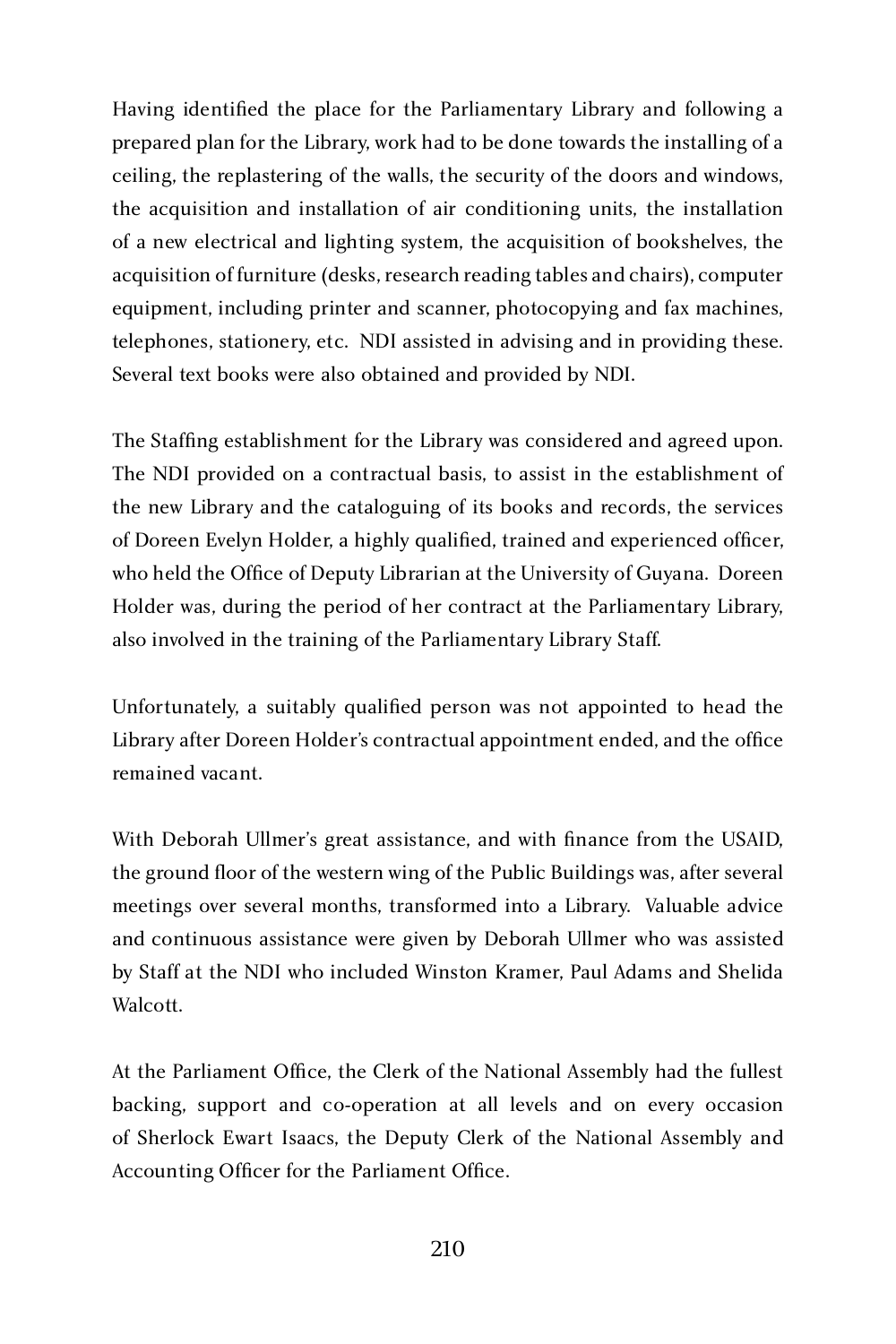The Parliamentary Library also has a special VIP Lounge for M.P.s, washing up facilities, and facilities for binding and repairing books.

The computers have special library programmes and are connected to internet with E-mail facilities. With the further assistance of NDI, a Parliamentary Website - www.parliament.com – and a Parliamentary Guide were launched early in 2004.

Arrangements were being made and a Programme was proposed for the formal Opening of the Parliamentary Library, but the Library has still not yet been officially opened. However, its services are available to and are used by Members of Parliament as well as the members of the public.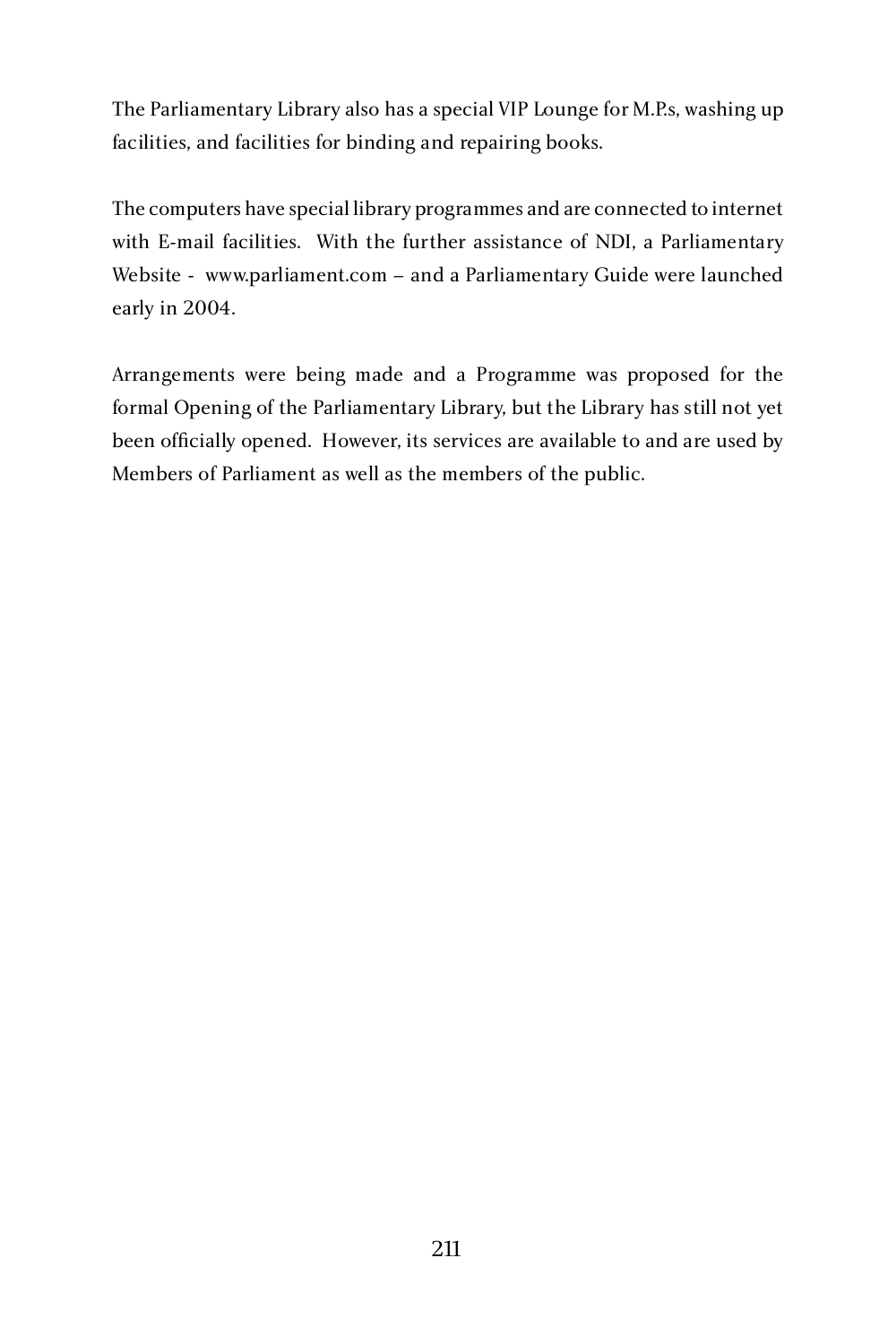# **PART XII**

# **REMUNERATION**

Remuneration of Legislators Superannuation Benefits for Legislative Service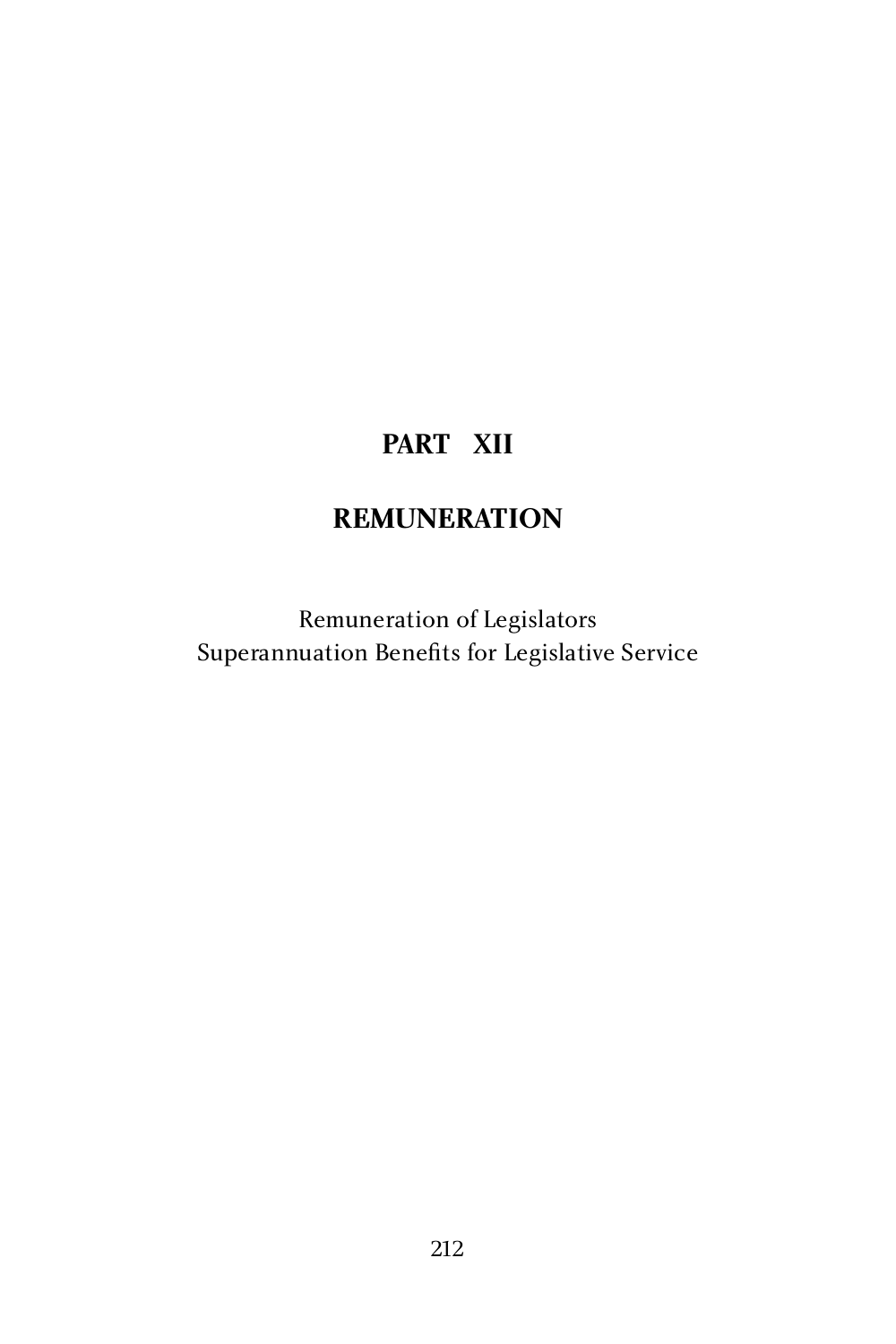## **REMUNERATION OF LEGISLATORS**

In respect of their services as legislators in the early legislative bodies, Members of those bodies were not paid for such services.

It was not until 1948, during the life of the Fourth Legislative Council, which was 20 years after the establishment by the British of the First Legislative Council for British Guiana that legal provision was first made to remunerate legislators for their services. Ordinance No. 25 of 1948 made provision for the payment of remuneration, travelling expenses and subsistence allowances to the Unofficial Members of the Executive and Legislative Councils.

The salary of a legislator was then \$3,000 per annum.

As no Offices of Speaker and Minister existed at that time, no provision was made for payments to such office holders.

In 1953, when a new Constitution was promulgated for British Guiana, the Office of Speaker was established and a Ministerial system of Government came into operation.

The Constitution itself provided for the payment of the salaries to the holders of those Offices and even gave the rates, as follows:-

| Speaker                      | $$5,760$ per annum |
|------------------------------|--------------------|
| A Minister with Portfolio    | $$7,200$ per annum |
| A Minister without Portfolio | \$4,800 per annum  |

In 1962, a new law entitled "The Ministers, Members of the National Assembly and Special Offices (Emoluments) Ordinance, 1962 (No.1) was enacted to provide for the payment of revised salaries to Members. A further revised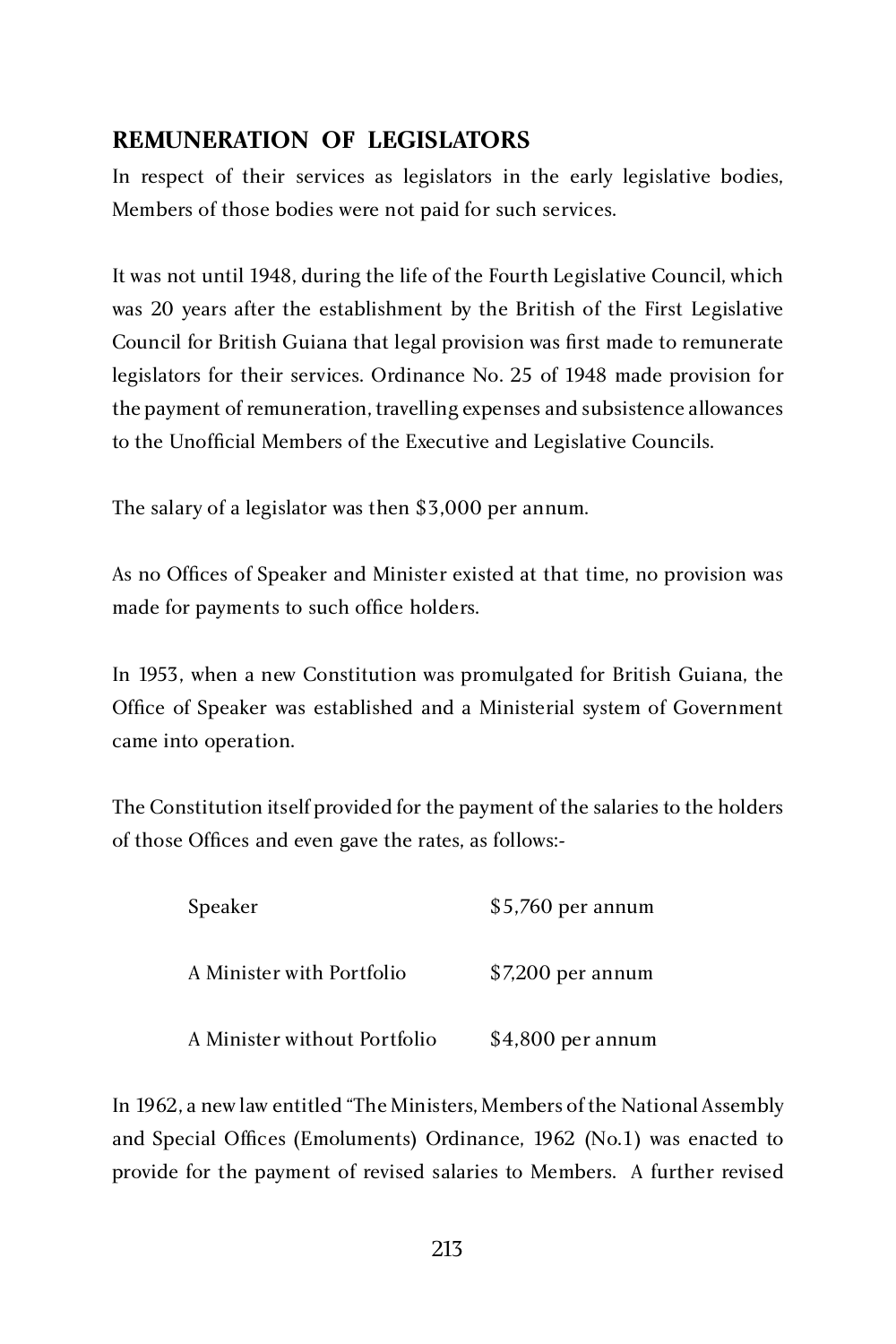law was enacted in 1965 as Ordinance No. 7 of 1965. This Ordinance became and is now Chapter 1:07 of the 1973 Revised Edition of the Laws of Guyana.

The rates of the salaries and allowances payable are set out in a Schedule to the Act.

While the Parliament can amend its Act as well as the Schedule thereto, it has, nevertheless, delegated in the Act the power to the Minister of Finance to amend, alter or vary the Schedule or substitute a new Schedule in the place thereof, by an Order.

Any Order made by the Minister on this matter must be laid before the National Assembly within 14 days after it is made.

It has become the practice for the Minister of Finance to amend the Schedule to the Act to increase the salaries of legislators on every occasion that there is a general increase in the salaries of Public Officers, with effect from the same time and by the same percentage increase granted to such Officers.

The salaries and allowances of Members are charged on the Consolidated Fund and must be paid to the Members. SUPERANNUATION BENEFITS FOR LEGISLATIVE SERVICE

Prior to 1969, there was no provision for the payment of superannuation benefits to persons who gave service as legislators.

Legislation to provide for such payments was first enacted by the Parliament of Guyana in 1969 by the Pensions (President, Parliamentary and Special Offices) Act 1969. This Act now appears as Chapter 27:03 in the Revised Edition of the Laws of Guyana.

Under the Act, only persons who were Members of the National Assembly on 26th May, 1966 (Independence Day), or who became Members of the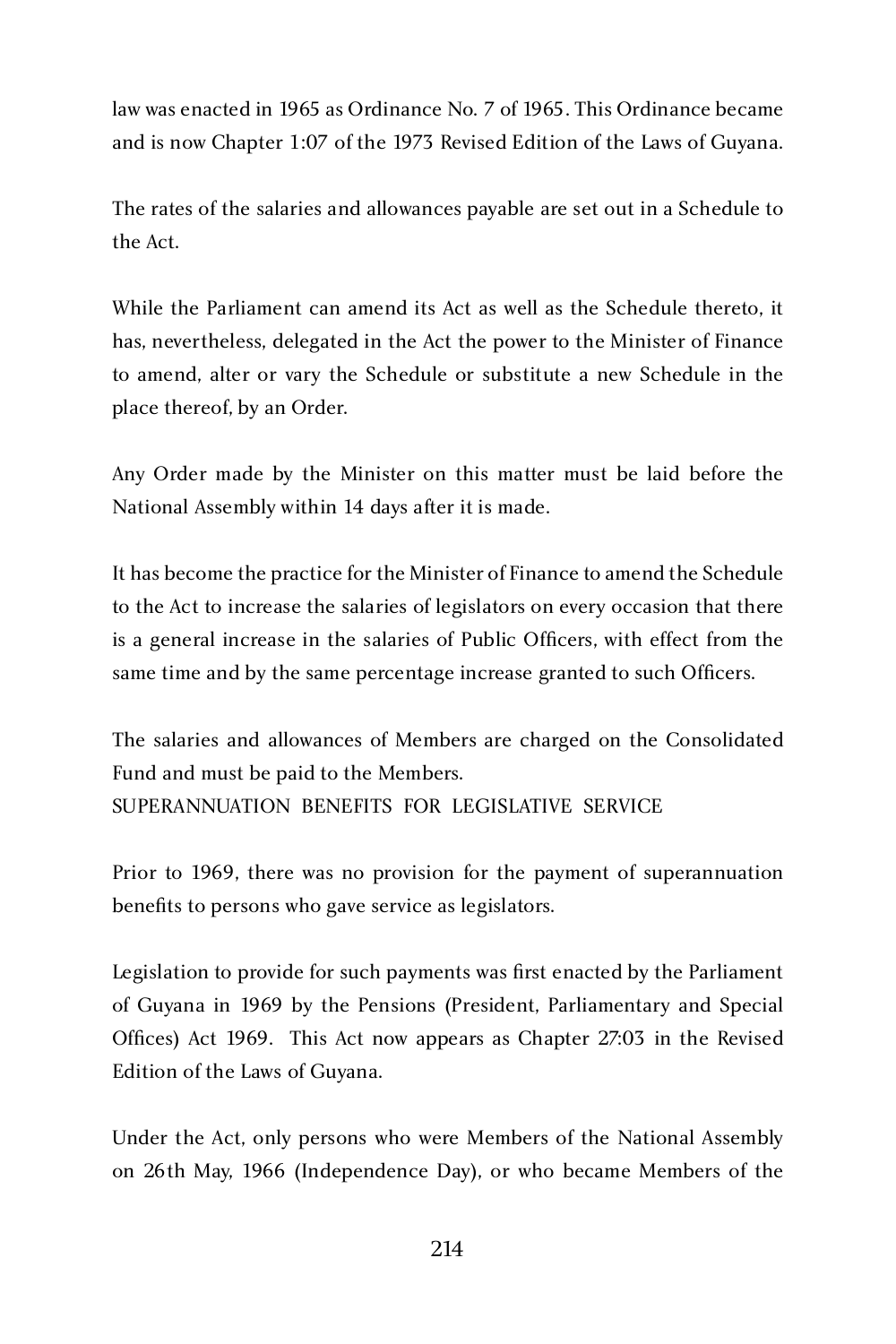Assembly after that date, qualify for benefits, and any previous legislative service of such persons, going back to 18th May, 1953, would count for benefits.

Members of the National Assembly are required to make contributions to the pension scheme at the rate of 6% of their salaries. Contributions are deducted monthly from Members' salaries and paid to the Accountant General by the Parliament Office.

A person who has served as a legislator for less than 3 years is not eligible for a pension but is eligible for a gratuity equal to 1/10 of the total salary paid to him as a legislator.

A person who has ceased to be a legislator, and has attained the age of 40 years and has –

- (i) served for not less than 3 years, will be eligible for an annual pension at the rate of of a year's highest salary multiplied by the fraction of 4 years that the aggregate of his service amounts to.
- (ii) served for not less than 4 years, will be eligible for an annual pension at the rate of 1/4 of a year's highest salary.

(iii) served for not less than 6 years, will be eligible for an annual pension at the rate of  $1/3$  of a vear's highest salary. rate of  $1/3$  of a year's highest salary.

- (iv) served for not less than 8 years, will be eligible for an annual pension at the rate of 1/4 of a year's highest salary.
- (v) served for not less than 10 years, will be eligible for an annual pension at the rate of 2/3 of a year's highest salary.
- (vi) served for not less than 12 years, will be eligible for an annual pension at the rate of 7/8 of a year's highest salary.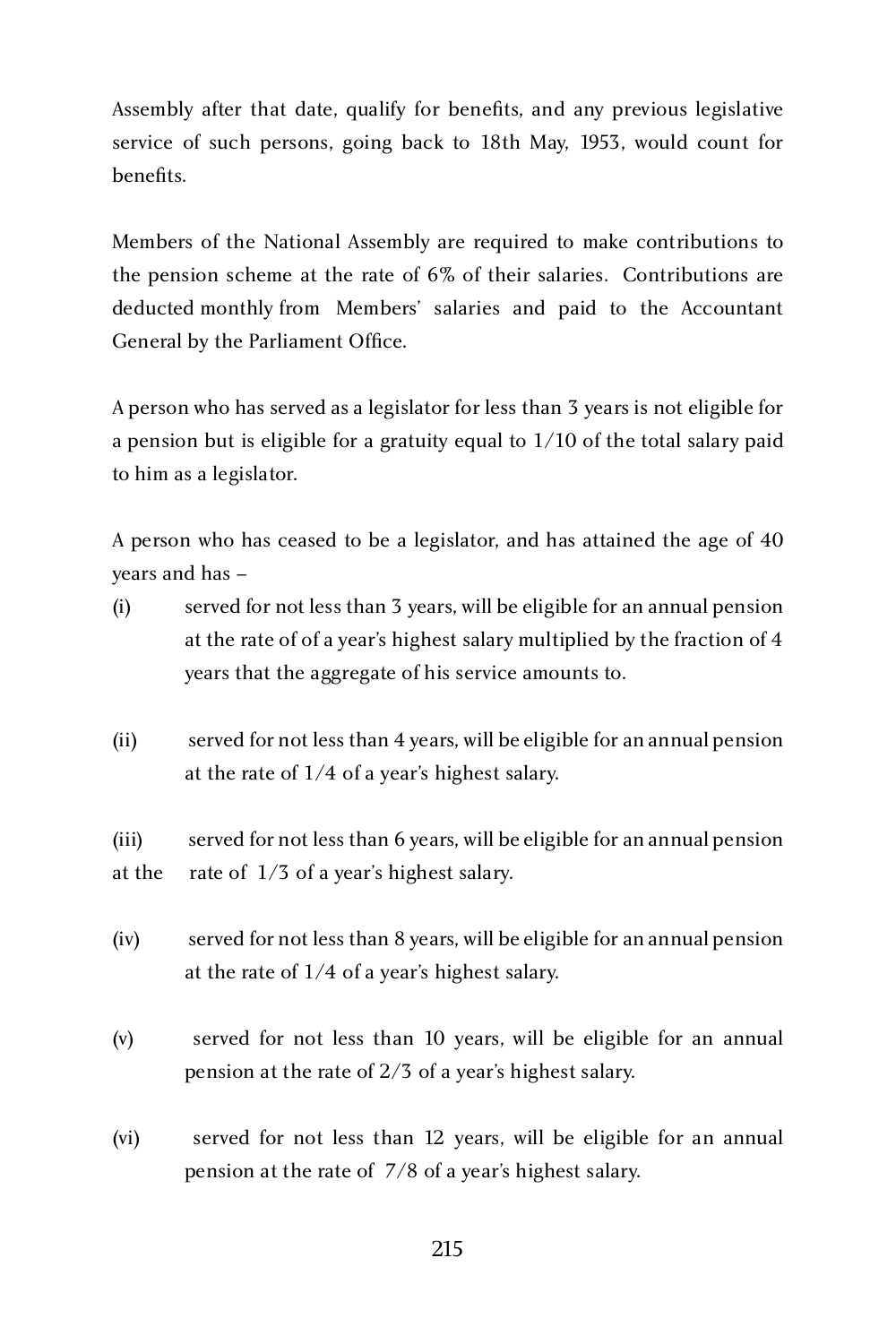Instead of taking a full pension at the above rate, a person may opt to receive a reduced pension at the rate of 3/4 of the full pension, together with a gratuity equal to 12 1/2 times the reduction made in the pension.

A Member of the National Assembly who has completed 12 years service may, at his option, even though he has not ceased to be a legislator, receive the gratuity which would have been paid to him had he ceased to be a legislator at that time, and if he is otherwise qualified to receive such gratuity.

The amount paid will be deducted from benefits payable when he ceases to be a legislator.

Provision is also made in the Act for the payment of benefits to widows, widowers and children of deceased Parliamentarians.

Allowances in respect of children of deceased Parliamentarians are payable only while such children are under the age of 21 years and, in the case of female children, only if they are also not married while under that age.

Although payments of superannuation benefits are made by the Accountant General's Department, nevertheless, it is the Parliament Office that initiates action on this matter and compiles, certifies and supplies the information required.

Although persons vacate their seats in the National Assembly when Parliament is dissolved, nevertheless, they are not at that time yet considered as having ceased to be legislators for the purpose of superannuation benefits.

Under the law, no computation of benefits must be made before 30 days after a general election.

> Those who have been once intoxicated with power, and have derived any kind of emolument from it, even though for but one year, can never willingly abandon it. (Edmund Burke, Irish born Whig Politician, 1791)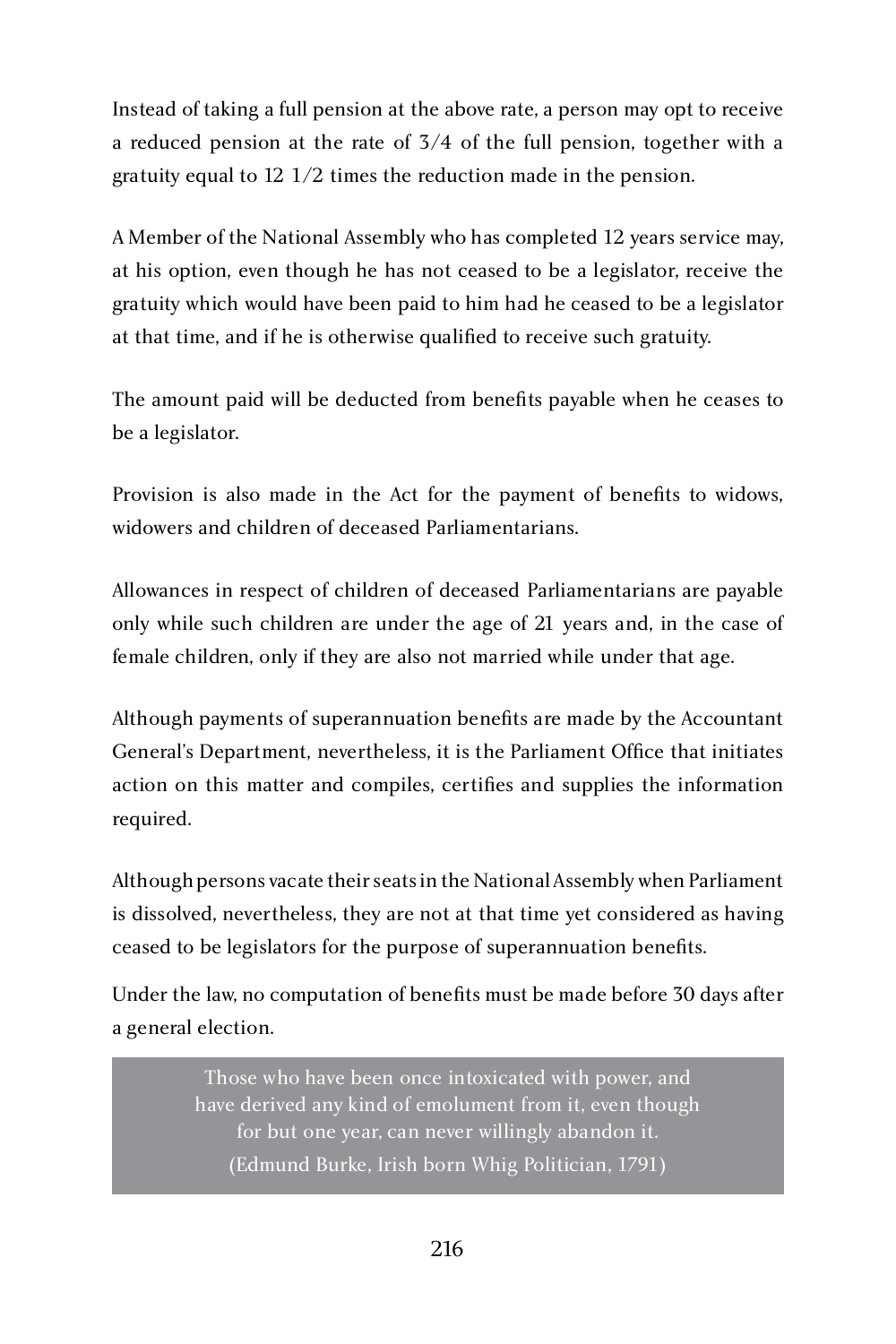# **PART XIII**

# **AFFILIATED ORGANISATIONS**

The Commonwealth Parliamentary Association (CPA) The Caribbean Regional Grouping of the CPA The Inter-Parliamentary Union (IPU) The Amazonian Parliament The Society of Clerks-at-the-Table in Commonwealth Parliaments The Association of Secretaries-General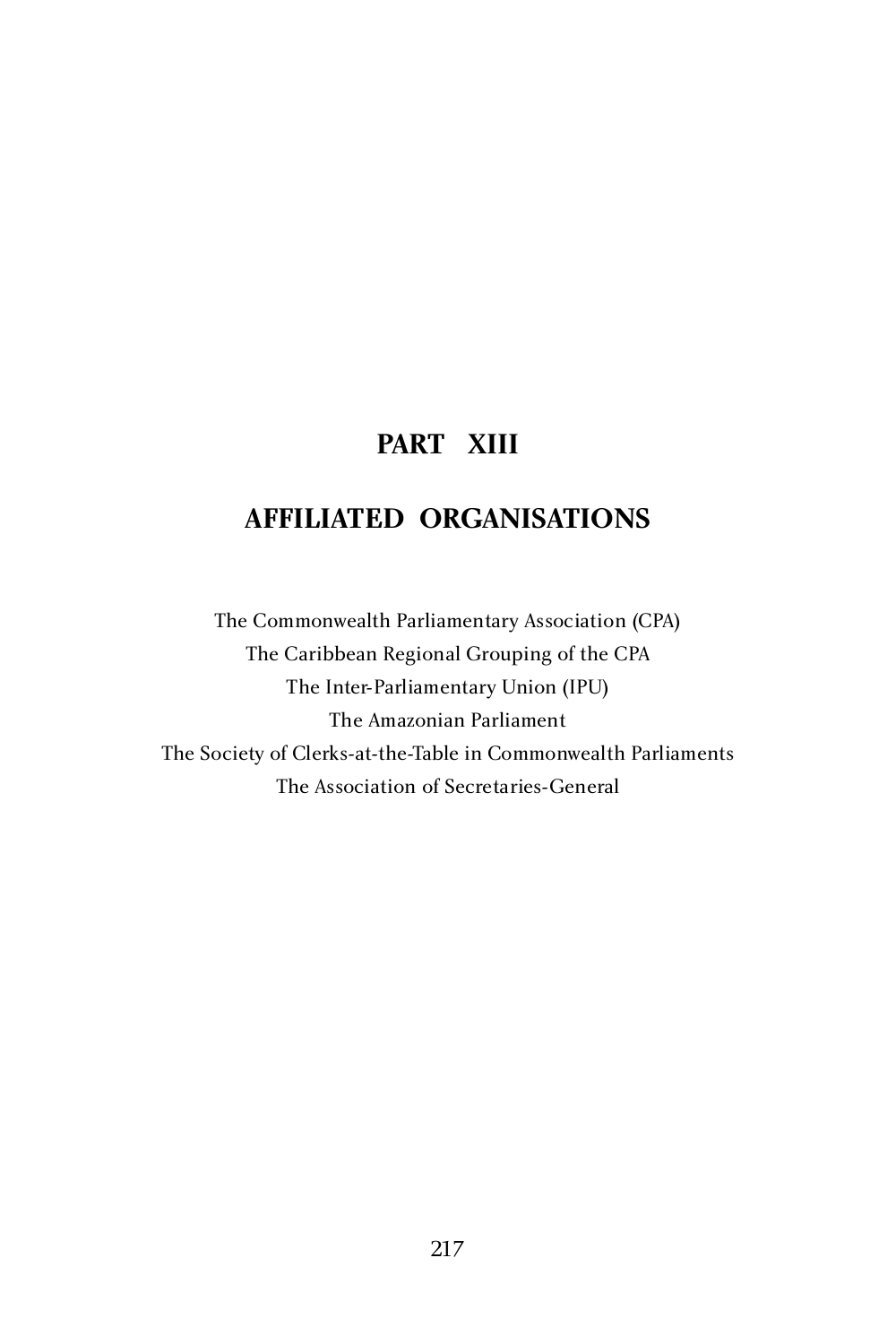### **THE COMMONWEALTH PARLIAMENTARY ASSOCIATION**

The Patron of the Commonwealth Parliamentary Association (CPA) is Her Majesty Queen Elizabeth II, Head of the Commonwealth.

The Commonwealth Parliamentary Association was founded in 1911. It is an association of Commonwealth Parliamentarians who, irrespective of race, religion or culture, are united by community of interest, respect for the rule of law and human rights and freedoms, and the pursuit of the positive ideals of parliamentary democracy.

The Association is composed of Branches formed by Members of Legislatures in Commonwealth countries.

The governing body is the General Assembly which meets annually. The management of affairs is conducted by an Executive Committee.

Plenary and Regional Conferences and Seminars are held.

Publications include "The Parliamentarian" and two Newsletters.

The Headquarters Secretariat is in London.

On 11th January, 1939, British Guiana, as a Colony, formed with the Members of the Legislative Council, a Branch of the Association (then called the Empire Parliamentary Association), affiliated to the United Kingdom Branch of the Association.

With the attainment of Independence in 1966, the Guyana Branch became a Main Branch of the Commonwealth Parliamentary Association.

Branches are required to make annual financial contributions to the Association.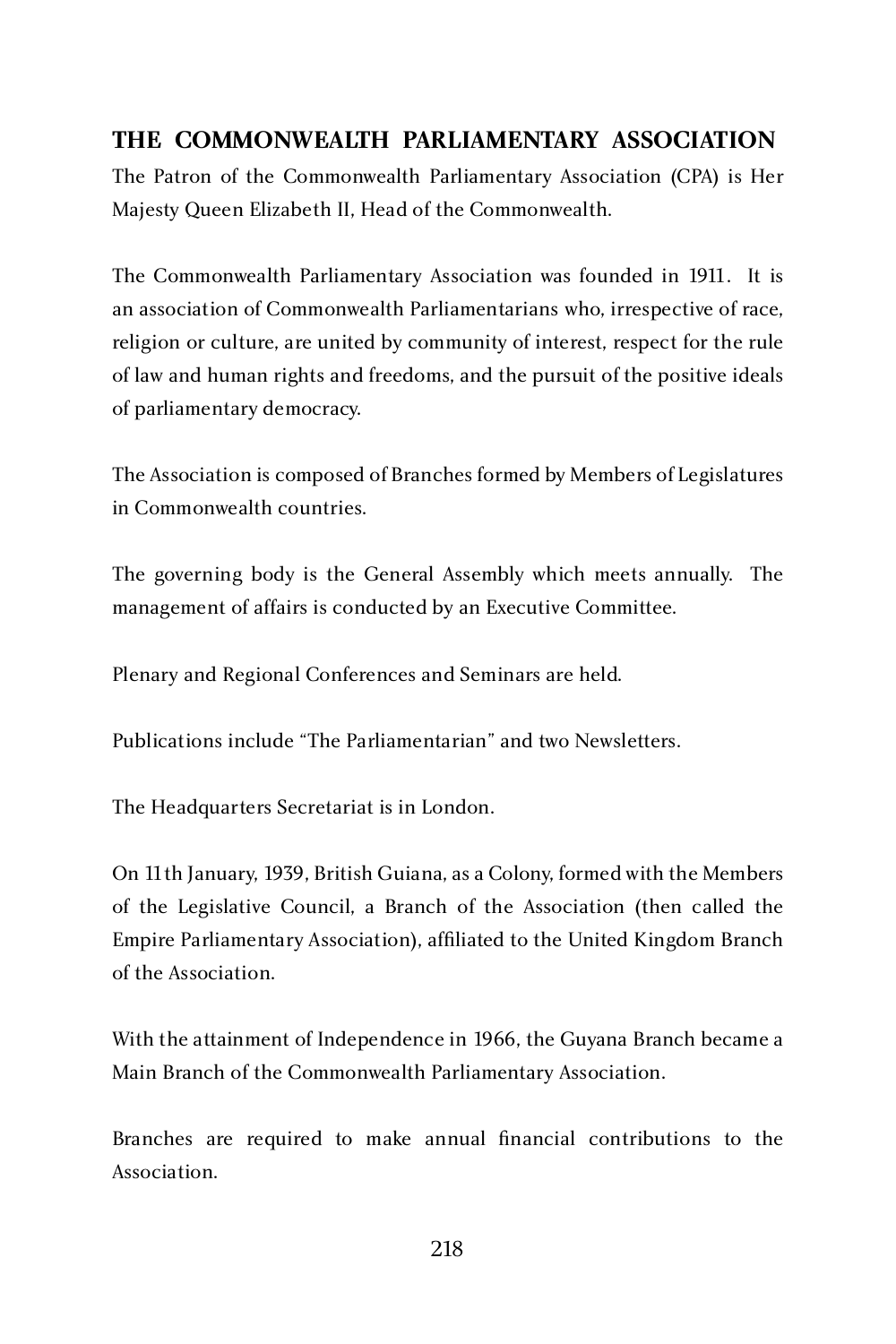### **THE CARIBBEAN REGIONAL GROUPING OF THE CPA**

The Caribbean, the Americas and the Atlantic Region of the Commonwealth Parliamentary Association is the grouping formed by the Branches of the Commonwealth Parliamentary Association in the Region.

The Branches are from the following countries:-

| Anguilla                | Grenada                        |
|-------------------------|--------------------------------|
| Antigua & Barbuda       | Guyana                         |
| <b>Bahamas</b>          | Jamaica                        |
| <b>Barbados</b>         | Montserrat                     |
| Belize                  | St. Christopher and Nevis      |
| Bermuda                 | St. Helena                     |
| British Virgin Islands  | Saint Lucia                    |
| Cayman Islands          | St. Vincent and the Grenadines |
| Dominica                | Trinidad & Tobago              |
| <b>Falkland Islands</b> | Turks & Caicos Islands         |
|                         |                                |

Conferences of the Branches in the Region are intended to be held annually in one of the countries in the Region.

Conferences of the Presiding Officers and Clerks of the Legislative Bodies in the Regional Grouping are held as far as possible every 2 years.

#### **THE INTER-PARLIAMENTARY UNION**

The Inter-Parliamentary Union (IPU) is the international organisation of Parliaments of sovereign states. It was established in 1889.

The Union is the focal point for world-wide parliamentary dialogue and works for peace and co-operation among peoples and for the firm establishment of representative democracy.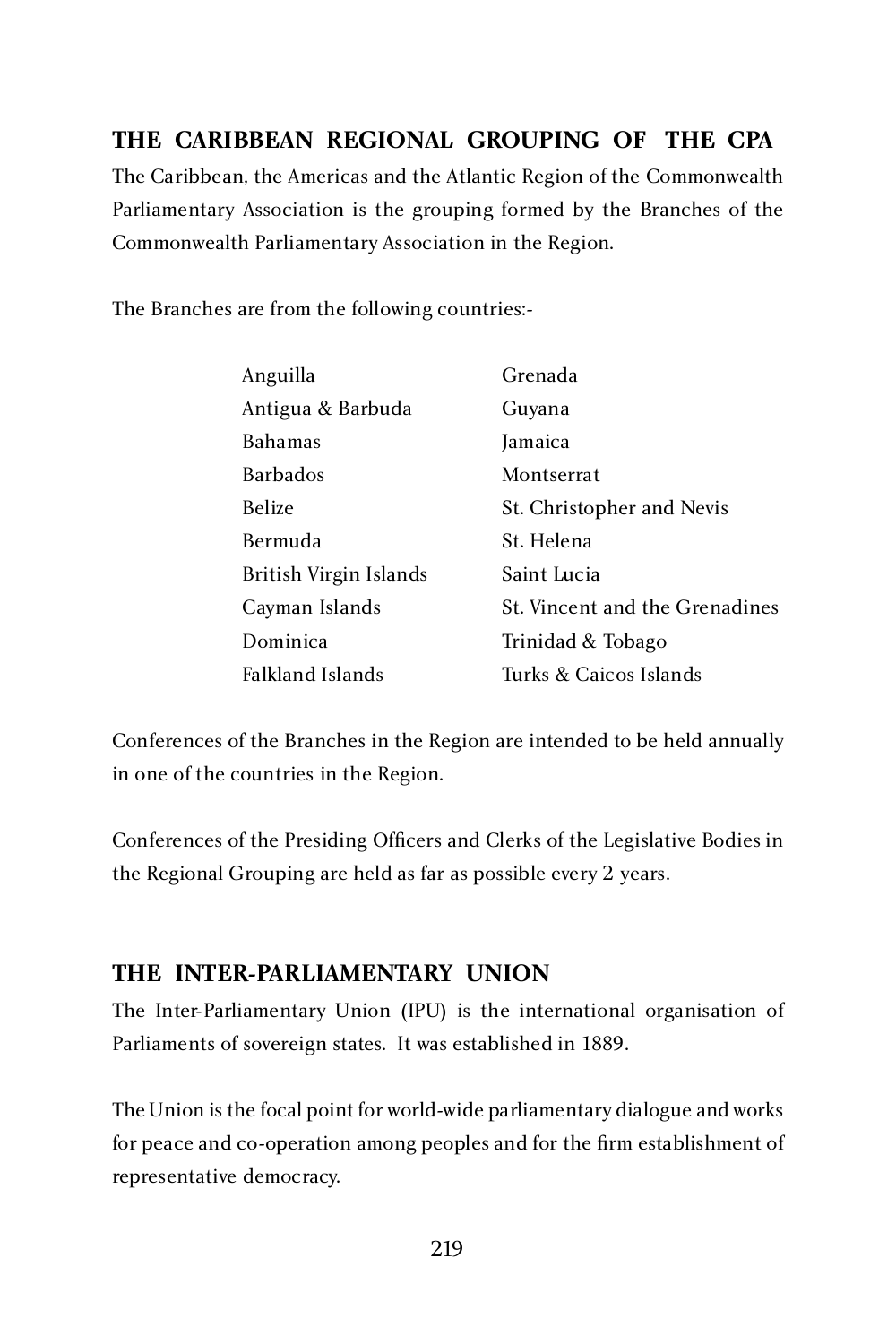Over 130 National Parliaments are Members of the IPU.

The IPU is financed by the Member Parliaments.

The site of the Union's Headquarters is Geneva, Switzerland.

Guyana became a Member of the Inter-Parliamentary Union in 1981.

### **THE AMAZONIAN PARLIAMENT**

The Amazonian Parliament was established several years ago.

It consists of representatives from countries in the Amazonian Region of South America.

Guyana has attended and participated in some of the Meetings.

# **THE SOCIETY OF CLERKS-AT-THE-TABLE IN COMMONWEALTH PARLIAMENTS**

The Society of Clerks-at-the-Table in Commonwealth Parliaments is, as its name implies, a Society of Clerks and other Officials of the Legislatures of the Commonwealth.

The Head Office of the Society is at the Palace of Westminster, London.

The Society publishes annually a Journal containing articles on procedure, privilege and constitutional law in its relation to Parliament.

Members pay annual contributions to the Society.

Guyana has been a Member of the Society for several years.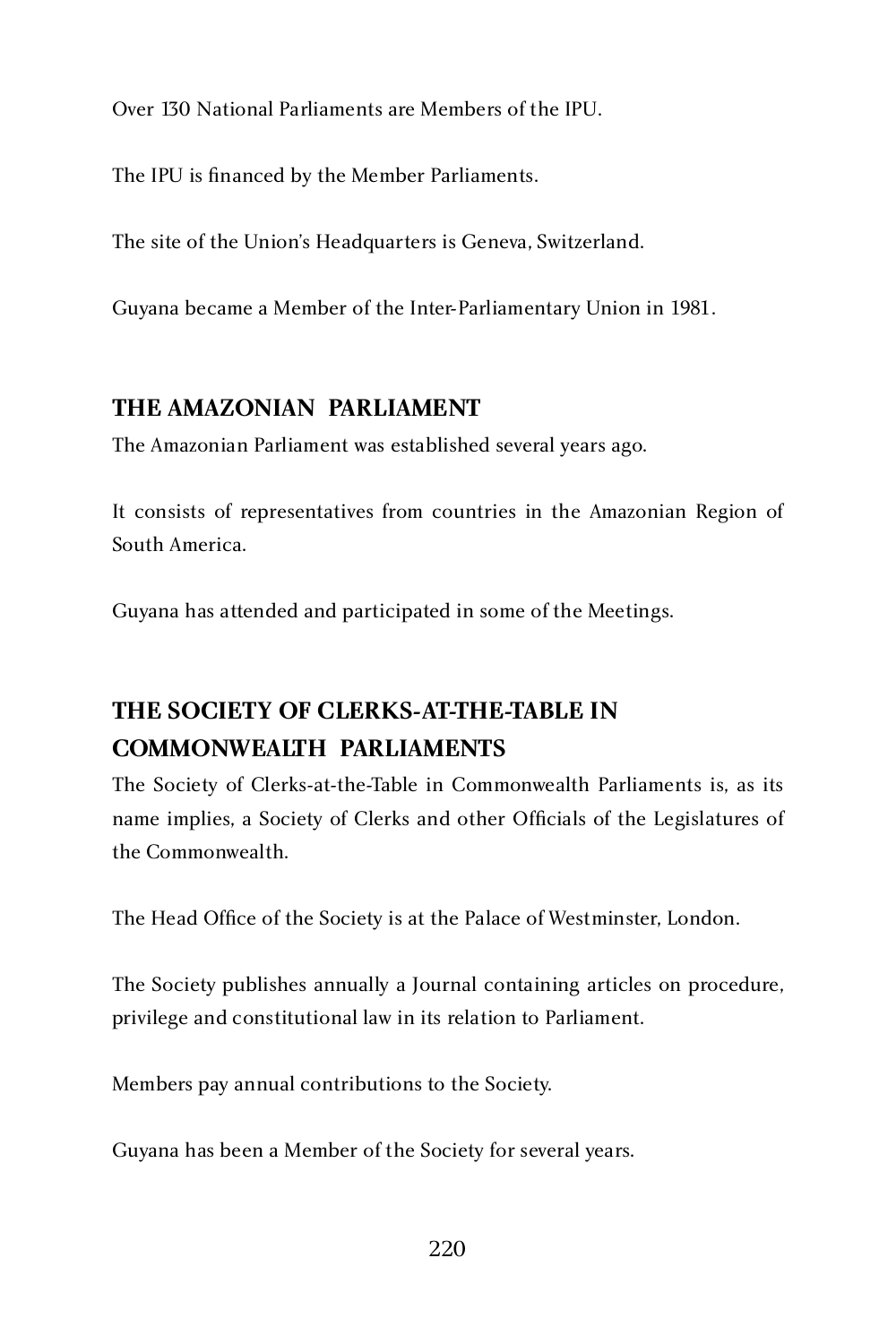# **THE ASSOCIATION OF SECRETARIES-GENERAL**

The Association of Secretaries-General of Farnaments (ASGP) is an Association of the Clerks/ Secretaries-General of Parliaments.

It is affiliated to the Inter-Parliamentary Union (IPU) and also has its Headquarters Secretariat in Geneva, Switzerland.

Guyana joined the Association when it became a Member of the Inter-Parliamentary Union in 1981.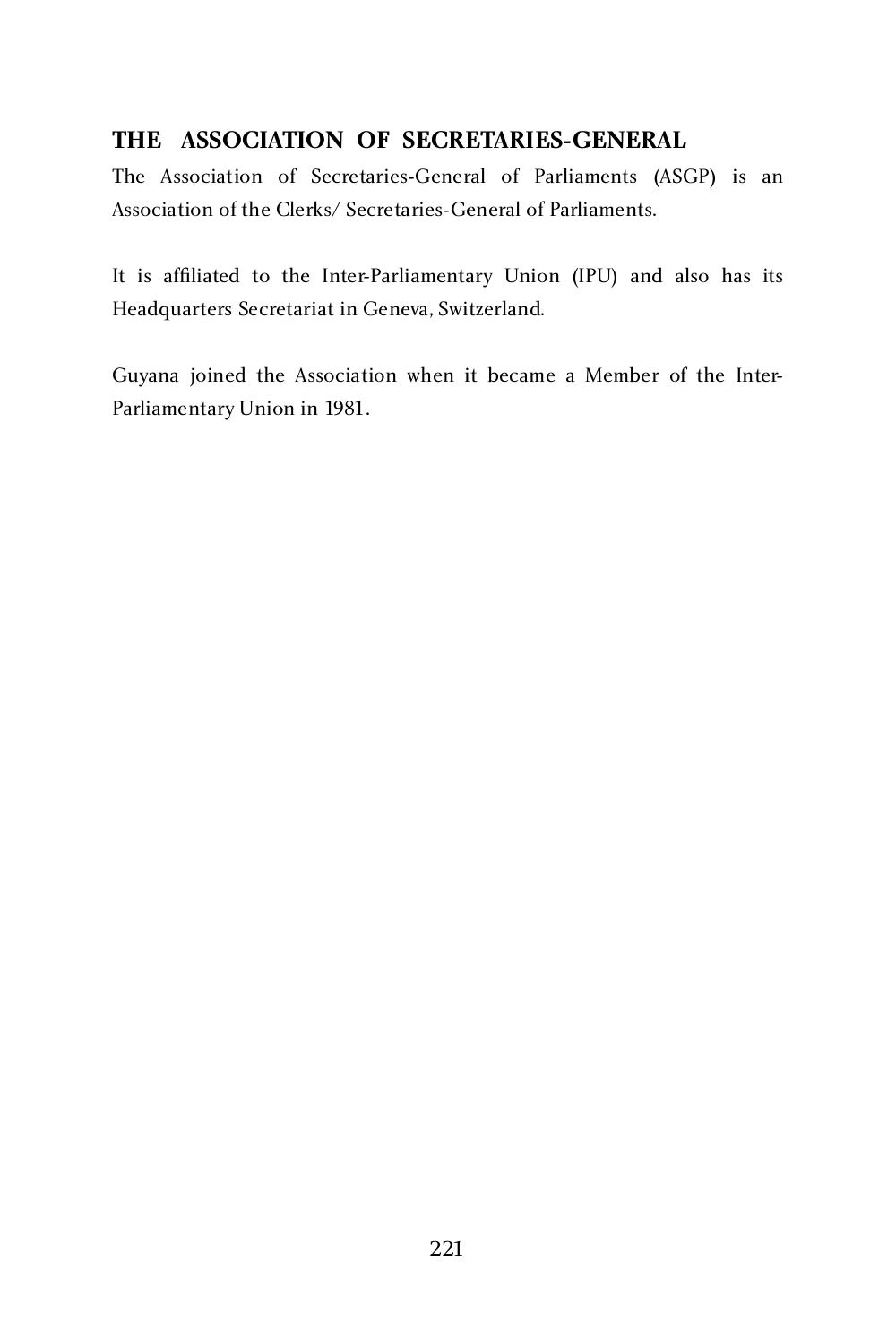# **PART XIV**

## **FINAL MATTERS**

Visitors to Parliament Some Parliamentary Firsts and Long Service Records They Too Made Parliamentary History Some Parliamentary Family Connections Some Notable Changes at a Glance Some Notable Changes at a Glance Other Documents by the Producer Index About the Producer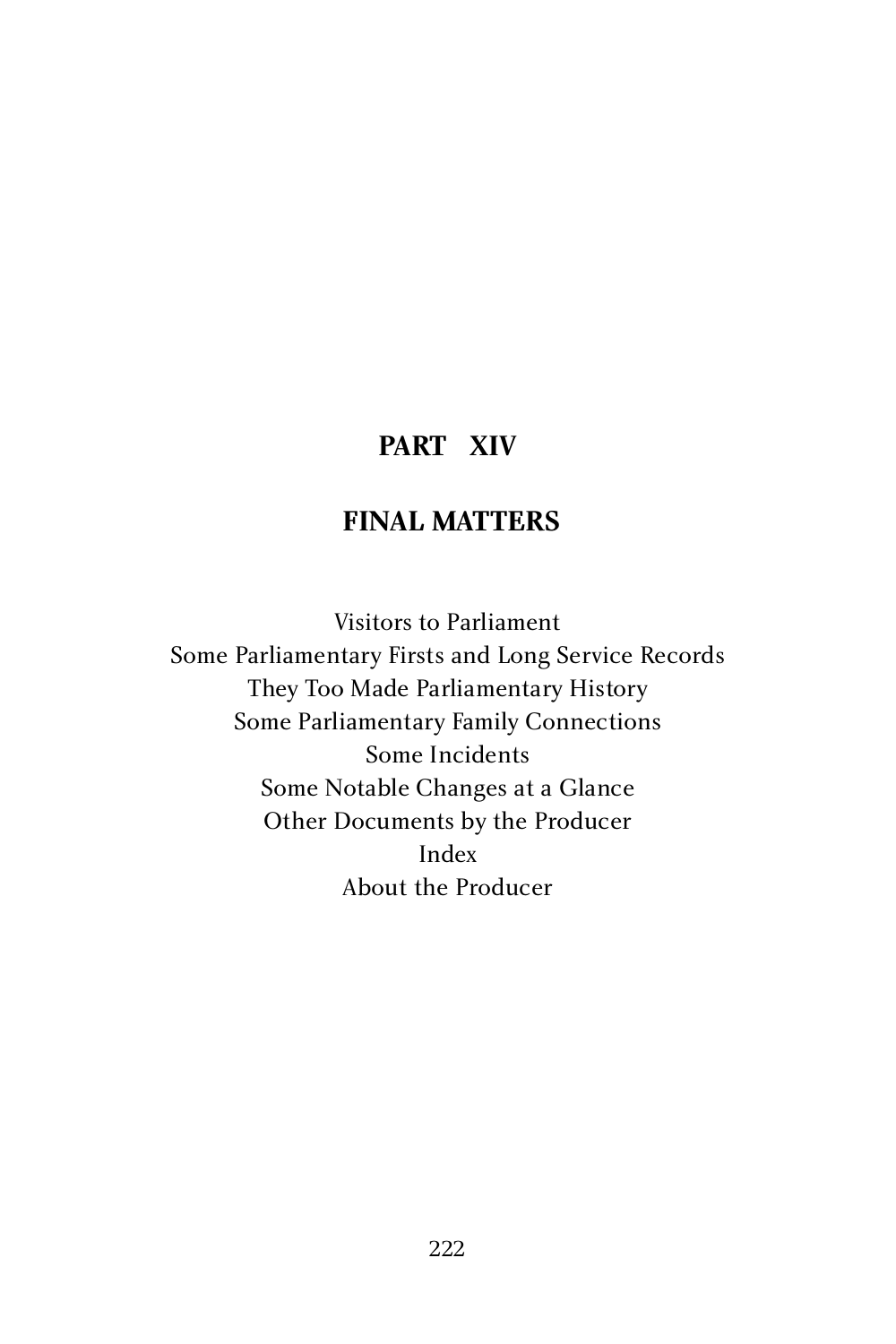### **VISITORS TO PARLIAMENT**

All classes of persons from the high monarch to the lowly poor primary school child have been visiting our Parliament.

Persons have come from all parts of the world individually, in groups and also from several organisations.

Some have addressed the Legislative body, some have attended meetings as visitors, and some have come on tours.

Following the establishment in 1953 of the Parliament Office as a separate Department to serve the Legislature, the Office introduced and has since kept a Visitors Book.

The following are a small number of some of the very important persons who made visits to the Parliament and who signed the Visitors Book:-

| 1958                | Princess Margaret                                              |
|---------------------|----------------------------------------------------------------|
| 28th November, 1960 | Lord Hailes, Governor-General of the West<br>Indies Federation |
| 7th February, 1962  | The Duke of Edinburgh, Prince Philip                           |
| 15th March, 1963    | Dr. Eric Williams, Prime Minister of Trinidad<br>and Tobago    |
| 11th April, 1963    | Errol W. Barrow, Premier of Barbados                           |
| 11th April, 1963    | H. A. Blaize, Chief Minister of Grenada                        |
| 1963                | Duncan Sandys, Secretary of State (UK)                         |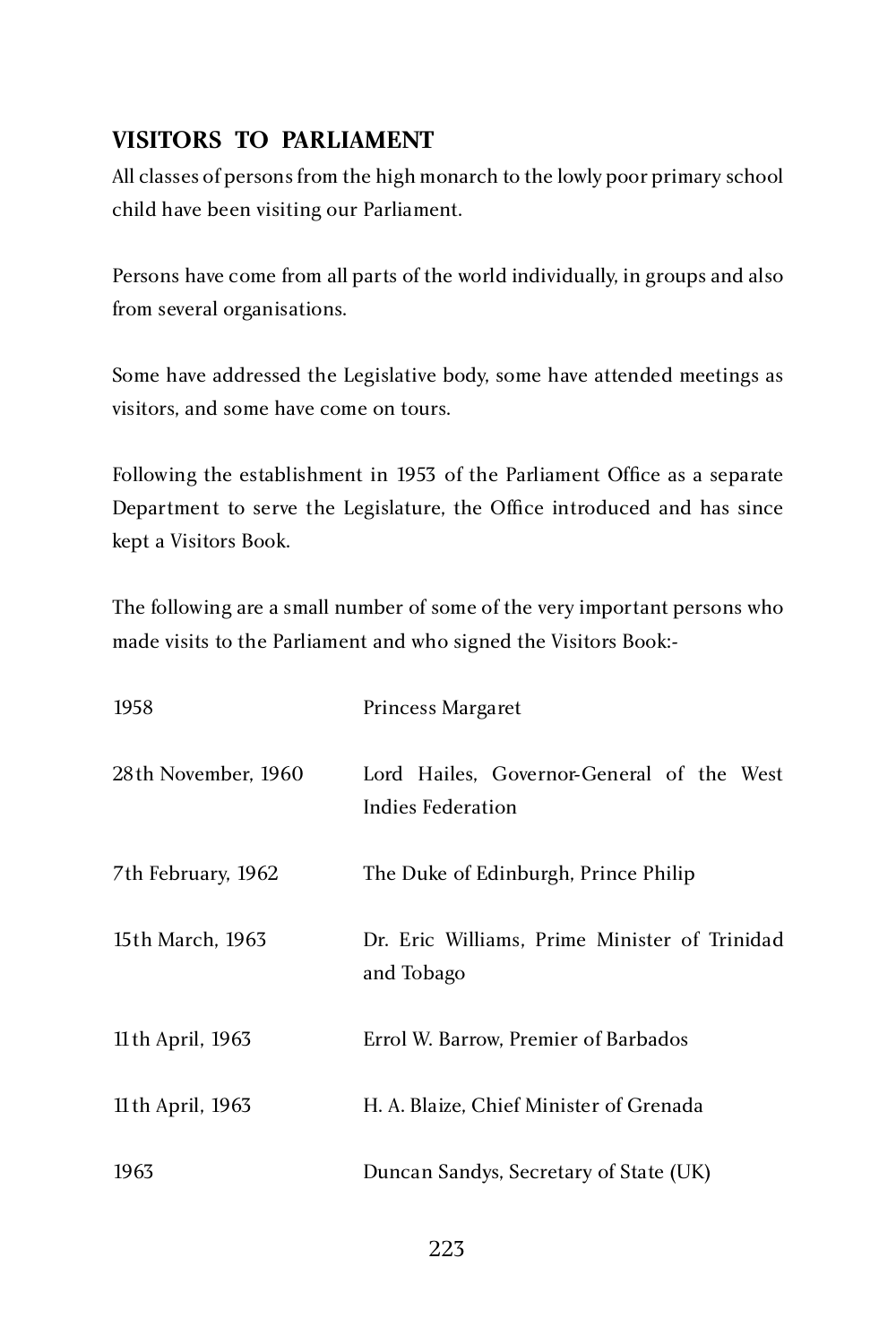| February, 1966       | Queen Elizabeth II                                                                                          |
|----------------------|-------------------------------------------------------------------------------------------------------------|
| 26th May, 1966       | The Duke of Kent                                                                                            |
| 6th October, 1966    | H.L. de Vries, Governor of Surinam                                                                          |
| 25th November, 1966  | B. Kaunda, Zambia                                                                                           |
| 29th August, 1967    | Milton Cato, St. Vincent                                                                                    |
| 13th October, 1968   | Indira Gandhi, Prime Minister of India                                                                      |
| 17th February, 1969  | Roland Michener, Governor-General of Canada                                                                 |
| 26th June, 1970      | Sedney Jovy, Surinam                                                                                        |
| 21st April, 1971     | Singh Dhillon, Speaker of the Lok Sabha<br>(Parliament of India)                                            |
| February, 1974       | Palitha<br>Weerasinghe, Assistant<br>Secretary-<br>General.<br>Commonwealth<br>Parliamentary<br>Association |
| 19th July, 1974      | E.L.A. Wynton, Speaker of Surinam                                                                           |
| 13th September, 1974 | Julius K. Nyere, President of Tanzania                                                                      |
| 11th November, 1974  | Tolbert, President of Liberia                                                                               |
| 8th March, 1978      | George Price, Premier of Belize                                                                             |
| October, 1978        | Carlos Andres Perez, President of Venezuela                                                                 |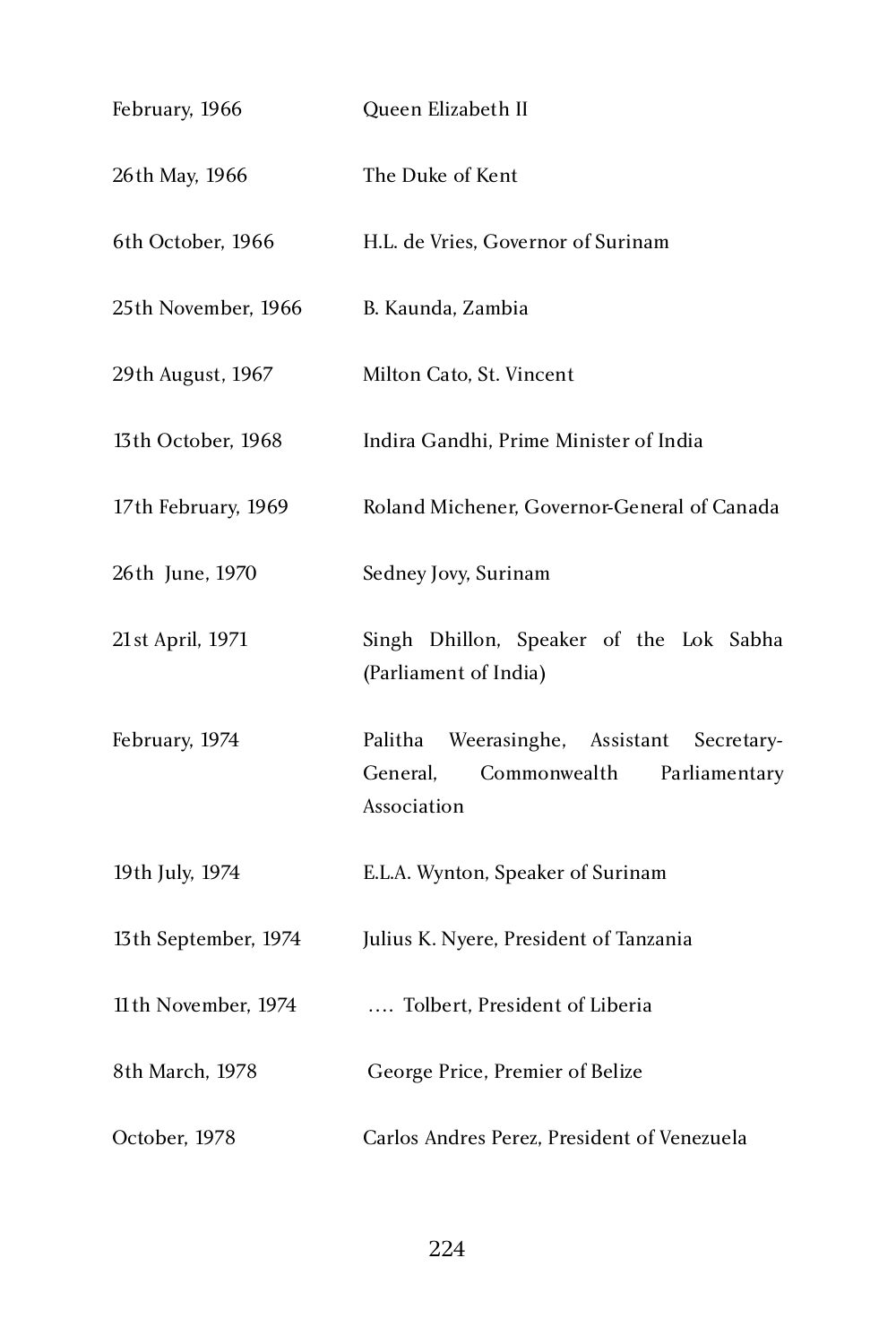| 17th November, 1987 | Jaime Lusinchi, President of Venezuela                                                |
|---------------------|---------------------------------------------------------------------------------------|
| 4th March, 1989     | Jose Sarney, President of Venezuela                                                   |
| 20th March, 1989    | The President of Suriname                                                             |
| 21st February, 1994 | Queen Elizabeth II and Prince Philip, Duke of<br>Edinburgh                            |
| 26th May, 1995      | Runaldo Ronald Venetian, President of Suriname                                        |
| 27th October, 1995  | The President of Namibia                                                              |
| 1st February, 1996  | Arthur<br>Donahoe,<br>Secretary<br>General,<br>Commonwealth Parliamentary Association |
| 9th March, 1997     | Basdeo Panday, Prime Minister of Trinidad &<br>Tobago                                 |
| 4th May, 2001       | Owen Arthur, Prime Minister of Barbados                                               |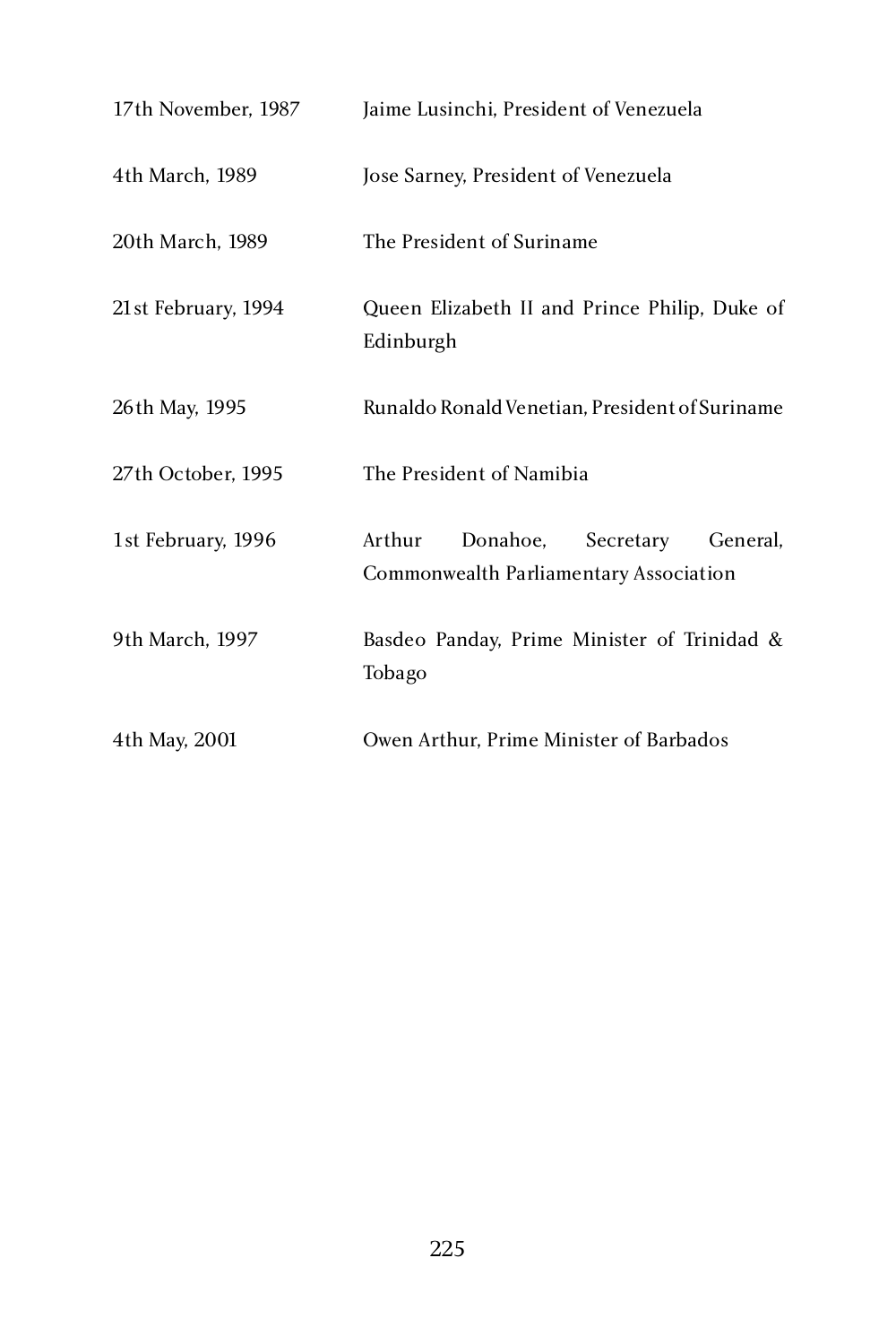# **SOME PARLIAMENTARY FIRSTS AND LONG SERVICE RECORDS**

Here are some Parliamentary Firsts and Long Service Records:-

**The First (Indigenous) People of British Guiana:** The Amerindians.

**The First Governor of British Guiana:** Major-General Sir Benjamin D'Urban, KCB, KCH (1831)

**First Governor-General:** Sir Richard Edmonds Luyt, KCMG, DCM (1966)

**First President (Titular):** Arthur Chung, OE (1970 to 1980)

**First President (Executive):** Linden Forbes Sampson Burnham, OE, SC (PNC) (1980 to 1985)

**First Premier:** Cheddi Jagan (PPP) (1961 to 1964)

**First Prime Minister:** Linden Forbes Sampson Burnham, OE, SC (PNC) (1965 to 1980)

**Longest Serving Prime Minister:** Linden Forbes Sampson Burnham, OE, SC (PNC) (1965 to 1980)

**First Speaker:** Sir Eustace Gordon Woolford, OBE, QC (1953 to 1957)

**First Elected Speaker:** Rahman Baccus Gajraj, CBE, JP

**Longest Serving Speaker:** Sase Narain, CMG, OR, SC, JP (1971 to 1992)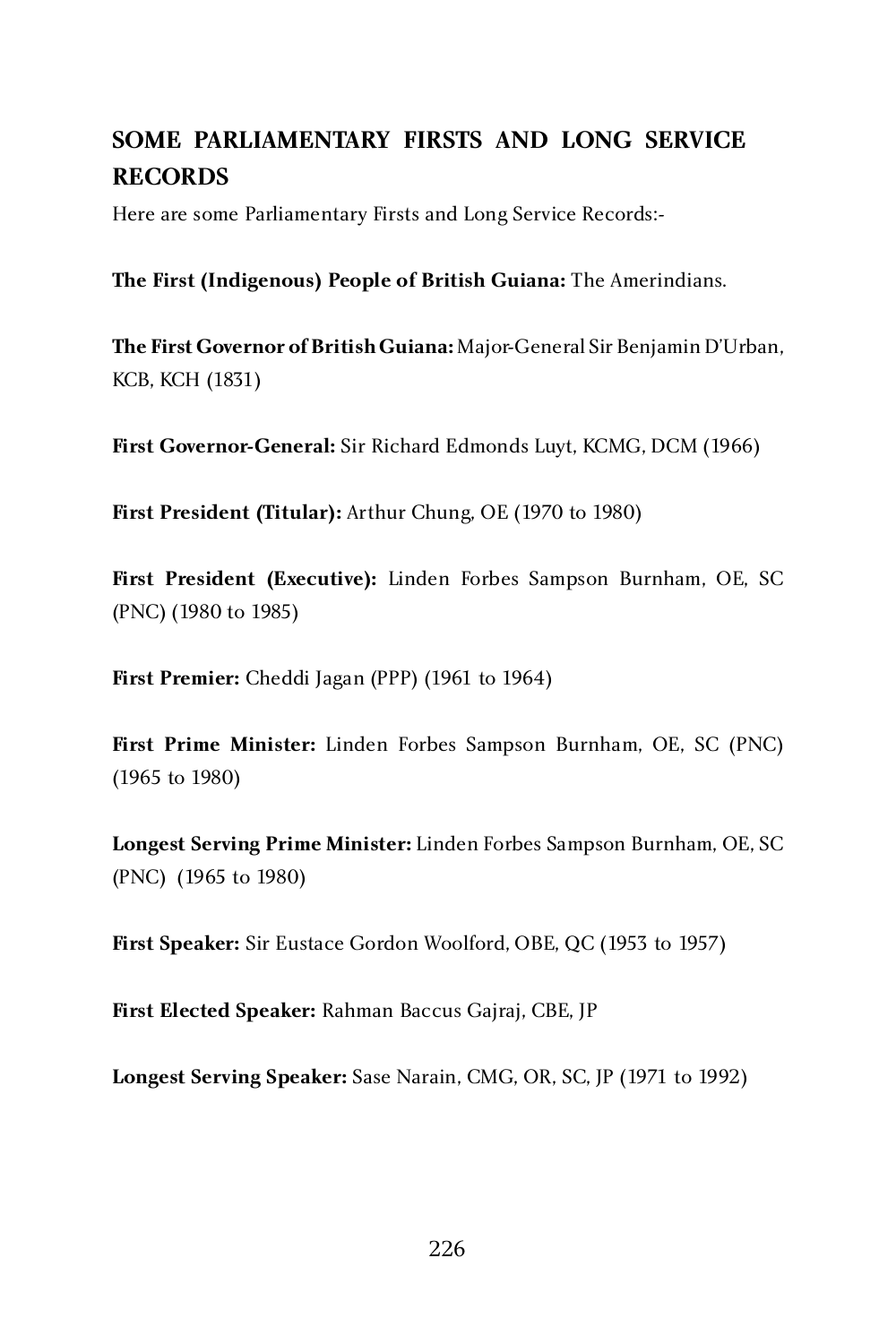#### **First Ministers of the Government:** (PPP) (1953):

Cheddi Jagan Linden Forbes Sampson Burnham Ashton Chase Sydney Evanson King Joseph Prayag Lachhmansingh Jai Narine Singh

**First Leader of the Opposition:** Cheddi Jagan (PPP) (1966 to 1973)

**First Deputy Speaker:** Janet Jagan (PPP) (1953)

**Longest Serving Parliamentarian:** Cheddi Jagan (1947 to 1992)

#### **First Women Legislators:** (PPP) (1953):

Janet Jagan Jessie Irma Sampson Burnham Jane Phillips-Gay

**First Amerindian Legislator:** Stephen Campbell (NLF) (1957)

**First Legislator of African Descent:** Alex Benjamin Brown (1891)

**Longest Serving Political Party in Government:** Peoples National Congress (PNC) (1964 to 1992)

**Longest Serving Clerk of the National Assembly:** Frank Alston Narain, AA, CCH (1966 to 2002)

**Longest Serving Parliamentary Official:** Frank Alston Narain, AA, CCH (1951 to 2002)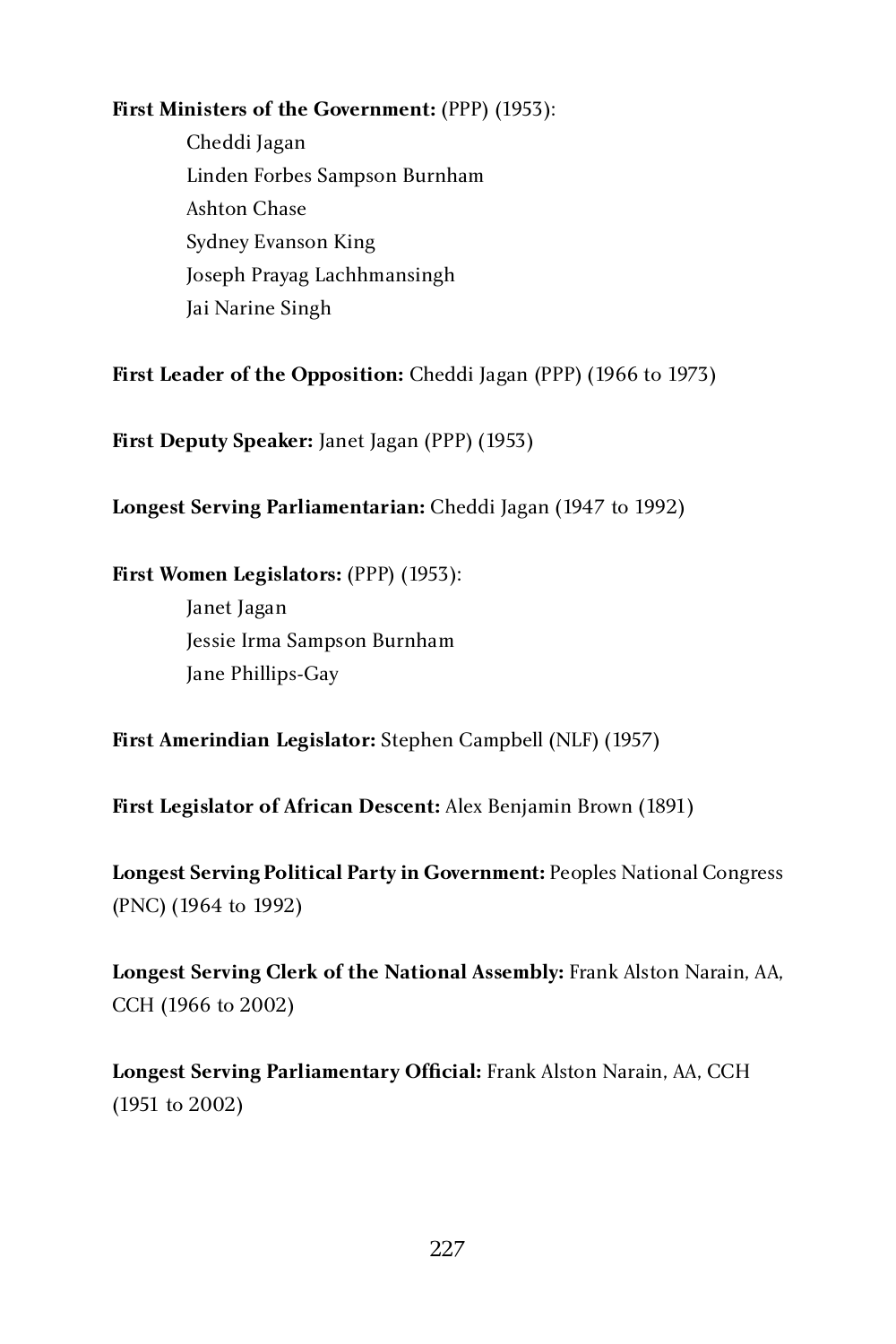### **THEY TOO MADE PARLIAMENTARY HISTORY**

A legislator gives very special and important service to the Country and to its people – contributing to the making not only of laws but also of Parliamentary History.

All legislators – past and present – must therefore be included in a Parliamentary History.

The following are some questions about a very small number of legislators whom I have selected as having made history. Do you know who they are?

While this selection has been made by me, it is not my intention to discriminate. I repeat: All legislators make history.

Here are the Questions:

- 1. Who was the first President of Guyana?
- 2. Who was the first President with executive powers?
- 3. Who was the first Speaker?
- 4. Who was the longest serving Speaker?
- 5. Who was the first Deputy Speaker?
- 6. Who was the only woman President?
- 7. Who were the Presidents who died while holding Office?
- 8. Who were the Speakers who died while holding Office?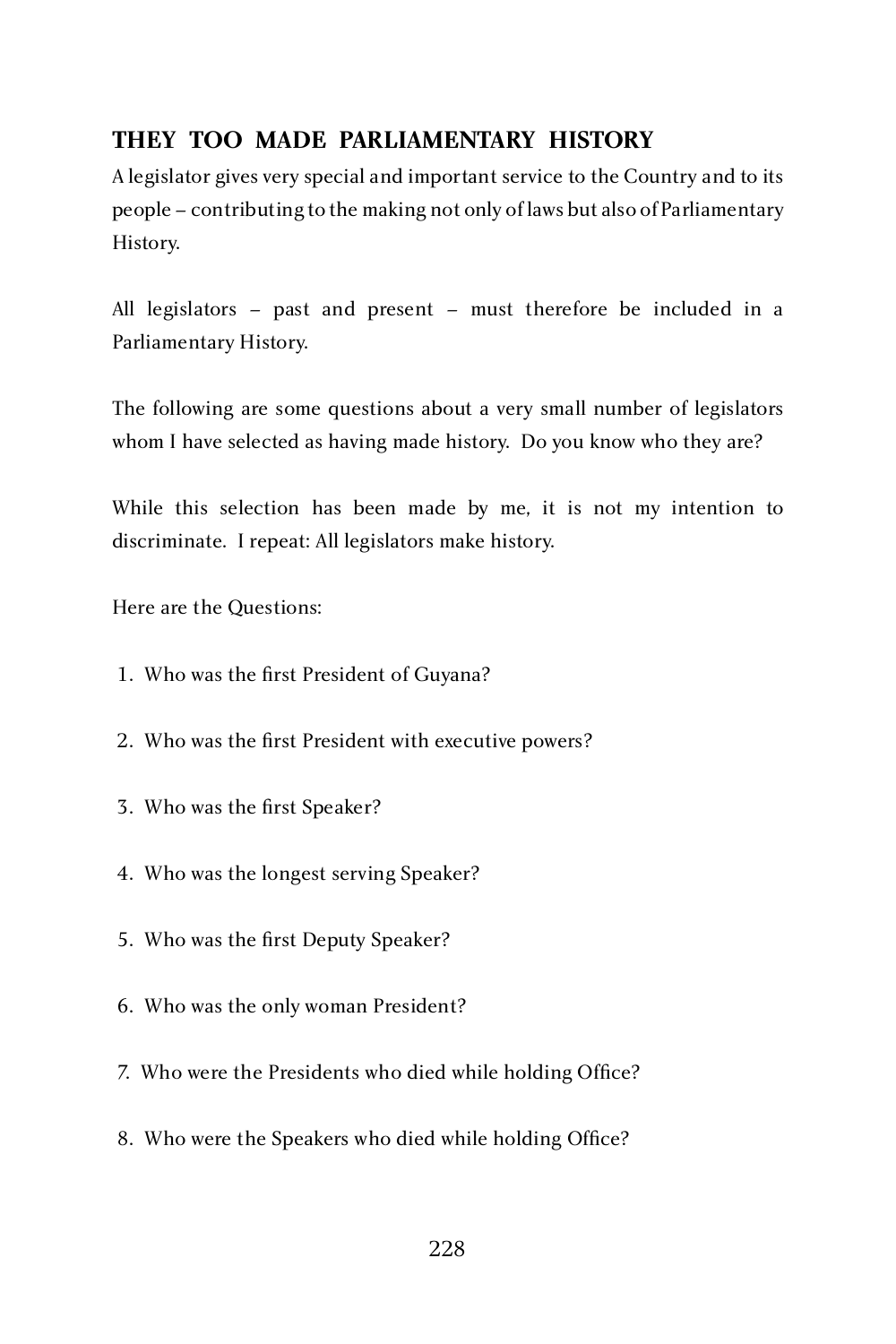- 9. Who was the first legislator of African descent?
- 10. Who was the first legislator of East Indian descent?
- 11. Who was the first legislator of Amerindian descent?
- 12. Who was the first legislator of Chinese descent?
- 13. Who were the first Ministers?
- 14. Who were the first women legislators?
- 15. Who was the first Premier?
- 16. Who was the first Prime Minister?
- 17. Who was the first Leader of the Opposition?
- 18. Who was the Governor-General who was killed while holding Office?
- 19. Who were resigned without their knowledge?
- 20. Name some persons who crossed the floor.
- 21. Who was the longest serving legislator?
- 22. Who was the Leader of the Opposition who died while holding Office?
- 23. Who was the longest serving Parliamentary Official?
- 24. Who was the longest serving Parliament Clerk?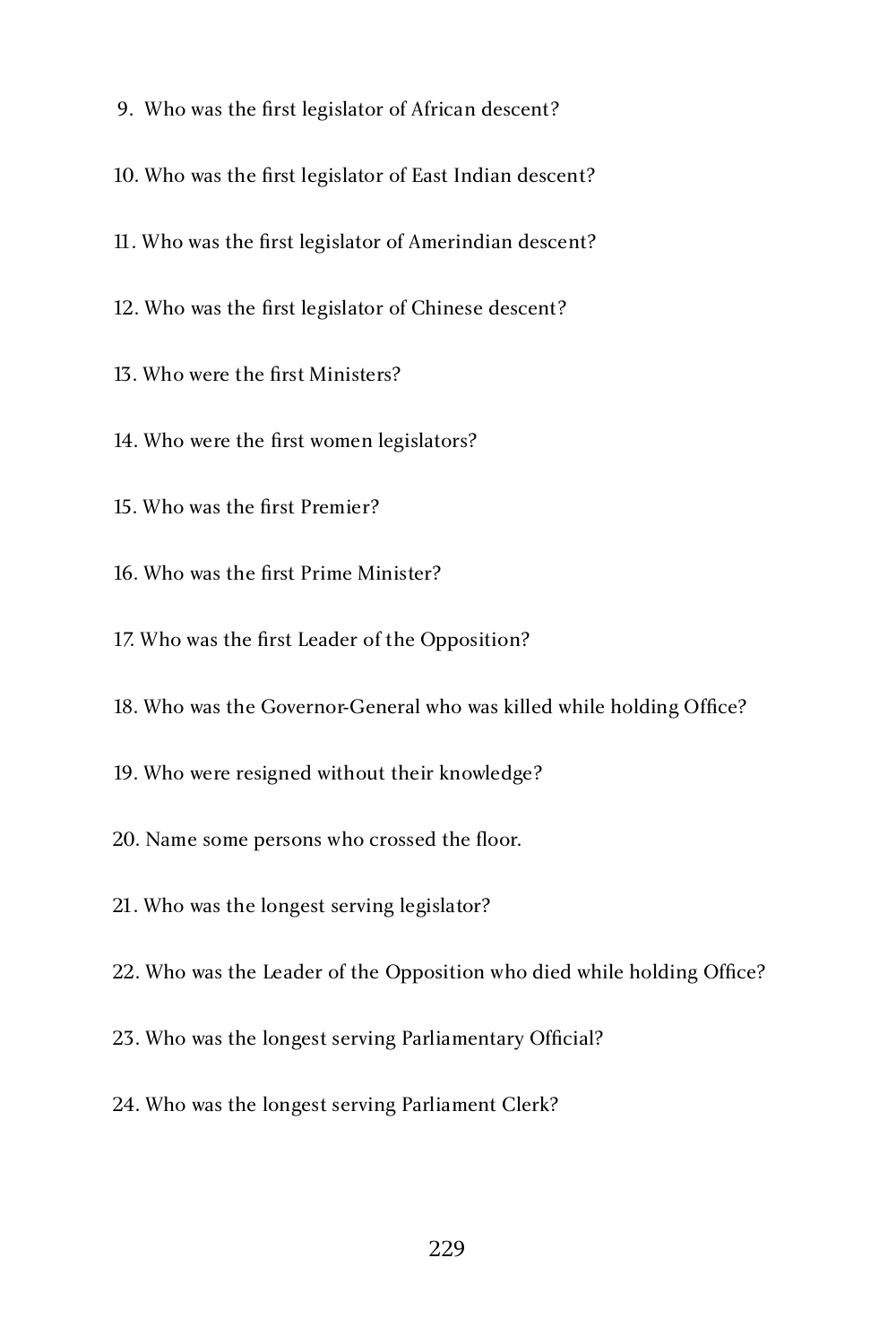# **DO YOU KNOW**  WHO THESE PERSONS ARE.

# **GIVE QUESTIONS ABOUT OTHERS**

Being an MP is the sort of job all working-class parents want for their children – clean, indoors and no heavy lifting. (Diane Abbott, British Labour Politician, 1994)

# **SOME PARLIAMENTARY FAMILY CONNECTIONS**

There have been a number of Parliamentary family connections – persons from the same families being legislators, in some cases in the same and in others in different legislative bodies, and in some cases from the same and in other cases from different Political Parties. There have been husbands and wives, brother and sister, fathers and sons, father and daughter, parents and son, fathers and sons-in-law, brothers, uncle and nephew, and cousins.

The following are some of the family connections which have come to mind to the Producer of the information in this File:-

- 1. The wife of a former President became a President
- 2. The wife of a former President became a Vice-President
- 3. The son of two former Presidents became a legislator
- 4. The son-in-law of a President became a Minister
- 5. The son of a former Financial Secretary, an Ex-Officio Member, became a legislator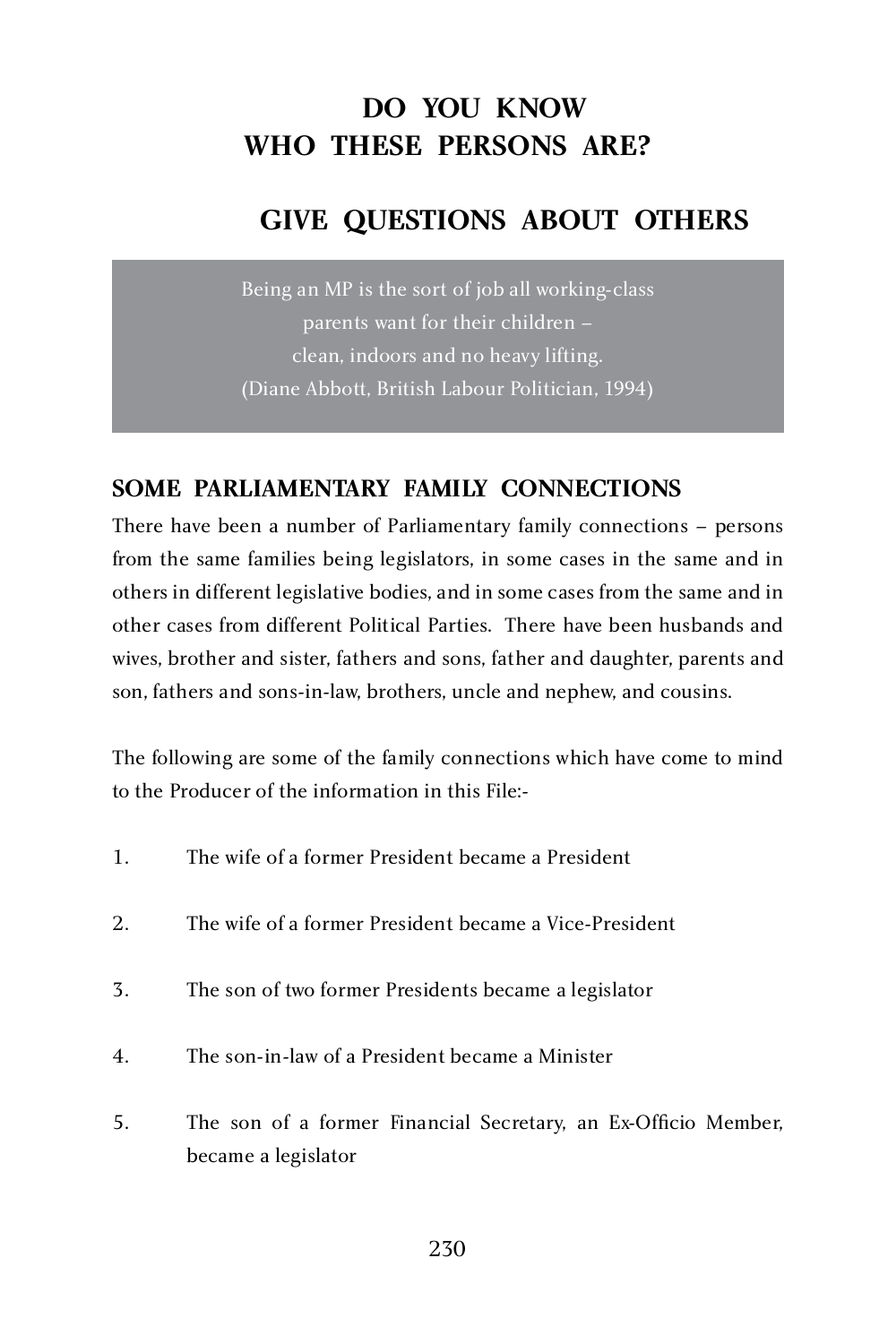| 6.  | The son-in-law of a former Speaker became a Speaker                                                                    |
|-----|------------------------------------------------------------------------------------------------------------------------|
| 7.  | The son of a former Minister became a Speaker                                                                          |
| 8.  | The son of a former Minister became a Minister                                                                         |
| 9.  | The son of a former legislator became a Minister                                                                       |
| 10. | The son of an Official legislator became the Attorney General and<br>Minister                                          |
| 11. | The brother of an Attorney-General (PPP) became a PNC legislator                                                       |
| 12. | A brother and a sister were legislators in the same legislative body                                                   |
| 13. | A husband and wife were legislators in the same legislative body                                                       |
| 14. | Two Ministers became husband and wife                                                                                  |
| 15. | A father and a daughter were legislators                                                                               |
| 16. | Two brothers were legislators in the same legislative body                                                             |
| 17. | A husband and wife were legislators in the same legislative body                                                       |
| 18. | The nephew of a former Speaker became a Minister                                                                       |
| 19. | The son of a Parliamentary Secretary became the Attorney General<br>and Minister                                       |
| 20. | Two brothers were legislators, one was the Financial Secretary, an Ex<br>Officio Member and the other was a legislator |

231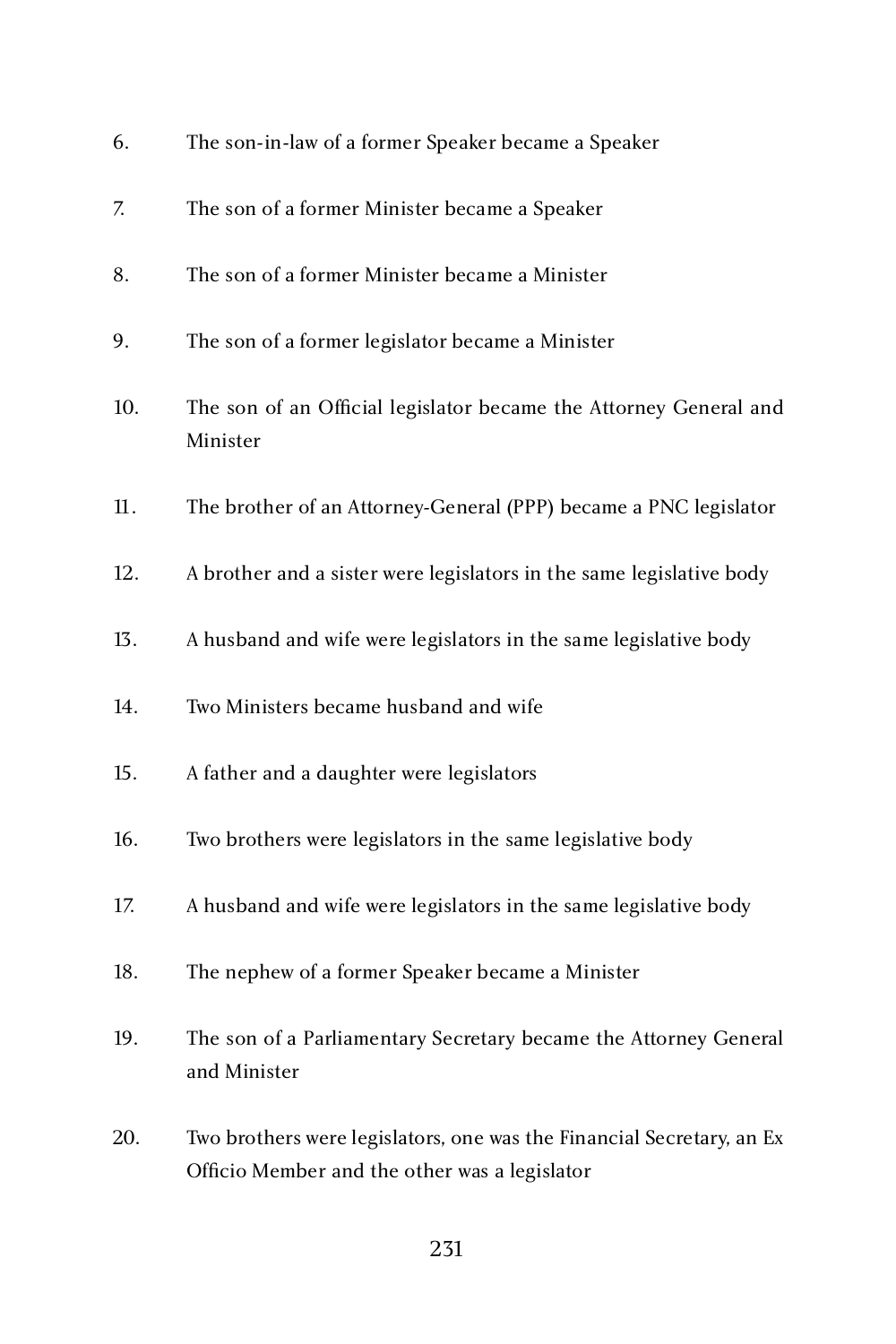- 21. A father and a son were PPP legislators; the son later became a PNC Parliamentary Secretary.
- 22. The son-in-law of a PPP legislator became a PNC Minister.
- 23. Two cousins were legislators- one PPP, one PNC.

## **DO YOU KNOW WHO THESE PERSONS ARE ?**

# **DO YOU KNOW OF ANY OTHER FAMILY CONNECTIONS ?**

#### **INCIDENTS**

On the lighter side of our Parliamentary history, there have been a number of incidents, some amusing, some serious, such as -

Boycotting Parliament

Walking out

Sprinkling flour

Pushing down table

Giving a loaf of bread to the Speaker

Making up (powdering) face

Removing Mace from rests below Table and placing it on the Table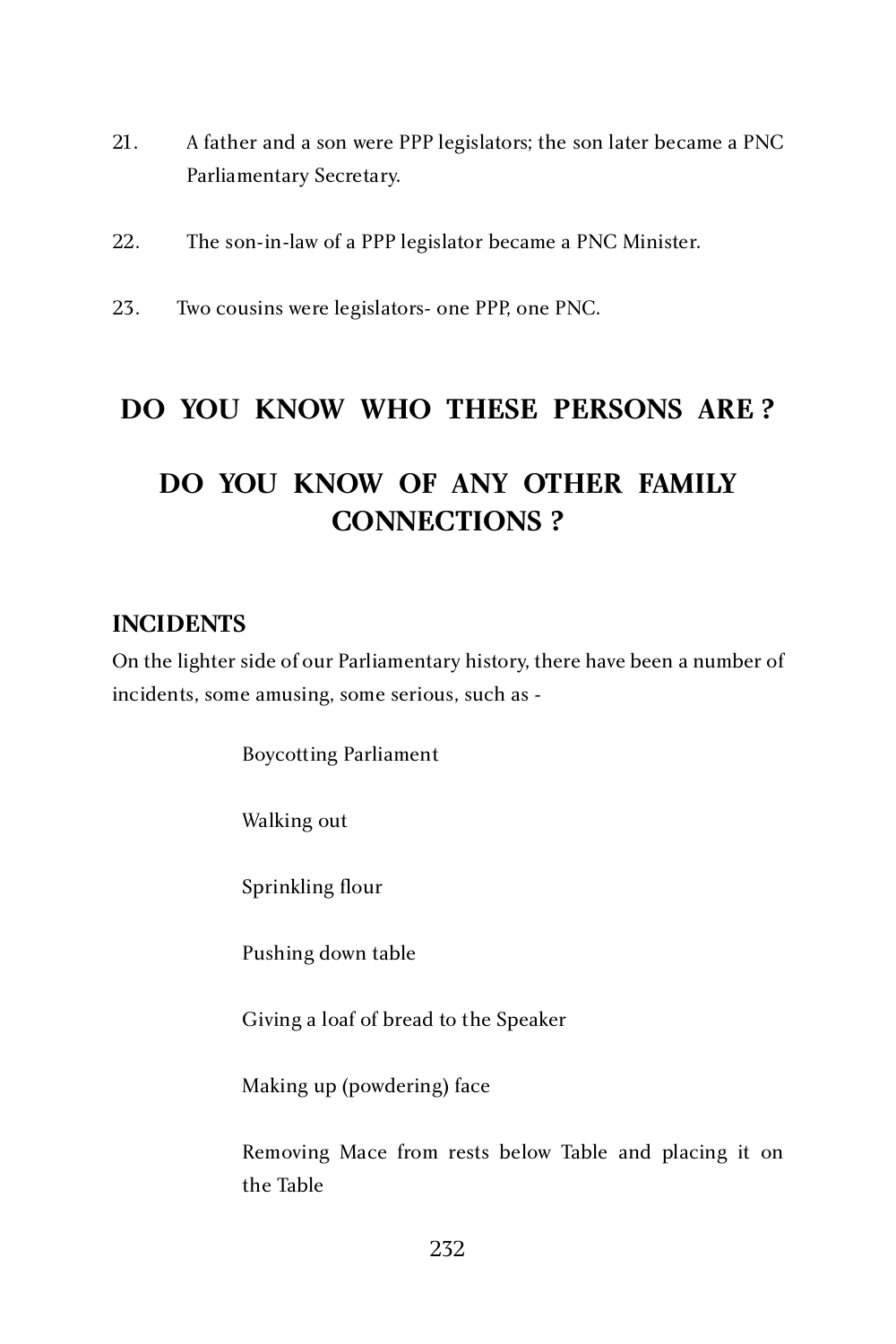Refusing to apologise to the Speaker

Opposition Member sitting in the Prime Minister's chair

Banging on tables with paper weights

MPs being resigned without their knowledge

Crossing the floor

Suspension of MPs

Prevented by the Speaker from speaking until apology is made

Clerks refusing to carry out the requests of the Speaker

Hiding the Mace

Indecent act

Crowing like a fowl cock

Was there a case of pelting a drinking glass at the Speaker?

And was there a case of an apparent indecent act?

Was there a case of slapping a Reporter?

DO YOU KNOW OF OTHER INCIDENTS ?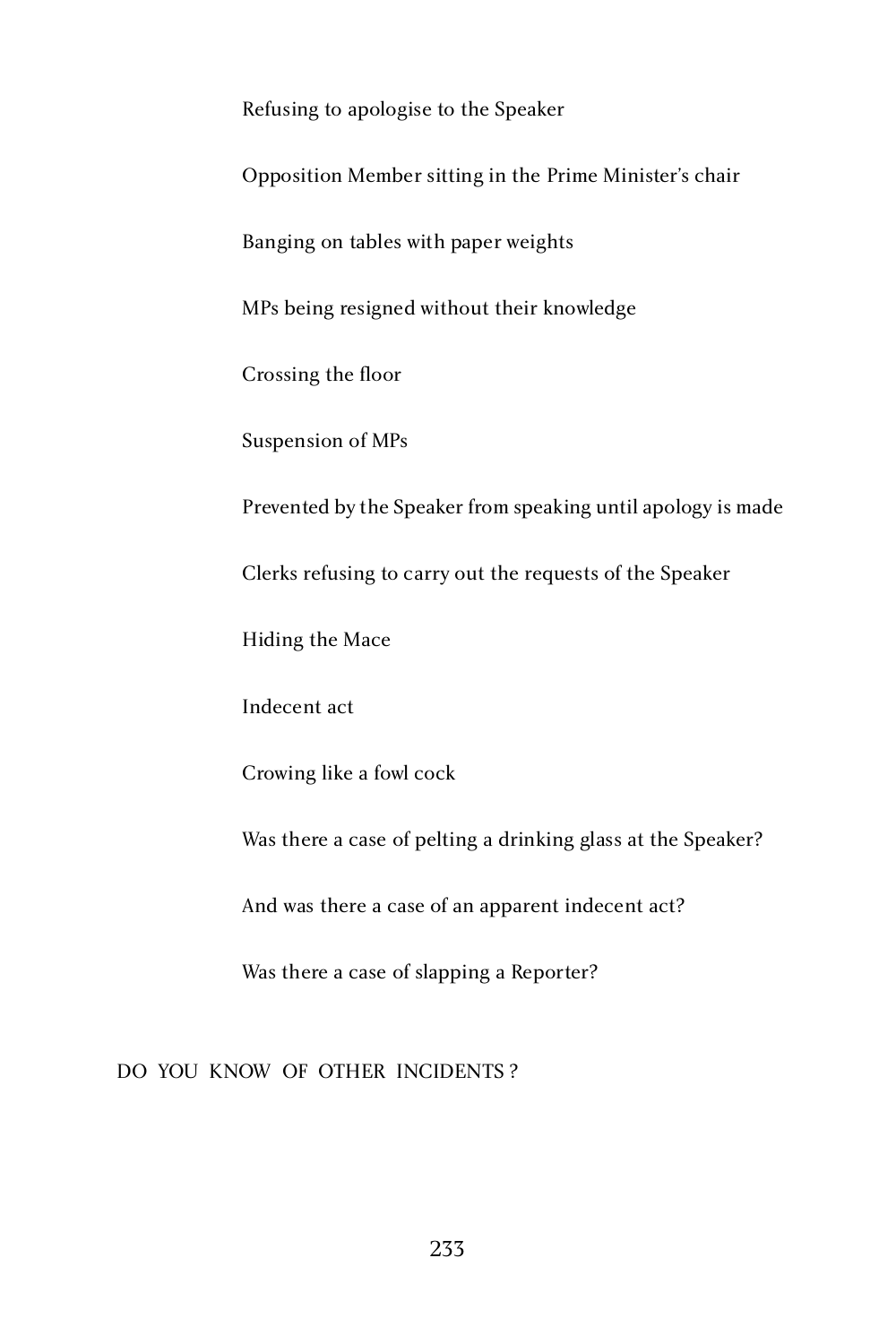### **SOME CHANGES AT A GLANCE**

The following are some of the matters in which there have been changes, and the changes which took place in them, which came to the mind of the<br>Producer of the Information in the File:-Producer of the Information in the File:-

#### **Name of Country**

The Country was called British Guiana from 1831.

From 26th May, 1966, when British Guiana attained Independence, the name of Country was changed to Guyana.

#### **Status**

British Guiana became a British Crown Colony in 1928.

Was granted full internal self-government in 1961.

Attained Independence on 26th May, 1966, and obtained full Commonwealth status.

Became a Republic on 23rd February, 1970, and continued to be a Member of the Commonwealth.

President with executive powers from 6th October,1980.

#### **Head of Country**

A Governor appointed by the British Monarch was the Head of the Colony from 1928 to 1966.

When Independence was attained on 26th May, 1966, the Head became a Governor-General also appointed by the British Monarch.

When Guyana became a Republic on 23rd February, 1970, the Head became a President (Titular) to be elected by the National Assembly.

With a change in the Constitution in 1980, the Head became a President (with executive powers) elected at the time of the General Elections by the electoral voters.

#### **The Flag**

Prior to 1966, the British Flag, commonly referred to as the Union Jack, was the flag used in British Guiana.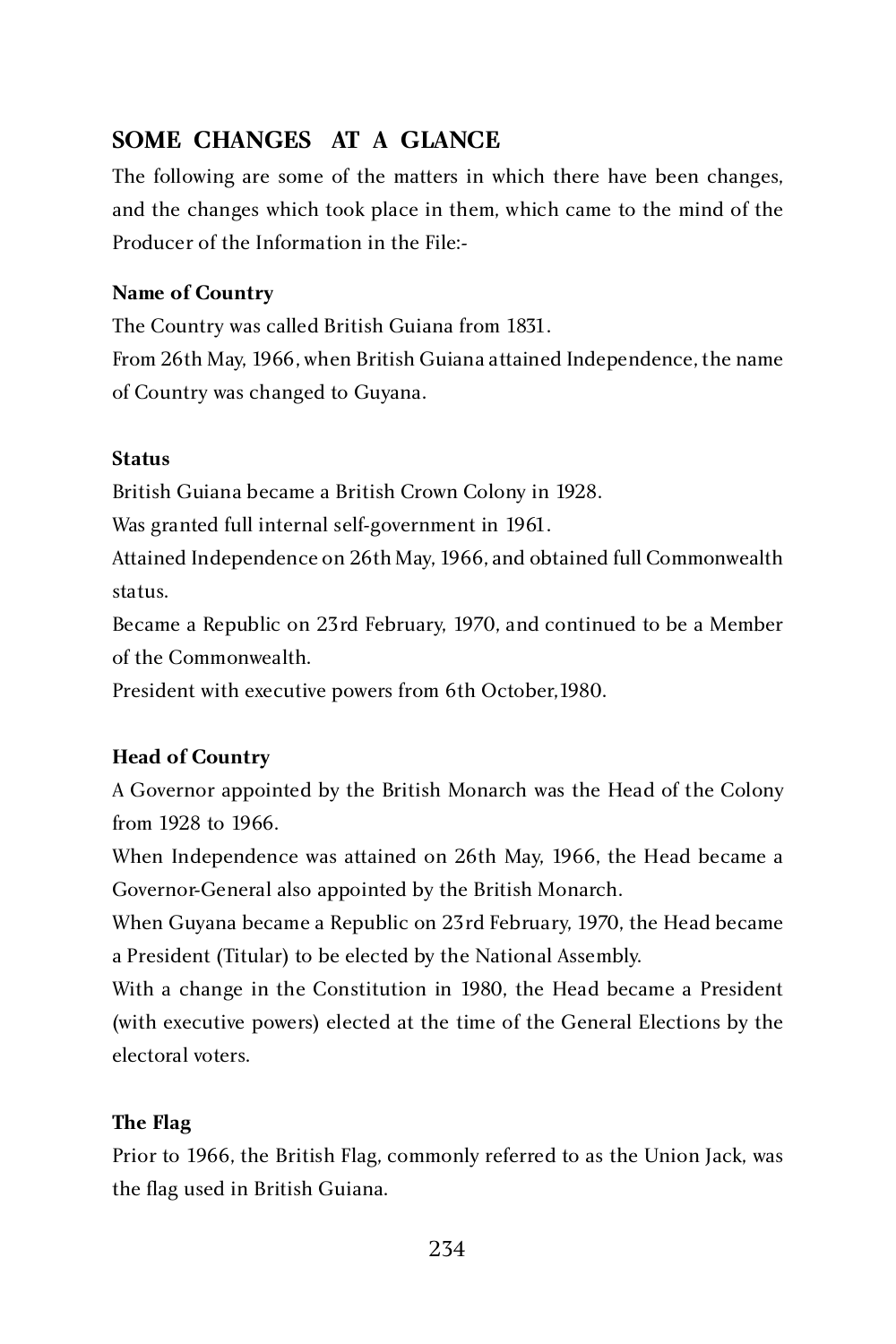From the time of Independence on 26th May, 1966, Guyana's own flag, known as "The Golden Arrow Head" was put into use.

#### **The Coat of Arms**

Although there was a Coat of Arms in use in British Guiana, through an omission, it was not officially registered, confirmed and assigned to the Colony until after 1951.

A new Coat of Arms was accepted by the House of Assembly on 26th February, 1966, and was used from the time of Guyana's attainment of Independence on 26th May, 1966.

#### **National Anthem**

Prior to 1966, the British National Anthem – God save our gracious King/ Queen – was used in British Guiana whenever a National Anthem was required.

A new National Anthem for Guyana was used from the time of Guyana's attainment of Independence on 26th May, 1966.

#### **National Awards**

Up to 1970, British Honours were offered to and were allowed to be accepted by Guyanese.

Guyana proclaimed its own National Honours from the time it became a Republic on 23rd February, 1970.

#### **The Executive**

The Executive body of the Colony of British Guiana was called the Executive Council.

In 1953 the name Executive Council continued.

In 1961, the Executive body was called the Council of Ministers.

From and since 1966 (Independence), the Executive body has been called the Cabinet.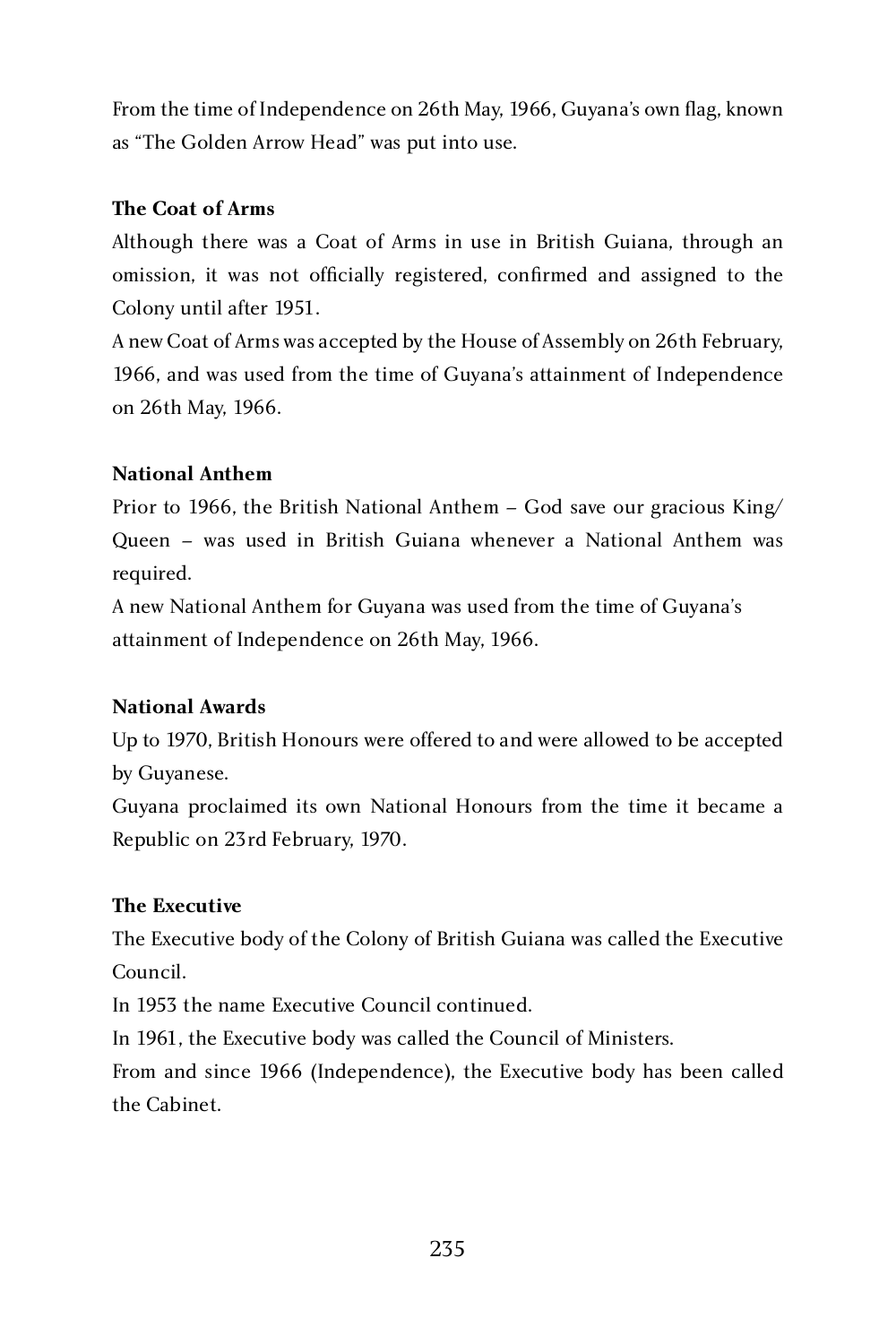#### **Name of Legislative Body**

The name of the Legislative body of British Guiana from 1928 to 1953 was Legislative Council.

In 1953, with a new Constitution, the name was changed to House of Assembly. There was also a second Chamber called the State Council.

After the suspension of the Constitution that same year, the Interim Legislative body was again called the Legislative Council until 1961.

From 1961 to 1964, it was called the Legislative Assembly.

There was also during that time a second Chamber called the Senate.

From 1964 to 1966, the name became the House of Assembly.

From and since Guyana's attainment of Independence on 26th May, 1966, the Legislative body became the National Assembly.

#### **Constituencies**

In 1928, British Guiana had 8 constituencies.

From 1930 to 1953, there were 14 constituencies.

In 1953, there were 24 constituencies.

In 1957, following the suspension of the 1953 Constitution, the number of constituencies was reduced to 14.

For the 1961 general elections, there were 35 constituencies.

The constituency system was not used for the next elections in 1964 and since that time.

#### **Number of Elected Members**

The number of elected Members in the legislative body started at 14 in 1928 and remained at that number until 1953.

In 1953 the number was increased to 24.

After the 1953 Constitution was suspended that same year, there were no elected Members in the Interim Legislative Council from 1954 to 1957.

For the next Legislative Council from 1957 to 1961, there were 14 elected Members.

From 1961 to 1964 there were 35 elected Members.

For the House of Assembly following the general elections in December,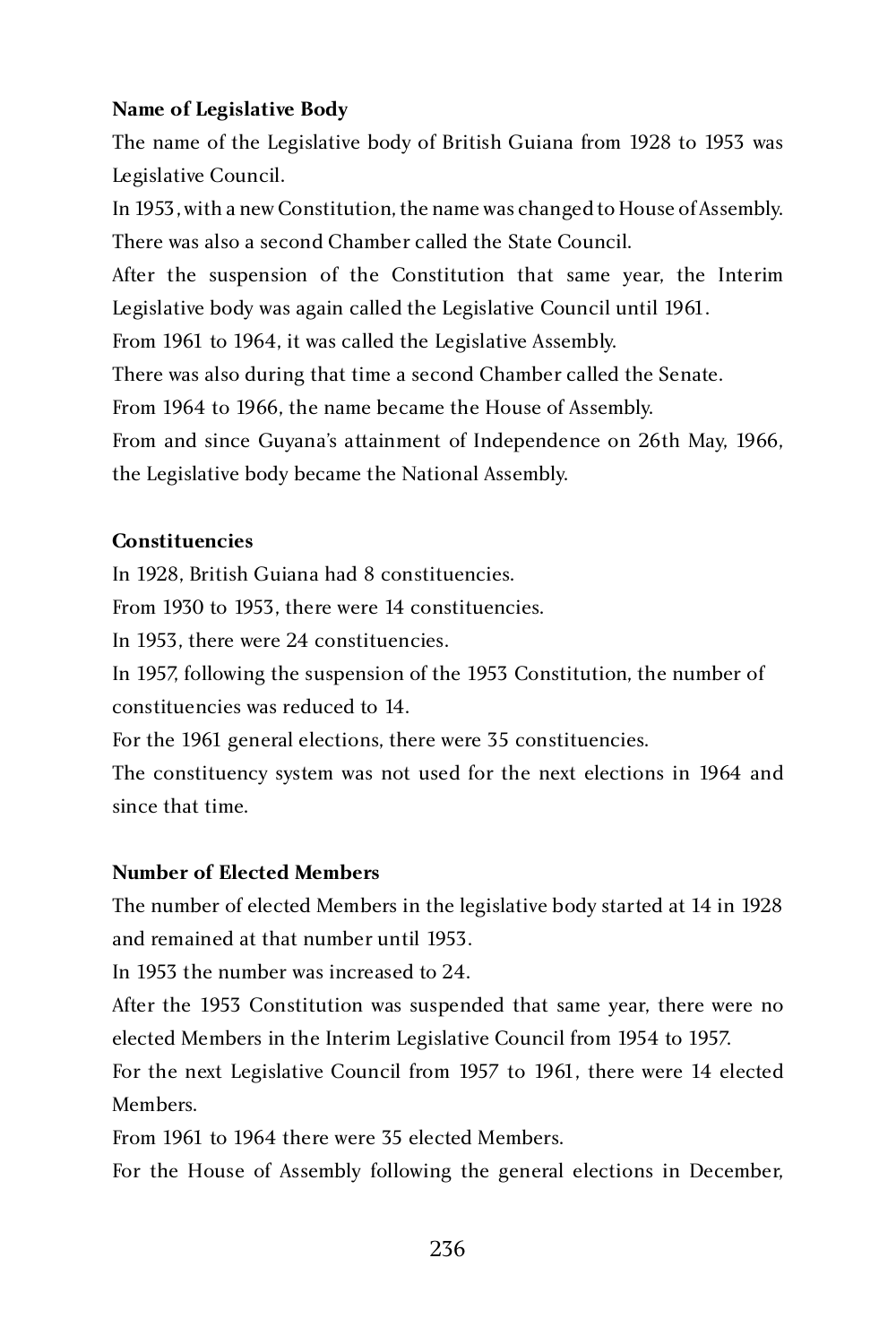1964, the number of elected Members was increased to 53. For the National Assembly following the general elections on 15th December, 1980, the number of elected Members was increased to 65. The number of elected Members has remained at 65 since that time.

#### **Presiding Official**

From 1928 to 1953, the Governor of the Colony presided over the Meetings of the Legislative Council. With a new system under a new Constitution in 1953, a Speaker was appointed by the Governor to preside in the Legislative body from that time. A Speaker is now elected and has been elected since 1961 to preside.

#### **Ministerial System**

Prior to 1953 there was no Ministerial system in Guyana. A Ministerial system of Government was first introduced in Guyana in 1953 by the 1953 Constitution, and Ministers were first elected from that time.

#### **Legislative Council Advisory Committees**

Legislative Council Advisory Committees were first established in 1943. They went out of existence in 1953 on the introduction of a new Constitution providing for a Ministerial system of Government.

#### **Public Accounts Committee**

A Public Accounts Committee was first established in Guyana in 1957. There was no provision prior to that time for the examination by the Legislature of the Public Accounts.

#### **Ex officio Members**

In 1928, there were two Ex officio Members in the First Legislative Council – the Colonial Secretary (redesignated Chief Secretary from 1953) and the Attorney General.

In 1947, a third Ex officio Member – the Colonial Treasurer (redesignated Financial Secretary and Treasurer from 1953 and Financial Secretary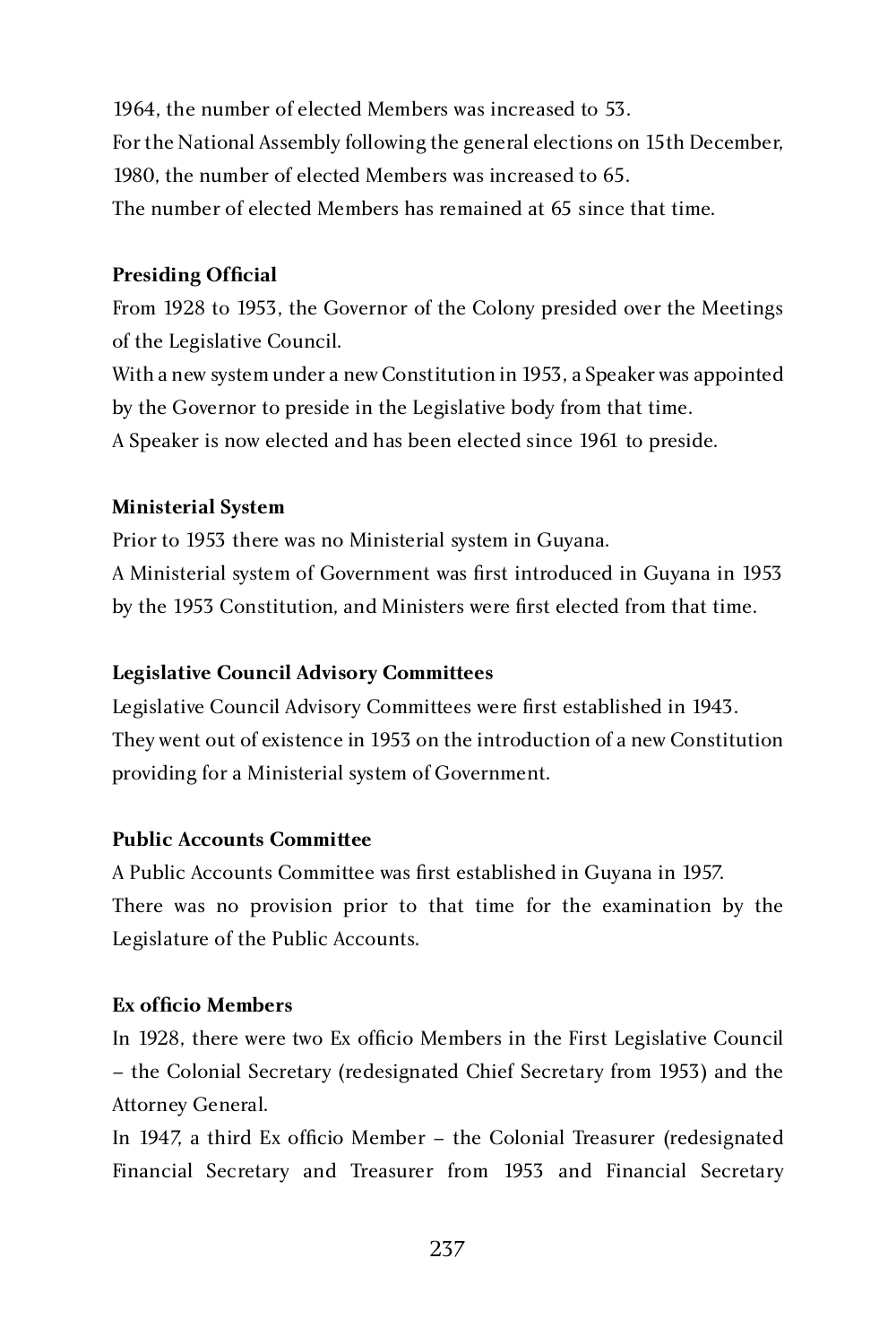subsequently) was added to the Legislature.

Since 1961, there have been no Ex officio Members in the Legislative bodies.

#### **Enactment of Laws**

Laws enacted from 1928 would have been by the British Monarch and the Legislative body, the Governor of the Colony assenting thereto in the Monarch's name and on his behalf.

Laws had to be submitted for the non-disallowance of the Monarch.

From 1966 (Independence) Bills passed by the Legislative body had to be assented to by the Governor General on behalf of Her Majesty.

From and since 23rd February, 1970, when Guyana became a Republic, Bills passed by the National Assembly are to be assented to by the President. The British Monarch is no longer involved.

#### **Chief Minister**

With the establishment in 1953 of a Ministerial system of Government, and the election by the House of Assembly of the six Ministers, the Ministers elected one of their number to be their Leader and he was styled "Leader of the House".

The 1953 Constitution was suspended that same year.

It was not until in1961 by the 1961 Constitution that the designation Premier was first used for the chief Minister.

The designation was changed to and has remained as Prime Minister since 1965.

#### **Opposition Leader**

Prior to Independence, there was no Office of Leader of the Opposition.

The 1966 (Independence) Constitution established the Office of Leader of the Opposition in Guyana for the first time.

An appointment to the Office was to be made by the Governor-General.

By the 1980 Constitution, the designation was changed to Minority Leader, and an appointment was to be made by the President.

Following an amendment to the Constitution in 2001, the designation of the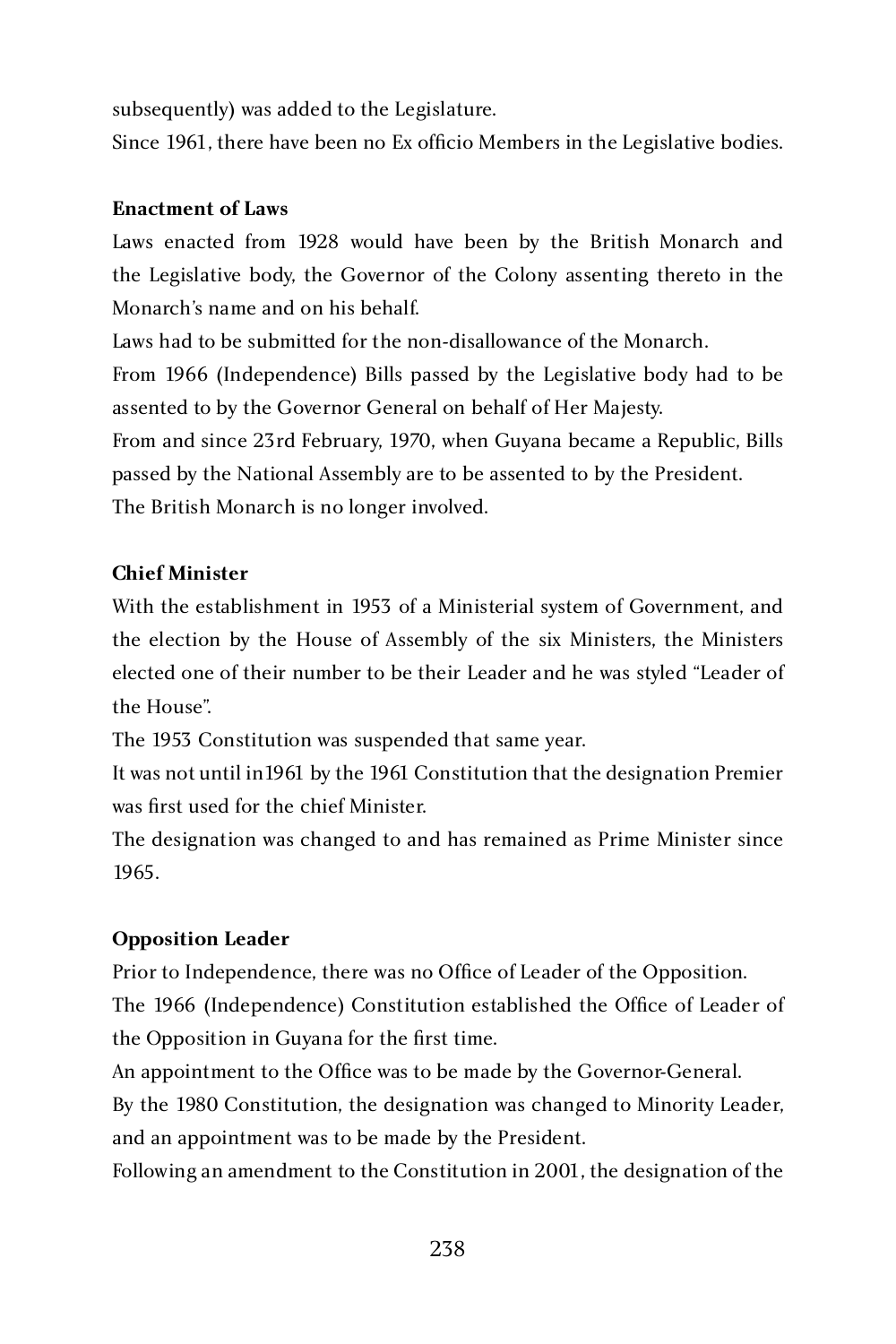Office was changed back to Leader of the Opposition.

The Leader of the Opposition is now to be elected by and from among the non governmental Members of the National Assembly at a meeting held under the chairmanship of the Speaker of the National Assembly.

#### **Forms of Address**

In accordance with the Standing Orders, Members are addressed as the "Honourable Member Mr./Ms ………………."

On 11th July, 1975, the Standing Orders were amended to allow the use of the title "Comrade" before a Member's surname or official designation.

#### **Designation M.P.**

From the time of Independence in 1966, Members of the National Assembly have been designated Members of Parliament and have been allowed to use<br>the initials "M.P." after their names. the initials "M.P." after their names.

#### **Mace**

No Mace was used in the British Guiana Legislature from 1928 to 1953 while the Governor presided and again from 1954 to 1957, during the Wholly Nominated Interim Legislative Council even though a Speaker presided. The Mace was first put into use in the new elected Legislative Council at its first Meeting on 10th November, 1957.

When Guyana became a Republic on 23rd February, 1970, the Head of he Mace had to be changed to discard the Royal symbols.

#### **Recess**

There was no fixed period for a recess for the Legislature from 1928 to 1986. On 16th July, 1986, the National Assembly amended its Standing Orders to provide for an annual recess from 10th August to 10th October.

#### **Forms of Attire**

For attendance at Meetings of the Legislative bodies, male Members have been wearing a suit (with jacket and tie) up to 1969.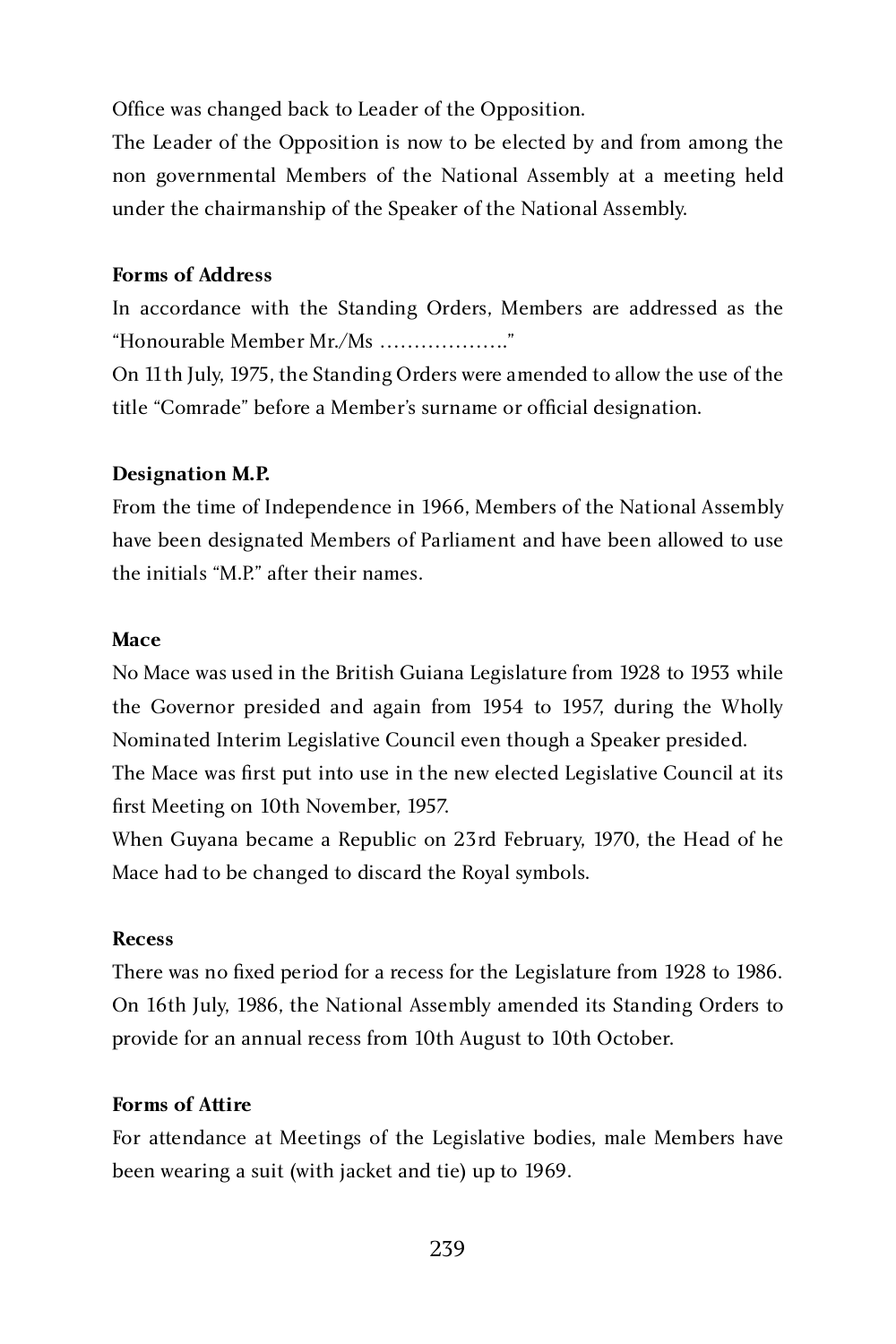In April, 1969, the use of a shirt jac was allowed as an alternative form of dress.

The wigs and gowns used by the Speaker and the Clerks have no longer been and are no longer worn since that time.

#### **Prayers**

A Christian Prayer was read in the Legislative body.

The Prayer was subsequently amended to omit therefrom the preference shown to Christianity.

#### **Parliamentary Library**

Prior to 1992 there was no Parliamentary Library.

Following the 1992 general elections, steps were taken to establish a Library for Parliament.

The work on the Library was completed a few years ago but the Library has not yet been officially opened.

#### **Designation of Clerk**

Up to 1953, the designation of the Chief Legislative Official was Clerk of the Legislative Council.

In 1953, when a bicameral legislature was established, the designation was changed to Clerk of the Legislature.

When Independence was attained in 1966, the designation was changed to and has since continued to be Clerk of the National Assembly.

#### **No. Two Clerk**

Prior to 1953, only one Official sat at the Meetings of the Legislative body. From 1953, when a bicameral legislature was established, provision was made for an assistant to the Clerk. The designation was Assistant Clerk of the Legislature.

When Independence was attained in 1966, the designation was changed to and has since continued to be Deputy Clerk of the National Assembly.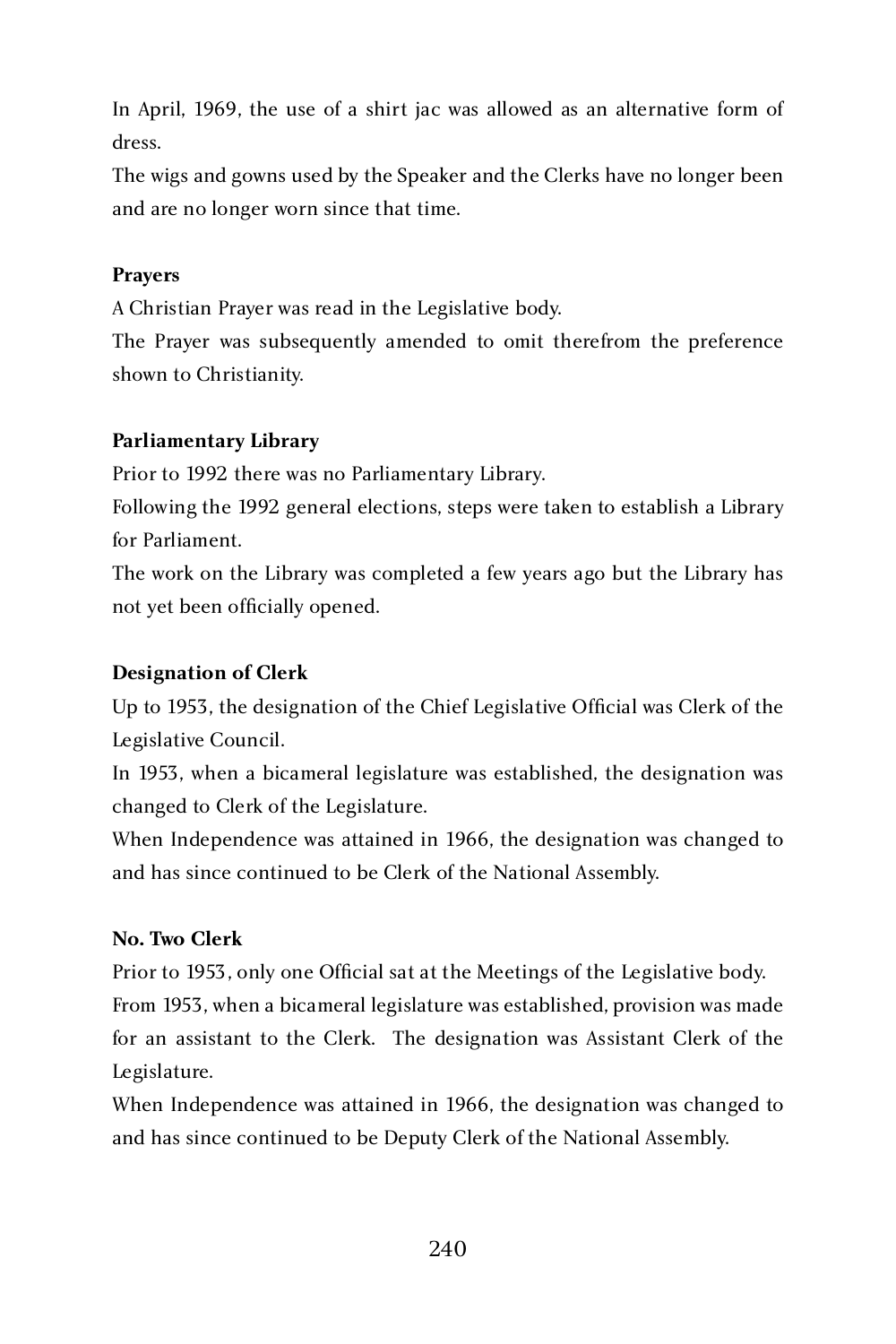#### **Sergeant-at-Arms**

Prior to 1953, there was a legislative officer designated Custodian. In 1953, the designation was changed to Marshal. When Independence was attained in 1966, the designation was changed to and has since continued to be Sergeant-at-Arms.

#### **Whips**

Prior to 1967, there were no Parliamentary Whips. The Office of Whip first came into being and use in Guyana in 1967.

#### **Parliament Office**

Prior to 1953, the services to the Legislature were provided by the Colonial Secretary's Office.

In 1953, with the introduction of a new Constitution providing for the first time for a Ministerial system of Government and a bicameral Legislature, a separate Office was established to serve the Legislature.

This Office was called the Office of the Legislature.

When Guyana became Independent (on 26th May, 1966), the name of the Office was changed to and has since that time remained as the Parliament Office.

#### **Increase in Staff**

When the Parliament Office was first established in 1953, there was an established Staff of 12 persons.

Today – fifty-four years later – the Staff has increased to 56.

#### **Name of Chamber**

The name of the hall in which the Meetings of the first law-making body – the Court of Policy – were held was called the Court of Policy Hall.

This hall occupied the east wing of the upper floor of the Public Buildings and was used from the time the Public Buildings was first put into use in April, 1834.

When a Legislative Council came into being from 1928, the name of the Hall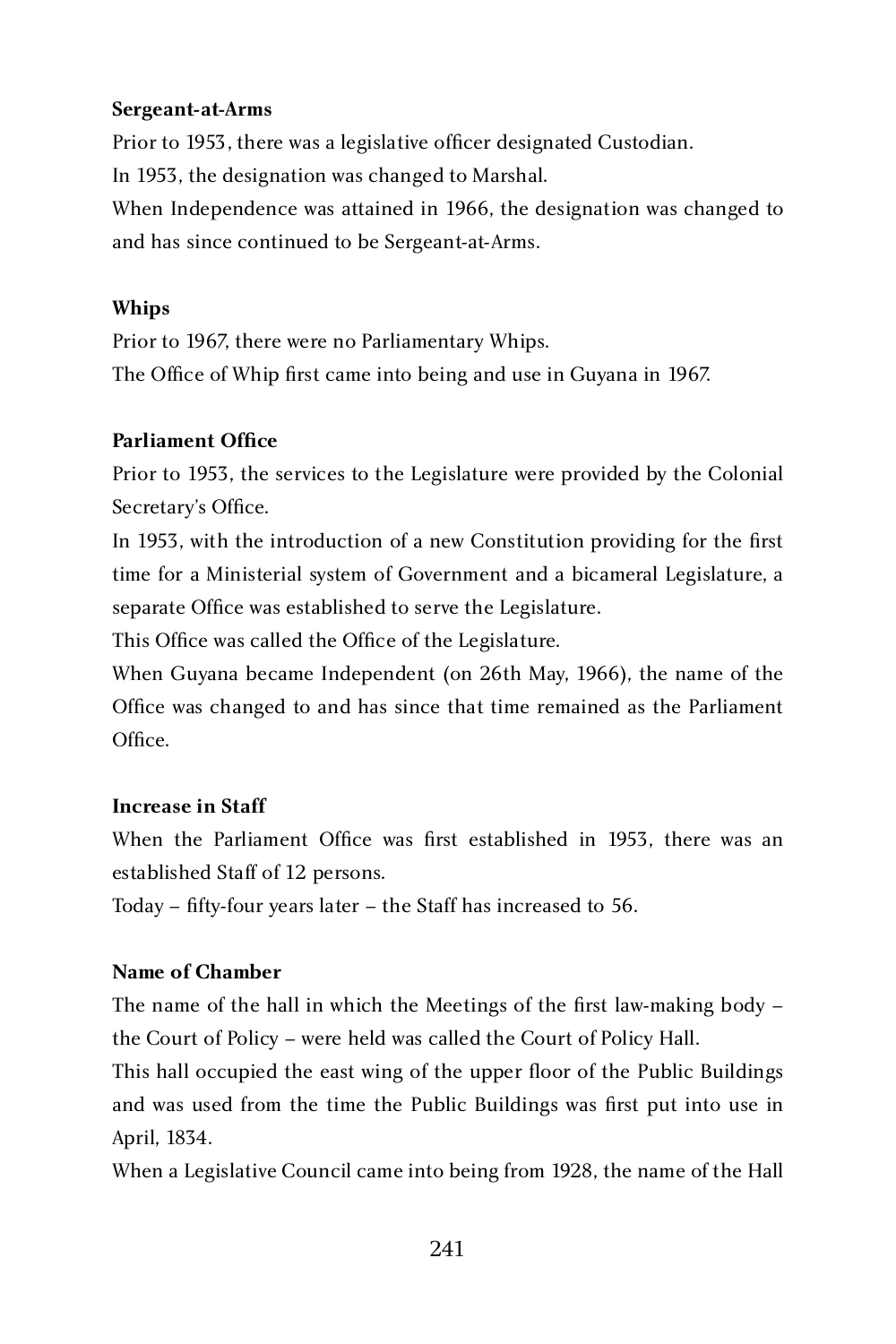became the Legislative Council Chamber, and was more popularly known as the Council Chamber.

When Guyana became Independent on 26th May, 1966, the name became and has since continued to be the Parliament Chamber.

#### **OTHER DOCUMENTS BY THE PRODUCER**

The following are some other Documents which the compiler of the information in this File has also produced:-

Information (No.1) Privileges, Entitlements, etc., for Members of the National Assembly – January 1969 (76 pages)

Information for Ministers of the Government – August 1972 (10 pages)

Notes for Members of the National Assembly – January 1981 (24 pages)

Information on Parliamentarians from 4th January, 1971 to 27th January, 1985 (73 pages) Presented to Mr. Sase Narain, Speaker of the National Assembly, on the occasion of his 60th birthday

Information Booklet on Staff – Presented to Mr. Maurice B. Henry, Deputy Clerk of the National Assembly, on the occasion of his 50th Birthday

Prepared in October 1992, the Index to the Standing Orders of the National Assembly

A Handbook for Members of the National Assembly – October 1992 (78 pages)

Parliamentary Notes and Information for the Members of the National Assembly and Government Officials – June 2001 (118 pages)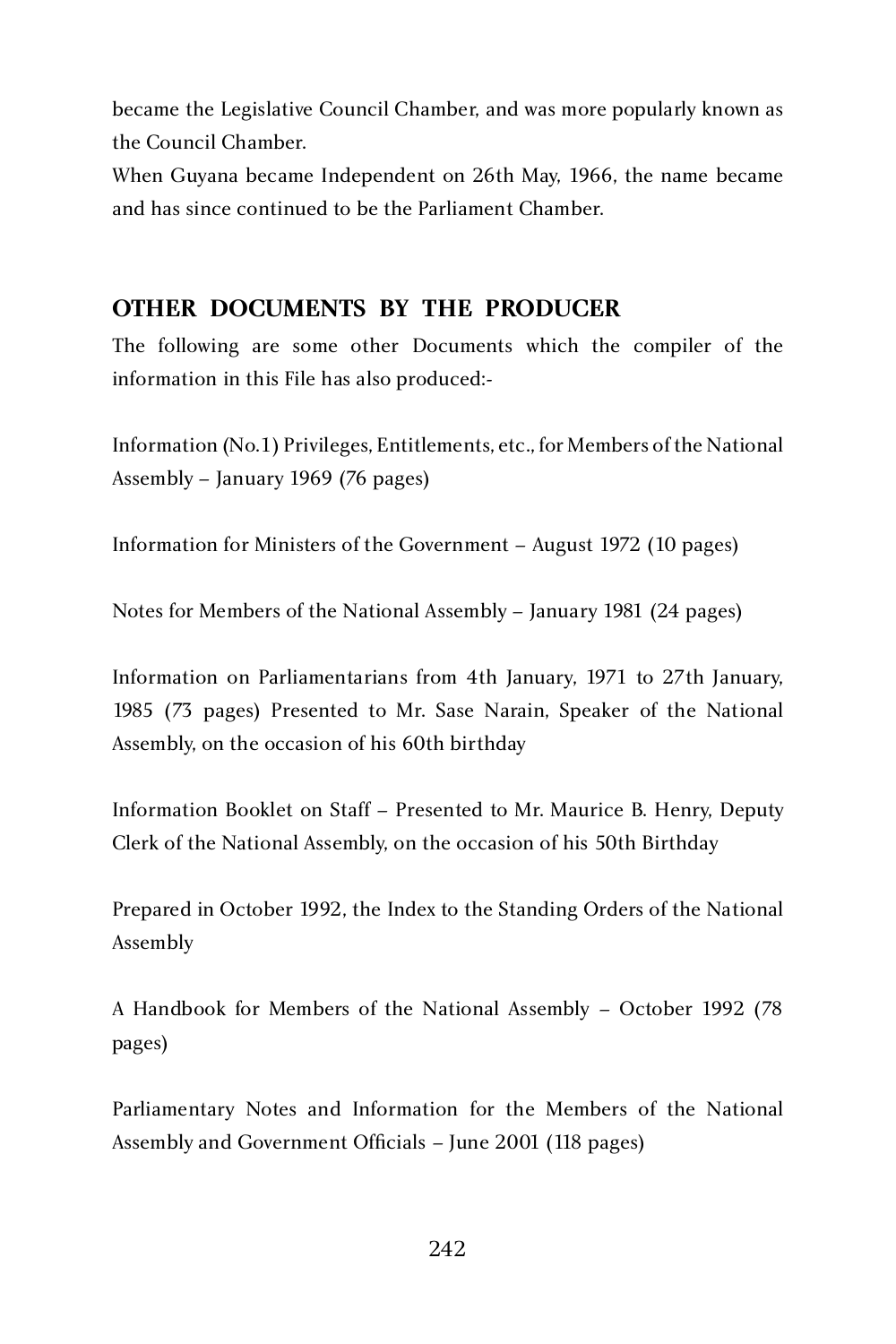Some Historical Facts, Notes and Dates on the Parliament of Guyana – February 2004 (25 pages)

Booklets with information on the history and work of the Public Accounts Committee

Several handouts on the Public Buildings, Parliament and Parliamentary Procedures, for Ministers and other Members of Parliament, Staff of the Parliament Office, Members of the Youth Parliament, Students of the University of Guyana, Students of several Secondary Schools including President's College and Bishops High School, Members of the Diplomatic Spouses Association, Members of the Press, and several other groups and individuals.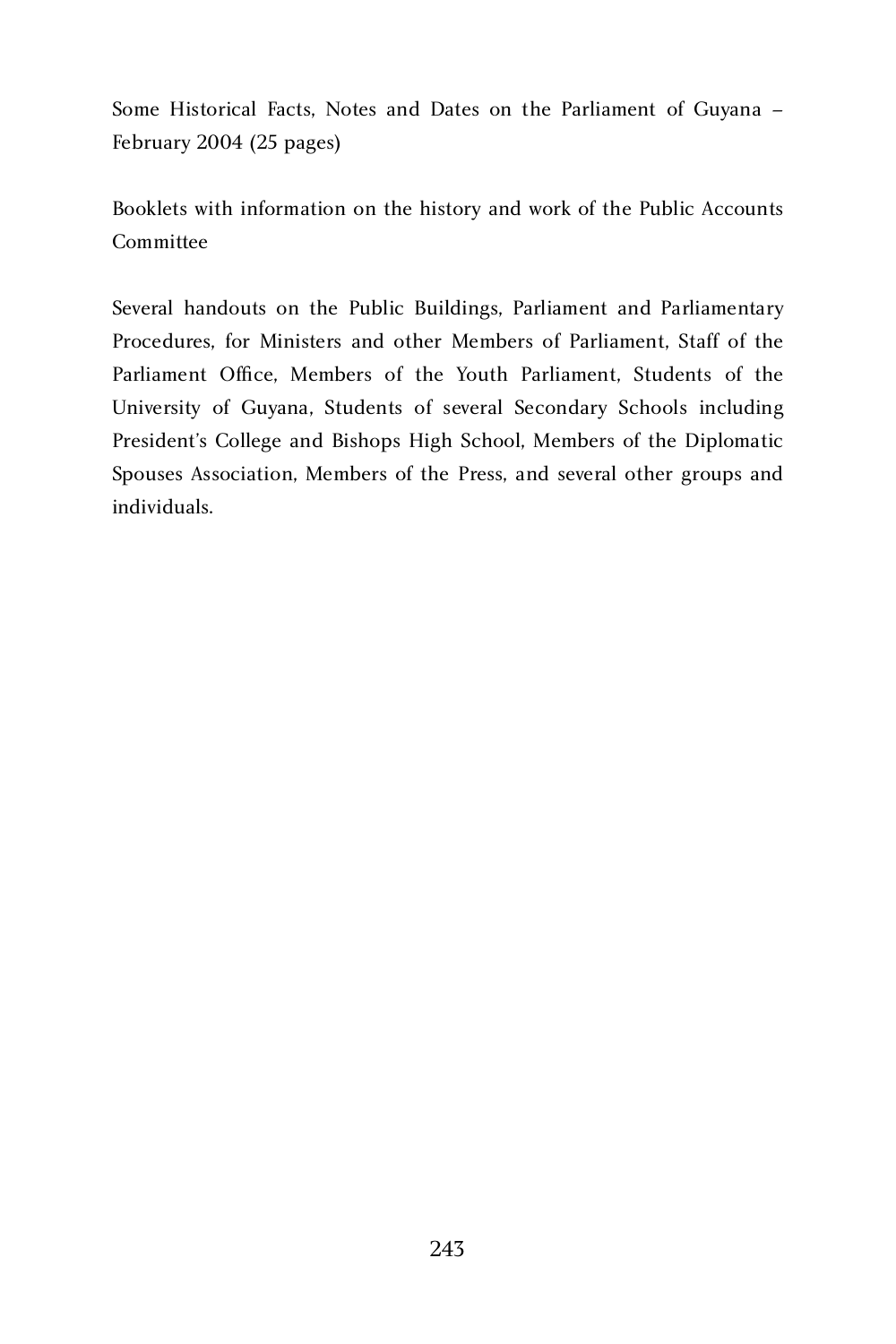#### **REFERENCES/SUGGESTIONS FOR FURTHER**

ORDER, PAPERS, BILLS, STANDING ORDERS, NOTICE PAPERS, ACTS (ORDINANCES), MINUTES, REPORTS AND THE WIDE ARRAY OF OTHER PARLIAMENT/ASSEMBLY – RELATED OFFICIAL DOCUMENTS available in Parliament Office.

Constitutional Instruments, as listed on page 155.

USAID, NDI/GOVERNMENT OF GUYANA Agreements and Research – 1993 onwards.

The Ministers, Members of the National Assembly and Special Offices (Emoluments) Ordinance, 1962 (No. 1); the 1973 Revised Edition of the Laws of Guyana – (Chapter 1:07); the Pensions (President, Parliamentary and Special Offices) Act 1969, now Chap. 27:03 Revised Edition of the Laws of Guyana.

Commonwealth Parliament Association Records (CPA), IPU, Amazonian Parliament Records – 1939 onwards.

GECOM'S REGULATIONS GOVERNING ELECTIONS – 1961 onwards

Daily, Weekly Newspapers.

Author's personal Notes and Diaries.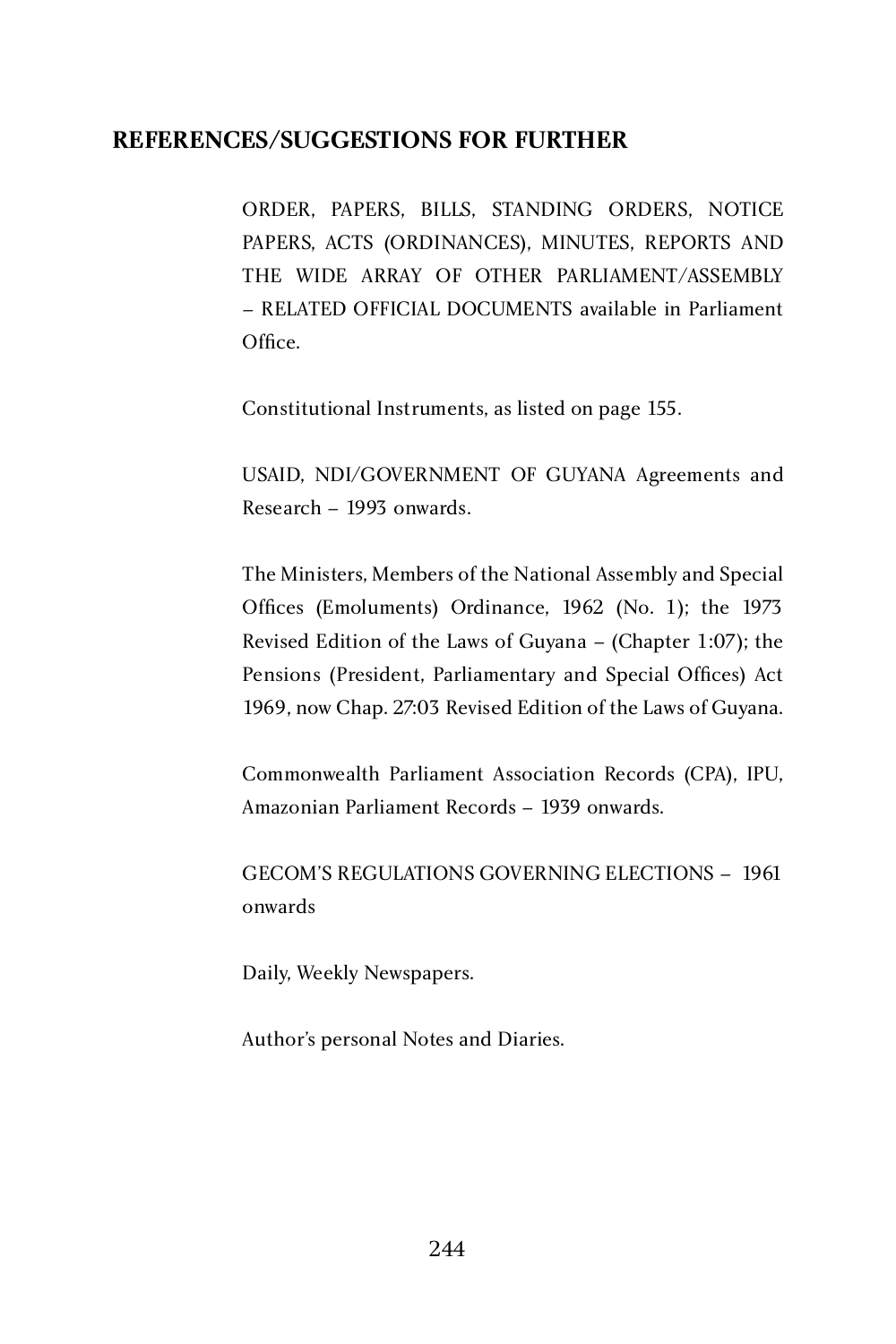## **INDEX**

Aaron, Joseph N., 53, 56 Abbreviations, 19  $A_{\text{D}}$  and the Producer,  $A_{\text{D}}$  end after Index Abraham, Diane, 60  $A$ braham, Michael  $A$ , 61, 64 Abrahams, Enid B., 64  $A$ ckman, Margaret M., 55, 56 Acts/Ordinances, 153, 159  $\frac{1}{4}$ adams, Paul, Pol  $A$  dams, Sandra M.,  $71, 74$ Addressing the Speaker and Members,<br>127  $127$ Advisory Committees, 137 Ahamad, Aftabuddin, 68<br>Ainsworth, Donald A.N., 60, 63  $A_{111}$   $B_{111}$ ,  $C_{111}$ ,  $D_{111}$ ,  $D_{111}$ ,  $D_{111}$ ,  $D_{111}$  $A_n$ Rexander, Arthur A., 66, 66 Alexander, Vincent L., 74  $\sum_{i=1}^{n}$ Allen, Genevieve P.R., 74 Allen, Ivor, 71, 74 Alleyne, Aubrey Percival, 48, 50, 51, 105 Alli, Husman, 67, 70, 73  $\sum_{i=1}^{n} \frac{1}{i} \frac{1}{i} \frac{1}{i} \frac{1}{i} \frac{1}{i} \frac{1}{i} \frac{1}{i} \frac{1}{i} \frac{1}{i} \frac{1}{i} \frac{1}{i} \frac{1}{i} \frac{1}{i} \frac{1}{i} \frac{1}{i} \frac{1}{i} \frac{1}{i} \frac{1}{i} \frac{1}{i} \frac{1}{i} \frac{1}{i} \frac{1}{i} \frac{1}{i} \frac{1}{i} \frac{1}{i} \frac{1}{i} \frac{1}{i} \frac{1}{i} \frac{1}{i} \frac{1}{i}$ Allocation of Seats, 89 Ally, Amna, 63, 68, 74, 77 Ally, Asgar, 67 Ally, I., 64 Ally, M., 60, 63 Ally, Mohamed Yacoob, 49, 53  $\sum_{i=1}^{n}$  $\sum_{i=1}^{n}$ Amazonian Parliament, 172 Ambrose, Edgar L., 53, 56 Amerindians, Arrival of, 24<br>Andries, Kelly, 71  $A_{\text{r}}(x) = -$ Anthony, Dr. Frank C.S., 76 Armogan, Milton, 60  $\mu$ i inii, Lennox, 63 Arthur, Owen, 178

Association of Secretaries-General, 173 Assistant Clerks, 145, Atkinson, Albert, 76 Attire, 54, 122, 189 Austin, Dr. John, 77 Bacchus, Khadim, 67 Backer, Deborah J., 71, 74, 77 Baird, C. Leone, 55<br>Baksh. Samad A., 67  $Bansii, Oamau Ax, O7$  $B^{max,1}, B^{max,1}, B^{max,1}, D^{max,1}, D^{max,1}, D^{max,1}, D^{max,1}, D^{max,1}, D^{max,1}, D^{max,1}, D^{max,1}, D^{max,1}, D^{max,1}, D^{max,1}, D^{max,1}, D^{max,1}, D^{max,1}, D^{max,1}, D^{max,1}, D^{max,1}, D^{max,1}, D^{max,1}, D^{max,1}, D^{max,1}, D^{max,1}, D^{max,1}, D^{max,1}, D^{max,1}, D^{max,1}, D^{max,1}, D^{max,1}, D^{max,1}, D^{max,1}, D^{max,1}, D^{max,1}, D^{max,1}, D^{max,$ Baldeo, Harrinarine, 67 Bancroft, Kenneth B., 53, 56 Bancroft, Rajcoomarie, 74 Barrow, Dunstan, 68, 71 Basir, Isahak, 61, 64 Belgrave, Cyril C., 57, 61, 64, 67, 70, 73 Bend-Kirton-Holder, Agnes W., 60, 63 Beniprashad-Rayman, Bissoondai, 60, 63  $Bem, Bimacy$  H, 43, 43, 47, 67 Benn, Brindley H.R., 76  $Bernata, Beryck M.44, 63, 60, 74$ Bhaggan, Basdeo, 60 Bhagwan, Moses, 49 Bicameral/Unicameral Legislatures, 118 Bill, 153 Bipat, Walter, 60<br>Bishop, Rudy, 60, 64  $Bishop, may, 00, 01$  $Bisnatural, Rex, D1, R. Data 11, 07, 70, 73$ Bissember, Neville J., 48, 53<br>Blair, William A., 49  $B$ lair, william  $A_{1}$ , 49 Bovell-Drakes, James, 63  $B^{\text{symmax}}$ , George, 49  $B$ ranco, Eman M., 33, 36 Brouet, Gwenneth A., 68 Brown, Alex Benjamin, 31 Budget Speeches, 154 Budhoo, Jagnarine, 49, 53 Burnham, Jessie Irma Sampson, 114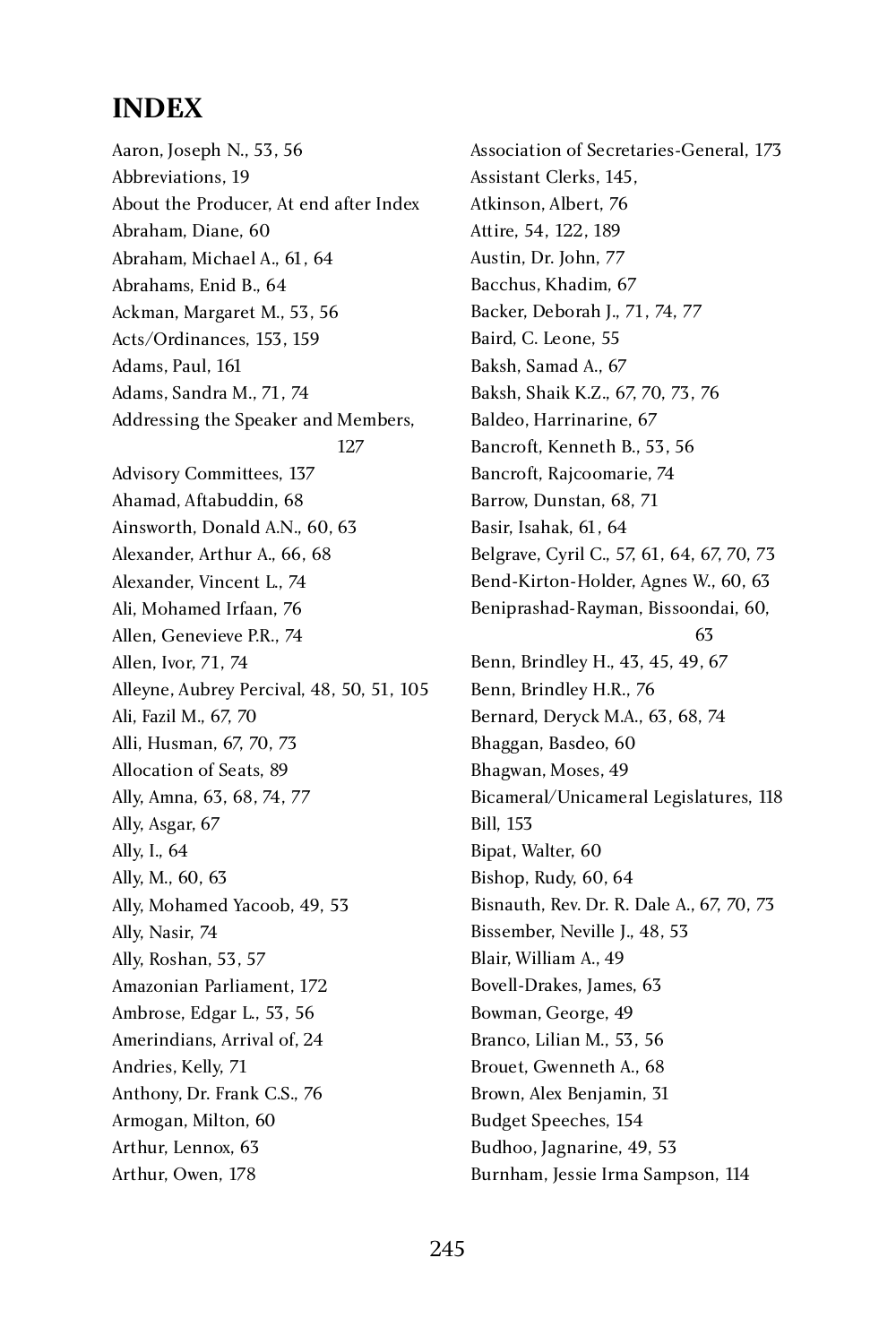Burnham, Linden Forbes Sampson, 31, 48, 50, 52, 55, 58, 61, 109, 111 Burnham, Viola V., 62 Bynoe, Colin, 71 Bynoe, Edith M., 60 Bynoe, Phillip, 68 Cadogan, Charles Benjamin, 148 Caldeira, John B., 49, 60 Calistro, Neville, 63 Campbell, Frank A., 39 Campbell, Stephen, 49, 179 Canada, Governor-General of, 54 Carberry, E. Lance, 71, 74, 77 Carmichael, Fitz U.A., 56, 59 Carrington, Winslow G., 53, 55 Carter, Martin W., 52 Chan, M. Shree, 67, 70 Chan-A-Sue, Charles F., 49 Chan-A-Sue, Leonard I., 53 Chand, Komal, 67, 70, 73, 76 Chandarpal, Indranie, 67, 70, 73, 76 Chandarpal, Navindranauth O., 70, 73 Chandisingh, Ranji, 49, 53, 59, 62 Changes at a Glance, 185 Charles, Nellie, 60, 64 Charlie, Matthew R., 71 Chase, Ashton, 49, 107, 109 Cheeks, Randolph E., 48, 54 Chief Parliamentary Counsel, 149 Chin, Allan A., 60 Chin, Ginewing, 63 Chowritmootoo, Isaac, 60 Chowritmootoo, Joshua P., 56, 59 Chung, Arthur, 31, 57, 58, 179 Clarke, Oscar E., 49, 53, 54, 56, 59 Clerks of Parliament, 51, 146 Clerks' Table, 51 Coat of Arms, 50 Coat of  $\Lambda$  ms, 50 Conce of Relatis,  $29$ Collymore, Clinton C., 57, 61, 64, 67,  $70, 73$ 

Colonial Secretary's Office, 141 Combined Court, 29 Committees, 137 Commonwealth Parliamentary Association, 31, 36, 171, Comrade, 57, 127 Constituencies, 83 Constituent Assembly, 58 Constitutional Instruments, 153, 155 Coonjah, Lilawtie, 147 Corbin, Robert Herman Orlando, 56, 59, 62, 68, 74, 75, 77, 113 Correia, Eugene F., 48, 53 Corrica, Malcolm, 53, 56, 59 Council of Ministers, 44 Council of Policy and Justice, 29 Court of Justice, 29 Court of Policy, 29, 31, 32 Cox, Eileen R., 147 Crum Ewing, Alexander Irving, 31, 146 Cumberbatch, Mortimer, 64 Custodian, 148, 189 d'Aguiar, Peter Stanislaus, 46, 48, 54 Dalchand, 58, 61 Daniel, Patricia, 64 Danny, Dave D., 77 Dates of Elections, 88 David, Reynold, 68 David-Blair, Judith, 74, 77 Davidson, Elaine B., 60, 63 Deen, Mohamed Idris, 64 De Freitas, Kelvin Wesley DeJesus, Cyrilda A., 71 Delph, Richard M.F., 149 Denham, Sir Edward, 33, 102 Deputy Clerks, 51, 145

Deputy Speakers, 105 DeFreitas, John S., 71  $D_{\text{c}}$  DeGroot, David B., 49 DeJesus, Cyrilda A., 64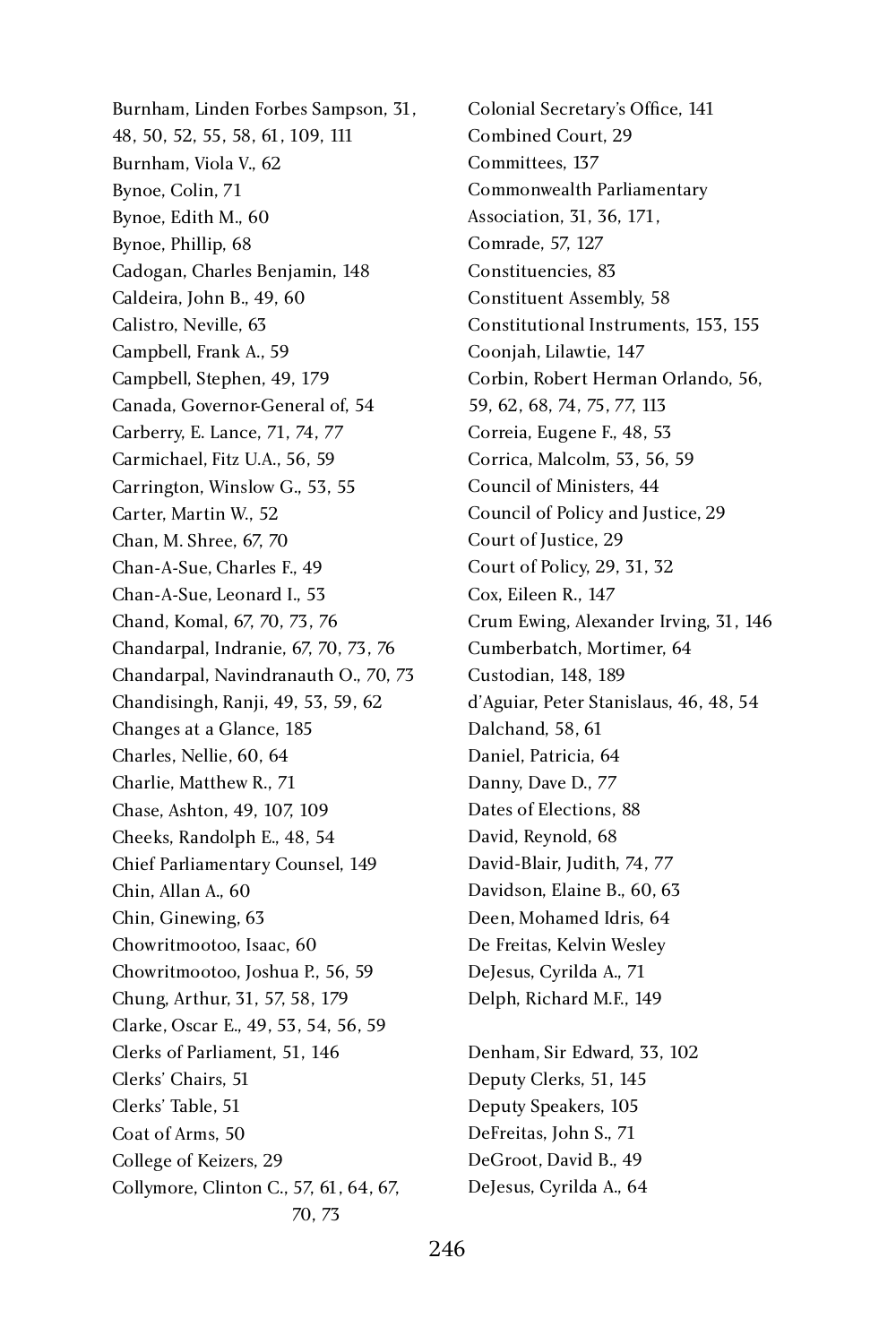DeSantos, Bernard C., 67, 70, 73, 76 DeSouza, F. Vibert, 67, 70 DeSouza, Joseph M., 67, 70 Dev, Ravi, 72, 74 Deygoo, Edith, 64 Dhurjon, Cecil, 149 Dindayal, 58 Discoverie of Guiana, 12, 23 Discovery of the Country, 23 Dissolution, 129 Documents, 153 Documents by the Producer, 191 Domingo, B.L., 64 Doobay, Harry, 60, 63 Dorrick, Abel, 61 Douglas-Jones, Sir Crawford, 102 Dress for Sittings, 54, 122, 189 Duke, Edgar Mortimer, 149 Duke of Edinburgh Duncan, Philip, 50, 53, 56 D'Urban, Sir Benjamin, 102, 179 Edwards, Clarice A., 64 Edwards, Shirley V., 67, 70, 73, 76<br>Elected Members Elections Dates. 88 Elections Dates, 88  $E$ <sup>Elect</sup>oral Systems, 02 Elliot, Ernest B., 77 Estimates and Supplementary, 154 Evans, Randolph, 67 Evan Wong, Robert Victor, 33 Ex Officio Members, 107  $\frac{1}{2}$   $\frac{1}{2}$ Family Connections, 182 FCE Systems, 147 Felix, A.B., 60 Ferreira, Jennifer A., 63, 68 Fernandes, Desmond, 77 Field-Ridley, Royden G.B., 49 Field-Ridley, Shirley M., 53, 55 Finance Committee, 36, 137 Financial Representatives, 29

First Arrivals, 12, 23 First Legislative Council, 32 First Ministers, 39, 109 First Past the Post Electoral System, 82 First Staff of Office of the Legislature,  $143$ First Women Legislators, 113 Flag of Guyana, 50, 185 Forester, Leslie, 147 Forte, Gordon, 147 Fowler, Eugene H.A., 53, 56, 60, 63 Fox, Dr. Desrey, 76  $\frac{1}{1}$   $\frac{1}{1}$  $\frac{1}{2}$  Franklin, Everall 18., 77 Fraser, Geoffrey A., 70 Fredericks, Patricia, 60  $\frac{1}{2}$ Fredericks, Patricia, 60  $F_{\text{reactions}}$ , Roy, 60, 63 Fung-On, George E., 67, 70 Gajraj, J. Ronald, 73 Gajraj, Rahman Baccus, 31, 46, 51, 52,  $54, 105$ Ganie, Mohamed Hoosain Ganpatsingh, Milton L., 71 Gaskin, Winifred, 48 Gazettes, 154 Geddes, Claude L., 64 Geographical seats, 82 Gilbert, E.F., 60 Gill-Mingo, Joyce, 56, 60, 63 Goveia, Andy, 68, 71, 74 Governments, Parties Forming, 98 Governor-General of Canada, 54<br>Governors. 51. 103  $G$ <sup>o</sup>  $\sim$ Governors-General, 51, 54, 103 Gowns and wigs, 54 Gray, Cecil Green, Hamilton, 34, 52, 55, 59, 61, 62, 65, 111  $62, 65, 111$ Greeninge, Carl B., 63 Grey, Sir Ralph F.A., 103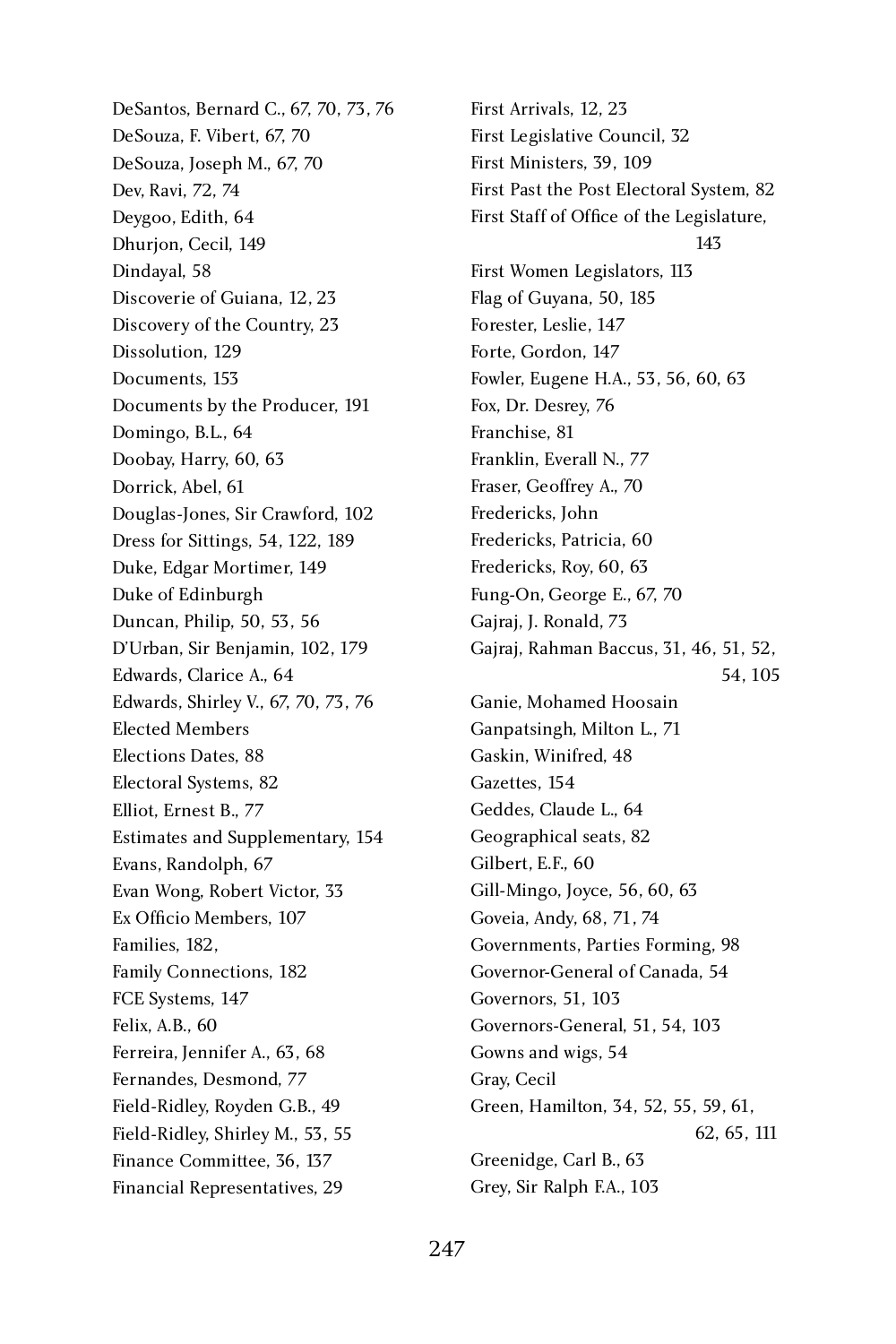Guggisberg, Sir Frederick, 32, 102 Habibulla. Azamudeen. 63  $H$ abibuna, Azamudeen, 63 Hamid, A. Maccie, 49, 53 Hamilton, Joseph L., 71 Hanoman, Dr. Hughley H., 67, 70 Hansard, 147, 154 Hansard Editors, 147 Harding, Dr. Faith A., 63, 68, 71 Harewood-Benn, Yvonne V., 59, 63, Harper, Dr. Oliver M.R., 55 Hartman, Ivor, 147 Haynes, William, 53, 56 Henry, Maurice B., 147 Hesse, Cara, 161 Hicks, Andrew, 71 Hinds, Denzil, 61 Hinds, Samuel Archibald Anthony, 67,  $60, 70, 71, 73, 70, 111$ Holder, Doreen Evelyn, 161 Holder, Sheila V.A., 74 Hope, Frank E., 55, 59 House of Assembly, 38 Hoyte, Hugh Desmond, 33, 53, 55, 59, 61, 65, 68, 71, 72, 74, 111, 112 Hubbard, H. Jocelyn Makepeace, 49 Hukumchand a/k Parag, 68 Hussain, Wahid, 56  $\frac{103}{100}$ , Insanally, S. Rudolph, 73, 76 Interim Legislative Council, 41 Internal self-government, 45 Inter-Parliamentary Union, 30, 31,  $\frac{61}{172}$ , Introduction, 11 Isaacs, Sherlock Ewart, 146, 147 Jack, Hubert O., 55, 59 Jackson, Rashleigh E., 59, 63, 142 Jackson, Sir Donald Edward, 31, 105 Jackson, Sir Wilfred E.F., 102

Jacob, Dr. Charles R., Jr., 49 Jagan, Dr. Cheddi, 31, 49, 53, 57, 61, 64, 66, 68, 70, 109,110, 111, 112 Jagan, Derek Chunilall, 33, 49, 53, 66,  $\frac{6}{5}$ Jagan, Janet, 31, 57, 61, 64, 67, 69, 71, 105, 111, 113 Jagdeo, Bharrat, 70, 71, 72, 74, 75, 111, Jairam, K.V., 60 Jaiserrisingh, Satti, 56 James, Basil, 57 James, Una, 67 Jeffrey, Dr. Henry B., 67, 70, 73, 76 Joaquin, John Gabriel, 49, 53 John, C.M. Llewellyn, 48, 53 Johnson, Urmia E., 59, 63 Jonas, Keith M.E., 56 Jones, Kenneth, 60 Jordan, Robert J., 48, 52 Joseph, Dr. Dalgleish, 71, 74 Kadir, Abdul, 74 Kasim, Mohamed, 48, 52, 56 Kendall, William O.R., 48<br>Khan, Jerome, 74 Khan, Jerome, 74 Khan, Kadim A., 71 Khan, Mohamed F., 76 Khan, Ricky, 74<br>Khan. Y., 64 Khan, 1., 04 King, Ingram R., 146 King, Dr. Kenneth F.S., 55, 68 King, Kenneth Carnegie, 148 King, Sydney Evanson, 109 Kings and Queens, 101 Kissoon, Alston A., 67, 70 Kissoon, Jailall, 63 Kissoon, Vanessa, 77<br>Kowlessar, Saisnarine, 73 Kowlessar, Saisnarine, 73 Kramer, Winston, 161 Kumar, Ganraj, 57 Kungebeharry, Derek, 148 Kwayana, Eusi, 64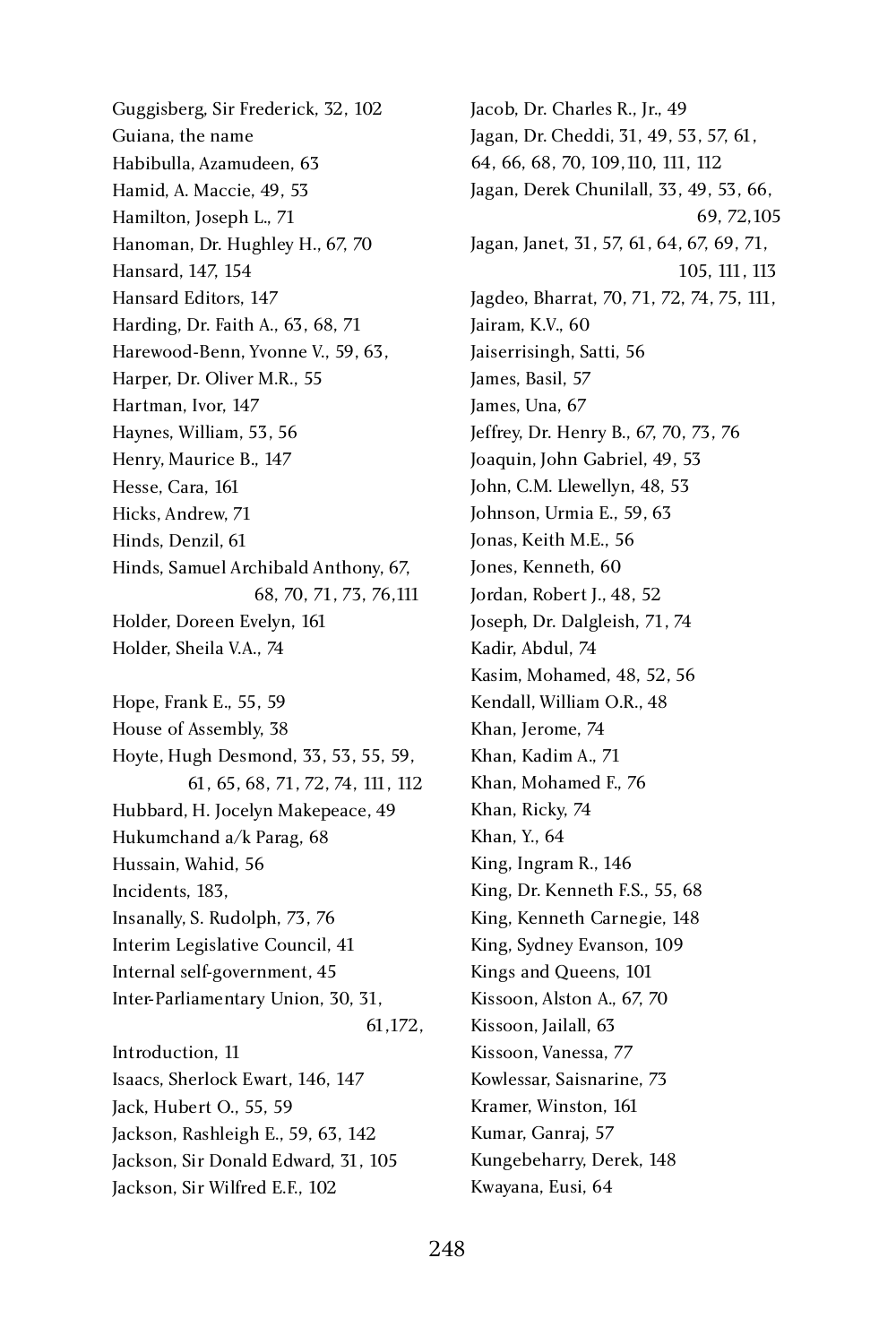Lachhmansingh, Dr. Joseph Prayag, La Cruz, Eugene, 67 Lalbahadur, Lallbachan, 57 Lalbahadur, Lallbachan, 57  $Lan, GODC1$ dhan Harry, 49, 53 Lall, Kellawan, 76 Lall, Dr. Moti, 67, 70 Land of Many Waters, 12 Latchminarayan, Bhagmattee, 60, 64<br>Lawrence, Volda A., 71, 74, 77 Lawrence, *Volda A.*,  $71, 74, 77$ Leader of the House, 110 Leaders of the Opposition/Minority<br>Leaders. 112  $L = 112$ Legal Draftsman, 149 Legislative Assembly, 45 Legislative Bodies, 97 Legislative Council Advisory Committees, 36, 137 Legislature/Parliament, 117 Lethem, Sir Gordon J, 103 Library, 160 Limerick, Patricia Anita, 53 Linde, Lloyd, 49<br>London, Howard, I., 60  $L$ ondon, Howard, I., 60 Lord, Wellesley T., 42,109 Lowe, Sherwood A.J., 71<br>Luck. I.R.S., 49  $L^{\text{ucl}}(N, j, N, \omega, T)$ Luckhoo, Edward Victor, 54, 103 Luckhoo, Joseph Alexander, 149 Lumumba, Odinga N., 70, 73, 76 Lusinchi, Jaime, 178 Luyt, Sir Richard Edmonds, 50, 51,  $103, 179$ m.i., 120, 100  $\frac{1}{2}$   $\frac{1}{2}$   $\frac{1}{2}$   $\frac{1}{2}$   $\frac{1}{2}$   $\frac{1}{2}$   $\frac{1}{2}$   $\frac{1}{2}$   $\frac{1}{2}$   $\frac{1}{2}$   $\frac{1}{2}$   $\frac{1}{2}$   $\frac{1}{2}$   $\frac{1}{2}$   $\frac{1}{2}$   $\frac{1}{2}$   $\frac{1}{2}$   $\frac{1}{2}$   $\frac{1}{2}$   $\frac{1}{2}$   $\frac{1}{2}$   $\frac{1}{2}$  Mahraj, Deoroop, 48 Maitland-Singh, Jean, 59 Manickchand, Priya D., 76 Marshal, 51, 148, 189 Marshall, George, 64 Massiah, Keith S., 149

McAllister, James K., 74, 77 McDavid, Sir (Edwin) Frank, 35, 107, McGarrell, S.I., 64 McGarrell, S.I., 04  $M$ ckenzie, Dr. Patrick L., 68 McRae, A., 60 Meetings, Places of, 119  $M$ Civille, Edwina, 03 Melville, Shirley J., 74 Merriman, Claude Alfonso, 48 Michener, Roland, 54,177 Ming, C. Stanley, 74 Mingo, C.V., 56 Ministerial system, 15 Ministers, Non-Elected, 113<br>Ministers. the First. 109 Ministers, the First, 109 Minister without Portfolio, 110 Minority Leaders/Leaders of the Opposition, 112<br>Minutes, 154 Minutes, 154 Mission Statement, 148 Mohamed E., 64 Mohamed, S. Feroze, 57, 61, 64, 67,  $70,73$ Mohan, Heeralall, 70, 73 Monarchs, 101 Moore, Stanley S. A., 59 Moses, George E.F., 147 Motions, 153 M.P., 51 Munroe, Joyce M., 60, 63 Murray, Winston S., 63, 68, 71, 74, 77 Nadir, Manzoor, 68, 71, 73, 76 Nagamootoo, Moses V., 67, 70, 76 Nandlall, Mohabir A., 76 Narain, Frank Alston, 18, 34, 66, 143,  $146, 4161, 1106$  $N_{\text{A}}$  Narain, base, 31, 34, 55, 57, 50, 61, 62, 65, 68, 105, 179<br>Naraine. S.S., 55, 59  $\frac{1}{2}$  varanne, 0.0., 55, 55 Nascimento, Christopher A. (Kit),56, 59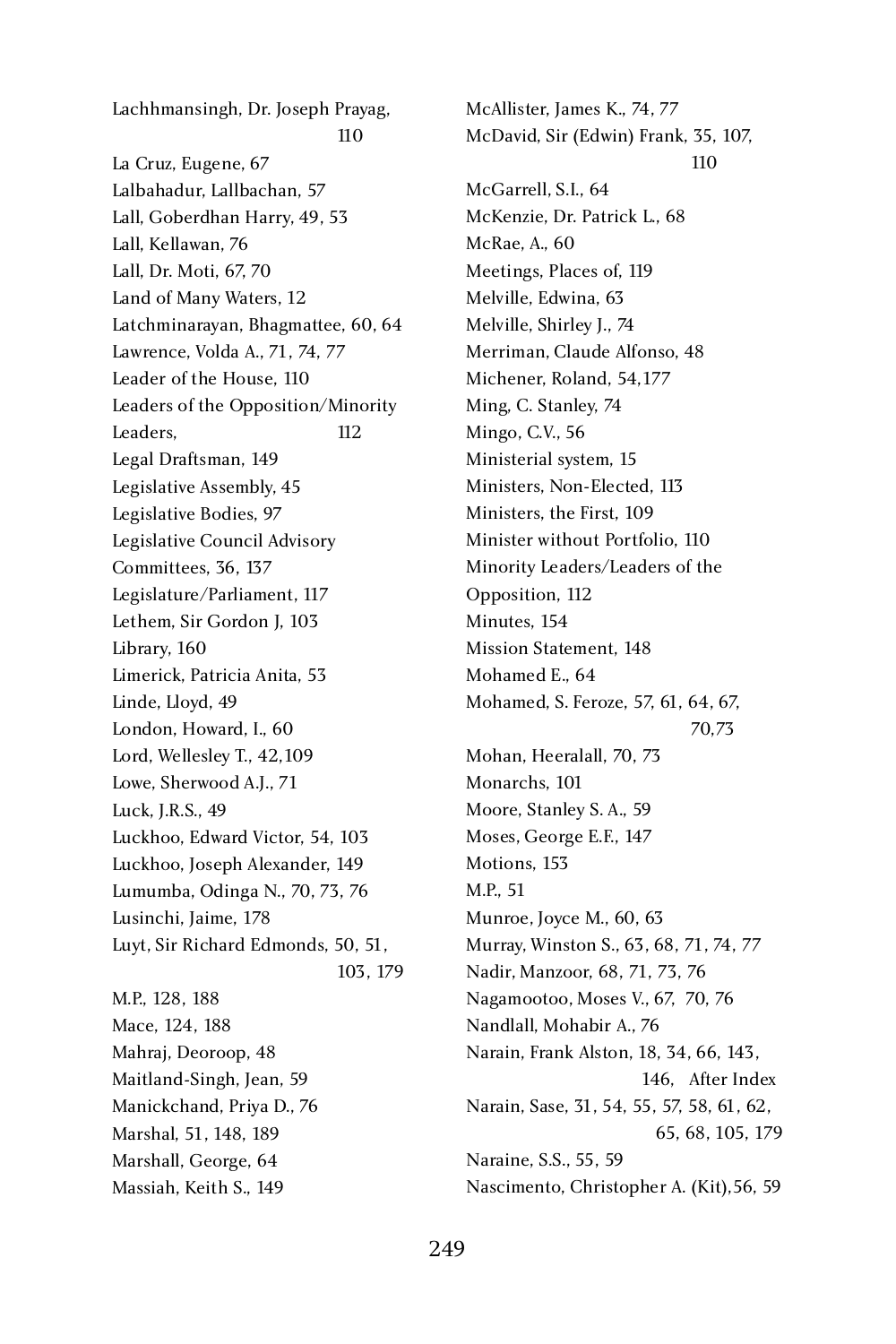National Anthem, 50, 185 National Congress of Local Democratic Organs, 93 National Democratic Institute, 161 National Top Up Seats, 82 Nawbatt, Harry Narine, 76 Neendkumar, 76 Nestor, Lurlene A., 74 Ng-See-Quan, Simon H., 68 Ninvalle, Steve P., 76 Nissar, Mohamed, 56 Nokta, Harripersaud, 58, 64, 67, 70, 73, 76 Non-Elected Ministers, 113 Non-Elected Parliamentary Secretaries, 113 Northcote, Sir Geoffrey Alexander Stafford, 35, 102 Norton, Aubrey C., 71, 77 Norton, Dr. George A., 74, 77 Notice Papers, 153 Nunes, C. Vernon, 49

 $\frac{0.01}{0.01}$   $\frac{120}{0.01}$  $\frac{O(t)}{1 + \epsilon}$ Office of the Legislature, 51, 143<br>Official Members, 107 Official Members, 107 Opposition Leaders, 112 Order Paper and Supplementary, 153<br>Ordinances/Acts. 159 Ordinances/Acts, 159  $Ow$ en, George D., 102 Ownership of the Country, 23 Panday, Basdeo, 178 Parliament Office, 51, 144  $\frac{1}{2}$  and  $\frac{1}{4}$  Office,  $\frac{1}{4}$ ,  $\frac{1}{4}$ Parliamentary Documents, 153 Parliamentary Library, 160,189, Parliamentary Secretaries, Non-Elected, 113  $\frac{1}{2}$  arris, W.A.L. Hasiyii, 02 Parties Allocation of Seats, 89

Parties Forming Governments, 98 Patterson, David, 77 Patterson, Shirley Merle (Same as Shirley Merle Field-Ridley)  $P_{\text{aut}}$ ,  $P_{\text{asym}}$ Persaud, Balchand, 53 Persaud, Basil, 64<br>Persaud, Bhola, 53  $\frac{1}{2}$   $\frac{1}{2}$   $\frac{1}{2}$   $\frac{1}{2}$   $\frac{1}{2}$   $\frac{1}{2}$   $\frac{1}{2}$   $\frac{1}{2}$  $P_{\text{P}}(B_1, B_2, B_3)$ Persaud, Narbada, 57, 61 Persaud, Parmanand, 76<br>Persaud, Robert M., 76  $P_{\text{e}}$  $P(0, 0, 0, 0)$  $64, 65, 67, 70, 75$  $P(0, \text{gen } m, \text{O}, \text{O}, \text{O}, \text{1})$ Peterkin, Myrna E.N., 74 Peters, Albertino, 71 Peters, Ivan, 68 Phillips-Gay, Jane, 114 Places of Meetings, 119 Pollard, Brynmor T.I., 149 Political Parties, 86 Political Parties,  $\frac{6}{3}$  $10 \text{ mpc}$ , Cecelia G.,  $147$ Poonai, Mohendernauth, 49 Popular Party, 31 Portuguese, 23, 24 Potter, Robert Cyril Gladstone, 50 Prashad, Hari, 49 Prashad, Manniram, 76 Prashad, Seeram, 56, 59, 63 Prayers, 126, 189 Precedence, Table of, 130<br>Preface. 11  $P_{\text{rel}}(t)$ Premiers, 40, 110, 188 Present Staff of Parliament Office, 144 President of Suriname, 65, 178 President of Venezuela, 65, 178<br>Presidents, 104 Presidents, 104 Presidents of Opper Houses, 107 Presiding Officials, 104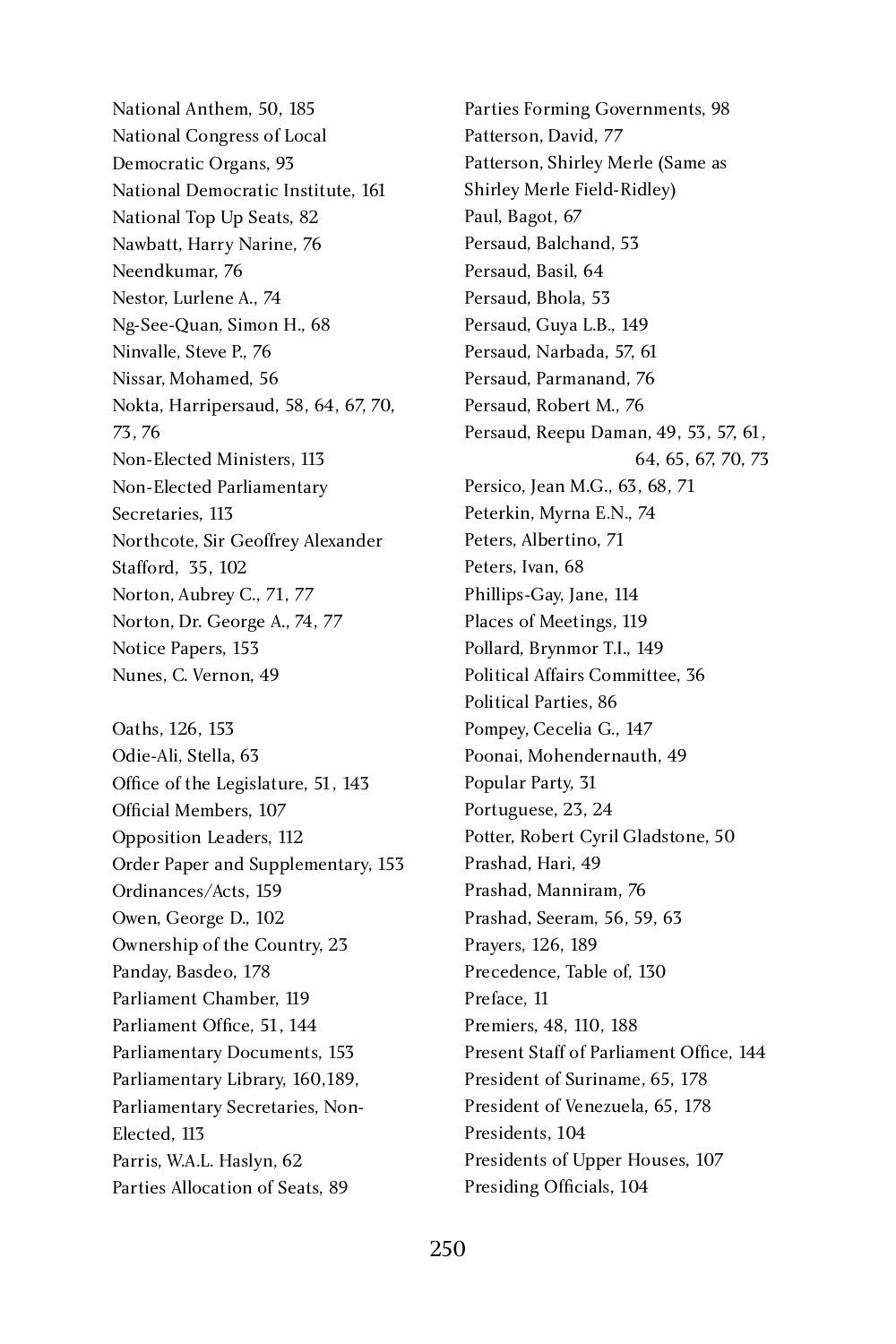Prime Ministers, 50, 111, 188 Primo, R.N., 60  $\frac{1}{2}$  Philip, 47 Producer, About the, After the Index at the end Proportional Representation System,  $822$ Prorogation, 129 Public Accounts Committee, 137 Public address system, 54 Public Buildings, 30, 66, 119 Queen Elizabeth II, 50 Questions and Replies, 153 Raatgever, William John, 105 Rai, Balram Singh, 43, 45 Rajkumar, Ramesh C., 73 Raleigh, Painting of, 13 Raleigh, Sir Walter, 12, 13 Ramdas, Kumkaran, 67, 71, 73 Ramjattan, Khemraj, 67, 70, 73, 77 Ramjohn, Dr. Subhan Ali, 49 Ram Karran (Boysie), 49, 53, 57, 61 Ramkarran, Hari Narayen, 36, 70, 72,  $74, 75,105$ Ramotar, Donald R., 67, 70, 73, 76 Ramphal, James Isaac, 42,109 Ramphal, Sir Shridath S., 52, 55, 149<br>Ramratan a/k Balkarran. 67. 70 Ramratan a/k Balkarran, 67, 70 Ramsahoye, Dr. Fenton H.W., 49, 53 Ramsahoye, Lyttleton E., 56 Ramsammy, Dr. Leslie S., 70, 73, 76<br>Ramsaran, Dr. Bheri S., 73, 76 Ramsaran, Dr. Bheri S.,73, 76 Ramsaroop, Bishwaishwar, 53, 55, 59 Ramson, Charles R., 70 Ramson, Joseph G., 56 Rashid, Harun, 59 Rayman, Philomena A., 56, 60 Recess, 65, 128, 189, Reid, Ptolemy A., 48, 52, 55, 59, 111 Referendum, 50 Remington, Ivan, 53

Remuneration to Legislators, 165 Renison, Sir Patrick Muir, 103 Replies to Questions, 153<br>Republic, 54 Resolutions, 153 Resolutions, 153 Richards, Joan, 68 Riehl, Clarissa Sabita, 68, 71, 74, 75, 77, 100 Rise, Organise and Rebuild Guyana Rodney, Lawrence E., 67, 70 Rodrigues, Eustace S., 71 Rodrigues-Birkett, Carolyn, 73, 76 Rohee, Clement J., 67, 70, 73, 76 Roopnaraine, Dr. Rupert, 71 Rose, Sir David James Gardiner, 51, 54, Rules of Procedure Rules of Procedure  $S$ ance, Sheik M., 49, 53 Sahoye-Shury, Philomena, 53, 70, 73, 76 Salaries, 165  $S$ alim, Abdul, 53, 56 Sallahuddin, 59 Sancho, Thomas Anson, 49 Sankat, Ramsundar, 70 Sarney, Jose, 65, 178 Savage, Sir Alfred W.L., 103 Sawh, Dharamdeo, 63 Sawh, Satyadeow, 70, 73 Scott, Keith, 77 Seating Arrangements, 123 Seats Allocated to Parties, 89 Seeraj, Dharamkumar, 76 Selman, Africo, 77 Semple, Rose I., 64 Senate, 107 Sergeant-at-Arms, 51, 147, 189 Sergeant-at-Arms' Chair, 51 Settlers  $S<sub>1</sub> = 5$ ,  $S<sub>2</sub> = 5$ ,  $S<sub>3</sub> = 5$ Shahabuddeen, Dr. Mohamed, 59, 62 Sharma, C. Gowkarran, 60, 63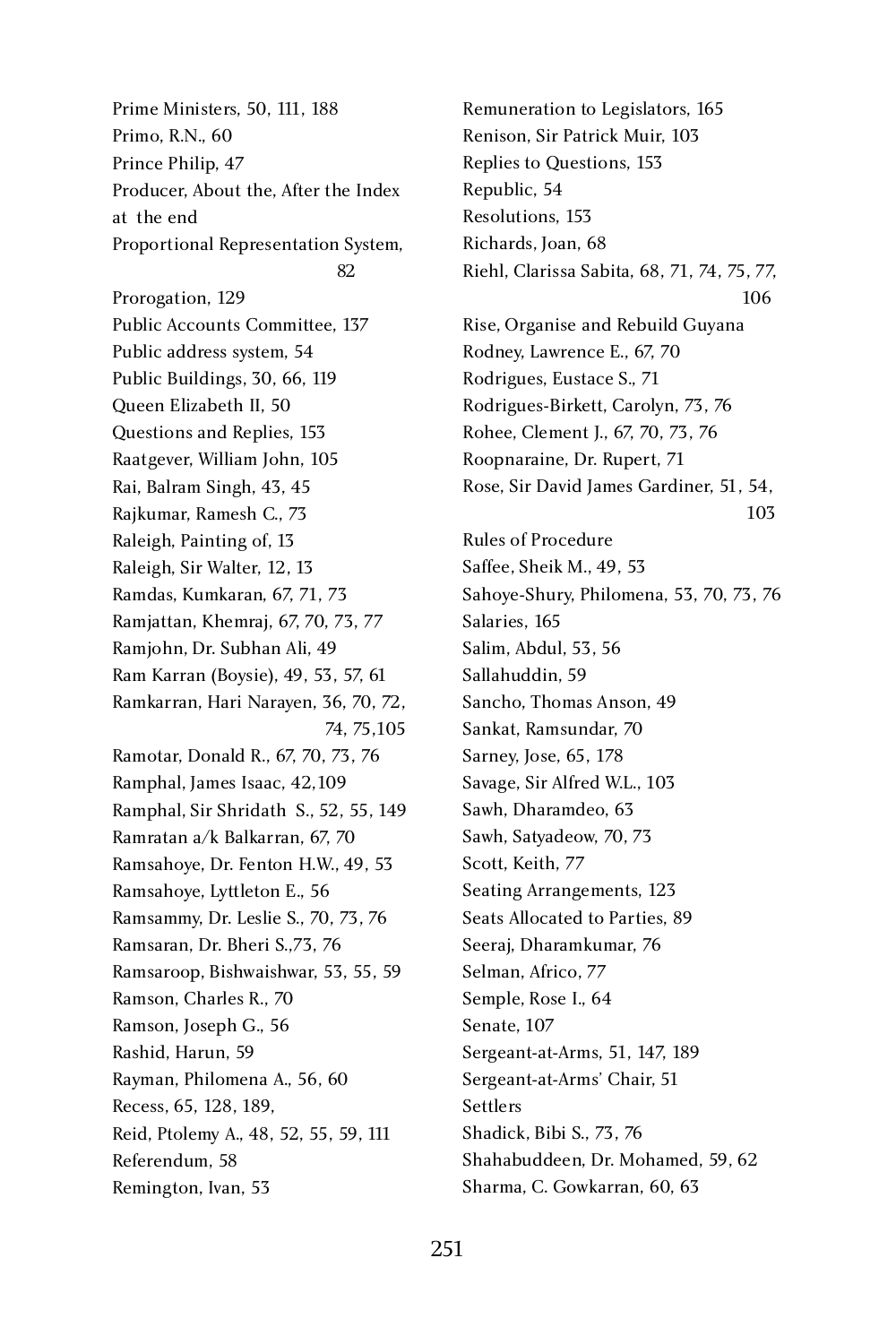Shirt jac, 54, 122, 189 Singh, Dr. Ashni K., 76 Singh, Cora A., 60 Singh, David A., 53 Singh, Doodnauth, 73, 76 Singh, Harold L. B., 60 Singh, Jai Narine, 110 Singh, M. Feilden, 54, 57, 61, 64,112 Smith, Chantalle L., 77 Smith, Whitney, 50 Society of Clerks, 172 Sources of Information, 20 Spaniards Speaker's Chair, 51 Speakers, 105 Staff of Colonial Secretary's Office, 142<br>142 - Paul Barnett, paul Barnett, paul Barnett, paul Barnett, paul Barnett, paul Barnett, paul Barnett, paul<br>142 - Paul Barnett, paul Barnett, paul Barnett, paul Barnett, paul Barnett, paul Barnett, paul Barnett, paul  $\frac{1}{2}$  or Parliament Office, 143,144 Standing Orders, 54, 153, 157 State Council, 107 Statements by Ministers, 153 Stephens, Magnus, 64 Stoby, Eugene M., 49, 53, 56 Stoby, Sir Kenneth Sievewright, 51, Subhan, Neaz, 71 Subnauth, David, 68 Sukhai. Pauline R. 67, 70, 73, 76  $S$ ukhai, Pauline R, 07, 70, 73, 70 Sukhu, Sydney H., 56, 60 Sukul, Chandricka, 56 Superannuation Benefits for  $L_{\rm E}$  $\sim$ Supreme Congress of the People, 93 Supreme Organs of Democratic  $P($  $S$ uriname, President or, 65, 178 Systems of Elections, 82 Table of Precedence, 130 Taylor, Hugh A., 56 Teekah, Vincent R., 53 Teixeira, Gail, 67, 70, 73, 76

Tello, Rupert C., 49 The United Force, 66, 68 Thomas, Dr. Clive Y., 68<br>Thomas, James Henry, 49  $T_{\text{HOMas}}$ , James Heinry,  $T_{\text{HOMas}}$ Thomas, Jeffrey R., 53, 56, 59, 63 Tiwari, Bidiawattie, 60 Too Chung, Cyril Victor, 46, 47, 49, 54, 107<br>- 107 107 107 107 Tross, Herbert H., 146 Trotman, Rev. Alex B., 49 Trotman, Enerva, 64 Trotman, Raphael G.C.,71, 74, 77 Tyndall, Joseph A., 59 Tyndall, Kenrick, 68 Ullmer, Deborah, 161 Unicameral/Bicameral Legislatures, 118  $U(1)$   $U(1)$   $U(2)$   $U(3)$ Upper Houses, Presidents of, 107 Upper Houses, Vice-Presidents of, 107 Van Sluytman, Ralph C., 53, 56, 57, 59 Vandenburg, Calvin, 60 Van West-Charles, Dr. Richard A., 59, 63 Venezuela, President of, 65,178 Viapree, Elwyn Valentine, 31, 146 Vice-Presidents of Upper Houses, 107 Vieira, Anthony, 77 Voting age, 54 Wade, Jennifer, 77 Waddington, Sir (Eubule) John, 35, 102 Walcott, Huldah B., 60 walcott, Shehida,  $101$ Webster, Jennifer I., 76 Westford, Dr. Jennifer R.A., 73, 76 Wharton, Henry M.S., 49 Whittaker, Norman A., 76 Whips, 190, Wigs and gowns, 54, 189, Willems, Lola E., 56<br>Williams, Basil, 77 williams,  $D_{\alpha}$ sil, 77  $W$ iliams, Matheson, 68 Williams, Mervyn, 77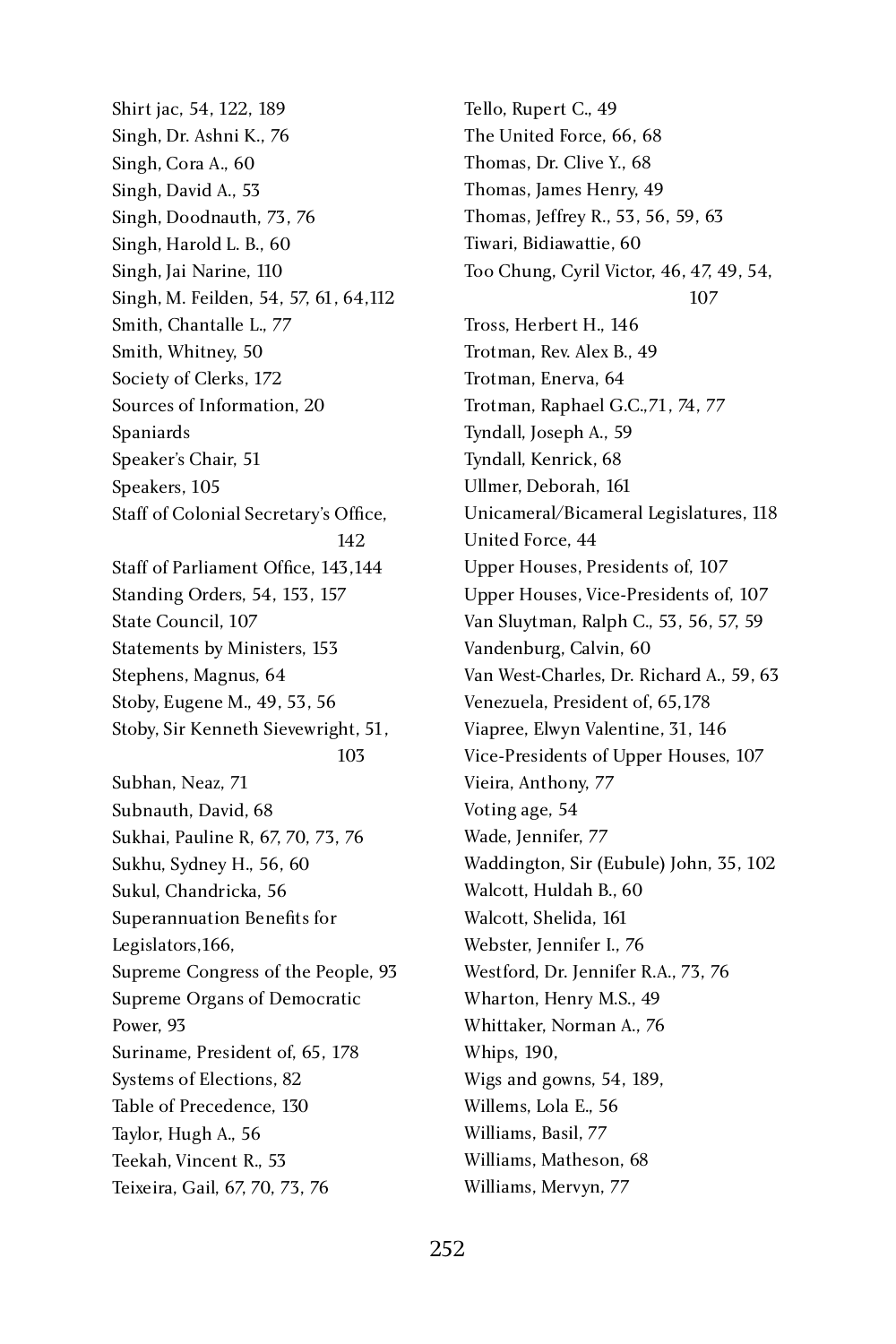Williams, Robert E., 59, 63<br>Willings, Charles Henry, 148 Wilson, Earl M.G., 49, 53 Wilson, Earl M.G., 49, 53 Women Legislators, The First, 113 Woolford, Sir Eustace Gordon, 34, 10 woolley, Sir Charles Campbell, 103 Wrights, Conrad E., 53, 56, 60 Xavier, C. Anthony, 70, 73 Zaheeruddeen, M., 53, 56 Zephyr, Winslow Martin, 34, 67, 69, 70, 72, 105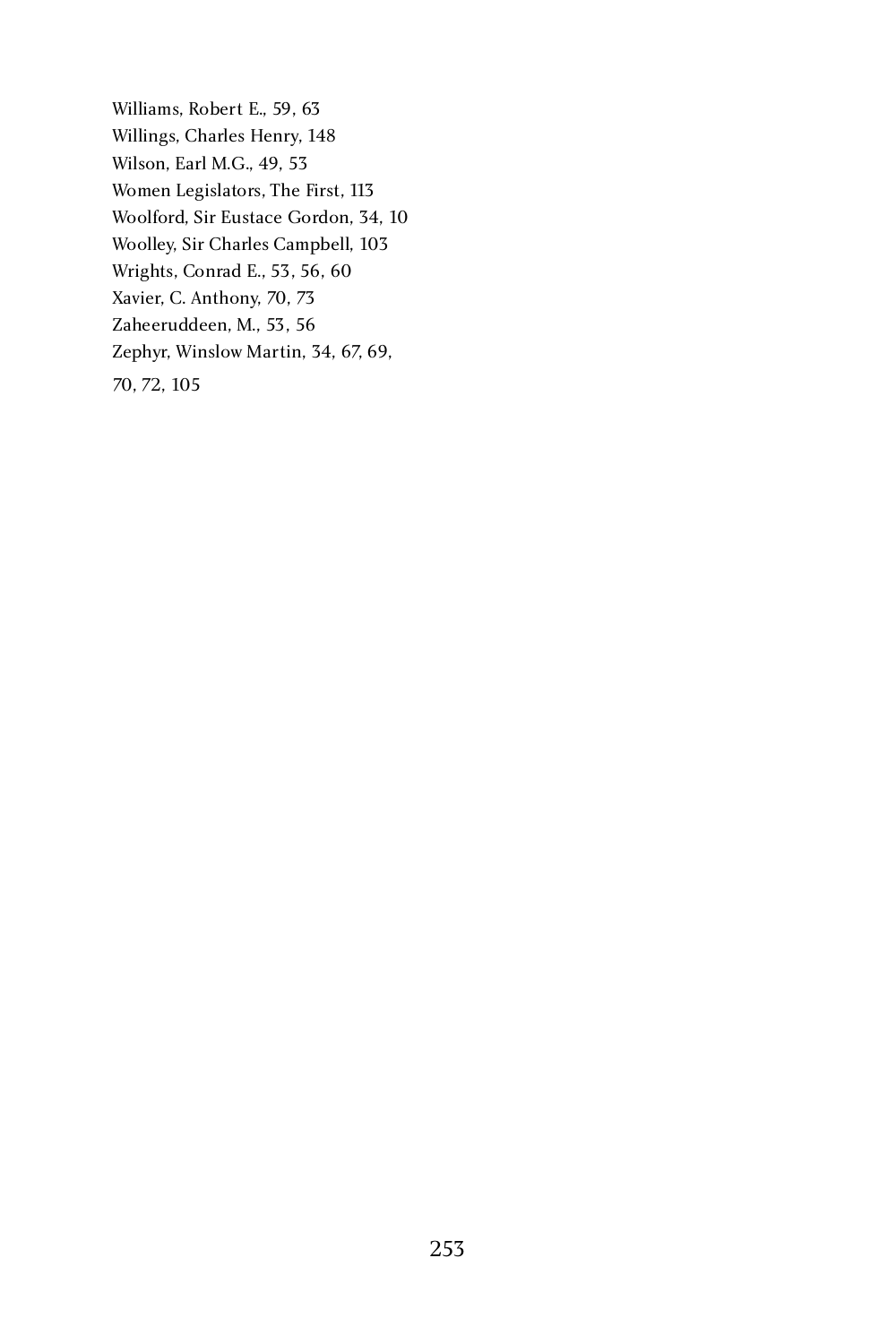## **ABOUT THE PRODUCER**

In 1951, Frank Alston Narain, at the age of 19 years, joined the British Guiana Civil Service at the Public Buildings in Georgetown, as a Class II Clerk in the Colonial Secretary's Office, the highest office with the responsibility for the administration of the Colony. There he worked with several Officers including the Clerk of the Legislative Council. When, in 1953, a new Constitution, providing, inter alia, for a Ministerial system of Government, was introduced, and Ministries were established, the Colonial Secretary's Office was phased out and a new and separate Department – the Office of the Legislature – was established to serve the new Bicameral Legislature and Frank Narain was taken over to that Department in the same Public Buildings from its first day, 8th April, 1953.

He remained at that new Department for 49 more years and obtained all his promotion there, from becoming in 1966, the Clerk of the National Assembly – Head of the Parliament Office and Chief Executive Officer to the Parliament of Guyana.

He has been on Parliamentary Training Attachments at Westminster, London, and at Stormont, Northern Ireland, and has attended Parliamentary Conferences in seventeen Countries of the Commonwealth, where he also attended meetings and had discussions and exchanged views with his counterparts.

He has, over the years, been invited to talk and has talked to hundreds of persons about our Parliament – its composition, its role, its powers and functions, its special procedures, etc. These have included the Ministers and other Members of Parliament, the Diplomatic Spouses, Parliamentary and Government Officials, Students of the University of Guyana and of Secondary Schools, Members of the Youth Parliament, Representatives of the Press, and several other groups and individuals.